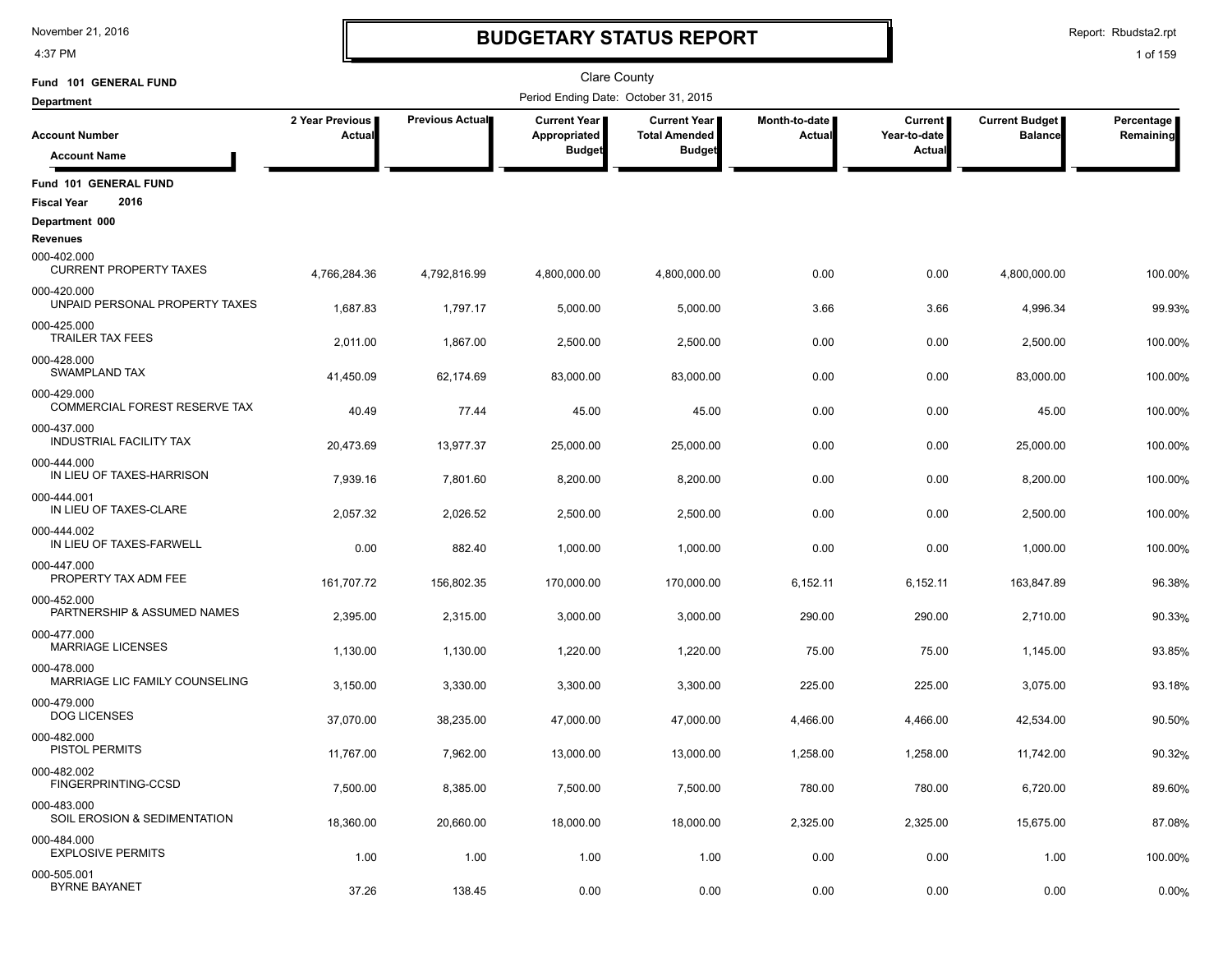4:37 PM

### **BUDGETARY STATUS REPORT**

Report: Rbudsta2.rpt

| Fund 101 GENERAL FUND                           |                           |                        | <b>Clare County</b>                  |                                      |                         |                           |                                         |                         |
|-------------------------------------------------|---------------------------|------------------------|--------------------------------------|--------------------------------------|-------------------------|---------------------------|-----------------------------------------|-------------------------|
| <b>Department</b>                               |                           |                        | Period Ending Date: October 31, 2015 |                                      |                         |                           |                                         |                         |
| <b>Account Number</b>                           | 2 Year Previous<br>Actual | <b>Previous Actual</b> | <b>Current Year</b><br>Appropriated  | Current Year<br><b>Total Amended</b> | Month-to-date<br>Actual | Current  <br>Year-to-date | <b>Current Budget</b><br><b>Balance</b> | Percentage<br>Remaining |
| <b>Account Name</b>                             |                           |                        | <b>Budget</b>                        | <b>Budget</b>                        |                         | <b>Actual</b>             |                                         |                         |
| 000-506.000<br>EMERGENCY PREPAREDNESS-FEDERA    | 12,831.51                 | 19,362.48              | 25,000.00                            | 25,000.00                            | 0.00                    | 0.00                      | 25,000.00                               | 100.00%                 |
| 000-507.000<br>HAZARD MATERIAL EMERGENCY PLANN  | 596.53                    | 120.00                 | 600.00                               | 600.00                               | 0.00                    | 0.00                      | 600.00                                  | 100.00%                 |
| 000-509.000<br>HOMELAND SECURITY-FED PASS THRU  | 41,199.33                 | 25,045.76              | 15,442.00                            | 15,442.00                            | 0.00                    | 0.00                      | 15,442.00                               | 100.00%                 |
| 000-519.002<br><b>USDA-VEHICLES GRANT</b>       | 0.00                      | 12,000.00              | 0.00                                 | 0.00                                 | 0.00                    | 0.00                      | 0.00                                    | 0.00%                   |
| 000-522.000<br>CRP - PROSECUTOR - FEDERAL       | 44,358.74                 | 60,328.07              | 60,000.00                            | 60,000.00                            | 0.00                    | 0.00                      | 60,000.00                               | 100.00%                 |
| 000-540.000<br>PROBATE JUDGES SALARY            | 94,195.00                 | 94,195.00              | 102,241.00                           | 102,241.00                           | 0.00                    | 0.00                      | 102,241.00                              | 100.00%                 |
| 000-541.000<br>JUDGES SALARY STANDARDIZATION    | 100,592.80                | 100,592.80             | 100,592.00                           | 100,592.00                           | 0.00                    | 0.00                      | 100,592.00                              | 100.00%                 |
| 000-542.000<br>STATE COURT EQUITY FUND          | 162,611.25                | 158,553.21             | 170,000.00                           | 170,000.00                           | 0.00                    | 0.00                      | 170,000.00                              | 100.00%                 |
| 000-543.000<br>SECONDARY ROAD PATROL            | 49,383.00                 | 45,603.83              | 49,383.00                            | 49,383.00                            | 0.00                    | 0.00                      | 49,383.00                               | 100.00%                 |
| 000-544.000<br>MARINE SAFETY PROGRAM            | 6,000.00                  | 5,500.00               | 6,000.00                             | 6,000.00                             | 0.00                    | 0.00                      | 6,000.00                                | 100.00%                 |
| 000-544.002<br><b>BULLET PROOF VEST PROGRAM</b> | 0.00                      | 0.00                   | 1,200.00                             | 1,200.00                             | 0.00                    | 0.00                      | 1,200.00                                | 100.00%                 |
| 000-544.003<br>LIVERY INSPECTIONS-SHERIFF       | 4.00                      | 4.00                   | 4.00                                 | 4.00                                 | 0.00                    | 0.00                      | 4.00                                    | 100.00%                 |
| 000-545.001<br>STATE AID DIST CT DRUNK DR ASST. | 12,897.52                 | 11,000.64              | 16,500.00                            | 16,500.00                            | 0.00                    | 0.00                      | 16,500.00                               | 100.00%                 |
| 000-545.002<br>STATE SNOWMOBILE GRANT           | 3,500.00                  | 11,233.87              | 3,000.00                             | 3,000.00                             | 0.00                    | 0.00                      | 3,000.00                                | 100.00%                 |
| 000-545.005<br>DRUG CASE 80TH DIST CT           | 539.12                    | 757.99                 | 1,000.00                             | 1,000.00                             | 0.00                    | 0.00                      | 1,000.00                                | 100.00%                 |
| 000-546.000<br>MICHIGAN JUSTICE TRAINING        | 5,558.72                  | 5,984.10               | 5,500.00                             | 5,500.00                             | 0.00                    | 0.00                      | 5,500.00                                | 100.00%                 |
| 000-549.000<br>OFF-ROAD VEHICLE ENFORCEMENT     | 0.00                      | 17,577.81              | 6,130.00                             | 6,130.00                             | 0.00                    | 0.00                      | 6,130.00                                | 100.00%                 |
| 000-550.000<br>ORV SAFETY EDUCATION GRANT       | 0.00                      | 375.00                 | 375.00                               | 375.00                               | 0.00                    | 0.00                      | 375.00                                  | 100.00%                 |
| 000-555.430<br>GRANT-MPAW (SPAY/NEUTER)         | 0.00                      | 4,935.00               | 0.00                                 | 0.00                                 | 0.00                    | 0.00                      | 0.00                                    | 0.00%                   |
| 000-562.001<br>CPS DHS - PROSECUTOR - STATE     | 14,375.22                 | 35,678.01              | 35,000.00                            | 35,000.00                            | 0.00                    | 0.00                      | 35,000.00                               | 100.00%                 |
| 000-564.000<br>JUVENILE OFFICER GRANT           | 27,317.04                 | 27,317.04              | 27,317.00                            | 27,317.00                            | 0.00                    | 0.00                      | 27,317.00                               | 100.00%                 |
| 000-565.000<br><b>FOOD STAMP FRAUD</b>          | 675.00                    | 0.00                   | 1,000.00                             | 1,000.00                             | 0.00                    | 0.00                      | 1,000.00                                | 100.00%                 |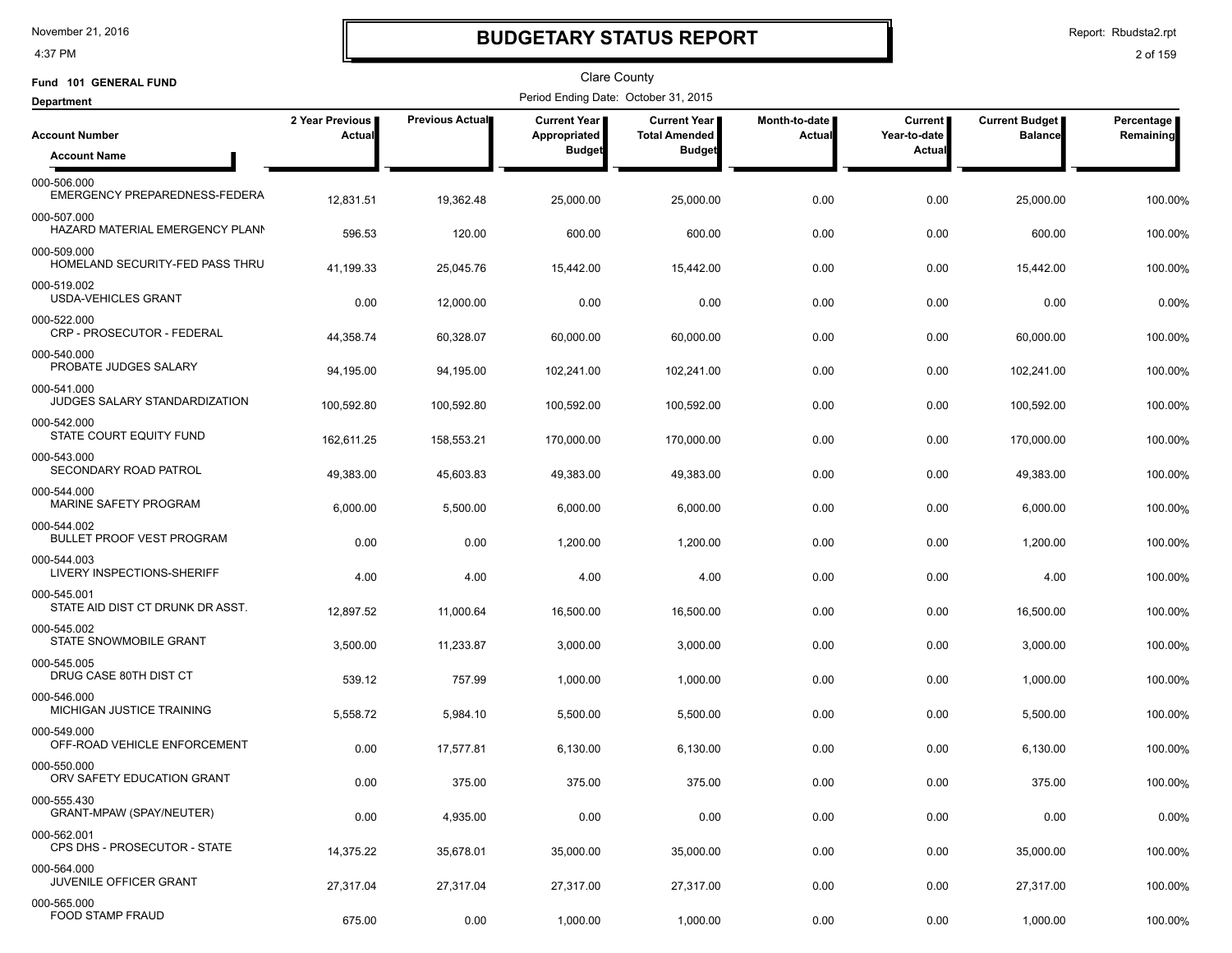4:37 PM

### **BUDGETARY STATUS REPORT**

Report: Rbudsta2.rpt

| Fund 101 GENERAL FUND                              |                           |                 | <b>Clare County</b>                  |                                             |                                |                                |                                  |                         |
|----------------------------------------------------|---------------------------|-----------------|--------------------------------------|---------------------------------------------|--------------------------------|--------------------------------|----------------------------------|-------------------------|
| <b>Department</b>                                  |                           |                 | Period Ending Date: October 31, 2015 |                                             |                                |                                |                                  |                         |
| <b>Account Number</b>                              | 2 Year Previous<br>Actual | Previous Actual | <b>Current Year</b><br>Appropriated  | <b>Current Year</b><br><b>Total Amended</b> | Month-to-date<br><b>Actual</b> | <b>Current</b><br>Year-to-date | Current Budget<br><b>Balance</b> | Percentage<br>Remaining |
| <b>Account Name</b>                                |                           |                 | <b>Budget</b>                        | <b>Budget</b>                               |                                | Actual                         |                                  |                         |
| 000-569.000<br><b>VICTIM'S RIGHTS GRANT</b>        | 47,241.00                 | 37,063.00       | 37,153.00                            | 37,153.00                                   | 0.00                           | 0.00                           | 37,153.00                        | 100.00%                 |
| 000-570.000<br>STATE CIGARETTE TAX                 | 1,231.00                  | 0.00            | 0.00                                 | 0.00                                        | 0.00                           | 0.00                           | 0.00                             | 0.00%                   |
| 000-571.000<br>CONVENTION FAC LIQUOR TAX           | 199,033.00                | 205,999.00      | 102,000.00                           | 102,000.00                                  | 0.00                           | 0.00                           | 102,000.00                       | 100.00%                 |
| 000-574.000<br>STATE REVENUE SHARING               | 516,515.86                | 644,204.81      | 645,334.00                           | 645,334.00                                  | 98,950.00                      | 98,950.00                      | 546,384.00                       | 84.67%                  |
| 000-575.001<br>REMONUMENTATION ACT 345 GRANT       | 45,483.80                 | 53,946.15       | 49,856.00                            | 49,856.00                                   | 0.00                           | 0.00                           | 49,856.00                        | 100.00%                 |
| 000-576.000<br><b>JUROR COMPENSATION</b>           | 2,375.00                  | 4,615.00        | 5,500.00                             | 5,500.00                                    | 0.00                           | 0.00                           | 5,500.00                         | 100.00%                 |
| 000-577.000<br>LIQUOR LAW ENFORCEMENT              | 6,900.85                  | 6,845.30        | 7,000.00                             | 7,000.00                                    | 0.00                           | 0.00                           | 7,000.00                         | 100.00%                 |
| 000-579.000<br><b>VOTER REGISTRATION</b>           | 425.12                    | 246.88          | 600.00                               | 600.00                                      | 0.00                           | 0.00                           | 600.00                           | 100.00%                 |
| 000-581.000<br>LIQUOR LAW ENFORCEMENT - TWP        | 385.00                    | 0.00            | 385.00                               | 385.00                                      | 0.00                           | 0.00                           | 385.00                           | 100.00%                 |
| 000-582.001<br>LAW ENFORCEMENT-LINCOLN TWP.        | 125,059.33                | 127,677.05      | 132,107.00                           | 132,107.00                                  | 0.00                           | 0.00                           | 132,107.00                       | 100.00%                 |
| 000-582.002<br>LAW ENFORCEMENT-CITY HARRISON       | 149,649.74                | 148,033.73      | 149,130.00                           | 149,130.00                                  | 0.00                           | 0.00                           | 149,130.00                       | 100.00%                 |
| 000-582.004<br>LAW-ENFORCEMENT- HAYES TWP          | 58,822.34                 | 57,321.09       | 64,136.00                            | 64,136.00                                   | 0.00                           | 0.00                           | 64,136.00                        | 100.00%                 |
| 000-582.005<br>SCHOOL SAFETY MATCH-HARRISON        | 37,000.00                 | 37,000.00       | 37,000.00                            | 37,000.00                                   | 0.00                           | 0.00                           | 37,000.00                        | 100.00%                 |
| 000-582.006<br>SCHOOL SAFETY MATCH - FARWELL       | 32,792.74                 | 0.00            | 0.00                                 | 0.00                                        | 0.00                           | 0.00                           | 0.00                             | 0.00%                   |
| 000-582.010<br>ASSOCIATION MARINE ENFORCEMENT      | 2,645.20                  | 1,718.93        | 0.00                                 | 0.00                                        | 0.00                           | 0.00                           | 0.00                             | 0.00%                   |
| 000-582.011<br><b>GARFIELD TWP LAW ENFORCEMENT</b> | 6,775.07                  | 15,354.74       | 24,000.00                            | 24,000.00                                   | 0.00                           | 0.00                           | 24,000.00                        | 100.00%                 |
| 000-582.201<br><b>WEIGHMASTER CONTRACT</b>         | 7,925.40                  | 6,018.65        | 7,100.00                             | 7,100.00                                    | 0.00                           | 0.00                           | 7,100.00                         | 100.00%                 |
| 000-583.301<br>2% REIMBURSEMENT TRIBAL \$          | 50,000.00                 | 50,000.00       | 50,000.00                            | 50,000.00                                   | 0.00                           | 0.00                           | 50,000.00                        | 100.00%                 |
| 000-601.131<br><b>CIRCUIT COURT COSTS</b>          | 104,573.95                | 103,572.03      | 110,000.00                           | 110,000.00                                  | 9,310.66                       | 9,310.66                       | 100,689.34                       | 91.54%                  |
| 000-601.136<br><b>DISTRICT COURT COSTS</b>         | 373,786.95                | 328,851.14      | 350,000.00                           | 350,000.00                                  | 25,818.21                      | 25,818.21                      | 324,181.79                       | 92.62%                  |
| 000-606.000<br>INMATE-WORK RELEASE                 | 3,396.70                  | 1,334.00        | 4,500.00                             | 4,500.00                                    | 0.00                           | 0.00                           | 4,500.00                         | 100.00%                 |
| 000-607.131<br><b>CIRCUIT COURT DNA</b>            | 6.00                      | 0.00            | 0.00                                 | 0.00                                        | 0.00                           | 0.00                           | 0.00                             | 0.00%                   |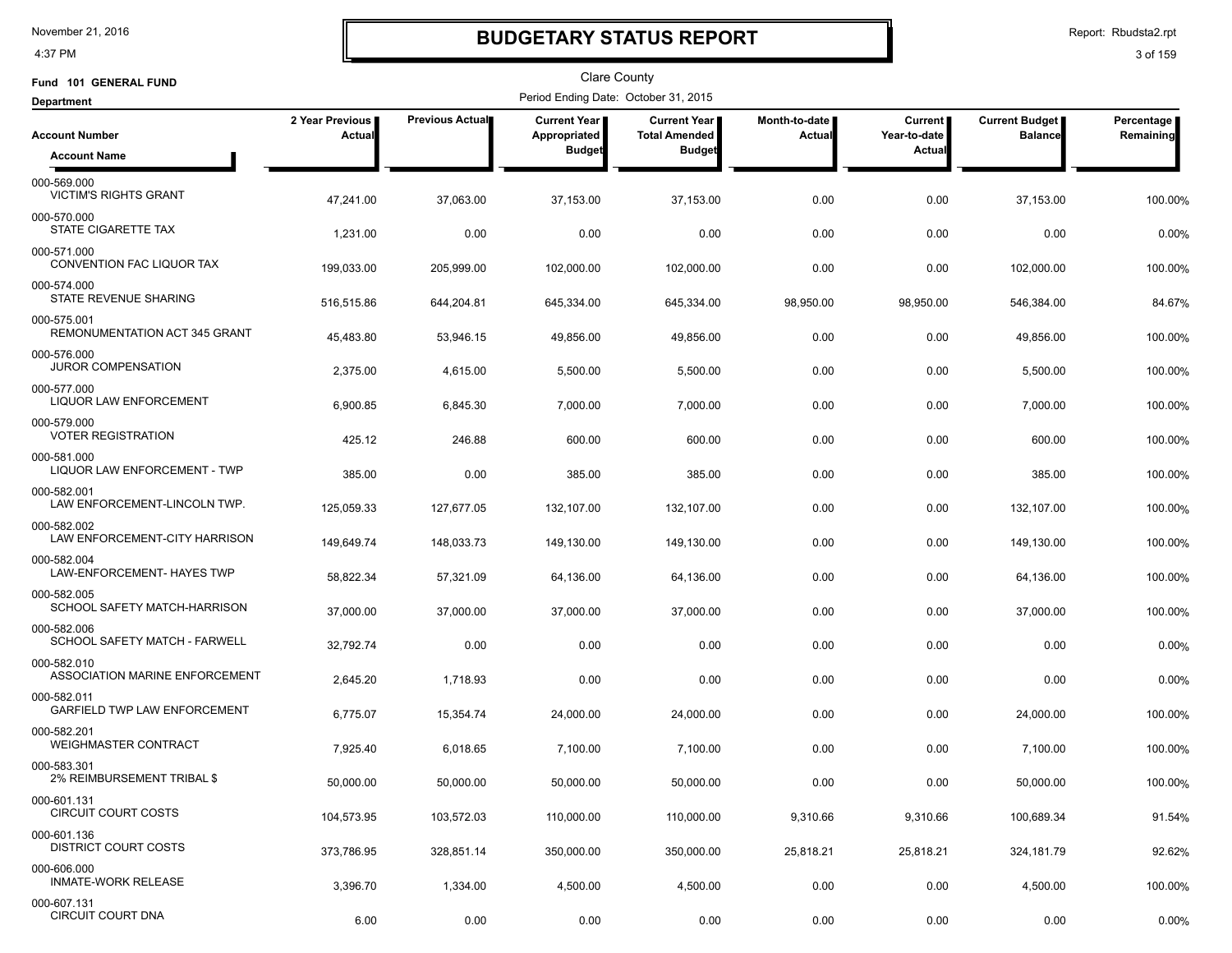4:37 PM

### **BUDGETARY STATUS REPORT**

Report: Rbudsta2.rpt

| Fund 101 GENERAL FUND                         |                           |                        | <b>Clare County</b>                  |                                      |                                |                           |                                  |                         |
|-----------------------------------------------|---------------------------|------------------------|--------------------------------------|--------------------------------------|--------------------------------|---------------------------|----------------------------------|-------------------------|
| <b>Department</b>                             |                           |                        | Period Ending Date: October 31, 2015 |                                      |                                |                           |                                  |                         |
| <b>Account Number</b>                         | 2 Year Previous<br>Actual | <b>Previous Actual</b> | <b>Current Year</b><br>Appropriated  | Current Year<br><b>Total Amended</b> | Month-to-date<br><b>Actual</b> | Current  <br>Year-to-date | Current Budget<br><b>Balance</b> | Percentage<br>Remaining |
| <b>Account Name</b>                           |                           |                        | <b>Budget</b>                        | <b>Budget</b>                        |                                | Actual                    |                                  |                         |
| 000-607.301<br><b>CCSD-AUTO STORAGE FEES</b>  | 1,140.00                  | 600.00                 | 800.00                               | 800.00                               | 0.00                           | 0.00                      | 800.00                           | 100.00%                 |
| 000-608.131<br><b>CIRCUIT COURT SERVICES</b>  | 11,761.00                 | 12,367.00              | 12,000.00                            | 12,000.00                            | 1,307.00                       | 1,307.00                  | 10,693.00                        | 89.11%                  |
| 000-608.147<br>PUBLIC GUARDIAN SERVICES       | 10,775.00                 | 13,280.00              | 11,500.00                            | 11,500.00                            | 0.00                           | 0.00                      | 11,500.00                        | 100.00%                 |
| 000-608.148<br>PROBATE COURT SERVICES         | 25,220.34                 | 17,493.16              | 22,000.00                            | 22,000.00                            | 2,471.37                       | 2,471.37                  | 19,528.63                        | 88.77%                  |
| 000-608.215<br><b>CLERK SERVICES</b>          | 41,345.35                 | 51,540.13              | 50,000.00                            | 50,000.00                            | 4,808.37                       | 4,808.37                  | 45,191.63                        | 90.38%                  |
| 000-608.225<br>EQUALIZATION-NON-GOVERNMENT    | 21,807.82                 | 14,674.94              | 20,000.00                            | 20,000.00                            | 164.60                         | 164.60                    | 19,835.40                        | 99.18%                  |
| 000-608.226<br>EQUALIZATION-LOCAL UNITS       | 43,994.63                 | 52,806.85              | 50,000.00                            | 50,000.00                            | 0.00                           | 0.00                      | 50,000.00                        | 100.00%                 |
| 000-608.229<br>PROSECUTOR SERVICES            | 1,233.46                  | 399.20                 | 1,000.00                             | 1,000.00                             | 0.00                           | 0.00                      | 1,000.00                         | 100.00%                 |
| 000-608.236<br>REGISTER OF DEEDS SERVICES     | 1,734.50                  | 1,521.50               | 1,300.00                             | 1,300.00                             | 77.00                          | 77.00                     | 1,223.00                         | 94.08%                  |
| 000-608.253<br><b>TREASURER SERVICES</b>      | 15,895.84                 | 13,269.47              | 20,000.00                            | 20,000.00                            | 754.50                         | 754.50                    | 19,245.50                        | 96.23%                  |
| 000-608.301<br>SHERIFF SERVICES               | 13,962.40                 | 17,287.01              | 15,000.00                            | 15,000.00                            | 285.00                         | 285.00                    | 14,715.00                        | 98.10%                  |
| 000-608.302<br>PRELIMINARY BREATH TEST FEES   | 15,320.00                 | 12,600.00              | 15,000.00                            | 15,000.00                            | 285.00                         | 285.00                    | 14,715.00                        | 98.10%                  |
| 000-608.304<br>NOTARY FEE                     | 940.00                    | 1,185.00               | 1,150.00                             | 1,150.00                             | 100.00                         | 100.00                    | 1,050.00                         | 91.30%                  |
| 000-608.430<br>ANIMAL CONTROL SERVICES        | 7,697.00                  | 9,151.20               | 9,500.00                             | 9,500.00                             | 625.00                         | 625.00                    | 8,875.00                         | 93.42%                  |
| 000-608.751<br>PARKS & REC SERVICES           | 154.00                    | 129.50                 | 150.00                               | 150.00                               | 12.50                          | 12.50                     | 137.50                           | 91.67%                  |
| 000-608.801<br><b>DRAIN SERVICES</b>          | 3,033.40                  | 3,276.40               | 3,000.00                             | 3,000.00                             | 0.00                           | 0.00                      | 3,000.00                         | 100.00%                 |
| 000-609.136<br>DISTRICT COURT ATTORNEY FEES   | 76,132.51                 | 77,995.54              | 95,000.00                            | 95,000.00                            | 5,191.93                       | 5,191.93                  | 89,808.07                        | 94.53%                  |
| 000-609.148<br>PROBATE COURT ATTORNEY FEES    | 350.00                    | 917.00                 | 800.00                               | 800.00                               | 75.00                          | 75.00                     | 725.00                           | 90.63%                  |
| 000-610.000<br>REG OF DEEDS RECORDING FEES    | 92,949.80                 | 103,030.69             | 108,000.00                           | 108,000.00                           | 7,369.51                       | 7,369.51                  | 100,630.49                       | 93.18%                  |
| 000-611.000<br>REG DEED-REMONUMENTATION FEES  | 387.84                    | 321.00                 | 450.00                               | 450.00                               | 0.00                           | 0.00                      | 450.00                           | 100.00%                 |
| 000-612.000<br>REAL ESTATE TRANSFER TAX       | 69,710.85                 | 81,582.05              | 70,000.00                            | 70,000.00                            | 8,423.80                       | 8,423.80                  | 61,576.20                        | 87.97%                  |
| 000-613.000<br>PROBATE CT 25% CCF COLLECTIONS | 28.75                     | 10.00                  | 100.00                               | 100.00                               | 0.00                           | 0.00                      | 100.00                           | 100.00%                 |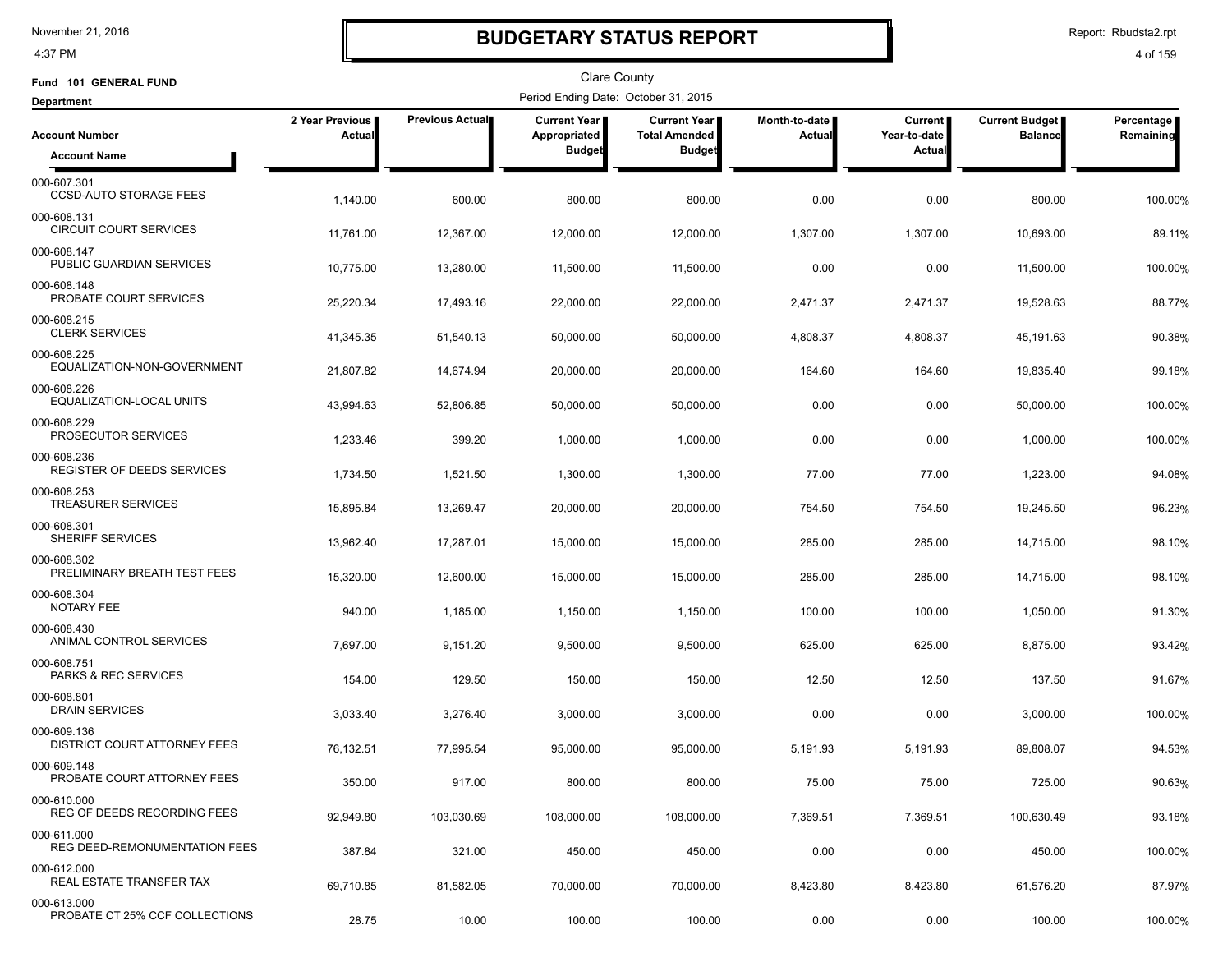4:37 PM

### **BUDGETARY STATUS REPORT**

Report: Rbudsta2.rpt

| Fund 101 GENERAL FUND                           |                           |                 | Clare County                         |                                      |                         |                           |                                  |                         |
|-------------------------------------------------|---------------------------|-----------------|--------------------------------------|--------------------------------------|-------------------------|---------------------------|----------------------------------|-------------------------|
| <b>Department</b>                               |                           |                 | Period Ending Date: October 31, 2015 |                                      |                         |                           |                                  |                         |
| <b>Account Number</b>                           | 2 Year Previous<br>Actual | Previous Actual | Current Year<br>Appropriated         | Current Year<br><b>Total Amended</b> | Month-to-date<br>Actual | Current  <br>Year-to-date | Current Budget<br><b>Balance</b> | Percentage<br>Remaining |
| <b>Account Name</b>                             |                           |                 | <b>Budget</b>                        | <b>Budget</b>                        |                         | Actual                    |                                  |                         |
| 000-614.000<br>ABSTRACT DEPT MAILING FEES       | 0.00                      | 32.07           | 20.00                                | 20.00                                | 3.08                    | 3.08                      | 16.92                            | 84.60%                  |
| 000-615.000<br>USE OF TRACT INDEX FEES          | 31,395.00                 | 55,125.00       | 37,000.00                            | 37,000.00                            | 2,745.00                | 2,745.00                  | 34,255.00                        | 92.58%                  |
| 000-616.000<br>REG/DEEDS SURVEYS RECORDED       | 263.00                    | 336.00          | 300.00                               | 300.00                               | 33.00                   | 33.00                     | 267.00                           | 89.00%                  |
| 000-616.236<br><b>REGISTER OF DEEDS COPIES</b>  | 35,205.00                 | 50,853.00       | 48,000.00                            | 48,000.00                            | 3,348.00                | 3,348.00                  | 44,652.00                        | 93.03%                  |
| 000-617.000<br>ABSTRACT TITLE SEARCHES          | 3,199.50                  | 2,383.50        | 3,000.00                             | 3,000.00                             | 138.50                  | 138.50                    | 2,861.50                         | 95.38%                  |
| 000-618.000<br>PROSEC DIVERSION OVERSIGHT FEE   | 465.00                    | 0.00            | 400.00                               | 400.00                               | 0.00                    | 0.00                      | 400.00                           | 100.00%                 |
| 000-618.001<br>PROSECUTOR OWI CASES             | 3,716.75                  | 10,152.14       | 7,000.00                             | 7,000.00                             | 0.00                    | 0.00                      | 7,000.00                         | 100.00%                 |
| 000-619.000<br>DIST CT ASSMT FEES-EVALUATIONS   | 27,218.70                 | 25,870.72       | 31,000.00                            | 31,000.00                            | 2,022.07                | 2,022.07                  | 28,977.93                        | 93.48%                  |
| 000-620.000<br>DISTRICT COURT BOND COSTS        | 12,604.00                 | 15,345.00       | 13,000.00                            | 13,000.00                            | 925.00                  | 925.00                    | 12,075.00                        | 92.88%                  |
| 000-621.000<br><b>DISTRICT COURT CIVIL FEES</b> | 91,184.75                 | 94,191.18       | 92,000.00                            | 92,000.00                            | 9,674.72                | 9,674.72                  | 82,325.28                        | 89.48%                  |
| 000-623.000<br>SHERIFF SERVICE OF PAPERS        | 35,586.16                 | 30,472.97       | 38,000.00                            | 38,000.00                            | 1,649.02                | 1,649.02                  | 36,350.98                        | 95.66%                  |
| 000-624.000<br>PACC/PAAM - VICTIM RIGHTS        | 500.00                    | 400.00          | 400.00                               | 400.00                               | 0.00                    | 0.00                      | 400.00                           | 100.00%                 |
| 000-626.000<br>ANIMAL ADOPTION FEES             | 4,910.00                  | 7,784.00        | 7,000.00                             | 7,000.00                             | 467.00                  | 467.00                    | 6,533.00                         | 93.33%                  |
| 000-626.131<br><b>CVR - SERVICES</b>            | 1,922.44                  | 1,977.89        | 1,500.00                             | 1,500.00                             | 128.76                  | 128.76                    | 1,371.24                         | 91.42%                  |
| 000-627.000<br>RECORD COPYING                   | 50.60                     | 0.00            | 500.00                               | 500.00                               | 0.00                    | 0.00                      | 500.00                           | 100.00%                 |
| 000-627.001<br>RECORD COPIES - JAIL             | 3,919.28                  | 3,537.36        | 4,000.00                             | 4,000.00                             | 205.57                  | 205.57                    | 3,794.43                         | 94.86%                  |
| 000-627.002<br><b>FOIA SERVICES</b>             | 214.86                    | 64.80           | 200.00                               | 200.00                               | 3.81                    | 3.81                      | 196.19                           | 98.10%                  |
| 000-628.000<br><b>FAX COPIES</b>                | 0.00                      | 0.00            | 0.00                                 | 0.00                                 | 5.00                    | 5.00                      | $-5.00$                          | 0.00%                   |
| 000-628.001<br><b>REG OF DEEDS FAX</b>          | 485.00                    | 605.00          | 500.00                               | 500.00                               | 50.00                   | 50.00                     | 450.00                           | 90.00%                  |
| 000-629.301<br>SALVAGE INSPECTION - CCSD        | 4,900.00                  | 2,700.00        | 3,600.00                             | 3,600.00                             | 0.00                    | 0.00                      | 3,600.00                         | 100.00%                 |
| 000-629.351<br><b>BOOKING FEES-JAIL</b>         | 3,032.33                  | 2,500.68        | 2,500.00                             | 2,500.00                             | 183.77                  | 183.77                    | 2,316.23                         | 92.65%                  |
| 000-630.000<br>DOCTOR FEE'S - JAIL              | 520.00                    | 660.50          | 600.00                               | 600.00                               | 10.00                   | 10.00                     | 590.00                           | 98.33%                  |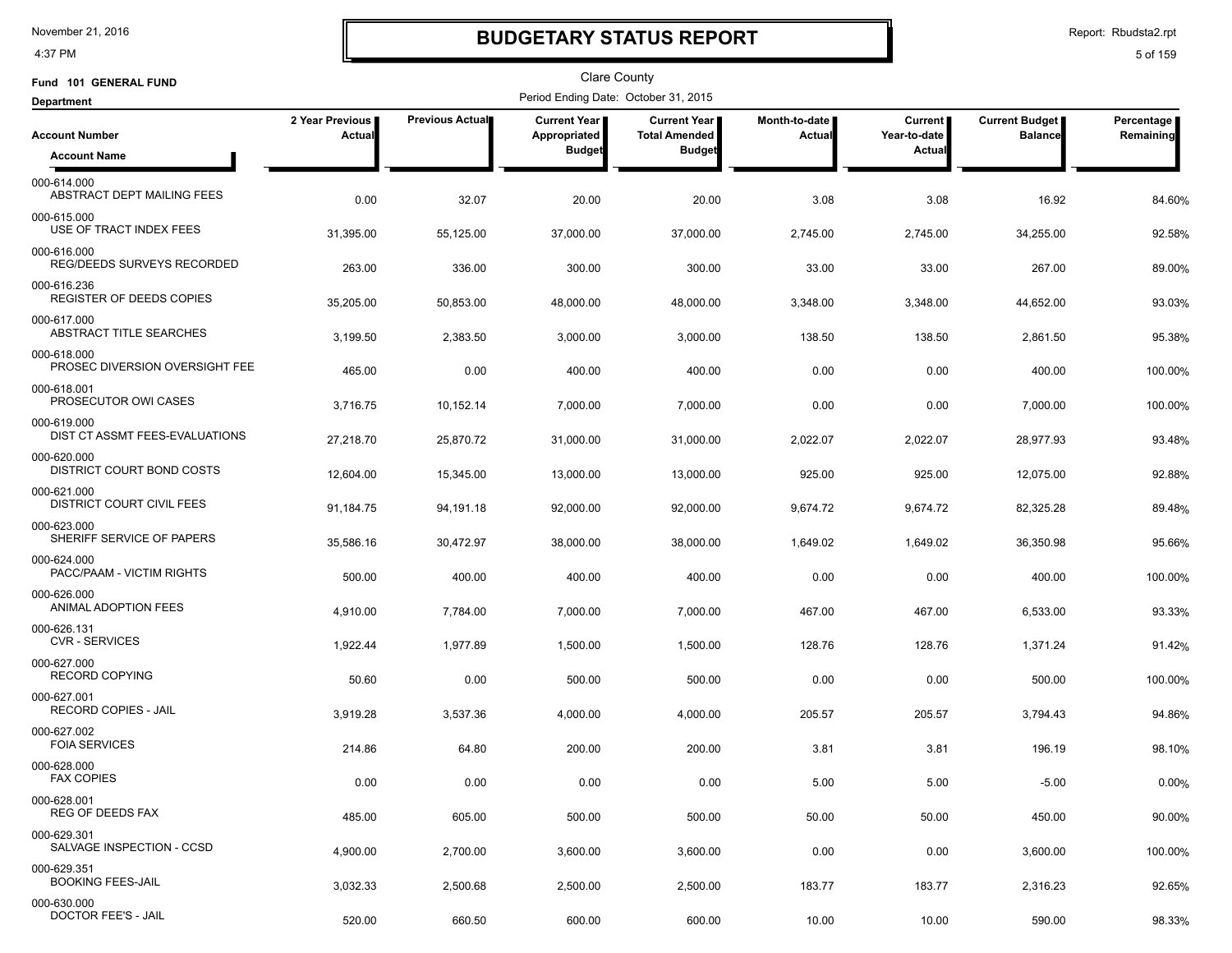4:37 PM

### **BUDGETARY STATUS REPORT**

Report: Rbudsta2.rpt

| Fund 101 GENERAL FUND                            |                           |                 | Clare County                         |                                             |                         |                                |                                         |                           |
|--------------------------------------------------|---------------------------|-----------------|--------------------------------------|---------------------------------------------|-------------------------|--------------------------------|-----------------------------------------|---------------------------|
| <b>Department</b>                                |                           |                 | Period Ending Date: October 31, 2015 |                                             |                         |                                |                                         |                           |
| <b>Account Number</b>                            | 2 Year Previous<br>Actual | Previous Actual | Current Year<br>Appropriated         | <b>Current Year</b><br><b>Total Amended</b> | Month-to-date<br>Actual | <b>Current</b><br>Year-to-date | <b>Current Budget</b><br><b>Balance</b> | Percentage  <br>Remaining |
| <b>Account Name</b>                              |                           |                 | <b>Budget</b>                        | <b>Budget</b>                               |                         | Actual                         |                                         |                           |
| 000-631.000<br><b>COBRA SERVICES</b>             | 9,998.56                  | 2,322.26        | 2,500.00                             | 2,500.00                                    | 0.00                    | 0.00                           | 2,500.00                                | 100.00%                   |
| 000-635.000<br>TRANSPORATION OF PRISONERS        | 19,676.30                 | 16,991.24       | 20,000.00                            | 20,000.00                                   | 0.00                    | 0.00                           | 20,000.00                               | 100.00%                   |
| 000-636.000<br>HOUSING OF INMATES-OTHER CO       | 1,402,950.00              | 1,282,581.00    | 1,300,000.00                         | 1,300,000.00                                | 0.00                    | 0.00                           | 1,300,000.00                            | 100.00%                   |
| 000-637.000<br>HOUSING INMATES-ST, DETAINER      | 19,945.64                 | 17,114.24       | 20,000.00                            | 20,000.00                                   | 0.00                    | 0.00                           | 20,000.00                               | 100.00%                   |
| 000-637.001<br>HOUSING INMATES-DIVERTED FELON    | 145,430.00                | 114,595.00      | 100,000.00                           | 100,000.00                                  | 0.00                    | 0.00                           | 100,000.00                              | 100.00%                   |
| 000-638.000<br><b>INMATES - BOARD &amp; ROOM</b> | 15,123.30                 | 19,696.89       | 13,500.00                            | 13,500.00                                   | 1,043.32                | 1,043.32                       | 12,456.68                               | 92.27%                    |
| 000-639.001<br>WEEKENDER LODGING - JAIL          | 13,710.00                 | 12,390.00       | 14,000.00                            | 14,000.00                                   | 2,040.00                | 2,040.00                       | 11,960.00                               | 85.43%                    |
| 000-643.000<br>PAY PHONE COMMISSIONS             | 27,581.49                 | 34,947.70       | 28,000.00                            | 28,000.00                                   | 0.00                    | 0.00                           | 28,000.00                               | 100.00%                   |
| 000-644.000<br><b>VENDING MACHINE</b>            | 778.00                    | 799.56          | 780.00                               | 780.00                                      | 0.00                    | 0.00                           | 780.00                                  | 100.00%                   |
| 000-646.000<br>SALE OF CONFISCATED PROPERTY      | 2,426.00                  | 981.00          | 3,000.00                             | 3,000.00                                    | 0.00                    | 0.00                           | 3,000.00                                | 100.00%                   |
| 000-647.000<br>SALE OF ABANDONED VEHICLES        | 2,042.00                  | 525.00          | 0.00                                 | 0.00                                        | 0.00                    | 0.00                           | 0.00                                    | 0.00%                     |
| 000-648.000<br>SALE OF SCRAP & SALVAGE           | 142.04                    | 733.00          | 700.00                               | 700.00                                      | 0.00                    | 0.00                           | 700.00                                  | 100.00%                   |
| 000-650.000<br>SEX OFFENDER REGISTRATION FEES    | 3,000.00                  | 3,460.00        | 4,500.00                             | 4,500.00                                    | 40.00                   | 40.00                          | 4,460.00                                | 99.11%                    |
| 000-656.131<br>CIRCUIT CT BOND FORFEITURES       | 5,507.50                  | 5,075.00        | 6,000.00                             | 6,000.00                                    | 135.00                  | 135.00                         | 5,865.00                                | 97.75%                    |
| 000-656.136<br>DIST CT BOND FORFEITURES          | 6,920.00                  | 6,550.00        | 6,000.00                             | 6,000.00                                    | 350.00                  | 350.00                         | 5,650.00                                | 94.17%                    |
| 000-657.000<br>ORDINANCE FINES/COST              | 10,819.83                 | 10,561.21       | 11,000.00                            | 11,000.00                                   | 1,066.64                | 1,066.64                       | 9,933.36                                | 90.30%                    |
| 000-657.131<br>CIVIL CONTEMPT FINE CIRCUIT COURT | 150.00                    | 25.00           | 100.00                               | 100.00                                      | 0.00                    | 0.00                           | 100.00                                  | 100.00%                   |
| 000-665.000<br><b>INTEREST EARNED</b>            | 3,934.00                  | 4,160.29        | 5,000.00                             | 5,000.00                                    | 408.41                  | 408.41                         | 4,591.59                                | 91.83%                    |
| 000-665.001<br>INTEREST EARNED-CURRENT TAX       | 8,516.49                  | 8,408.71        | 10,000.00                            | 10,000.00                                   | 1,269.24                | 1,269.24                       | 8,730.76                                | 87.31%                    |
| 000-667.000<br>RENT                              | 78,240.00                 | 19,695.00       | 1,500.00                             | 1,500.00                                    | 0.00                    | 0.00                           | 1,500.00                                | 100.00%                   |
| 000-667.301<br><b>RENT - CCSD</b>                | 3,950.00                  | 750.00          | 1,000.00                             | 1,000.00                                    | 0.00                    | 0.00                           | 1,000.00                                | 100.00%                   |
| 000-668.000<br>ROYALTIES - LANDFILL              | 343,016.80                | 354,185.52      | 340,000.00                           | 340,000.00                                  | 0.00                    | 0.00                           | 340,000.00                              | 100.00%                   |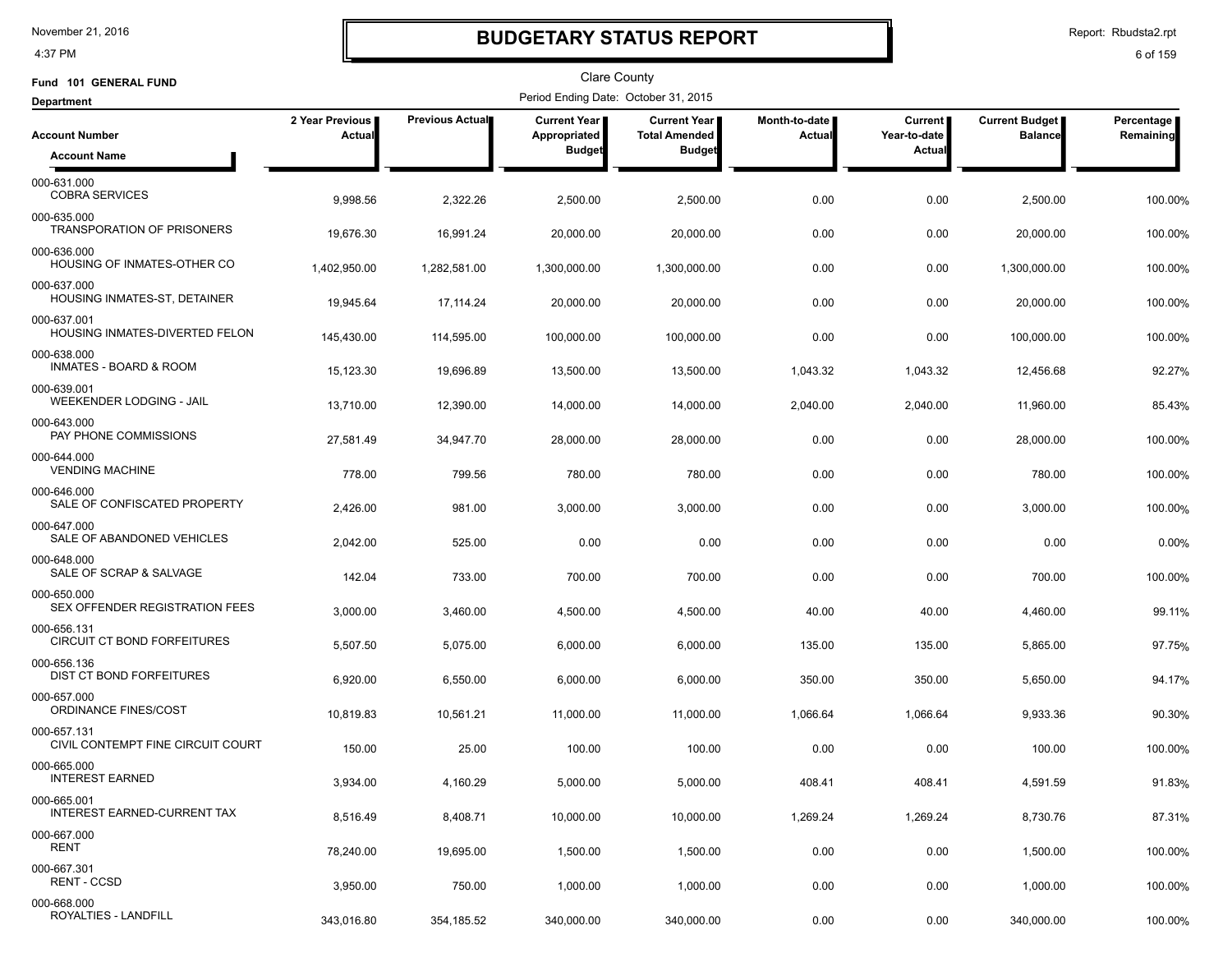4:37 PM

# **BUDGETARY STATUS REPORT**

Report: Rbudsta2.rpt

| Fund 101 GENERAL FUND                              |                                  |                 | Clare County                         |                                               |                                |                                |                                         |                         |
|----------------------------------------------------|----------------------------------|-----------------|--------------------------------------|-----------------------------------------------|--------------------------------|--------------------------------|-----------------------------------------|-------------------------|
| <b>Department</b>                                  |                                  |                 | Period Ending Date: October 31, 2015 |                                               |                                |                                |                                         |                         |
| <b>Account Number</b>                              | 2 Year Previous<br><b>Actual</b> | Previous Actual | Current Year<br>Appropriated         | <b>Current Year I</b><br><b>Total Amended</b> | Month-to-date<br><b>Actual</b> | <b>Current</b><br>Year-to-date | <b>Current Budget</b><br><b>Balance</b> | Percentage<br>Remaining |
| <b>Account Name</b>                                |                                  |                 | <b>Budget</b>                        | <b>Budget</b>                                 |                                | Actual                         |                                         |                         |
| 000-671.000<br><b>DRUG SCREENING</b>               | 2,925.00                         | 1,440.00        | 1,500.00                             | 1,500.00                                      | 60.00                          | 60.00                          | 1,440.00                                | 96.00%                  |
| 000-673.000<br>SALE OF FIXED ASSETS                | 9,380.00                         | 43,154.39       | 30,000.00                            | 30,000.00                                     | 0.00                           | 0.00                           | 30,000.00                               | 100.00%                 |
| 000-674.301<br>MMRMA RAP GRANT REIMBURSEMENTS      | 36,000.00                        | 0.00            | 0.00                                 | 0.00                                          | 0.00                           | 0.00                           | 0.00                                    | 0.00%                   |
| 000-674.430<br>ANIMAL CONTRIB-SPAY-NUETER-ADOPT    | 11,325.00                        | 12,880.00       | 14,000.00                            | 14,000.00                                     | 725.00                         | 725.00                         | 13,275.00                               | 94.82%                  |
| 000-675.000<br>CONTRIB FROM PRIVATE SOURCES        | 300.00                           | 449.80          | 1,500.00                             | 1,500.00                                      | 0.00                           | 0.00                           | 1,500.00                                | 100.00%                 |
| 000-675.301<br><b>CONTRIBUTIONS - CCSD</b>         | 0.00                             | 300.00          | 0.00                                 | 0.00                                          | 0.00                           | 0.00                           | 0.00                                    | 0.00%                   |
| 000-675.310<br>CONTRIBUTIONS-NEIGHBORHOOD WAT      | 2,536.00                         | 1,360.00        | 1,000.00                             | 1,000.00                                      | 0.00                           | 0.00                           | 1,000.00                                | 100.00%                 |
| 000-675.311<br><b>CONTRIBUTIONS - EQUIPMENT</b>    | 0.00                             | 1,000.00        | 0.00                                 | 0.00                                          | 0.00                           | 0.00                           | 0.00                                    | 0.00%                   |
| 000-675.312<br>CONTRIBUTIONS - CCSD CANINE         | 4,950.00                         | 801.50          | 100.00                               | 100.00                                        | 0.00                           | 0.00                           | 100.00                                  | 100.00%                 |
| 000-675.430<br>CONTRIB-PRIVATE SOURCES-ANIMAL      | 11,113.43                        | 20,797.50       | 20,000.00                            | 20,000.00                                     | 841.50                         | 841.50                         | 19,158.50                               | 95.79%                  |
| 000-676.136<br>DIST CT REIMBURSEMENTS-MISC.        | 6,125.25                         | 5,130.75        | 6,000.00                             | 6,000.00                                      | 399.13                         | 399.13                         | 5,600.87                                | 93.35%                  |
| 000-676.167<br>REIMBURSEMENT-JURY FEES             | 12.50                            | 0.00            | 500.00                               | 500.00                                        | 0.00                           | 0.00                           | 500.00                                  | 100.00%                 |
| 000-676.191<br><b>ELECTION REIMBURSEMENT</b>       | 1,256.27                         | 39,661.96       | 45,000.00                            | 45,000.00                                     | 0.00                           | 0.00                           | 45,000.00                               | 100.00%                 |
| 000-676.215<br><b>CLERK REIMBURSEMENTS-MISC</b>    | 0.00                             | 2,042.90        | 0.00                                 | 0.00                                          | 0.00                           | 0.00                           | 0.00                                    | 0.00%                   |
| 000-676.229<br>PROSECUTOR REIMBURSEMENT-MISC       | 398.52                           | 583.48          | 500.00                               | 500.00                                        | 0.00                           | 0.00                           | 500.00                                  | 100.00%                 |
| 000-676.257<br><b>EXTENTION REIMBURSEMENT-MISC</b> | 3,164.04                         | 7,758.17        | 9,200.00                             | 9,200.00                                      | 0.00                           | 0.00                           | 9,200.00                                | 100.00%                 |
| 000-676.301<br>SHERIFF REIMBURSEMENTS-MISC         | 288.44                           | 287.50          | 300.00                               | 300.00                                        | 0.00                           | 0.00                           | 300.00                                  | 100.00%                 |
| 000-676.351<br><b>REIMBURSEMENTS - JAIL</b>        | 705.52                           | 565.10          | 600.00                               | 600.00                                        | 0.00                           | 0.00                           | 600.00                                  | 100.00%                 |
| 000-676.430<br>ANIMAL CON REIMBURSEMENTS-MISC      | 367.00                           | 117.00          | 400.00                               | 400.00                                        | 0.00                           | 0.00                           | 400.00                                  | 100.00%                 |
| 000-676.431<br>ANIMAL CONT RAB/VAC/LIC DEPOSITS    | 1,835.00                         | 2,440.00        | 2,500.00                             | 2,500.00                                      | 190.00                         | 190.00                         | 2,310.00                                | 92.40%                  |
| 000-676.851<br>REIMBURSEMENT-INSURANCE             | 484.00                           | 6,457.24        | 0.00                                 | 0.00                                          | 10.00                          | 10.00                          | $-10.00$                                | 0.00%                   |
| 000-677.000<br>REIMBURSEMENT-RESTITUTION           | 0.00                             | 0.00            | 3,000.00                             | 3,000.00                                      | 0.00                           | 0.00                           | 3,000.00                                | 100.00%                 |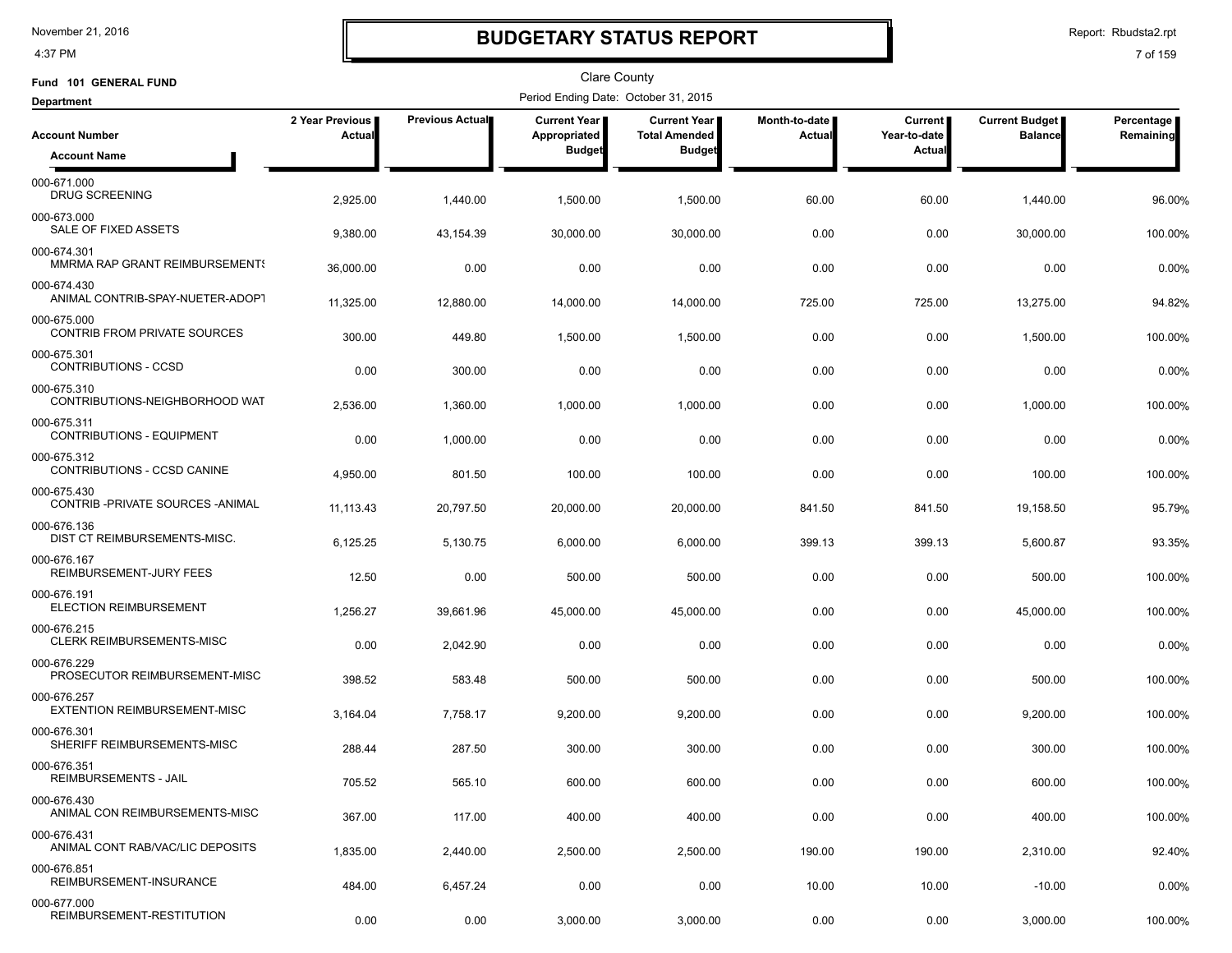4:37 PM

# **BUDGETARY STATUS REPORT**

Report: Rbudsta2.rpt

| Fund 101 GENERAL FUND                             |                           |                        | <b>Clare County</b>                                  |                                                       |                         |                                                 |                                         |                           |
|---------------------------------------------------|---------------------------|------------------------|------------------------------------------------------|-------------------------------------------------------|-------------------------|-------------------------------------------------|-----------------------------------------|---------------------------|
| <b>Department</b>                                 |                           |                        | Period Ending Date: October 31, 2015                 |                                                       |                         |                                                 |                                         |                           |
| <b>Account Number</b><br><b>Account Name</b>      | 2 Year Previous<br>Actual | <b>Previous Actual</b> | <b>Current Year</b><br>Appropriated<br><b>Budget</b> | Current Year<br><b>Total Amended</b><br><b>Budget</b> | Month-to-date<br>Actual | <b>Current</b><br>Year-to-date<br><b>Actual</b> | <b>Current Budget</b><br><b>Balance</b> | Percentage  <br>Remaining |
| 000-678.000<br><b>HEALTH INSURANCE RETIREES</b>   | 42,630.68                 | 42,461.98              | 48,000.00                                            | 48,000.00                                             | 2,022.31                | 2,022.31                                        | 45,977.69                               | 95.79%                    |
| 000-678.002<br>HEALTH INS - EMPLOYEE FLEX         | 8,647.62                  | 9,793.58               | 8,500.00                                             | 8,500.00                                              | 673.10                  | 673.10                                          | 7,826.90                                | 92.08%                    |
| 000-680.131<br>CIRCUIT CT REIMB - GLADWIN CO      | 937.50                    | 6,032.78               | 900.00                                               | 900.00                                                | 0.00                    | 0.00                                            | 900.00                                  | 100.00%                   |
| 000-680.136<br>DISTRICT CT REIMB - GLADWIN CO     | 39,319.46                 | 41,645.91              | 39,000.00                                            | 39,000.00                                             | 0.00                    | 0.00                                            | 39,000.00                               | 100.00%                   |
| 000-680.148<br>PROBATE CT REIMB - GLADWIN CO      | 41,520.00                 | 46,085.22              | 43,400.00                                            | 43,400.00                                             | 0.00                    | 0.00                                            | 43,400.00                               | 100.00%                   |
| 000-680.301<br>BENCH WARRANT REIMB-SHERIFF        | 50.00                     | 0.00                   | 0.00                                                 | 0.00                                                  | 0.00                    | 0.00                                            | 0.00                                    | 0.00%                     |
| 000-683.000<br>TWP TAX NOTICE POSTAGE REIMB       | 3,771.31                  | 5,594.43               | 4,061.00                                             | 4,061.00                                              | 0.00                    | 0.00                                            | 4,061.00                                | 100.00%                   |
| 000-683.001<br>POSTAGE REIMBURSEMENT              | 25.066.95                 | 28,367.46              | 32,000.00                                            | 32,000.00                                             | 0.00                    | 0.00                                            | 32,000.00                               | 100.00%                   |
| 000-684.000<br><b>WORKMANS COMP REIMBURSEMENT</b> | 616.23                    | 1,343.92               | 2,500.00                                             | 2,500.00                                              | 0.00                    | 0.00                                            | 2,500.00                                | 100.00%                   |
| 000-685.000<br>INMATE MEDICAL - IN COUNTY         | 1,645.00                  | 672.47                 | 1,000.00                                             | 1,000.00                                              | 45.64                   | 45.64                                           | 954.36                                  | 95.44%                    |
| 000-685.001<br>INMATE MEDICAL - OUT COUNTY        | 192.10                    | 325.36                 | 200.00                                               | 200.00                                                | 0.00                    | 0.00                                            | 200.00                                  | 100.00%                   |
| 000-687.000<br><b>REFUNDS &amp; REBATES</b>       | 525,534.60                | 685.25                 | 1,500.00                                             | 1,500.00                                              | 0.00                    | 0.00                                            | 1,500.00                                | 100.00%                   |
| 000-694.000<br><b>CASH OVER &amp; SHORT</b>       | 144.97                    | 1,042.77               | 1,100.00                                             | 1,100.00                                              | 10.00                   | 10.00                                           | 1,090.00                                | 99.09%                    |
| 000-698.000<br>INSTALLMENT PURCHASE PROCEEDS      | 0.00                      | 237,700.60             | 0.00                                                 | 0.00                                                  | 0.00                    | 0.00                                            | 0.00                                    | 0.00%                     |
| 000-699.265<br>APPROP TRANS IN DRUG LAW FUND      | 1,200.00                  | 0.00                   | 0.00                                                 | 0.00                                                  | 0.00                    | 0.00                                            | 0.00                                    | 0.00%                     |
| 000-699.294<br>APPROP TRANS IN VETERANS TRUST     | 0.00                      | 800.00                 | 400.00                                               | 400.00                                                | 0.00                    | 0.00                                            | 400.00                                  | 100.00%                   |
| 000-699.518<br>APPROP TRANSFER IN TAX REVERSION   | 304,496.88                | 300,000.00             | 250,000.00                                           | 250,000.00                                            | 0.00                    | 0.00                                            | 250,000.00                              | 100.00%                   |
| 000-699.595<br>APPROP TRANS IN - COMMISSARY       | 61,003.50                 | 18,399.80              | 0.00                                                 | 3,090.00                                              | 3,090.00                | 3,090.00                                        | 0.00                                    | 0.00%                     |
| 000-699.616<br>APPROP TRANS IN DEL TAX REV FD     | 400,000.00                | 400,000.00             | 400,000.00                                           | 400,000.00                                            | 0.00                    | 0.00                                            | 400,000.00                              | 100.00%                   |
| 000-699.900<br>BEGINNING FUND BALANCE             | 0.00                      | 0.00                   | 2,000,000.00                                         | 2,000,000.00                                          | 0.00                    | 0.00                                            | 2,000,000.00                            | 100.00%                   |
| <b>Revenues Total</b>                             | 11,824,388.33             | 11,583,501.98          | 13,245,862.00                                        | 13,248,952.00                                         | 217,615.81              | 217,615.81                                      | 13,031,336.19                           | 98.36%                    |
| <b>Dept Total</b>                                 | 11,824,388.33             | 11,583,501.98          | 13,245,862.00                                        | 13,248,952.00                                         | 217,615.81              | 217,615.81                                      | 13,031,336.19                           | 98.36%                    |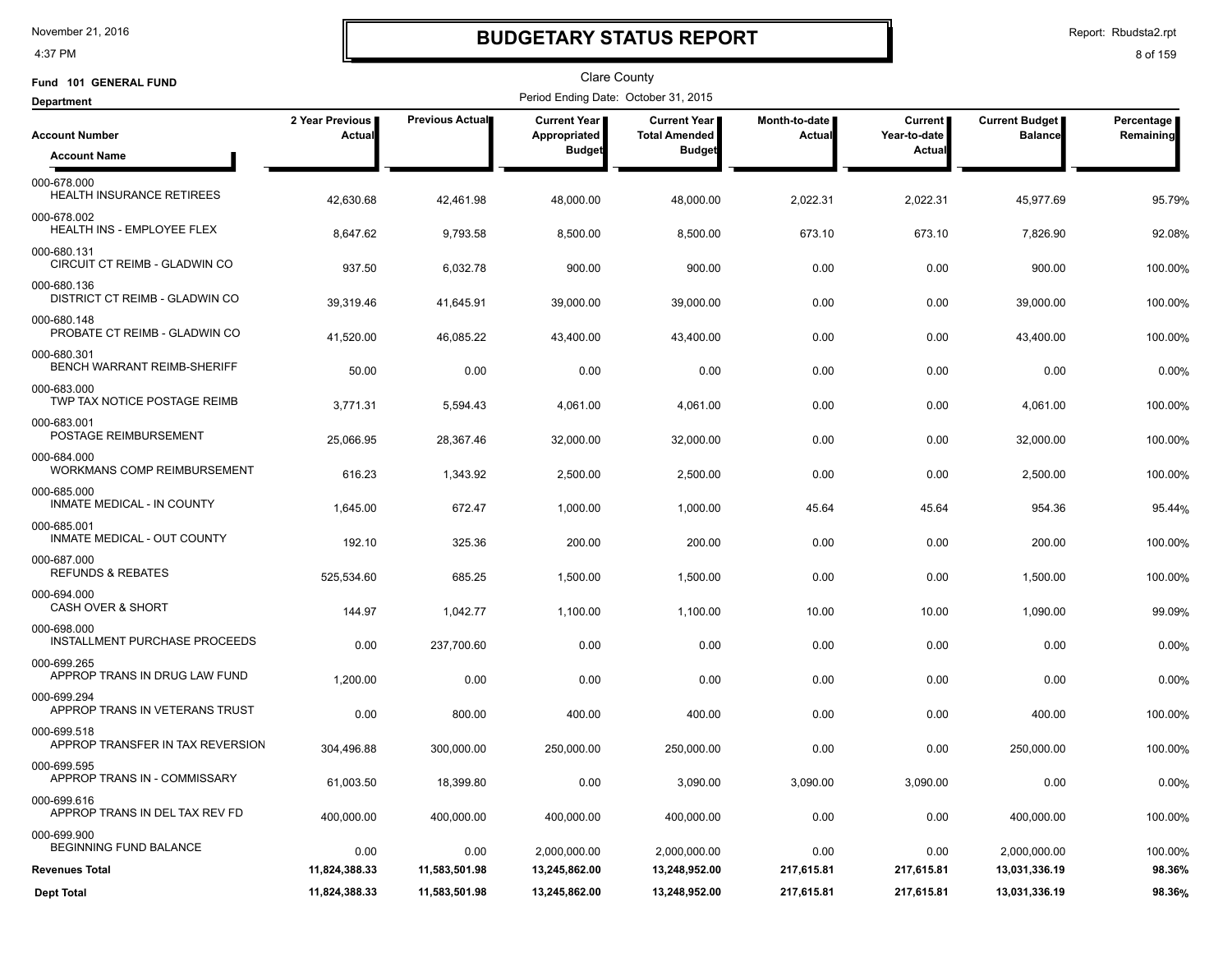4:37 PM

# **BUDGETARY STATUS REPORT**

Report: Rbudsta2.rpt

| Fund 101 GENERAL FUND<br>Department 101 BOARD OF COMMISIONERS |                           |                 | <b>Clare County</b><br>Period Ending Date: October 31, 2015 |                                                              |                         |                                          |                                         |                         |
|---------------------------------------------------------------|---------------------------|-----------------|-------------------------------------------------------------|--------------------------------------------------------------|-------------------------|------------------------------------------|-----------------------------------------|-------------------------|
| <b>Account Number</b><br><b>Account Name</b>                  | 2 Year Previous<br>Actual | Previous Actual | <b>Current Year I</b><br>Appropriated<br><b>Budget</b>      | <b>Current Year</b><br><b>Total Amended</b><br><b>Budget</b> | Month-to-date<br>Actual | <b>Current</b><br>Year-to-date<br>Actual | <b>Current Budget</b><br><b>Balance</b> | Percentage<br>Remaining |
| Department 101 BOARD OF COMMISIONERS                          |                           |                 |                                                             |                                                              |                         |                                          |                                         |                         |
| <b>Expenses</b>                                               |                           |                 |                                                             |                                                              |                         |                                          |                                         |                         |
| 101-702.000<br><b>SALARY</b>                                  | 52,063.08                 | 58,714.92       | 60,671.00                                                   | 60,671.00                                                    | 2,778.77                | 2,778.77                                 | 57,892.23                               | 95.42%                  |
| 101-707.000<br>PER DIEM                                       | 17,200.00                 | 16,119.80       | 15,367.00                                                   | 15,367.00                                                    | 275.00                  | 275.00                                   | 15,092.00                               | 98.21%                  |
| 101-710.000<br><b>FICA EXPENSE</b>                            | 4,398.09                  | 4,764.37        | 4,754.00                                                    | 4,754.00                                                     | 176.46                  | 176.46                                   | 4,577.54                                | 96.29%                  |
| 101-711.000<br><b>MEDICARE EXPENSE</b>                        | 1,028.58                  | 1,114.26        | 1,111.00                                                    | 1,111.00                                                     | 41.27                   | 41.27                                    | 1,069.73                                | 96.29%                  |
| 101-728.000<br>PRINTING & BINDING                             | 708.75                    | 1,180.00        | 600.00                                                      | 600.00                                                       | 0.00                    | 0.00                                     | 600.00                                  | 100.00%                 |
| 101-814.000<br><b>DUES &amp; SUBSCRIPTIONS</b>                | 14,271.81                 | 14,531.81       | 14,272.00                                                   | 14,272.00                                                    | 619.00                  | 619.00                                   | 13,653.00                               | 95.66%                  |
| 101-852.000<br><b>TELEPHONE</b>                               | 881.31                    | 967.26          | 927.00                                                      | 927.00                                                       | 32.56                   | 32.56                                    | 894.44                                  | 96.49%                  |
| 101-864.000<br><b>TRAVEL &amp; EXPENSE</b>                    | 6,481.73                  | 6,892.79        | 6,500.00                                                    | 6,500.00                                                     | 72.47                   | 72.47                                    | 6,427.53                                | 98.89%                  |
| 101-957.000<br><b>TRAINING</b>                                | 25.00                     | 0.00            | 0.00                                                        | 0.00                                                         | 0.00                    | 0.00                                     | 0.00                                    | 0.00%                   |
| 101-967.000<br><b>SPECIAL PROJECTS</b>                        | 1,649.17                  | 1,150.19        | 500.00                                                      | 500.00                                                       | 0.00                    | 0.00                                     | 500.00                                  | 100.00%                 |
| <b>Expenses Total</b>                                         | 98,707.52                 | 105,435.40      | 104,702.00                                                  | 104,702.00                                                   | 3,995.53                | 3,995.53                                 | 100,706.47                              | 96.18%                  |
| <b>BOARD OF COMMISIONERS Dept Total</b>                       | 98,707.52                 | 105,435.40      | 104,702.00                                                  | 104,702.00                                                   | 3,995.53                | 3,995.53                                 | 100,706.47                              | 96.18%                  |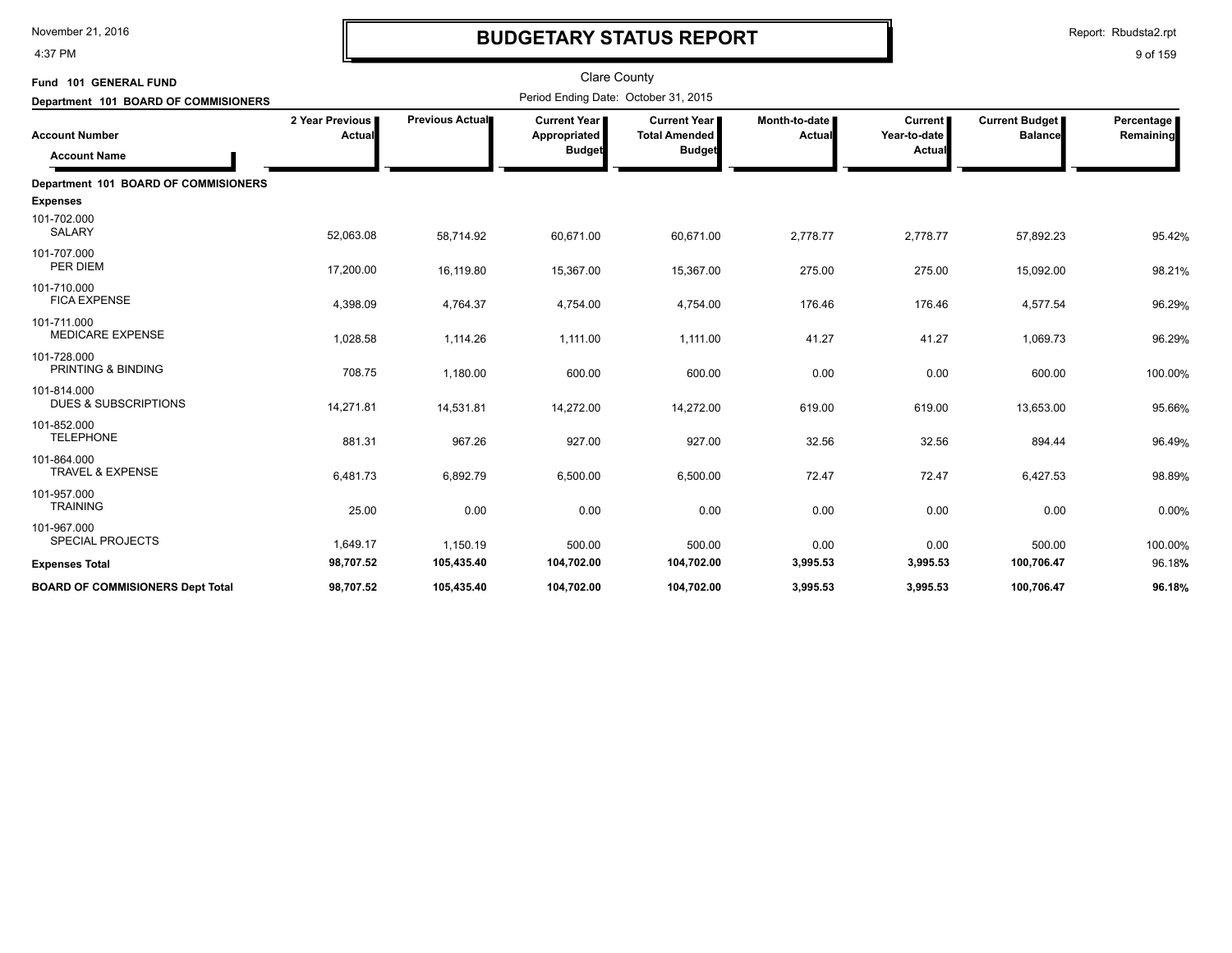4:37 PM

# **BUDGETARY STATUS REPORT**

Report: Rbudsta2.rpt

| Fund 101 GENERAL FUND                                        |                           |                        | <b>Clare County</b>                   |                                             |                                  |                                |                                         |                         |
|--------------------------------------------------------------|---------------------------|------------------------|---------------------------------------|---------------------------------------------|----------------------------------|--------------------------------|-----------------------------------------|-------------------------|
| Department 131 CIRCUIT COURT                                 |                           |                        | Period Ending Date: October 31, 2015  |                                             |                                  |                                |                                         |                         |
| <b>Account Number</b>                                        | 2 Year Previous<br>Actual | <b>Previous Actual</b> | <b>Current Year</b>  <br>Appropriated | <b>Current Year</b><br><b>Total Amended</b> | Month-to-date  <br><b>Actual</b> | <b>Current</b><br>Year-to-date | <b>Current Budget</b><br><b>Balance</b> | Percentage<br>Remaining |
| <b>Account Name</b>                                          |                           |                        | <b>Budget</b>                         | <b>Budget</b>                               |                                  | Actual                         |                                         |                         |
| Department 131 CIRCUIT COURT                                 |                           |                        |                                       |                                             |                                  |                                |                                         |                         |
| <b>Expenses</b><br>131-702.000<br>JUDGES SUPPLEMENTAL SALARY | 50,517.08                 | 50,461.72              | 50,296.00                             | 50,296.00                                   | 2,321.36                         | 2,321.36                       | 47,974.64                               | 95.38%                  |
| 131-710.000<br><b>FICA EXPENSE</b>                           | 405.21                    | 221.99                 | 169.00                                | 169.00                                      | 0.00                             | 0.00                           | 169.00                                  | 100.00%                 |
| 131-711.000<br><b>MEDICARE EXPENSE</b>                       | 94.76                     | 51.92                  | 40.00                                 | 40.00                                       | 0.00                             | 0.00                           | 40.00                                   | 100.00%                 |
| 131-715.000<br><b>HEALTH INSURANCE</b>                       | 0.00                      | 14,299.76              | 13,148.00                             | 13,148.00                                   | 592.98                           | 592.98                         | 12,555.02                               | 95.49%                  |
| 131-715.006<br><b>CIC BUNDLE</b>                             | 0.00                      | 355.50                 | 356.00                                | 356.00                                      | 39.50                            | 39.50                          | 316.50                                  | 88.90%                  |
| 131-727.000<br>OFFICE SUPPLIES                               | 1,084.05                  | 1,062.74               | 1,000.00                              | 1,000.00                                    | 0.00                             | 0.00                           | 1,000.00                                | 100.00%                 |
| 131-732.000<br><b>POSTAGE</b>                                | 965.27                    | 1,373.41               | 850.00                                | 850.00                                      | 0.00                             | 0.00                           | 850.00                                  | 100.00%                 |
| 131-801.000<br><b>CONTRACT SERVICE</b><br>131-801.002        | 0.00                      | 750.00                 | 1,000.00                              | 1,000.00                                    | 0.00                             | 0.00                           | 1,000.00                                | 100.00%                 |
| CONTRACT SERV-GLADWIN CO<br>131-810.000                      | 102,575.15                | 94,245.34              | 98,500.00                             | 98,500.00                                   | 0.00                             | 0.00                           | 98,500.00                               | 100.00%                 |
| TRIAL COURT ATTORNEYS<br>131-812.000                         | 164,446.56                | 160,460.36             | 150,000.00                            | 150,000.00                                  | 4,819.26                         | 4,819.26                       | 145,180.74                              | 96.79%                  |
| <b>JURY FEES</b><br>131-813.000                              | 10,461.76                 | 6,962.58               | 7,500.00                              | 7,500.00                                    | 0.00                             | 0.00                           | 7,500.00                                | 100.00%                 |
| <b>WITNESS FEES</b><br>131-814.000                           | 1,248.33                  | 926.66                 | 1,000.00                              | 1,000.00                                    | 6.72                             | 6.72                           | 993.28                                  | 99.33%                  |
| DUES & SUBSCRIPTIONS<br>131-815.000                          | 595.00                    | 562.50                 | 850.00                                | 850.00                                      | 337.50                           | 337.50                         | 512.50                                  | 60.29%                  |
| <b>SERVICE FEES</b><br>131-816.000                           | 0.00                      | 20.00                  | 50.00                                 | 50.00                                       | 0.00                             | 0.00                           | 50.00                                   | 100.00%                 |
| <b>TRANSCRIPTS</b><br>131-851.000                            | 6,535.66                  | 3,589.55               | 5,000.00                              | 5,000.00                                    | 29.25                            | 29.25                          | 4,970.75                                | 99.42%                  |
| <b>COMPUTER SUPPORT</b><br>131-852.000                       | 11,441.53                 | 11,893.65              | 12,500.00                             | 12,500.00                                   | 825.00                           | 825.00                         | 11,675.00                               | 93.40%                  |
| TELEPHONE<br>131-864.000                                     | 2,527.73                  | 3,255.03               | 3,100.00                              | 3,100.00                                    | 13.86                            | 13.86                          | 3,086.14                                | 99.55%                  |
| <b>TRAVEL &amp; EXPENSE</b><br>131-933.000                   | 529.80                    | 429.92                 | 650.00                                | 650.00                                      | 0.00                             | 0.00                           | 650.00                                  | 100.00%                 |
| EQUIPMENT MAINT & REPAIRS<br>131-957.000                     | 523.99                    | 66.00                  | 500.00                                | 500.00                                      | 0.00                             | 0.00                           | 500.00                                  | 100.00%                 |
| SEMINARS & EDUCATION<br>131-978.000                          | 589.06                    | 1,507.04               | 750.00                                | 750.00                                      | 60.29                            | 60.29                          | 689.71                                  | 91.96%                  |
| <b>NEW EQUIPMENT</b>                                         | 815.62                    | 3,567.18               | 2,500.00                              | 2,500.00                                    | 0.00                             | 0.00                           | 2,500.00                                | 100.00%                 |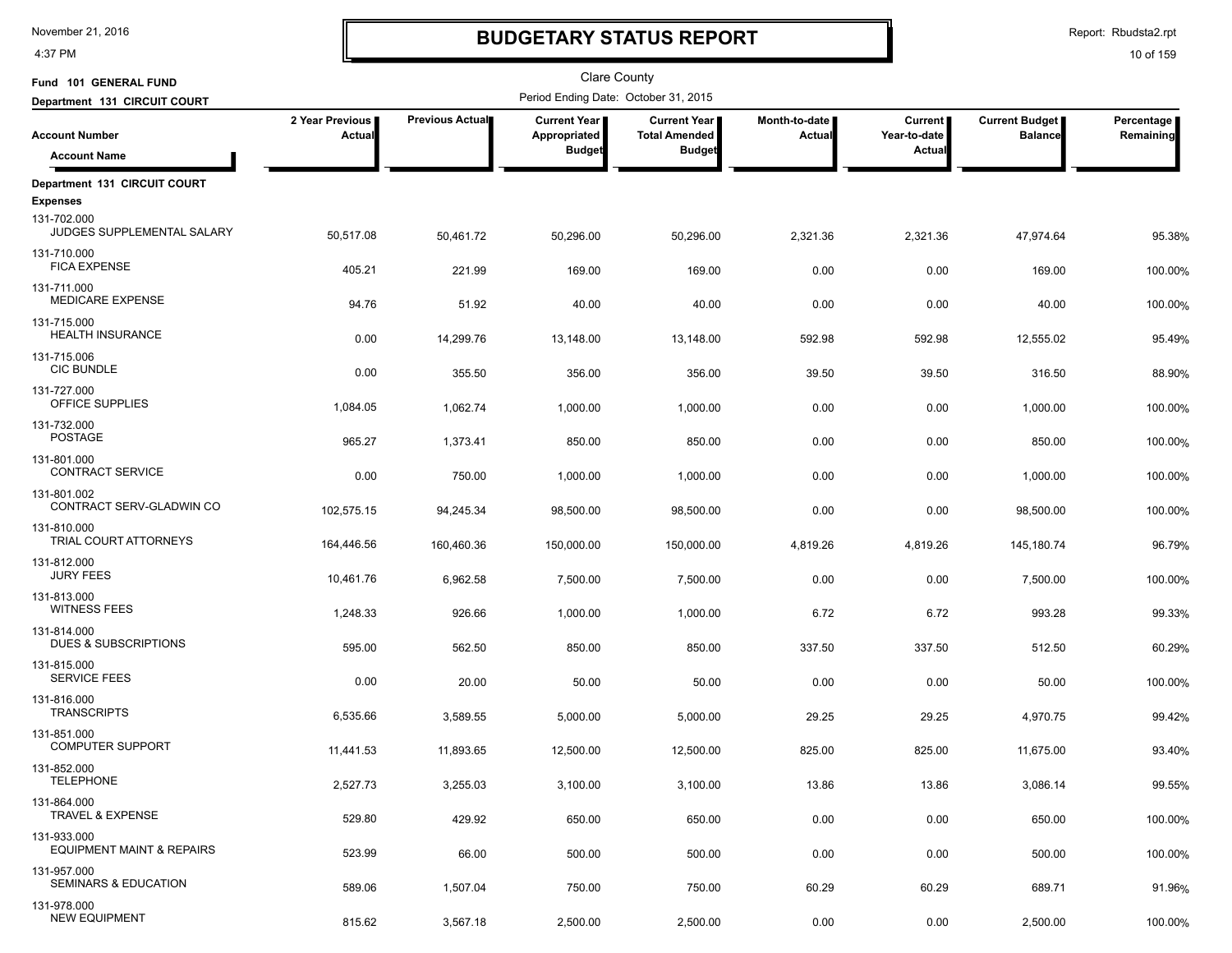4:37 PM

### **BUDGETARY STATUS REPORT**

Report: Rbudsta2.rpt

| <b>GENERAL FUND</b><br><b>Fund 101</b>                       |                           |                                      | <b>Clare County</b>                             |                                                                |                                  |                                                   |                                  |                         |  |
|--------------------------------------------------------------|---------------------------|--------------------------------------|-------------------------------------------------|----------------------------------------------------------------|----------------------------------|---------------------------------------------------|----------------------------------|-------------------------|--|
| Department 131 CIRCUIT COURT                                 |                           | Period Ending Date: October 31, 2015 |                                                 |                                                                |                                  |                                                   |                                  |                         |  |
| <b>Account Number</b><br><b>Account Name</b>                 | 2 Year Previous<br>Actual | <b>Previous Actual</b>               | Current Year I<br>Appropriated<br><b>Budget</b> | <b>Current Year</b> ∎<br><b>Total Amended</b><br><b>Budget</b> | Month-to-date ∎<br><b>Actual</b> | <b>Current</b><br>Year-to-date <i>∎</i><br>Actual | Current Budget<br><b>Balance</b> | Percentage<br>Remaining |  |
| 131-982.000<br><b>NEW LAW BOOKS</b><br><b>Expenses Total</b> | 1.179.77<br>356,536.33    | 1.247.20<br>357,310.05               | 800.00<br>350,559.00                            | 800.00<br>350,559.00                                           | 0.00<br>9,045.72                 | 0.00<br>9,045.72                                  | 800.00<br>341,513.28             | 100.00%<br>97.42%       |  |
| <b>CIRCUIT COURT Dept Total</b>                              | 356,536.33                | 357.310.05                           | 350,559.00                                      | 350,559.00                                                     | 9.045.72                         | 9.045.72                                          | 341,513.28                       | 97.42%                  |  |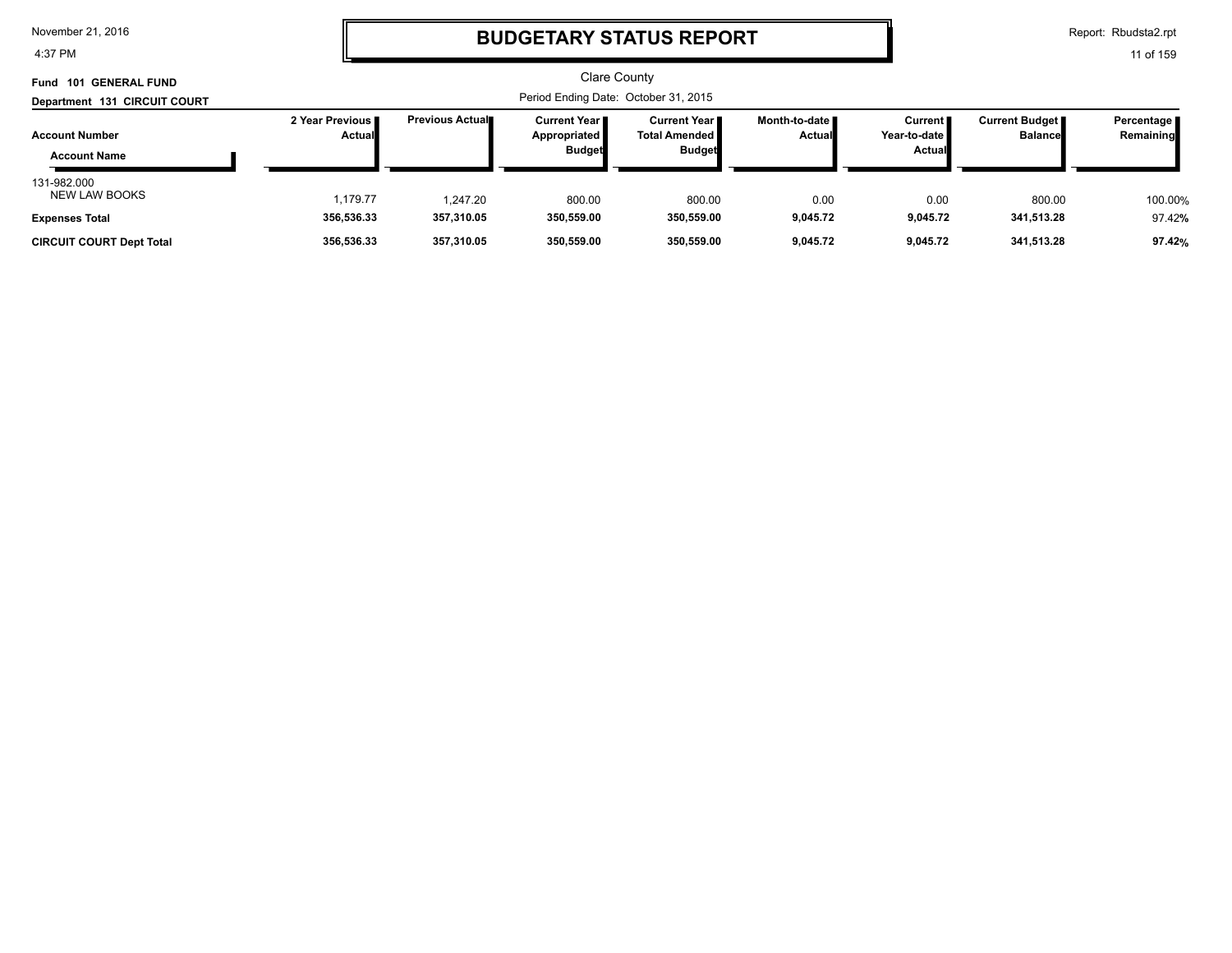4:37 PM

# **BUDGETARY STATUS REPORT**

Report: Rbudsta2.rpt

| Fund 101 GENERAL FUND                          |                           |                 | Clare County                         |                                             |                                |                                |                                         |                         |
|------------------------------------------------|---------------------------|-----------------|--------------------------------------|---------------------------------------------|--------------------------------|--------------------------------|-----------------------------------------|-------------------------|
| Department 136 DISTRICT COURT                  |                           |                 | Period Ending Date: October 31, 2015 |                                             |                                |                                |                                         |                         |
| <b>Account Number</b>                          | 2 Year Previous<br>Actual | Previous Actual | <b>Current Year</b><br>Appropriated  | <b>Current Year</b><br><b>Total Amended</b> | Month-to-date<br><b>Actual</b> | <b>Current</b><br>Year-to-date | <b>Current Budget</b><br><b>Balance</b> | Percentage<br>Remaining |
| <b>Account Name</b>                            |                           |                 | <b>Budget</b>                        | <b>Budget</b>                               |                                | Actual                         |                                         |                         |
| Department 136 DISTRICT COURT                  |                           |                 |                                      |                                             |                                |                                |                                         |                         |
| <b>Expenses</b>                                |                           |                 |                                      |                                             |                                |                                |                                         |                         |
| 136-702.000<br>JUDGE'S SUPPLEMENTAL SALARY     | 25,258.54                 | 25,230.86       | 25,148.00                            | 25,148.00                                   | 1,160.68                       | 1,160.68                       | 23,987.32                               | 95.38%                  |
| 136-704.000<br><b>FULL TIME SALARIES</b>       | 344,548.15                | 348,398.75      | 354,848.00                           | 354,848.00                                  | 16,252.54                      | 16,252.54                      | 338,595.46                              | 95.42%                  |
| 136-705.001<br>VISITING JUDGE                  | 51.98                     | 0.00            | 500.00                               | 500.00                                      | 0.00                           | 0.00                           | 500.00                                  | 100.00%                 |
| 136-706.000<br><b>OVERTIME</b>                 | 0.00                      | 0.00            | 200.00                               | 200.00                                      | 0.00                           | 0.00                           | 200.00                                  | 100.00%                 |
| 136-710.000<br><b>FICA EXPENSE</b>             | 21,917.57                 | 22,180.66       | 23,560.00                            | 23,560.00                                   | 1,011.36                       | 1,011.36                       | 22,548.64                               | 95.71%                  |
| 136-711.000<br><b>MEDICARE EXPENSE</b>         | 5,125.89                  | 5,187.38        | 5,511.00                             | 5,511.00                                    | 236.53                         | 236.53                         | 5,274.47                                | 95.71%                  |
| 136-715.000<br><b>HEALTH INSURANCE</b>         | 105,528.61                | 126, 147. 34    | 100,895.00                           | 100,895.00                                  | 9,613.30                       | 9,613.30                       | 91,281.70                               | 90.47%                  |
| 136-715.006<br><b>CIC BUNDLE</b>               | 4,580.00                  | 4,740.00        | 4,744.00                             | 4,744.00                                    | 395.00                         | 395.00                         | 4,349.00                                | 91.67%                  |
| 136-717.000<br><b>LIFE INSURANCE</b>           | 540.00                    | 540.00          | 540.00                               | 540.00                                      | 45.00                          | 45.00                          | 495.00                                  | 91.67%                  |
| 136-719.000<br>LONGEVITY                       | 1,400.00                  | 1,400.00        | 1,400.00                             | 1,400.00                                    | 0.00                           | 0.00                           | 1,400.00                                | 100.00%                 |
| 136-720.000<br><b>VACATIONS</b>                | 1,516.61                  | 909.86          | 950.00                               | 950.00                                      | 0.00                           | 0.00                           | 950.00                                  | 100.00%                 |
| 136-721.000<br><b>SICK LEAVE</b>               | 2,497.51                  | 2,688.76        | 1,600.00                             | 1,600.00                                    | 0.00                           | 0.00                           | 1,600.00                                | 100.00%                 |
| 136-727.000<br>OFFICE SUPPLIES                 | 7,280.03                  | 6,914.72        | 7,000.00                             | 7,000.00                                    | 97.76                          | 97.76                          | 6,902.24                                | 98.60%                  |
| 136-810.000<br>COURT APPOINTED ATTORNEYS       | 66,725.00                 | 73,987.00       | 65,000.00                            | 65,000.00                                   | 7,525.00                       | 7,525.00                       | 57,475.00                               | 88.42%                  |
| 136-812.000<br><b>JURY FEES</b>                | 462.54                    | 4,503.20        | 3,000.00                             | 3,000.00                                    | 0.00                           | 0.00                           | 3,000.00                                | 100.00%                 |
| 136-813.000<br><b>WITNESS FEES</b>             | 1,478.42                  | 2,541.77        | 3,200.00                             | 3,200.00                                    | 240.58                         | 240.58                         | 2,959.42                                | 92.48%                  |
| 136-814.000<br><b>DUES &amp; SUBSCRIPTIONS</b> | 1,487.50                  | 1,504.00        | 1,500.00                             | 1,500.00                                    | 440.00                         | 440.00                         | 1,060.00                                | 70.67%                  |
| 136-815.000<br><b>VOLUNTEERS INSURANCE</b>     | 3,360.00                  | 3,521.00        | 4,200.00                             | 4,200.00                                    | 0.00                           | 0.00                           | 4,200.00                                | 100.00%                 |
| 136-816.000<br><b>TRANSCRIPTS</b>              | 6,415.93                  | 5,177.80        | 6,500.00                             | 6,500.00                                    | 310.05                         | 310.05                         | 6,189.95                                | 95.23%                  |
| 136-832.000<br>STATE FILING FEE                | 0.00                      | 0.00            | 1,600.00                             | 1,600.00                                    | 0.00                           | 0.00                           | 1,600.00                                | 100.00%                 |
| 136-851.000<br>EQUIPMENT CONTRACT SERVICE      | 14,308.25                 | 14,913.92       | 14,500.00                            | 14,500.00                                   | 14,213.00                      | 14,213.00                      | 287.00                                  | 1.98%                   |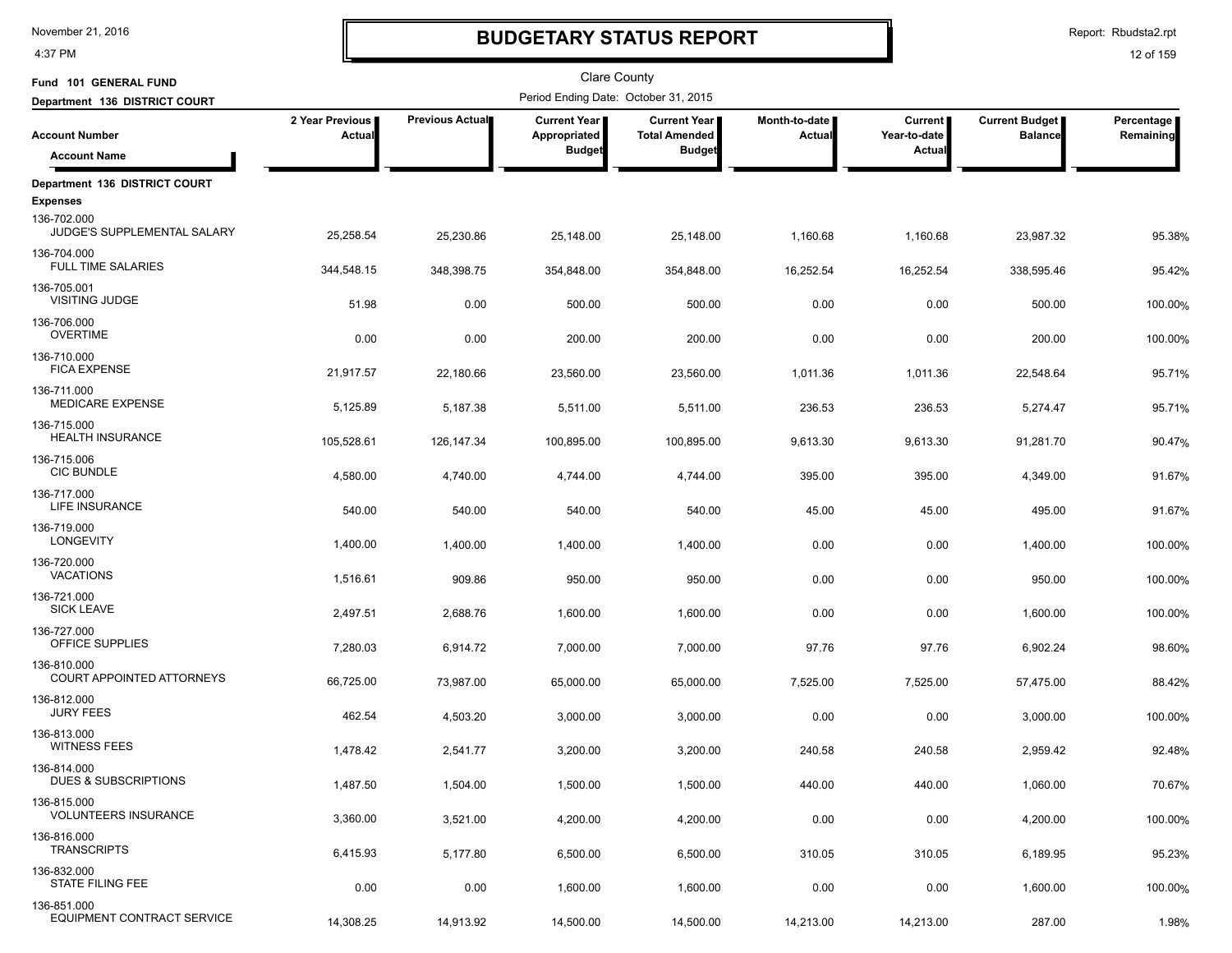4:37 PM

### **BUDGETARY STATUS REPORT**

Report: Rbudsta2.rpt

| <b>GENERAL FUND</b><br>101<br>Fund                      |                           |                        | <b>Clare County</b>                                  |                                                              |                                |                                     |                                         |                         |
|---------------------------------------------------------|---------------------------|------------------------|------------------------------------------------------|--------------------------------------------------------------|--------------------------------|-------------------------------------|-----------------------------------------|-------------------------|
| Department 136 DISTRICT COURT                           |                           |                        | Period Ending Date: October 31, 2015                 |                                                              |                                |                                     |                                         |                         |
| <b>Account Number</b><br><b>Account Name</b>            | 2 Year Previous<br>Actual | <b>Previous Actual</b> | Current Year<br><b>Appropriated</b><br><b>Budget</b> | <b>Current Year</b><br><b>Total Amended</b><br><b>Budget</b> | Month-to-date<br><b>Actual</b> | Current  <br>Year-to-date<br>Actual | <b>Current Budget</b><br><b>Balance</b> | Percentage<br>Remaining |
| 136-852.000<br><b>TELEPHONE</b>                         | 2,290.75                  | 2,300.00               | 2,300.00                                             | 2,300.00                                                     | 118.57                         | 118.57                              | 2,181.43                                | 94.84%                  |
| 136-864.000<br><b>TRAVEL &amp; EXPENSE</b>              | 2,336.59                  | 2,438.84               | 2,500.00                                             | 2,500.00                                                     | 0.00                           | 0.00                                | 2,500.00                                | 100.00%                 |
| 136-933.000<br><b>EQUIPMENT REPAIRS &amp; MAINTANCE</b> | 703.60                    | 282.93                 | 1,000.00                                             | 1,000.00                                                     | 0.00                           | 0.00                                | 1,000.00                                | 100.00%                 |
| 136-978.000<br><b>NEW EQUIPMENT</b>                     | 591.98                    | 4,598.35               | 500.00                                               | 500.00                                                       | 0.00                           | 0.00                                | 500.00                                  | 100.00%                 |
| <b>Expenses Total</b>                                   | 620,405.45                | 660,107.14             | 632,696.00                                           | 632,696.00                                                   | 51,659.37                      | 51,659.37                           | 581,036.63                              | 91.84%                  |
| <b>DISTRICT COURT Dept Total</b>                        | 620,405.45                | 660,107.14             | 632,696.00                                           | 632,696.00                                                   | 51,659.37                      | 51,659.37                           | 581,036.63                              | 91.84%                  |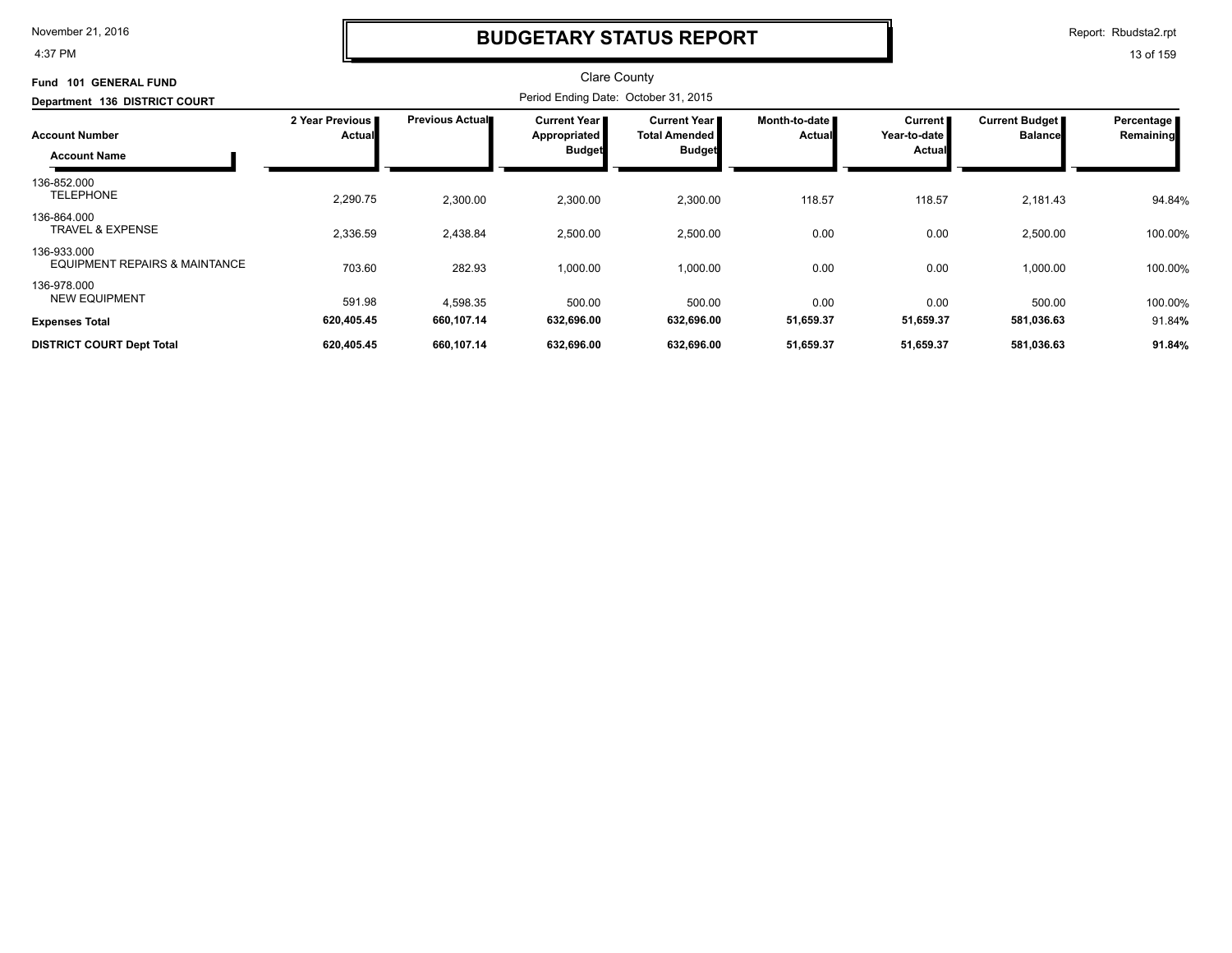4:37 PM

# **BUDGETARY STATUS REPORT**

Report: Rbudsta2.rpt

| Fund 101 GENERAL FUND                      |                                  |                 | <b>Clare County</b>                                    |                                                              |                         |                                                 |                                         |                         |
|--------------------------------------------|----------------------------------|-----------------|--------------------------------------------------------|--------------------------------------------------------------|-------------------------|-------------------------------------------------|-----------------------------------------|-------------------------|
| Department 147 PUBLIC GUARDIAN             |                                  |                 | Period Ending Date: October 31, 2015                   |                                                              |                         |                                                 |                                         |                         |
| <b>Account Number</b>                      | 2 Year Previous<br><b>Actual</b> | Previous Actual | <b>Current Year I</b><br>Appropriated<br><b>Budget</b> | <b>Current Year</b><br><b>Total Amended</b><br><b>Budget</b> | Month-to-date<br>Actual | <b>Current</b><br>Year-to-date<br><b>Actual</b> | <b>Current Budget</b><br><b>Balance</b> | Percentage<br>Remaining |
| <b>Account Name</b>                        |                                  |                 |                                                        |                                                              |                         |                                                 |                                         |                         |
| Department 147 PUBLIC GUARDIAN             |                                  |                 |                                                        |                                                              |                         |                                                 |                                         |                         |
| <b>Expenses</b>                            |                                  |                 |                                                        |                                                              |                         |                                                 |                                         |                         |
| 147-702.000<br><b>SALARY</b>               | 31,689.45                        | 31,654.73       | 31,794.00                                              | 31,794.00                                                    | 1,456.19                | 1,456.19                                        | 30,337.81                               | 95.42%                  |
| 147-710.000<br><b>FICA EXPENSE</b>         | 1,964.84                         | 1,962.68        | 1,972.00                                               | 1,972.00                                                     | 90.28                   | 90.28                                           | 1,881.72                                | 95.42%                  |
| 147-711.000<br>MEDICARE EXPENSE            | 459.54                           | 459.03          | 461.00                                                 | 461.00                                                       | 21.11                   | 21.11                                           | 439.89                                  | 95.42%                  |
| 147-727.000<br><b>SUPPLIES</b>             | 769.98                           | 713.80          | 800.00                                                 | 800.00                                                       | 0.00                    | 0.00                                            | 800.00                                  | 100.00%                 |
| 147-852.000<br><b>TELEPHONE</b>            | 765.88                           | 773.42          | 800.00                                                 | 800.00                                                       | 0.00                    | 0.00                                            | 800.00                                  | 100.00%                 |
| 147-864.000<br><b>TRAVEL &amp; EXPENSE</b> | 282.24                           | 416.30          | 300.00                                                 | 300.00                                                       | 0.00                    | 0.00                                            | 300.00                                  | 100.00%                 |
| <b>Expenses Total</b>                      | 35,931.93                        | 35,979.96       | 36,127.00                                              | 36,127.00                                                    | 1,567.58                | 1,567.58                                        | 34,559.42                               | 95.66%                  |
| <b>PUBLIC GUARDIAN Dept Total</b>          | 35,931.93                        | 35,979.96       | 36,127.00                                              | 36,127.00                                                    | 1,567.58                | 1,567.58                                        | 34,559.42                               | 95.66%                  |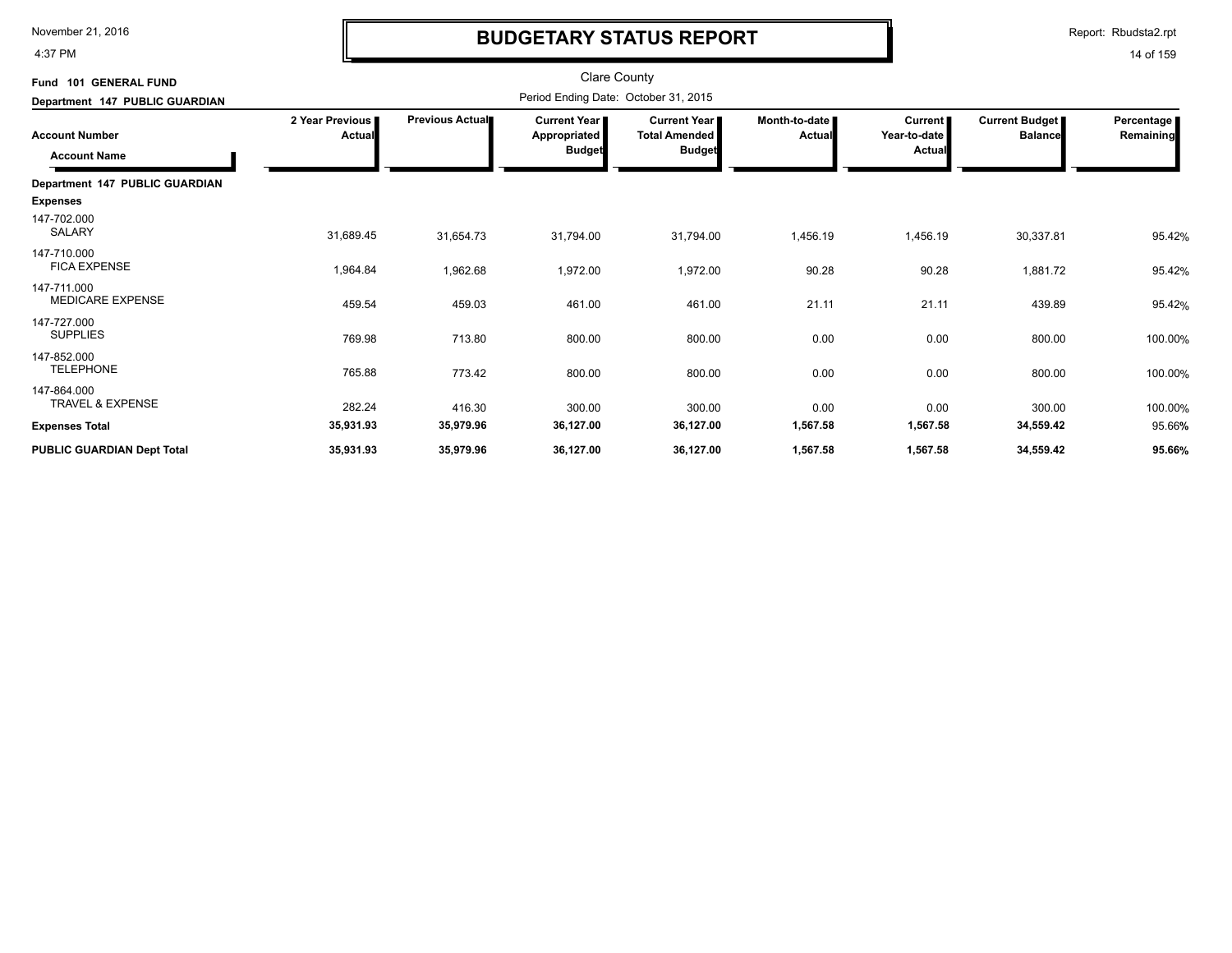4:37 PM

# **BUDGETARY STATUS REPORT**

Report: Rbudsta2.rpt

| Fund 101 GENERAL FUND                               |                           |                        | <b>Clare County</b>                   |                                               |                         |                           |                                         |                         |
|-----------------------------------------------------|---------------------------|------------------------|---------------------------------------|-----------------------------------------------|-------------------------|---------------------------|-----------------------------------------|-------------------------|
| Department 148 PROBATE/FAMILY COURT                 |                           |                        | Period Ending Date: October 31, 2015  |                                               |                         |                           |                                         |                         |
| <b>Account Number</b>                               | 2 Year Previous<br>Actual | <b>Previous Actual</b> | <b>Current Year</b>  <br>Appropriated | <b>Current Year I</b><br><b>Total Amended</b> | Month-to-date<br>Actual | Current  <br>Year-to-date | <b>Current Budget</b><br><b>Balance</b> | Percentage<br>Remaining |
| <b>Account Name</b>                                 |                           |                        | <b>Budget</b>                         | <b>Budget</b>                                 |                         | Actual                    |                                         |                         |
| Department 148 PROBATE/FAMILY COURT                 |                           |                        |                                       |                                               |                         |                           |                                         |                         |
| <b>Expenses</b>                                     |                           |                        |                                       |                                               |                         |                           |                                         |                         |
| 148-702.000<br><b>JUDGES SALARY</b>                 | 119,868.00                | 119,736.78             | 119,343.00                            | 119,343.00                                    | 5,508.16                | 5,508.16                  | 113,834.84                              | 95.38%                  |
| 148-704.000<br><b>REG &amp; JUVENILE REG SALARY</b> | 104,196.95                | 105,871.27             | 106,248.00                            | 106,248.00                                    | 4,837.05                | 4,837.05                  | 101,410.95                              | 95.45%                  |
| 148-704.001<br>PROBATION OFFICER                    | 48,330.68                 | 48,330.67              | 48,146.00                             | 48,146.00                                     | 2,222.10                | 2,222.10                  | 45,923.90                               | 95.38%                  |
| 148-704.002<br>CIRCUIT/PROBATE CT ADMIN             | 57,020.05                 | 62,629.66              | 62,424.00                             | 62,424.00                                     | 2,881.10                | 2,881.10                  | 59,542.90                               | 95.38%                  |
| 148-710.000<br><b>FICA EXPENSE</b>                  | 20,759.67                 | 21,633.72              | 20,516.00                             | 20,516.00                                     | 967.03                  | 967.03                    | 19,548.97                               | 95.29%                  |
| 148-711.000<br><b>MEDICARE EXPENSE</b>              | 4,936.91                  | 5,093.51               | 4,879.00                              | 4,879.00                                      | 226.16                  | 226.16                    | 4,652.84                                | 95.36%                  |
| 148-715.000<br><b>HEALTH INSURANCE</b>              | 60,654.76                 | 60,964.23              | 62,078.00                             | 62,078.00                                     | 4,945.48                | 4,945.48                  | 57,132.52                               | 92.03%                  |
| 148-715.006<br><b>CIC BUNDLE</b>                    | 1,809.10                  | 1,896.00               | 1,896.00                              | 1,896.00                                      | 158.00                  | 158.00                    | 1,738.00                                | 91.67%                  |
| 148-717.000<br><b>LIFE INSURANCE</b>                | 290.00                    | 300.00                 | 325.00                                | 325.00                                        | 25.00                   | 25.00                     | 300.00                                  | 92.31%                  |
| 148-720.000<br><b>VACATIONS</b>                     | 925.88                    | 925.88                 | 930.00                                | 930.00                                        | 0.00                    | 0.00                      | 930.00                                  | 100.00%                 |
| 148-721.000<br><b>SICK LEAVE</b>                    | 1,111.05                  | 1,111.05               | 1,125.00                              | 1,125.00                                      | 0.00                    | 0.00                      | 1,125.00                                | 100.00%                 |
| 148-727.000<br>OFFICE SUPPLIES                      | 1,193.95                  | 1,404.98               | 1,500.00                              | 1,500.00                                      | 13.40                   | 13.40                     | 1,486.60                                | 99.11%                  |
| 148-746.000<br><b>GAS OIL &amp; GREASE</b>          | 2,961.53                  | 1,657.75               | 2,500.00                              | 2,500.00                                      | 66.38                   | 66.38                     | 2,433.62                                | 97.34%                  |
| 148-801.000<br>CONTRACTED SERVICE                   | 893.35                    | 1,663.42               | 1,000.00                              | 1,000.00                                      | 158.38                  | 158.38                    | 841.62                                  | 84.16%                  |
| 148-810.000<br><b>COURT APPOINTED ATTORNEYS</b>     | 51,784.10                 | 54,289.54              | 54,000.00                             | 54,000.00                                     | 0.00                    | 0.00                      | 54,000.00                               | 100.00%                 |
| 148-812.000<br><b>JURY FEES</b>                     | 0.00                      | 0.00                   | 0.00                                  | 0.00                                          | 1,228.16                | 1,228.16                  | $-1,228.16$                             | 0.00%                   |
| 148-813.000<br><b>WITNESS FEES</b>                  | 0.00                      | 14.16                  | 0.00                                  | 0.00                                          | 0.00                    | 0.00                      | 0.00                                    | 0.00%                   |
| 148-814.000<br><b>DUES &amp; SUBSCRIPTIONS</b>      | 1,019.50                  | 759.50                 | 1,000.00                              | 1,000.00                                      | 190.00                  | 190.00                    | 810.00                                  | 81.00%                  |
| 148-815.000<br><b>SERVER FEES</b>                   | 133.13                    | 97.82                  | 200.00                                | 200.00                                        | 0.00                    | 0.00                      | 200.00                                  | 100.00%                 |
| 148-816.000<br><b>TRANSCRIPTS</b>                   | 2,624.10                  | 6,953.45               | 2,500.00                              | 2,500.00                                      | 14.35                   | 14.35                     | 2,485.65                                | 99.43%                  |
| 148-851.000<br>MAINTENANCE CONTRACTS                | 7,777.35                  | 8,295.77               | 8,800.00                              | 8,800.00                                      | 850.00                  | 850.00                    | 7,950.00                                | 90.34%                  |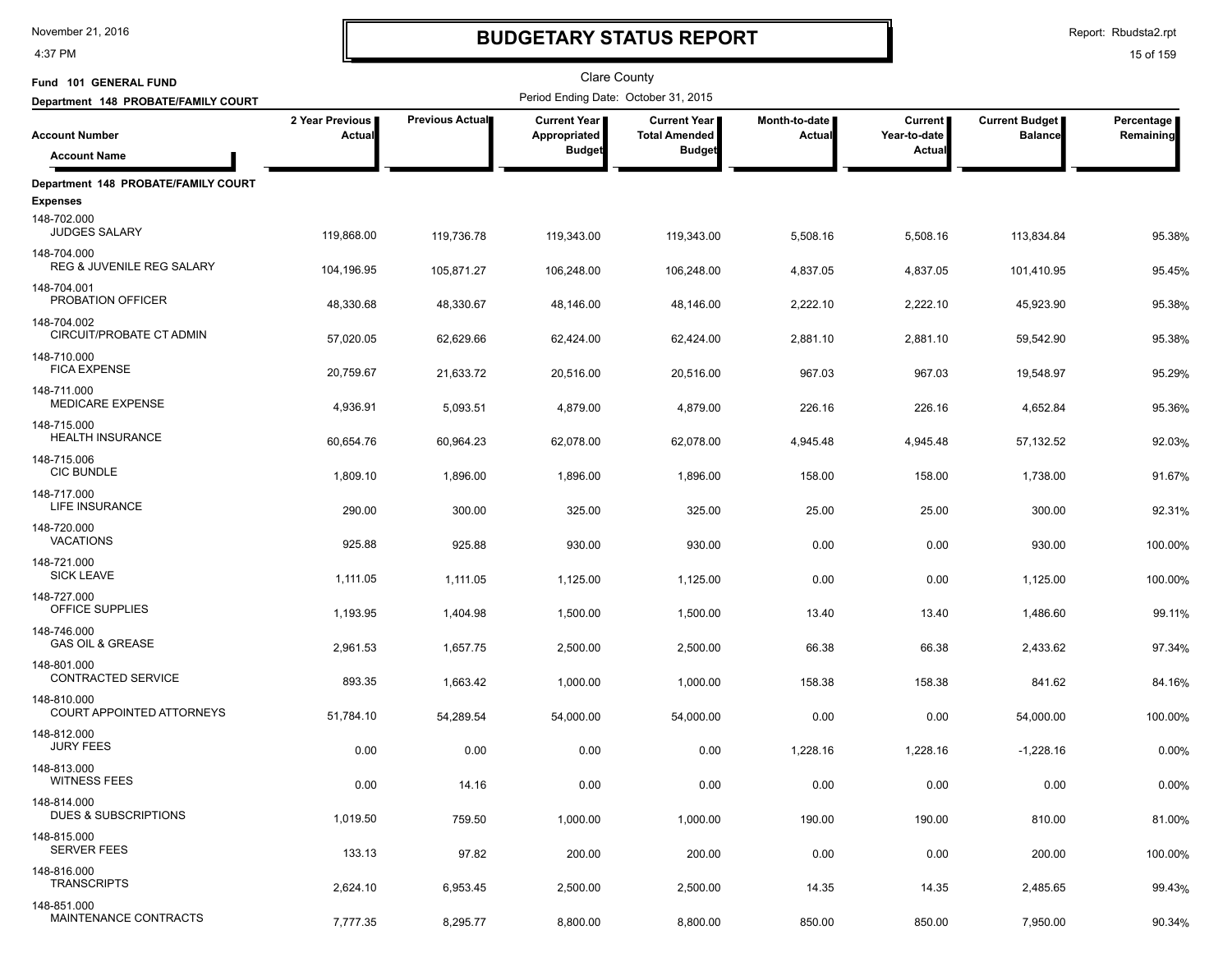#### 4:37 PM

### **BUDGETARY STATUS REPORT**

Report: Rbudsta2.rpt

| Fund 101 GENERAL FUND<br>Department 148 PROBATE/FAMILY COURT |                                  |                 |                                               |                                                                |                         |                                                 |                                  |                         |
|--------------------------------------------------------------|----------------------------------|-----------------|-----------------------------------------------|----------------------------------------------------------------|-------------------------|-------------------------------------------------|----------------------------------|-------------------------|
| <b>Account Number</b><br><b>Account Name</b>                 | 2 Year Previous<br><b>Actual</b> | Previous Actual | Current Year<br>Appropriated<br><b>Budget</b> | <b>Current Year I</b><br><b>Total Amended</b><br><b>Budget</b> | Month-to-date<br>Actual | <b>Current</b><br>Year-to-date<br><b>Actual</b> | Current Budget<br><b>Balance</b> | Percentage<br>Remaining |
| 148-852.000<br><b>TELEPHONE</b>                              | 4,328.24                         | 3,614.48        | 4,020.00                                      | 4,020.00                                                       | 81.99                   | 81.99                                           | 3,938.01                         | 97.96%                  |
| 148-862.000<br><b>REPAIRS &amp; MAINTENANCE</b>              | 323.34                           | 178.44          | 300.00                                        | 300.00                                                         | 0.00                    | 0.00                                            | 300.00                           | 100.00%                 |
| 148-864.000<br><b>TRAVEL &amp; EXPENSE</b>                   | 2,057.01                         | 1,841.02        | 1,500.00                                      | 1,500.00                                                       | 0.00                    | 0.00                                            | 1,500.00                         | 100.00%                 |
| 148-956.000<br><b>MISCELLANEOUS</b>                          | 204.00                           | 204.00          | 250.00                                        | 250.00                                                         | 0.00                    | 0.00                                            | 250.00                           | 100.00%                 |
| 148-978.000<br><b>NEW EQUIPMENT</b>                          | 2,437.17                         | 406.98          | 0.00                                          | 0.00                                                           | 0.00                    | 0.00                                            | 0.00                             | 0.00%                   |
| 148-982.000<br><b>NEW LAW BOOKS</b>                          | 730.88                           | 929.38          | 1,000.00                                      | 1,000.00                                                       | 0.00                    | 0.00                                            | 1,000.00                         | 100.00%                 |
| <b>Expenses Total</b>                                        | 498,370.70                       | 510,803.46      | 506,480.00                                    | 506,480.00                                                     | 24,372.74               | 24,372.74                                       | 482,107.26                       | 95.19%                  |
| PROBATE/FAMILY COURT Dept Total                              | 498,370.70                       | 510,803.46      | 506,480.00                                    | 506,480.00                                                     | 24,372.74               | 24,372.74                                       | 482,107.26                       | 95.19%                  |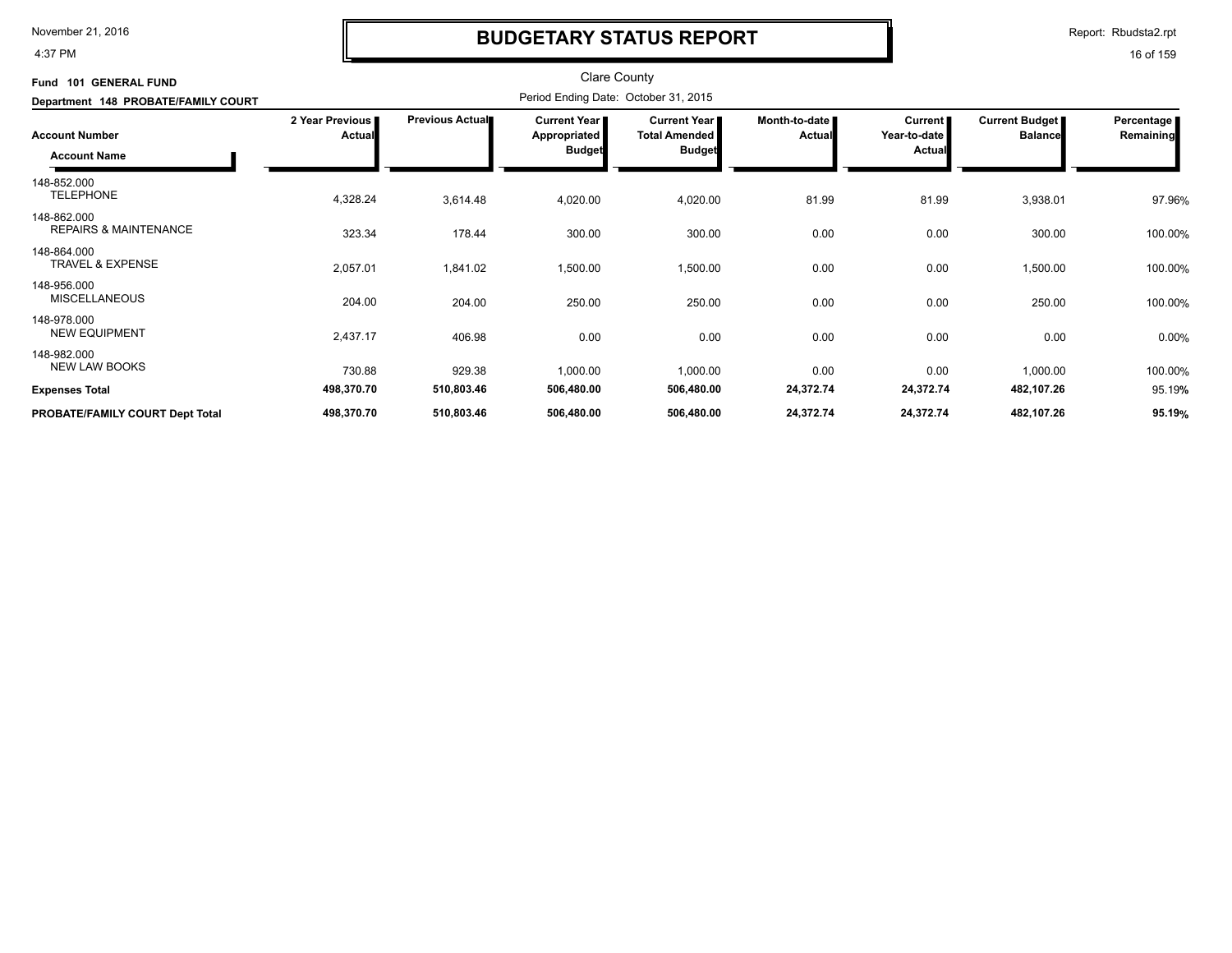4:37 PM

### **BUDGETARY STATUS REPORT**

Report: Rbudsta2.rpt

| <b>GENERAL FUND</b><br><b>Fund 101</b>       |                           |                 | <b>Clare County</b>                                    |                                                              |                                |                                                 |                                         |                         |
|----------------------------------------------|---------------------------|-----------------|--------------------------------------------------------|--------------------------------------------------------------|--------------------------------|-------------------------------------------------|-----------------------------------------|-------------------------|
| Department 151 CIRCUIT COURT PROBATION       |                           |                 | Period Ending Date: October 31, 2015                   |                                                              |                                |                                                 |                                         |                         |
| <b>Account Number</b><br><b>Account Name</b> | 2 Year Previous<br>Actual | Previous Actual | <b>Current Year I</b><br>Appropriated<br><b>Budget</b> | <b>Current Year</b><br><b>Total Amended</b><br><b>Budget</b> | Month-to-date<br><b>Actual</b> | <b>Current</b><br>Year-to-date<br><b>Actual</b> | <b>Current Budget</b><br><b>Balance</b> | Percentage<br>Remaining |
| Department 151 CIRCUIT COURT PROBATION       |                           |                 |                                                        |                                                              |                                |                                                 |                                         |                         |
| <b>Expenses</b>                              |                           |                 |                                                        |                                                              |                                |                                                 |                                         |                         |
| 151-727.000<br><b>OFFICE SUPPLIES</b>        | 330.77                    | 229.44          | 500.00                                                 | 500.00                                                       | 0.00                           | 0.00                                            | 500.00                                  | 100.00%                 |
| 151-732.000<br><b>POSTAGE</b>                | 532.61                    | 368.19          | 500.00                                                 | 500.00                                                       | 0.00                           | 0.00                                            | 500.00                                  | 100.00%                 |
| 151-852.000<br><b>TELEPHONE</b>              | 1,143.92                  | 1,103.14        | 1,164.00                                               | 1,164.00                                                     | 75.97                          | 75.97                                           | 1,088.03                                | 93.47%                  |
| <b>Expenses Total</b>                        | 2,007.30                  | 1,700.77        | 2,164.00                                               | 2,164.00                                                     | 75.97                          | 75.97                                           | 2,088.03                                | 96.49%                  |
| <b>CIRCUIT COURT PROBATION Dept Total</b>    | 2,007.30                  | 1,700.77        | 2,164.00                                               | 2,164.00                                                     | 75.97                          | 75.97                                           | 2,088.03                                | 96.49%                  |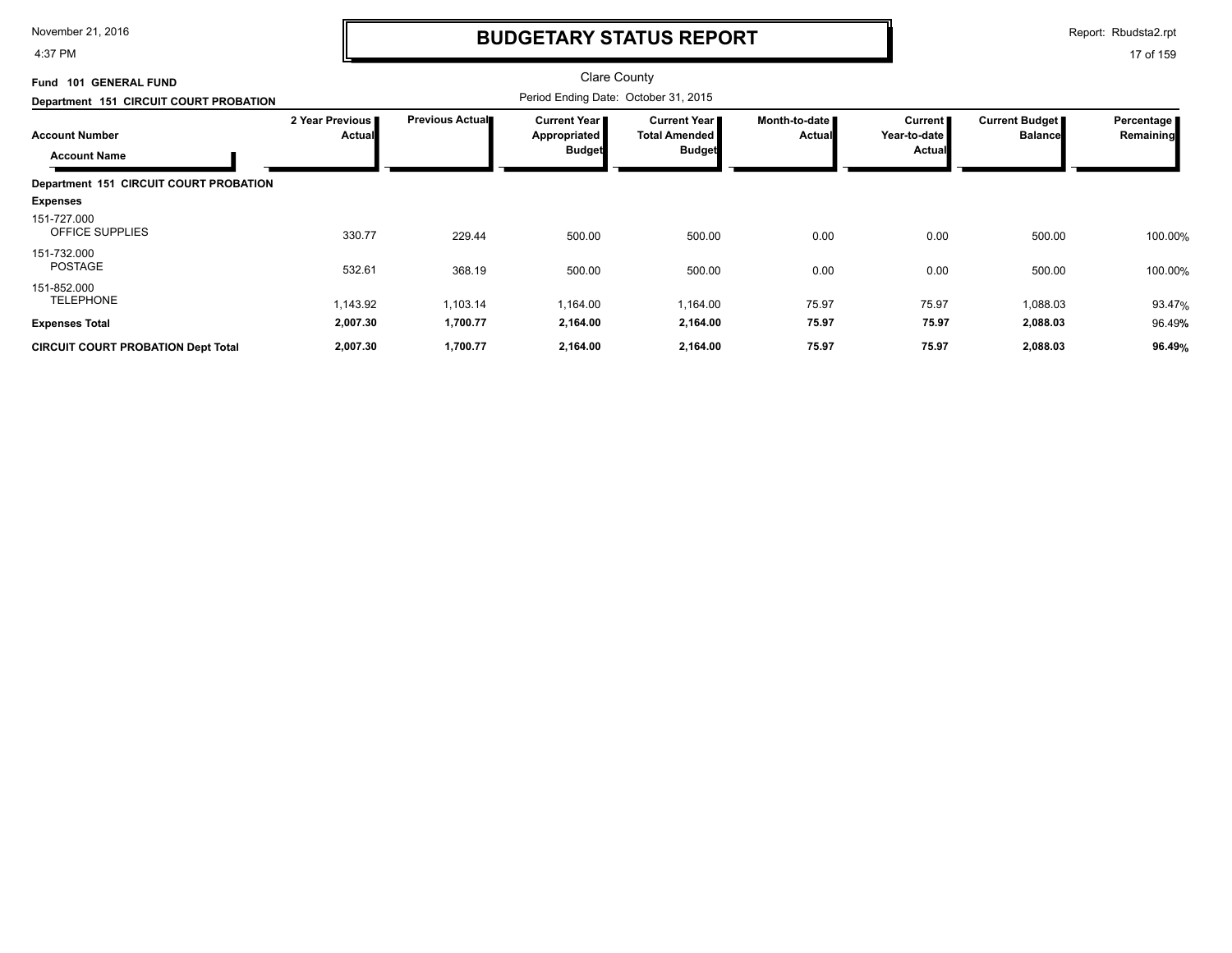4:37 PM

### **BUDGETARY STATUS REPORT**

Report: Rbudsta2.rpt

| <b>GENERAL FUND</b><br>Fund 101<br>Department 166 FAMILY COUNSELING |                           |                         | Clare County<br>Period Ending Date: October 31, 2015          |                                                  |                                  |                                     |                                         |                         |
|---------------------------------------------------------------------|---------------------------|-------------------------|---------------------------------------------------------------|--------------------------------------------------|----------------------------------|-------------------------------------|-----------------------------------------|-------------------------|
| <b>Account Number</b><br><b>Account Name</b>                        | 2 Year Previous<br>Actual | <b>Previous Actual■</b> | <b>Current Year I</b><br><b>Appropriated</b><br><b>Budget</b> | Current Year I<br>Total Amended<br><b>Budget</b> | Month-to-date ■<br><b>Actual</b> | Current I<br>Year-to-date<br>Actual | <b>Current Budget</b><br><b>Balance</b> | Percentage<br>Remaining |
| Department 166 FAMILY COUNSELING<br><b>Expenses</b><br>166-801.000  |                           |                         |                                                               |                                                  |                                  |                                     |                                         |                         |
| COUNSELOR SERVICES - FOC                                            | 1,200.00                  | 1.200.00                | 1.200.00                                                      | 1.200.00                                         | 0.00                             | 0.00                                | 1.200.00                                | 100.00%                 |
| <b>Expenses Total</b><br><b>FAMILY COUNSELING Dept Total</b>        | 1,200.00<br>1,200.00      | 1,200.00<br>1.200.00    | 1,200.00<br>1,200.00                                          | 1,200.00<br>1,200.00                             | 0.00<br>0.00                     | 0.00<br>0.00                        | 1,200.00<br>1.200.00                    | 100.00%<br>100.00%      |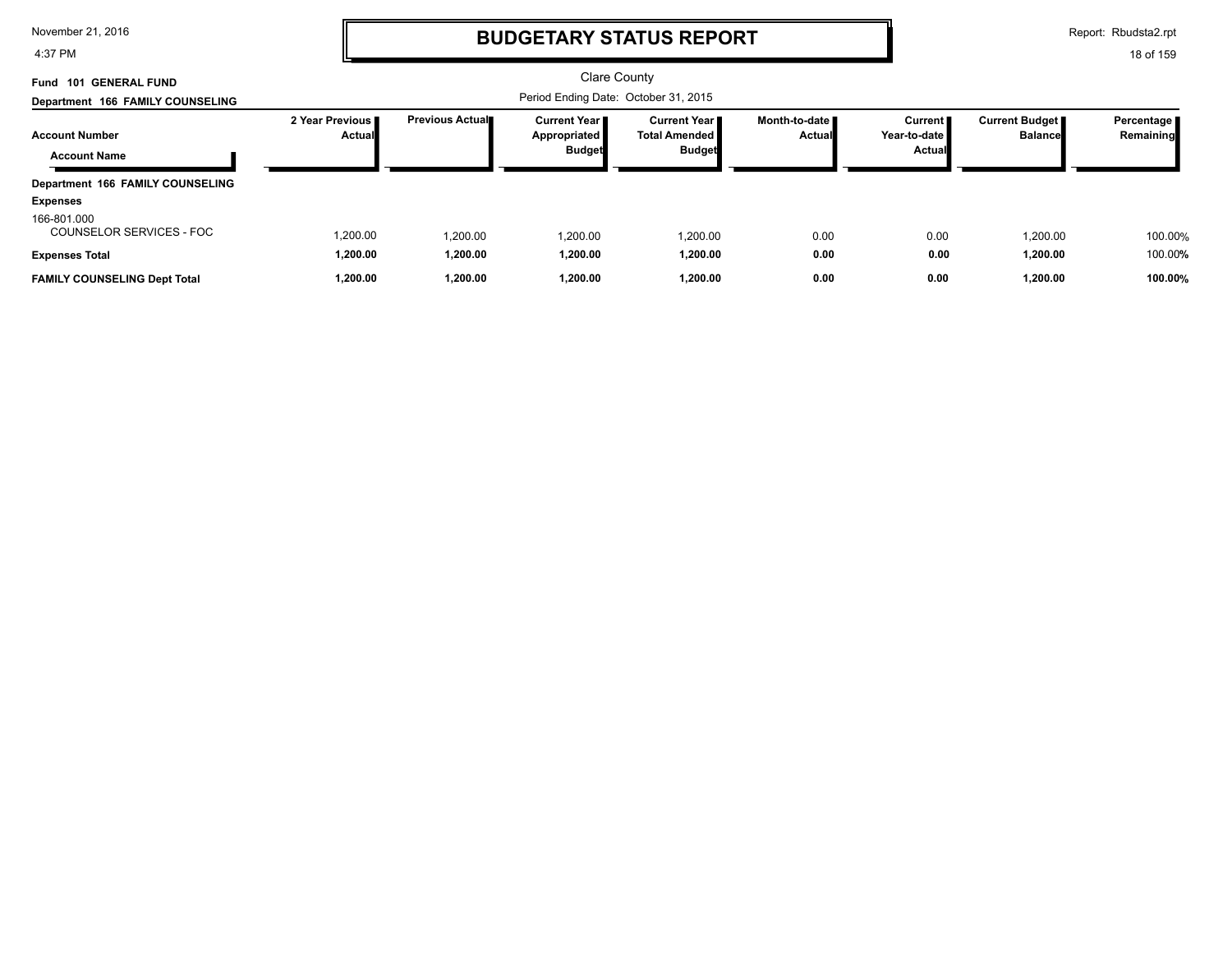4:37 PM

# **BUDGETARY STATUS REPORT**

Report: Rbudsta2.rpt

| Fund 101 GENERAL FUND                                                     |                           |                 | <b>Clare County</b><br>Period Ending Date: October 31, 2015 |                                                       |                         |                                     |                                         |                         |
|---------------------------------------------------------------------------|---------------------------|-----------------|-------------------------------------------------------------|-------------------------------------------------------|-------------------------|-------------------------------------|-----------------------------------------|-------------------------|
| Department 167 JURY BOARD<br><b>Account Number</b><br><b>Account Name</b> | 2 Year Previous<br>Actual | Previous Actual | <b>Current Year I</b><br>Appropriated<br><b>Budget</b>      | Current Year<br><b>Total Amended</b><br><b>Budget</b> | Month-to-date<br>Actual | Current  <br>Year-to-date<br>Actual | <b>Current Budget</b><br><b>Balance</b> | Percentage<br>Remaining |
| Department 167 JURY BOARD                                                 |                           |                 |                                                             |                                                       |                         |                                     |                                         |                         |
| <b>Expenses</b>                                                           |                           |                 |                                                             |                                                       |                         |                                     |                                         |                         |
| 167-707.000<br>PER DIEM                                                   | 700.00                    | 425.00          | 900.00                                                      | 900.00                                                | 31.90                   | 31.90                               | 868.10                                  | 96.46%                  |
| 167-710.000<br><b>FICA EXPENSE</b>                                        | 55.79                     | 36.38           | 56.00                                                       | 56.00                                                 | 0.00                    | 0.00                                | 56.00                                   | 100.00%                 |
| 167-711.000<br><b>MEDICARE EXPENSE</b>                                    | 13.04                     | 8.50            | 13.00                                                       | 13.00                                                 | 0.00                    | 0.00                                | 13.00                                   | 100.00%                 |
| 167-727.000<br>OFFICE SUPPLIES                                            | 1,552.28                  | 0.00            | 25.00                                                       | 25.00                                                 | 0.00                    | 0.00                                | 25.00                                   | 100.00%                 |
| 167-732.000<br><b>POSTAGE</b>                                             | 1,330.93                  | 1,444.50        | 1,520.00                                                    | 1,520.00                                              | 0.00                    | 0.00                                | 1,520.00                                | 100.00%                 |
| 167-802.000<br><b>CONTRACTED SERVICES</b>                                 | 0.00                      | 1,553.20        | 1,600.00                                                    | 1,600.00                                              | 0.00                    | 0.00                                | 1,600.00                                | 100.00%                 |
| 167-864.000<br>MILEAGE                                                    | 200.01                    | 161.85          | 260.00                                                      | 260.00                                                | 0.00                    | 0.00                                | 260.00                                  | 100.00%                 |
| <b>Expenses Total</b>                                                     | 3,852.05                  | 3,629.43        | 4,374.00                                                    | 4,374.00                                              | 31.90                   | 31.90                               | 4,342.10                                | 99.27%                  |
| <b>JURY BOARD Dept Total</b>                                              | 3,852.05                  | 3,629.43        | 4,374.00                                                    | 4,374.00                                              | 31.90                   | 31.90                               | 4,342.10                                | 99.27%                  |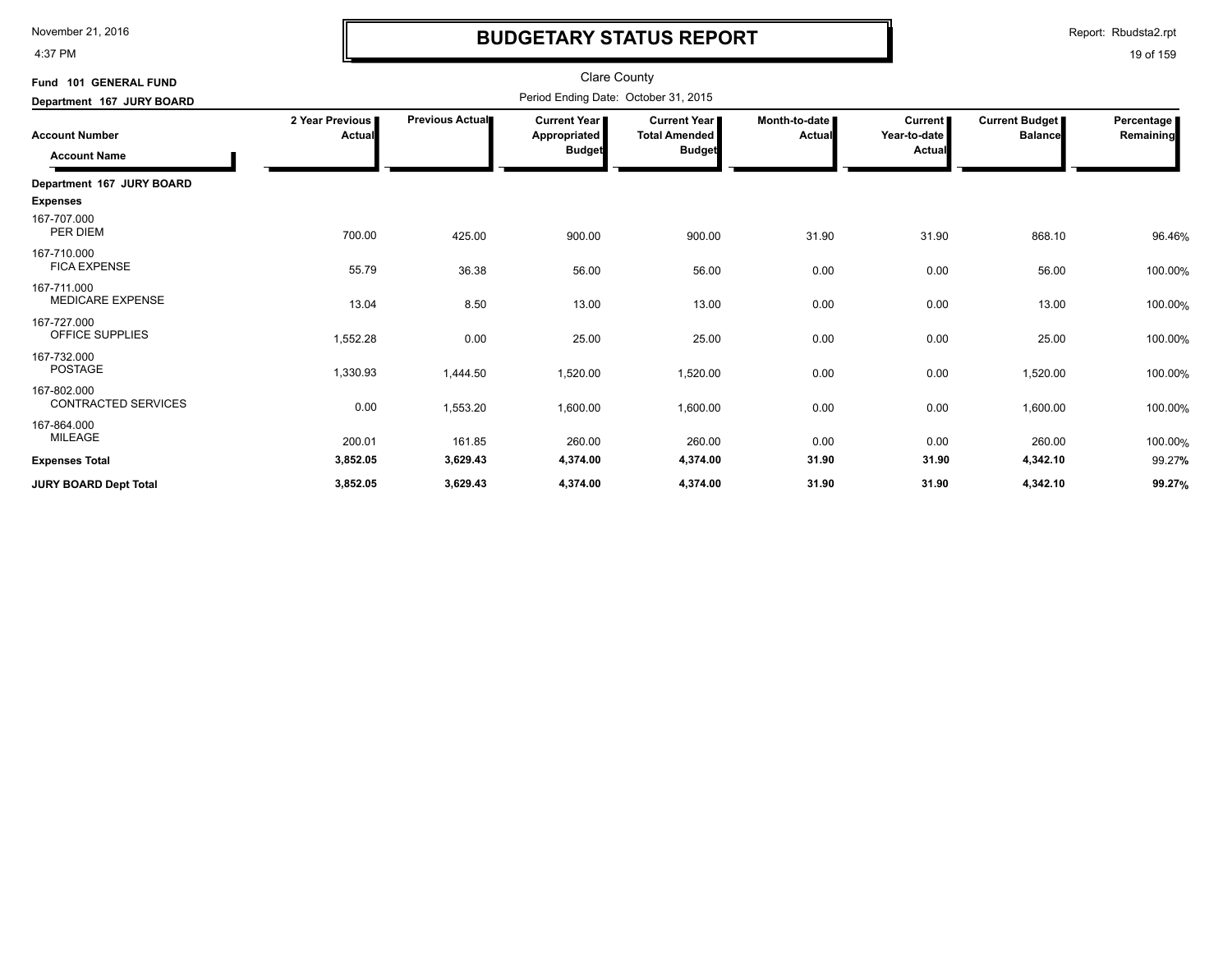4:37 PM

# **BUDGETARY STATUS REPORT**

Report: Rbudsta2.rpt

| Fund 101 GENERAL FUND                               |                           |                 | <b>Clare County</b>                   |                                             |                         |                         |                                         |                         |
|-----------------------------------------------------|---------------------------|-----------------|---------------------------------------|---------------------------------------------|-------------------------|-------------------------|-----------------------------------------|-------------------------|
| Department 172 COUNTY ADMINISTRATOR                 |                           |                 | Period Ending Date: October 31, 2015  |                                             |                         |                         |                                         |                         |
| <b>Account Number</b>                               | 2 Year Previous<br>Actual | Previous Actual | <b>Current Year I</b><br>Appropriated | <b>Current Year</b><br><b>Total Amended</b> | Month-to-date<br>Actual | Current<br>Year-to-date | <b>Current Budget</b><br><b>Balance</b> | Percentage<br>Remaining |
| <b>Account Name</b>                                 |                           |                 | <b>Budget</b>                         | <b>Budget</b>                               |                         | <b>Actual</b>           |                                         |                         |
| Department 172 COUNTY ADMINISTRATOR                 |                           |                 |                                       |                                             |                         |                         |                                         |                         |
| <b>Expenses</b>                                     |                           |                 |                                       |                                             |                         |                         |                                         |                         |
| 172-702.000<br><b>SALARY</b>                        | 58,479.02                 | 60,230.76       | 64,695.00                             | 64,695.00                                   | 2,963.03                | 2,963.03                | 61,731.97                               | 95.42%                  |
| 172-704.000<br>FULL TIME ADMIN ASSIST               | 30,622.29                 | 30,634.70       | 32,832.00                             | 32,832.00                                   | 1,512.83                | 1,512.83                | 31,319.17                               | 95.39%                  |
| 172-710.000<br><b>FICA EXPENSE</b>                  | 5,424.24                  | 5,788.17        | 6,031.00                              | 6,031.00                                    | 291.61                  | 291.61                  | 5,739.39                                | 95.16%                  |
| 172-711.000<br>MEDICARE EXPENSE                     | 1,268.58                  | 1,353.70        | 1,412.00                              | 1,412.00                                    | 68.19                   | 68.19                   | 1,343.81                                | 95.17%                  |
| 172-715.000<br><b>HEALTH INSURANCE</b>              | 15,847.02                 | 16,033.31       | 15,584.00                             | 15,584.00                                   | 1,170.34                | 1,170.34                | 14,413.66                               | 92.49%                  |
| 172-715.006<br><b>CIC BUNDLE</b>                    | 878.50                    | 474.00          | 500.00                                | 500.00                                      | 39.50                   | 39.50                   | 460.50                                  | 92.10%                  |
| 172-717.000<br>LIFE INSURANCE                       | 120.00                    | 120.00          | 120.00                                | 120.00                                      | 10.00                   | 10.00                   | 110.00                                  | 91.67%                  |
| 172-727.000<br>OFFICE SUPPLIES                      | 1,174.65                  | 714.28          | 1,200.00                              | 1,200.00                                    | 138.53                  | 138.53                  | 1,061.47                                | 88.46%                  |
| 172-728.000<br>PRINTING & BINDING                   | 420.25                    | 227.85          | 350.00                                | 350.00                                      | 0.00                    | 0.00                    | 350.00                                  | 100.00%                 |
| 172-814.000<br><b>DUES &amp; SUBSCRIPTIONS</b>      | 860.00                    | 860.00          | 860.00                                | 860.00                                      | 190.00                  | 190.00                  | 670.00                                  | 77.91%                  |
| 172-815.000<br><b>SERVICE SUPPORT</b>               | 3,908.08                  | 3,867.22        | 3,868.00                              | 3,868.00                                    | 0.00                    | 0.00                    | 3,868.00                                | 100.00%                 |
| 172-852.000<br><b>TELEPHONE</b>                     | 1,042.61                  | 1,345.17        | 1,800.00                              | 1,800.00                                    | 45.42                   | 45.42                   | 1,754.58                                | 97.48%                  |
| 172-864.000<br><b>TRAVEL &amp; EXPENSE</b>          | 4,857.51                  | 4,529.83        | 4,800.00                              | 4,800.00                                    | 498.83                  | 498.83                  | 4,301.17                                | 89.61%                  |
| 172-933.000<br><b>EQUIPMENT REPAIRS &amp; MAINT</b> | 0.00                      | 0.00            | 200.00                                | 200.00                                      | 0.00                    | 0.00                    | 200.00                                  | 100.00%                 |
| 172-978.000<br><b>NEW EQUIPMENT</b>                 | 1,427.12                  | 99.99           | 0.00                                  | 0.00                                        | 0.00                    | 0.00                    | 0.00                                    | 0.00%                   |
| <b>Expenses Total</b>                               | 126,329.87                | 126,278.98      | 134,252.00                            | 134,252.00                                  | 6,928.28                | 6,928.28                | 127,323.72                              | 94.84%                  |
| COUNTY ADMINISTRATOR Dept Total                     | 126,329.87                | 126,278.98      | 134,252.00                            | 134,252.00                                  | 6,928.28                | 6,928.28                | 127,323.72                              | 94.84%                  |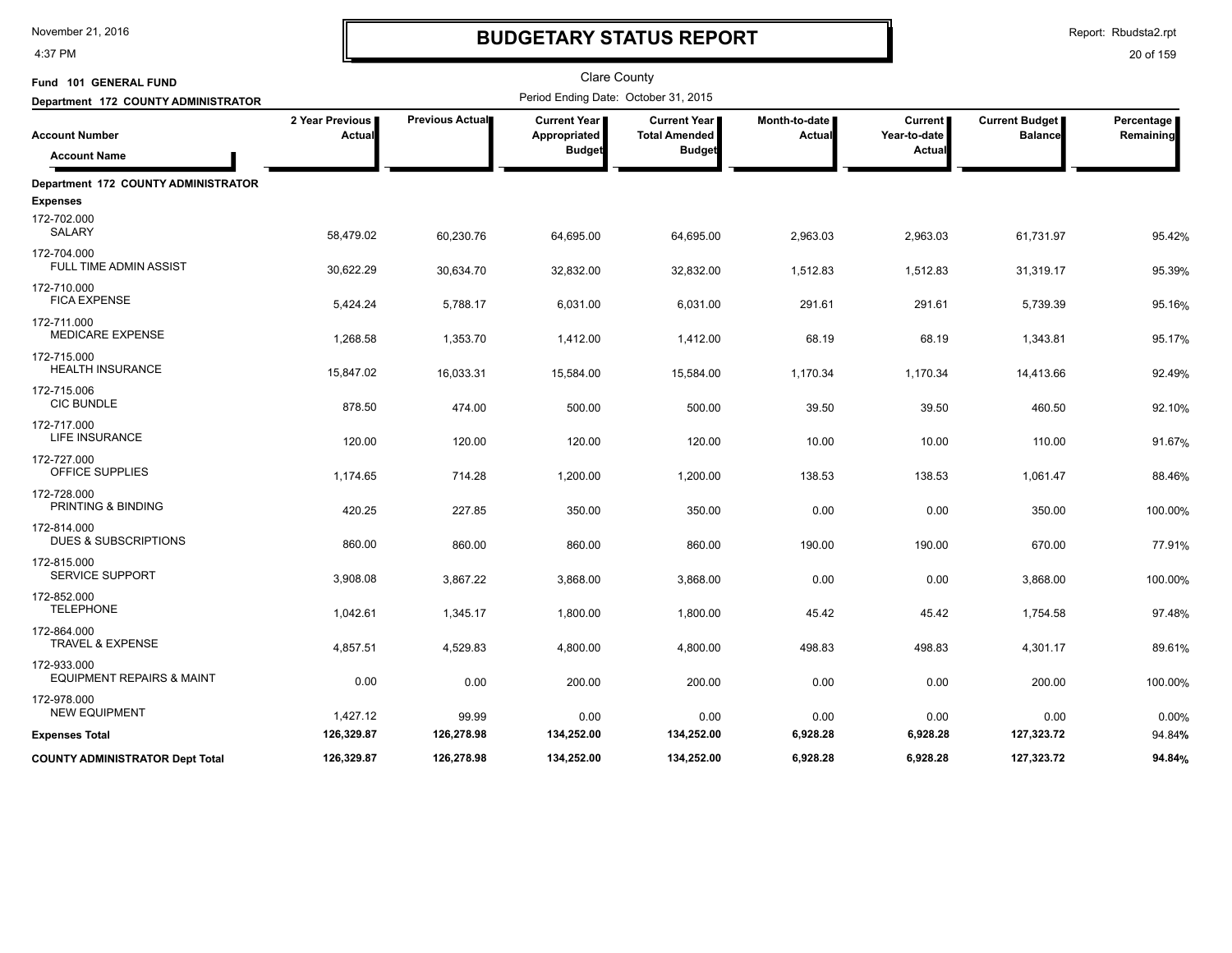4:37 PM

# **BUDGETARY STATUS REPORT**

| Fund 101 GENERAL FUND                         |                           |                 | <b>Clare County</b>                                  |                                                              |                         |                                          |                                         |                         |
|-----------------------------------------------|---------------------------|-----------------|------------------------------------------------------|--------------------------------------------------------------|-------------------------|------------------------------------------|-----------------------------------------|-------------------------|
| Department 191 ELECTION EXPENSE               |                           |                 | Period Ending Date: October 31, 2015                 |                                                              |                         |                                          |                                         |                         |
| <b>Account Number</b><br><b>Account Name</b>  | 2 Year Previous<br>Actual | Previous Actual | <b>Current Year</b><br>Appropriated<br><b>Budget</b> | <b>Current Year</b><br><b>Total Amended</b><br><b>Budget</b> | Month-to-date<br>Actual | <b>Current</b><br>Year-to-date<br>Actual | <b>Current Budget</b><br><b>Balance</b> | Percentage<br>Remaining |
| Department 191 ELECTION EXPENSE               |                           |                 |                                                      |                                                              |                         |                                          |                                         |                         |
| <b>Expenses</b>                               |                           |                 |                                                      |                                                              |                         |                                          |                                         |                         |
| 191-704.000<br><b>FULL TIME SALARY</b>        | 30,635.06                 | 30,830.56       | 30,753.00                                            | 30,753.00                                                    | 1,408.15                | 1,408.15                                 | 29,344.85                               | 95.42%                  |
| 191-706.000<br><b>OVERTIME</b>                | 2,075.74                  | 994.15          | 1,000.00                                             | 1,000.00                                                     | 0.00                    | 0.00                                     | 1,000.00                                | 100.00%                 |
| 191-710.000<br><b>FICA EXPENSE</b>            | 2,028.07                  | 1,952.81        | 1,907.00                                             | 1,907.00                                                     | 87.30                   | 87.30                                    | 1,819.70                                | 95.42%                  |
| 191-711.000<br><b>MEDICARE EXPENSE</b>        | 474.31                    | 456.71          | 446.00                                               | 446.00                                                       | 20.42                   | 20.42                                    | 425.58                                  | 95.42%                  |
| 191-727.000<br><b>SUPPLIES</b>                | 34,879.97                 | 24,448.37       | 35,000.00                                            | 35,000.00                                                    | 0.00                    | 0.00                                     | 34,926.13                               | 99.79%                  |
| 191-851.000<br><b>MAINTENANCE AND REPAIRS</b> | 2,551.53                  | 2,554.60        | 4,552.00                                             | 4,552.00                                                     | 0.00                    | 0.00                                     | 4,552.00                                | 100.00%                 |
| 191-864.000<br><b>TRAVEL &amp; EXPENSE</b>    | 273.04                    | 400.00          | 400.00                                               | 400.00                                                       | 0.00                    | 0.00                                     | 400.00                                  | 100.00%                 |
| 191-900.000<br><b>PUBLIC NOTICES</b>          | 5,418.28                  | 4,189.50        | 5,500.00                                             | 5,500.00                                                     | 0.00                    | 0.00                                     | 5,500.00                                | 100.00%                 |
| 191-978.000<br><b>NEW EQUIPMENT</b>           | 0.00                      | 1,508.15        | 0.00                                                 | 0.00                                                         | 0.00                    | 0.00                                     | 0.00                                    | 0.00%                   |
| <b>Expenses Total</b>                         | 78,336.00                 | 67,334.85       | 79,558.00                                            | 79,558.00                                                    | 1,515.87                | 1,515.87                                 | 77,968.26                               | 98.09%                  |
| <b>ELECTION EXPENSE Dept Total</b>            | 78,336.00                 | 67,334.85       | 79,558.00                                            | 79,558.00                                                    | 1,515.87                | 1,515.87                                 | 77,968.26                               | 98.09%                  |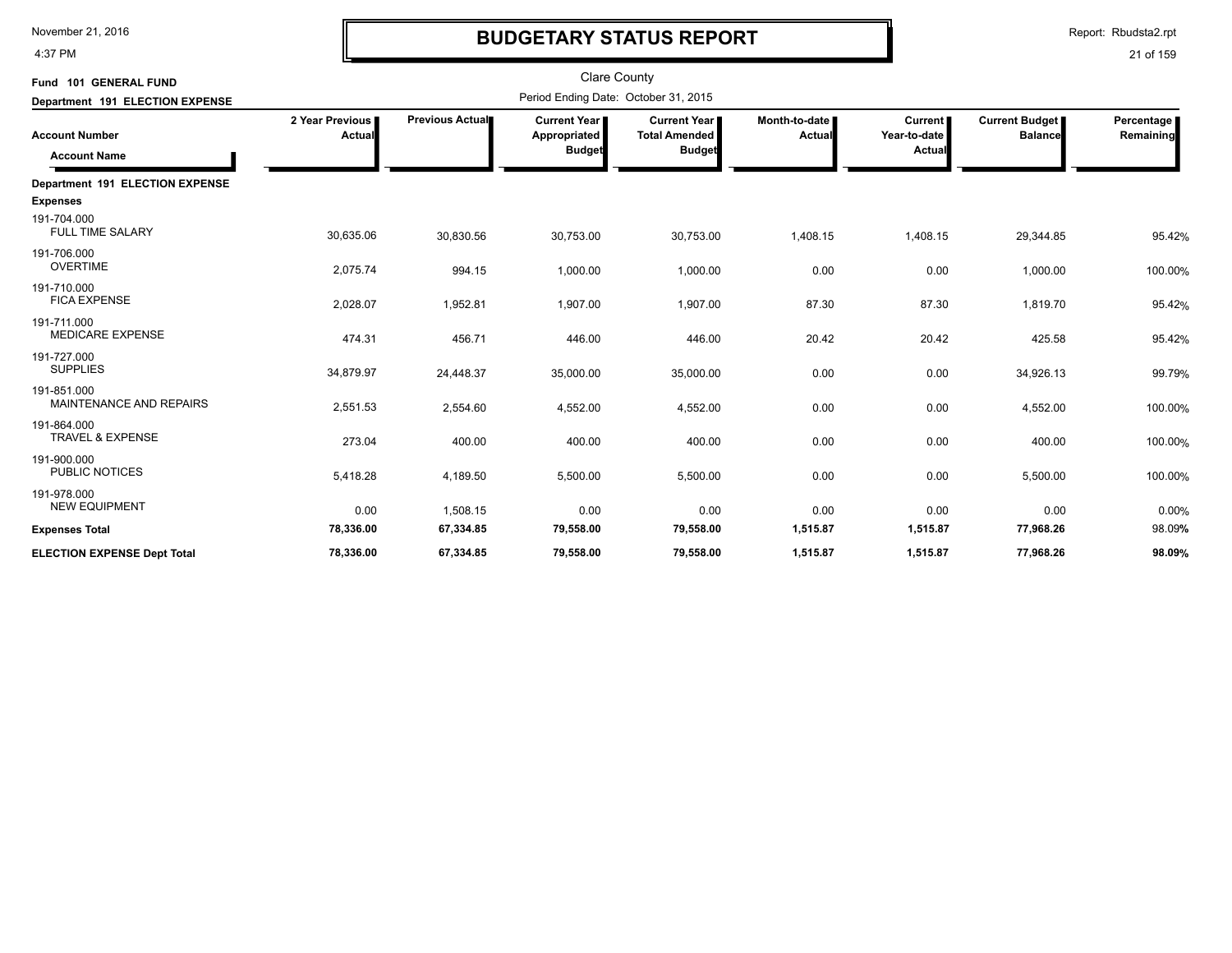4:37 PM

### **BUDGETARY STATUS REPORT**

Report: Rbudsta2.rpt

22 of 159

#### Clare County Period Ending Date: October 31, 2015 **Account Number Department 193 BOARD OF CONVASSERS-PER DIEM Fund 101 GENERAL FUND 2 Year Previous Actual Previous Actual Current Year Appropriated Budget Current Year Total Amended Budget Month-to-date Actual Current Year-to-date Actual Current Budget Balance Percentage Remaining Account Name Department 193 BOARD OF CONVASSERS-PER DIEM Expenses** 975.00 750.00 1,200.00 PER DIEM % 193-707.000 1,200.00 -25.00 -25.00 1,225.00 102.08 51.04 65.21 75.00 75.00 -0.01 -0.01 75.01 75.01 100.01% 75.00 75.00 -0.01 -0.01 75.01 75.01 100.01% 193-710.000 75.00 -0.01 -0.01 75.01 100.01 MEDICARE EXPENSE 18.95 15.26 18.00 18.00 -0.01 18.01 100.06% 193-711.000 18.00 -0.01 -0.01 18.01 100.06 MILEAGE 388.72 301.26 300.00 % 193-864.000 300.00 -6.90 -6.90 306.90 102.30 **Expenses Total 1,463.71 1,131.73 1,593.00 1,593.00 -31.92 -31.92 1,624.92** 102.00**% BOARD OF CONVASSERS-PER DIEM Dept Total 1,463.71 1,131.73 1,593.00 1,593.00 -31.92 -31.92 1,624.92 102.00%**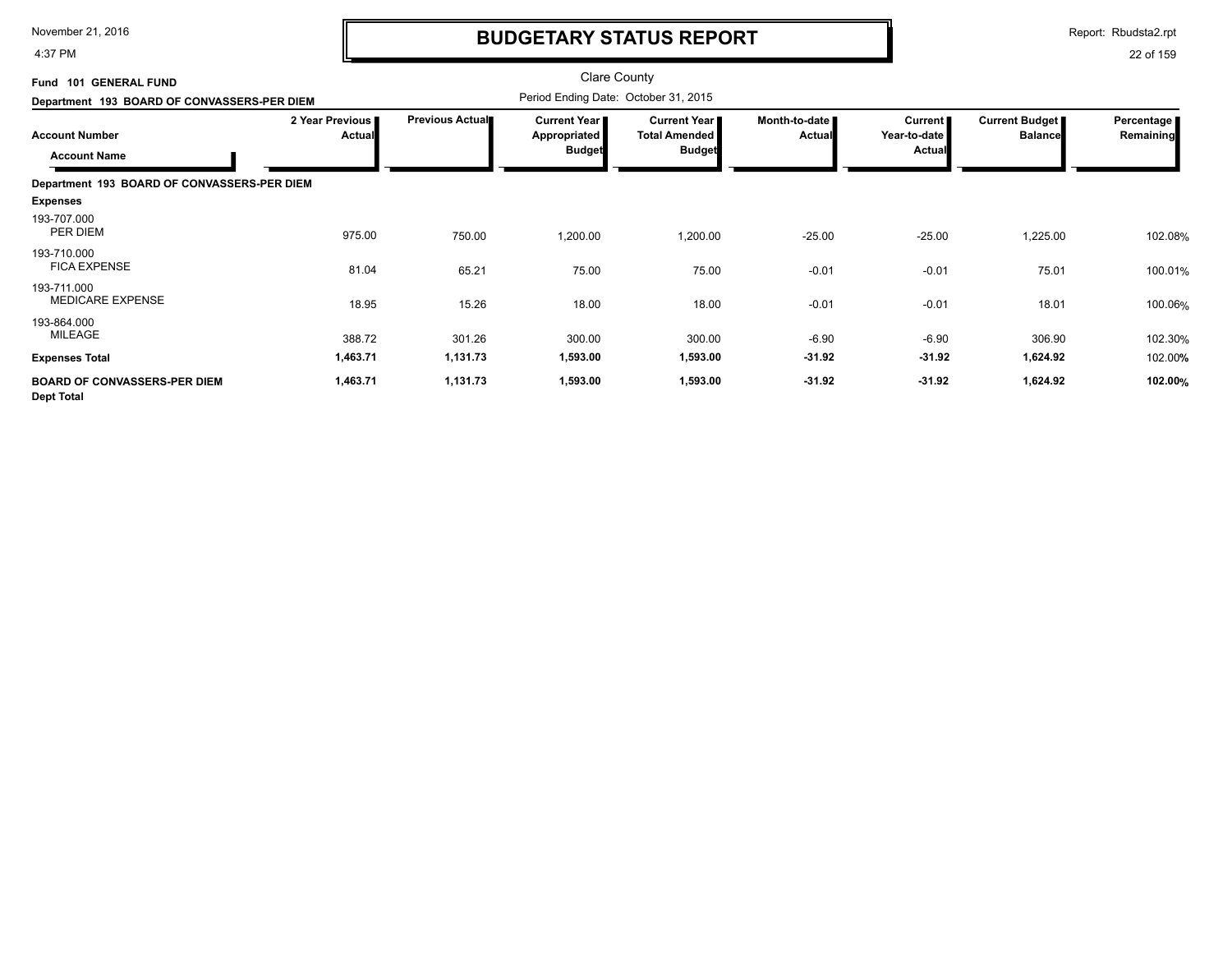4:37 PM

### **BUDGETARY STATUS REPORT**

Report: Rbudsta2.rpt

| Fund 101 GENERAL FUND                        |                           |                 | Clare County                         |                                             |                         |                                |                                         |                         |
|----------------------------------------------|---------------------------|-----------------|--------------------------------------|---------------------------------------------|-------------------------|--------------------------------|-----------------------------------------|-------------------------|
| Department 215 COUNTY CLERK                  |                           |                 | Period Ending Date: October 31, 2015 |                                             |                         |                                |                                         |                         |
| <b>Account Number</b>                        | 2 Year Previous<br>Actual | Previous Actual | <b>Current Year</b><br>Appropriated  | <b>Current Year</b><br><b>Total Amended</b> | Month-to-date<br>Actual | <b>Current</b><br>Year-to-date | <b>Current Budget</b><br><b>Balance</b> | Percentage<br>Remaining |
| <b>Account Name</b>                          |                           |                 | <b>Budget</b>                        | <b>Budget</b>                               |                         | Actual                         |                                         |                         |
| Department 215 COUNTY CLERK                  |                           |                 |                                      |                                             |                         |                                |                                         |                         |
| <b>Expenses</b><br>215-702.000<br>SALARY     | 18,689.21                 | 18,747.48       | 21,014.00                            | 21,014.00                                   | 962.44                  | 962.44                         | 20,051.56                               | 95.42%                  |
| 215-704.000<br><b>FULL TIME SALARIES</b>     | 220,021.92                | 221,730.06      | 226,490.00                           | 226,490.00                                  | 9,908.14                | 9,908.14                       | 216,581.86                              | 95.63%                  |
| 215-705.000<br>PART TIME                     | 0.00                      | 20,916.70       | 41,190.00                            | 41,190.00                                   | 1,515.70                | 1,515.70                       | 39,674.30                               | 96.32%                  |
| 215-706.000<br><b>OVERTIME</b>               | 2,752.72                  | 1,772.42        | 2,000.00                             | 2,000.00                                    | 38.71                   | 38.71                          | 1,961.29                                | 98.06%                  |
| 215-710.000<br><b>FICA EXPENSE</b>           | 14,717.25                 | 16,448.18       | 17,923.00                            | 17,923.00                                   | 764.61                  | 764.61                         | 17,158.39                               | 95.73%                  |
| 215-711.000<br><b>MEDICARE EXPENSE</b>       | 3,441.95                  | 3,846.74        | 4,260.00                             | 4,260.00                                    | 178.83                  | 178.83                         | 4,081.17                                | 95.80%                  |
| 215-715.000<br><b>HEALTH INSURANCE</b>       | 88,345.46                 | 89,441.69       | 81,353.00                            | 81,353.00                                   | 7,146.27                | 7,146.27                       | 74,206.73                               | 91.22%                  |
| 215-715.006<br><b>CIC BUNDLE</b>             | 3,816.68                  | 3,910.54        | 3,951.00                             | 3,951.00                                    | 329.17                  | 329.17                         | 3,621.83                                | 91.67%                  |
| 215-717.000<br>LIFE INSURANCE<br>215-721.000 | 559.32                    | 565.12          | 600.00                               | 600.00                                      | 42.26                   | 42.26                          | 557.74                                  | 92.96%                  |
| <b>SICK LEAVE</b><br>215-727.000             | 748.21                    | 5,388.71        | 723.00                               | 723.00                                      | 0.00                    | 0.00                           | 723.00                                  | 100.00%                 |
| OFFICE SUPPLIES<br>215-728.000               | 3,448.64                  | 3,437.08        | 3,500.00                             | 3,500.00                                    | 0.00                    | 0.00                           | 3,430.13                                | 98.00%                  |
| PRINTING & BINDING<br>215-814.000            | 4,400.00                  | 1,023.63        | 2,000.00                             | 2,000.00                                    | 0.00                    | 0.00                           | 2,000.00                                | 100.00%                 |
| DUES AND SUBSCRIPTIONS<br>215-815.000        | 395.00                    | 245.00          | 400.00                               | 400.00                                      | 0.00                    | 0.00                           | 400.00                                  | 100.00%                 |
| SERVICE SUPPORT<br>215-851.000               | 8,293.52                  | 8,828.20        | 8,709.00                             | 8,709.00                                    | 0.00                    | 0.00                           | 8,709.00                                | 100.00%                 |
| MAINTENANCE CONTRACTS<br>215-852.000         | 695.00                    | 4,693.75        | 4,520.00                             | 4,520.00                                    | 0.00                    | 0.00                           | 4,520.00                                | 100.00%                 |
| <b>TELEPHONE</b><br>215-864.000              | 1,503.15                  | 1,678.06        | 1,910.00                             | 1,910.00                                    | 120.58                  | 120.58                         | 1,789.42                                | 93.69%                  |
| TRAVEL & EXPENSE<br>215-933.000              | 1,648.46                  | 2,000.50        | 1,600.00                             | 1,600.00                                    | 0.00                    | 0.00                           | 1,600.00                                | 100.00%                 |
| OFFICE EQUIP REPAIRS & MAINT<br>215-956.000  | 109.77                    | 0.00            | 300.00                               | 300.00                                      | 0.00                    | 0.00                           | 300.00                                  | 100.00%                 |
| <b>MISCELLANEOUS</b><br>215-956.001          | 0.00                      | 13.99           | 0.00                                 | 0.00                                        | 0.00                    | 0.00                           | 0.00                                    | 0.00%                   |
| PAYROLL BANK CHARGES<br>215-978.000          | 1,379.59                  | 1,472.52        | 1,500.00                             | 1,500.00                                    | 120.11                  | 120.11                         | 1,379.89                                | 91.99%                  |
| <b>NEW EQUIPMENT</b>                         | 0.00                      | 1,440.00        | 900.00                               | 900.00                                      | 0.00                    | 0.00                           | 900.00                                  | 100.00%                 |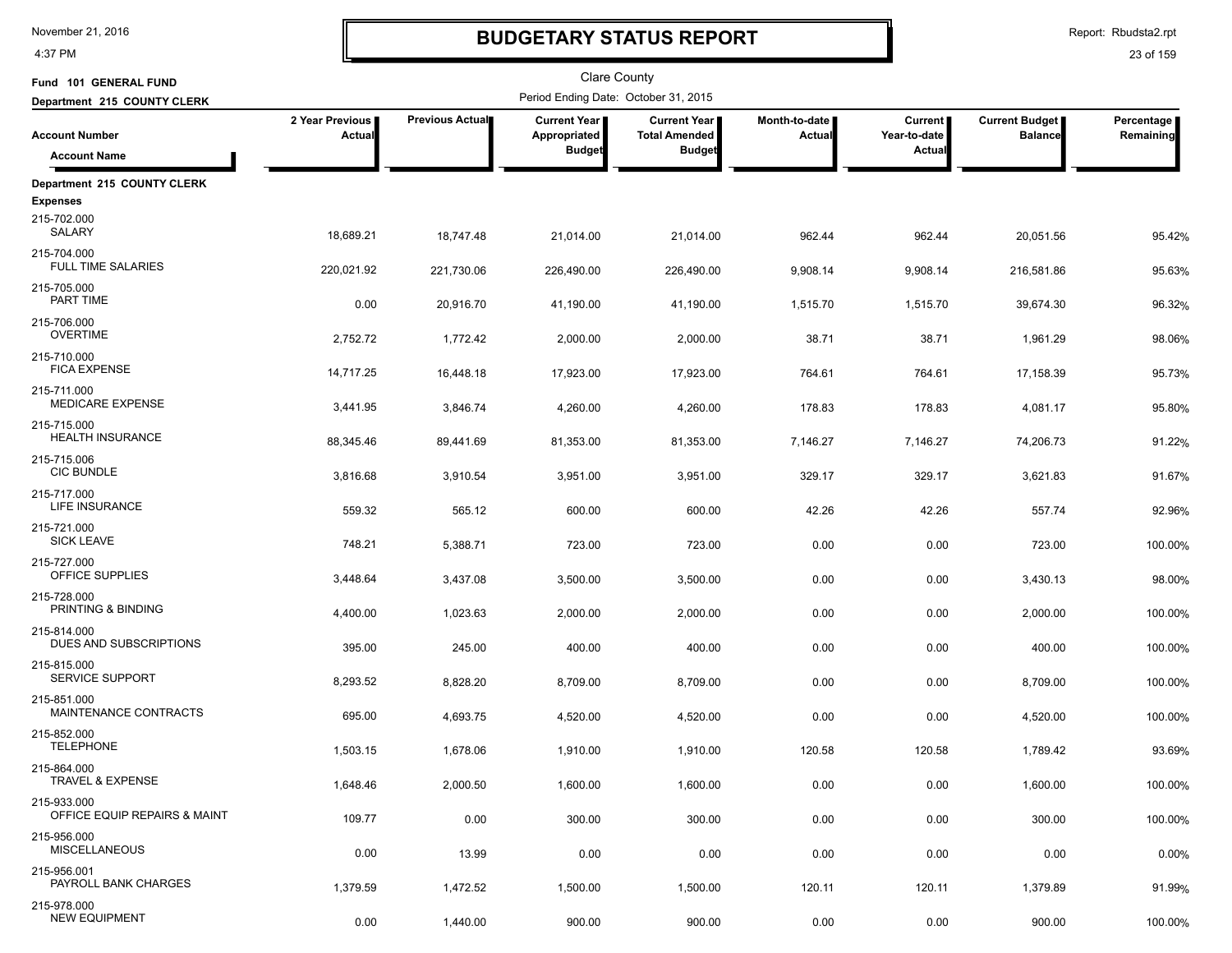4:37 PM

# **BUDGETARY STATUS REPORT**

Report: Rbudsta2.rpt

| Fund 101 GENERAL FUND<br>Department 215 COUNTY CLERK | <b>Clare County</b><br>Period Ending Date: October 31, 2015 |                         |                                                        |                                                              |                                  |                                                   |                                         |                           |
|------------------------------------------------------|-------------------------------------------------------------|-------------------------|--------------------------------------------------------|--------------------------------------------------------------|----------------------------------|---------------------------------------------------|-----------------------------------------|---------------------------|
| <b>Account Number</b><br><b>Account Name</b>         | 2 Year Previous<br>Actual                                   | <b>Previous Actual■</b> | Current Year I<br><b>Appropriated</b><br><b>Budget</b> | <b>Current Year</b><br><b>Total Amended</b><br><b>Budget</b> | Month-to-date ∎<br><b>Actual</b> | <b>Current</b> ■<br>Year-to-date<br><b>Actual</b> | <b>Current Budget</b><br><b>Balance</b> | Percentage  <br>Remaining |
| <b>Expenses Total</b>                                | 374.965.85                                                  | 407.600.37              | 424.843.00                                             | 424.843.00                                                   | 21.126.82                        | 21.126.82                                         | 403.646.31                              | 95.03%                    |
| <b>COUNTY CLERK Dept Total</b>                       | 374,965.85                                                  | 407,600.37              | 424,843.00                                             | 424,843.00                                                   | 21,126.82                        | 21,126.82                                         | 403,646.31                              | 95.03%                    |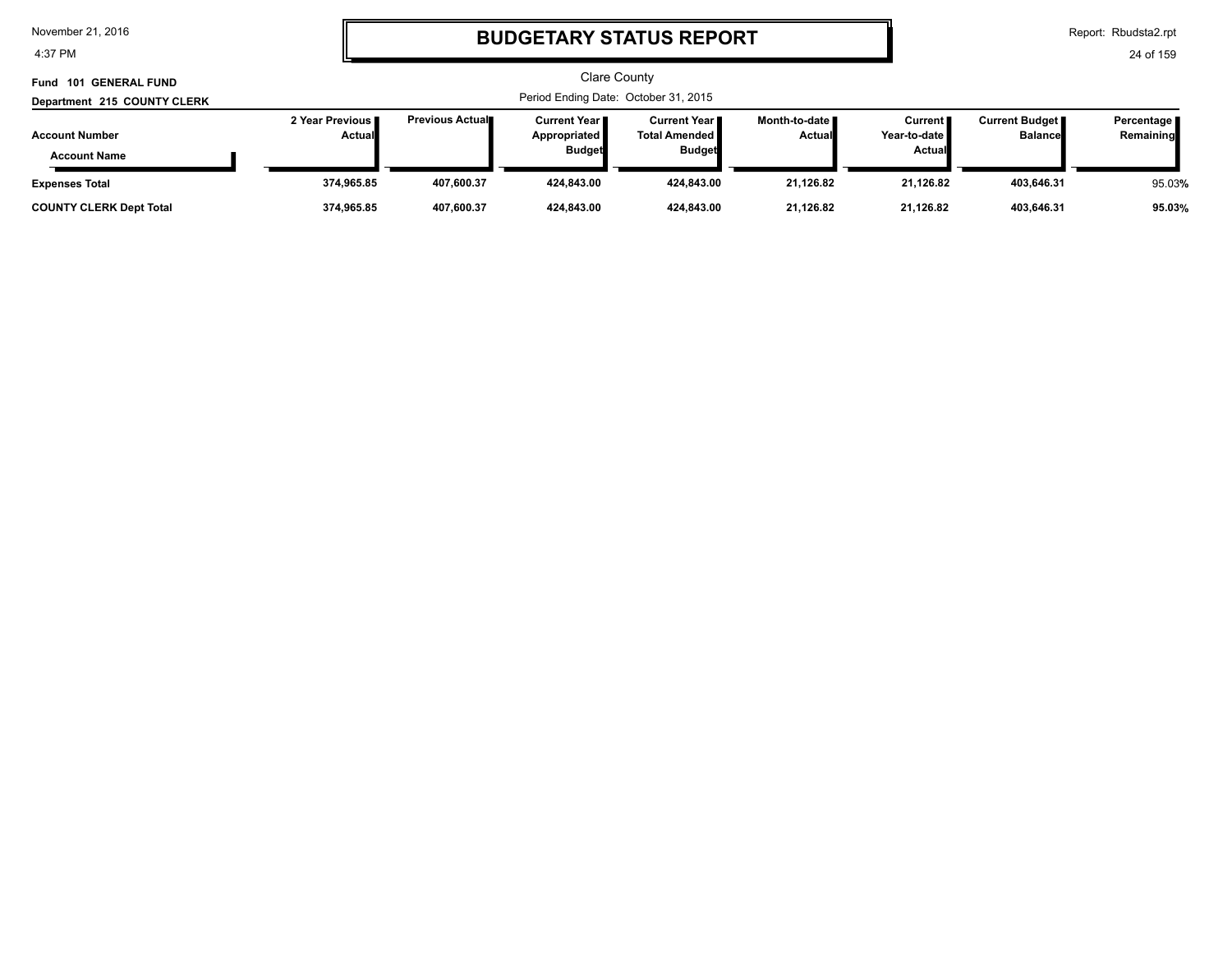4:37 PM

# **BUDGETARY STATUS REPORT**

Report: Rbudsta2.rpt

| Fund 101 GENERAL FUND                               |                           |                 | Clare County                                           |                                                              |                                |                                          |                                  |                         |
|-----------------------------------------------------|---------------------------|-----------------|--------------------------------------------------------|--------------------------------------------------------------|--------------------------------|------------------------------------------|----------------------------------|-------------------------|
| Department 225 EQUALIZATION                         |                           |                 | Period Ending Date: October 31, 2015                   |                                                              |                                |                                          |                                  |                         |
| <b>Account Number</b>                               | 2 Year Previous<br>Actual | Previous Actual | <b>Current Year I</b><br>Appropriated<br><b>Budget</b> | <b>Current Year</b><br><b>Total Amended</b><br><b>Budget</b> | Month-to-date<br><b>Actual</b> | <b>Current</b><br>Year-to-date<br>Actual | Current Budget<br><b>Balance</b> | Percentage<br>Remaining |
| <b>Account Name</b>                                 |                           |                 |                                                        |                                                              |                                |                                          |                                  |                         |
| Department 225 EQUALIZATION<br><b>Expenses</b>      |                           |                 |                                                        |                                                              |                                |                                          |                                  |                         |
| 225-702.000<br><b>DIRECTORS SALARY</b>              | 43,843.29                 | 44,028.59       | 50,738.00                                              | 50,738.00                                                    | 2,324.31                       | 2,324.31                                 | 48,413.69                        | 95.42%                  |
| 225-704.000<br><b>FULL TIME SALARIES</b>            | 62,259.55                 | 63,350.30       | 67,111.00                                              | 67,111.00                                                    | 1,495.18                       | 1,495.18                                 | 65,615.82                        | 97.77%                  |
| 225-710.000<br><b>FICA EXPENSE</b>                  | 6,415.24                  | 6,298.19        | 7,308.00                                               | 7,308.00                                                     | 127.52                         | 127.52                                   | 7,180.48                         | 98.26%                  |
| 225-711.000<br><b>MEDICARE EXPENSE</b>              | 1,500.33                  | 1,472.96        | 1,709.00                                               | 1,709.00                                                     | 29.83                          | 29.83                                    | 1,679.17                         | 98.25%                  |
| 225-715.000<br><b>HEALTH INSURANCE</b>              | 32,209.59                 | 33,081.08       | 31,743.00                                              | 31,743.00                                                    | $-19.18$                       | $-19.18$                                 | 31,762.18                        | 100.06%                 |
| 225-715.006<br><b>CIC BUNDLE</b>                    | 1,374.00                  | 1,422.00        | 1,423.00                                               | 1,423.00                                                     | 79.00                          | 79.00                                    | 1,344.00                         | 94.45%                  |
| 225-717.000<br>LIFE INSURANCE                       | 129.60                    | 123.80          | 192.00                                                 | 192.00                                                       | 5.00                           | 5.00                                     | 187.00                           | 97.40%                  |
| 225-720.000<br><b>VACATION</b>                      | 0.00                      | 1,277.63        | 0.00                                                   | 0.00                                                         | 0.01                           | 0.01                                     | $-0.01$                          | 0.00%                   |
| 225-721.000<br><b>SICK LEAVE</b>                    | 0.00                      | 200.88          | 0.00                                                   | 0.00                                                         | 0.00                           | 0.00                                     | 0.00                             | 0.00%                   |
| 225-727.000<br>OFFICE SUPPLIES                      | 4,596.07                  | 6,489.44        | 6,786.00                                               | 6,786.00                                                     | 0.00                           | 0.00                                     | 6,376.30                         | 93.96%                  |
| 225-728.000<br>PRINTING & BINDING                   | 412.00                    | 316.00          | 450.00                                                 | 450.00                                                       | 0.00                           | 0.00                                     | 450.00                           | 100.00%                 |
| 225-814.000<br><b>DUES &amp; SUBSCRIPTIONS</b>      | 640.00                    | 762.00          | 785.00                                                 | 785.00                                                       | 100.00                         | 100.00                                   | 685.00                           | 87.26%                  |
| 225-815.000<br><b>SERVICE SUPPORT</b>               | 3,475.00                  | 3,556.00        | 4,000.00                                               | 4,000.00                                                     | 0.00                           | 0.00                                     | 4,000.00                         | 100.00%                 |
| 225-851.000<br>MAINTENANCE CONTRACTS<br>225-852.000 | 2,145.78                  | 2,146.73        | 2,200.00                                               | 2,200.00                                                     | 0.00                           | 0.00                                     | 2,200.00                         | 100.00%                 |
| <b>TELEPHONE</b><br>225-864.000                     | 442.69                    | 430.00          | 450.00                                                 | 450.00                                                       | 35.57                          | 35.57                                    | 414.43                           | 92.10%                  |
| TRAVEL & EXPENSE<br>225-900.000                     | 2,668.45                  | 3,519.37        | 3,100.00                                               | 3,100.00                                                     | 0.00                           | 0.00                                     | 3,100.00                         | 100.00%                 |
| ADVERTISING<br>225-957.000                          | 0.00                      | 143.50          | 150.00                                                 | 150.00                                                       | 0.00                           | 0.00                                     | 150.00                           | 100.00%                 |
| <b>TRAINING</b><br>225-978.000                      | 400.00                    | 600.00          | 700.00                                                 | 700.00                                                       | 0.00                           | 0.00                                     | 700.00                           | 100.00%                 |
| <b>NEW EQUIPMENT</b>                                | 1,998.77                  | 184.99          | 0.00                                                   | 0.00                                                         | 0.00                           | 0.00                                     | 0.00                             | $0.00\%$                |
| <b>Expenses Total</b>                               | 164,510.36                | 169,403.46      | 178,845.00                                             | 178,845.00                                                   | 4,177.24                       | 4,177.24                                 | 174,258.06                       | 97.66%                  |
| <b>EQUALIZATION Dept Total</b>                      | 164,510.36                | 169,403.46      | 178,845.00                                             | 178,845.00                                                   | 4,177.24                       | 4,177.24                                 | 174,258.06                       | 97.66%                  |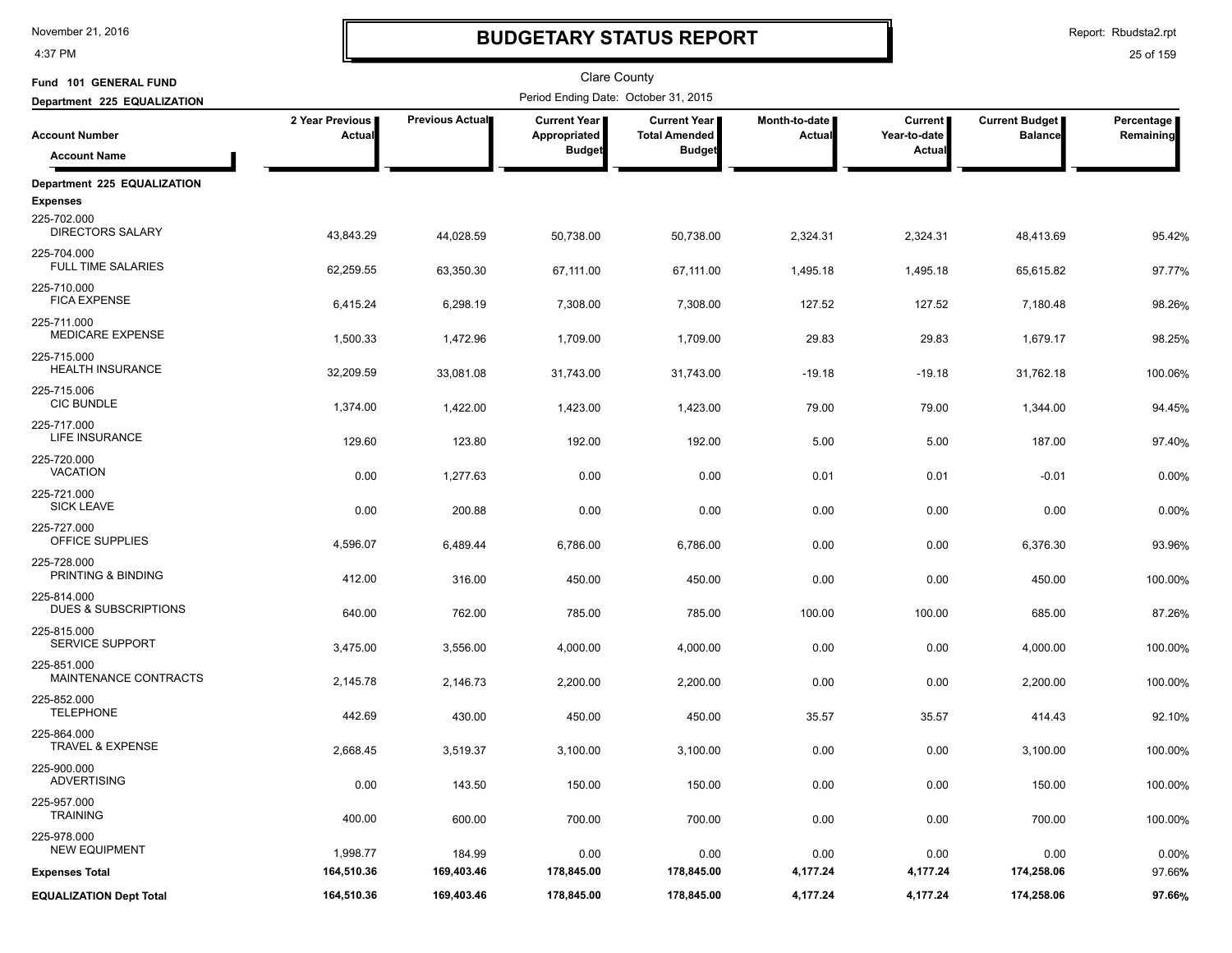4:37 PM

# **BUDGETARY STATUS REPORT**

Report: Rbudsta2.rpt

| Fund 101 GENERAL FUND                       |                           |                 | Clare County                         |                                             |                           |                                |                                         |                         |
|---------------------------------------------|---------------------------|-----------------|--------------------------------------|---------------------------------------------|---------------------------|--------------------------------|-----------------------------------------|-------------------------|
| Department 229 PROSECUTOR                   |                           |                 | Period Ending Date: October 31, 2015 |                                             |                           |                                |                                         |                         |
| <b>Account Number</b>                       | 2 Year Previous<br>Actual | Previous Actual | <b>Current Year</b><br>Appropriated  | <b>Current Year</b><br><b>Total Amended</b> | Month-to-date  <br>Actual | <b>Current</b><br>Year-to-date | <b>Current Budget</b><br><b>Balance</b> | Percentage<br>Remaining |
| <b>Account Name</b>                         |                           |                 | <b>Budget</b>                        | <b>Budget</b>                               |                           | Actual                         |                                         |                         |
| Department 229 PROSECUTOR                   |                           |                 |                                      |                                             |                           |                                |                                         |                         |
| <b>Expenses</b>                             |                           |                 |                                      |                                             |                           |                                |                                         |                         |
| 229-702.000<br>SALARY                       | 83,308.26                 | 83,568.45       | 89,811.00                            | 89,811.00                                   | 4,113.44                  | 4,113.44                       | 85,697.56                               | 95.42%                  |
| 229-703.000<br><b>ASST SALARY</b>           | 44,262.98                 | 48,203.31       | 55,137.00                            | 55,137.00                                   | 2,371.40                  | 2,371.40                       | 52,765.60                               | 95.70%                  |
| 229-703.001<br>CHIEF ASSISTANT SALARY       | 61,210.43                 | 61,401.50       | 65,988.00                            | 65,988.00                                   | 3,022.32                  | 3,022.32                       | 62,965.68                               | 95.42%                  |
| 229-704.000<br>SECRETARY SALARY             | 93,391.22                 | 123,505.95      | 119,530.00                           | 119,530.00                                  | 5,479.66                  | 5,479.66                       | 114,050.34                              | 95.42%                  |
| 229-705.000<br>PART TIME                    | 0.00                      | 0.00            | 30,000.00                            | 30,000.00                                   | 1,376.86                  | 1,376.86                       | 28,623.14                               | 95.41%                  |
| 229-705.002<br><b>CRIME VICTIM</b>          | 30,537.33                 | 0.00            | 0.00                                 | 0.00                                        | 0.00                      | 0.00                           | 0.00                                    | 0.00%                   |
| 229-706.000<br><b>OVERTIME</b>              | 50.85                     | 361.48          | 500.00                               | 500.00                                      | 0.00                      | 0.00                           | 500.00                                  | 100.00%                 |
| 229-710.000<br><b>FICA EXPENSE</b>          | 18,792.30                 | 19,139.10       | 22,382.00                            | 22,382.00                                   | 975.61                    | 975.61                         | 21,406.39                               | 95.64%                  |
| 229-711.000<br><b>MEDICARE EXPENSE</b>      | 4,394.97                  | 4,476.07        | 5,235.00                             | 5,235.00                                    | 228.18                    | 228.18                         | 5,006.82                                | 95.64%                  |
| 229-715.000<br><b>HEALTH INSURANCE</b>      | 65,214.58                 | 57,969.72       | 64,949.00                            | 64,949.00                                   | 7,333.26                  | 7,333.26                       | 57,615.74                               | 88.71%                  |
| 229-715.006<br><b>CIC BUNDLE</b>            | 2,627.50                  | 2,488.50        | 2,844.00                             | 2,844.00                                    | 158.00                    | 158.00                         | 2,686.00                                | 94.44%                  |
| 229-717.000<br>LIFE INSURANCE               | 453.40                    | 435.20          | 442.00                               | 442.00                                      | 32.40                     | 32.40                          | 409.60                                  | 92.67%                  |
| 229-720.000<br><b>VACATIONS</b>             | 0.00                      | 1,578.06        | 0.00                                 | 0.00                                        | 0.00                      | 0.00                           | 0.00                                    | 0.00%                   |
| 229-721.000<br><b>SICK LEAVE</b>            | 0.00                      | 2,305.91        | 0.00                                 | 0.00                                        | 0.00                      | 0.00                           | 0.00                                    | 0.00%                   |
| 229-727.000<br>OFFICE SUPPLIES              | 6,790.19                  | 2,626.38        | 3,000.00                             | 3,000.00                                    | 136.00                    | 136.00                         | 2,864.00                                | 95.47%                  |
| 229-727.003<br>OFFICE SUPPLIES              | 430.45                    | 1,211.38        | 500.00                               | 500.00                                      | 0.00                      | 0.00                           | 500.00                                  | 100.00%                 |
| 229-728.000<br>PRINTING & BINDING           | 910.22                    | 1,017.00        | 0.00                                 | 0.00                                        | 0.00                      | 0.00                           | 0.00                                    | 0.00%                   |
| 229-728.001<br><b>CRIME VICTIM'S RIGHTS</b> | 110.25                    | 400.00          | 400.00                               | 400.00                                      | 0.00                      | 0.00                           | 400.00                                  | 100.00%                 |
| 229-728.002<br><b>SUBPOENA</b>              | 0.00                      | 0.00            | 1,500.00                             | 1,500.00                                    | 0.00                      | 0.00                           | 1,500.00                                | 100.00%                 |
| 229-732.000<br><b>POSTAGE</b>               | 3,955.38                  | 2,481.44        | 3,500.00                             | 3,500.00                                    | 46.00                     | 46.00                          | 3,454.00                                | 98.69%                  |
| 229-801.000<br><b>CONTRACT SERVICES</b>     | 5,096.20                  | 8,096.20        | 8,500.00                             | 8,500.00                                    | 0.00                      | 0.00                           | 8,500.00                                | 100.00%                 |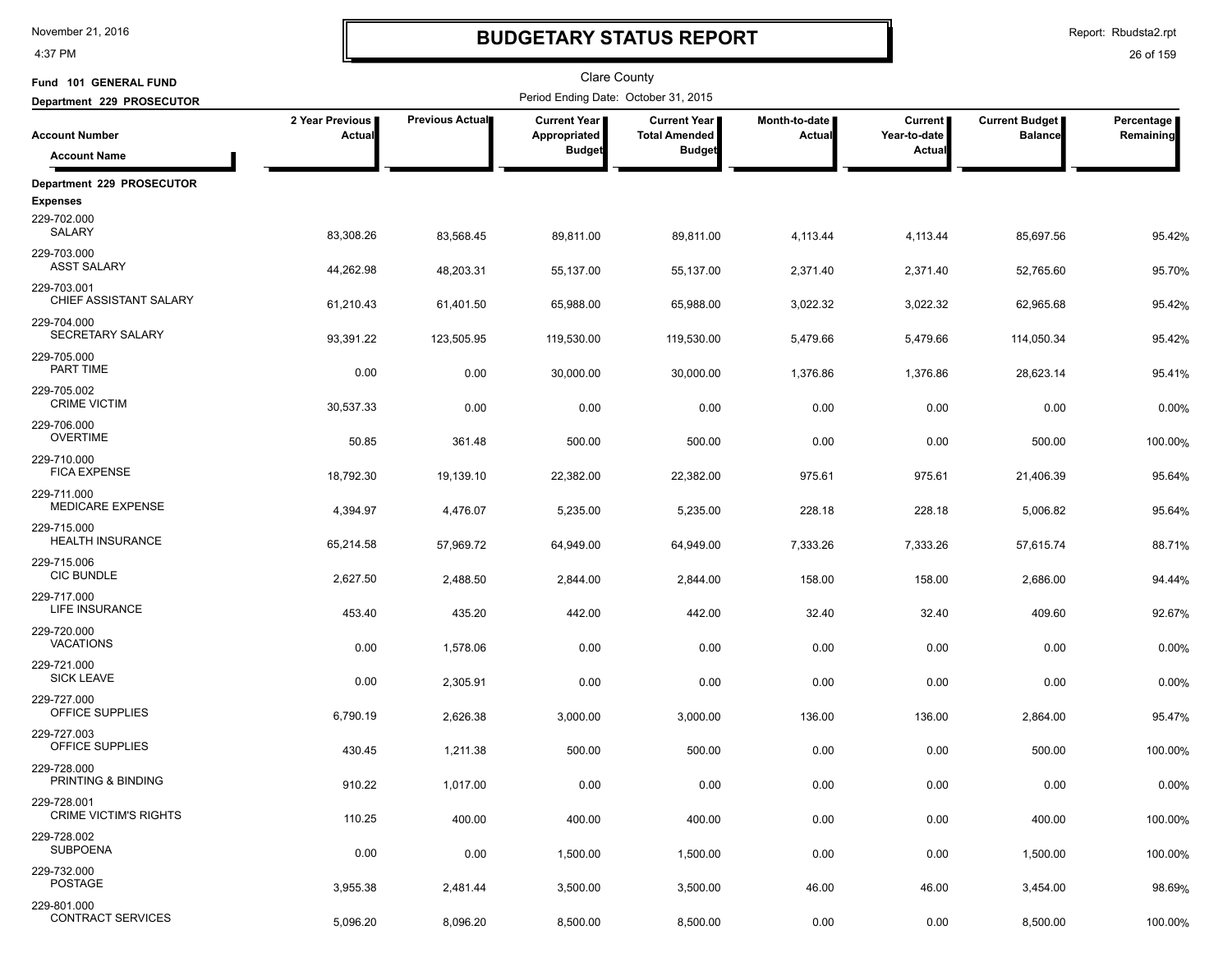4:37 PM

### **BUDGETARY STATUS REPORT**

Report: Rbudsta2.rpt

| Fund 101 GENERAL FUND                          |                           |                        | <b>Clare County</b>                                    |                                                              |                                |                                          |                                  |                         |
|------------------------------------------------|---------------------------|------------------------|--------------------------------------------------------|--------------------------------------------------------------|--------------------------------|------------------------------------------|----------------------------------|-------------------------|
| Department 229 PROSECUTOR                      |                           |                        | Period Ending Date: October 31, 2015                   |                                                              |                                |                                          |                                  |                         |
| <b>Account Number</b>                          | 2 Year Previous<br>Actual | <b>Previous Actual</b> | <b>Current Year I</b><br>Appropriated<br><b>Budget</b> | <b>Current Year</b><br><b>Total Amended</b><br><b>Budget</b> | Month-to-date<br><b>Actual</b> | Current<br>Year-to-date<br><b>Actual</b> | Current Budget<br><b>Balance</b> | Percentage<br>Remaining |
| <b>Account Name</b>                            |                           |                        |                                                        |                                                              |                                |                                          |                                  |                         |
| 229-813.000<br><b>WITNESS FEES</b>             | 1,153.75                  | 2,914.80               | 4,000.00                                               | 4,000.00                                                     | 0.00                           | 0.00                                     | 4,000.00                         | 100.00%                 |
| 229-814.000<br><b>DUES &amp; SUBSCRIPTIONS</b> | 3,847.00                  | 3,886.00               | 5,184.00                                               | 5,184.00                                                     | 4,571.00                       | 4,571.00                                 | 613.00                           | 11.82%                  |
| 229-815.000<br><b>SERVICE FEES</b>             | 493.96                    | 922.49                 | 700.00                                                 | 700.00                                                       | 102.10                         | 102.10                                   | 597.90                           | 85.41%                  |
| 229-851.000<br>EQUIPMENT MAINTENANCE CONTRACT  | 1,071.00                  | 1,125.00               | 0.00                                                   | 0.00                                                         | 0.00                           | 0.00                                     | 0.00                             | 0.00%                   |
| 229-852.000<br><b>TELEPHONE</b>                | 1,576.55                  | 1,162.42               | 3,000.00                                               | 3,000.00                                                     | 75.97                          | 75.97                                    | 2,924.03                         | 97.47%                  |
| 229-852.006<br><b>TELECOMMUNICATIONS</b>       | 96.25                     | 168.00                 | 168.00                                                 | 168.00                                                       | 7.03                           | 7.03                                     | 160.97                           | 95.82%                  |
| 229-864.000<br><b>TRAVEL &amp; EXPENSE</b>     | 2,645.79                  | 5,138.16               | 4,000.00                                               | 4,000.00                                                     | 279.45                         | 279.45                                   | 3,720.55                         | 93.01%                  |
| 229-956.000<br>MISCELLANEOUS-DRUG FORFEITURE   | 635.91                    | 0.00                   | 5,000.00                                               | 5,000.00                                                     | 0.00                           | 0.00                                     | 5,000.00                         | 100.00%                 |
| 229-982.000<br><b>NEW LAW BOOKS</b>            | 6,098.99                  | 6,882.60               | 6,721.00                                               | 6,721.00                                                     | 0.00                           | 0.00                                     | 6,721.00                         | 100.00%                 |
| <b>Expenses Total</b>                          | 439,155.71                | 443,465.12             | 502,991.00                                             | 502,991.00                                                   | 30,308.68                      | 30,308.68                                | 472,682.32                       | 93.97%                  |
| <b>PROSECUTOR Dept Total</b>                   | 439,155.71                | 443,465.12             | 502,991.00                                             | 502,991.00                                                   | 30,308.68                      | 30,308.68                                | 472,682.32                       | 93.97%                  |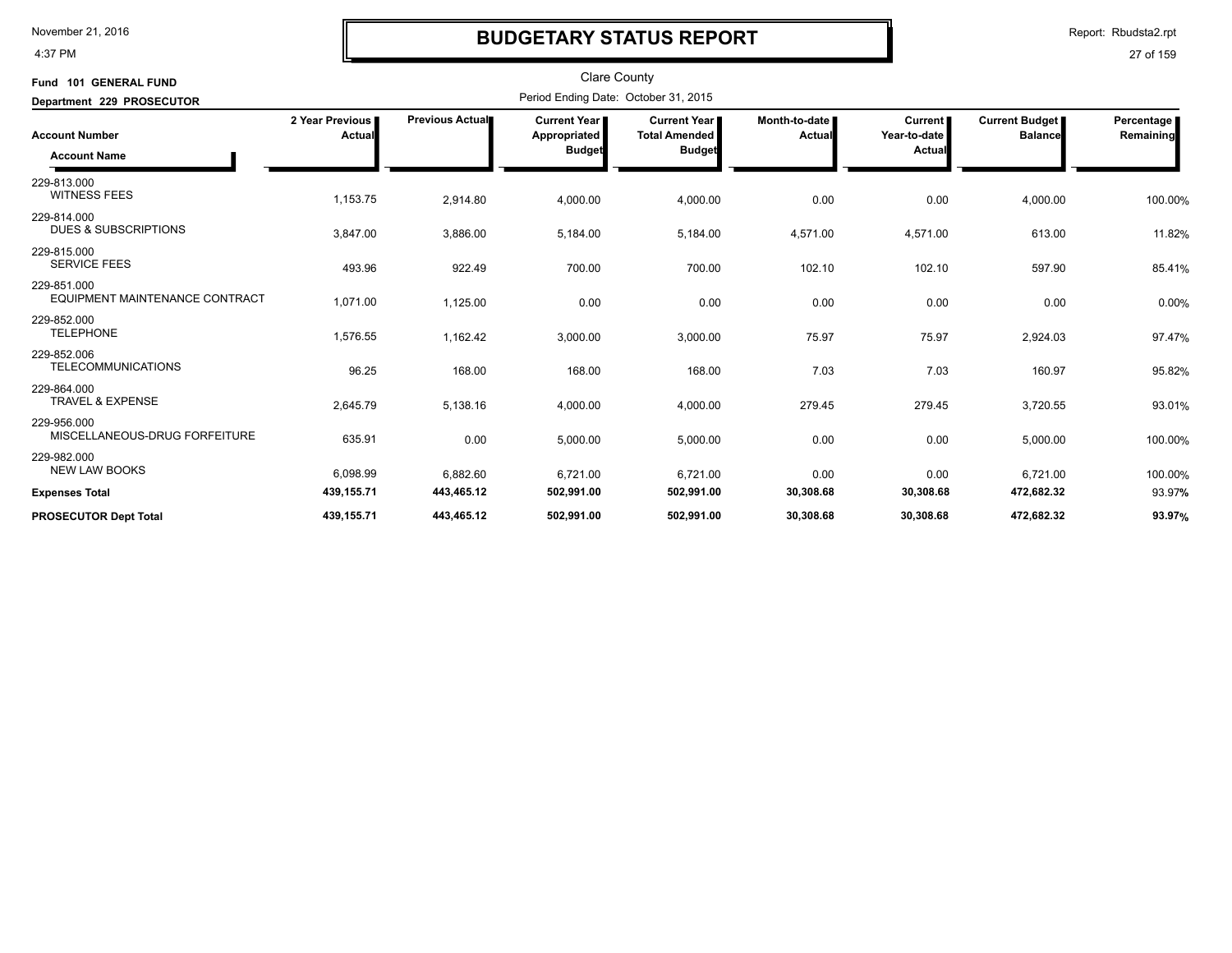4:37 PM

# **BUDGETARY STATUS REPORT**

Report: Rbudsta2.rpt

| Fund 101 GENERAL FUND                        |                           |                 | <b>Clare County</b>                                    |                                                                |                                  |                                          |                                         |                           |
|----------------------------------------------|---------------------------|-----------------|--------------------------------------------------------|----------------------------------------------------------------|----------------------------------|------------------------------------------|-----------------------------------------|---------------------------|
| Department 230 PROSECUTOR - CVR              |                           |                 | Period Ending Date: October 31, 2015                   |                                                                |                                  |                                          |                                         |                           |
| <b>Account Number</b><br><b>Account Name</b> | 2 Year Previous<br>Actual | Previous Actual | <b>Current Year</b> ∎<br>Appropriated<br><b>Budget</b> | <b>Current Year I</b><br><b>Total Amended</b><br><b>Budget</b> | Month-to-date I<br><b>Actual</b> | <b>Current</b><br>Year-to-date<br>Actual | <b>Current Budget</b><br><b>Balance</b> | Percentage  <br>Remaining |
| Department 230 PROSECUTOR - CVR              |                           |                 |                                                        |                                                                |                                  |                                          |                                         |                           |
| <b>Expenses</b>                              |                           |                 |                                                        |                                                                |                                  |                                          |                                         |                           |
| 230-705.000<br><b>CVR - PART TIME</b>        | 0.00                      | 23,537.33       | 26,663.00                                              | 26,663.00                                                      | 1,196.39                         | 1,196.39                                 | 25,466.61                               | 95.51%                    |
| 230-710.000<br><b>FICA EXPENSE</b>           | 0.00                      | 1,593.87        | 1,653.00                                               | 1,653.00                                                       | 74.18                            | 74.18                                    | 1,578.82                                | 95.51%                    |
| 230-711.000<br><b>MEDICARE EXPENSE</b>       | 0.00                      | 372.76          | 387.00                                                 | 387.00                                                         | 17.35                            | 17.35                                    | 369.65                                  | 95.52%                    |
| 230-727.000<br>OFFICE SUPPLIES               | 0.00                      | 2,295.37        | 2,500.00                                               | 2,500.00                                                       | 0.00                             | 0.00                                     | 2,500.00                                | 100.00%                   |
| 230-728.000<br>PRINTING & BINDING            | 0.00                      | 0.00            | 1,500.00                                               | 1,500.00                                                       | 0.00                             | 0.00                                     | 1,500.00                                | 100.00%                   |
| 230-732.000<br><b>POSTAGE</b>                | 0.00                      | 1,142.22        | 2,000.00                                               | 2,000.00                                                       | 0.00                             | 0.00                                     | 2,000.00                                | 100.00%                   |
| 230-864.000<br>TRAVEL & EXPENSE              | 0.00                      | 1,711.66        | 1,000.00                                               | 1,000.00                                                       | 0.00                             | 0.00                                     | 1,000.00                                | 100.00%                   |
| 230-978.000<br><b>NEW EQUIPMENT</b>          | 0.00                      | 5,764.00        | 1,450.00                                               | 1,450.00                                                       | 0.00                             | 0.00                                     | 916.03                                  | 63.17%                    |
| <b>Expenses Total</b>                        | 0.00                      | 36,417.21       | 37,153.00                                              | 37,153.00                                                      | 1,287.92                         | 1,287.92                                 | 35,331.11                               | 96.53%                    |
| <b>PROSECUTOR - CVR Dept Total</b>           | 0.00                      | 36,417.21       | 37,153.00                                              | 37,153.00                                                      | 1,287.92                         | 1,287.92                                 | 35,331.11                               | 96.53%                    |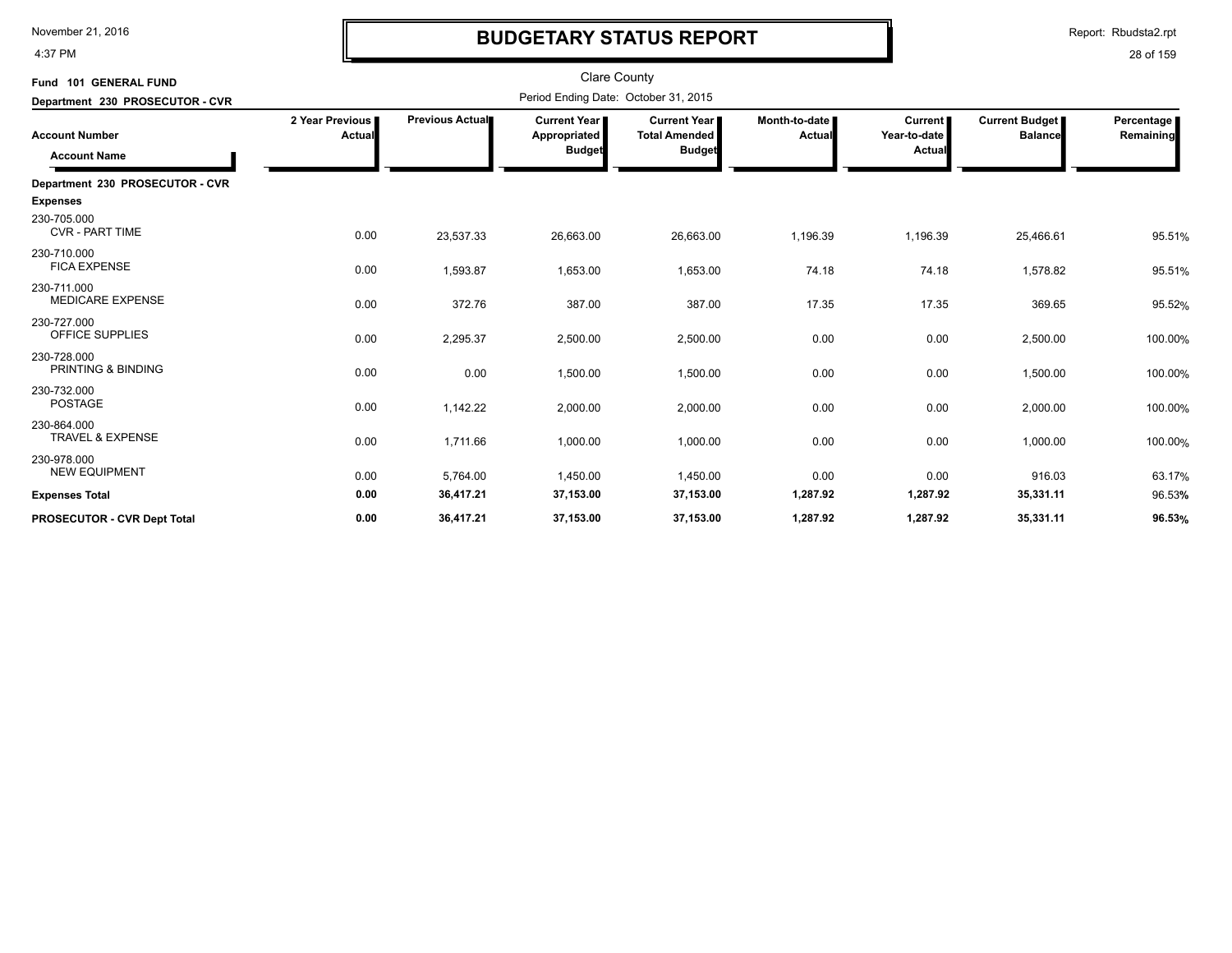4:37 PM

# **BUDGETARY STATUS REPORT**

Report: Rbudsta2.rpt

| Fund 101 GENERAL FUND                          |                           |                 | <b>Clare County</b>                                  |                                                              |                                |                                          |                                         |                         |
|------------------------------------------------|---------------------------|-----------------|------------------------------------------------------|--------------------------------------------------------------|--------------------------------|------------------------------------------|-----------------------------------------|-------------------------|
| Department 236 REGISTER OF DEEDS               |                           |                 | Period Ending Date: October 31, 2015                 |                                                              |                                |                                          |                                         |                         |
| <b>Account Number</b><br><b>Account Name</b>   | 2 Year Previous<br>Actual | Previous Actual | <b>Current Year</b><br>Appropriated<br><b>Budget</b> | <b>Current Year</b><br><b>Total Amended</b><br><b>Budget</b> | Month-to-date<br><b>Actual</b> | <b>Current</b><br>Year-to-date<br>Actual | <b>Current Budget</b><br><b>Balance</b> | Percentage<br>Remaining |
| Department 236 REGISTER OF DEEDS               |                           |                 |                                                      |                                                              |                                |                                          |                                         |                         |
| <b>Expenses</b>                                |                           |                 |                                                      |                                                              |                                |                                          |                                         |                         |
| 236-702.000<br>SALARY                          | 18,688.72                 | 18,746.96       | 21,014.00                                            | 21,014.00                                                    | 962.41                         | 962.41                                   | 20,051.59                               | 95.42%                  |
| 236-704.000<br><b>FULL TIME SALARIES</b>       | 60,787.19                 | 45,940.66       | 46,130.00                                            | 46,130.00                                                    | 2,112.23                       | 2,112.23                                 | 44,017.77                               | 95.42%                  |
| 236-705.000<br>PART TIME SALARY                | 0.00                      | 8,392.39        | 26,705.00                                            | 26,705.00                                                    | 820.46                         | 820.46                                   | 25,884.54                               | 96.93%                  |
| 236-706.000<br><b>OVERTIME</b>                 | 1,500.07                  | 567.18          | 1,000.00                                             | 1,000.00                                                     | 0.00                           | 0.00                                     | 1,000.00                                | 100.00%                 |
| 236-710.000<br><b>FICA EXPENSE</b>             | 5,186.65                  | 4,524.74        | 5,880.00                                             | 5,880.00                                                     | 239.81                         | 239.81                                   | 5,640.19                                | 95.92%                  |
| 236-711.000<br><b>MEDICARE EXPENSE</b>         | 1,212.99                  | 1,058.26        | 1,376.00                                             | 1,376.00                                                     | 56.07                          | 56.07                                    | 1,319.93                                | 95.93%                  |
| 236-715.000<br><b>HEALTH INSURANCE</b>         | 17,624.59                 | 14,630.83       | 16,392.00                                            | 16,392.00                                                    | 1,095.22                       | 1,095.22                                 | 15,296.78                               | 93.32%                  |
| 236-715.006<br><b>CIC BUNDLE</b>               | 1,072.68                  | 796.62          | 1,343.00                                             | 1,343.00                                                     | 72.42                          | 72.42                                    | 1,270.58                                | 94.61%                  |
| 236-717.000<br><b>LIFE INSURANCE</b>           | 153.44                    | 124.44          | 140.00                                               | 140.00                                                       | 10.37                          | 10.37                                    | 129.63                                  | 92.59%                  |
| 236-720.000<br><b>VACATION</b>                 | 2,120.03                  | 0.00            | 0.00                                                 | 0.00                                                         | 0.00                           | 0.00                                     | 0.00                                    | 0.00%                   |
| 236-721.000<br><b>SICK LEAVE</b>               | 2,423.18                  | 0.00            | 0.00                                                 | 0.00                                                         | 0.00                           | 0.00                                     | 0.00                                    | 0.00%                   |
| 236-727.000<br>OFFICE SUPPLIES                 | 545.97                    | 313.47          | 500.00                                               | 500.00                                                       | 0.00                           | 0.00                                     | 500.00                                  | 100.00%                 |
| 236-728.000<br>PRINTING & BINDING              | 0.00                      | 2,234.00        | 1,000.00                                             | 1,000.00                                                     | 0.00                           | 0.00                                     | 1,000.00                                | 100.00%                 |
| 236-814.000<br><b>DUES &amp; SUBSCRIPTIONS</b> | 187.00                    | 187.00          | 325.00                                               | 325.00                                                       | 0.00                           | 0.00                                     | 325.00                                  | 100.00%                 |
| 236-851.000<br>MAINTENANCE CONTRACTS           | 41,871.70                 | 44,342.55       | 45,600.00                                            | 45,600.00                                                    | 0.00                           | 0.00                                     | 45,600.00                               | 100.00%                 |
| 236-864.000<br>TRAVEL & EXPENSE                | 1,509.00                  | 1,526.48        | 1,300.00                                             | 1,300.00                                                     | 0.00                           | 0.00                                     | 1,300.00                                | 100.00%                 |
| 236-957.000<br><b>REG OF DEEDS TRAINING</b>    | 0.00                      | 185.00          | 250.00                                               | 250.00                                                       | 0.00                           | 0.00                                     | 250.00                                  | 100.00%                 |
| <b>Expenses Total</b>                          | 154,883.21                | 143,570.58      | 168,955.00                                           | 168,955.00                                                   | 5,368.99                       | 5,368.99                                 | 163,586.01                              | 96.82%                  |
| <b>REGISTER OF DEEDS Dept Total</b>            | 154,883.21                | 143,570.58      | 168,955.00                                           | 168,955.00                                                   | 5,368.99                       | 5,368.99                                 | 163,586.01                              | 96.82%                  |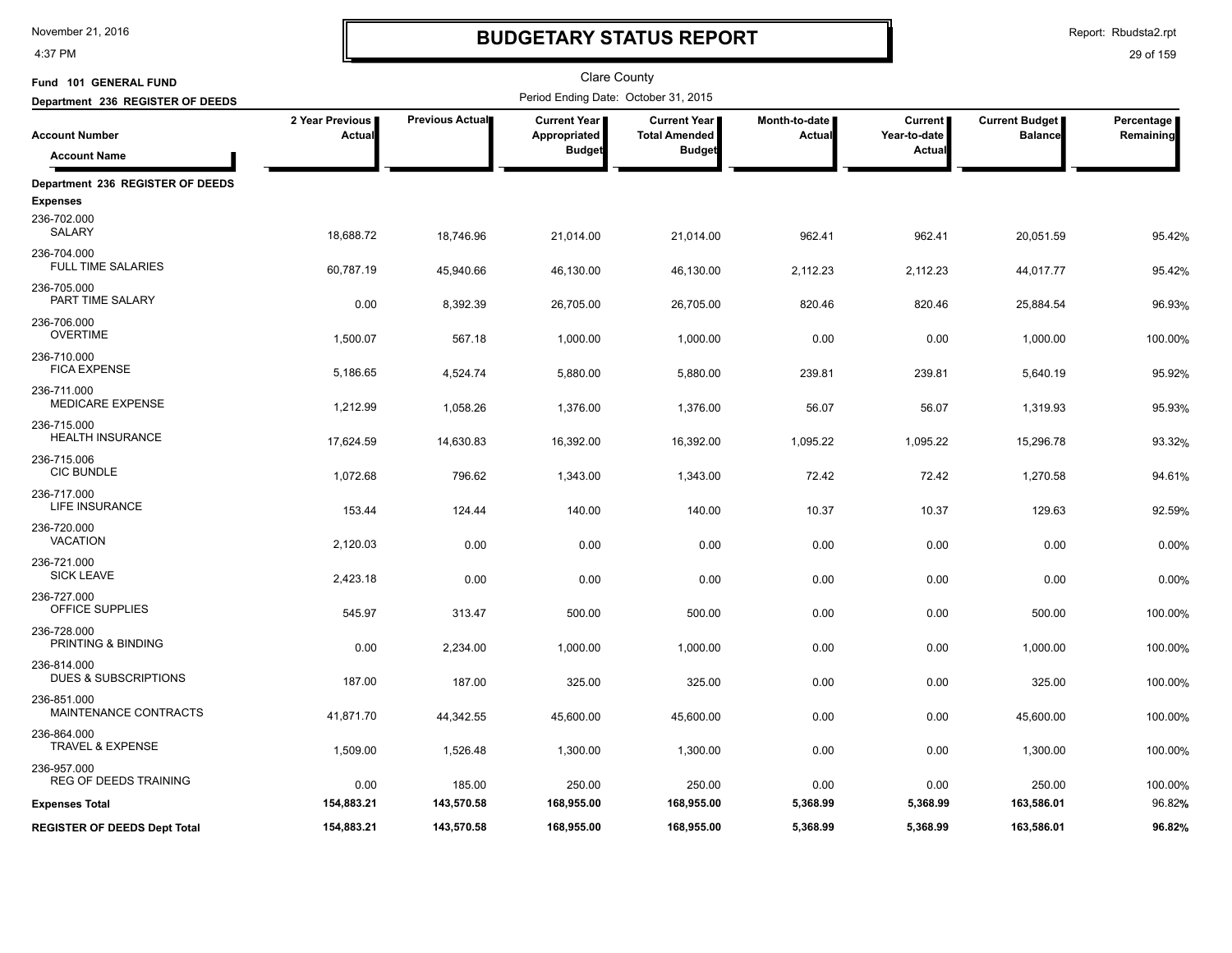4:37 PM

# **BUDGETARY STATUS REPORT**

Report: Rbudsta2.rpt

| Fund 101 GENERAL FUND                        |                           |                 | <b>Clare County</b>                                    |                                                                |                           |                                     |                                         |                         |
|----------------------------------------------|---------------------------|-----------------|--------------------------------------------------------|----------------------------------------------------------------|---------------------------|-------------------------------------|-----------------------------------------|-------------------------|
| Department 241 ABSTRACT DEPARTMENT           |                           |                 |                                                        |                                                                |                           |                                     |                                         |                         |
| <b>Account Number</b><br><b>Account Name</b> | 2 Year Previous<br>Actual | Previous Actual | <b>Current Year I</b><br>Appropriated<br><b>Budget</b> | <b>Current Year I</b><br><b>Total Amended</b><br><b>Budget</b> | Month-to-date I<br>Actual | Current  <br>Year-to-date<br>Actual | <b>Current Budget</b><br><b>Balance</b> | Percentage<br>Remaining |
| Department 241 ABSTRACT DEPARTMENT           |                           |                 |                                                        |                                                                |                           |                                     |                                         |                         |
| <b>Expenses</b>                              |                           |                 |                                                        |                                                                |                           |                                     |                                         |                         |
| 241-702.000<br><b>SALARY</b>                 | 18,688.71                 | 18,746.97       | 21,014.00                                              | 21,014.00                                                      | 962.40                    | 962.40                              | 20,051.60                               | 95.42%                  |
| 241-704.000<br><b>FULL TIME SALARIES</b>     | 15,249.08                 | 15,313.52       | 15,377.00                                              | 15,377.00                                                      | 704.08                    | 704.08                              | 14,672.92                               | 95.42%                  |
| 241-710.000<br><b>FICA EXPENSE</b>           | 2,072.90                  | 2,088.96        | 2,256.00                                               | 2,256.00                                                       | 102.49                    | 102.49                              | 2,153.51                                | 95.46%                  |
| 241-711.000<br><b>MEDICARE EXPENSE</b>       | 484.85                    | 488.49          | 524.00                                                 | 524.00                                                         | 23.98                     | 23.98                               | 500.02                                  | 95.42%                  |
| 241-715.000<br><b>HEALTH INSURANCE</b>       | 9,358.25                  | 10,706.84       | 9,857.00                                               | 9,857.00                                                       | 766.80                    | 766.80                              | 9,090.20                                | 92.22%                  |
| 241-715.006<br><b>CIC BUNDLE</b>             | 381.68                    | 394.92          | 382.00                                                 | 382.00                                                         | 32.91                     | 32.91                               | 349.09                                  | 91.38%                  |
| 241-717.000<br>LIFE INSURANCE                | 54.84                     | 54.84           | 120.00                                                 | 120.00                                                         | 4.57                      | 4.57                                | 115.43                                  | 96.19%                  |
| <b>Expenses Total</b>                        | 46,290.31                 | 47,794.54       | 49,530.00                                              | 49,530.00                                                      | 2,597.23                  | 2,597.23                            | 46,932.77                               | 94.76%                  |
| <b>ABSTRACT DEPARTMENT Dept Total</b>        | 46,290.31                 | 47,794.54       | 49,530.00                                              | 49,530.00                                                      | 2,597.23                  | 2,597.23                            | 46,932.77                               | 94.76%                  |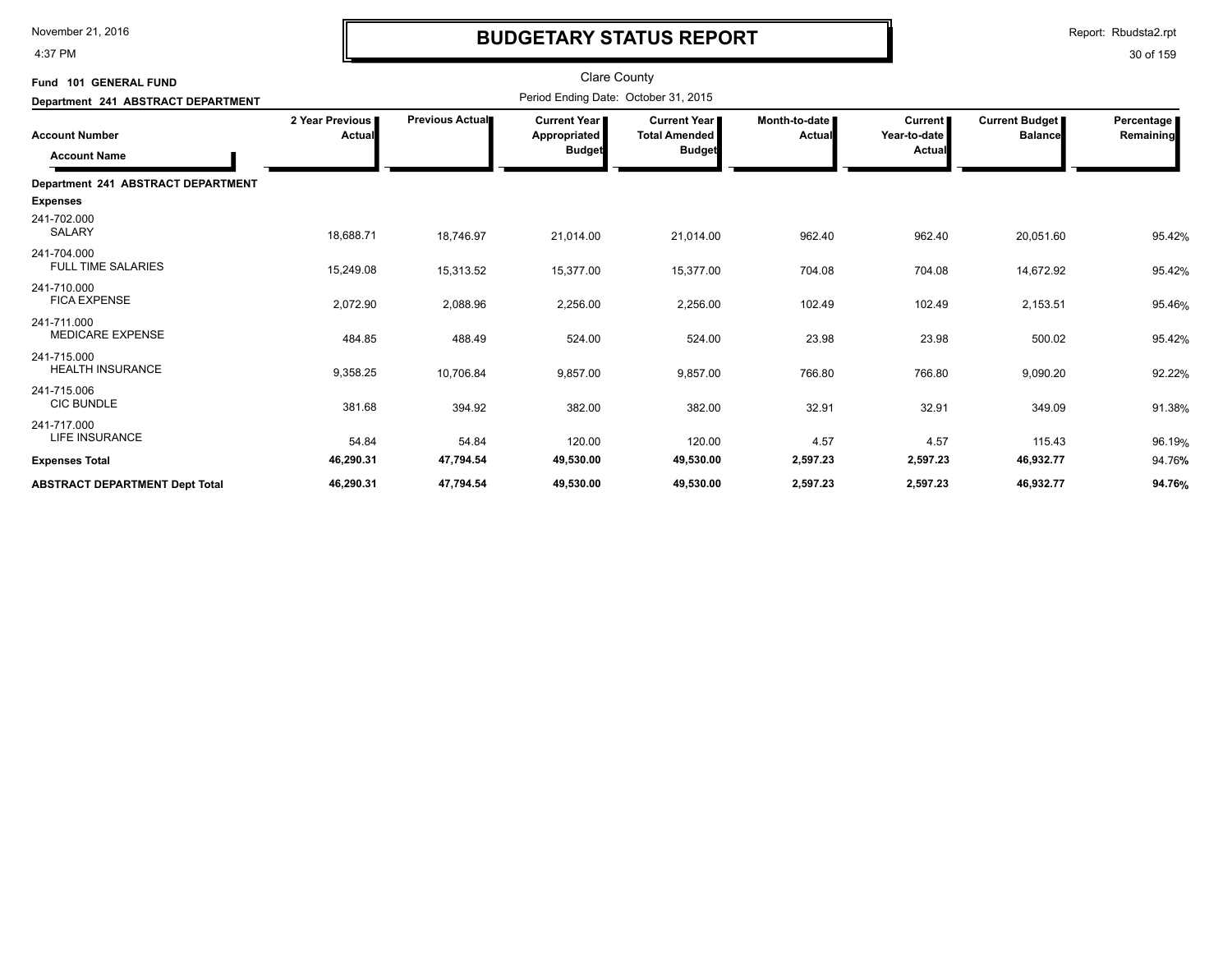4:37 PM

### **BUDGETARY STATUS REPORT**

Report: Rbudsta2.rpt

| Fund 101 GENERAL FUND                        |                           |                                      | <b>Clare County</b>                                    |                                                              |                         |                                          |                                  |                         |  |
|----------------------------------------------|---------------------------|--------------------------------------|--------------------------------------------------------|--------------------------------------------------------------|-------------------------|------------------------------------------|----------------------------------|-------------------------|--|
| Department 242 SURVEYOR                      |                           | Period Ending Date: October 31, 2015 |                                                        |                                                              |                         |                                          |                                  |                         |  |
| <b>Account Number</b><br><b>Account Name</b> | 2 Year Previous<br>Actual | <b>Previous Actual</b>               | <b>Current Year I</b><br>Appropriated<br><b>Budget</b> | <b>Current Year</b><br><b>Total Amended</b><br><b>Budget</b> | Month-to-date<br>Actual | Current<br>Year-to-date<br><b>Actual</b> | Current Budget<br><b>Balance</b> | Percentage<br>Remaining |  |
| Department 242 SURVEYOR                      |                           |                                      |                                                        |                                                              |                         |                                          |                                  |                         |  |
| <b>Expenses</b>                              |                           |                                      |                                                        |                                                              |                         |                                          |                                  |                         |  |
| 242-705.000<br>PART TIME                     | 3,743.01                  | 4,069.44                             | 3,919.00                                               | 3,919.00                                                     | 150.72                  | 150.72                                   | 3,768.28                         | 96.15%                  |  |
| 242-710.000<br><b>FICA EXPENSE</b>           | 232.06                    | 252.30                               | 243.00                                                 | 243.00                                                       | 9.35                    | 9.35                                     | 233.65                           | 96.15%                  |  |
| 242-711.000<br><b>MEDICARE EXPENSE</b>       | 54.28                     | 59.01                                | 57.00                                                  | 57.00                                                        | 2.18                    | 2.18                                     | 54.82                            | 96.18%                  |  |
| 242-727.000<br>OFFICE SUPPLIES               | 0.00                      | 32.26                                | 100.00                                                 | 100.00                                                       | 0.00                    | 0.00                                     | 100.00                           | 100.00%                 |  |
| 242-815.000<br><b>RECORDING FEES</b>         | 36.00                     | 59.00                                | 75.00                                                  | 75.00                                                        | 0.00                    | 0.00                                     | 75.00                            | 100.00%                 |  |
| 242-978.000<br><b>NEW EQUIPMENT</b>          | 0.00                      | 1,010.97                             | 0.00                                                   | 0.00                                                         | 0.00                    | 0.00                                     | 0.00                             | 0.00%                   |  |
| <b>Expenses Total</b>                        | 4,065.35                  | 5,482.98                             | 4,394.00                                               | 4,394.00                                                     | 162.25                  | 162.25                                   | 4,231.75                         | 96.31%                  |  |
| <b>SURVEYOR Dept Total</b>                   | 4,065.35                  | 5,482.98                             | 4,394.00                                               | 4,394.00                                                     | 162.25                  | 162.25                                   | 4,231.75                         | 96.31%                  |  |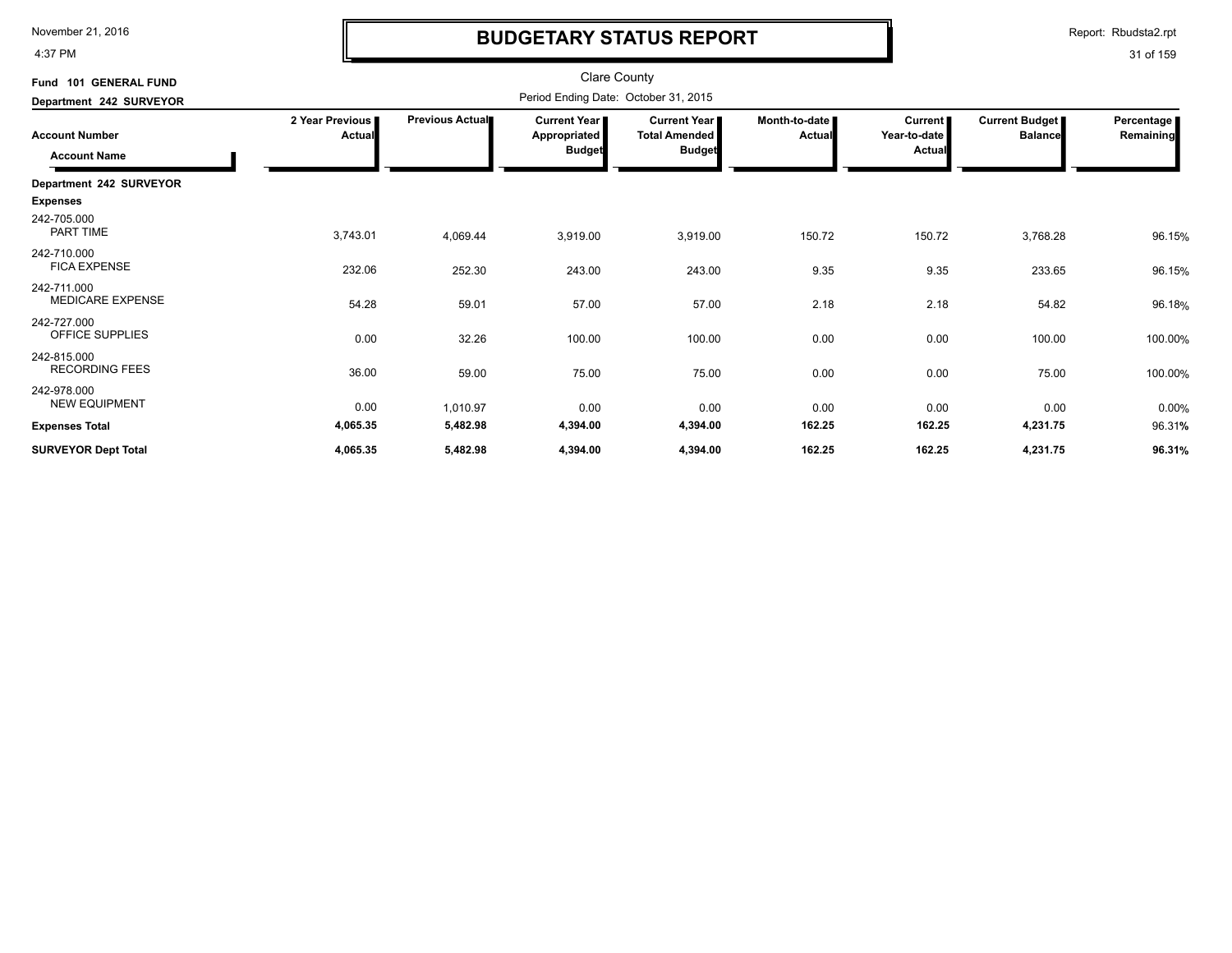4:37 PM

### **BUDGETARY STATUS REPORT**

Report: Rbudsta2.rpt

| <b>GENERAL FUND</b><br>101<br>Fund<br>Department 245 REMONUMENTATION | Clare County<br>Period Ending Date: October 31, 2015 |                        |                                                               |                                                       |                                |                                            |                                  |                         |
|----------------------------------------------------------------------|------------------------------------------------------|------------------------|---------------------------------------------------------------|-------------------------------------------------------|--------------------------------|--------------------------------------------|----------------------------------|-------------------------|
| <b>Account Number</b><br><b>Account Name</b>                         | 2 Year Previous<br><b>Actual</b>                     | <b>Previous Actual</b> | <b>Current Year I</b><br><b>Appropriated</b><br><b>Budget</b> | Current Year<br><b>Total Amended</b><br><b>Budget</b> | Month-to-date<br><b>Actual</b> | Current  <br>Year-to-date<br><b>Actual</b> | Current Budget<br><b>Balance</b> | Percentage<br>Remaining |
| <b>Department 245 REMONUMENTATION</b>                                |                                                      |                        |                                                               |                                                       |                                |                                            |                                  |                         |
| <b>Expenses</b>                                                      |                                                      |                        |                                                               |                                                       |                                |                                            |                                  |                         |
| 245-810.000<br>PROFESSIONAL CONSULTATION                             | 90,226.75                                            | 51,585.10              | 49,856.00                                                     | 49,856.00                                             | 0.00                           | 0.00                                       | 49,856.00                        | 100.00%                 |
| 245-864.000<br><b>TRAVEL</b>                                         | 0.00                                                 | 140.90                 | 0.00                                                          | 0.00                                                  | 0.00                           | 0.00                                       | 0.00                             | 0.00%                   |
| <b>Expenses Total</b>                                                | 90,226.75                                            | 51,726.00              | 49,856.00                                                     | 49,856.00                                             | 0.00                           | 0.00                                       | 49,856.00                        | 100.00%                 |
| <b>REMONUMENTATION Dept Total</b>                                    | 90,226.75                                            | 51,726.00              | 49,856.00                                                     | 49,856.00                                             | 0.00                           | 0.00                                       | 49,856.00                        | 100.00%                 |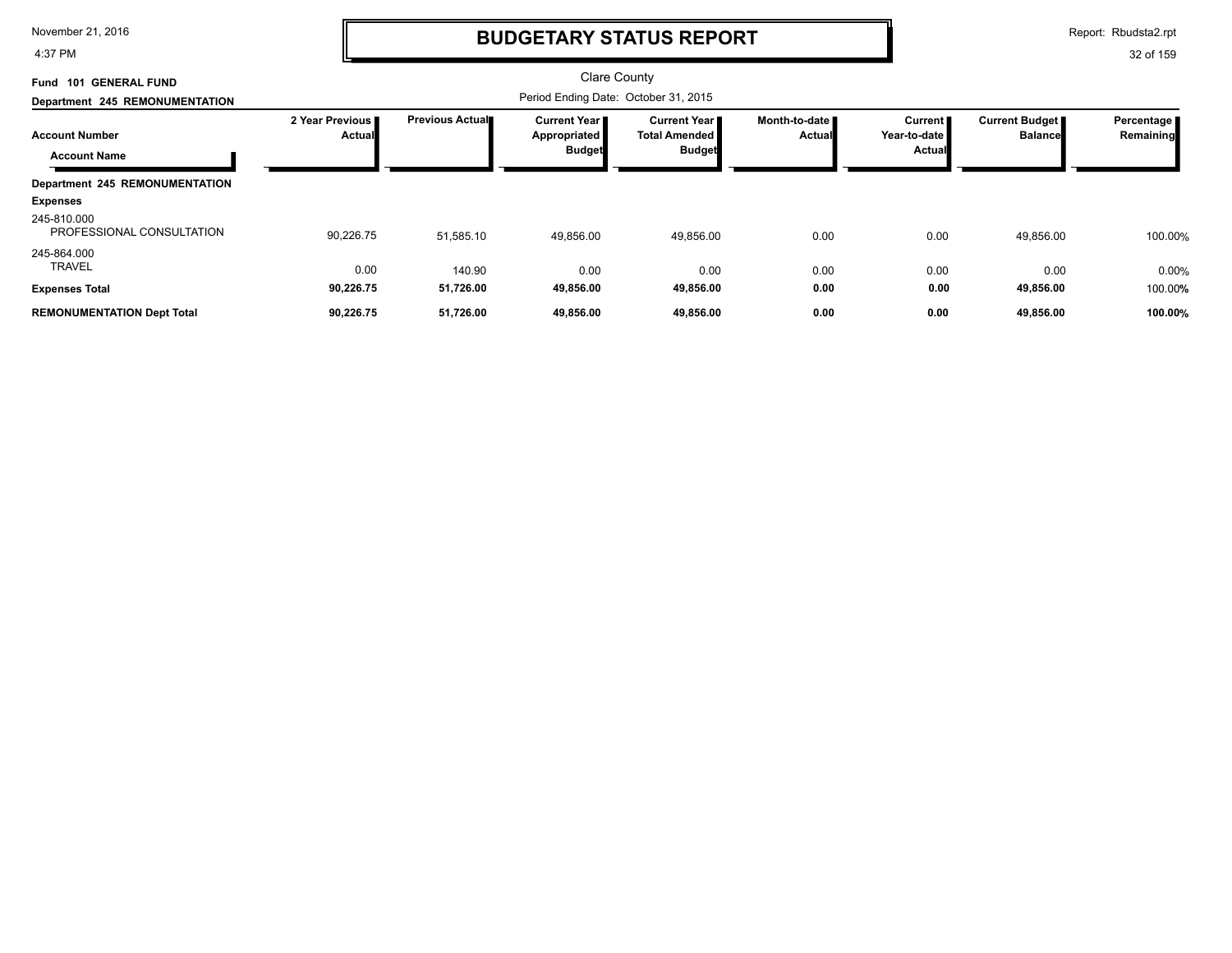4:37 PM

# **BUDGETARY STATUS REPORT**

Clare County

Report: Rbudsta2.rpt

| Fund 101 GENERAL FUND                            |                           |                        | <b>Clare County</b>                  |                                             |                                |                         |                                         |                                |
|--------------------------------------------------|---------------------------|------------------------|--------------------------------------|---------------------------------------------|--------------------------------|-------------------------|-----------------------------------------|--------------------------------|
| Department 253 COUNTY TREASURER                  |                           |                        | Period Ending Date: October 31, 2015 |                                             |                                |                         |                                         |                                |
| <b>Account Number</b>                            | 2 Year Previous<br>Actual | <b>Previous Actual</b> | <b>Current Year</b><br>Appropriated  | <b>Current Year</b><br><b>Total Amended</b> | Month-to-date<br><b>Actual</b> | Current<br>Year-to-date | <b>Current Budget</b><br><b>Balance</b> | Percentage<br><b>Remaining</b> |
| <b>Account Name</b>                              |                           |                        | <b>Budget</b>                        | <b>Budget</b>                               |                                | Actual                  |                                         |                                |
| Department 253 COUNTY TREASURER                  |                           |                        |                                      |                                             |                                |                         |                                         |                                |
| <b>Expenses</b>                                  |                           |                        |                                      |                                             |                                |                         |                                         |                                |
| 253-702.000<br>SALARY                            | 48,449.63                 | 48,418.48              | 55,181.00                            | 55,181.00                                   | 2,527.35                       | 2,527.35                | 52,653.65                               | 95.42%                         |
| 253-704.000<br><b>FULL TIME SALARIES</b>         | 96,148.44                 | 96,477.65              | 96,851.00                            | 96,851.00                                   | 4,435.77                       | 4,435.77                | 92,415.23                               | 95.42%                         |
| 253-706.000                                      |                           |                        |                                      |                                             |                                |                         |                                         |                                |
| <b>OVERTIME</b>                                  | 106.39                    | 43.03                  | 300.00                               | 300.00                                      | 0.00                           | 0.00                    | 300.00                                  | 100.00%                        |
| 253-710.000<br><b>FICA EXPENSE</b>               | 8,309.81                  | 8,453.32               | 9,463.00                             | 9,463.00                                    | 393.92                         | 393.92                  | 9,069.08                                | 95.84%                         |
| 253-711.000                                      |                           |                        |                                      |                                             |                                |                         |                                         |                                |
| <b>MEDICARE EXPENSE</b>                          | 1,943.44                  | 1,976.97               | 2,209.00                             | 2,209.00                                    | 92.13                          | 92.13                   | 2,116.87                                | 95.83%                         |
| 253-715.000<br><b>HEALTH INSURANCE</b>           | 43,957.44                 | 43,296.41              | 42,874.00                            | 42,874.00                                   | 3,256.38                       | 3,256.38                | 39,617.62                               | 92.40%                         |
| 253-715.006                                      |                           |                        |                                      |                                             |                                |                         |                                         |                                |
| <b>CIC BUNDLE</b>                                | 1,832.00                  | 1,896.00               | 1,900.00                             | 1,900.00                                    | 158.00                         | 158.00                  | 1,742.00                                | 91.68%                         |
| 253-717.000                                      |                           |                        |                                      |                                             |                                |                         |                                         |                                |
| <b>LIFE INSURANCE</b>                            | 268.80                    | 268.80                 | 270.00                               | 270.00                                      | 22.40                          | 22.40                   | 247.60                                  | 91.70%                         |
| 253-728.000                                      |                           |                        |                                      |                                             |                                |                         |                                         |                                |
| PRINTING & BINDING                               | 243.22                    | 377.25                 | 1,150.00                             | 1,150.00                                    | 343.32                         | 343.32                  | 806.68                                  | 70.15%                         |
| 253-814.000<br><b>DUES &amp; SUBSCRIPTIONS</b>   |                           |                        |                                      |                                             |                                |                         |                                         |                                |
|                                                  | 0.00                      | 175.00                 | 200.00                               | 200.00                                      | 0.00                           | 0.00                    | 200.00                                  | 100.00%                        |
| 253-815.000<br><b>SERVICE SUPPORT</b>            |                           |                        |                                      |                                             |                                |                         |                                         |                                |
|                                                  | 9,736.83                  | 9,992.87               | 12,000.00                            | 12,000.00                                   | 0.00                           | 0.00                    | 12,000.00                               | 100.00%                        |
| 253-852.000<br><b>TELEPHONE</b>                  | 617.74                    | 708.60                 | 1,060.00                             | 1,060.00                                    | 49.43                          | 49.43                   | 1,010.57                                | 95.34%                         |
| 253-864.000                                      |                           |                        |                                      |                                             |                                |                         |                                         |                                |
| <b>TRAVEL &amp; EXPENSE</b>                      | 639.82                    | 1,419.71               | 1,000.00                             | 1,000.00                                    | 0.00                           | 0.00                    | 1,000.00                                | 100.00%                        |
| 253-900.000                                      |                           |                        |                                      |                                             |                                |                         |                                         |                                |
| <b>ADVERTISING</b>                               | 325.00                    | 430.00                 | 450.00                               | 450.00                                      | 0.00                           | 0.00                    | 450.00                                  | 100.00%                        |
| 253-915.000                                      |                           |                        |                                      |                                             |                                |                         |                                         |                                |
| <b>BONDS</b>                                     | 848.37                    | 836.39                 | 1,500.00                             | 1,500.00                                    | 0.00                           | 0.00                    | 1,500.00                                | 100.00%                        |
| 253-940.000                                      |                           |                        |                                      |                                             |                                |                         |                                         |                                |
| STORAGE FEE                                      | 507.60                    | 507.60                 | 520.00                               | 520.00                                      | 0.00                           | 0.00                    | 520.00                                  | 100.00%                        |
| 253-955.000                                      |                           |                        |                                      |                                             |                                |                         |                                         |                                |
| <b>BANK CHARGES</b>                              | 936.80                    | 1,154.18               | 1,000.00                             | 1,000.00                                    | 88.34                          | 88.34                   | 911.66                                  | 91.17%                         |
| 253-978.000<br><b>NEW EQUIPMENT UNDER \$5000</b> |                           |                        |                                      |                                             |                                |                         |                                         |                                |
|                                                  | 6,209.32                  | 2,972.67               | 3,000.00                             | 3,000.00                                    | 0.00                           | 0.00                    | 3,000.00                                | 100.00%                        |
| <b>Expenses Total</b>                            | 221,080.65                | 219,404.93             | 230,928.00                           | 230,928.00                                  | 11,367.04                      | 11,367.04               | 219,560.96                              | 95.08%                         |
| <b>COUNTY TREASURER Dept Total</b>               | 221,080.65                | 219,404.93             | 230,928.00                           | 230,928.00                                  | 11,367.04                      | 11,367.04               | 219,560.96                              | 95.08%                         |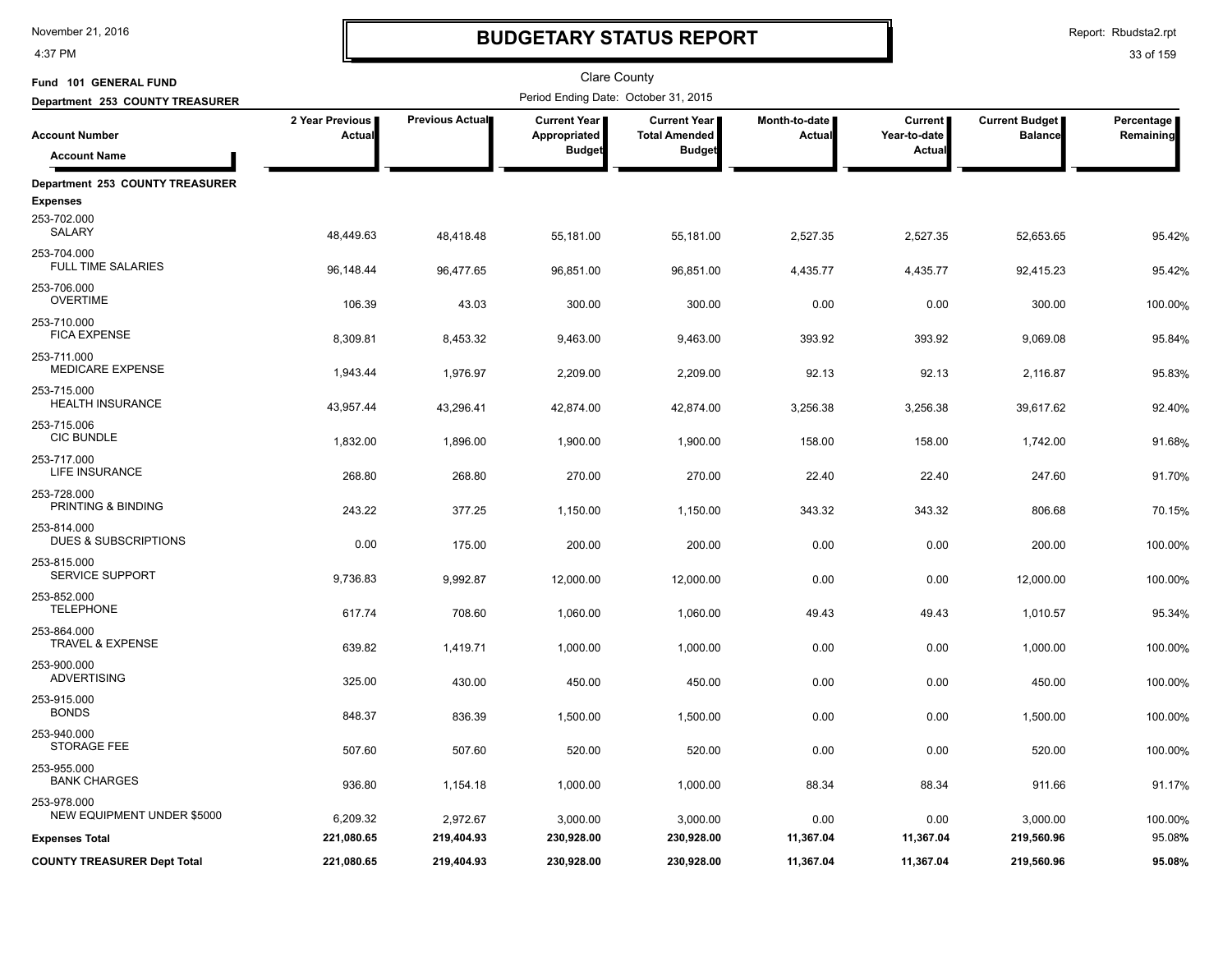4:37 PM

# **BUDGETARY STATUS REPORT**

| Fund 101 GENERAL FUND                        |                           |                 | <b>Clare County</b>                                  |                                                              |                         |                                          |                                         |                         |
|----------------------------------------------|---------------------------|-----------------|------------------------------------------------------|--------------------------------------------------------------|-------------------------|------------------------------------------|-----------------------------------------|-------------------------|
| Department 257 COOPERATIVE EXTENSION         |                           |                 | Period Ending Date: October 31, 2015                 |                                                              |                         |                                          |                                         |                         |
| <b>Account Number</b><br><b>Account Name</b> | 2 Year Previous<br>Actual | Previous Actual | <b>Current Year</b><br>Appropriated<br><b>Budget</b> | <b>Current Year</b><br><b>Total Amended</b><br><b>Budget</b> | Month-to-date<br>Actual | <b>Current</b><br>Year-to-date<br>Actual | <b>Current Budget</b><br><b>Balance</b> | Percentage<br>Remaining |
| Department 257 COOPERATIVE EXTENSION         |                           |                 |                                                      |                                                              |                         |                                          |                                         |                         |
| <b>Expenses</b>                              |                           |                 |                                                      |                                                              |                         |                                          |                                         |                         |
| 257-705.000<br>PART TIME SALARY              | 20,860.33                 | 24,952.94       | 20,542.00                                            | 20,542.00                                                    | 899.74                  | 899.74                                   | 19,642.26                               | 95.62%                  |
| 257-710.000<br><b>FICA EXPENSE</b>           | 1,254.45                  | 1,536.81        | 1,274.00                                             | 1,274.00                                                     | 147.45                  | 147.45                                   | 1,126.55                                | 88.43%                  |
| 257-711.000<br><b>MEDICARE EXPENSE</b>       | 293.37                    | 359.42          | 298.00                                               | 298.00                                                       | 34.48                   | 34.48                                    | 263.52                                  | 88.43%                  |
| 257-715.000<br><b>HEALTH INSURANCE</b>       | 3,520.22                  | 4,650.87        | 5,092.00                                             | 5,092.00                                                     | 430.76                  | 430.76                                   | 4,661.24                                | 91.54%                  |
| 257-715.006<br><b>CIC BUNDLE</b>             | 458.00                    | 474.00          | 480.00                                               | 480.00                                                       | 39.50                   | 39.50                                    | 440.50                                  | 91.77%                  |
| 257-727.000<br>OFFICE SUPPLIES               | 0.00                      | 95.99           | 100.00                                               | 100.00                                                       | 0.00                    | 0.00                                     | 100.00                                  | 100.00%                 |
| 257-802.000<br><b>CONTRACTED SERVICE</b>     | 40,278.00                 | 56,476.48       | 58,172.00                                            | 58,172.00                                                    | 0.00                    | 0.00                                     | 58,172.00                               | 100.00%                 |
| 257-852.000<br><b>TELEPHONE</b>              | 844.14                    | 810.93          | 830.00                                               | 830.00                                                       | 68.13                   | 68.13                                    | 761.87                                  | 91.79%                  |
| 257-978.000<br><b>NEW EQUIPMENT</b>          | 815.61                    | 0.00            | 0.00                                                 | 0.00                                                         | 0.00                    | 0.00                                     | 0.00                                    | 0.00%                   |
| <b>Expenses Total</b>                        | 68,324.12                 | 89,357.44       | 86,788.00                                            | 86,788.00                                                    | 1,620.06                | 1,620.06                                 | 85,167.94                               | 98.13%                  |
| <b>COOPERATIVE EXTENSION Dept Total</b>      | 68.324.12                 | 89,357.44       | 86,788.00                                            | 86,788.00                                                    | 1,620.06                | 1,620.06                                 | 85,167.94                               | 98.13%                  |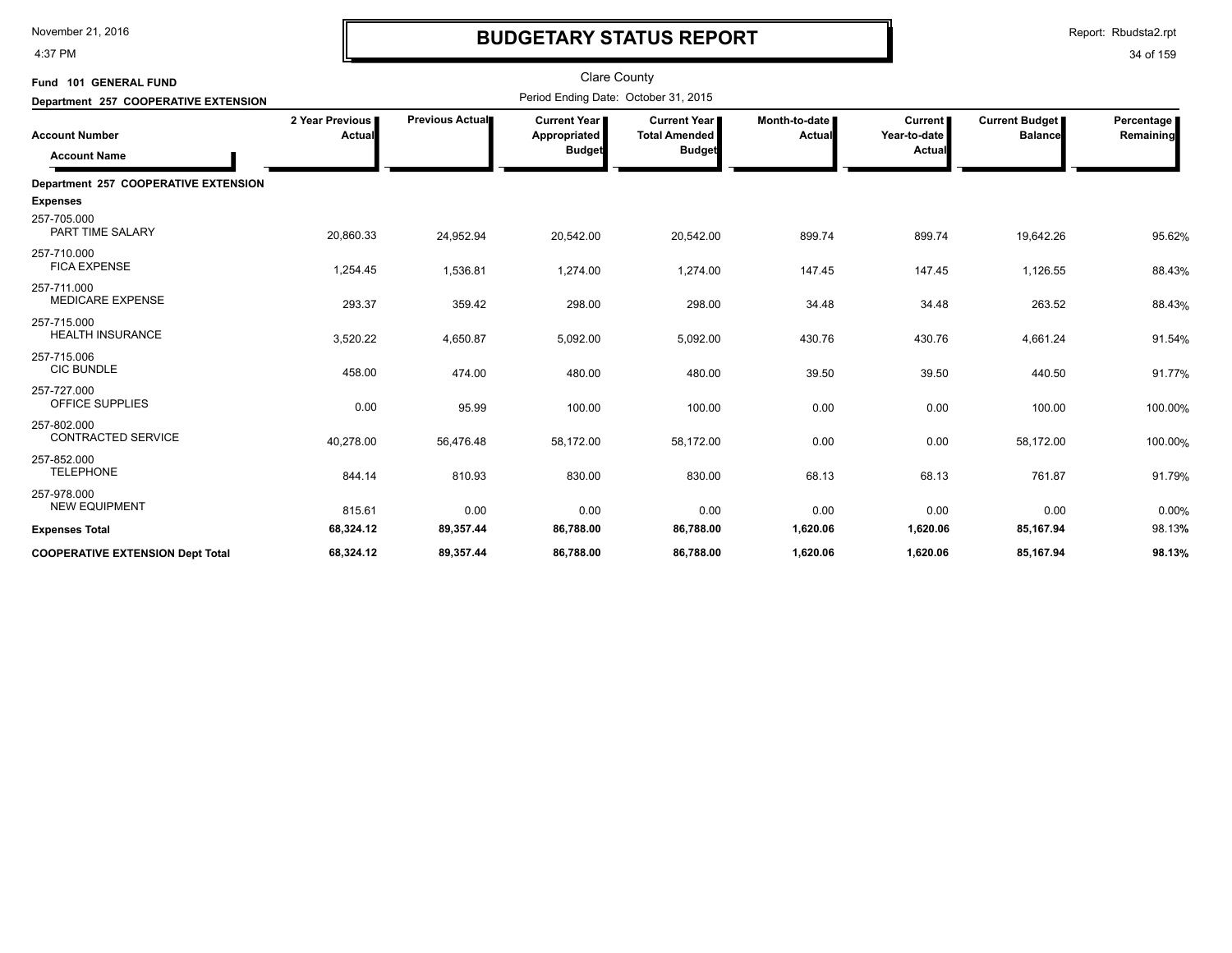4:37 PM

### **BUDGETARY STATUS REPORT**

Report: Rbudsta2.rpt

| Fund 101 GENERAL FUND                      |                             |                 | <b>Clare County</b>                                  |                                                       |                           |                                          |                                         |                         |
|--------------------------------------------|-----------------------------|-----------------|------------------------------------------------------|-------------------------------------------------------|---------------------------|------------------------------------------|-----------------------------------------|-------------------------|
| Department 259 COMPUTERS                   |                             |                 | Period Ending Date: October 31, 2015                 |                                                       |                           |                                          |                                         |                         |
| <b>Account Number</b>                      | 2 Year Previous  <br>Actual | Previous Actual | <b>Current Year</b><br>Appropriated<br><b>Budget</b> | Current Year<br><b>Total Amended</b><br><b>Budget</b> | Month-to-date  <br>Actual | <b>Current</b><br>Year-to-date<br>Actual | <b>Current Budget</b><br><b>Balance</b> | Percentage<br>Remaining |
| <b>Account Name</b>                        |                             |                 |                                                      |                                                       |                           |                                          |                                         |                         |
| Department 259 COMPUTERS                   |                             |                 |                                                      |                                                       |                           |                                          |                                         |                         |
| <b>Expenses</b>                            |                             |                 |                                                      |                                                       |                           |                                          |                                         |                         |
| 259-702.000<br>SALARY                      | 51,714.49                   | 61,405.97       | 65,981.00                                            | 65,981.00                                             | 3,044.54                  | 3,044.54                                 | 62,936.46                               | 95.39%                  |
| 259-710.000<br><b>FICA EXPENSE</b>         | 3,168.39                    | 3,750.37        | 4,093.00                                             | 4,093.00                                              | 184.06                    | 184.06                                   | 3,908.94                                | 95.50%                  |
| 259-711.000<br><b>MEDICARE EXPENSE</b>     | 741.01                      | 877.17          | 958.00                                               | 958.00                                                | 43.06                     | 43.06                                    | 914.94                                  | 95.51%                  |
| 259-715.000<br><b>HEALTH INSURANCE</b>     | 15,892.69                   | 19,064.73       | 18,935.00                                            | 18,935.00                                             | 1,355.00                  | 1,355.00                                 | 17,580.00                               | 92.84%                  |
| 259-715.006<br><b>CIC BUNDLE</b>           | 570.50                      | 711.00          | 720.00                                               | 720.00                                                | 59.25                     | 59.25                                    | 660.75                                  | 91.77%                  |
| 259-717.000<br><b>LIFE INSURANCE</b>       | 77.50                       | 90.00           | 90.00                                                | 90.00                                                 | 7.50                      | 7.50                                     | 82.50                                   | 91.67%                  |
| 259-721.000<br><b>SICK LEAVE</b>           | 807.99                      | 755.18          | 1,000.00                                             | 1,000.00                                              | 0.00                      | 0.00                                     | 1,000.00                                | 100.00%                 |
| 259-727.000<br>OFFICE SUPPLIES             | 694.88                      | 732.33          | 1,000.00                                             | 1,000.00                                              | 0.00                      | 0.00                                     | 1,000.00                                | 100.00%                 |
| 259-801.000<br>CONTRACTED SERVICES         | 3,896.16                    | 13,217.48       | 8,000.00                                             | 8,000.00                                              | 0.00                      | 0.00                                     | 8,000.00                                | 100.00%                 |
| 259-801.001<br>CONTRACTED SERVICE WEBSITE  | 1,825.50                    | 1,193.50        | 2,000.00                                             | 2,000.00                                              | 0.00                      | 0.00                                     | 2,000.00                                | 100.00%                 |
| 259-815.000<br>SERVICE-SUPPORT FEES        | 18,596.32                   | 12,757.95       | 20,000.00                                            | 20,000.00                                             | 0.00                      | 0.00                                     | 20,000.00                               | 100.00%                 |
| 259-851.000<br><b>MAINTENANCE</b>          | 656.01                      | 6,123.05        | 2,500.00                                             | 2,500.00                                              | 0.00                      | 0.00                                     | 2,500.00                                | 100.00%                 |
| 259-852.000<br><b>TELEPHONE</b>            | 528.73                      | 1,460.08        | 1,500.00                                             | 1,500.00                                              | 102.55                    | 102.55                                   | 1,397.45                                | 93.16%                  |
| 259-863.000<br><b>FREIGHT</b>              | 12.73                       | 0.00            | 0.00                                                 | 0.00                                                  | 0.00                      | 0.00                                     | 0.00                                    | 0.00%                   |
| 259-864.000<br><b>TRAVEL &amp; EXPENSE</b> | 0.00                        | 0.00            | 1,000.00                                             | 1,000.00                                              | 0.00                      | 0.00                                     | 1,000.00                                | 100.00%                 |
| 259-957.000<br><b>COMPUTER TRAINING</b>    | 200.00                      | 5,250.00        | 6,000.00                                             | 6,000.00                                              | 0.00                      | 0.00                                     | 6,000.00                                | 100.00%                 |
| 259-978.000<br><b>NEW EQUIPMENT</b>        | 11,550.10                   | 2,143.51        | 0.00                                                 | 0.00                                                  | 0.00                      | 0.00                                     | 0.00                                    | 0.00%                   |
| <b>Expenses Total</b>                      | 110,933.00                  | 129,532.32      | 133,777.00                                           | 133,777.00                                            | 4,795.96                  | 4,795.96                                 | 128,981.04                              | 96.41%                  |
| <b>COMPUTERS Dept Total</b>                | 110,933.00                  | 129,532.32      | 133,777.00                                           | 133,777.00                                            | 4,795.96                  | 4,795.96                                 | 128,981.04                              | 96.41%                  |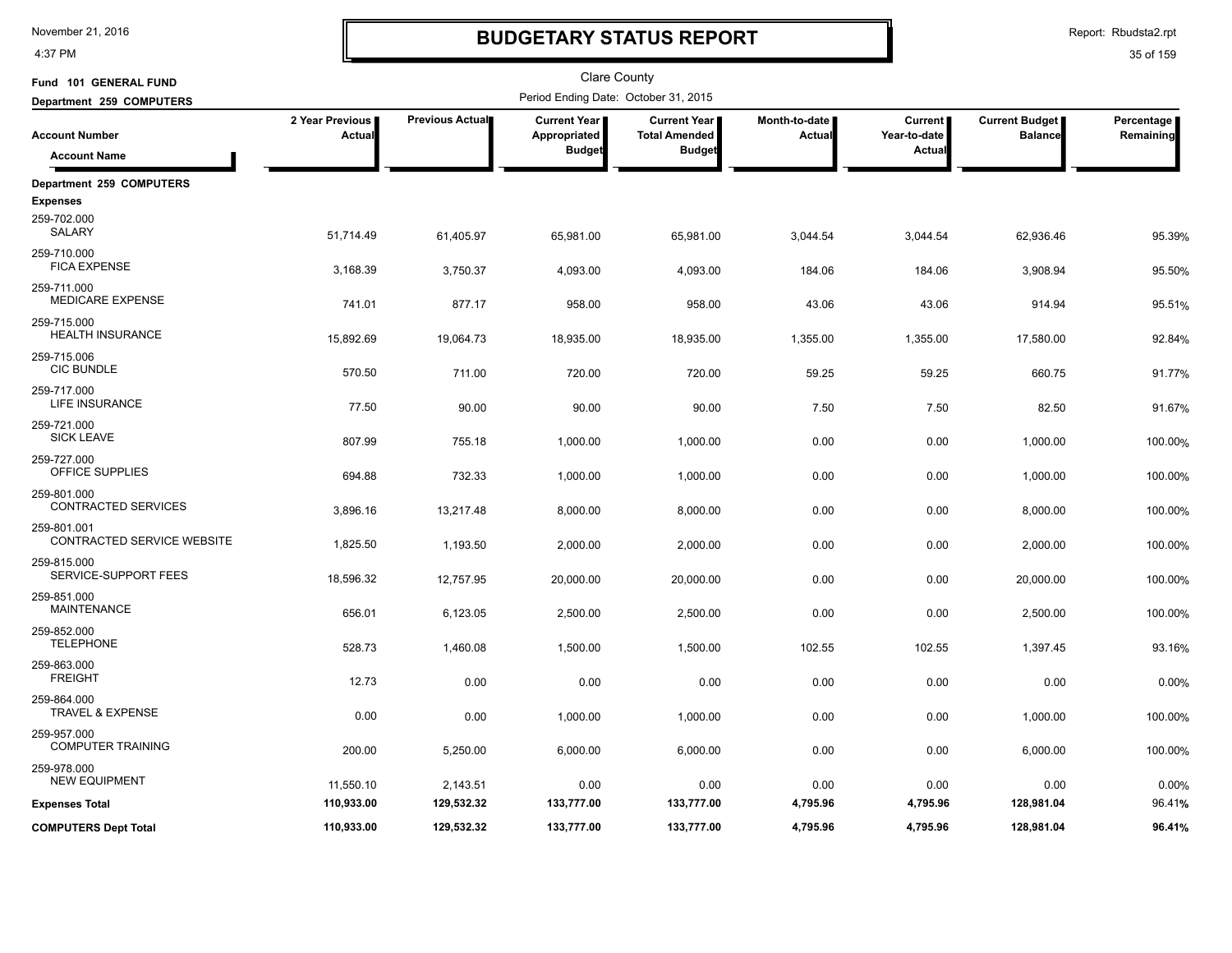4:37 PM

# **BUDGETARY STATUS REPORT**

Report: Rbudsta2.rpt

| Fund 101 GENERAL FUND                                                             |                                  |                        |                                                                                       |                                                              |                                |                                            |                                  |                           |
|-----------------------------------------------------------------------------------|----------------------------------|------------------------|---------------------------------------------------------------------------------------|--------------------------------------------------------------|--------------------------------|--------------------------------------------|----------------------------------|---------------------------|
| Department 261 BUILDING AUTHORITY<br><b>Account Number</b><br><b>Account Name</b> | 2 Year Previous<br><b>Actual</b> | <b>Previous Actual</b> | Period Ending Date: October 31, 2015<br>Current Year<br>Appropriated<br><b>Budget</b> | <b>Current Year</b><br><b>Total Amended</b><br><b>Budget</b> | Month-to-date<br><b>Actual</b> | Current  <br>Year-to-date<br><b>Actual</b> | Current Budget<br><b>Balance</b> | Percentage  <br>Remaining |
| Department 261 BUILDING AUTHORITY                                                 |                                  |                        |                                                                                       |                                                              |                                |                                            |                                  |                           |
| <b>Expenses</b>                                                                   |                                  |                        |                                                                                       |                                                              |                                |                                            |                                  |                           |
| 261-707.000<br>PER DIEM                                                           | 0.00                             | 0.00                   | 100.00                                                                                | 100.00                                                       | 0.00                           | 0.00                                       | 100.00                           | 100.00%                   |
| 261-710.000<br><b>FICA EXPENSE</b>                                                | 0.00                             | 0.00                   | 7.00                                                                                  | 7.00                                                         | 0.00                           | 0.00                                       | 7.00                             | 100.00%                   |
| 261-711.000<br><b>MEDICARE EXPENSE</b>                                            | 0.00                             | 0.00                   | 2.00                                                                                  | 2.00                                                         | 0.00                           | 0.00                                       | 2.00                             | 100.00%                   |
| 261-864.000<br><b>TRAVEL &amp; EXPENSE</b>                                        | 0.00                             | 0.00                   | 56.00                                                                                 | 56.00                                                        | 0.00                           | 0.00                                       | 56.00                            | 100.00%                   |
| <b>Expenses Total</b>                                                             | 0.00                             | 0.00                   | 165.00                                                                                | 165.00                                                       | 0.00                           | 0.00                                       | 165.00                           | 100.00%                   |
| <b>BUILDING AUTHORITY Dept Total</b>                                              | 0.00                             | 0.00                   | 165.00                                                                                | 165.00                                                       | 0.00                           | 0.00                                       | 165.00                           | 100.00%                   |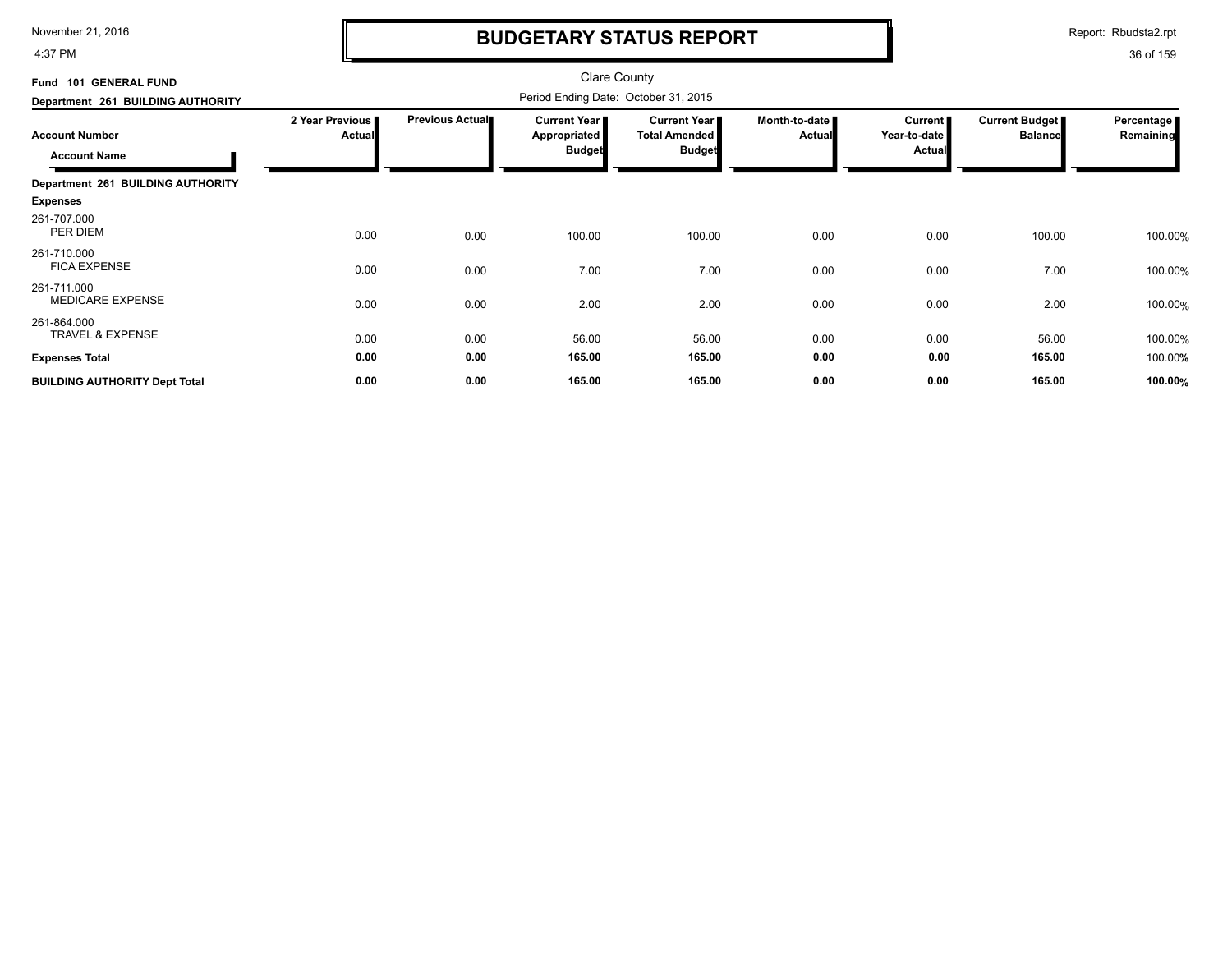4:37 PM

# **BUDGETARY STATUS REPORT**

Report: Rbudsta2.rpt

| Fund 101 GENERAL FUND                                    |                           |                 | Clare County                         |                                             |                           |                                |                                         |                         |
|----------------------------------------------------------|---------------------------|-----------------|--------------------------------------|---------------------------------------------|---------------------------|--------------------------------|-----------------------------------------|-------------------------|
| Department 265 COURTHOUSE & GROUNDS                      |                           |                 | Period Ending Date: October 31, 2015 |                                             |                           |                                |                                         |                         |
| <b>Account Number</b>                                    | 2 Year Previous<br>Actual | Previous Actual | <b>Current Year</b><br>Appropriated  | <b>Current Year</b><br><b>Total Amended</b> | Month-to-date  <br>Actual | <b>Current</b><br>Year-to-date | <b>Current Budget</b><br><b>Balance</b> | Percentage<br>Remaining |
| <b>Account Name</b>                                      |                           |                 | <b>Budget</b>                        | <b>Budget</b>                               |                           | Actual                         |                                         |                         |
| Department 265 COURTHOUSE & GROUNDS                      |                           |                 |                                      |                                             |                           |                                |                                         |                         |
| <b>Expenses</b>                                          |                           |                 |                                      |                                             |                           |                                |                                         |                         |
| 265-705.000<br>PART TIME SALARIES                        | 0.00                      | 3,421.21        | 4,000.00                             | 4,000.00                                    | 204.37                    | 204.37                         | 3,795.63                                | 94.89%                  |
| 265-710.000<br><b>FICA EXPENSE</b>                       | 0.00                      | 210.28          | 248.00                               | 248.00                                      | 12.42                     | 12.42                          | 235.58                                  | 94.99%                  |
| 265-711.000<br><b>MEDICARE EXPENSE</b>                   | 0.00                      | 49.24           | 60.00                                | 60.00                                       | 2.91                      | 2.91                           | 57.09                                   | 95.15%                  |
| 265-728.000<br>PRINTING & BINDING                        | 0.00                      | 126.00          | 0.00                                 | 0.00                                        | 0.00                      | 0.00                           | 0.00                                    | 0.00%                   |
| 265-746.000                                              |                           |                 |                                      |                                             |                           |                                |                                         |                         |
| <b>GAS OIL &amp; GREASE</b>                              | 2,513.71                  | 1,298.78        | 2,000.00                             | 2,000.00                                    | 0.00                      | 0.00                           | 2,000.00                                | 100.00%                 |
| 265-749.000<br><b>JANITORIAL SUPPLIES</b>                | 7,409.78                  | 8,456.95        | 7,500.00                             | 7,500.00                                    | 1,011.03                  | 1,011.03                       | 6,488.97                                | 86.52%                  |
| 265-749.001<br><b>JANITORIAL SERVICE</b>                 | 73,327.76                 | 79,993.92       | 79,994.00                            | 79,994.00                                   | 6,666.16                  | 6,666.16                       | 73,327.84                               | 91.67%                  |
| 265-749.002<br><b>TOOLS &amp; EQUIPMENT</b>              | 8.54                      | 686.09          | 500.00                               | 500.00                                      | 0.00                      | 0.00                           | 500.00                                  | 100.00%                 |
| 265-752.000<br><b>FOOD &amp; PROVISIONS</b>              | 82.54                     | 413.93          | 600.00                               | 600.00                                      | 0.00                      | 0.00                           | 575.98                                  | 96.00%                  |
| 265-852.000<br>TELEPHONE/TELEPHONE MAINTENANC            | 8,894.94                  | 9,872.46        | 8,900.00                             | 8,900.00                                    | 45.72                     | 45.72                          | 8,854.28                                | 99.49%                  |
| 265-862.000                                              |                           |                 |                                      |                                             |                           |                                |                                         |                         |
| <b>VEHICLE REPAIRS &amp; MAINTENANCE</b>                 | 0.00                      | 366.49          | 220.00                               | 220.00                                      | 0.00                      | 0.00                           | 220.00                                  | 100.00%                 |
| 265-914.000<br><b>LIABILITY INS-TRUSTEES</b>             | 176.38                    | 0.00            | 240.00                               | 240.00                                      | 0.00                      | 0.00                           | 240.00                                  | 100.00%                 |
| 265-921.000<br>LIGHTS-CONSUMERS                          | 50,107.78                 | 41,962.76       | 39,207.00                            | 39,207.00                                   | 0.00                      | 0.00                           | 39,207.00                               | 100.00%                 |
| 265-922.000<br>HEATING-MI CON GAS CO                     | 15,341.03                 | 11.994.69       | 17,654.00                            | 17,654.00                                   | 0.00                      | 0.00                           | 17,654.00                               | 100.00%                 |
| 265-923.000<br><b>SEWER &amp; WATER</b>                  | 7,346.67                  | 6,155.88        | 6,837.00                             | 6,837.00                                    | 0.00                      | 0.00                           | 6,837.00                                | 100.00%                 |
| 265-931.000<br><b>BUILDING REPAIRS &amp; MAINTENANCE</b> | 12,572.13                 | 15,681.19       | 14,500.00                            | 14,500.00                                   | 149.71                    | 149.71                         | 14,259.85                               | 98.34%                  |
| 265-931.002<br><b>HVAC MAINT &amp; REPAIRS</b>           | 10,544.25                 | 3,974.42        | 3,500.00                             | 3,500.00                                    | 3.88                      | 3.88                           | 3,365.76                                | 96.16%                  |
| 265-933.000<br>EQUIP REPAIRS & MAINT & GENERATOF         | 1,148.15                  | 957.49          | 1,000.00                             | 1,000.00                                    | 0.00                      | 0.00                           | 1,000.00                                | 100.00%                 |
| 265-935.000<br><b>GROUND CARE &amp; MAINTENANCE</b>      | 13,953.30                 | 12,142.10       | 13,000.00                            | 13,000.00                                   | 7,139.49                  | 7,139.49                       | 3,879.71                                | 29.84%                  |
| 265-956.000                                              |                           |                 |                                      |                                             |                           |                                |                                         |                         |
| MISC                                                     | 37,585.32                 | 0.00            | 0.00                                 | 0.00                                        | 0.00                      | 0.00                           | 0.00                                    | 0.00%                   |
| 265-978.001<br>NEW EQUIPMENT UNDER                       | 0.00                      | 6,828.39        | 73,828.00                            | 73,828.00                                   | 0.00                      | 0.00                           | 73,828.00                               | 100.00%                 |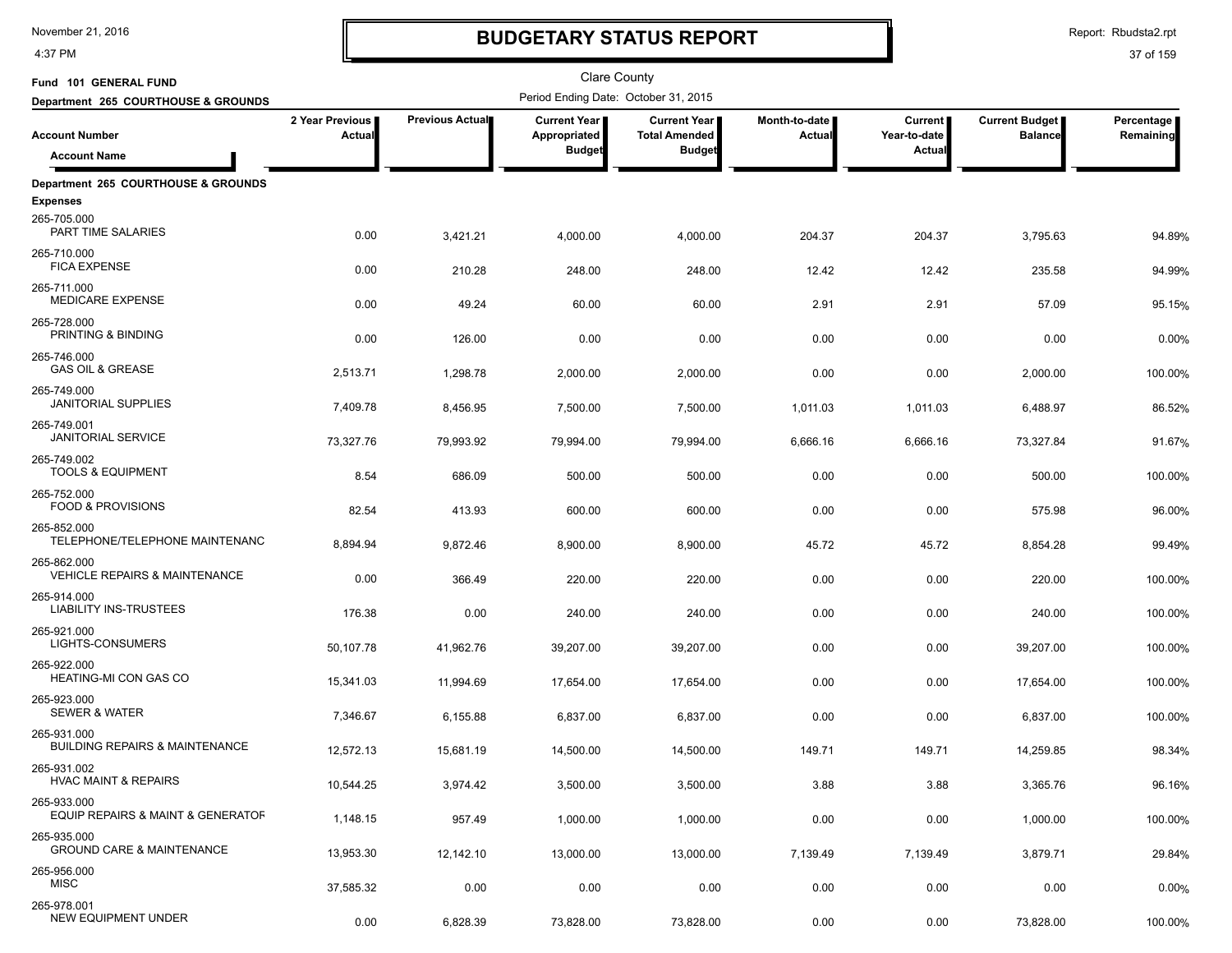4:37 PM

# **BUDGETARY STATUS REPORT**

Report: Rbudsta2.rpt

| Fund 101 GENERAL FUND<br>Department 265 COURTHOUSE & GROUNDS | Clare County<br>Period Ending Date: October 31, 2015 |                         |                                                               |                                                          |                                  |                                                 |                                         |                         |
|--------------------------------------------------------------|------------------------------------------------------|-------------------------|---------------------------------------------------------------|----------------------------------------------------------|----------------------------------|-------------------------------------------------|-----------------------------------------|-------------------------|
| <b>Account Number</b><br><b>Account Name</b>                 | 2 Year Previous<br><b>Actual</b>                     | <b>Previous Actual■</b> | <b>Current Year</b> ■<br><b>Appropriated</b><br><b>Budget</b> | Current Year II<br><b>Total Amended</b><br><b>Budget</b> | Month-to-date ■<br><b>Actual</b> | <b>Current</b><br>Year-to-date<br><b>Actual</b> | <b>Current Budget</b><br><b>Balance</b> | Percentage<br>Remaining |
| <b>Expenses Total</b>                                        | 241.012.28                                           | 204,592.27              | 273.788.00                                                    | 273.788.00                                               | 15,235.69                        | 15.235.69                                       | 256,326.69                              | 94.44%                  |
| <b>COURTHOUSE &amp; GROUNDS Dept Total</b>                   | 241.012.28                                           | 204,592.27              | 273.788.00                                                    | 273.788.00                                               | 15.235.69                        | 15.235.69                                       | 256,326.69                              | 94.44%                  |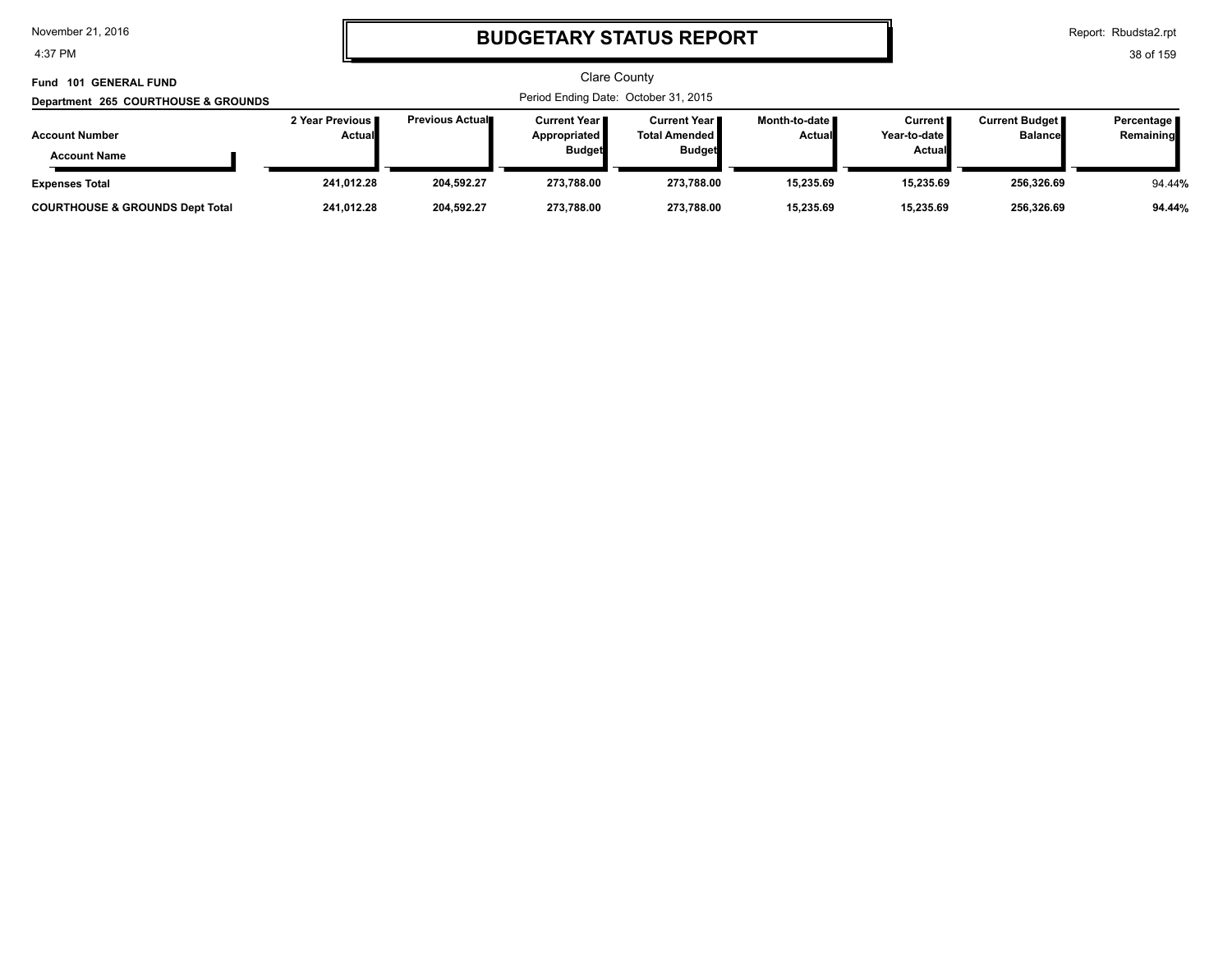4:37 PM

# **BUDGETARY STATUS REPORT**

| Fund 101 GENERAL FUND                          |                           |                 | <b>Clare County</b>                   |                                               |                                  |                           |                                           |                         |
|------------------------------------------------|---------------------------|-----------------|---------------------------------------|-----------------------------------------------|----------------------------------|---------------------------|-------------------------------------------|-------------------------|
| Department 275 DRAIN COMMISSIONER              |                           |                 | Period Ending Date: October 31, 2015  |                                               |                                  |                           |                                           |                         |
| <b>Account Number</b>                          | 2 Year Previous<br>Actual | Previous Actual | <b>Current Year I</b><br>Appropriated | <b>Current Year I</b><br><b>Total Amended</b> | Month-to-date I<br><b>Actual</b> | Current  <br>Year-to-date | <b>Current Budget</b>  <br><b>Balance</b> | Percentage<br>Remaining |
| <b>Account Name</b>                            |                           |                 | <b>Budget</b>                         | <b>Budget</b>                                 |                                  | <b>Actual</b>             |                                           |                         |
| Department 275 DRAIN COMMISSIONER              |                           |                 |                                       |                                               |                                  |                           |                                           |                         |
| <b>Expenses</b>                                |                           |                 |                                       |                                               |                                  |                           |                                           |                         |
| 275-702.000<br><b>SALARY</b>                   | 32,079.53                 | 32,214.95       | 34,586.00                             | 34,586.00                                     | 1,584.83                         | 1,584.83                  | 33,001.17                                 | 95.42%                  |
| 275-704.000<br>SECRETARY SALARY                | 30,498.21                 | 30,627.19       | 30,753.00                             | 30,753.00                                     | 1,408.15                         | 1,408.15                  | 29,344.85                                 | 95.42%                  |
| 275-710.000<br><b>FICA</b>                     | 3,840.93                  | 3,783.32        | 4,021.00                              | 4,021.00                                      | 178.22                           | 178.22                    | 3,842.78                                  | 95.57%                  |
| 275-711.000<br>MEDICARE EXPENSE                | 898.29                    | 884.79          | 948.00                                | 948.00                                        | 41.68                            | 41.68                     | 906.32                                    | 95.60%                  |
| 275-715.000<br><b>HEALTH INSURANCE</b>         | 14,286.70                 | 14,729.57       | 13,842.00                             | 13,842.00                                     | 1,107.83                         | 1,107.83                  | 12,734.17                                 | 92.00%                  |
| 275-715.001<br><b>BENNY CARD</b>               | 0.00                      | 0.00            | 43.00                                 | 43.00                                         | 0.00                             | 0.00                      | 43.00                                     | 100.00%                 |
| 275-715.002<br><b>HRA</b>                      | 0.00                      | 0.00            | 98.00                                 | 98.00                                         | 0.00                             | 0.00                      | 98.00                                     | 100.00%                 |
| 275-715.006<br><b>CIC BUNDLE</b>               | 916.00                    | 948.00          | 948.00                                | 948.00                                        | 79.00                            | 79.00                     | 869.00                                    | 91.67%                  |
| 275-717.000<br>LIFE INSURANCE                  | 199.20                    | 199.20          | 125.00                                | 125.00                                        | 10.80                            | 10.80                     | 114.20                                    | 91.36%                  |
| 275-717.002<br>COBRA/HIPPA                     | 0.00                      | 0.00            | 28.00                                 | 28.00                                         | 0.00                             | 0.00                      | 28.00                                     | 100.00%                 |
| 275-727.000<br>OFFICE SUPPLIES                 | 115.97                    | 127.23          | 300.00                                | 300.00                                        | 0.00                             | 0.00                      | 300.00                                    | 100.00%                 |
| 275-814.000<br><b>DUES &amp; SUBSCRIPTIONS</b> | 259.19                    | 254.28          | 334.00                                | 334.00                                        | 0.00                             | 0.00                      | 334.00                                    | 100.00%                 |
| 275-815.000<br><b>SERVICE FEES</b>             | 1,484.00                  | 1,508.00        | 1,508.00                              | 1,508.00                                      | 0.00                             | 0.00                      | 1,508.00                                  | 100.00%                 |
| 275-852.000<br><b>TELEPHONE</b>                | 267.65                    | 264.83          | 350.00                                | 350.00                                        | 21.71                            | 21.71                     | 328.29                                    | 93.80%                  |
| 275-852.006<br><b>TELECOMMUNICATIONS</b>       | 27.50                     | 58.33           | 70.00                                 | 70.00                                         | 2.01                             | 2.01                      | 67.99                                     | 97.13%                  |
| 275-864.000<br><b>TRAVEL &amp; EXPENSE</b>     | 2,639.06                  | 3,323.76        | 3,000.00                              | 3,000.00                                      | 0.00                             | 0.00                      | 3,000.00                                  | 100.00%                 |
| 275-978.000<br><b>NEW EQUIPMENT</b>            | 0.00                      | 2,021.94        | 0.00                                  | 0.00                                          | 0.00                             | 0.00                      | 0.00                                      | 0.00%                   |
| <b>Expenses Total</b>                          | 87,512.23                 | 90,945.39       | 90,954.00                             | 90,954.00                                     | 4,434.23                         | 4,434.23                  | 86,519.77                                 | 95.12%                  |
| <b>DRAIN COMMISSIONER Dept Total</b>           | 87,512.23                 | 90,945.39       | 90,954.00                             | 90,954.00                                     | 4,434.23                         | 4,434.23                  | 86,519.77                                 | 95.12%                  |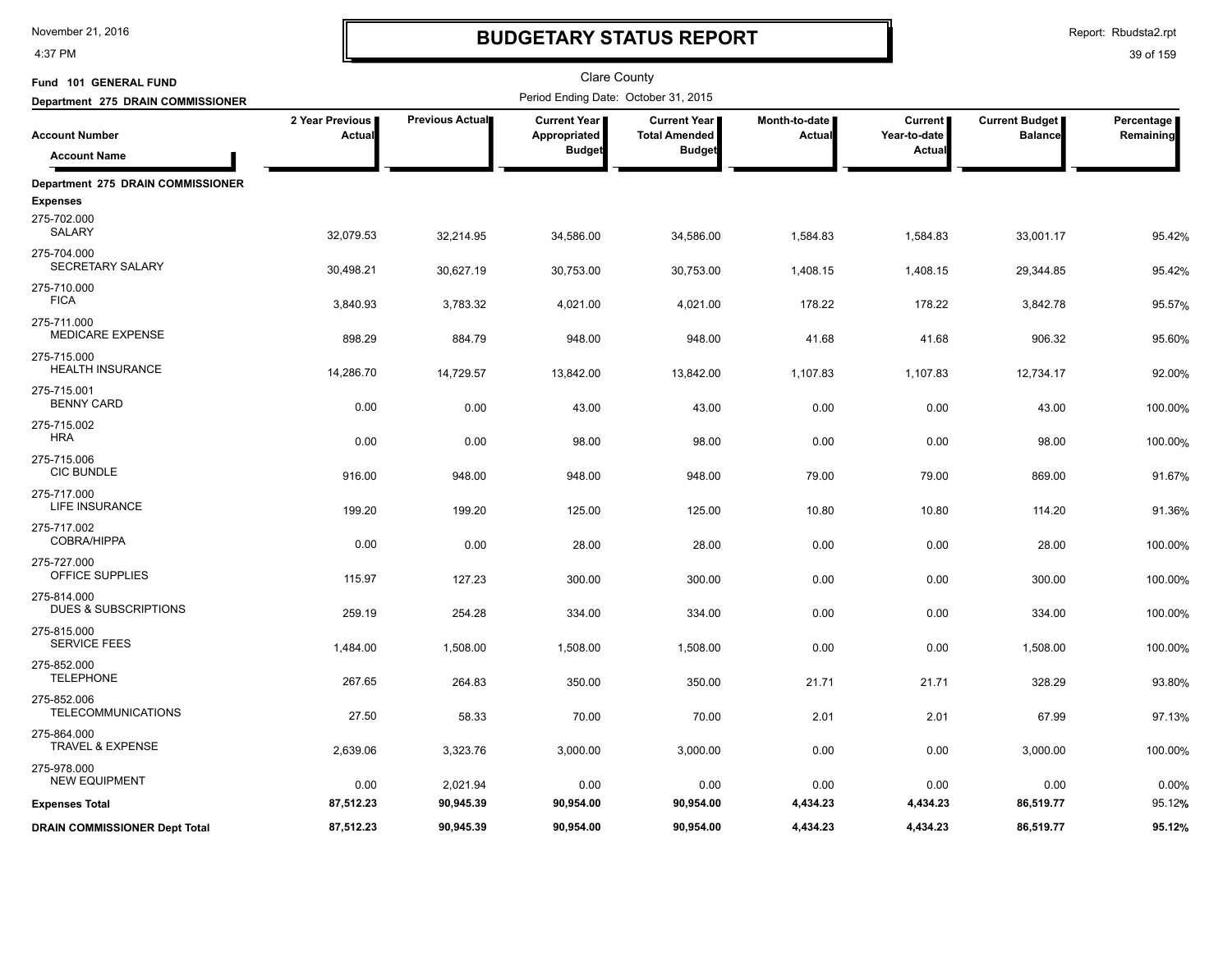4:37 PM

## **BUDGETARY STATUS REPORT**

Report: Rbudsta2.rpt

| Fund 101 GENERAL FUND                               |                                  |                         | <b>Clare County</b>                                    |                                                              |                                |                                     |                                  |                           |
|-----------------------------------------------------|----------------------------------|-------------------------|--------------------------------------------------------|--------------------------------------------------------------|--------------------------------|-------------------------------------|----------------------------------|---------------------------|
| Department 280 SOIL CONSERVATION                    |                                  |                         |                                                        |                                                              |                                |                                     |                                  |                           |
| <b>Account Number</b><br><b>Account Name</b>        | 2 Year Previous<br><b>Actual</b> | <b>Previous Actual■</b> | <b>Current Year I</b><br>Appropriated<br><b>Budget</b> | <b>Current Year</b><br><b>Total Amended</b><br><b>Budget</b> | Month-to-date<br><b>Actual</b> | Current  <br>Year-to-date<br>Actual | Current Budget<br><b>Balance</b> | Percentage  <br>Remaining |
| Department 280 SOIL CONSERVATION<br><b>Expenses</b> |                                  |                         |                                                        |                                                              |                                |                                     |                                  |                           |
| 280-998.000<br>APPROPRIATION TRANSFER OUT           | 3,000.00                         | 3.000.00                | 3,000.00                                               | 3,000.00                                                     | 3,000.00                       | 3,000.00                            | 0.00                             | 0.00%                     |
| <b>Expenses Total</b>                               | 3,000.00                         | 3,000.00                | 3,000.00                                               | 3,000.00                                                     | 3,000.00                       | 3,000.00                            | 0.00                             | 3,000.00%                 |
| <b>SOIL CONSERVATION Dept Total</b>                 | 3,000.00                         | 3,000.00                | 3.000.00                                               | 3.000.00                                                     | 3,000.00                       | 3,000.00                            | 0.00                             | 0.00%                     |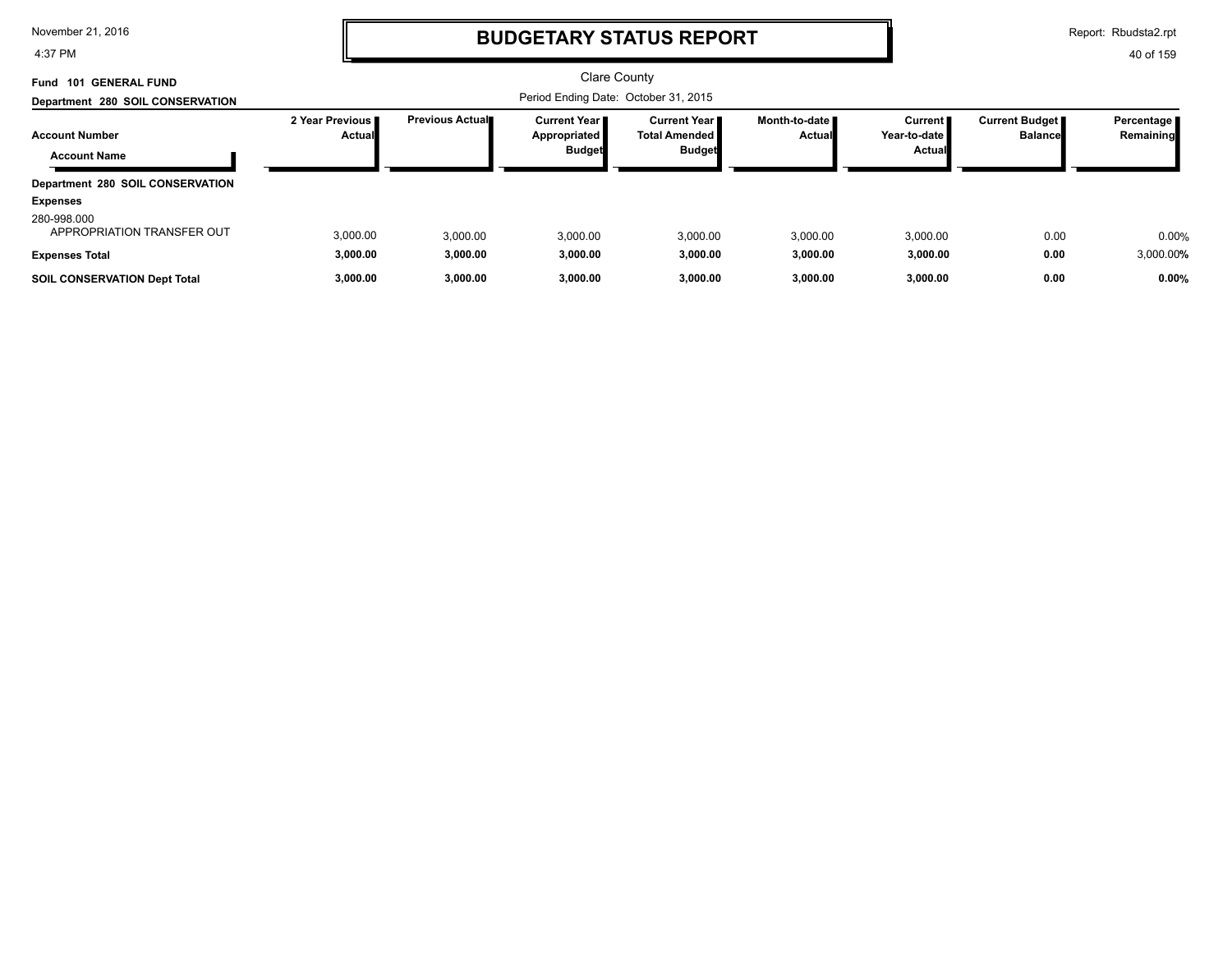4:37 PM

# **BUDGETARY STATUS REPORT**

Report: Rbudsta2.rpt

| 101 GENERAL FUND<br>Fund                                       |                                  |                         | <b>Clare County</b>                                    |                                                         |                         |                                     |                                         |                         |
|----------------------------------------------------------------|----------------------------------|-------------------------|--------------------------------------------------------|---------------------------------------------------------|-------------------------|-------------------------------------|-----------------------------------------|-------------------------|
| Department 282 SOIL EROSION & SED-ENVIRON AFF                  |                                  |                         | Period Ending Date: October 31, 2015                   |                                                         |                         |                                     |                                         |                         |
| <b>Account Number</b><br><b>Account Name</b>                   | 2 Year Previous<br><b>Actual</b> | <b>Previous Actual■</b> | <b>Current Year I</b><br>Appropriated<br><b>Budget</b> | Current Year I<br><b>Total Amended</b><br><b>Budget</b> | Month-to-date<br>Actual | Current I<br>Year-to-date<br>Actual | <b>Current Budget</b><br><b>Balance</b> | Percentage<br>Remaining |
| Department 282 SOIL EROSION & SED-ENVIRON AFF                  |                                  |                         |                                                        |                                                         |                         |                                     |                                         |                         |
| <b>Expenses</b>                                                |                                  |                         |                                                        |                                                         |                         |                                     |                                         |                         |
| 282-814.000<br>DUES AND SUBSCRIPTIONS                          | 18,360.00                        | 20,660.00               | 18,000.00                                              | 18,000.00                                               | 0.00                    | 0.00                                | 18,000.00                               | 100.00%                 |
| 282-978.000<br><b>OFFICE EQUIPMENT</b>                         | 0.00                             | 1,131.02                | 1,500.00                                               | 1,500.00                                                | 0.00                    | 0.00                                | 1,500.00                                | 100.00%                 |
| <b>Expenses Total</b>                                          | 18,360.00                        | 21,791.02               | 19,500.00                                              | 19,500.00                                               | 0.00                    | 0.00                                | 19,500.00                               | 100.00%                 |
| <b>SOIL EROSION &amp; SED-ENVIRON AFF</b><br><b>Dept Total</b> | 18,360.00                        | 21,791.02               | 19,500.00                                              | 19,500.00                                               | 0.00                    | 0.00                                | 19,500.00                               | 100.00%                 |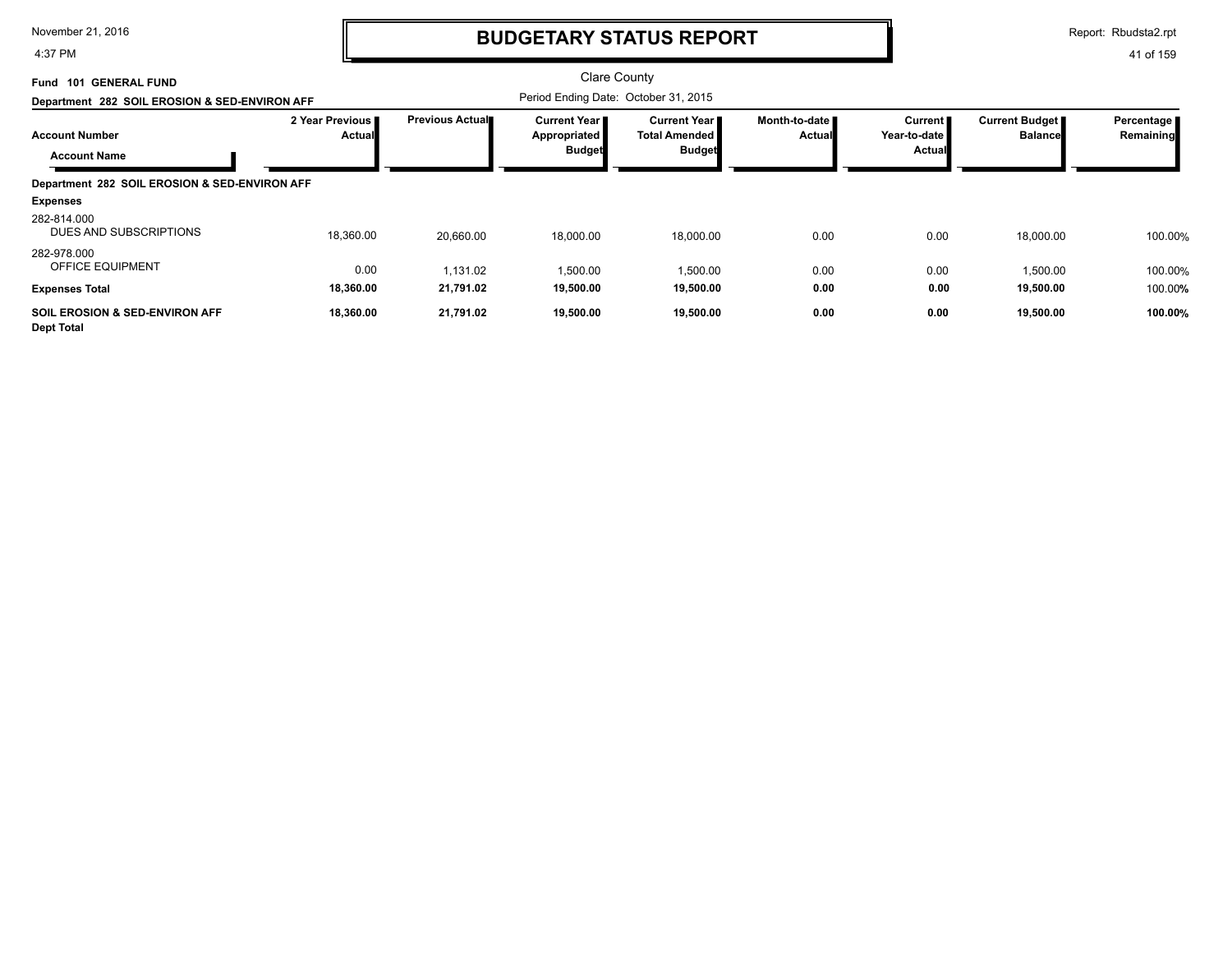4:37 PM

# **BUDGETARY STATUS REPORT**

Report: Rbudsta2.rpt

| <b>GENERAL FUND</b><br>-101<br>Fund                               |                             |                        | <b>Clare County</b>                                    |                                                              |                                  |                                            |                                         |                         |
|-------------------------------------------------------------------|-----------------------------|------------------------|--------------------------------------------------------|--------------------------------------------------------------|----------------------------------|--------------------------------------------|-----------------------------------------|-------------------------|
| Department 294 DUPLICATING DEPARTMENT                             |                             |                        |                                                        |                                                              |                                  |                                            |                                         |                         |
| <b>Account Number</b><br><b>Account Name</b>                      | 2 Year Previous I<br>Actual | <b>Previous Actual</b> | <b>Current Year I</b><br>Appropriated<br><b>Budget</b> | <b>Current Year</b><br><b>Total Amended</b><br><b>Budget</b> | Month-to-date ∎<br><b>Actual</b> | Current <b>I</b><br>Year-to-date<br>Actual | <b>Current Budget</b><br><b>Balance</b> | Percentage<br>Remaining |
| Department 294 DUPLICATING DEPARTMENT<br><b>Expenses</b>          |                             |                        |                                                        |                                                              |                                  |                                            |                                         |                         |
| 294-727.000<br><b>SUPPLIES</b>                                    | 12,042.39                   | 11,597.63              | 13,000.00                                              | 13,000.00                                                    | 0.00                             | 0.00                                       | 10,801.74                               | 83.09%                  |
| 294-933.000<br>MAINTENANCE CONTRACTS                              | 30,382.58<br>42,424.97      | 30,684.62<br>42,282.25 | 25,000.00<br>38,000.00                                 | 25,000.00                                                    | 2.046.82                         | 2,046.82                                   | 22,953.18                               | 91.81%                  |
| <b>Expenses Total</b><br><b>DUPLICATING DEPARTMENT Dept Total</b> | 42,424.97                   | 42,282.25              | 38,000.00                                              | 38,000.00<br>38,000.00                                       | 2,046.82<br>2,046.82             | 2,046.82<br>2,046.82                       | 33,754.92<br>33,754.92                  | 94.61%<br>94.61%        |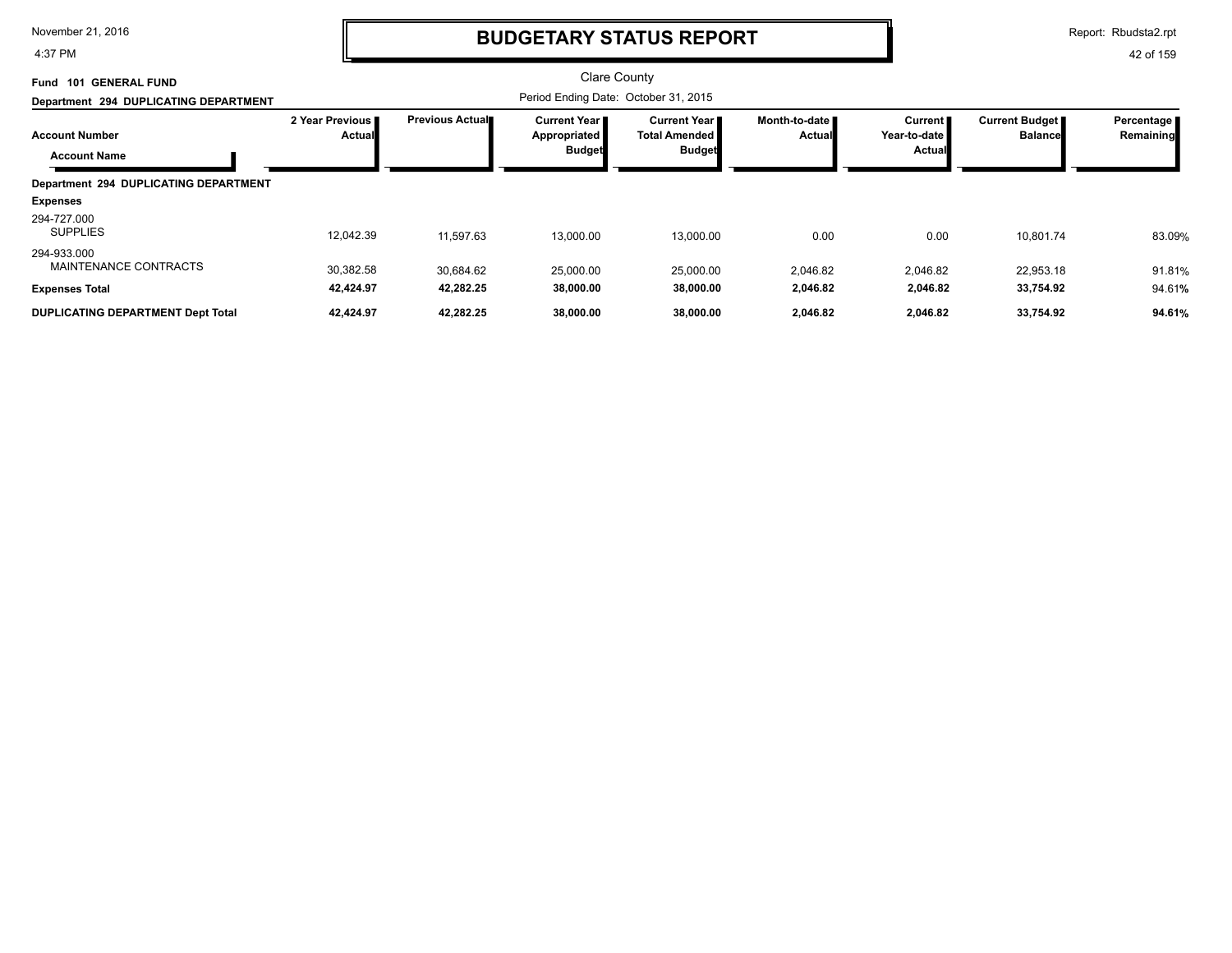4:37 PM

## **BUDGETARY STATUS REPORT**

Report: Rbudsta2.rpt

| <b>GENERAL FUND</b><br>Fund 101                       |                           |                        | <b>Clare County</b>                   |                                             |                                |                                |                                         |                         |
|-------------------------------------------------------|---------------------------|------------------------|---------------------------------------|---------------------------------------------|--------------------------------|--------------------------------|-----------------------------------------|-------------------------|
| Department 295 MAILING DEPARTMENT                     |                           |                        | Period Ending Date: October 31, 2015  |                                             |                                |                                |                                         |                         |
| <b>Account Number</b>                                 | 2 Year Previous<br>Actual | <b>Previous Actual</b> | <b>Current Year I</b><br>Appropriated | <b>Current Year</b><br><b>Total Amended</b> | Month-to-date<br><b>Actual</b> | <b>Current</b><br>Year-to-date | <b>Current Budget</b><br><b>Balance</b> | Percentage<br>Remaining |
| <b>Account Name</b>                                   |                           |                        | <b>Budget</b>                         | <b>Budget</b>                               |                                | Actual                         |                                         |                         |
| Department 295 MAILING DEPARTMENT                     |                           |                        |                                       |                                             |                                |                                |                                         |                         |
| <b>Expenses</b>                                       |                           |                        |                                       |                                             |                                |                                |                                         |                         |
| 295-727.000<br><b>SUPPLIES</b>                        | 943.43                    | 692.70                 | 1,200.00                              | 1,200.00                                    | 0.00                           | 0.00                           | 1,014.02                                | 84.50%                  |
| 295-732.000<br>POSTAGE                                | 62,109.49                 | 67,267.90              | 65,000.00                             | 65,000.00                                   | 30,000.00                      | 30,000.00                      | 35,000.00                               | 53.85%                  |
| 295-851.000<br>MAINTENANCE CONTRACTS                  | 928.50                    | 713.00                 | 960.00                                | 960.00                                      | 0.00                           | 0.00                           | 960.00                                  | 100.00%                 |
| 295-933.000<br><b>EQUIP REPAIRS &amp; MAINTENANCE</b> | 0.00                      | 0.00                   | 150.00                                | 150.00                                      | 0.00                           | 0.00                           | 150.00                                  | 100.00%                 |
| <b>Expenses Total</b>                                 | 63,981.42                 | 68,673.60              | 67,310.00                             | 67,310.00                                   | 30,000.00                      | 30,000.00                      | 37,124.02                               | 55.43%                  |
| <b>MAILING DEPARTMENT Dept Total</b>                  | 63,981.42                 | 68,673.60              | 67,310.00                             | 67,310.00                                   | 30,000.00                      | 30,000.00                      | 37,124.02                               | 55.43%                  |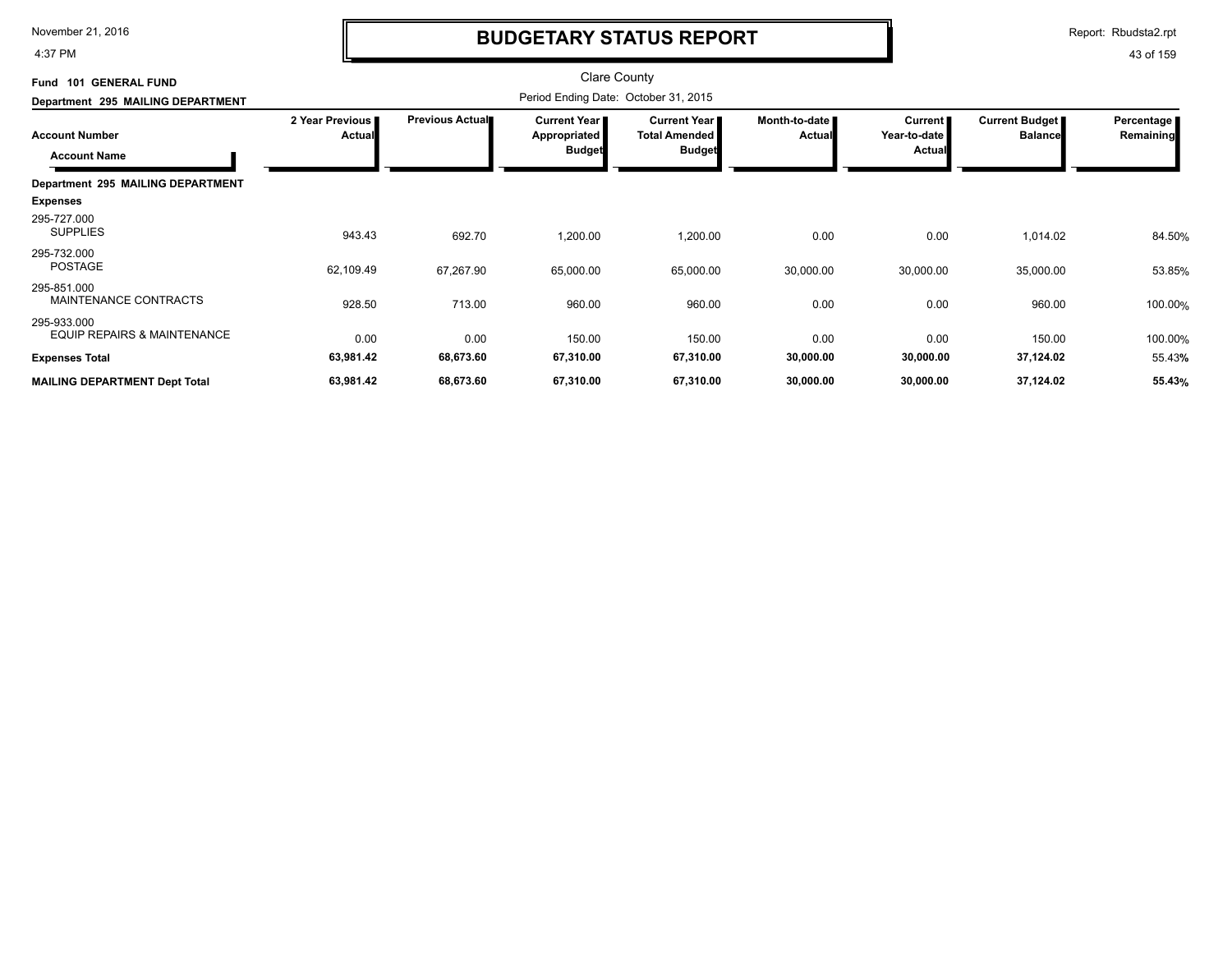4:37 PM

## **BUDGETARY STATUS REPORT**

Report: Rbudsta2.rpt

| Fund 101 GENERAL FUND              |                             |                                      | <b>Clare County</b>                   |                                         |                                  |                           |                                         |                           |
|------------------------------------|-----------------------------|--------------------------------------|---------------------------------------|-----------------------------------------|----------------------------------|---------------------------|-----------------------------------------|---------------------------|
| Department 296 COUNTY AUDIT        |                             | Period Ending Date: October 31, 2015 |                                       |                                         |                                  |                           |                                         |                           |
| <b>Account Number</b>              | 2 Year Previous I<br>Actual | <b>Previous Actual■</b>              | <b>Current Year I</b><br>Appropriated | Current Year II<br><b>Total Amended</b> | Month-to-date ■<br><b>Actual</b> | Current  <br>Year-to-date | <b>Current Budget</b><br><b>Balance</b> | Percentage  <br>Remaining |
| <b>Account Name</b>                |                             |                                      | <b>Budget</b>                         | <b>Budget</b>                           |                                  | Actual                    |                                         |                           |
| Department 296 COUNTY AUDIT        |                             |                                      |                                       |                                         |                                  |                           |                                         |                           |
| <b>Expenses</b>                    |                             |                                      |                                       |                                         |                                  |                           |                                         |                           |
| 296-805.000<br><b>COUNTY AUDIT</b> | 44,550.00                   | 44,550.00                            | 44,550.00                             | 44,550.00                               | 0.00                             | 0.00                      | 44,550.00                               | 100.00%                   |
| <b>Expenses Total</b>              | 44,550.00                   | 44,550.00                            | 44.550.00                             | 44,550.00                               | 0.00                             | 0.00                      | 44,550.00                               | 100.00%                   |
| <b>COUNTY AUDIT Dept Total</b>     | 44.550.00                   | 44,550.00                            | 44.550.00                             | 44.550.00                               | 0.00                             | 0.00                      | 44.550.00                               | 100.00%                   |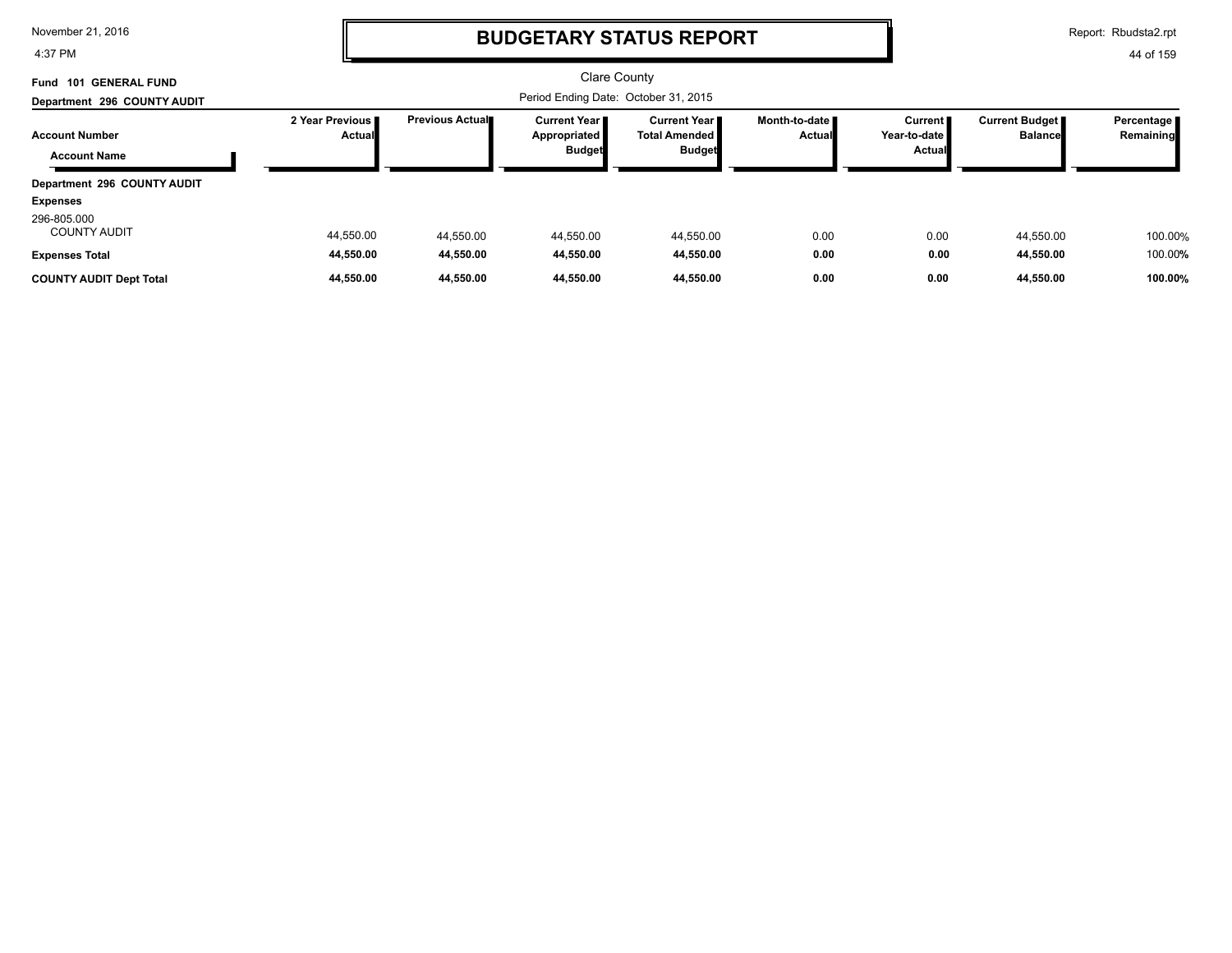4:37 PM

# **BUDGETARY STATUS REPORT**

Report: Rbudsta2.rpt

| Fund 101 GENERAL FUND                      |                                  |                        | <b>Clare County</b>                  |                                      |                                |                                |                                         |                         |
|--------------------------------------------|----------------------------------|------------------------|--------------------------------------|--------------------------------------|--------------------------------|--------------------------------|-----------------------------------------|-------------------------|
| Department 297 PLAT BOARD                  |                                  |                        | Period Ending Date: October 31, 2015 |                                      |                                |                                |                                         |                         |
| <b>Account Number</b>                      | 2 Year Previous<br><b>Actual</b> | <b>Previous Actual</b> | Current Year<br><b>Appropriated</b>  | Current Year<br><b>Total Amended</b> | Month-to-date<br><b>Actual</b> | <b>Current</b><br>Year-to-date | <b>Current Budget</b><br><b>Balance</b> | Percentage<br>Remaining |
| <b>Account Name</b>                        |                                  |                        | <b>Budget</b>                        | <b>Budget</b>                        |                                | <b>Actual</b>                  |                                         |                         |
| Department 297 PLAT BOARD                  |                                  |                        |                                      |                                      |                                |                                |                                         |                         |
| <b>Expenses</b>                            |                                  |                        |                                      |                                      |                                |                                |                                         |                         |
| 297-707.000<br>PER DIEM                    | 0.00                             | 0.00                   | 100.00                               | 100.00                               | 0.00                           | 0.00                           | 100.00                                  | 100.00%                 |
| 297-710.000<br><b>FICA EXPENSE</b>         | 0.00                             | 0.00                   | 7.00                                 | 7.00                                 | 0.00                           | 0.00                           | 7.00                                    | 100.00%                 |
| 297-711.000<br><b>MEDICARE EXPENSE</b>     | 0.00                             | 0.00                   | 2.00                                 | 2.00                                 | 0.00                           | 0.00                           | 2.00                                    | 100.00%                 |
| 297-864.000<br><b>TRAVEL &amp; EXPENSE</b> | 0.00                             | 0.00                   | 50.00                                | 50.00                                | 0.00                           | 0.00                           | 50.00                                   | 100.00%                 |
| <b>Expenses Total</b>                      | 0.00                             | 0.00                   | 159.00                               | 159.00                               | 0.00                           | 0.00                           | 159.00                                  | 100.00%                 |
| PLAT BOARD Dept Total                      | 0.00                             | 0.00                   | 159.00                               | 159.00                               | 0.00                           | 0.00                           | 159.00                                  | 100.00%                 |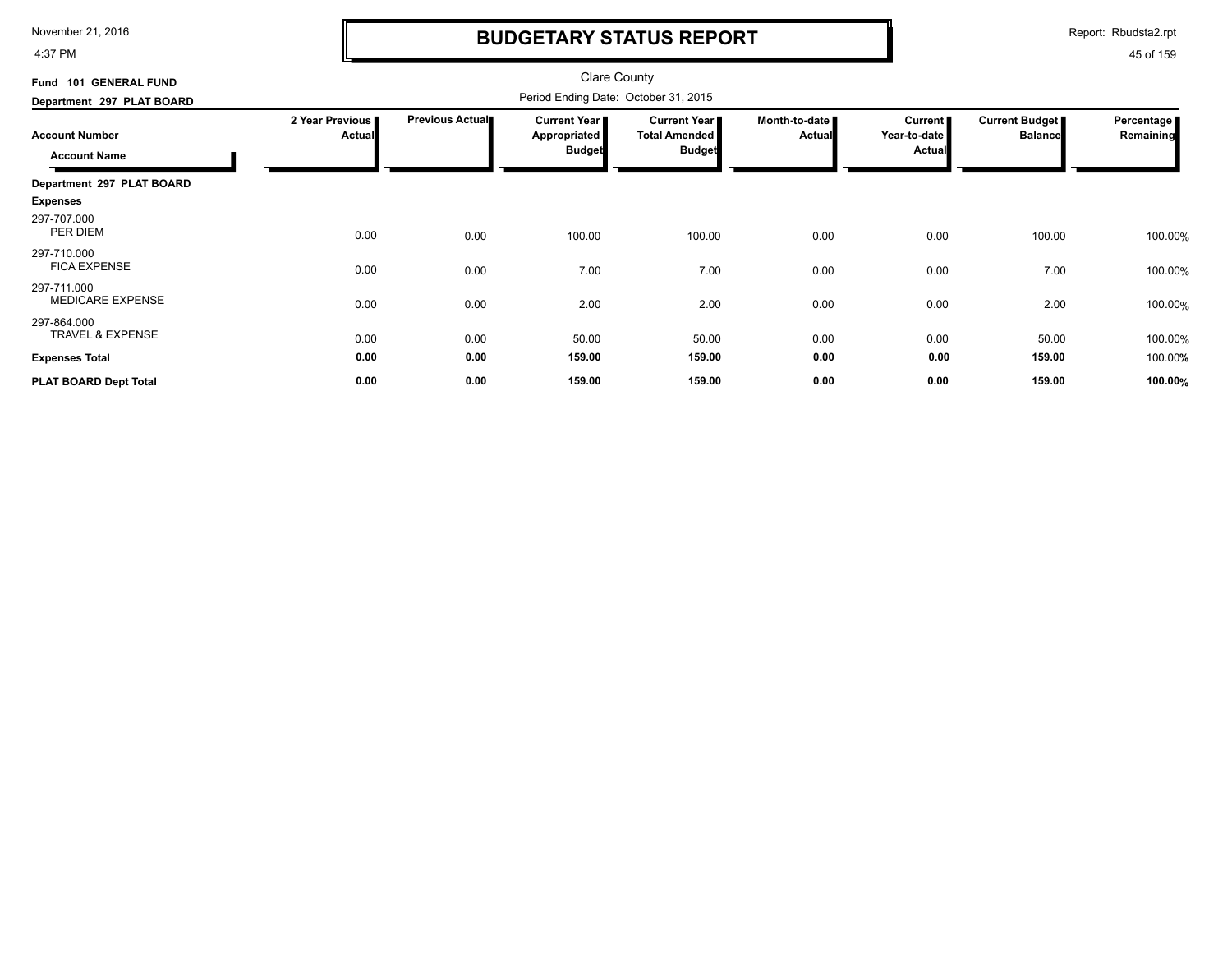4:37 PM

### **BUDGETARY STATUS REPORT**

Report: Rbudsta2.rpt

| Fund 101 GENERAL FUND                        |                           |                        | <b>Clare County</b>                  |                                      |                         |                                |                                         |                         |
|----------------------------------------------|---------------------------|------------------------|--------------------------------------|--------------------------------------|-------------------------|--------------------------------|-----------------------------------------|-------------------------|
| Department 301 SHERIFF                       |                           |                        | Period Ending Date: October 31, 2015 |                                      |                         |                                |                                         |                         |
| <b>Account Number</b>                        | 2 Year Previous<br>Actual | <b>Previous Actual</b> | <b>Current Year</b><br>Appropriated  | Current Year<br><b>Total Amended</b> | Month-to-date<br>Actual | <b>Current</b><br>Year-to-date | <b>Current Budget</b><br><b>Balance</b> | Percentage<br>Remaining |
| <b>Account Name</b>                          |                           |                        | <b>Budget</b>                        | <b>Budget</b>                        |                         | Actual                         |                                         |                         |
| Department 301 SHERIFF                       |                           |                        |                                      |                                      |                         |                                |                                         |                         |
| <b>Expenses</b>                              |                           |                        |                                      |                                      |                         |                                |                                         |                         |
| 301-702.000<br>SHERIFF SALARY                | 57,334.73                 | 57,513.74              | 57,766.00                            | 57,766.00                            | 3,000.00                | 3,000.00                       | 54,766.00                               | 94.81%                  |
| 301-703.000<br>UNDERSHERIFF SALARY           | 55,089.46                 | 55,261.53              | 59,390.00                            | 59,390.00                            | 2,720.10                | 2,720.10                       | 56,669.90                               | 95.42%                  |
| 301-704.000<br><b>FULL TIME SALARIES</b>     | 804,134.83                | 879,061.21             | 919,149.00                           | 919,149.00                           | 39,034.00               | 39,034.00                      | 880,115.00                              | 95.75%                  |
| 301-705.000<br>PART TIME SALARIES            | 18,624.00                 | 21,145.05              | 22,531.00                            | 22,531.00                            | 1,039.44                | 1,039.44                       | 21,491.56                               | 95.39%                  |
| 301-706.000<br><b>OVERTIME</b>               | 44,337.75                 | 57,585.04              | 45,000.00                            | 45,000.00                            | 790.79                  | 790.79                         | 44,209.21                               | 98.24%                  |
| 301-706.002<br>OVERTIME-CID                  | 12,140.60                 | 7,439.87               | 8,100.00                             | 8,100.00                             | 0.00                    | 0.00                           | 8,100.00                                | 100.00%                 |
| 301-706.003<br>PART TIME OVERTIME            | 450.18                    | 76.86                  | 1,000.00                             | 1,000.00                             | 21.96                   | 21.96                          | 978.04                                  | 97.80%                  |
| 301-710.000<br><b>FICA EXPENSE</b>           | 63,556.04                 | 69,600.13              | 73,905.00                            | 73,905.00                            | 2,876.64                | 2,876.64                       | 71,028.36                               | 96.11%                  |
| 301-711.000<br><b>MEDICARE EXPENSE</b>       | 14,863.90                 | 16,277.44              | 17,281.00                            | 17,281.00                            | 672.75                  | 672.75                         | 16,608.25                               | 96.11%                  |
| 301-715.000<br><b>HEALTH INSURANCE</b>       | 167,669.57                | 155,529.55             | 160,000.00                           | 160,000.00                           | 17,316.70               | 17,316.70                      | 142,683.30                              | 89.18%                  |
| 301-715.006<br><b>CIC BUNDLE</b>             | 8,651.90                  | 8,373.94               | 10,296.00                            | 10,296.00                            | 735.68                  | 735.68                         | 9,560.32                                | 92.85%                  |
| 301-717.000<br>LIFE INSURANCE                | 1,271.25                  | 1,325.00               | 1,486.00                             | 1,486.00                             | 113.13                  | 113.13                         | 1,372.87                                | 92.39%                  |
| 301-719.000<br><b>LONGEVITY</b>              | 2,800.00                  | 2,800.00               | 2,800.00                             | 2,800.00                             | 0.00                    | 0.00                           | 2,800.00                                | 100.00%                 |
| 301-720.000<br><b>VACATIONS</b>              | 9,133.39                  | 13,990.76              | 5,000.00                             | 5,000.00                             | 0.00                    | 0.00                           | 5,000.00                                | 100.00%                 |
| 301-721.000<br><b>SICK LEAVE</b>             | 7,094.38                  | 5,252.67               | 9,435.00                             | 9,435.00                             | 747.28                  | 747.28                         | 8,687.72                                | 92.08%                  |
| 301-722.000<br><b>HOLIDAYS</b>               | 29,098.58                 | 32,140.36              | 34,119.00                            | 34,119.00                            | 0.00                    | 0.00                           | 34,119.00                               | 100.00%                 |
| 301-727.000<br>OFFICE SUPPLIES               | 3,170.99                  | 5,375.03               | 5,000.00                             | 5,000.00                             | 38.50                   | 38.50                          | 4,593.34                                | 91.87%                  |
| 301-728.000<br>PRINTING & BINDING            | 767.60                    | 1,565.00               | 1,500.00                             | 1,500.00                             | 110.00                  | 110.00                         | 1,390.00                                | 92.67%                  |
| 301-728.001<br>PRINTING & BINDING-CITATIONS  | 760.00                    | 0.00                   | 1,025.00                             | 1,025.00                             | 0.00                    | 0.00                           | 1,025.00                                | 100.00%                 |
| 301-729.000<br><b>AMMUNITION</b>             | 4,235.37                  | 4,189.50               | 4,250.00                             | 4,250.00                             | 0.00                    | 0.00                           | 4,250.00                                | 100.00%                 |
| 301-741.000<br>OTHER SUPPLIES & BREATHALIZER | 1,355.78                  | 3,103.12               | 2,500.00                             | 2,500.00                             | 0.00                    | 0.00                           | 2,500.00                                | 100.00%                 |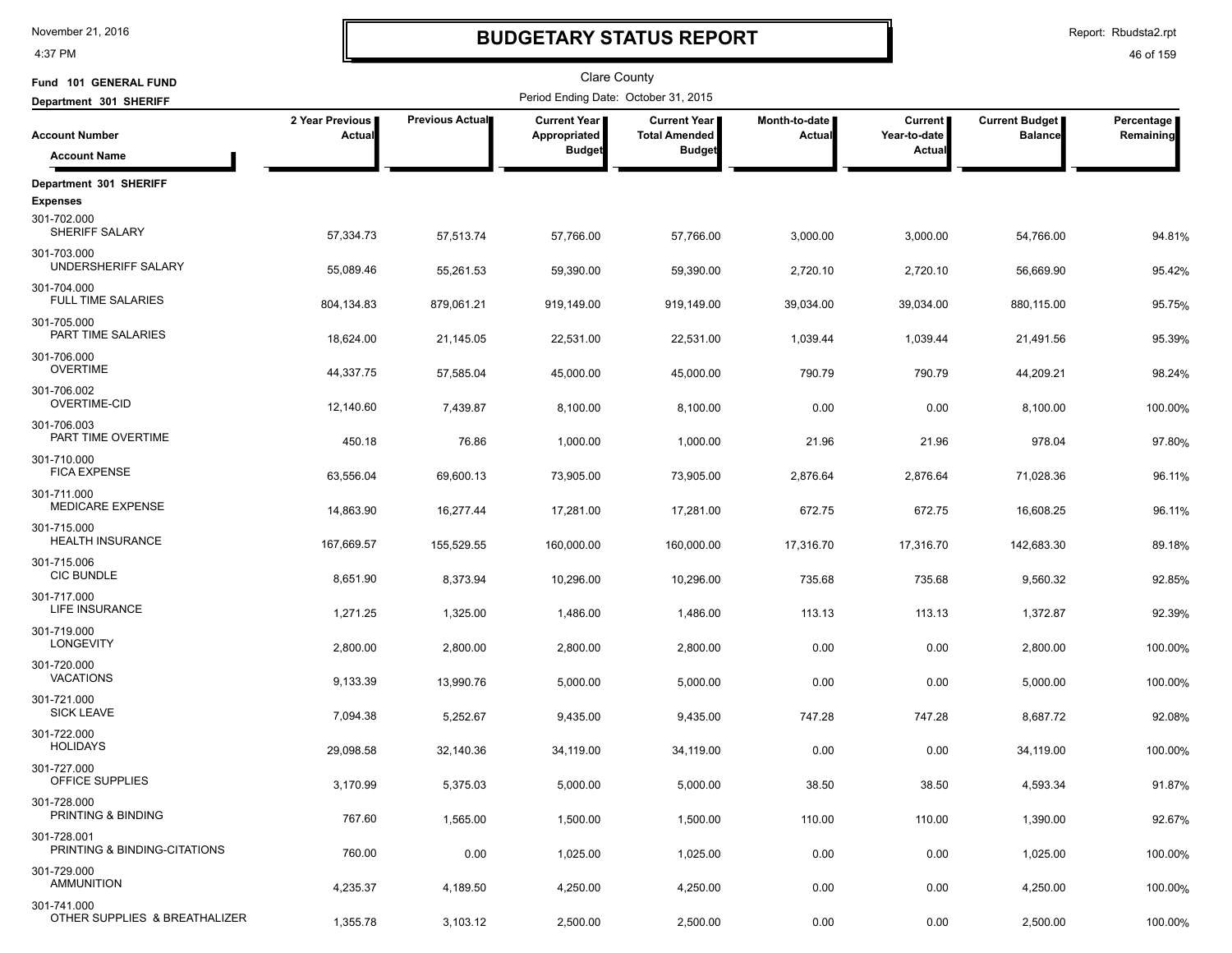4:37 PM

# **BUDGETARY STATUS REPORT**

Report: Rbudsta2.rpt

| Fund 101 GENERAL FUND                                   |                           |                 | <b>Clare County</b>                  |                                             |                                |                                |                                  |                         |
|---------------------------------------------------------|---------------------------|-----------------|--------------------------------------|---------------------------------------------|--------------------------------|--------------------------------|----------------------------------|-------------------------|
| Department 301 SHERIFF                                  |                           |                 | Period Ending Date: October 31, 2015 |                                             |                                |                                |                                  |                         |
| <b>Account Number</b>                                   | 2 Year Previous<br>Actual | Previous Actual | <b>Current Year</b><br>Appropriated  | <b>Current Year</b><br><b>Total Amended</b> | Month-to-date<br><b>Actual</b> | <b>Current</b><br>Year-to-date | Current Budget<br><b>Balance</b> | Percentage<br>Remaining |
| <b>Account Name</b>                                     |                           |                 | <b>Budget</b>                        | <b>Budget</b>                               |                                | Actual                         |                                  |                         |
| 301-745.000<br><b>CCTC BLDG-FIRE FIGHTING EQUIPMENT</b> | 294.55                    | 0.00            | 0.00                                 | 0.00                                        | 0.00                           | 0.00                           | 0.00                             | 0.00%                   |
| 301-746.000<br><b>GAS OIL &amp; GREASE</b>              | 112,891.11                | 76,667.90       | 93,325.00                            | 93.325.00                                   | 3,779.98                       | 3.779.98                       | 89,545.02                        | 95.95%                  |
| 301-747.000<br><b>UNIFORMS</b>                          | 7,849.59                  | 12,482.03       | 8,000.00                             | 8,000.00                                    | 860.40                         | 860.40                         | 5,834.46                         | 72.93%                  |
| 301-747.001<br>PLAIN CLOTHES ALLOWANCE                  | 1,583.57                  | 2,430.23        | 2,000.00                             | 2,000.00                                    | 0.00                           | 0.00                           | 2,000.00                         | 100.00%                 |
| 301-747.002<br><b>BULLET PROOF VESTS</b>                | 0.00                      | 2,600.00        | 5,950.00                             | 5,950.00                                    | 0.00                           | 0.00                           | 5,950.00                         | 100.00%                 |
| 301-750.000<br>PHOTO SUPPLIES & REPAIR                  | 0.00                      | 0.00            | 500.00                               | 500.00                                      | 0.00                           | 0.00                           | 500.00                           | 100.00%                 |
| 301-752.000<br>K-9 CARE AND MAINTANCE                   | 145.50                    | 250.01          | 350.00                               | 350.00                                      | 0.00                           | 0.00                           | 350.00                           | 100.00%                 |
| 301-752.001<br>K9 RESTRICTED DONATIONS                  | 5,207.59                  | 1,303.57        | 1,325.00                             | 1,325.00                                    | 0.00                           | 0.00                           | 1,325.00                         | 100.00%                 |
| 301-752.002<br>DONATIONS - NEIGHBORHOOD WATCH           | 507.40                    | 101.09          | 1,500.00                             | 3,287.51                                    | 0.00                           | 0.00                           | 3,287.51                         | 100.00%                 |
| 301-801.000<br><b>CONTRACTED SERVICES</b>               | 1,315.50                  | 600.00          | 1,050.00                             | 1,050.00                                    | 600.00                         | 600.00                         | 450.00                           | 42.86%                  |
| 301-814.000<br>DUES & SUBSCRIPTIONS                     | 1,235.02                  | 2,182.35        | 1,200.00                             | 1,200.00                                    | 0.00                           | 0.00                           | 1,200.00                         | 100.00%                 |
| 301-835.001<br>HEALTH SERVICES EMPLOYEES                | 663.50                    | 678.00          | 1,000.00                             | 1,000.00                                    | 0.00                           | 0.00                           | 1,000.00                         | 100.00%                 |
| 301-835.002<br>OUIL BLOOD DRAWS                         | 1,132.20                  | 1,549.98        | 1,500.00                             | 1,500.00                                    | 0.00                           | 0.00                           | 1,500.00                         | 100.00%                 |
| 301-851.001<br>MAINT CONTRACTS - COMPUTER               | 28,052.75                 | 27,138.99       | 30,000.00                            | 30,000.00                                   | 6,998.40                       | 6,998.40                       | 23,001.60                        | 76.67%                  |
| 301-852.000<br><b>TELEPHONE</b>                         | 39,841.84                 | 20,898.26       | 16,000.00                            | 16,000.00                                   | 848.54                         | 848.54                         | 15,151.46                        | 94.70%                  |
| 301-852.006<br><b>TELECOMMUNICATIONS</b>                | 399.00                    | 603.13          | 750.00                               | 750.00                                      | 0.00                           | 0.00                           | 750.00                           | 100.00%                 |
| 301-862.000<br><b>VEHICLE REPAIRS &amp; MAINTENANCE</b> | 37,751.57                 | 39,708.03       | 36,625.00                            | 36,625.00                                   | 6,340.52                       | 6,340.52                       | 29,455.53                        | 80.42%                  |
| 301-862.001<br><b>VEHICLE-EQUIPMENT</b>                 | 680.42                    | 4,934.65        | 2,000.00                             | 2,000.00                                    | 0.00                           | 0.00                           | 2,000.00                         | 100.00%                 |
| 301-862.002<br><b>TOWING/DECALS</b>                     | 2,641.30                  | 2,118.13        | 3,250.00                             | 3,250.00                                    | 375.25                         | 375.25                         | 2,874.75                         | 88.45%                  |
| 301-863.000<br><b>FREIGHT</b>                           | 1,138.59                  | 1,694.88        | 1,600.00                             | 1,600.00                                    | 18.89                          | 18.89                          | 1,506.52                         | 94.16%                  |
| 301-864.000<br>TRAVEL & EXPENSE                         | 688.66                    | 229.48          | 400.00                               | 400.00                                      | 28.00                          | 28.00                          | 344.00                           | 86.00%                  |
| 301-864.001<br><b>EXTRADITION</b>                       | 466.31                    | 2,323.57        | 3,000.00                             | 3,000.00                                    | 0.00                           | 0.00                           | 3,000.00                         | 100.00%                 |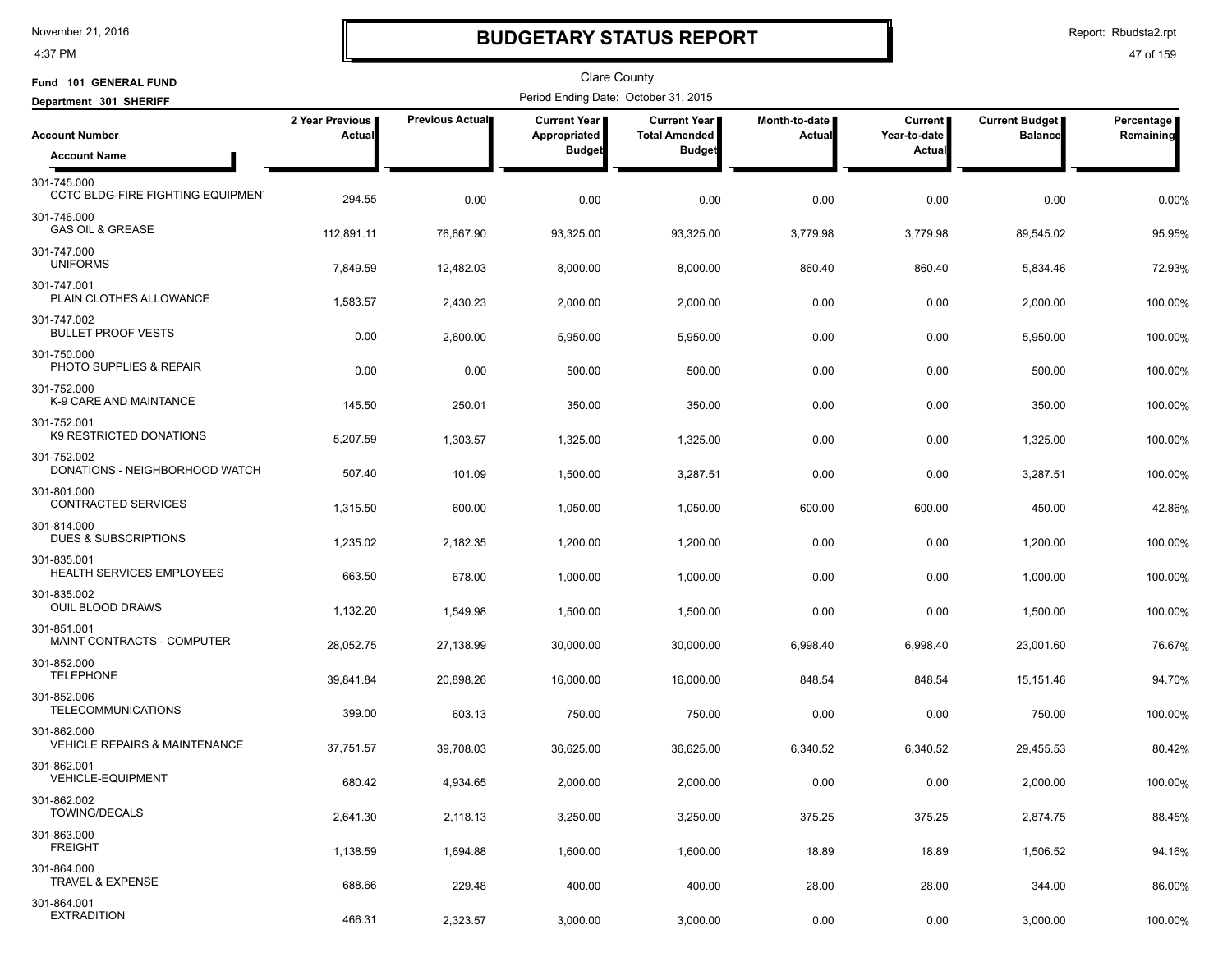4:37 PM

# **BUDGETARY STATUS REPORT**

Report: Rbudsta2.rpt

| Fund 101 GENERAL FUND<br>Department 301 SHERIFF          | <b>Clare County</b><br>Period Ending Date: October 31, 2015 |                 |                                                      |                                                              |                           |                                          |                                  |                         |  |
|----------------------------------------------------------|-------------------------------------------------------------|-----------------|------------------------------------------------------|--------------------------------------------------------------|---------------------------|------------------------------------------|----------------------------------|-------------------------|--|
| <b>Account Number</b><br><b>Account Name</b>             | 2 Year Previous<br>Actual                                   | Previous Actual | <b>Current Year</b><br>Appropriated<br><b>Budget</b> | <b>Current Year</b><br><b>Total Amended</b><br><b>Budget</b> | Month-to-date  <br>Actual | <b>Current</b><br>Year-to-date<br>Actual | Current Budget<br><b>Balance</b> | Percentage<br>Remaining |  |
| 301-921.000<br><b>CCTC BLDG-UTILITIES</b>                | 3,669.09                                                    | 1,204.72        | 0.00                                                 | 0.00                                                         | 0.00                      | 0.00                                     | 0.00                             | 0.00%                   |  |
| 301-931.000<br><b>CCTC BLDG-BLDG REPAIRS &amp; MAINT</b> | 1,057.20                                                    | 830.27          | 0.00                                                 | 0.00                                                         | 0.00                      | 0.00                                     | 0.00                             | 0.00%                   |  |
| 301-932.000<br>OFFICE EQUIP MAINT                        | 103.96                                                      | 189.48          | 250.00                                               | 250.00                                                       | 0.00                      | 0.00                                     | 250.00                           | 100.00%                 |  |
| 301-932.001<br>OFFICE EQUIP MAINT - LEIN                 | 6,666.00                                                    | 5,049.00        | 6,800.00                                             | 6,800.00                                                     | 0.00                      | 0.00                                     | 6,800.00                         | 100.00%                 |  |
| 301-933.000<br><b>EQUIP REPAIRS &amp; MAINT</b>          | 2,952.46                                                    | 5,670.60        | 6,000.00                                             | 6,000.00                                                     | 236.29                    | 236.29                                   | 3,151.77                         | 52.53%                  |  |
| 301-955.000<br><b>BANK CHARGES</b>                       | 0.00                                                        | 123.20          | 0.00                                                 | 0.00                                                         | 0.00                      | 0.00                                     | 0.00                             | 0.00%                   |  |
| 301-956.002<br><b>BANK SERVICE FEES</b>                  | 100.00                                                      | 125.00          | 200.00                                               | 200.00                                                       | 0.00                      | 0.00                                     | 200.00                           | 100.00%                 |  |
| 301-957.000<br><b>SCHOOLING &amp; TRAINING-STATE</b>     | 4,901.68                                                    | 5,433.70        | 5,500.00                                             | 5,500.00                                                     | 2,100.00                  | 2,100.00                                 | 3,400.00                         | 61.82%                  |  |
| 301-957.001<br>SCHOOLING & TRAINING-COUNTY               | 4,682.72                                                    | 5,187.76        | 6,000.00                                             | 6,000.00                                                     | 0.00                      | 0.00                                     | 5,647.75                         | 94.13%                  |  |
| 301-978.000<br><b>NEW EQUIPMENT</b>                      | 11,689.48                                                   | 4,223.83        | 10,955.00                                            | 10,955.00                                                    | 0.00                      | 0.00                                     | 10,955.00                        | 100.00%                 |  |
| 301-978.302<br><b>NEW EQUIPMENT CARS</b>                 | 0.00                                                        | 4,982.50        | 4,983.00                                             | 4,983.00                                                     | 0.00                      | 0.00                                     | 0.50                             | 0.01%                   |  |
| <b>Expenses Total</b>                                    | 1,586,848.86                                                | 1,631,120.14    | 1,693,546.00                                         | 1,695,333.51                                                 | 91,403.24                 | 91,403.24                                | 1,593,378.74                     | 94.61%                  |  |
| <b>SHERIFF Dept Total</b>                                | 1,586,848.86                                                | 1,631,120.14    | 1,693,546.00                                         | 1,695,333.51                                                 | 91,403.24                 | 91,403.24                                | 1,593,378.74                     | 94.61%                  |  |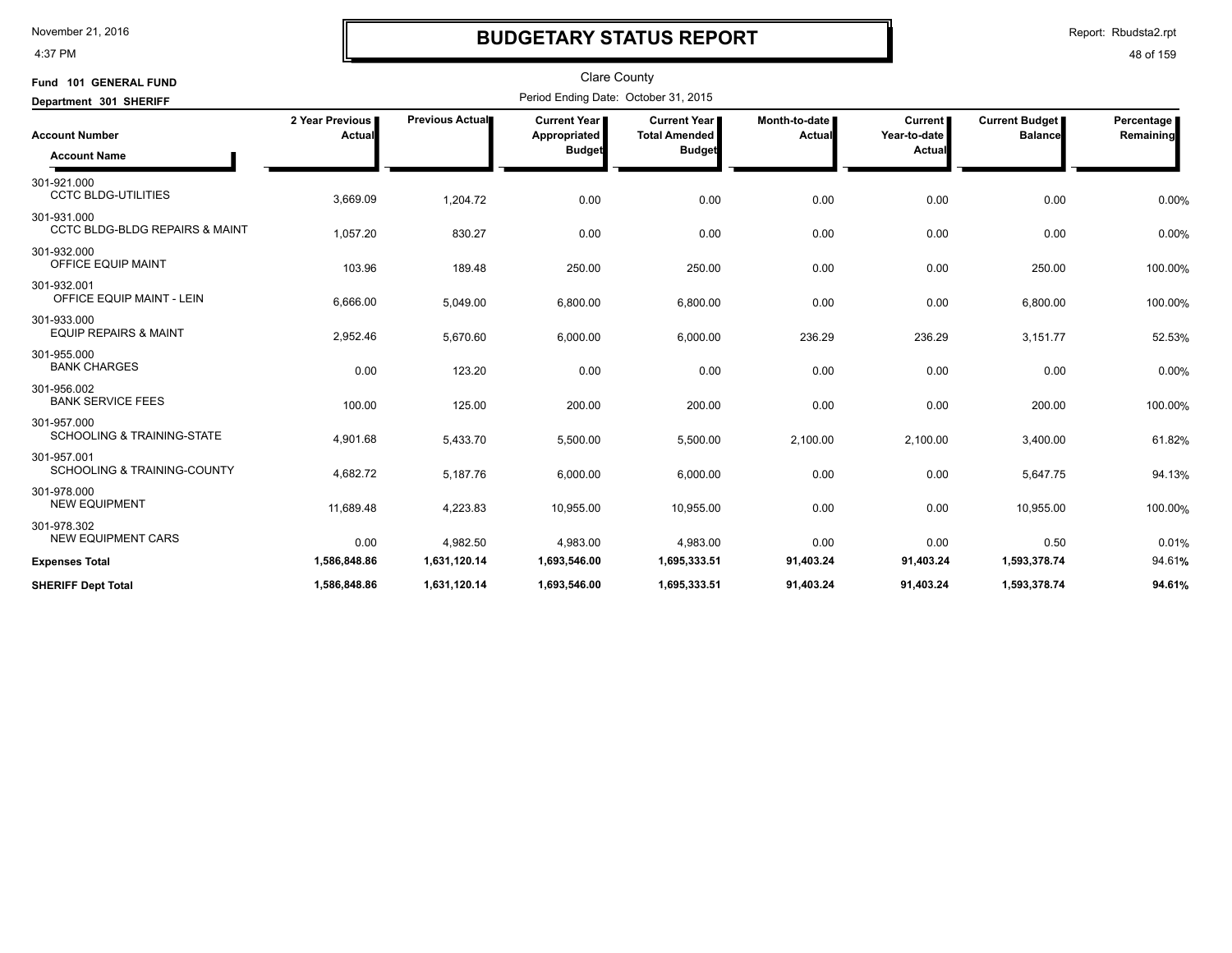4:37 PM

## **BUDGETARY STATUS REPORT**

Report: Rbudsta2.rpt

| Fund 101 GENERAL FUND                        |                           |                 | <b>Clare County</b>                                  |                                                              |                         |                                          |                                         |                           |
|----------------------------------------------|---------------------------|-----------------|------------------------------------------------------|--------------------------------------------------------------|-------------------------|------------------------------------------|-----------------------------------------|---------------------------|
| Department 314 BAYONET                       |                           |                 | Period Ending Date: October 31, 2015                 |                                                              |                         |                                          |                                         |                           |
| <b>Account Number</b><br><b>Account Name</b> | 2 Year Previous<br>Actual | Previous Actual | <b>Current Year</b><br>Appropriated<br><b>Budget</b> | <b>Current Year</b><br><b>Total Amended</b><br><b>Budget</b> | Month-to-date<br>Actual | <b>Current</b><br>Year-to-date<br>Actual | <b>Current Budget</b><br><b>Balance</b> | Percentage  <br>Remaining |
| Department 314 BAYONET                       |                           |                 |                                                      |                                                              |                         |                                          |                                         |                           |
| <b>Expenses</b>                              |                           |                 |                                                      |                                                              |                         |                                          |                                         |                           |
| 314-704.000<br><b>FULL TIME SALARY'S</b>     | 40,307.82                 | 38,491.18       | 37,195.00                                            | 37,195.00                                                    | 1,772.16                | 1,772.16                                 | 35,422.84                               | 95.24%                    |
| 314-706.000<br><b>OVERTIME</b>               | 861.29                    | 1,039.62        | 1,637.00                                             | 1,637.00                                                     | 0.00                    | 0.00                                     | 1,637.00                                | 100.00%                   |
| 314-710.000<br><b>FICA-EXPENSE</b>           | 2,553.59                  | 2,427.30        | 2,408.00                                             | 2,408.00                                                     | 109.87                  | 109.87                                   | 2,298.13                                | 95.44%                    |
| 314-711.000<br><b>MEDICARE EXPENSE</b>       | 597.23                    | 567.67          | 564.00                                               | 564.00                                                       | 25.70                   | 25.70                                    | 538.30                                  | 95.44%                    |
| 314-715.000<br><b>HEALTH INSURANCE</b>       | 4,948.16                  | 10,623.17       | 7,800.00                                             | 7,800.00                                                     | 626.11                  | 626.11                                   | 7,173.89                                | 91.97%                    |
| 314-715.006<br><b>CIC BUNDLE</b>             | 458.00                    | 474.00          | 352.00                                               | 352.00                                                       | 32.76                   | 32.76                                    | 319.24                                  | 90.69%                    |
| 314-717.000<br>LIFE INSURANCE                | 60.00                     | 60.00           | 44.00                                                | 44.00                                                        | 4.14                    | 4.14                                     | 39.86                                   | 90.59%                    |
| 314-722.000<br><b>HOLIDAYS</b>               | 344.96                    | 0.00            | 0.00                                                 | 0.00                                                         | 0.00                    | 0.00                                     | 0.00                                    | 0.00%                     |
| <b>Expenses Total</b>                        | 50,131.05                 | 53,682.94       | 50,000.00                                            | 50,000.00                                                    | 2,570.74                | 2,570.74                                 | 47,429.26                               | 94.86%                    |
| <b>BAYONET Dept Total</b>                    | 50,131.05                 | 53,682.94       | 50,000.00                                            | 50,000.00                                                    | 2,570.74                | 2,570.74                                 | 47,429.26                               | 94.86%                    |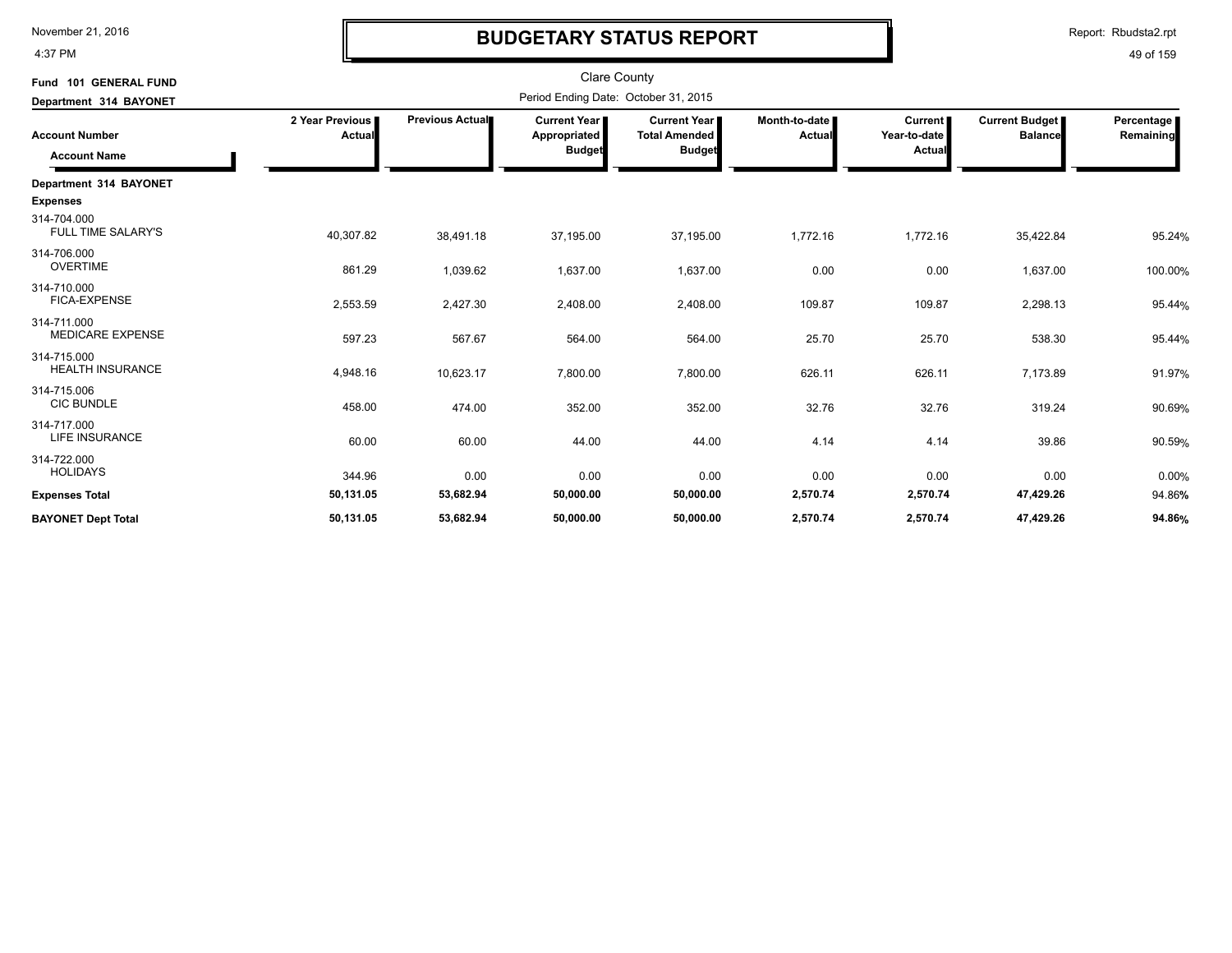4:37 PM

# **BUDGETARY STATUS REPORT**

Report: Rbudsta2.rpt

| Fund 101 GENERAL FUND<br>Department 316 WEIGHTMASTER |                           | <b>Clare County</b><br>Period Ending Date: October 31, 2015 |                                                      |                                                                      |                         |                                          |                                  |                           |  |
|------------------------------------------------------|---------------------------|-------------------------------------------------------------|------------------------------------------------------|----------------------------------------------------------------------|-------------------------|------------------------------------------|----------------------------------|---------------------------|--|
| <b>Account Number</b><br><b>Account Name</b>         | 2 Year Previous<br>Actual | Previous Actual                                             | <b>Current Year</b><br>Appropriated<br><b>Budget</b> | <b>Current Year</b><br><b>Total Amended</b><br>Budget <mark>r</mark> | Month-to-date<br>Actual | <b>Current</b><br>Year-to-date<br>Actual | Current Budget<br><b>Balance</b> | Percentage  <br>Remaining |  |
| Department 316 WEIGHTMASTER<br><b>Expenses</b>       |                           |                                                             |                                                      |                                                                      |                         |                                          |                                  |                           |  |
| 316-705.000<br>SALARY-PART TIME-ROAD                 | 3,841.60                  | 3,207.05                                                    | 3,400.00                                             | 3,400.00                                                             | 0.00                    | 0.00                                     | 3,400.00                         | 100.00%                   |  |
| 316-705.051<br>SALARY-PART TIME-CLARE CITY           | 0.00                      | 171.50                                                      | 0.00                                                 | 0.00                                                                 | 0.00                    | 0.00                                     | 0.00                             | 0.00%                     |  |
| 316-710.000<br>FICA EXPENSE-ROAD                     | 226.03                    | 188.37                                                      | 211.00                                               | 211.00                                                               | 0.00                    | 0.00                                     | 211.00                           | 100.00%                   |  |
| 316-710.051<br>FICA EXPENSE-CLARE CITY               | 0.00                      | 10.63                                                       | 0.00                                                 | 0.00                                                                 | 0.00                    | 0.00                                     | 0.00                             | 0.00%                     |  |
| 316-711.000<br>MEDICARE EXPENSE-ROAD                 | 52.86                     | 44.06                                                       | 50.00                                                | 50.00                                                                | 0.00                    | 0.00                                     | 50.00                            | 100.00%                   |  |
| 316-711.051<br>MEDICARE EXPENSE-CLARE CITY           | 0.00                      | 2.49                                                        | 0.00                                                 | 0.00                                                                 | 0.00                    | 0.00                                     | 0.00                             | 0.00%                     |  |
| <b>Expenses Total</b>                                | 4,120.49                  | 3,624.10                                                    | 3,661.00                                             | 3,661.00                                                             | 0.00                    | 0.00                                     | 3,661.00                         | 100.00%                   |  |
| <b>WEIGHTMASTER Dept Total</b>                       | 4,120.49                  | 3,624.10                                                    | 3,661.00                                             | 3,661.00                                                             | 0.00                    | 0.00                                     | 3,661.00                         | 100.00%                   |  |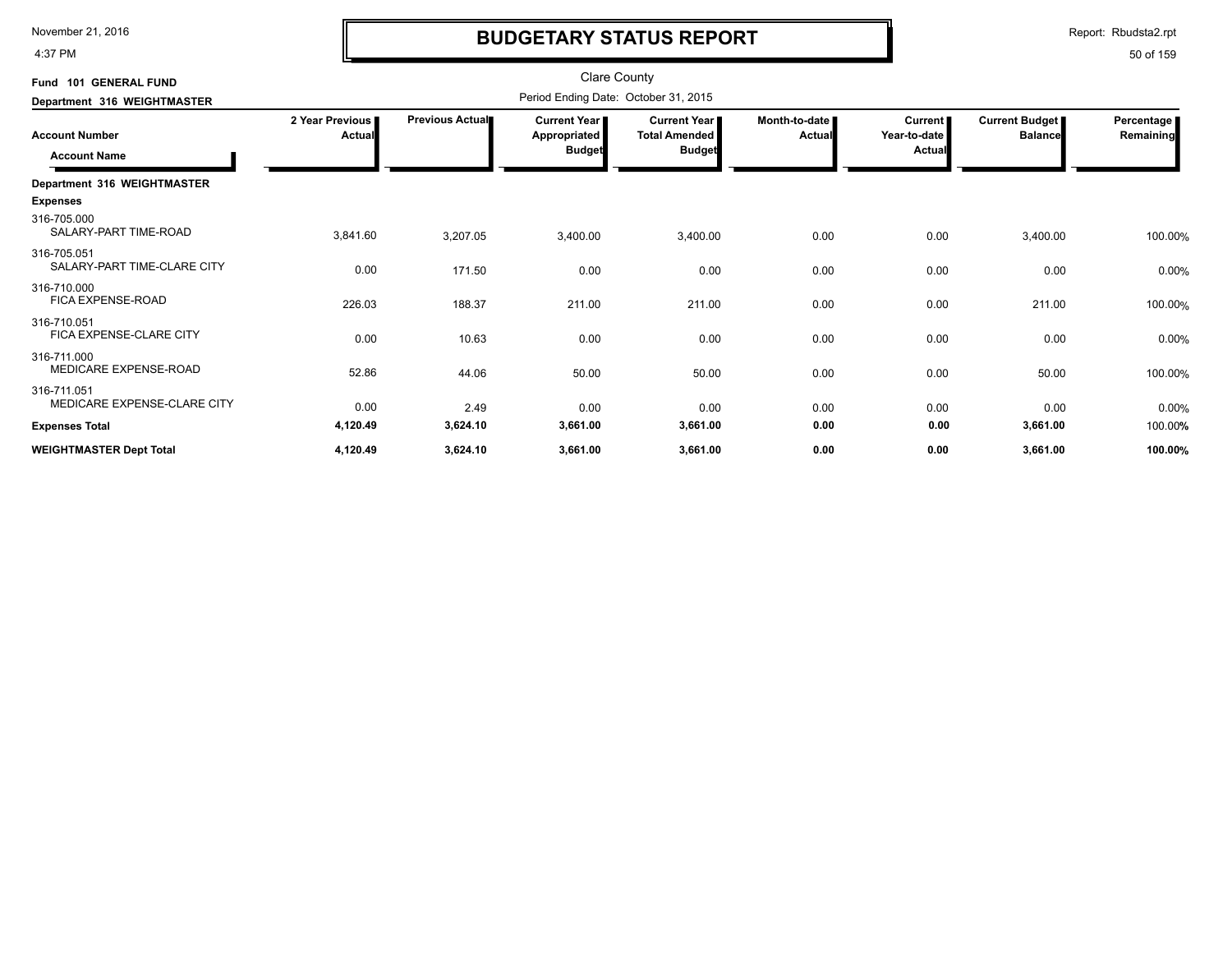4:37 PM

# **BUDGETARY STATUS REPORT**

| Fund 101 GENERAL FUND                        |                           |                 | <b>Clare County</b>                             |                                                              |                         |                                  |                                         |                         |
|----------------------------------------------|---------------------------|-----------------|-------------------------------------------------|--------------------------------------------------------------|-------------------------|----------------------------------|-----------------------------------------|-------------------------|
| Department 321 SCHOOL SAFETY GRANT           |                           |                 | Period Ending Date: October 31, 2015            |                                                              |                         |                                  |                                         |                         |
| <b>Account Number</b><br><b>Account Name</b> | 2 Year Previous<br>Actual | Previous Actual | Current Year I<br>Appropriated<br><b>Budget</b> | <b>Current Year</b><br><b>Total Amended</b><br><b>Budget</b> | Month-to-date<br>Actual | Current<br>Year-to-date<br>Actua | <b>Current Budget</b><br><b>Balance</b> | Percentage<br>Remaining |
| Department 321 SCHOOL SAFETY GRANT           |                           |                 |                                                 |                                                              |                         |                                  |                                         |                         |
| <b>Expenses</b>                              |                           |                 |                                                 |                                                              |                         |                                  |                                         |                         |
| 321-704.000<br>SALARY - HARRISON             | 28,363.08                 | 34,788.96       | 26,609.00                                       | 26,609.00                                                    | 2,008.32                | 2,008.32                         | 24,600.68                               | 92.45%                  |
| 321-704.001<br>SALARY - FARWELL              | 26,406.70                 | 0.00            | 0.00                                            | 0.00                                                         | 0.00                    | 0.00                             | 0.00                                    | 0.00%                   |
| 321-710.000<br>FICA EXPENSE - HARRISON       | 3,600.78                  | 2,184.71        | 1,716.00                                        | 1,716.00                                                     | 124.51                  | 124.51                           | 1,591.49                                | 92.74%                  |
| 321-711.000<br>MEDICARE EXPENSE - HARRISON   | 842.10                    | 510.93          | 402.00                                          | 402.00                                                       | 29.13                   | 29.13                            | 372.87                                  | 92.75%                  |
| 321-715.000<br>HEALTH INSURANCE - HARRISON   | 9,131.88                  | 9,531.36        | 6,921.00                                        | 6,921.00                                                     | 492.95                  | 492.95                           | 6,428.05                                | 92.88%                  |
| 321-715.001<br>HEALTH INSURANCE - FARWELL    | 3,064.28                  | 0.00            | 0.00                                            | 0.00                                                         | 0.00                    | 0.00                             | 0.00                                    | 0.00%                   |
| 321-715.006<br><b>CIC BUNDLE</b>             | 343.44                    | 355.56          | 254.00                                          | 254.00                                                       | 21.56                   | 21.56                            | 232.44                                  | 91.51%                  |
| 321-715.007<br><b>CIC BUNDLE</b>             | 343.44                    | 0.00            | 0.00                                            | 0.00                                                         | 0.00                    | 0.00                             | 0.00                                    | 0.00%                   |
| 321-717.000<br>LIFE INSURANCE-HARRISON       | 45.00                     | 45.00           | 30.00                                           | 30.00                                                        | 2.73                    | 2.73                             | 27.27                                   | 90.90%                  |
| 321-717.001<br>LIFE INSURANCE-FARWELL        | 45.00                     | 0.00            | 0.00                                            | 0.00                                                         | 0.00                    | 0.00                             | 0.00                                    | 0.00%                   |
| 321-722.000<br>HOLIDAYS-HARRISON             | 793.78                    | 753.12          | 754.00                                          | 754.00                                                       | 0.00                    | 0.00                             | 754.00                                  | 100.00%                 |
| 321-722.001<br>HOLIDAYS-FARWELL              | 753.12                    | 0.00            | 0.00                                            | 0.00                                                         | 0.00                    | 0.00                             | 0.00                                    | 0.00%                   |
| <b>Expenses Total</b>                        | 73,732.60                 | 48,169.64       | 36,686.00                                       | 36,686.00                                                    | 2,679.20                | 2,679.20                         | 34,006.80                               | 92.70%                  |
| <b>SCHOOL SAFETY GRANT Dept Total</b>        | 73.732.60                 | 48.169.64       | 36.686.00                                       | 36.686.00                                                    | 2.679.20                | 2.679.20                         | 34.006.80                               | 92.70%                  |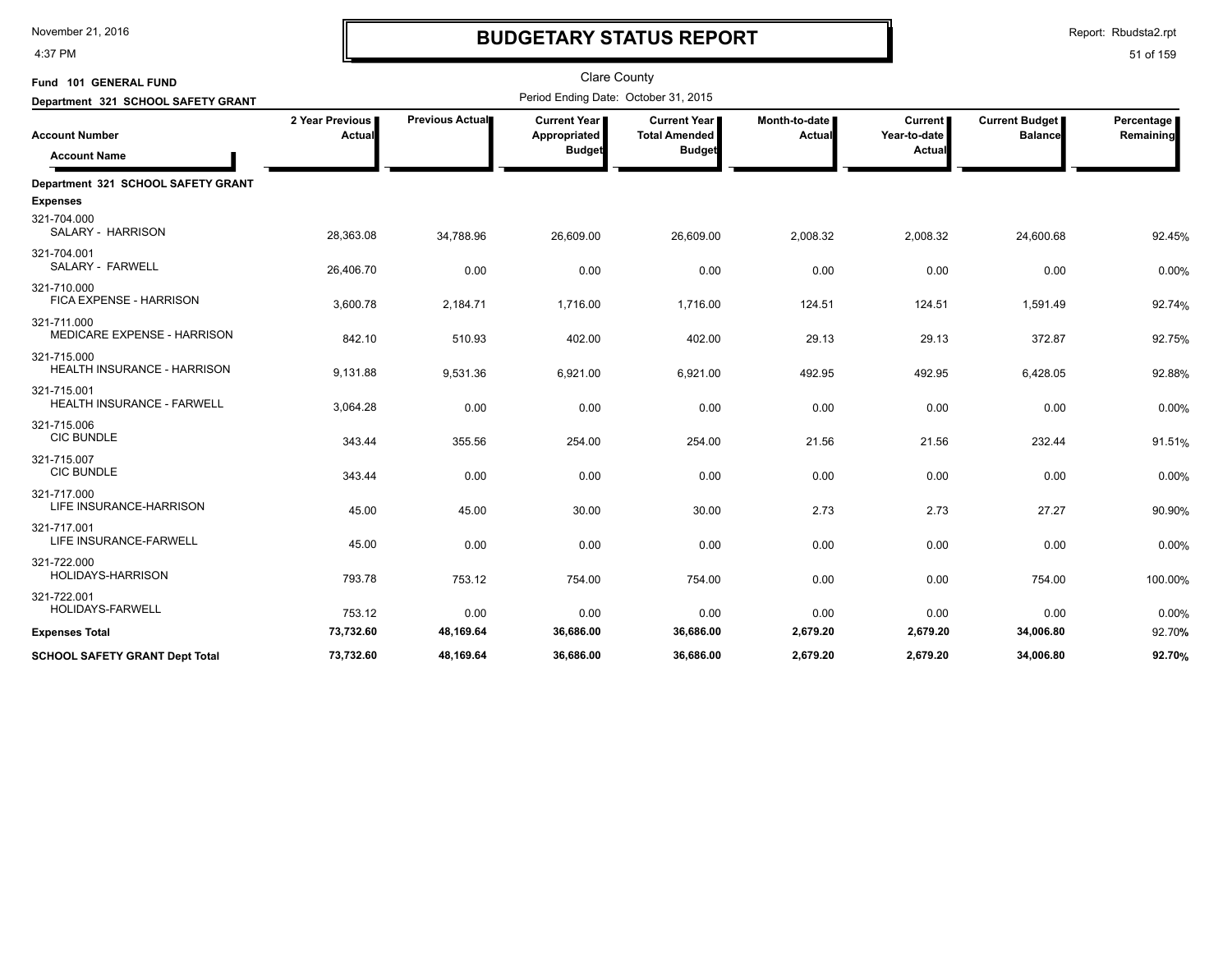4:37 PM

# **BUDGETARY STATUS REPORT**

Report: Rbudsta2.rpt

| Fund 101 GENERAL FUND                    |                                  |                 | <b>Clare County</b>                   |                                               |                         |                                |                                         |                         |
|------------------------------------------|----------------------------------|-----------------|---------------------------------------|-----------------------------------------------|-------------------------|--------------------------------|-----------------------------------------|-------------------------|
| Department 322 HARRISON CITY CONTRACT    |                                  |                 | Period Ending Date: October 31, 2015  |                                               |                         |                                |                                         |                         |
| <b>Account Number</b>                    | 2 Year Previous<br><b>Actual</b> | Previous Actual | <b>Current Year</b> ■<br>Appropriated | <b>Current Year I</b><br><b>Total Amended</b> | Month-to-date<br>Actual | <b>Current</b><br>Year-to-date | <b>Current Budget</b><br><b>Balance</b> | Percentage<br>Remaining |
| <b>Account Name</b>                      |                                  |                 | <b>Budget</b>                         | <b>Budget</b>                                 |                         | Actual                         |                                         |                         |
| Department 322 HARRISON CITY CONTRACT    |                                  |                 |                                       |                                               |                         |                                |                                         |                         |
| <b>Expenses</b>                          |                                  |                 |                                       |                                               |                         |                                |                                         |                         |
| 322-704.000<br><b>SALARY</b>             | 74,839.20                        | 80,849.57       | 81,421.00                             | 81,421.00                                     | 3,275.58                | 3,275.58                       | 78,145.42                               | 95.98%                  |
| 322-705.000<br>PART TIME                 | 8,866.58                         | 8,158.15        | 9,067.00                              | 9,067.00                                      | 537.90                  | 537.90                         | 8,529.10                                | 94.07%                  |
| 322-706.000<br><b>OVERTIME</b>           | 16,132.74                        | 10,698.73       | 15,170.00                             | 15,170.00                                     | 642.96                  | 642.96                         | 14,527.04                               | 95.76%                  |
| 322-710.000<br><b>FICA EXPENSE</b>       | 6,543.54                         | 6,332.07        | 6,833.00                              | 6,833.00                                      | 259.19                  | 259.19                         | 6,573.81                                | 96.21%                  |
| 322-711.000<br>MEDICARE EXPENSE          | 1,530.33                         | 1,480.84        | 1,598.00                              | 1,598.00                                      | 60.61                   | 60.61                          | 1,537.39                                | 96.21%                  |
| 322-715.000<br><b>HEALTH INSURANCE</b>   | 15,404.87                        | 16,814.26       | 12,897.00                             | 12,897.00                                     | 1,382.22                | 1,382.22                       | 11,514.78                               | 89.28%                  |
| 322-715.006<br><b>CIC BUNDLE</b>         | 458.00                           | 948.00          | 474.00                                | 474.00                                        | 79.00                   | 79.00                          | 395.00                                  | 83.33%                  |
| 322-717.000<br>LIFE INSURANCE            | 120.00                           | 120.00          | 120.00                                | 120.00                                        | 10.00                   | 10.00                          | 110.00                                  | 91.67%                  |
| 322-721.000<br><b>SICK LEAVE</b>         | 0.00                             | 2,107.69        | 0.00                                  | 0.00                                          | 0.00                    | 0.00                           | 0.00                                    | 0.00%                   |
| 322-722.000<br><b>HOLIDAYS</b>           | 4,525.00                         | 3,839.45        | 4,550.00                              | 4,550.00                                      | 0.00                    | 0.00                           | 4,550.00                                | 100.00%                 |
| 322-747.000<br><b>UNIFORMS</b>           | 410.50                           | 882.00          | 1,000.00                              | 1,000.00                                      | 0.00                    | 0.00                           | 1,000.00                                | 100.00%                 |
| 322-862.000<br><b>VEHICLE REPAIRS</b>    | 8,811.27                         | 6,597.31        | 8,500.00                              | 8,500.00                                      | 218.96                  | 218.96                         | 8,281.04                                | 97.42%                  |
| 322-862.001<br><b>VEHICLE EQUIPMENT</b>  | 115.29                           | 0.00            | 2,500.00                              | 2,500.00                                      | 0.00                    | 0.00                           | 2,500.00                                | 100.00%                 |
| 322-978.000<br><b>NEW EQUIPMENT</b>      | 1,148.24                         | 11,966.99       | 5,000.00                              | 5,000.00                                      | 0.00                    | 0.00                           | 5,000.00                                | 100.00%                 |
| <b>Expenses Total</b>                    | 138,905.56                       | 150,795.06      | 149,130.00                            | 149,130.00                                    | 6,466.42                | 6,466.42                       | 142,663.58                              | 95.66%                  |
| <b>HARRISON CITY CONTRACT Dept Total</b> | 138,905.56                       | 150,795.06      | 149,130.00                            | 149,130.00                                    | 6,466.42                | 6,466.42                       | 142,663.58                              | 95.66%                  |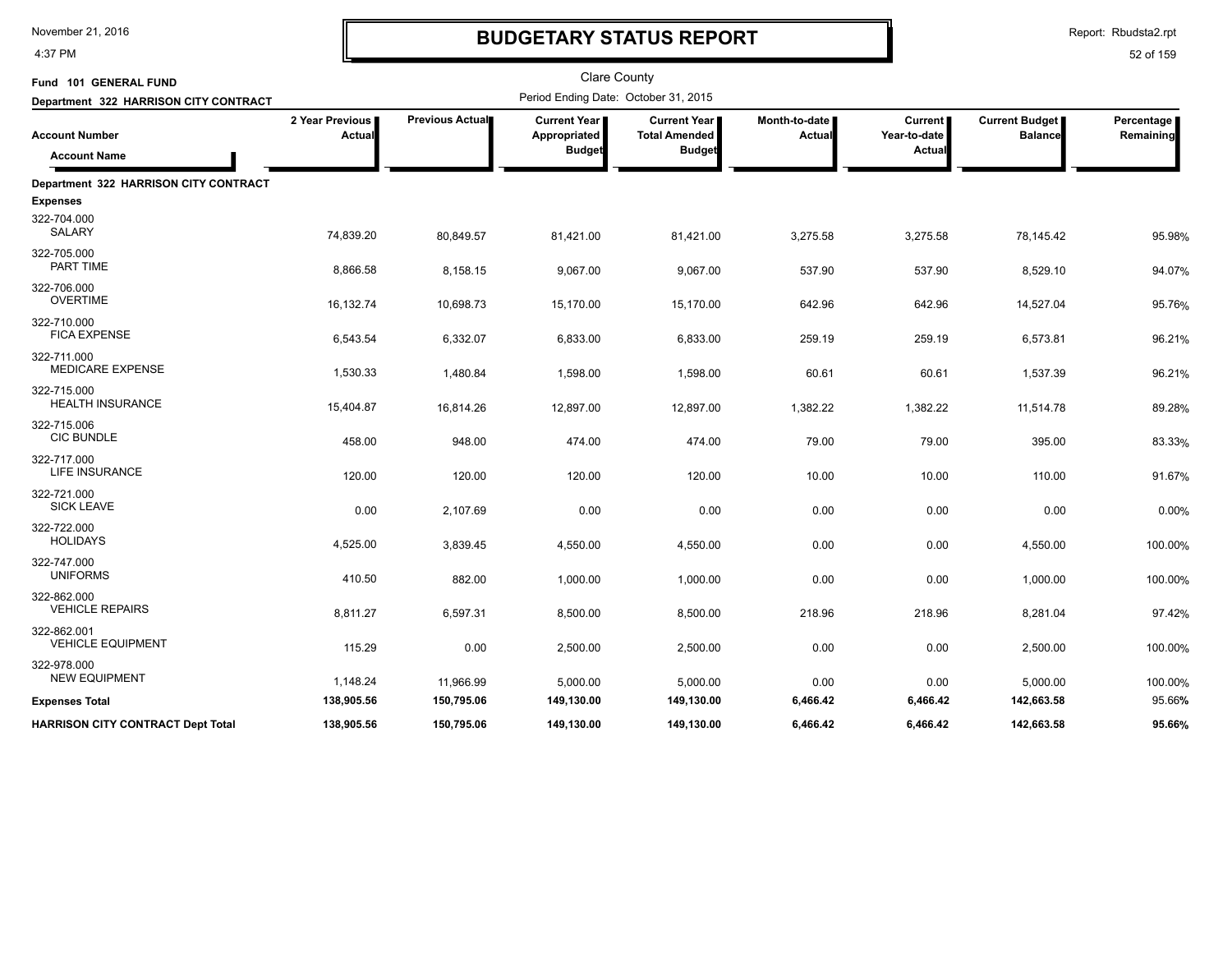4:37 PM

# **BUDGETARY STATUS REPORT**

Report: Rbudsta2.rpt

| Fund 101 GENERAL FUND                                                                    |                           |                 | <b>Clare County</b><br>Period Ending Date: October 31, 2015 |                                                                |                           |                                         |                                         |                         |
|------------------------------------------------------------------------------------------|---------------------------|-----------------|-------------------------------------------------------------|----------------------------------------------------------------|---------------------------|-----------------------------------------|-----------------------------------------|-------------------------|
| Department 323 LINCOLN TOWNSHIP CONTRACT<br><b>Account Number</b><br><b>Account Name</b> | 2 Year Previous<br>Actual | Previous Actual | Current Year<br>Appropriated<br><b>Budget</b>               | <b>Current Year I</b><br><b>Total Amended</b><br><b>Budget</b> | Month-to-date  <br>Actual | <b>Current</b><br>Year-to-date<br>Actua | <b>Current Budget</b><br><b>Balance</b> | Percentage<br>Remaining |
| Department 323 LINCOLN TOWNSHIP CONTRACT                                                 |                           |                 |                                                             |                                                                |                           |                                         |                                         |                         |
| <b>Expenses</b>                                                                          |                           |                 |                                                             |                                                                |                           |                                         |                                         |                         |
| 323-704.000<br><b>SALARY</b>                                                             | 71,697.74                 | 76,513.20       | 80,522.00                                                   | 80,522.00                                                      | 3,778.04                  | 3,778.04                                | 76,743.96                               | 95.31%                  |
| 323-706.000<br><b>OVERTIME</b>                                                           | 10,518.76                 | 6,081.82        | 7,800.00                                                    | 7,800.00                                                       | 658.98                    | 658.98                                  | 7,141.02                                | 91.55%                  |
| 323-710.000<br><b>FICA EXPENSE</b>                                                       | 5,331.14                  | 5,127.64        | 5,743.00                                                    | 5,743.00                                                       | 272.14                    | 272.14                                  | 5,470.86                                | 95.26%                  |
| 323-711.000<br><b>MEDICARE EXPENSE</b>                                                   | 1,246.80                  | 1,199.25        | 1,343.00                                                    | 1,343.00                                                       | 63.65                     | 63.65                                   | 1,279.35                                | 95.26%                  |
| 323-715.000<br><b>HEALTH INSURANCE</b>                                                   | 11,913.85                 | 16,238.01       | 16,300.00                                                   | 16,300.00                                                      | 1,406.67                  | 1,406.67                                | 14,893.33                               | 91.37%                  |
| 323-715.006<br><b>CIC BUNDLE</b>                                                         | 458.00                    | 948.00          | 948.00                                                      | 948.00                                                         | 79.00                     | 79.00                                   | 869.00                                  | 91.67%                  |
| 323-717.000<br>LIFE INSURANCE                                                            | 120.00                    | 120.00          | 120.00                                                      | 120.00                                                         | 10.00                     | 10.00                                   | 110.00                                  | 91.67%                  |
| 323-721.000<br><b>SICK LEAVE</b>                                                         | 1,305.41                  | 0.00            | 0.00                                                        | 0.00                                                           | 0.00                      | 0.00                                    | 0.00                                    | 0.00%                   |
| 323-722.000<br><b>HOLIDAYS</b>                                                           | 4,148.51                  | 4,174.43        | 4,300.00                                                    | 4,300.00                                                       | 0.00                      | 0.00                                    | 4,300.00                                | 100.00%                 |
| 323-862.000<br><b>VEHICLE REPAIRS &amp; MAINT</b>                                        | 12,619.18                 | 9,551.34        | 11,800.00                                                   | 11,800.00                                                      | 525.91                    | 525.91                                  | 11,274.09                               | 95.54%                  |
| <b>Expenses Total</b>                                                                    | 119,359.39                | 119,953.69      | 128,876.00                                                  | 128,876.00                                                     | 6,794.39                  | 6,794.39                                | 122,081.61                              | 94.73%                  |
| <b>LINCOLN TOWNSHIP CONTRACT Dept</b><br><b>Total</b>                                    | 119,359.39                | 119,953.69      | 128,876.00                                                  | 128,876.00                                                     | 6,794.39                  | 6,794.39                                | 122,081.61                              | 94.73%                  |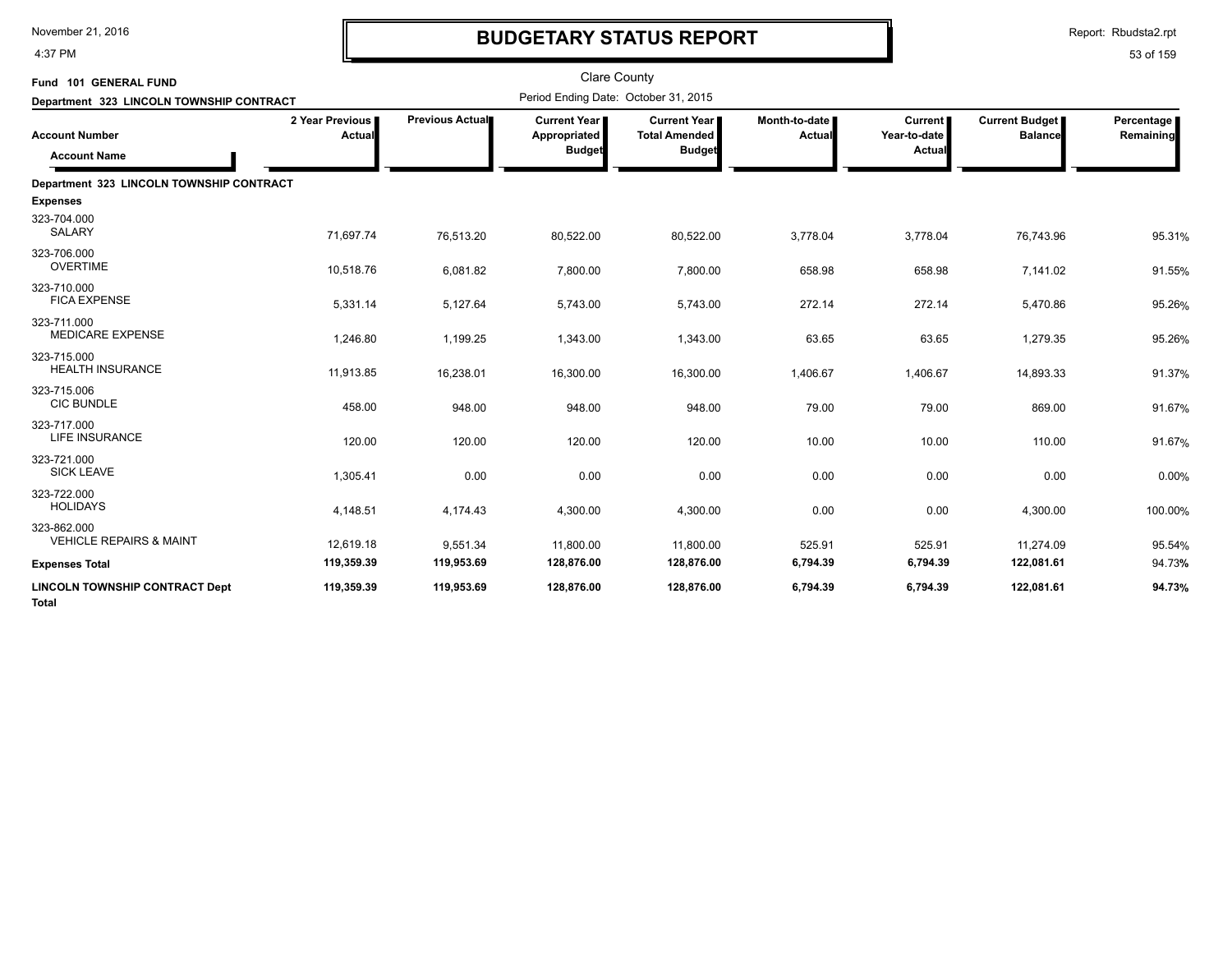4:37 PM

# **BUDGETARY STATUS REPORT**

| Fund 101 GENERAL FUND<br>Department 328 HAYES TWP LAW ENFORCEMENT |                           |                        | <b>Clare County</b><br>Period Ending Date: October 31, 2015 |                                                                |                         |                                          |                                         |                         |
|-------------------------------------------------------------------|---------------------------|------------------------|-------------------------------------------------------------|----------------------------------------------------------------|-------------------------|------------------------------------------|-----------------------------------------|-------------------------|
| <b>Account Number</b><br><b>Account Name</b>                      | 2 Year Previous<br>Actual | <b>Previous Actual</b> | <b>Current Year I</b><br>Appropriated<br><b>Budget</b>      | <b>Current Year I</b><br><b>Total Amended</b><br><b>Budget</b> | Month-to-date<br>Actual | <b>Current</b><br>Year-to-date<br>Actual | <b>Current Budget</b><br><b>Balance</b> | Percentage<br>Remaining |
| Department 328 HAYES TWP LAW ENFORCEMENT                          |                           |                        |                                                             |                                                                |                         |                                          |                                         |                         |
| <b>Expenses</b>                                                   |                           |                        |                                                             |                                                                |                         |                                          |                                         |                         |
| 328-704.000<br><b>SALARY</b>                                      | 38,511.99                 | 38,620.60              | 40,188.00                                                   | 40,188.00                                                      | 1,887.32                | 1,887.32                                 | 38,300.68                               | 95.30%                  |
| 328-706.000<br><b>OVERTIME</b>                                    | 4,703.64                  | 3,812.04               | 3,900.00                                                    | 3,900.00                                                       | 292.86                  | 292.86                                   | 3,607.14                                | 92.49%                  |
| 328-710.000<br>FICA-HAYES TWP CONTRACT                            | 2,715.45                  | 2,710.82               | 2,882.00                                                    | 2,882.00                                                       | 135.18                  | 135.18                                   | 2,746.82                                | 95.31%                  |
| 328-711.000<br>MEDICARE-HAYES TWP CONTRACT                        | 635.06                    | 633.99                 | 674.00                                                      | 674.00                                                         | 31.61                   | 31.61                                    | 642.39                                  | 95.31%                  |
| 328-715.000<br><b>HEALTH INSURANCE</b>                            | 12,200.87                 | 12,911.62              | 12,573.00                                                   | 12,573.00                                                      | 1,132.43                | 1,132.43                                 | 11,440.57                               | 90.99%                  |
| 328-715.006<br><b>CIC BUNDLE</b>                                  | 458.00                    | 474.00                 | 474.00                                                      | 474.00                                                         | 39.50                   | 39.50                                    | 434.50                                  | 91.67%                  |
| 328-717.000<br><b>LIFE INSURANCE</b>                              | 60.00                     | 60.00                  | 60.00                                                       | 60.00                                                          | 5.00                    | 5.00                                     | 55.00                                   | 91.67%                  |
| 328-722.000<br><b>HOLIDAYS</b>                                    | 2,122.26                  | 2,209.55               | 2,385.00                                                    | 2,385.00                                                       | 0.00                    | 0.00                                     | 2,385.00                                | 100.00%                 |
| 328-978.000<br><b>NEW EQUIPMENT</b>                               | 0.00                      | 0.00                   | 1,000.00                                                    | 1,000.00                                                       | 0.00                    | 0.00                                     | 1.000.00                                | 100.00%                 |
| <b>Expenses Total</b>                                             | 61,407.27                 | 61,432.62              | 64,136.00                                                   | 64,136.00                                                      | 3,523.90                | 3,523.90                                 | 60,612.10                               | 94.51%                  |
| <b>HAYES TWP LAW ENFORCEMENT Dept</b><br><b>Total</b>             | 61,407.27                 | 61,432.62              | 64,136.00                                                   | 64,136.00                                                      | 3,523.90                | 3,523.90                                 | 60,612.10                               | 94.51%                  |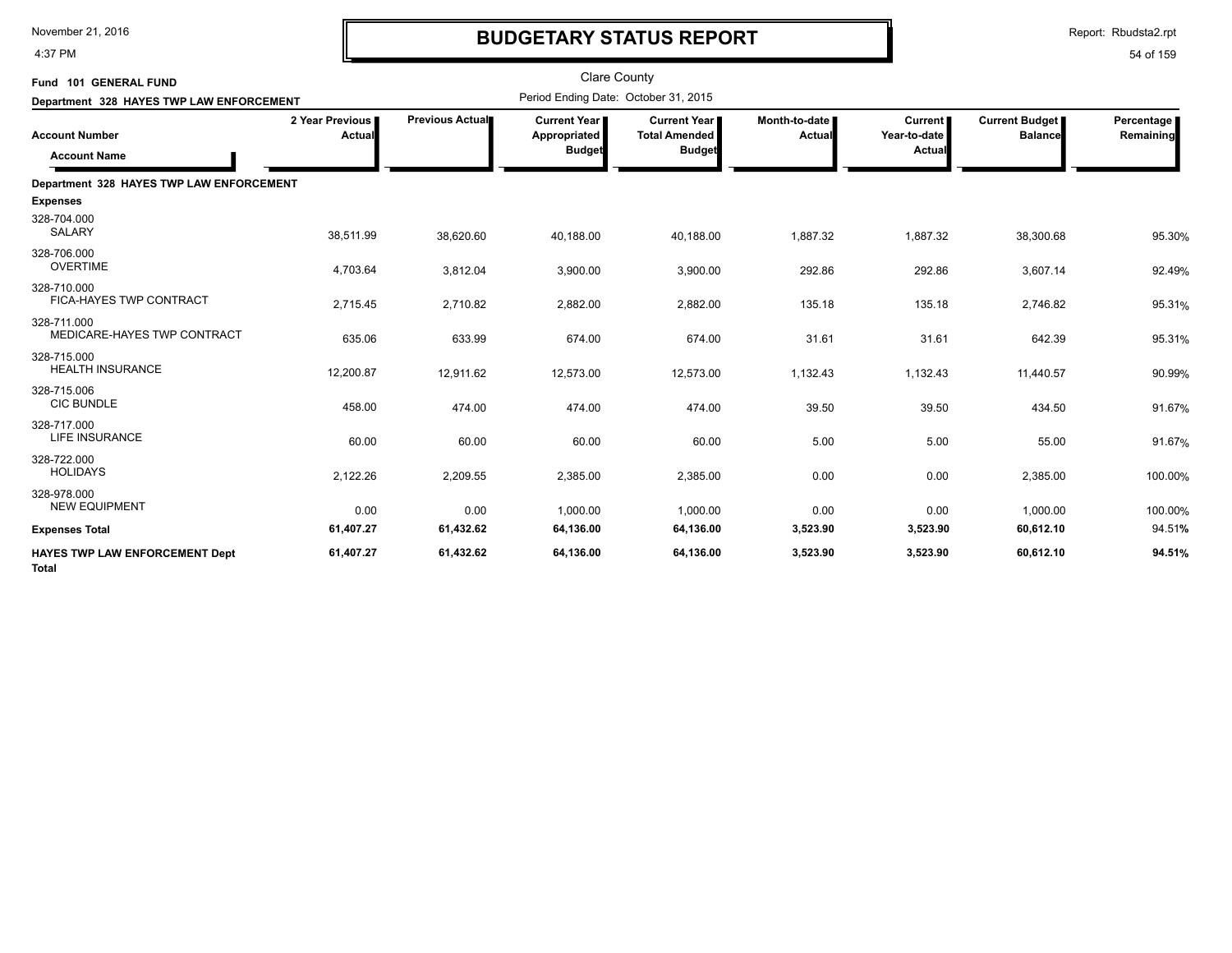4:37 PM

## **BUDGETARY STATUS REPORT**

Report: Rbudsta2.rpt

| <b>GENERAL FUND</b><br><b>Fund 101</b>       |                           |                        | Clare County                                         |                                                              |                                |                                            |                                         |                         |
|----------------------------------------------|---------------------------|------------------------|------------------------------------------------------|--------------------------------------------------------------|--------------------------------|--------------------------------------------|-----------------------------------------|-------------------------|
| Department 329 GARFIELD TOWNSHIP             |                           |                        | Period Ending Date: October 31, 2015                 |                                                              |                                |                                            |                                         |                         |
| <b>Account Number</b><br><b>Account Name</b> | 2 Year Previous<br>Actual | <b>Previous Actual</b> | Current Year<br><b>Appropriated</b><br><b>Budget</b> | <b>Current Year</b><br><b>Total Amended</b><br><b>Budget</b> | Month-to-date<br><b>Actual</b> | Current  <br>Year-to-date<br><b>Actual</b> | <b>Current Budget</b><br><b>Balance</b> | Percentage<br>Remaining |
| Department 329 GARFIELD TOWNSHIP             |                           |                        |                                                      |                                                              |                                |                                            |                                         |                         |
| <b>Expenses</b>                              |                           |                        |                                                      |                                                              |                                |                                            |                                         |                         |
| 329-704.000<br><b>FULL TIME SALARIES</b>     | 5,316.68                  | 11,695.69              | 22,293.00                                            | 22,293.00                                                    | 585.76                         | 585.76                                     | 21,707.24                               | 97.37%                  |
| 329-710.000<br><b>FICA EXPENSE</b>           | 317.11                    | 717.45                 | 1,383.00                                             | 1,383.00                                                     | 36.32                          | 36.32                                      | 1,346.68                                | 97.37%                  |
| 329-711.000<br><b>MEDICARE EXPENSE</b>       | 74.16                     | 167.80                 | 324.00                                               | 324.00                                                       | 8.49                           | 8.49                                       | 315.51                                  | 97.38%                  |
| <b>Expenses Total</b>                        | 5,707.95                  | 12,580.94              | 24,000.00                                            | 24,000.00                                                    | 630.57                         | 630.57                                     | 23,369.43                               | 97.37%                  |
| <b>GARFIELD TOWNSHIP Dept Total</b>          | 5,707.95                  | 12,580.94              | 24,000.00                                            | 24,000.00                                                    | 630.57                         | 630.57                                     | 23,369.43                               | 97.37%                  |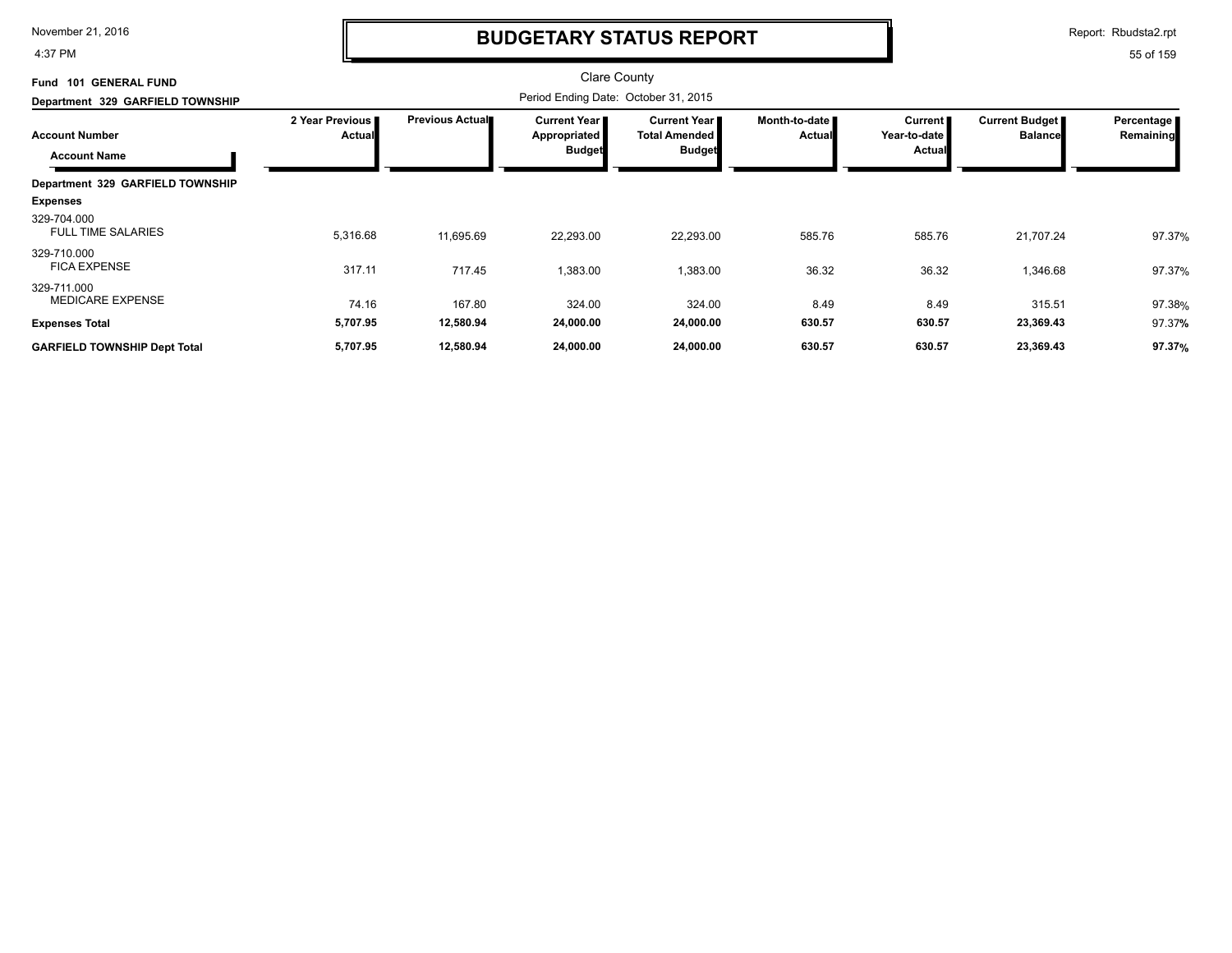4:37 PM

# **BUDGETARY STATUS REPORT**

Report: Rbudsta2.rpt

| Fund 101 GENERAL FUND<br>Department 331 MARINE SAFETY |                           | <b>Clare County</b><br>Period Ending Date: October 31, 2015 |                                                        |                                                              |                           |                                          |                                  |                         |  |
|-------------------------------------------------------|---------------------------|-------------------------------------------------------------|--------------------------------------------------------|--------------------------------------------------------------|---------------------------|------------------------------------------|----------------------------------|-------------------------|--|
| <b>Account Number</b><br><b>Account Name</b>          | 2 Year Previous<br>Actual | <b>Previous Actual</b>                                      | <b>Current Year I</b><br>Appropriated<br><b>Budget</b> | <b>Current Year</b><br><b>Total Amended</b><br><b>Budget</b> | Month-to-date I<br>Actual | <b>Current</b><br>Year-to-date<br>Actual | Current Budget<br><b>Balance</b> | Percentage<br>Remaining |  |
| Department 331 MARINE SAFETY<br><b>Expenses</b>       |                           |                                                             |                                                        |                                                              |                           |                                          |                                  |                         |  |
| 331-704.000<br>SALARY-LAW ENFORCEMENT                 | 7,898.86                  | 4,751.72                                                    | 3,644.00                                               | 3,644.00                                                     | 0.00                      | 0.00                                     | 3,644.00                         | 100.00%                 |  |
| 331-705.000<br>SALARY-EDUCATION                       | 134.96                    | 476.94                                                      | 750.00                                                 | 750.00                                                       | 0.00                      | 0.00                                     | 750.00                           | 100.00%                 |  |
| 331-706.000<br>SALARY-LIVERY-S&R-B&R                  | 0.00                      | 0.00                                                        | 250.00                                                 | 250.00                                                       | 0.00                      | 0.00                                     | 250.00                           | 100.00%                 |  |
| 331-710.000<br><b>FICA EXPENSE</b>                    | 497.18                    | 286.97                                                      | 288.00                                                 | 288.00                                                       | 0.00                      | 0.00                                     | 288.00                           | 100.00%                 |  |
| 331-711.000<br><b>MEDICARE EXPENSE</b>                | 116.31                    | 67.10                                                       | 68.00                                                  | 68.00                                                        | 0.00                      | 0.00                                     | 68.00                            | 100.00%                 |  |
| 331-862.001<br>CCS&M                                  | 969.06                    | 812.95                                                      | 0.00                                                   | 0.00                                                         | 0.00                      | 0.00                                     | 0.00                             | 0.00%                   |  |
| <b>Expenses Total</b>                                 | 9,616.37                  | 6,395.68                                                    | 5,000.00                                               | 5,000.00                                                     | 0.00                      | 0.00                                     | 5,000.00                         | 100.00%                 |  |
| <b>MARINE SAFETY Dept Total</b>                       | 9,616.37                  | 6,395.68                                                    | 5,000.00                                               | 5,000.00                                                     | 0.00                      | 0.00                                     | 5,000.00                         | 100.00%                 |  |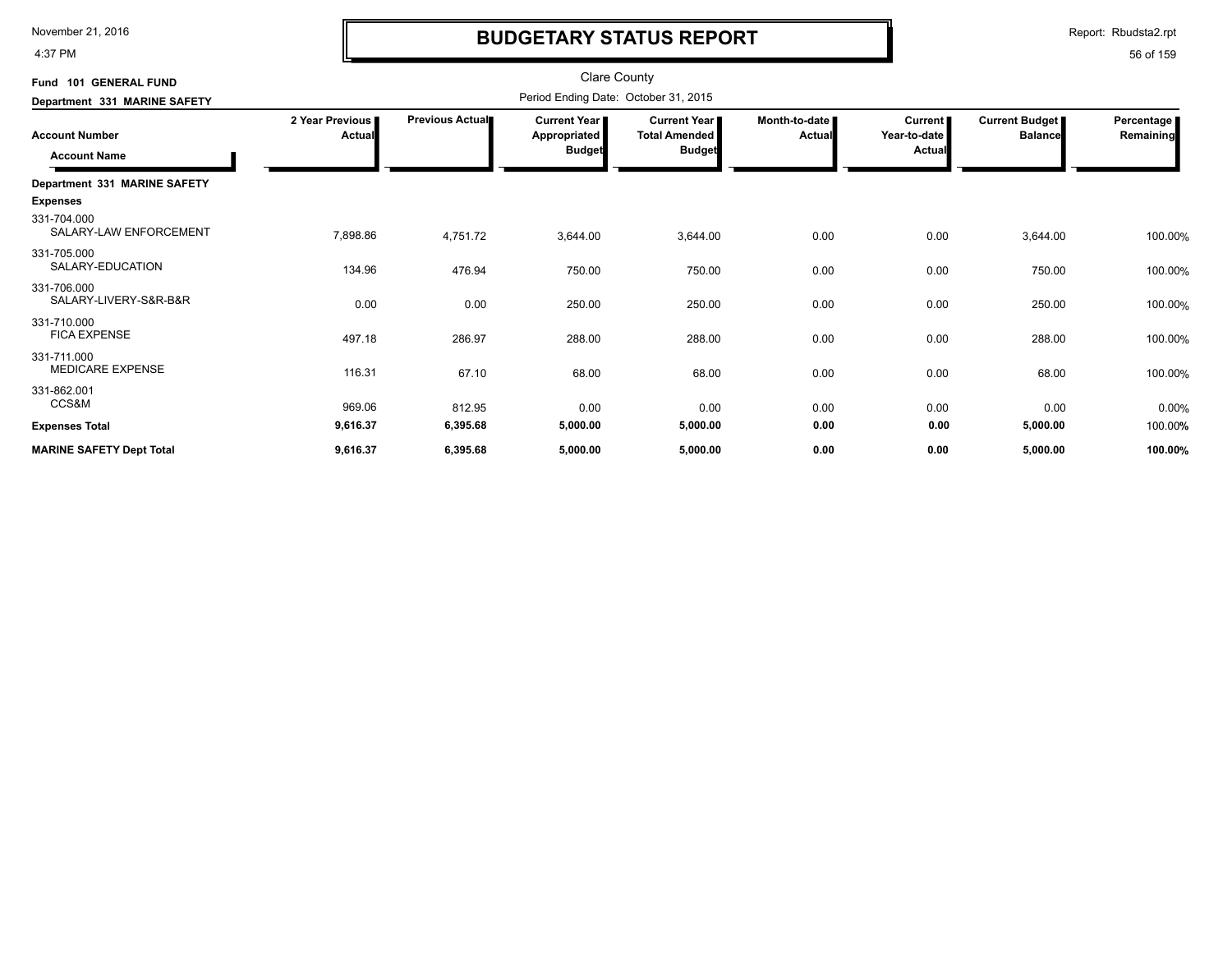4:37 PM

# **BUDGETARY STATUS REPORT**

| Fund 101 GENERAL FUND                                   |                           |                        | <b>Clare County</b>                                    |                                                                |                           |                                          |                                         |                         |
|---------------------------------------------------------|---------------------------|------------------------|--------------------------------------------------------|----------------------------------------------------------------|---------------------------|------------------------------------------|-----------------------------------------|-------------------------|
| Department 333 SECONDARY ROAD PATROL GRANT              |                           |                        | Period Ending Date: October 31, 2015                   |                                                                |                           |                                          |                                         |                         |
| <b>Account Number</b><br><b>Account Name</b>            | 2 Year Previous<br>Actual | <b>Previous Actual</b> | <b>Current Year I</b><br>Appropriated<br><b>Budget</b> | <b>Current Year I</b><br><b>Total Amended</b><br><b>Budget</b> | Month-to-date I<br>Actual | <b>Current</b><br>Year-to-date<br>Actual | <b>Current Budget</b><br><b>Balance</b> | Percentage<br>Remaining |
| Department 333 SECONDARY ROAD PATROL GRANT              |                           |                        |                                                        |                                                                |                           |                                          |                                         |                         |
| <b>Expenses</b>                                         |                           |                        |                                                        |                                                                |                           |                                          |                                         |                         |
| 333-704.000<br><b>SALARY</b>                            | 31,519.54                 | 28,712.30              | 38,552.00                                              | 38,552.00                                                      | 1,989.40                  | 1,989.40                                 | 36,562.60                               | 94.84%                  |
| 333-706.000<br><b>OVERTIME</b>                          | 3,059.30                  | 1,297.58               | 2,527.00                                               | 2,527.00                                                       | 0.00                      | 0.00                                     | 2,527.00                                | 100.00%                 |
| 333-710.000<br><b>FICA EXPENSE</b>                      | 2,217.33                  | 1,905.82               | 2,650.00                                               | 2,650.00                                                       | 101.33                    | 101.33                                   | 2,548.67                                | 96.18%                  |
| 333-711.000<br><b>MEDICARE EXPENSE</b>                  | 518.56                    | 445.70                 | 620.00                                                 | 620.00                                                         | 23.70                     | 23.70                                    | 596.30                                  | 96.18%                  |
| 333-715.000<br><b>HEALTH INSURANCE</b>                  | 12,421.48                 | 4,073.40               | 4,050.00                                               | 4,050.00                                                       | 352.87                    | 352.87                                   | 3,697.13                                | 91.29%                  |
| 333-715.006<br><b>CIC BUNDLE</b>                        | 458.00                    | 474.00                 | 474.00                                                 | 474.00                                                         | 39.50                     | 39.50                                    | 434.50                                  | 91.67%                  |
| 333-717.000<br><b>LIFE INSURANCE</b>                    | 60.00                     | 60.00                  | 60.00                                                  | 60.00                                                          | 5.00                      | 5.00                                     | 55.00                                   | 91.67%                  |
| 333-722.000<br><b>HOLIDAYS</b>                          | 1,759.38                  | 2,080.01               | 2,661.00                                               | 2,661.00                                                       | 0.00                      | 0.00                                     | 2,661.00                                | 100.00%                 |
| 333-746.000<br><b>GAS OIL &amp; GREASE</b>              | 8,101.91                  | 4,299.18               | 5,813.00                                               | 5,813.00                                                       | 270.32                    | 270.32                                   | 5,542.68                                | 95.35%                  |
| 333-862.000<br><b>VEHICLE REPAIRS &amp; MAINTENANCE</b> | 1,833.50                  | 2,255.84               | 2,121.00                                               | 2,121.00                                                       | 7.38                      | 7.38                                     | 2,107.73                                | 99.37%                  |
| <b>Expenses Total</b>                                   | 61,949.00                 | 45,603.83              | 59,528.00                                              | 59,528.00                                                      | 2,789.50                  | 2,789.50                                 | 56,732.61                               | 95.31%                  |
| <b>SECONDARY ROAD PATROL GRANT</b><br><b>Dept Total</b> | 61,949.00                 | 45,603.83              | 59,528.00                                              | 59,528.00                                                      | 2,789.50                  | 2,789.50                                 | 56,732.61                               | 95.31%                  |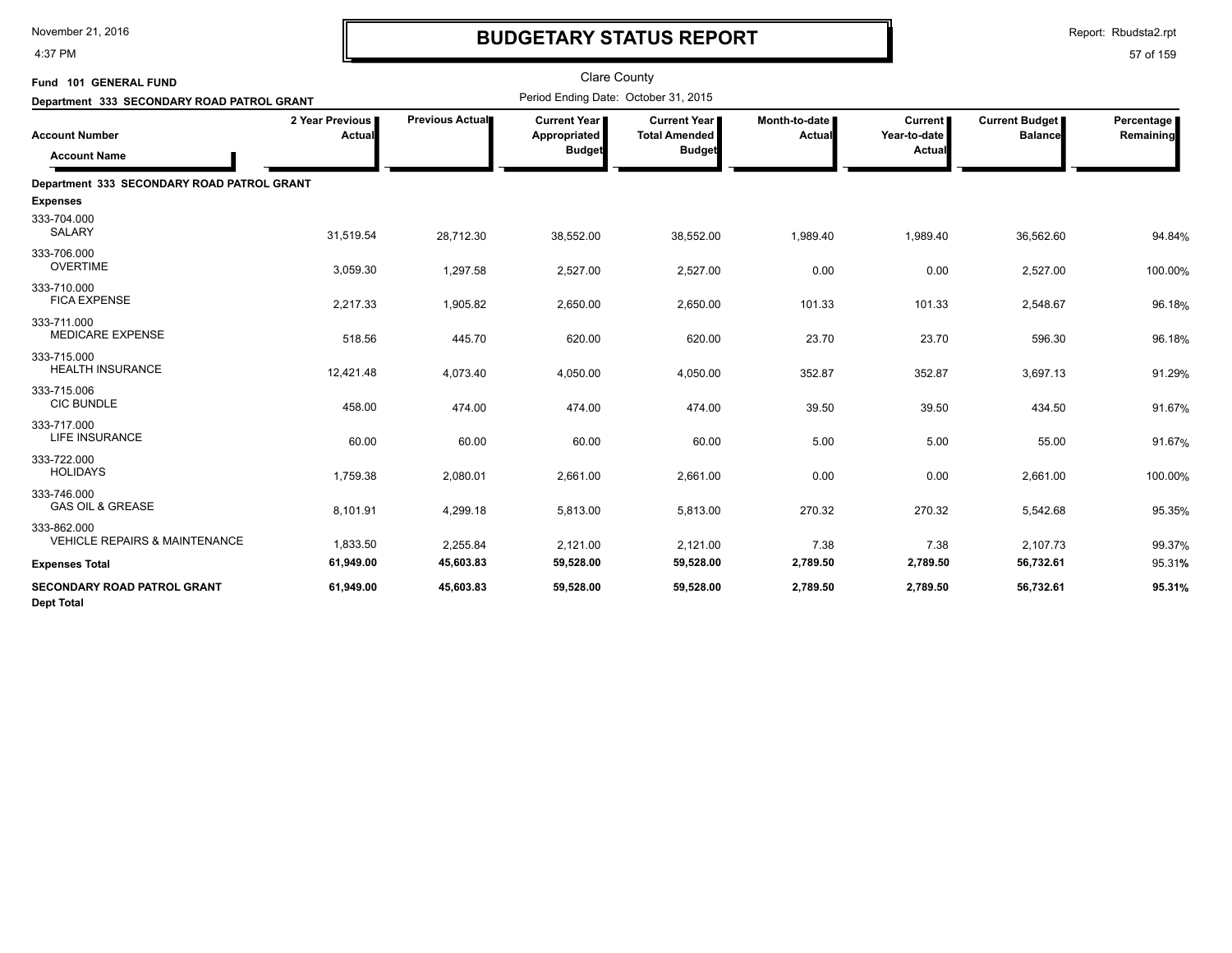4:37 PM

# **BUDGETARY STATUS REPORT**

Report: Rbudsta2.rpt

| Fund 101 GENERAL FUND                        |                                  |                 | <b>Clare County</b>                                  |                                                                |                                |                                                 |                                  |                                |
|----------------------------------------------|----------------------------------|-----------------|------------------------------------------------------|----------------------------------------------------------------|--------------------------------|-------------------------------------------------|----------------------------------|--------------------------------|
| Department 346 OR V GRANT                    |                                  |                 | Period Ending Date: October 31, 2015                 |                                                                |                                |                                                 |                                  |                                |
| <b>Account Number</b><br><b>Account Name</b> | 2 Year Previous<br><b>Actual</b> | Previous Actual | <b>Current Year</b><br>Appropriated<br><b>Budget</b> | <b>Current Year I</b><br><b>Total Amended</b><br><b>Budget</b> | Month-to-date<br><b>Actual</b> | <b>Current</b><br>Year-to-date<br><b>Actual</b> | Current Budget<br><b>Balance</b> | <b>Percentage</b><br>Remaining |
|                                              |                                  |                 |                                                      |                                                                |                                |                                                 |                                  |                                |
| Department 346 OR V GRANT                    |                                  |                 |                                                      |                                                                |                                |                                                 |                                  |                                |
| <b>Expenses</b>                              |                                  |                 |                                                      |                                                                |                                |                                                 |                                  |                                |
| 346-705.000<br><b>PART TIME</b>              | 3,796.72                         | 2,893.80        | 5,085.00                                             | 5,085.00                                                       | 0.00                           | 0.00                                            | 5,085.00                         | 100.00%                        |
| 346-710.000<br><b>FICA EXPENSE</b>           | 233.49                           | 179.42          | 316.00                                               | 316.00                                                         | 0.00                           | 0.00                                            | 316.00                           | 100.00%                        |
| 346-711.000<br><b>MEDICARE EXPENSE</b>       | 54.60                            | 41.97           | 74.00                                                | 74.00                                                          | 0.00                           | 0.00                                            | 74.00                            | 100.00%                        |
| 346-862.001<br>CCS & M                       | 1,863.25                         | 74.57           | 655.00                                               | 655.00                                                         | 0.00                           | 0.00                                            | 655.00                           | 100.00%                        |
| 346-978.000<br><b>NEW EQUIPMENT</b>          | 0.00                             | 5,860.00        | 0.00                                                 | 0.00                                                           | 0.00                           | 0.00                                            | 0.00                             | 0.00%                          |
| <b>Expenses Total</b>                        | 5,948.06                         | 9,049.76        | 6,130.00                                             | 6,130.00                                                       | 0.00                           | 0.00                                            | 6,130.00                         | 100.00%                        |
| OR V GRANT Dept Total                        | 5,948.06                         | 9,049.76        | 6,130.00                                             | 6,130.00                                                       | 0.00                           | 0.00                                            | 6,130.00                         | 100.00%                        |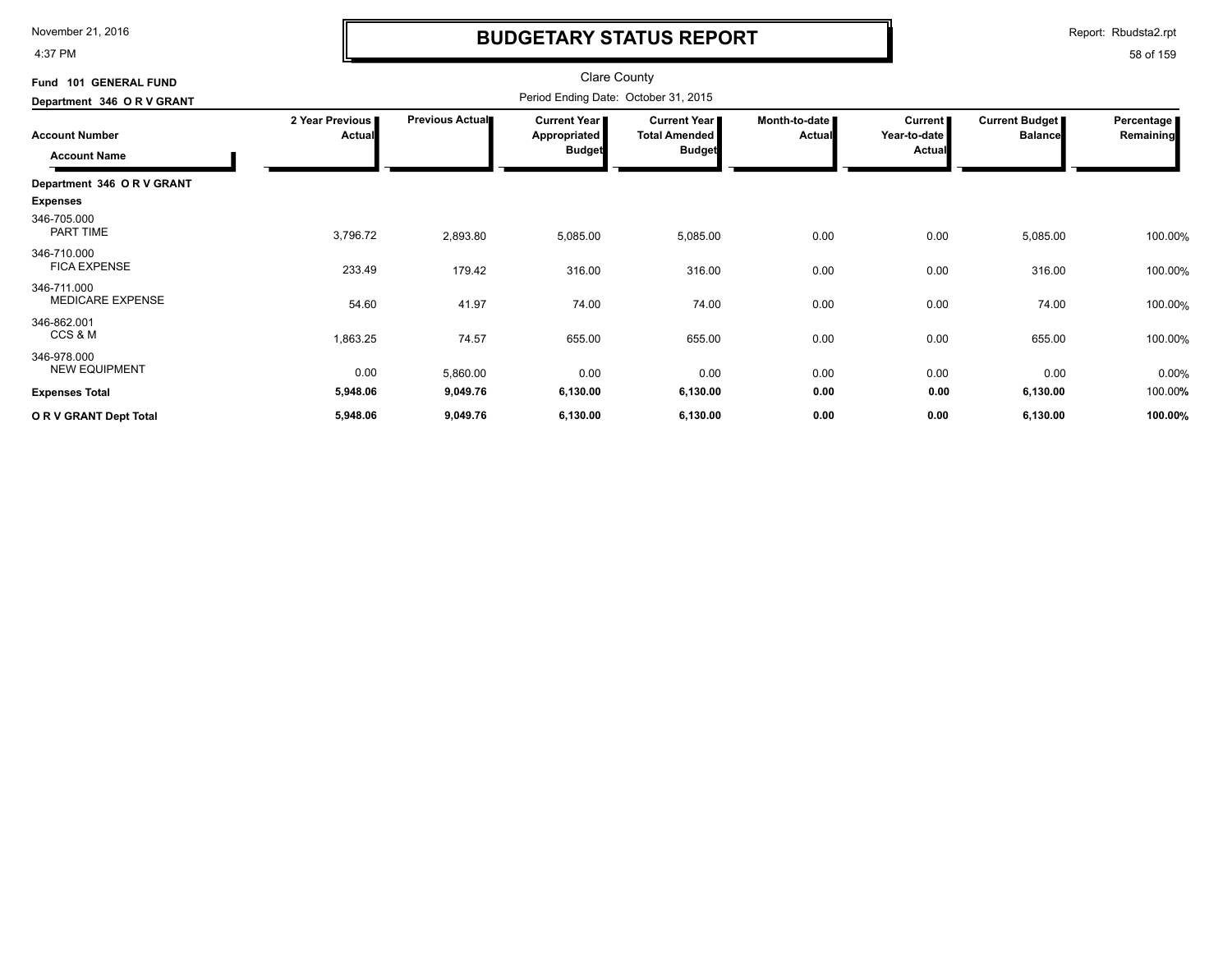4:37 PM

# **BUDGETARY STATUS REPORT**

Report: Rbudsta2.rpt

| Fund 101 GENERAL FUND                  |                 |                        | <b>Clare County</b><br>Period Ending Date: October 31, 2015 |                       |               |                |                |                   |
|----------------------------------------|-----------------|------------------------|-------------------------------------------------------------|-----------------------|---------------|----------------|----------------|-------------------|
| Department 347 SNOWMOBILE GRANT        | 2 Year Previous | <b>Previous Actual</b> | <b>Current Year</b>                                         | <b>Current Year I</b> | Month-to-date | <b>Current</b> | Current Budget | <b>Percentage</b> |
| <b>Account Number</b>                  | <b>Actual</b>   |                        | Appropriated                                                | <b>Total Amended</b>  | <b>Actual</b> | Year-to-date   | <b>Balance</b> | Remaining         |
| <b>Account Name</b>                    |                 |                        | <b>Budget</b>                                               | <b>Budget</b>         |               | <b>Actual</b>  |                |                   |
| Department 347 SNOWMOBILE GRANT        |                 |                        |                                                             |                       |               |                |                |                   |
| <b>Expenses</b>                        |                 |                        |                                                             |                       |               |                |                |                   |
| 347-705.000<br><b>PART TIME</b>        | 3,759.84        | 1,815.86               | 2,409.00                                                    | 2,409.00              | 0.00          | 0.00           | 2,409.00       | 100.00%           |
| 347-710.000<br><b>FICA EXPENSE</b>     | 233.11          | 111.33                 | 150.00                                                      | 150.00                | 0.00          | 0.00           | 150.00         | 100.00%           |
| 347-711.000<br><b>MEDICARE EXPENSE</b> | 54.52           | 26.04                  | 35.00                                                       | 35.00                 | 0.00          | 0.00           | 35.00          | 100.00%           |
| 347-862.001<br>CCS & M                 | 173.05          | 43.49                  | 935.00                                                      | 935.00                | 0.00          | 0.00           | 935.00         | 100.00%           |
| 347-978.000<br><b>NEW EQUIPMENT</b>    | 0.00            | 11,100.49              | 0.00                                                        | 0.00                  | 0.00          | 0.00           | 0.00           | 0.00%             |
| <b>Expenses Total</b>                  | 4,220.52        | 13,097.21              | 3,529.00                                                    | 3,529.00              | 0.00          | 0.00           | 3,529.00       | 100.00%           |
| <b>SNOWMOBILE GRANT Dept Total</b>     | 4,220.52        | 13,097.21              | 3,529.00                                                    | 3,529.00              | 0.00          | 0.00           | 3,529.00       | 100.00%           |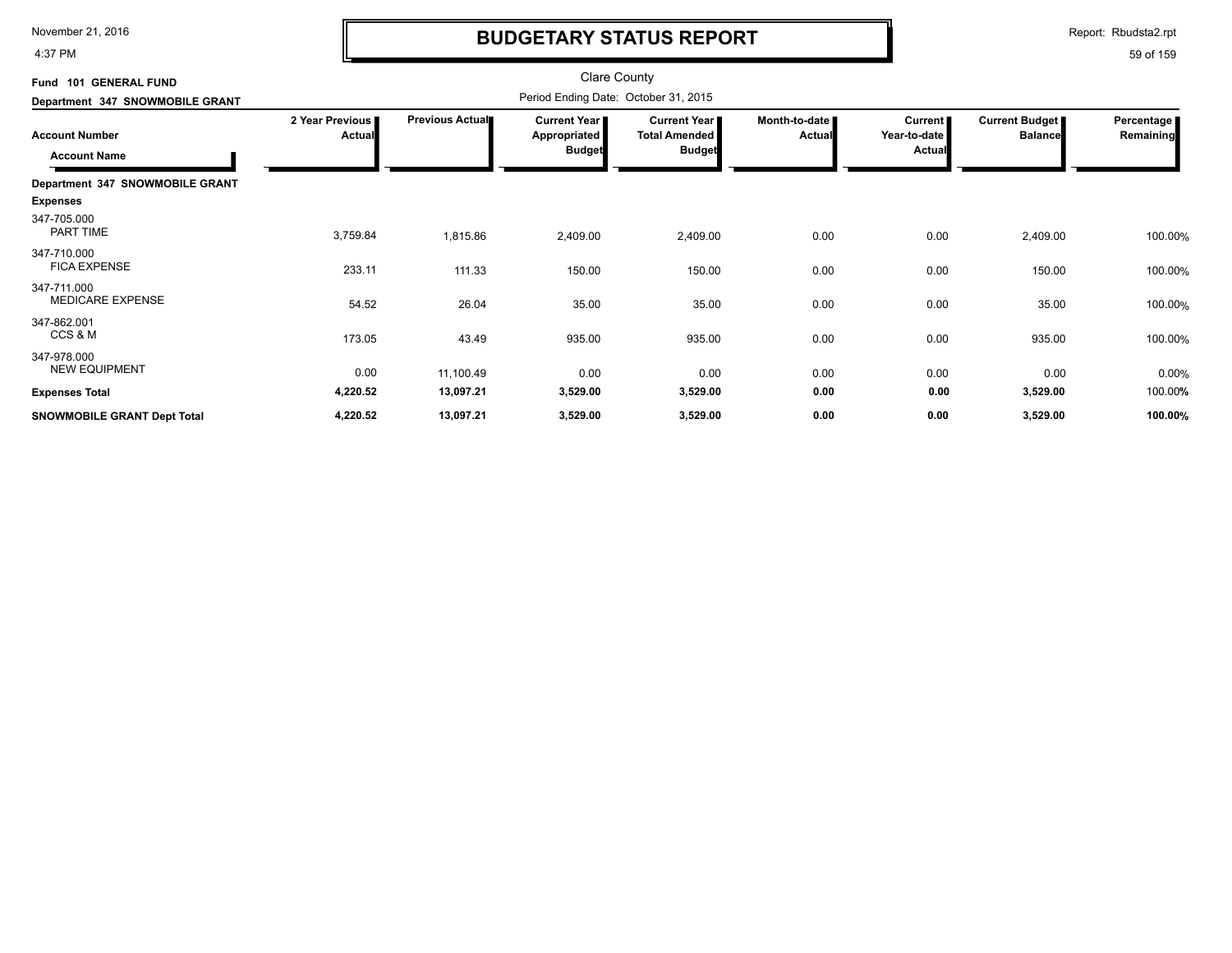4:37 PM

# **BUDGETARY STATUS REPORT**

Report: Rbudsta2.rpt

| Fund 101 GENERAL FUND                                                                     |                           |                        | <b>Clare County</b><br>Period Ending Date: October 31, 2015 |                                                                |                                |                                            |                                         |                         |
|-------------------------------------------------------------------------------------------|---------------------------|------------------------|-------------------------------------------------------------|----------------------------------------------------------------|--------------------------------|--------------------------------------------|-----------------------------------------|-------------------------|
| Department 349 ORV SAFETY EDUCATION GRANT<br><b>Account Number</b><br><b>Account Name</b> | 2 Year Previous<br>Actual | <b>Previous Actual</b> | Current Year  <br><b>Appropriated</b><br><b>Budget</b>      | <b>Current Year I</b><br><b>Total Amended</b><br><b>Budget</b> | Month-to-date<br><b>Actual</b> | Current  <br>Year-to-date<br><b>Actual</b> | <b>Current Budget</b><br><b>Balance</b> | Percentage<br>Remaining |
| Department 349 ORV SAFETY EDUCATION GRANT                                                 |                           |                        |                                                             |                                                                |                                |                                            |                                         |                         |
| <b>Expenses</b>                                                                           |                           |                        |                                                             |                                                                |                                |                                            |                                         |                         |
| 349-705.000<br>PART TIME SALARIES                                                         | 472.56                    | 251.04                 | 301.00                                                      | 301.00                                                         | 0.00                           | 0.00                                       | 301.00                                  | 100.00%                 |
| 349-710.000<br><b>FICA EXPENSE</b>                                                        | 29.29                     | 15.52                  | 19.00                                                       | 19.00                                                          | 0.00                           | 0.00                                       | 19.00                                   | 100.00%                 |
| 349-711.000<br><b>MEDICARE EXPENSE</b>                                                    | 6.85                      | 3.63                   | 5.00                                                        | 5.00                                                           | 0.00                           | 0.00                                       | 5.00                                    | 100.00%                 |
| 349-727.000<br><b>SUPPLIES</b>                                                            | 0.00                      | 0.00                   | 50.00                                                       | 50.00                                                          | 0.00                           | 0.00                                       | 50.00                                   | 100.00%                 |
| <b>Expenses Total</b>                                                                     | 508.70                    | 270.19                 | 375.00                                                      | 375.00                                                         | 0.00                           | 0.00                                       | 375.00                                  | 100.00%                 |
| ORV SAFETY EDUCATION GRANT Dept<br><b>Total</b>                                           | 508.70                    | 270.19                 | 375.00                                                      | 375.00                                                         | 0.00                           | 0.00                                       | 375.00                                  | 100.00%                 |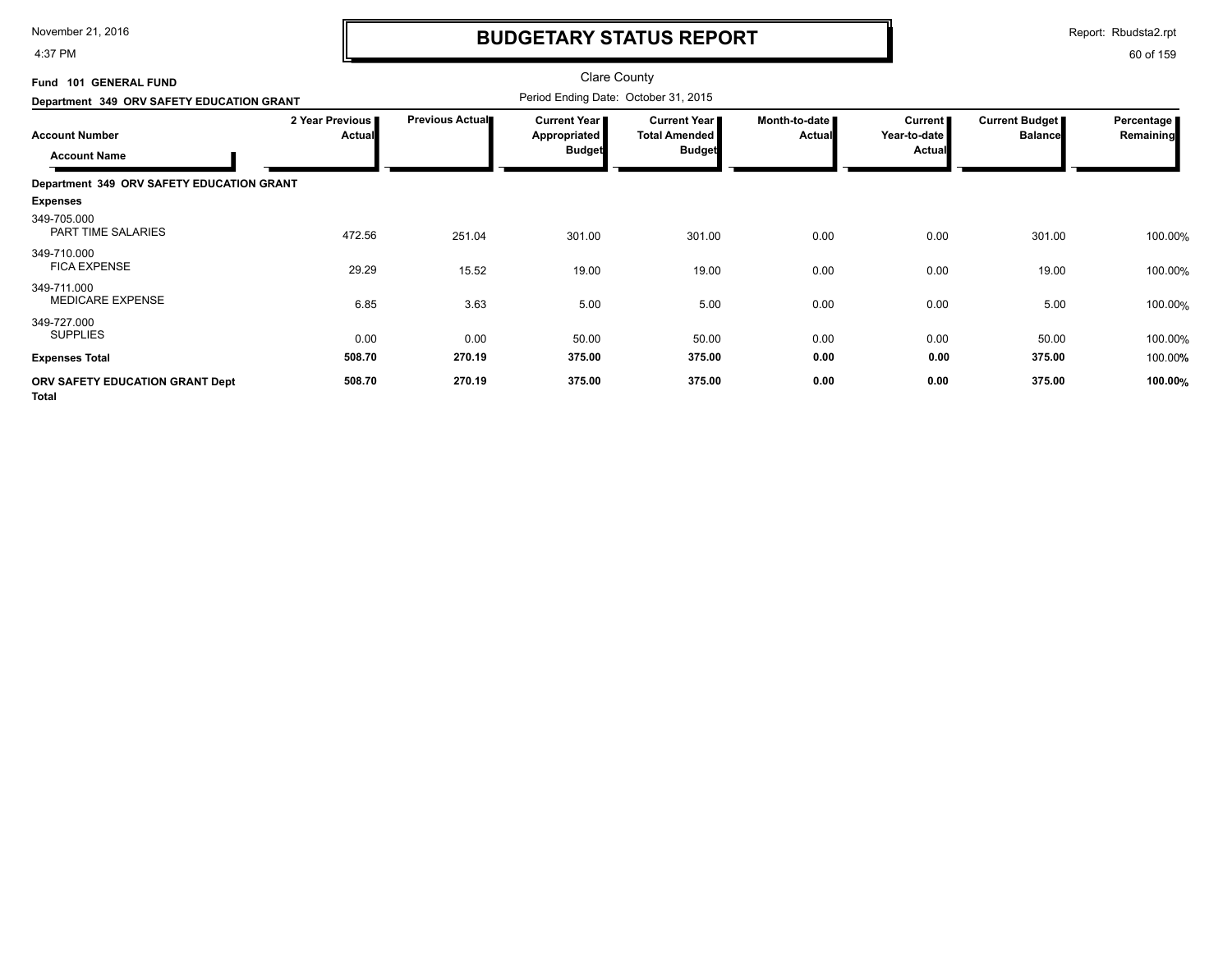4:37 PM

# **BUDGETARY STATUS REPORT**

Report: Rbudsta2.rpt

| Fund 101 GENERAL FUND                                       |                           |                 | Clare County                         |                                             |                         |                                |                                         |                         |
|-------------------------------------------------------------|---------------------------|-----------------|--------------------------------------|---------------------------------------------|-------------------------|--------------------------------|-----------------------------------------|-------------------------|
| Department 351 JAIL & CORRECTIONS                           |                           |                 | Period Ending Date: October 31, 2015 |                                             |                         |                                |                                         |                         |
| <b>Account Number</b>                                       | 2 Year Previous<br>Actual | Previous Actual | Current Year<br>Appropriated         | <b>Current Year</b><br><b>Total Amended</b> | Month-to-date<br>Actual | <b>Current</b><br>Year-to-date | <b>Current Budget</b><br><b>Balance</b> | Percentage<br>Remaining |
| <b>Account Name</b>                                         |                           |                 | <b>Budget</b>                        | <b>Budget</b>                               |                         | Actual                         |                                         |                         |
| Department 351 JAIL & CORRECTIONS                           |                           |                 |                                      |                                             |                         |                                |                                         |                         |
| <b>Expenses</b><br>351-704.000<br><b>FULL TIME SALARIES</b> | 913,536.84                | 847,582.80      | 922,237.00                           | 922,237.00                                  | 39,858.60               | 39,858.60                      | 882,378.40                              | 95.68%                  |
| 351-705.000<br>PART TIME SALARIES                           | 42,327.59                 | 84,135.16       | 112,751.00                           | 112,751.00                                  | 4,875.47                | 4,875.47                       | 107,875.53                              | 95.68%                  |
| 351-706.000<br><b>OVERTIME</b>                              | 33,862.14                 | 33,095.44       | 43,000.00                            | 43,000.00                                   | 622.82                  | 622.82                         | 42,377.18                               | 98.55%                  |
| 351-706.003<br>PART TIME OVERTIME                           | 582.33                    | 1,877.09        | 3,500.00                             | 3,500.00                                    | 0.00                    | 0.00                           | 3,500.00                                | 100.00%                 |
| 351-707.000<br><b>CONTRACT SERVICES</b>                     | 31,202.88                 | 30,576.84       | 35,000.00                            | 35,000.00                                   | 577.50                  | 577.50                         | 34,422.50                               | 98.35%                  |
| 351-707.001<br><b>IMATE REIMBURSEMENT</b>                   | 43.00                     | 0.00            | 100.00                               | 100.00                                      | 0.00                    | 0.00                           | 100.00                                  | 100.00%                 |
| 351-710.000<br><b>FICA EXPENSE</b>                          | 62,349.93                 | 62,398.40       | 70,163.00                            | 70,163.00                                   | 2,766.86                | 2,766.86                       | 67,396.14                               | 96.06%                  |
| 351-711.000<br>MEDICARE EXPENSE                             | 14,581.81                 | 14,593.16       | 16,409.00                            | 16,409.00                                   | 647.08                  | 647.08                         | 15,761.92                               | 96.06%                  |
| 351-715.000<br><b>HEALTH INSURANCE</b>                      | 242,402.00                | 250,438.62      | 232,415.00                           | 232,415.00                                  | 20,563.48               | 20,563.48                      | 211,851.52                              | 91.15%                  |
| 351-715.006<br><b>CIC BUNDLE</b><br>351-717.000             | 10,330.50                 | 9,559.00        | 9,954.00                             | 9,954.00                                    | 829.50                  | 829.50                         | 9,124.50                                | 91.67%                  |
| LIFE INSURANCE<br>351-720.000                               | 1,495.00                  | 1,450.00        | 1,500.00                             | 1,500.00                                    | 120.00                  | 120.00                         | 1,380.00                                | 92.00%                  |
| <b>VACATIONS</b><br>351-721.000                             | 0.00                      | 5,013.40        | 3,823.00                             | 3,823.00                                    | 0.00                    | 0.00                           | 3,823.00                                | 100.00%                 |
| <b>SICK LEAVE</b><br>351-722.000                            | 5,052.97                  | 10,271.49       | 9,000.00                             | 9,000.00                                    | 0.00                    | 0.00                           | 9,000.00                                | 100.00%                 |
| <b>HOLIDAYS</b><br>351-727.000                              | 40,940.86                 | 35,919.49       | 37,990.00                            | 37,990.00                                   | 0.00                    | 0.00                           | 37,990.00                               | 100.00%                 |
| OFFICE SUPPLIES<br>351-745.000                              | 463.65                    | 1,901.96        | 750.00                               | 750.00                                      | 0.00                    | 0.00                           | 431.17                                  | 57.49%                  |
| FIRE FIGHTING EQUIP<br>351-747.000                          | 1,546.00                  | 799.00          | 1,500.00                             | 1,500.00                                    | 0.00                    | 0.00                           | 1,500.00                                | 100.00%                 |
| UNIFORMS & ACCESSORIES<br>351-749.000                       | 6,296.62                  | 8,864.30        | 7,445.00                             | 7,445.00                                    | 0.00                    | 0.00                           | 7,315.01                                | 98.25%                  |
| <b>JANITORIAL SUPPLIES</b><br>351-749.001                   | 27,301.35                 | 17,914.35       | 20,500.00                            | 20,500.00                                   | 807.65                  | 807.65                         | 18,404.80                               | 89.78%                  |
| DISHWASHING SUPPLIES/CHEMICALS<br>351-751.000               | 2,036.63                  | 2,967.93        | 2,000.00                             | 2,000.00                                    | 0.00                    | 0.00                           | 1,623.01                                | 81.15%                  |
| <b>KITCHEN SUPPLIES</b><br>351-760.000                      | 728.52                    | 2,666.26        | 2,500.00                             | 2,500.00                                    | 0.00                    | 0.00                           | 2,257.77                                | 90.31%                  |
| <b>MEDICAL SUPPLIES</b>                                     | 82.02                     | 381.32          | 500.00                               | 500.00                                      | 0.00                    | 0.00                           | 403.00                                  | 80.60%                  |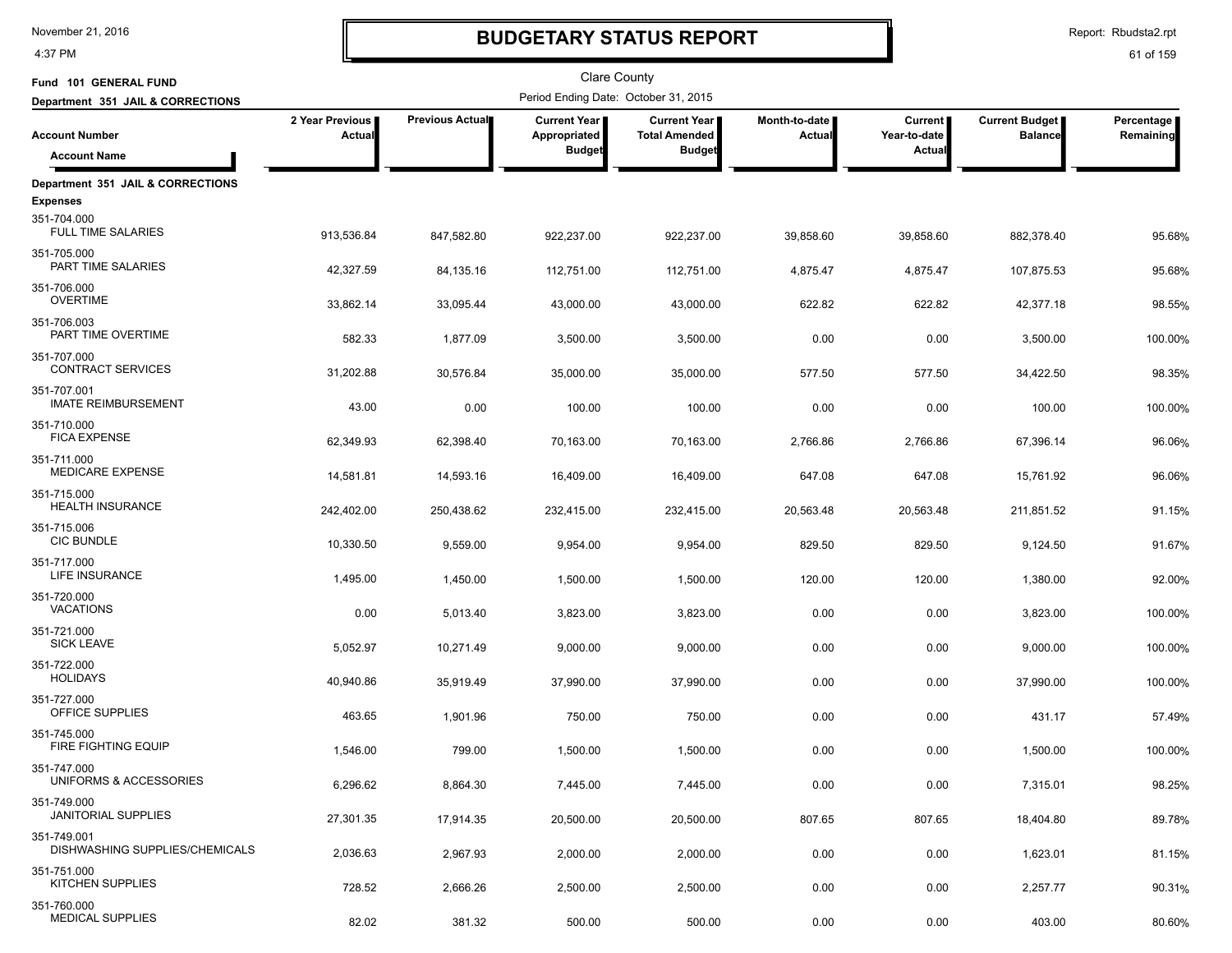#### 4:37 PM

### **BUDGETARY STATUS REPORT**

Report: Rbudsta2.rpt

| Fund 101 GENERAL FUND                                      |                           |                        | <b>Clare County</b><br>Period Ending Date: October 31, 2015 |                                             |                         |                                |                                         |                         |
|------------------------------------------------------------|---------------------------|------------------------|-------------------------------------------------------------|---------------------------------------------|-------------------------|--------------------------------|-----------------------------------------|-------------------------|
| Department 351 JAIL & CORRECTIONS<br><b>Account Number</b> | 2 Year Previous<br>Actual | <b>Previous Actual</b> | <b>Current Year</b>  <br>Appropriated                       | <b>Current Year</b><br><b>Total Amended</b> | Month-to-date<br>Actual | <b>Current</b><br>Year-to-date | <b>Current Budget</b><br><b>Balance</b> | Percentage<br>Remaining |
| <b>Account Name</b>                                        |                           |                        | <b>Budget</b>                                               | <b>Budget</b>                               |                         | Actual                         |                                         |                         |
| 351-803.000<br>PRISONERS MEALS                             | 303,102.44                | 301,426.60             | 306,650.00                                                  | 306,650.00                                  | 17,626.88               | 17,626.88                      | 288,997.72                              | 94.24%                  |
| 351-835.000<br>HEALTH SERVICES COUNTIES                    | 178,846.55                | 203,759.30             | 200,000.00                                                  | 200,000.00                                  | 44,923.95               | 44,923.95                      | 155,076.05                              | 77.54%                  |
| 351-835.002<br>HEALTH SERVICE-EMPLOYEES                    | 448.00                    | 1,408.00               | 2,200.00                                                    | 2,200.00                                    | 0.00                    | 0.00                           | 2,200.00                                | 100.00%                 |
| 351-835.006<br><b>DRUG SCREENING</b>                       | 700.00                    | 480.00                 | 840.00                                                      | 840.00                                      | 0.00                    | 0.00                           | 840.00                                  | 100.00%                 |
| 351-851.000<br>MAINTANCE CONTRACT - RADIO REPAIF           | 0.00                      | 312.50                 | 750.00                                                      | 750.00                                      | 0.00                    | 0.00                           | 750.00                                  | 100.00%                 |
| 351-851.001<br><b>COMPUTER MAINT</b>                       | 5,376.35                  | 4,912.38               | 7,000.00                                                    | 10,090.00                                   | 1,715.00                | 1,715.00                       | 5,285.00                                | 52.38%                  |
| 351-863.000<br><b>FREIGHT</b>                              | 669.85                    | 897.76                 | 1,200.00                                                    | 1,200.00                                    | 179.14                  | 179.14                         | 1,020.86                                | 85.07%                  |
| 351-864.000<br>TRAVEL & EXPENSE                            | 2,617.38                  | 2,082.64               | 2,500.00                                                    | 2,500.00                                    | 0.00                    | 0.00                           | 2,492.00                                | 99.68%                  |
| 351-875.000<br><b>SUPPLIES &amp; PARTS</b>                 | 2,852.66                  | 2,895.85               | 3,500.00                                                    | 3,500.00                                    | 146.54                  | 146.54                         | 3,267.79                                | 93.37%                  |
| 351-921.000<br>UTILITIES                                   | 206,723.98                | 167,408.49             | 188,640.00                                                  | 188,640.00                                  | 0.00                    | 0.00                           | 188,640.00                              | 100.00%                 |
| 351-931.000<br><b>BUILDING REPAIR &amp; MAINTENANCE</b>    | 23,166.86                 | 18,861.64              | 22,000.00                                                   | 22,000.00                                   | 1,200.73                | 1,200.73                       | 20,400.45                               | 92.73%                  |
| 351-932.001<br>OFFICE EQUIPMENT MAINT-LEIN                 | 1,932.00                  | 1,449.00               | 2,375.00                                                    | 2,375.00                                    | 0.00                    | 0.00                           | 2,375.00                                | 100.00%                 |
| 351-933.000<br><b>EQUIP MAINT</b>                          | 2,265.19                  | 2,946.05               | 3,000.00                                                    | 3,000.00                                    | 0.00                    | 0.00                           | 3,000.00                                | 100.00%                 |
| 351-935.000<br><b>GROUND CARE &amp; MAINTENANCE</b>        | 6,960.82                  | 7,087.15               | 7,000.00                                                    | 7,000.00                                    | 521.81                  | 521.81                         | 6,478.19                                | 92.55%                  |
| 351-957.000<br><b>EMPLOYEES TRAINING &amp; IMPROV</b>      | 920.83                    | 2,147.60               | 5,160.00                                                    | 5,160.00                                    | 0.00                    | 0.00                           | 5,160.00                                | 100.00%                 |
| 351-978.000<br><b>NEW EQUIPMENT</b>                        | 19,212.27                 | 6,124.73               | 0.00                                                        | 0.00                                        | 0.00                    | 0.00                           | 0.00                                    | 0.00%                   |
| <b>Expenses Total</b>                                      | 2,192,957.82              | 2,146,605.70           | 2,285,852.00                                                | 2,288,942.00                                | 137,983.01              | 137,983.01                     | 2,144,898.51                            | 93.97%                  |
| JAIL & CORRECTIONS Dept Total                              | 2,192,957.82              | 2,146,605.70           | 2,285,852.00                                                | 2,288,942.00                                | 137,983.01              | 137,983.01                     | 2,144,898.51                            | 93.97%                  |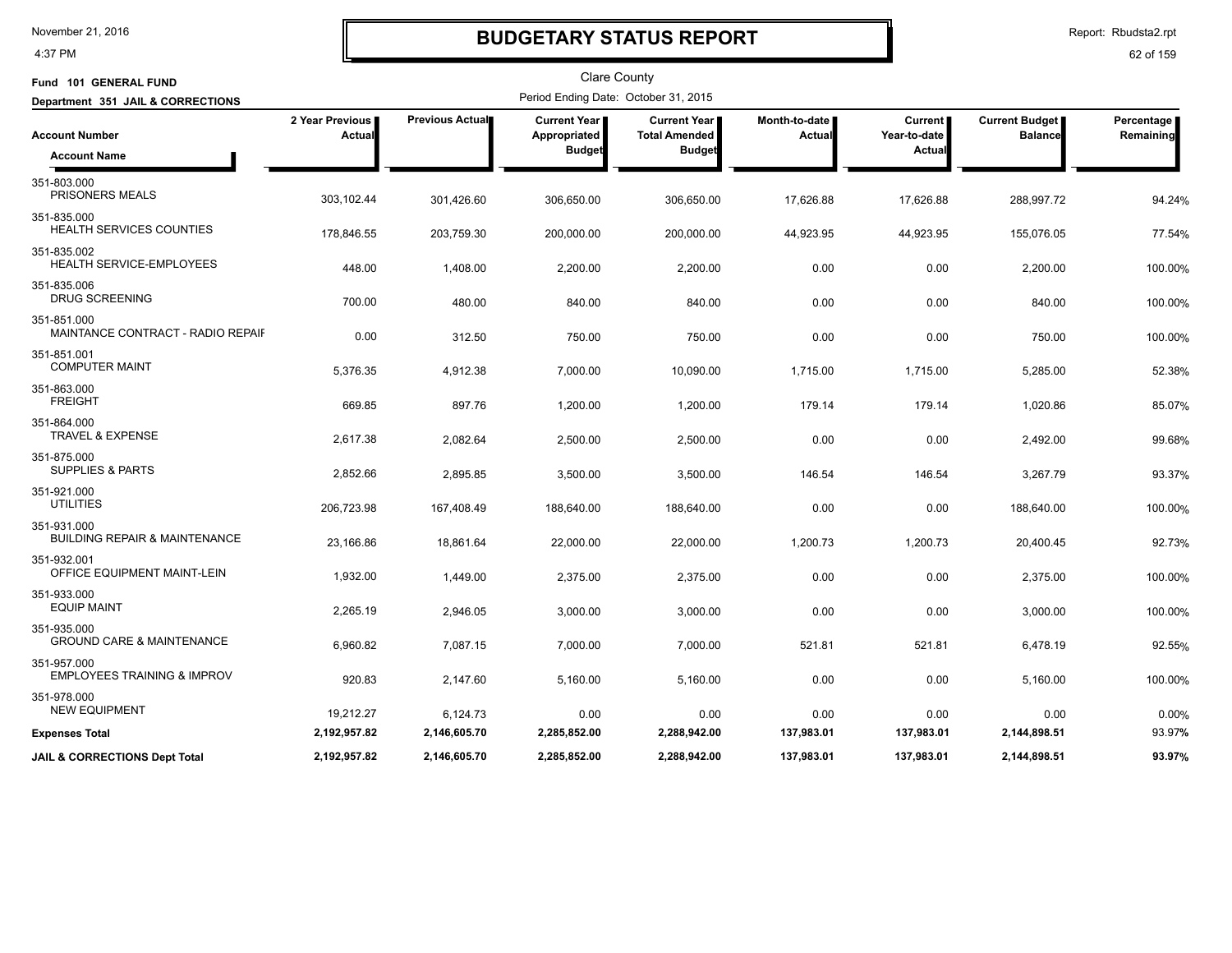4:37 PM

# **BUDGETARY STATUS REPORT**

| Fund 101 GENERAL FUND                         |                           |                 | Clare County                                  |                                                       |                                |                                          |                                         |                         |
|-----------------------------------------------|---------------------------|-----------------|-----------------------------------------------|-------------------------------------------------------|--------------------------------|------------------------------------------|-----------------------------------------|-------------------------|
| Department 352 COURT SECURITY                 |                           |                 | Period Ending Date: October 31, 2015          |                                                       |                                |                                          |                                         |                         |
| <b>Account Number</b><br><b>Account Name</b>  | 2 Year Previous<br>Actual | Previous Actual | Current Year<br>Appropriated<br><b>Budget</b> | Current Year<br><b>Total Amended</b><br><b>Budget</b> | Month-to-date<br><b>Actual</b> | <b>Current</b><br>Year-to-date<br>Actual | <b>Current Budget</b><br><b>Balance</b> | Percentage<br>Remaining |
|                                               |                           |                 |                                               |                                                       |                                |                                          |                                         |                         |
| Department 352 COURT SECURITY                 |                           |                 |                                               |                                                       |                                |                                          |                                         |                         |
| <b>Expenses</b>                               |                           |                 |                                               |                                                       |                                |                                          |                                         |                         |
| 352-704.000<br><b>SGT CRT SECURITY COORD</b>  | 0.00                      | 35,830.08       | 37,175.00                                     | 37,175.00                                             | 1,705.92                       | 1,705.92                                 | 35,469.08                               | 95.41%                  |
| 352-705.001<br>PT CIRCUIT/PROBATE CRT BAILIFF | 34,732.60                 | 32,703.94       | 31,750.00                                     | 31,750.00                                             | 1,402.91                       | 1,402.91                                 | 30,347.09                               | 95.58%                  |
| 352-705.002<br>PT SECURITY TRANSPORT USM      | 12,927.78                 | 9,977.76        | 10,500.00                                     | 10,500.00                                             | 262.67                         | 262.67                                   | 10,237.33                               | 97.50%                  |
| 352-705.003<br>PT SECURITY TRANSPORT OTHER    | 3,913.06                  | 3,619.25        | 4,100.00                                      | 4,100.00                                              | 235.11                         | 235.11                                   | 3,864.89                                | 94.27%                  |
| 352-705.004<br>PT SECURITY FOC                | 3,731.69                  | 3,217.29        | 3,650.00                                      | 3,650.00                                              | 204.96                         | 204.96                                   | 3,445.04                                | 94.38%                  |
| 352-705.005<br>PT SECURITY PA                 | 0.00                      | 0.00            | 125.00                                        | 125.00                                                | 0.00                           | 0.00                                     | 125.00                                  | 100.00%                 |
| 352-705.006<br>PT SECURITY OTHER              | 19,245.07                 | 21,638.21       | 25,000.00                                     | 25,000.00                                             | 358.20                         | 358.20                                   | 24,641.80                               | 98.57%                  |
| 352-705.007<br><b>DISTRICT COURT BAILIFF</b>  | 28,841.57                 | 26,416.96       | 0.00                                          | 26,421.00                                             | 1,955.03                       | 1,955.03                                 | 24,465.97                               | 92.60%                  |
| 352-706.000<br><b>OVERTIME</b>                | 0.00                      | 0.00            | 1,200.00                                      | 1,200.00                                              | 0.00                           | 0.00                                     | 1,200.00                                | 100.00%                 |
| 352-710.000<br><b>FICA</b>                    | 6,471.17                  | 8,114.13        | 8,587.00                                      | 8,587.00                                              | 362.12                         | 362.12                                   | 8,224.88                                | 95.78%                  |
| 352-711.000<br><b>MEDICARE</b>                | 1,513.39                  | 1,897.63        | 2,009.00                                      | 2,009.00                                              | 84.68                          | 84.68                                    | 1,924.32                                | 95.78%                  |
| 352-715.000<br><b>HEALTH INSURANCE</b>        | 0.00                      | 9,748.86        | 9,693.00                                      | 9,693.00                                              | 844.48                         | 844.48                                   | 8,848.52                                | 91.29%                  |
| 352-715.006<br><b>CIC BUNDLE</b>              | 0.00                      | 434.50          | 474.00                                        | 474.00                                                | 39.50                          | 39.50                                    | 434.50                                  | 91.67%                  |
| 352-717.000<br>LIFE INSURANCE                 | 0.00                      | 65.00           | 60.00                                         | 60.00                                                 | 5.00                           | 5.00                                     | 55.00                                   | 91.67%                  |
| 352-747.000<br>UNIFORMS & ACCESSORIES         | 885.00                    | 1,980.20        | 2,000.00                                      | 2,000.00                                              | 0.00                           | 0.00                                     | 1,426.75                                | 71.34%                  |
| <b>Expenses Total</b>                         | 112,261.33                | 155,643.81      | 136,323.00                                    | 162,744.00                                            | 7,460.58                       | 7,460.58                                 | 154,710.17                              | 95.42%                  |
| <b>COURT SECURITY Dept Total</b>              | 112,261.33                | 155,643.81      | 136,323.00                                    | 162,744.00                                            | 7,460.58                       | 7,460.58                                 | 154,710.17                              | 95.42%                  |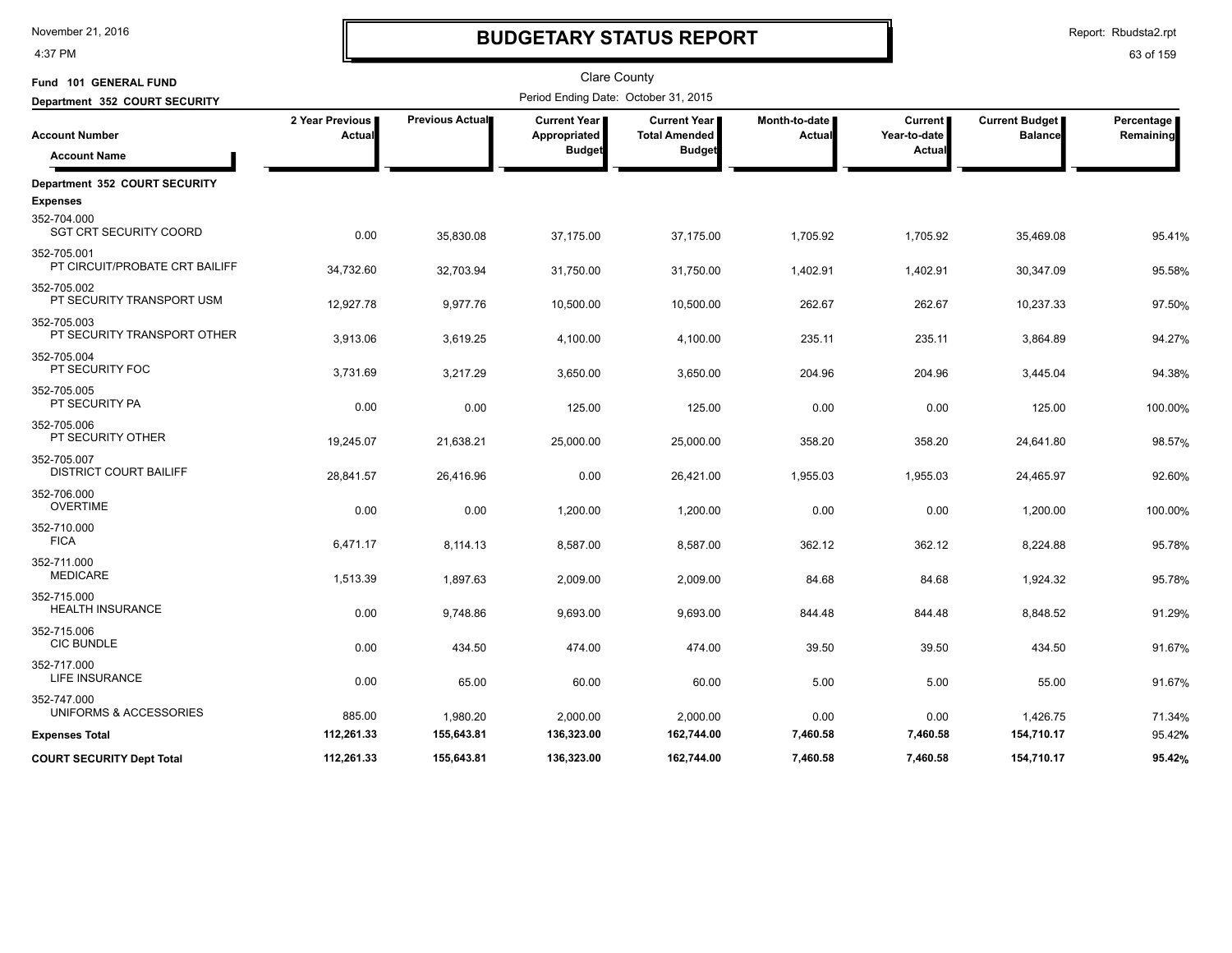4:37 PM

## **BUDGETARY STATUS REPORT**

Report: Rbudsta2.rpt

| Fund 101 GENERAL FUND<br>Department 400 PLANNING COMMISSION          |                                  |                        | <b>Clare County</b><br>Period Ending Date: October 31, 2015   |                                                          |                                         |                                     |                                  |                           |
|----------------------------------------------------------------------|----------------------------------|------------------------|---------------------------------------------------------------|----------------------------------------------------------|-----------------------------------------|-------------------------------------|----------------------------------|---------------------------|
| <b>Account Number</b><br><b>Account Name</b>                         | 2 Year Previous<br><b>Actual</b> | <b>Previous Actual</b> | <b>Current Year I</b><br><b>Appropriated</b><br><b>Budget</b> | Current Year II<br><b>Total Amended</b><br><b>Budget</b> | Month-to-date <b>■</b><br><b>Actual</b> | Current  <br>Year-to-date<br>Actual | Current Budget<br><b>Balance</b> | Percentage  <br>Remaining |
| Department 400 PLANNING COMMISSION<br><b>Expenses</b><br>400-814.000 |                                  |                        |                                                               |                                                          |                                         |                                     |                                  |                           |
| <b>DUES &amp; SUBSCRIPTIONS</b><br><b>Expenses Total</b>             | 350.00<br>350.00                 | 350.00<br>350.00       | 350.00<br>350.00                                              | 350.00<br>350.00                                         | 0.00<br>0.00                            | 0.00<br>0.00                        | 350.00<br>350.00                 | 100.00%<br>100.00%        |
| <b>PLANNING COMMISSION Dept Total</b>                                | 350.00                           | 350.00                 | 350.00                                                        | 350.00                                                   | 0.00                                    | 0.00                                | 350.00                           | 100.00%                   |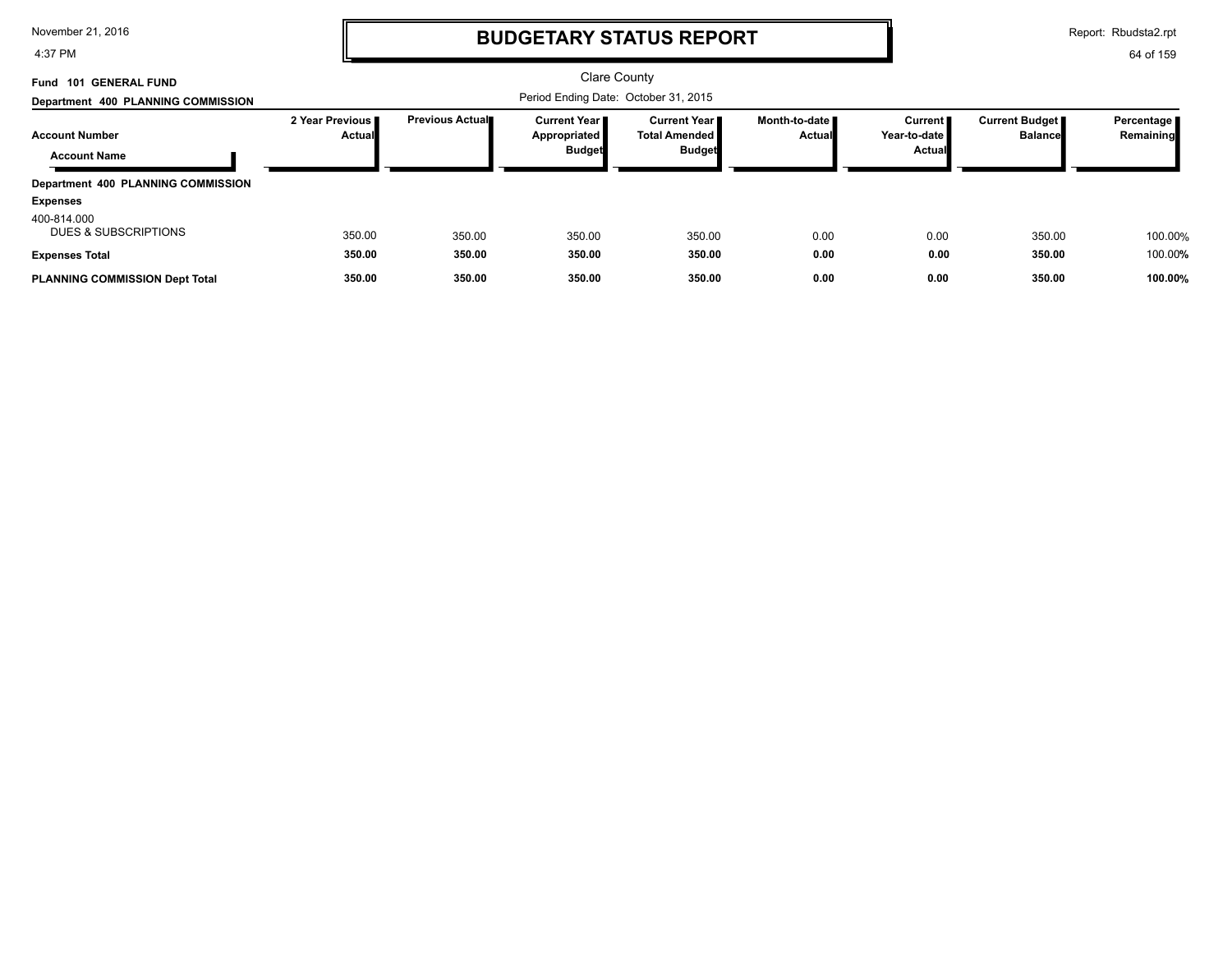4:37 PM

# **BUDGETARY STATUS REPORT**

Report: Rbudsta2.rpt

| Fund 101 GENERAL FUND                          |                           |                 | <b>Clare County</b>                                  |                                                              |                         |                                          |                                         |                         |
|------------------------------------------------|---------------------------|-----------------|------------------------------------------------------|--------------------------------------------------------------|-------------------------|------------------------------------------|-----------------------------------------|-------------------------|
| Department 426 EMERGENCY PREPARDNESS           |                           |                 | Period Ending Date: October 31, 2015                 |                                                              |                         |                                          |                                         |                         |
| <b>Account Number</b>                          | 2 Year Previous<br>Actual | Previous Actual | <b>Current Year</b><br>Appropriated<br><b>Budget</b> | <b>Current Year</b><br><b>Total Amended</b><br><b>Budget</b> | Month-to-date<br>Actual | <b>Current</b><br>Year-to-date<br>Actual | <b>Current Budget</b><br><b>Balance</b> | Percentage<br>Remaining |
| <b>Account Name</b>                            |                           |                 |                                                      |                                                              |                         |                                          |                                         |                         |
| Department 426 EMERGENCY PREPARDNESS           |                           |                 |                                                      |                                                              |                         |                                          |                                         |                         |
| <b>Expenses</b>                                |                           |                 |                                                      |                                                              |                         |                                          |                                         |                         |
| 426-702.000<br>SALARY                          | 25,222.65                 | 40,102.36       | 43,130.00                                            | 43,130.00                                                    | 1,975.40                | 1,975.40                                 | 41,154.60                               | 95.42%                  |
| 426-710.000<br><b>FICA EXPENSE</b>             | 1,563.80                  | 2,464.56        | 2,675.00                                             | 2,675.00                                                     | 122.47                  | 122.47                                   | 2,552.53                                | 95.42%                  |
| 426-711.000<br><b>MEDICARE EXPENSE</b>         | 365.73                    | 576.38          | 626.00                                               | 626.00                                                       | 28.65                   | 28.65                                    | 597.35                                  | 95.42%                  |
| 426-715.000<br><b>HEALTH INSURANCE</b>         | 0.00                      | 10,608.32       | 10,000.00                                            | 10,000.00                                                    | 754.96                  | 754.96                                   | 9,245.04                                | 92.45%                  |
| 426-715.006<br><b>CIC BUNDLE</b>               | 0.00                      | 434.50          | 474.00                                               | 474.00                                                       | 39.50                   | 39.50                                    | 434.50                                  | 91.67%                  |
| 426-717.000<br>LIFE INSURANCE                  | 0.00                      | 65.00           | 60.00                                                | 60.00                                                        | 5.00                    | 5.00                                     | 55.00                                   | 91.67%                  |
| 426-727.000<br>OFFICE SUPPLIES                 | 794.09                    | 4,823.62        | 1,000.00                                             | 1,000.00                                                     | 0.00                    | 0.00                                     | 1,000.00                                | 100.00%                 |
| 426-728.000<br>SUPPLIES WMSDC - AUDIT ADJ ONLY | 16,543.77                 | 9,967.68        | 15,000.00                                            | 15,000.00                                                    | 0.00                    | 0.00                                     | 15,000.00                               | 100.00%                 |
| 426-732.000<br><b>POSTAGE</b>                  | 30.20                     | 96.41           | 250.00                                               | 250.00                                                       | 0.00                    | 0.00                                     | 250.00                                  | 100.00%                 |
| 426-746.000<br><b>GAS OIL &amp; GREASE</b>     | 0.00                      | 0.00            | 100.00                                               | 100.00                                                       | 0.00                    | 0.00                                     | 100.00                                  | 100.00%                 |
| 426-804.000<br><b>EXPENSE OF SALE</b>          | 480.00                    | 0.00            | 0.00                                                 | 0.00                                                         | 0.00                    | 0.00                                     | 0.00                                    | 0.00%                   |
| 426-814.000<br>DUES & SUBSCRIPTIONS-MEETINGS   | 1,578.68                  | 244.19          | 500.00                                               | 500.00                                                       | 0.00                    | 0.00                                     | 500.00                                  | 100.00%                 |
| 426-851.000<br>EQUIP MAINTENANCE & CONTRACTS   | 682.92                    | 1,053.64        | 1,500.00                                             | 1,500.00                                                     | 0.00                    | 0.00                                     | 1,500.00                                | 100.00%                 |
| 426-852.000<br><b>TELEPHONE</b>                | 0.00                      | 12.39           | 350.00                                               | 350.00                                                       | 0.00                    | 0.00                                     | 350.00                                  | 100.00%                 |
| 426-864.000<br><b>TRAVEL &amp; EXPENSE</b>     | 4,873.41                  | 5,126.33        | 4,500.00                                             | 4,500.00                                                     | 0.00                    | 0.00                                     | 4,500.00                                | 100.00%                 |
| 426-933.000<br><b>EQUIPMENT MAINTENANCE</b>    | 913.03                    | 2,065.71        | 2,500.00                                             | 2,500.00                                                     | 1.00                    | 1.00                                     | 2,390.91                                | 95.64%                  |
| 426-957.000<br><b>TRAINING</b>                 | 0.00                      | 0.00            | 500.00                                               | 500.00                                                       | 0.00                    | 0.00                                     | 500.00                                  | 100.00%                 |
| 426-978.000<br><b>NEW EQUIPMENT</b>            | 352.21                    | 4,745.54        | 950.00                                               | 950.00                                                       | 0.00                    | 0.00                                     | 554.26                                  | 58.34%                  |
| <b>Expenses Total</b>                          | 53,400.49                 | 82,386.63       | 84,115.00                                            | 84,115.00                                                    | 2,926.98                | 2,926.98                                 | 80,684.19                               | 96.52%                  |
| <b>EMERGENCY PREPARDNESS Dept Total</b>        | 53,400.49                 | 82,386.63       | 84,115.00                                            | 84,115.00                                                    | 2,926.98                | 2,926.98                                 | 80,684.19                               | 96.52%                  |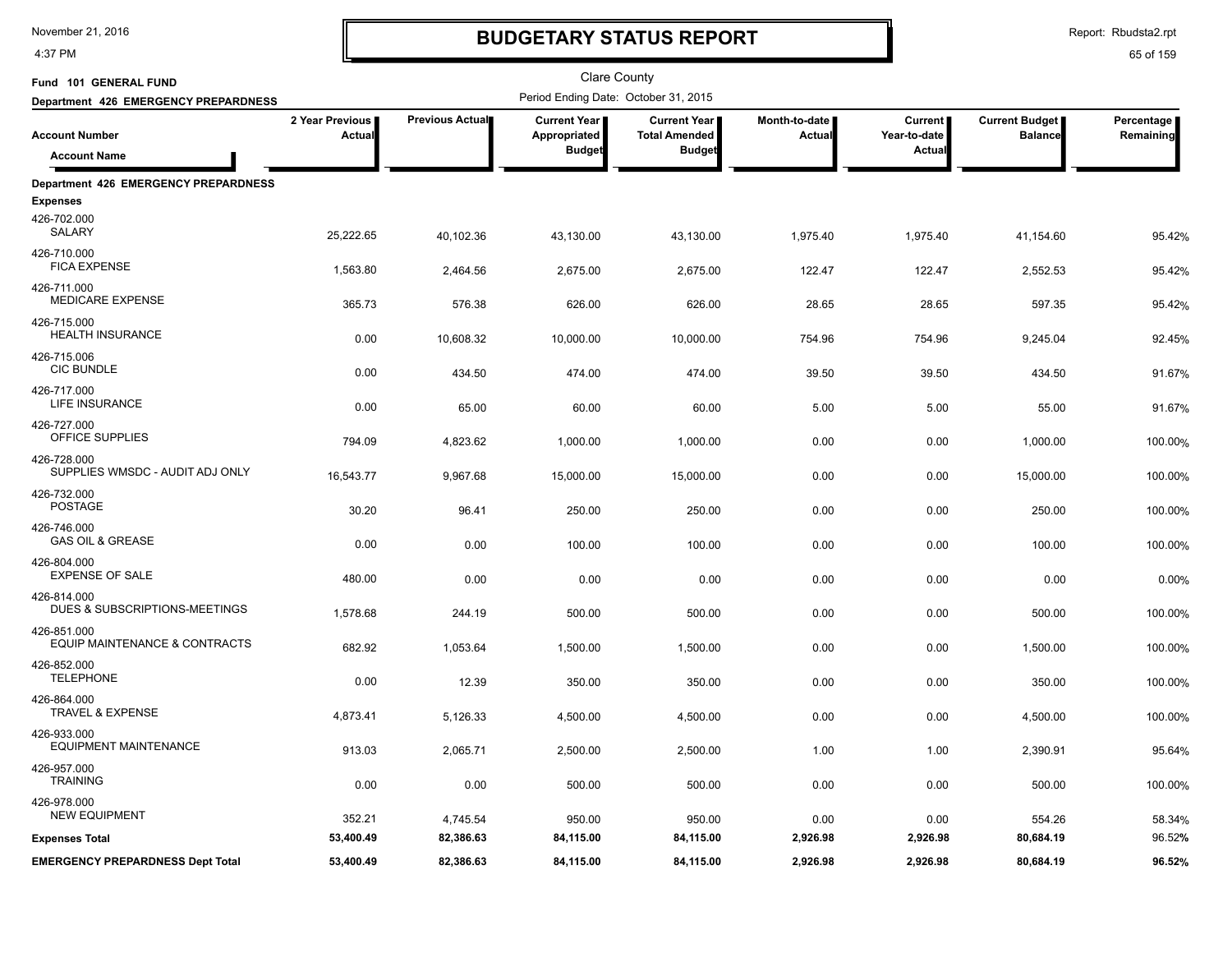4:37 PM

# **BUDGETARY STATUS REPORT**

Report: Rbudsta2.rpt

| Fund 101 GENERAL FUND                         |                           |                 | Clare County                         |                                             |                                  |                                |                                  |                         |
|-----------------------------------------------|---------------------------|-----------------|--------------------------------------|---------------------------------------------|----------------------------------|--------------------------------|----------------------------------|-------------------------|
| Department 430 ANIMAL CONTROL                 |                           |                 | Period Ending Date: October 31, 2015 |                                             |                                  |                                |                                  |                         |
| <b>Account Number</b>                         | 2 Year Previous<br>Actual | Previous Actual | Current Year<br>Appropriated         | <b>Current Year</b><br><b>Total Amended</b> | Month-to-date  <br><b>Actual</b> | <b>Current</b><br>Year-to-date | Current Budget<br><b>Balance</b> | Percentage<br>Remaining |
| <b>Account Name</b>                           |                           |                 | <b>Budget</b>                        | <b>Budget</b>                               |                                  | Actual                         |                                  |                         |
| Department 430 ANIMAL CONTROL                 |                           |                 |                                      |                                             |                                  |                                |                                  |                         |
| <b>Expenses</b><br>430-702.000<br>SALARY      | 35,132.75                 | 23,641.54       | 30,704.00                            | 30,704.00                                   | 1,383.03                         | 1,383.03                       | 29,320.97                        | 95.50%                  |
| 430-704.000<br>DEPARTMENT MANANGER            | 26,517.41                 | 31,414.55       | 26,548.00                            | 26,548.00                                   | 1,186.20                         | 1,186.20                       | 25,361.80                        | 95.53%                  |
| 430-705.000<br>PART TIME                      | 45,589.23                 | 76,441.64       | 93,090.00                            | 93,090.00                                   | 3,765.09                         | 3,765.09                       | 89,324.91                        | 95.96%                  |
| 430-706.000<br><b>OVERTIME</b>                | 1,485.95                  | 995.21          | 1,500.00                             | 1,500.00                                    | 78.21                            | 78.21                          | 1,421.79                         | 94.79%                  |
| 430-710.000<br><b>FICA EXPENSE</b>            | 6,469.78                  | 8,162.66        | 9,415.00                             | 9,415.00                                    | 397.58                           | 397.58                         | 9,017.42                         | 95.78%                  |
| 430-711.000<br><b>MEDICARE EXPENSE</b>        | 1,513.09                  | 1,909.00        | 2,196.00                             | 2,196.00                                    | 92.98                            | 92.98                          | 2,103.02                         | 95.77%                  |
| 430-715.000<br><b>HEALTH INSURANCE</b>        | 21,978.72                 | 20,743.33       | 21,012.00                            | 21,012.00                                   | 1,509.92                         | 1,509.92                       | 19,502.08                        | 92.81%                  |
| 430-715.006<br><b>CIC BUNDLE</b>              | 916.00                    | 908.50          | 1,000.00                             | 1,000.00                                    | 79.00                            | 79.00                          | 921.00                           | 92.10%                  |
| 430-717.000<br>LIFE INSURANCE                 | 139.20                    | 98.60           | 212.00                               | 212.00                                      | 11.60                            | 11.60                          | 200.40                           | 94.53%                  |
| 430-727.001<br>OFFICE SUPPLIES                | 1,233.05                  | 1,332.57        | 1,350.00                             | 1,350.00                                    | 0.00                             | 0.00                           | 1,350.00                         | 100.00%                 |
| 430-727.002<br><b>VETS SUPPLIES</b>           | 1,735.40                  | 867.08          | 1,600.00                             | 1,600.00                                    | 0.00                             | 0.00                           | 1,600.00                         | 100.00%                 |
| 430-728.000<br>PRINTING & BINDING             | 253.80                    | 983.10          | 650.00                               | 650.00                                      | 0.00                             | 0.00                           | 650.00                           | 100.00%                 |
| 430-732.000<br><b>POSTAGE</b>                 | 562.16                    | 414.00          | 300.00                               | 300.00                                      | 0.00                             | 0.00                           | 300.00                           | 100.00%                 |
| 430-746.000<br><b>GAS OIL &amp; GREASE</b>    | 9,000.00                  | 6,139.98        | 9,500.00                             | 9,500.00                                    | 100.54                           | 100.54                         | 9,399.46                         | 98.94%                  |
| 430-747.000<br><b>UNIFORMS</b>                | 339.10                    | 973.08          | 300.00                               | 300.00                                      | 0.00                             | 0.00                           | 300.00                           | 100.00%                 |
| 430-749.000<br><b>JANITORIAL SUPPLIES</b>     | 5,634.91                  | 5,380.55        | 6,500.00                             | 6,500.00                                    | 0.00                             | 0.00                           | 6,500.00                         | 100.00%                 |
| 430-801.001<br>RESTRICTED-DONATIONS           | 7,446.30                  | 6,936.93        | 19,000.00                            | 19,000.00                                   | 31.80                            | 31.80                          | 18,968.20                        | 99.83%                  |
| 430-801.002<br><b>RESTRICTED SPAY/NEUTER</b>  | 9,926.00                  | 11,468.80       | 11,000.00                            | 11,000.00                                   | 150.00                           | 150.00                         | 10,850.00                        | 98.64%                  |
| 430-801.003<br>RESTRICTED RAB/VAC.LIC DEPOSIT | 675.00                    | 805.00          | 700.00                               | 700.00                                      | 20.00                            | 20.00                          | 680.00                           | 97.14%                  |
| 430-801.004<br>CONTRACTED SERVICES            | 0.00                      | 310.00          | 310.00                               | 310.00                                      | 0.00                             | 0.00                           | 310.00                           | 100.00%                 |
| 430-801.005<br>RESTRICTED - MDARD GRANT 2015  | 0.00                      | 4,035.00        | 0.00                                 | 0.00                                        | 0.00                             | 0.00                           | 0.00                             | 0.00%                   |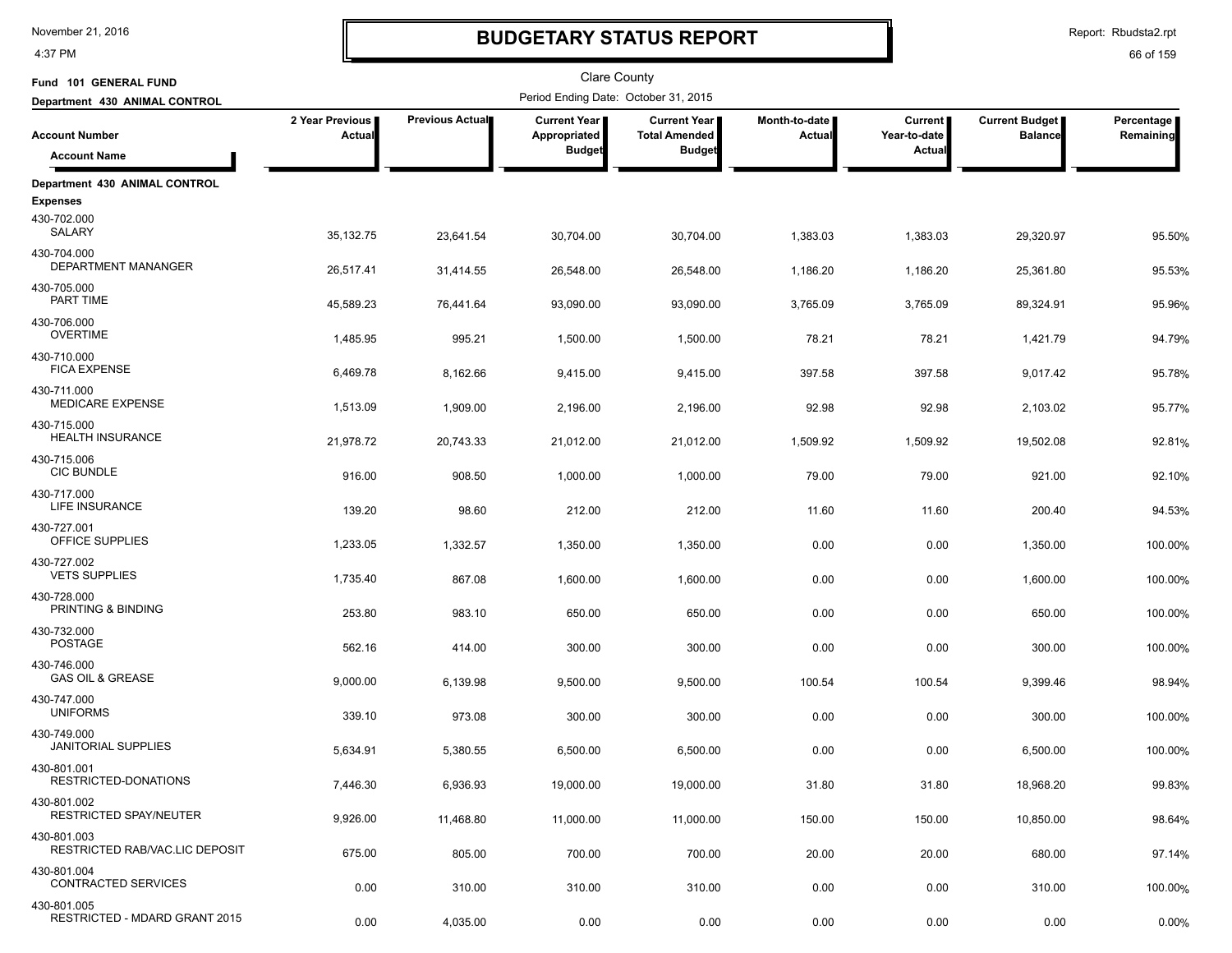4:37 PM

## **BUDGETARY STATUS REPORT**

Report: Rbudsta2.rpt

| Fund 101 GENERAL FUND                                   |                           |                 | <b>Clare County</b>                                  |                                                              |                         |                                   |                                         |                         |
|---------------------------------------------------------|---------------------------|-----------------|------------------------------------------------------|--------------------------------------------------------------|-------------------------|-----------------------------------|-----------------------------------------|-------------------------|
| Department 430 ANIMAL CONTROL                           |                           |                 | Period Ending Date: October 31, 2015                 |                                                              |                         |                                   |                                         |                         |
| <b>Account Number</b><br><b>Account Name</b>            | 2 Year Previous<br>Actual | Previous Actual | <b>Current Year</b><br>Appropriated<br><b>Budget</b> | <b>Current Year</b><br><b>Total Amended</b><br><b>Budget</b> | Month-to-date<br>Actual | Current<br>Year-to-date<br>Actual | <b>Current Budget</b><br><b>Balance</b> | Percentage<br>Remaining |
| 430-814.000<br><b>DUES &amp; SUBSCRIPTION</b>           | 351.50                    | 0.00            | 300.00                                               | 300.00                                                       | 0.00                    | 0.00                              | 300.00                                  | 100.00%                 |
| 430-819.001<br><b>ADOPTION FEE REFUND</b>               | 150.00                    | 310.00          | 350.00                                               | 350.00                                                       | 0.00                    | 0.00                              | 350.00                                  | 100.00%                 |
| 430-835.002<br><b>EMPLOYEE PHYSICALS</b>                | 0.00                      | 906.00          | 0.00                                                 | 0.00                                                         | 0.00                    | 0.00                              | 0.00                                    | 0.00%                   |
| 430-852.000<br><b>TELEPHONE</b>                         | 2,351.48                  | 2,293.06        | 2,500.00                                             | 2,500.00                                                     | 158.94                  | 158.94                            | 2,341.06                                | 93.64%                  |
| 430-852.006<br><b>TELECOMMUNICATIONS</b>                | 891.03                    | 0.00            | 0.00                                                 | 0.00                                                         | 0.00                    | 0.00                              | 0.00                                    | 0.00%                   |
| 430-862.000<br><b>VEHICLE REPAIRS &amp; MAINTENANCE</b> | 4,153.64                  | 3,360.51        | 4,500.00                                             | 4,500.00                                                     | 19.07                   | 19.07                             | 4,480.93                                | 99.58%                  |
| 430-864.000<br><b>TRAVEL &amp; CONFERENCE</b>           | 0.00                      | 57.58           | 900.00                                               | 900.00                                                       | 34.00                   | 34.00                             | 866.00                                  | 96.22%                  |
| 430-921.000<br><b>UTILITIES</b>                         | 19,717.70                 | 17,034.23       | 18,700.00                                            | 18,700.00                                                    | 0.00                    | 0.00                              | 18,700.00                               | 100.00%                 |
| 430-933.000<br><b>EQUIP REPAIRS &amp; MAINTENANCE</b>   | 175.00                    | 529.40          | 750.00                                               | 750.00                                                       | 0.00                    | 0.00                              | 750.00                                  | 100.00%                 |
| 430-933.001<br>SHELTER REPAIR-MAINTENANCE               | 2,770.42                  | 3,743.88        | 3,000.00                                             | 3,000.00                                                     | 155.19                  | 155.19                            | 2,844.81                                | 94.83%                  |
| 430-935.000<br><b>GROUND CARE-RUBBISH REMOVAL</b>       | 4,514.91                  | 4,666.01        | 4,500.00                                             | 4,500.00                                                     | 515.26                  | 515.26                            | 3,984.74                                | 88.55%                  |
| 430-957.000<br><b>TRAINING</b>                          | 0.00                      | 442.80          | 800.00                                               | 800.00                                                       | 0.00                    | 0.00                              | 800.00                                  | 100.00%                 |
| 430-978.000<br><b>NEW EQUIPMENT</b>                     | 69.95                     | 0.00            | 2,000.00                                             | 2,000.00                                                     | 0.00                    | 0.00                              | 2,000.00                                | 100.00%                 |
| <b>Expenses Total</b>                                   | 211,693.48                | 237,304.59      | 275,187.00                                           | 275,187.00                                                   | 9,688.41                | 9,688.41                          | 265,498.59                              | 96.48%                  |
| <b>ANIMAL CONTROL Dept Total</b>                        | 211.693.48                | 237.304.59      | 275.187.00                                           | 275.187.00                                                   | 9.688.41                | 9.688.41                          | 265.498.59                              | 96.48%                  |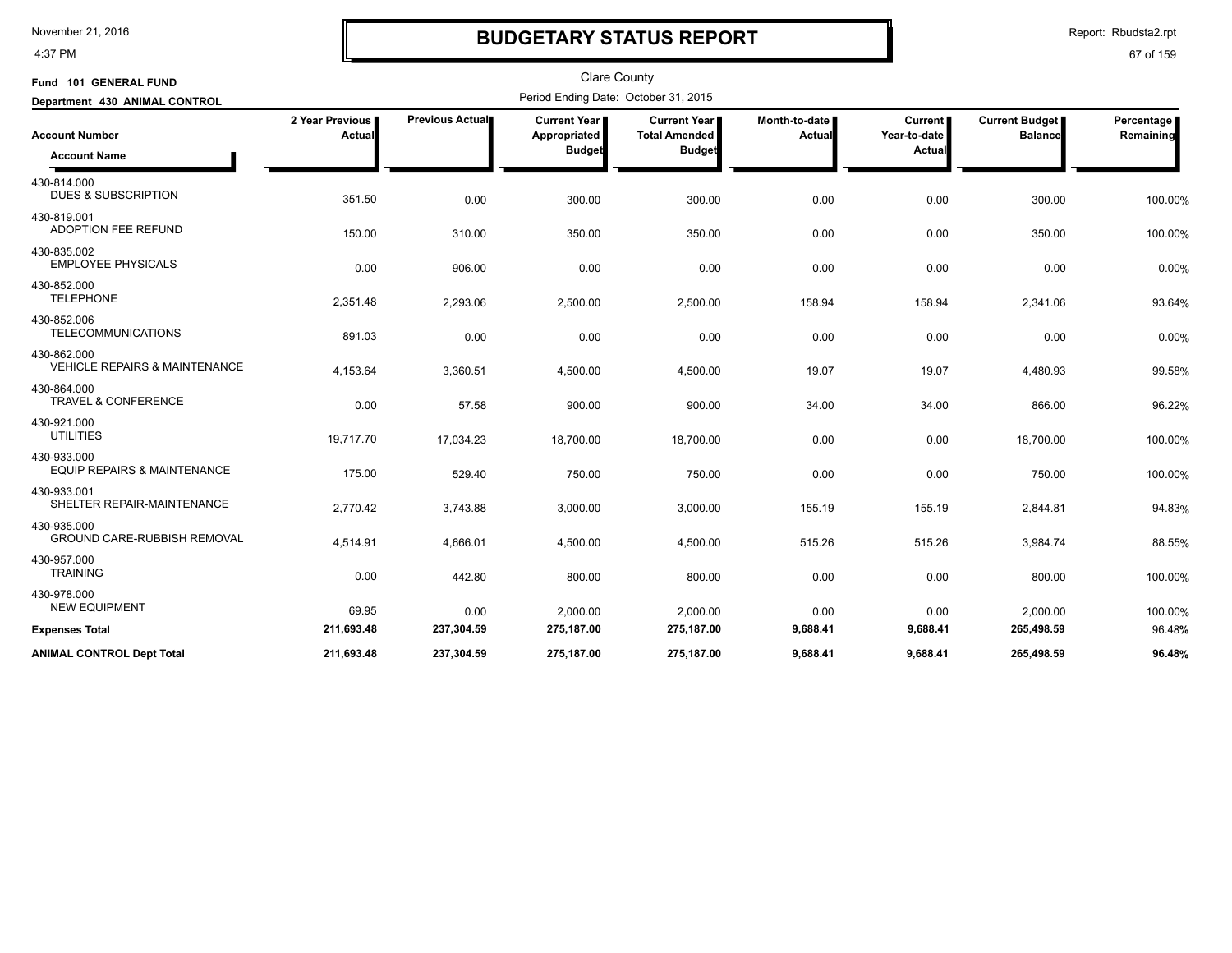4:37 PM

# **BUDGETARY STATUS REPORT**

Report: Rbudsta2.rpt

| <b>101 GENERAL FUND</b><br>Fund<br>Department 441 DEPT OF PUBLIC WORKS-ADMIN |                           |                         | Period Ending Date: October 31, 2015                   | <b>Clare County</b>                                            |                         |                                     |                                         |                         |
|------------------------------------------------------------------------------|---------------------------|-------------------------|--------------------------------------------------------|----------------------------------------------------------------|-------------------------|-------------------------------------|-----------------------------------------|-------------------------|
| <b>Account Number</b><br><b>Account Name</b>                                 | 2 Year Previous<br>Actual | <b>Previous Actual■</b> | <b>Current Year I</b><br>Appropriated<br><b>Budget</b> | <b>Current Year</b> ∎<br><b>Total Amended</b><br><b>Budget</b> | Month-to-date<br>Actual | Current I<br>Year-to-date<br>Actual | <b>Current Budget</b><br><b>Balance</b> | Percentage<br>Remaining |
| Department 441 DEPT OF PUBLIC WORKS-ADMIN<br><b>Expenses</b>                 |                           |                         |                                                        |                                                                |                         |                                     |                                         |                         |
| 441-707.000<br>PER DIEM                                                      | 0.00                      | 0.00                    | 100.00                                                 | 100.00                                                         | 0.00                    | 0.00                                | 100.00                                  | 100.00%                 |
| <b>Expenses Total</b>                                                        | 0.00                      | 0.00                    | 100.00                                                 | 100.00                                                         | 0.00                    | 0.00                                | 100.00                                  | 100.00%                 |
| DEPT OF PUBLIC WORKS-ADMIN Dept<br><b>Total</b>                              | 0.00                      | 0.00                    | 100.00                                                 | 100.00                                                         | 0.00                    | 0.00                                | 100.00                                  | 100.00%                 |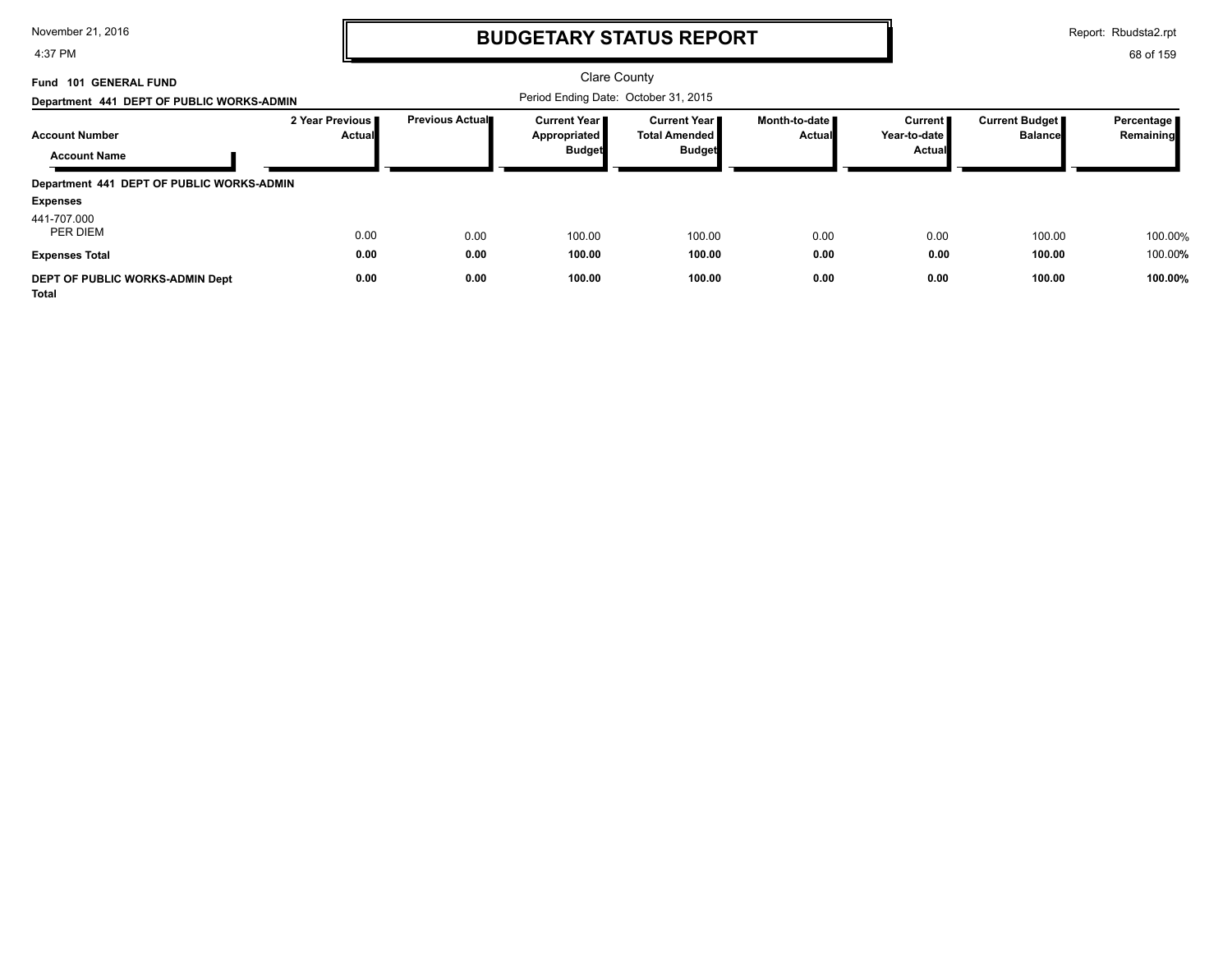4:37 PM

# **BUDGETARY STATUS REPORT**

Report: Rbudsta2.rpt

| Fund 101 GENERAL FUND                     |                           |                        | <b>Clare County</b>                   |                                               |                                |                                |                                  |                         |
|-------------------------------------------|---------------------------|------------------------|---------------------------------------|-----------------------------------------------|--------------------------------|--------------------------------|----------------------------------|-------------------------|
| Department 445 DRAIN PUBLIC BENEFIT       |                           |                        | Period Ending Date: October 31, 2015  |                                               |                                |                                |                                  |                         |
| <b>Account Number</b>                     | 2 Year Previous<br>Actual | <b>Previous Actual</b> | <b>Current Year I</b><br>Appropriated | <b>Current Year</b> I<br><b>Total Amended</b> | Month-to-date<br><b>Actual</b> | <b>Current</b><br>Year-to-date | Current Budget<br><b>Balance</b> | Percentage<br>Remaining |
| <b>Account Name</b>                       |                           |                        | <b>Budget</b>                         | <b>Budget</b>                                 |                                | <b>Actual</b>                  |                                  |                         |
| Department 445 DRAIN PUBLIC BENEFIT       |                           |                        |                                       |                                               |                                |                                |                                  |                         |
| <b>Expenses</b>                           |                           |                        |                                       |                                               |                                |                                |                                  |                         |
| 445-955.005<br><b>CUT-OFF DRAIN</b>       | 62.62                     | 0.00                   | 0.00                                  | 0.00                                          | 0.00                           | 0.00                           | 0.00                             | 0.00%                   |
| 445-955.011<br><b>HICKOCK DRAIN</b>       | 202.00                    | 303.00                 | 0.00                                  | 0.00                                          | 0.00                           | 0.00                           | 0.00                             | 0.00%                   |
| 445-955.015<br>LEITNER DRAIN              | 2,509.58                  | 0.00                   | 0.00                                  | 0.00                                          | 0.00                           | 0.00                           | 0.00                             | 0.00%                   |
| 445-955.018<br><b>WHISKEY CREEK DRAIN</b> | 274.17                    | 274.17                 | 275.00                                | 275.00                                        | 0.00                           | 0.00                           | 275.00                           | 100.00%                 |
| <b>Expenses Total</b>                     | 3,048.37                  | 577.17                 | 275.00                                | 275.00                                        | 0.00                           | 0.00                           | 275.00                           | 100.00%                 |
| <b>DRAIN PUBLIC BENEFIT Dept Total</b>    | 3,048.37                  | 577.17                 | 275.00                                | 275.00                                        | 0.00                           | 0.00                           | 275.00                           | 100.00%                 |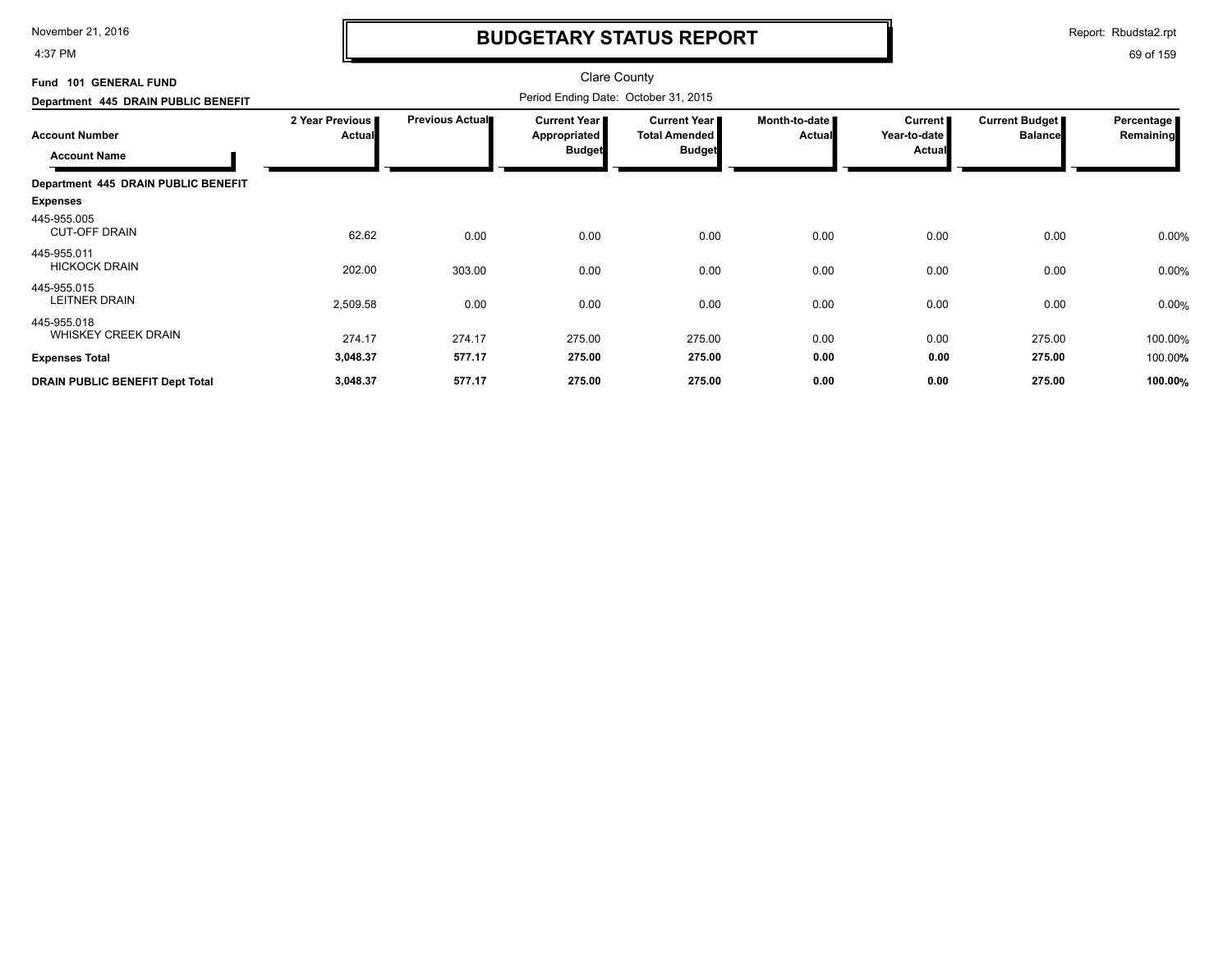4:37 PM

## **BUDGETARY STATUS REPORT**

Report: Rbudsta2.rpt

| <b>GENERAL FUND</b><br>Fund 101                         |                           |                        | <b>Clare County</b>                                           |                                                         |                                |                                     |                                         |                         |
|---------------------------------------------------------|---------------------------|------------------------|---------------------------------------------------------------|---------------------------------------------------------|--------------------------------|-------------------------------------|-----------------------------------------|-------------------------|
| Department 601 CENTRAL MI DIST HEALTH DEPT              |                           |                        | Period Ending Date: October 31, 2015                          |                                                         |                                |                                     |                                         |                         |
| <b>Account Number</b><br><b>Account Name</b>            | 2 Year Previous<br>Actual | <b>Previous Actual</b> | <b>Current Year I</b><br><b>Appropriated</b><br><b>Budget</b> | Current Year I<br><b>Total Amended</b><br><b>Budget</b> | Month-to-date<br><b>Actual</b> | Current  <br>Year-to-date<br>Actual | <b>Current Budget</b><br><b>Balance</b> | Percentage<br>Remaining |
| Department 601 CENTRAL MI DIST HEALTH DEPT              |                           |                        |                                                               |                                                         |                                |                                     |                                         |                         |
| <b>Expenses</b>                                         |                           |                        |                                                               |                                                         |                                |                                     |                                         |                         |
| 601-998.000<br>APPROPRIATION TRANSFER OUT               | 210,628.00                | 216.978.00             | 227,796.00                                                    | 227,796.00                                              | 56,956.75                      | 56,956.75                           | 170,839.25                              | 75.00%                  |
| 601-998.001<br><b>CIGARETTE TAX</b>                     | 868.92                    | 0.00                   | 0.00                                                          | 0.00                                                    | 0.00                           | 0.00                                | 0.00                                    | 0.00%                   |
| <b>Expenses Total</b>                                   | 211,496.92                | 216,978.00             | 227,796.00                                                    | 227,796.00                                              | 56,956.75                      | 56,956.75                           | 170,839.25                              | 75.00%                  |
| <b>CENTRAL MI DIST HEALTH DEPT Dept</b><br><b>Total</b> | 211,496.92                | 216,978.00             | 227,796.00                                                    | 227,796.00                                              | 56,956.75                      | 56,956.75                           | 170,839.25                              | 75.00%                  |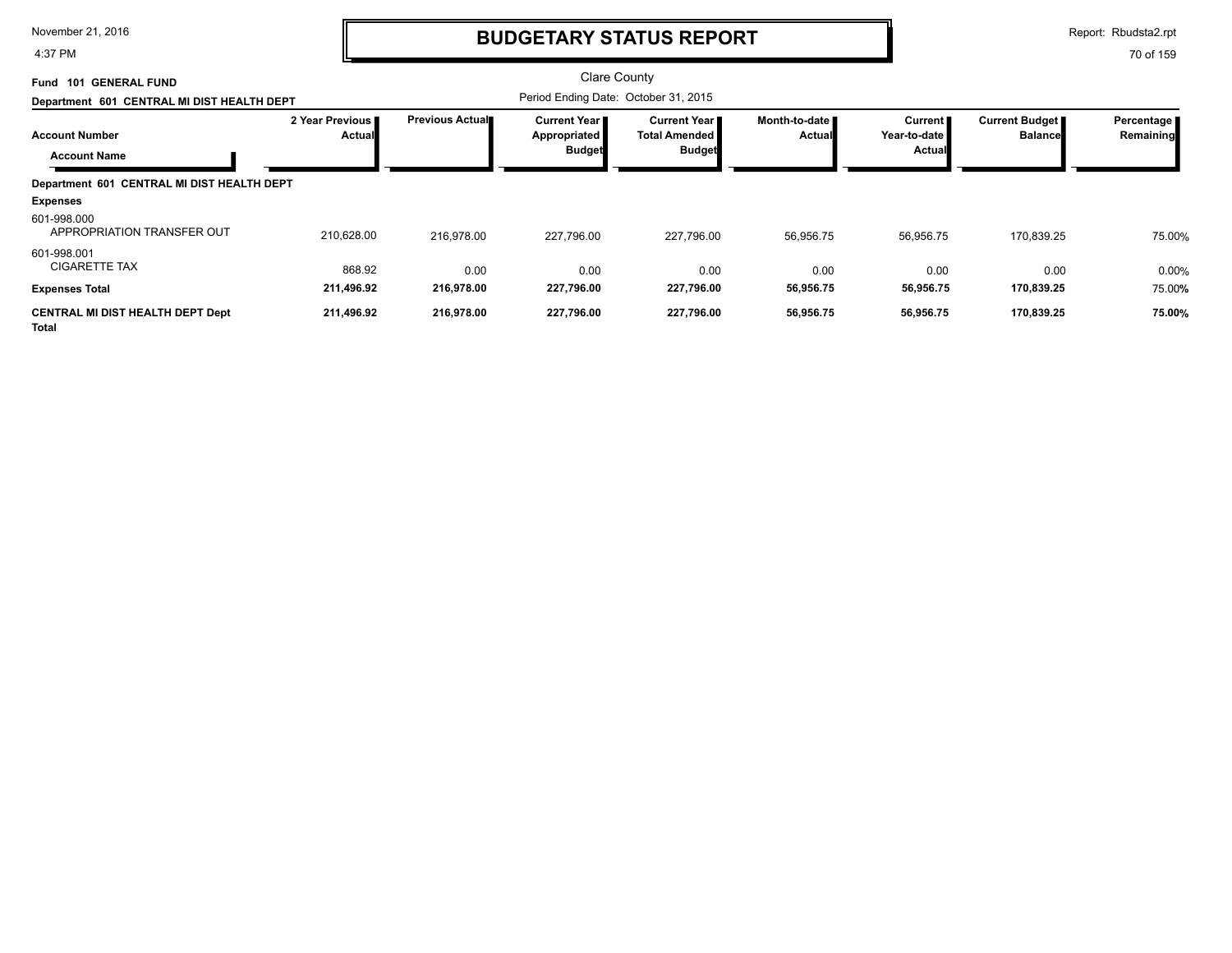4:37 PM

## **BUDGETARY STATUS REPORT**

Report: Rbudsta2.rpt

| Fund 101 GENERAL FUND                        |                                    |                         | Clare County                                                  |                                                                 |                                  |                                     |                                         |                           |
|----------------------------------------------|------------------------------------|-------------------------|---------------------------------------------------------------|-----------------------------------------------------------------|----------------------------------|-------------------------------------|-----------------------------------------|---------------------------|
| Department 605 CONTAGIOUS DISEASES           |                                    |                         |                                                               |                                                                 |                                  |                                     |                                         |                           |
| <b>Account Number</b><br><b>Account Name</b> | 2 Year Previous I<br><b>Actual</b> | <b>Previous Actual■</b> | <b>Current Year I</b><br><b>Appropriated</b><br><b>Budget</b> | <b>Current Year II</b><br><b>Total Amended</b><br><b>Budget</b> | Month-to-date ■<br><b>Actual</b> | Current  <br>Year-to-date<br>Actual | <b>Current Budget</b><br><b>Balance</b> | Percentage  <br>Remaining |
| Department 605 CONTAGIOUS DISEASES           |                                    |                         |                                                               |                                                                 |                                  |                                     |                                         |                           |
| <b>Expenses</b>                              |                                    |                         |                                                               |                                                                 |                                  |                                     |                                         |                           |
| 605-835.000<br><b>HEALTH SERVICES</b>        | 1,063.00                           | 353.00                  | 1,000.00                                                      | 1,000.00                                                        | 0.00                             | 0.00                                | 1.000.00                                | 100.00%                   |
| <b>Expenses Total</b>                        | 1,063.00                           | 353.00                  | 1,000.00                                                      | 1,000.00                                                        | 0.00                             | 0.00                                | 1,000.00                                | 100.00%                   |
| <b>CONTAGIOUS DISEASES Dept Total</b>        | 1,063.00                           | 353.00                  | 1,000.00                                                      | 1,000.00                                                        | 0.00                             | 0.00                                | 1,000.00                                | 100.00%                   |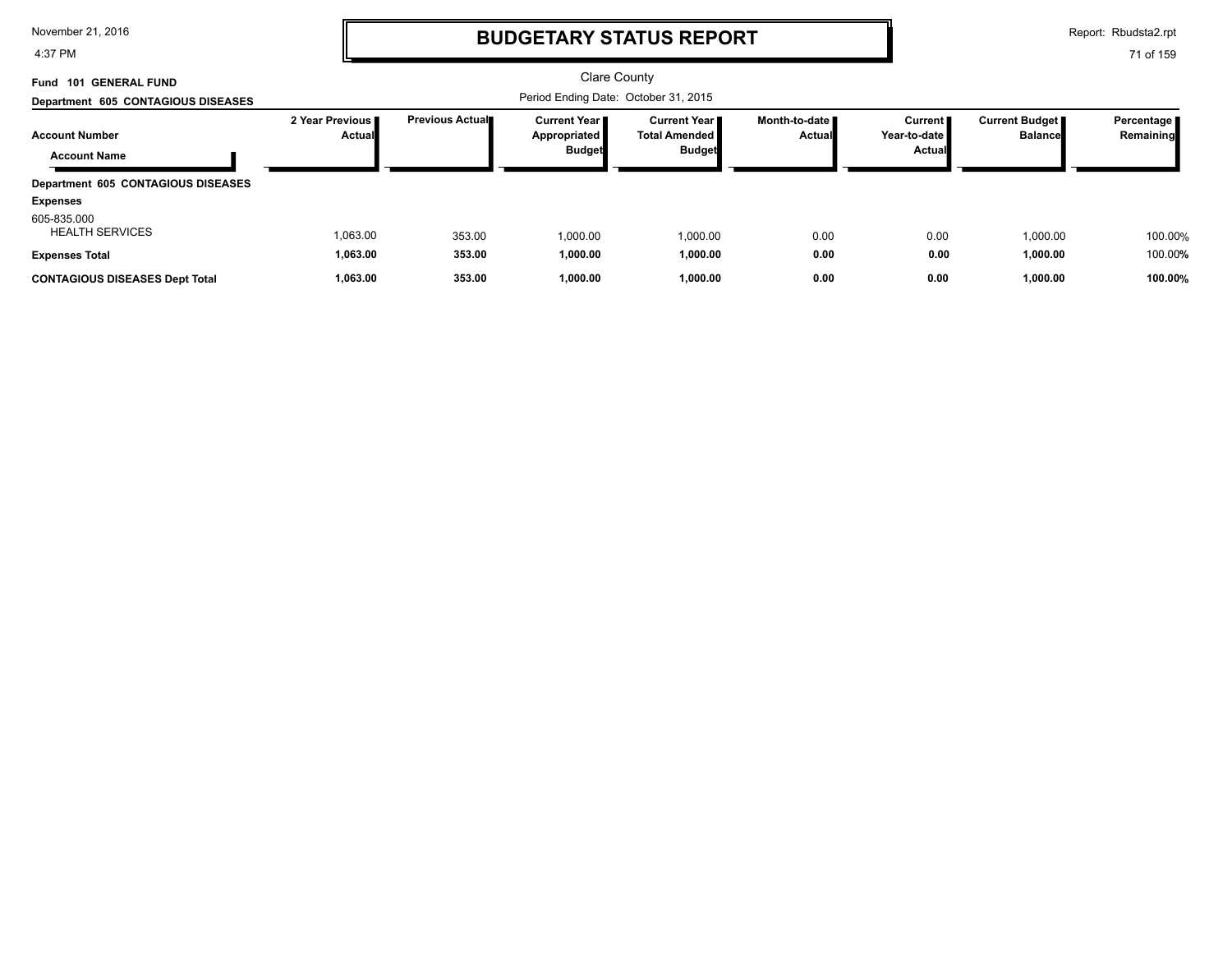4:37 PM

## **BUDGETARY STATUS REPORT**

Report: Rbudsta2.rpt

| <b>GENERAL FUND</b><br>101<br>Fund   |                                    |                 | <b>Clare County</b>                   |                                         |                                  |                           |                                         |                         |
|--------------------------------------|------------------------------------|-----------------|---------------------------------------|-----------------------------------------|----------------------------------|---------------------------|-----------------------------------------|-------------------------|
| Department 631 SUBSTANCE ABUSE       |                                    |                 |                                       |                                         |                                  |                           |                                         |                         |
| <b>Account Number</b>                | 2 Year Previous I<br><b>Actual</b> | Previous Actual | <b>Current Year I</b><br>Appropriated | Current Year II<br><b>Total Amended</b> | Month-to-date ■<br><b>Actual</b> | Current  <br>Year-to-date | <b>Current Budget</b><br><b>Balance</b> | Percentage<br>Remaining |
| <b>Account Name</b>                  |                                    |                 | <b>Budget</b>                         | <b>Budget</b>                           |                                  | <b>Actual</b>             |                                         |                         |
| Department 631 SUBSTANCE ABUSE       |                                    |                 |                                       |                                         |                                  |                           |                                         |                         |
| <b>Expenses</b>                      |                                    |                 |                                       |                                         |                                  |                           |                                         |                         |
| 631-998.001<br><b>CONVENTION TAX</b> | 107,196.50                         | 105.201.50      | 50.969.00                             | 50,969.00                               | 0.00                             | 0.00                      | 50,969.00                               | 100.00%                 |
| <b>Expenses Total</b>                | 107.196.50                         | 105.201.50      | 50.969.00                             | 50,969.00                               | 0.00                             | 0.00                      | 50,969.00                               | 100.00%                 |
| <b>SUBSTANCE ABUSE Dept Total</b>    | 107.196.50                         | 105.201.50      | 50.969.00                             | 50.969.00                               | 0.00                             | 0.00                      | 50.969.00                               | 100.00%                 |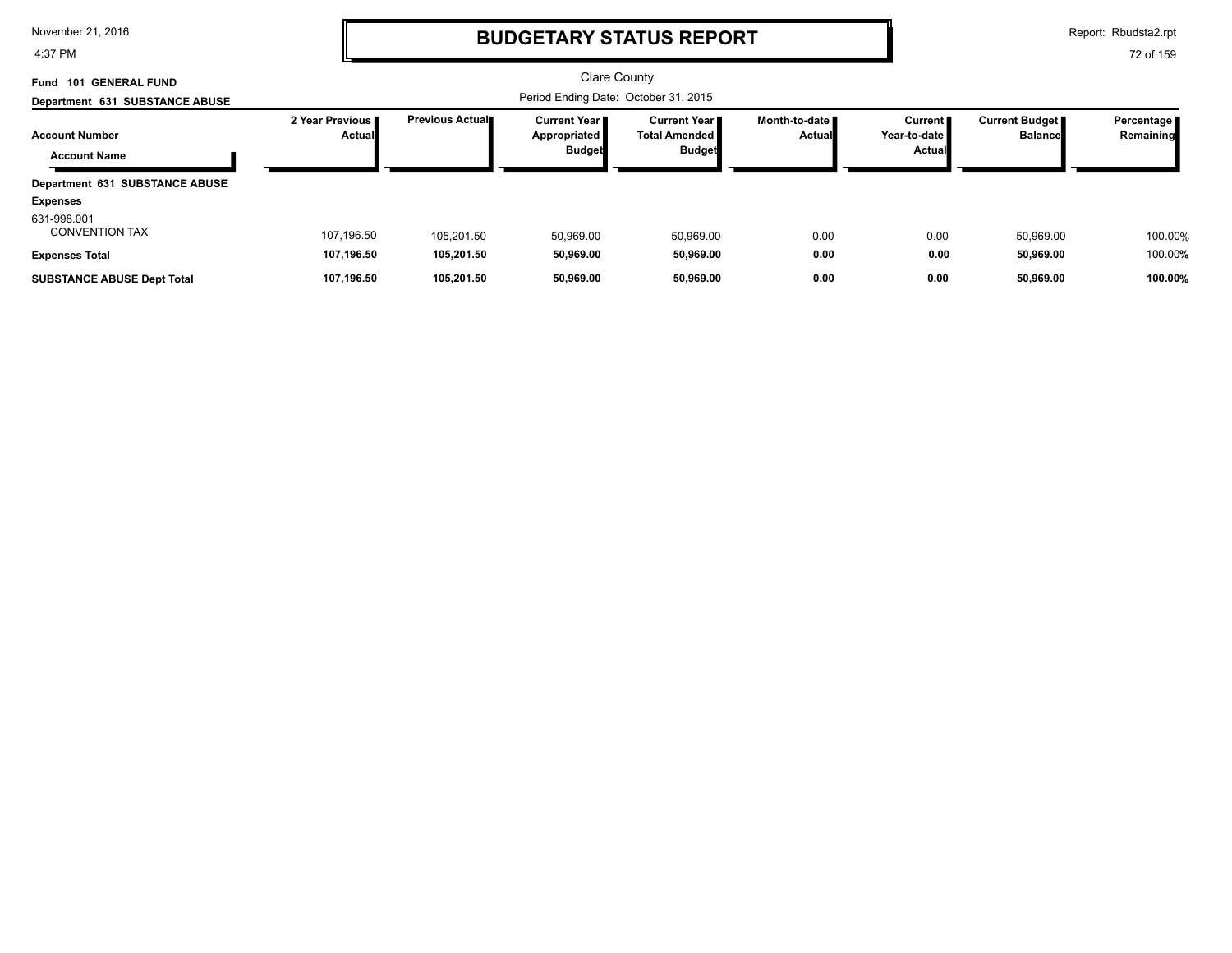4:37 PM

# **BUDGETARY STATUS REPORT**

Report: Rbudsta2.rpt

| Fund 101 GENERAL FUND                              |                           |                 | <b>Clare County</b>                                  |                                                                |                           |                                     |                                         |                         |
|----------------------------------------------------|---------------------------|-----------------|------------------------------------------------------|----------------------------------------------------------------|---------------------------|-------------------------------------|-----------------------------------------|-------------------------|
| Department 648 MEDICAL EXAMINER                    |                           |                 | Period Ending Date: October 31, 2015                 |                                                                |                           |                                     |                                         |                         |
| <b>Account Number</b><br><b>Account Name</b>       | 2 Year Previous<br>Actual | Previous Actual | <b>Current Year</b><br>Appropriated<br><b>Budget</b> | <b>Current Year I</b><br><b>Total Amended</b><br><b>Budget</b> | Month-to-date I<br>Actual | Current  <br>Year-to-date<br>Actual | <b>Current Budget</b><br><b>Balance</b> | Percentage<br>Remaining |
| Department 648 MEDICAL EXAMINER                    |                           |                 |                                                      |                                                                |                           |                                     |                                         |                         |
| <b>Expenses</b>                                    |                           |                 |                                                      |                                                                |                           |                                     |                                         |                         |
| 648-707.000<br>PER DIEM                            | 0.00                      | 0.00            | 2,500.00                                             | 2,500.00                                                       | 0.00                      | 0.00                                | 2,500.00                                | 100.00%                 |
| 648-727.000<br><b>SUPPLIES</b>                     | 30.23                     | 691.71          | 1,000.00                                             | 1,000.00                                                       | 0.00                      | 0.00                                | 1,000.00                                | 100.00%                 |
| 648-732.000<br><b>POSTAGE</b>                      | 0.00                      | 0.00            | 100.00                                               | 100.00                                                         | 0.00                      | 0.00                                | 100.00                                  | 100.00%                 |
| 648-801.000<br><b>CONTRACTED SERVICES</b>          | 5,883.54                  | 7,362.00        | 7,416.00                                             | 7,416.00                                                       | 0.00                      | 0.00                                | 7,416.00                                | 100.00%                 |
| 648-801.001<br><b>MED ADMIN SERVICES</b>           | 0.00                      | 10,940.67       | 11,021.00                                            | 11,021.00                                                      | 0.00                      | 0.00                                | 11,021.00                               | 100.00%                 |
| 648-814.000<br><b>DUES &amp; SUBSCRIPTIONS</b>     | 0.00                      | 58.00           | 200.00                                               | 200.00                                                         | 0.00                      | 0.00                                | 200.00                                  | 100.00%                 |
| 648-835.000<br><b>SERVICE &amp; INVESTIGATIONS</b> | 23,567.44                 | 13,369.32       | 11,250.00                                            | 11,250.00                                                      | 0.00                      | 0.00                                | 11,250.00                               | 100.00%                 |
| 648-837.000<br><b>AUTOPSIES</b>                    | 47,765.55                 | 25,984.48       | 22,000.00                                            | 22,000.00                                                      | 0.00                      | 0.00                                | 22,000.00                               | 100.00%                 |
| 648-852.000<br><b>TELEPHONE</b>                    | 123.17                    | 1,311.82        | 2,000.00                                             | 2,000.00                                                       | 0.00                      | 0.00                                | 2,000.00                                | 100.00%                 |
| 648-864.000<br>MILEAGE/TRAVEL                      | 8,400.84                  | 1,994.23        | 3,485.00                                             | 3,485.00                                                       | 0.00                      | 0.00                                | 3,485.00                                | 100.00%                 |
| 648-914.000<br><b>LIABILITY INSURANCE</b>          | 618.00                    | 678.65          | 700.00                                               | 700.00                                                         | 0.00                      | 0.00                                | 700.00                                  | 100.00%                 |
| 648-957.000<br><b>TRAINING</b>                     | 689.98                    | 1,110.35        | 6,500.00                                             | 6,500.00                                                       | 0.00                      | 0.00                                | 6,500.00                                | 100.00%                 |
| <b>Expenses Total</b>                              | 87,078.75                 | 63,501.23       | 68,172.00                                            | 68,172.00                                                      | 0.00                      | 0.00                                | 68,172.00                               | 100.00%                 |
| <b>MEDICAL EXAMINER Dept Total</b>                 | 87.078.75                 | 63.501.23       | 68.172.00                                            | 68.172.00                                                      | 0.00                      | 0.00                                | 68.172.00                               | 100.00%                 |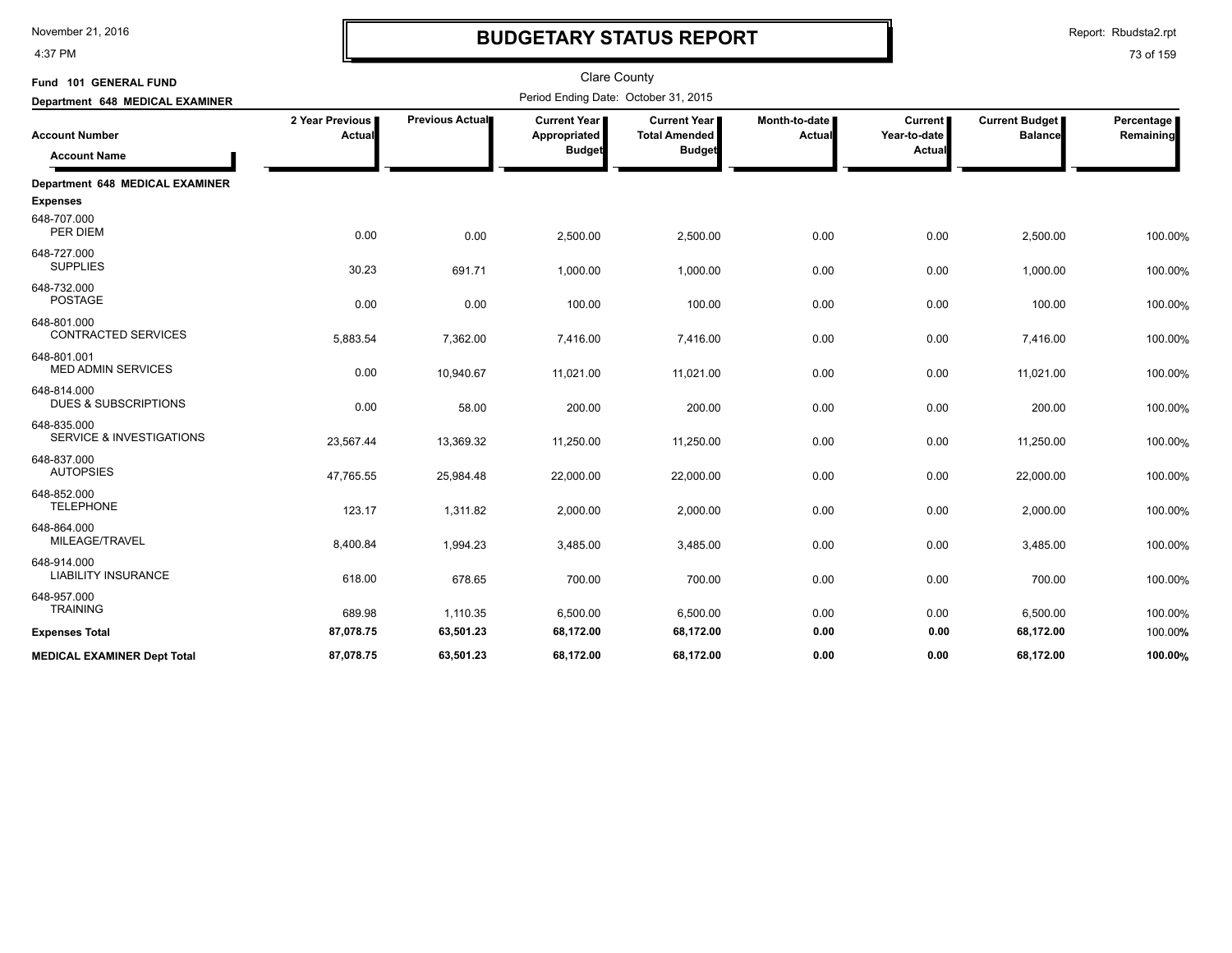4:37 PM

### **BUDGETARY STATUS REPORT**

Report: Rbudsta2.rpt

| <b>101 GENERAL FUND</b><br>Fund<br>Department 649 CENTRAL MI COMM. MENTAL HEALTH |                                  |                        | Period Ending Date: October 31, 2015                   | Clare County                                                    |                                  |                                                 |                                         |                           |
|----------------------------------------------------------------------------------|----------------------------------|------------------------|--------------------------------------------------------|-----------------------------------------------------------------|----------------------------------|-------------------------------------------------|-----------------------------------------|---------------------------|
| <b>Account Number</b><br><b>Account Name</b>                                     | 2 Year Previous<br><b>Actual</b> | <b>Previous Actual</b> | <b>Current Year I</b><br>Appropriated<br><b>Budget</b> | <b>Current Year II</b><br><b>Total Amended</b><br><b>Budget</b> | Month-to-date ∎<br><b>Actual</b> | <b>Current</b><br>Year-to-date<br><b>Actual</b> | <b>Current Budget</b><br><b>Balance</b> | Percentage  <br>Remaining |
| Department 649 CENTRAL MI COMM. MENTAL HEALTH                                    |                                  |                        |                                                        |                                                                 |                                  |                                                 |                                         |                           |
| <b>Expenses</b>                                                                  |                                  |                        |                                                        |                                                                 |                                  |                                                 |                                         |                           |
| 649-998.000<br>APPROPRIATION TRANSFER OUT                                        | 139.000.00                       | 139,000.00             | 139.000.00                                             | 139.000.00                                                      | 0.00                             | 0.00                                            | 139.000.00                              | 100.00%                   |
| <b>Expenses Total</b>                                                            | 139,000.00                       | 139,000.00             | 139.000.00                                             | 139,000.00                                                      | 0.00                             | 0.00                                            | 139,000.00                              | 100.00%                   |
| <b>CENTRAL MI COMM. MENTAL HEALTH</b><br><b>Dept Total</b>                       | 139,000.00                       | 139.000.00             | 139.000.00                                             | 139,000.00                                                      | 0.00                             | 0.00                                            | 139,000.00                              | 100.00%                   |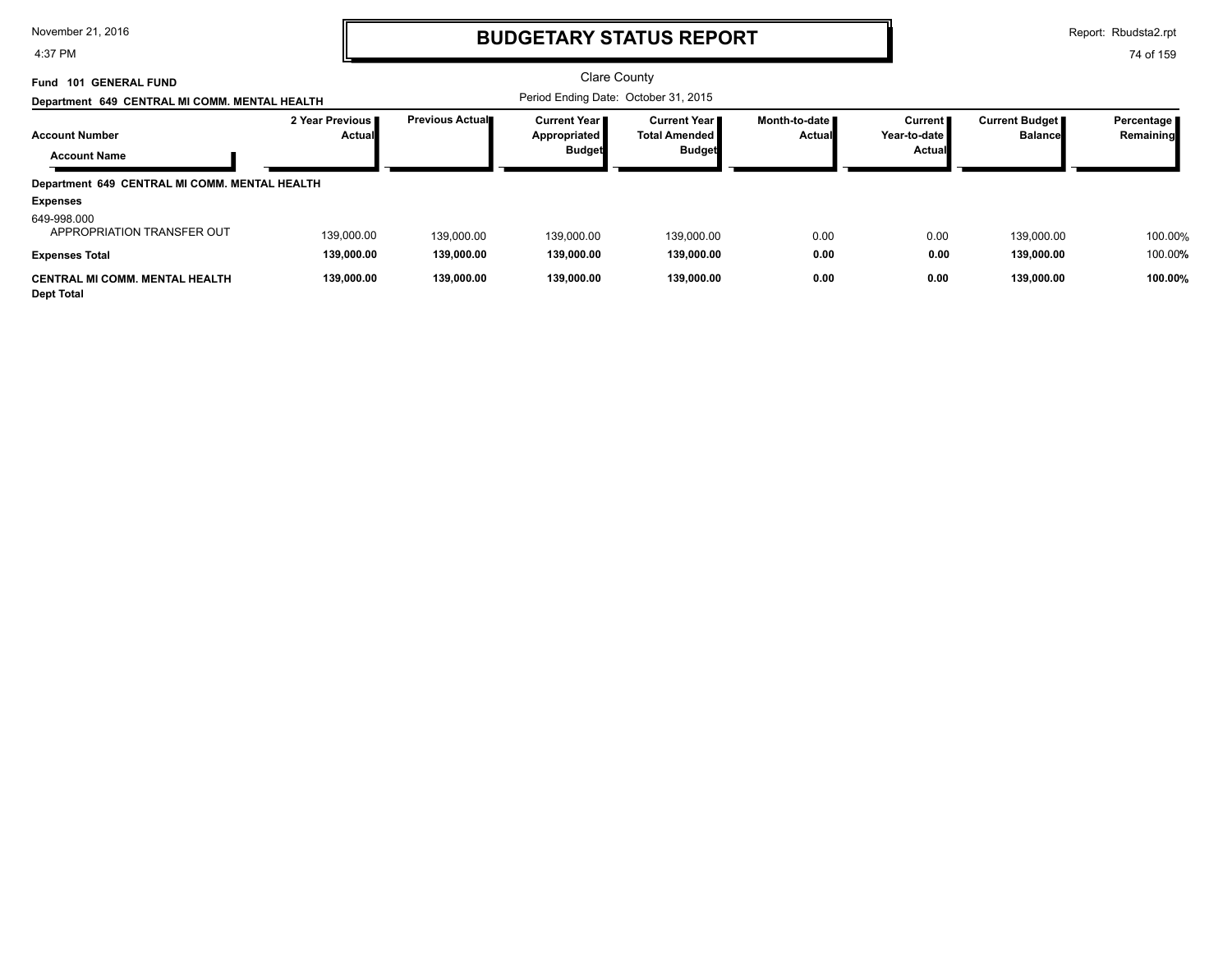4:37 PM

### **BUDGETARY STATUS REPORT**

Report: Rbudsta2.rpt

| <b>GENERAL FUND</b><br><b>Fund 101</b>       |                           |                         | <b>Clare County</b>                                    |                                                              |                                  |                                          |                                         |                         |
|----------------------------------------------|---------------------------|-------------------------|--------------------------------------------------------|--------------------------------------------------------------|----------------------------------|------------------------------------------|-----------------------------------------|-------------------------|
| Department 681 VETERANS BURIALS              |                           |                         | Period Ending Date: October 31, 2015                   |                                                              |                                  |                                          |                                         |                         |
| <b>Account Number</b><br><b>Account Name</b> | 2 Year Previous<br>Actual | <b>Previous Actual■</b> | <b>Current Year I</b><br>Appropriated<br><b>Budget</b> | <b>Current Year</b><br><b>Total Amended</b><br><b>Budget</b> | Month-to-date I<br><b>Actual</b> | <b>Current</b><br>Year-to-date<br>Actual | <b>Current Budget</b><br><b>Balance</b> | Percentage<br>Remaining |
| <b>Department 681 VETERANS BURIALS</b>       |                           |                         |                                                        |                                                              |                                  |                                          |                                         |                         |
| <b>Expenses</b>                              |                           |                         |                                                        |                                                              |                                  |                                          |                                         |                         |
| 681-833.000<br><b>BURIALS</b>                | 5,400.00                  | 12,300.00               | 11,000.00                                              | 11,000.00                                                    | 0.00                             | 0.00                                     | 11,000.00                               | 100.00%                 |
| 681-834.000<br><b>HEADSTONE SETTING FEE</b>  | 200.00                    | 121.60                  | 500.00                                                 | 500.00                                                       | 160.00                           | 160.00                                   | 280.00                                  | 56.00%                  |
| <b>Expenses Total</b>                        | 5,600.00                  | 12,421.60               | 11,500.00                                              | 11,500.00                                                    | 160.00                           | 160.00                                   | 11,280.00                               | 98.61%                  |
| <b>VETERANS BURIALS Dept Total</b>           | 5,600.00                  | 12,421.60               | 11,500.00                                              | 11,500.00                                                    | 160.00                           | 160.00                                   | 11,280.00                               | 98.61%                  |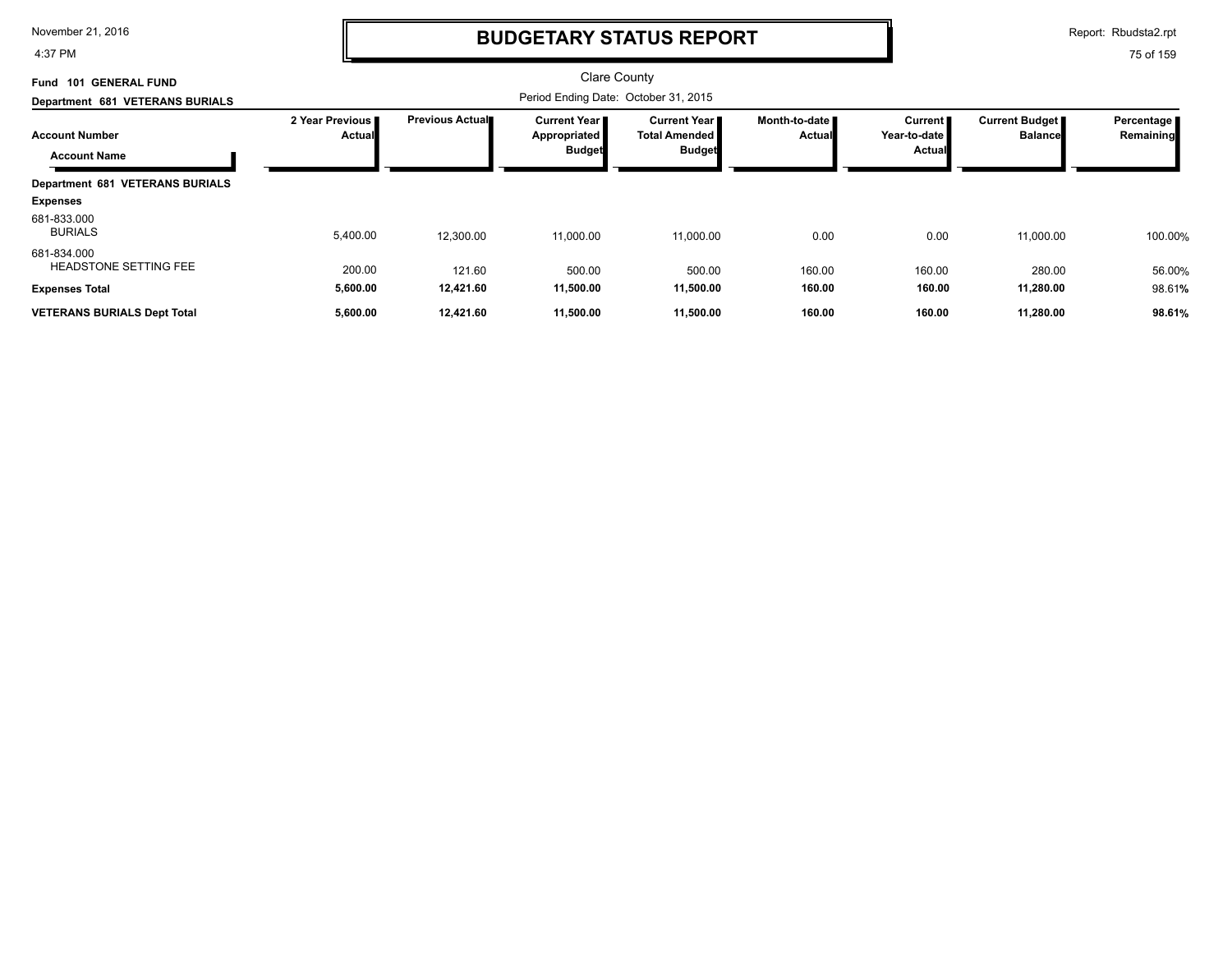4:37 PM

# **BUDGETARY STATUS REPORT**

Report: Rbudsta2.rpt

| Fund 101 GENERAL FUND                          |                           |                 | <b>Clare County</b>                  |                                             |                         |                                |                                         |                         |
|------------------------------------------------|---------------------------|-----------------|--------------------------------------|---------------------------------------------|-------------------------|--------------------------------|-----------------------------------------|-------------------------|
| Department 682 VETERANS AFFAIRS                |                           |                 | Period Ending Date: October 31, 2015 |                                             |                         |                                |                                         |                         |
| <b>Account Number</b>                          | 2 Year Previous<br>Actual | Previous Actual | Current Year<br>Appropriated         | <b>Current Year</b><br><b>Total Amended</b> | Month-to-date<br>Actual | <b>Current</b><br>Year-to-date | <b>Current Budget</b><br><b>Balance</b> | Percentage<br>Remaining |
| <b>Account Name</b>                            |                           |                 | <b>Budget</b>                        | <b>Budget</b>                               |                         | Actual                         |                                         |                         |
| Department 682 VETERANS AFFAIRS                |                           |                 |                                      |                                             |                         |                                |                                         |                         |
| <b>Expenses</b>                                |                           |                 |                                      |                                             |                         |                                |                                         |                         |
| 682-702.000<br><b>DIRECTOR SALARY</b>          | 35,152.12                 | 35,223.35       | 35,351.00                            | 35,351.00                                   | 1,619.47                | 1,619.47                       | 33,731.53                               | 95.42%                  |
| 682-705.000<br>PART TIME                       | 1,179.61                  | 13,538.95       | 20,840.00                            | 20,840.00                                   | 717.84                  | 717.84                         | 20,122.16                               | 96.56%                  |
| 682-710.000<br><b>FICA EXPENSE</b>             | 2,148.68                  | 2,995.00        | 3,484.00                             | 3,484.00                                    | 144.91                  | 144.91                         | 3,339.09                                | 95.84%                  |
| 682-711.000<br><b>MEDICARE EXPENSE</b>         | 502.50                    | 700.46          | 815.00                               | 815.00                                      | 33.88                   | 33.88                          | 781.12                                  | 95.84%                  |
| 682-715.000<br><b>HEALTH INSURANCE</b>         | 12,200.87                 | 12,711.48       | 12,196.00                            | 12,196.00                                   | 903.34                  | 903.34                         | 11,292.66                               | 92.59%                  |
| 682-715.006<br><b>CIC BUNDLE</b>               | 458.00                    | 474.00          | 480.00                               | 480.00                                      | 39.50                   | 39.50                          | 440.50                                  | 91.77%                  |
| 682-717.000<br>LIFE INSURANCE                  | 69.60                     | 69.60           | 90.00                                | 90.00                                       | 5.80                    | 5.80                           | 84.20                                   | 93.56%                  |
| 682-721.000<br><b>SICK LEAVE</b>               | 204.78                    | 0.00            | 0.00                                 | 0.00                                        | 0.00                    | 0.00                           | 0.00                                    | 0.00%                   |
| 682-727.000<br><b>OFFICE SUPPLIES</b>          | 931.30                    | 1,023.48        | 1,950.00                             | 1,950.00                                    | 0.00                    | 0.00                           | 1,911.55                                | 98.03%                  |
| 682-814.000<br><b>DUES &amp; SUBSCRIPTIONS</b> | 263.65                    | 259.00          | 400.00                               | 400.00                                      | 1.00                    | 1.00                           | 399.00                                  | 99.75%                  |
| 682-815.000<br>SERVICES/SUPPORT FEES           | 0.00                      | 297.00          | 500.00                               | 500.00                                      | 0.00                    | 0.00                           | 500.00                                  | 100.00%                 |
| 682-852.000<br><b>TELEPHONE</b>                | 133.80                    | 130.39          | 150.00                               | 150.00                                      | 10.85                   | 10.85                          | 139.15                                  | 92.77%                  |
| 682-864.000<br>TRAVEL & EXPENSE                | 2,618.52                  | 3,723.74        | 3,000.00                             | 3,000.00                                    | 55.00                   | 55.00                          | 2,945.00                                | 98.17%                  |
| 682-978.000<br><b>NEW EQUIPMENT</b>            | 0.00                      | 1,017.08        | 0.00                                 | 0.00                                        | 0.00                    | 0.00                           | 0.00                                    | 0.00%                   |
| <b>Expenses Total</b>                          | 55,863.43                 | 72,163.53       | 79,256.00                            | 79,256.00                                   | 3,531.59                | 3,531.59                       | 75,685.96                               | 95.54%                  |
| <b>VETERANS AFFAIRS Dept Total</b>             | 55,863.43                 | 72,163.53       | 79,256.00                            | 79,256.00                                   | 3,531.59                | 3,531.59                       | 75,685.96                               | 95.54%                  |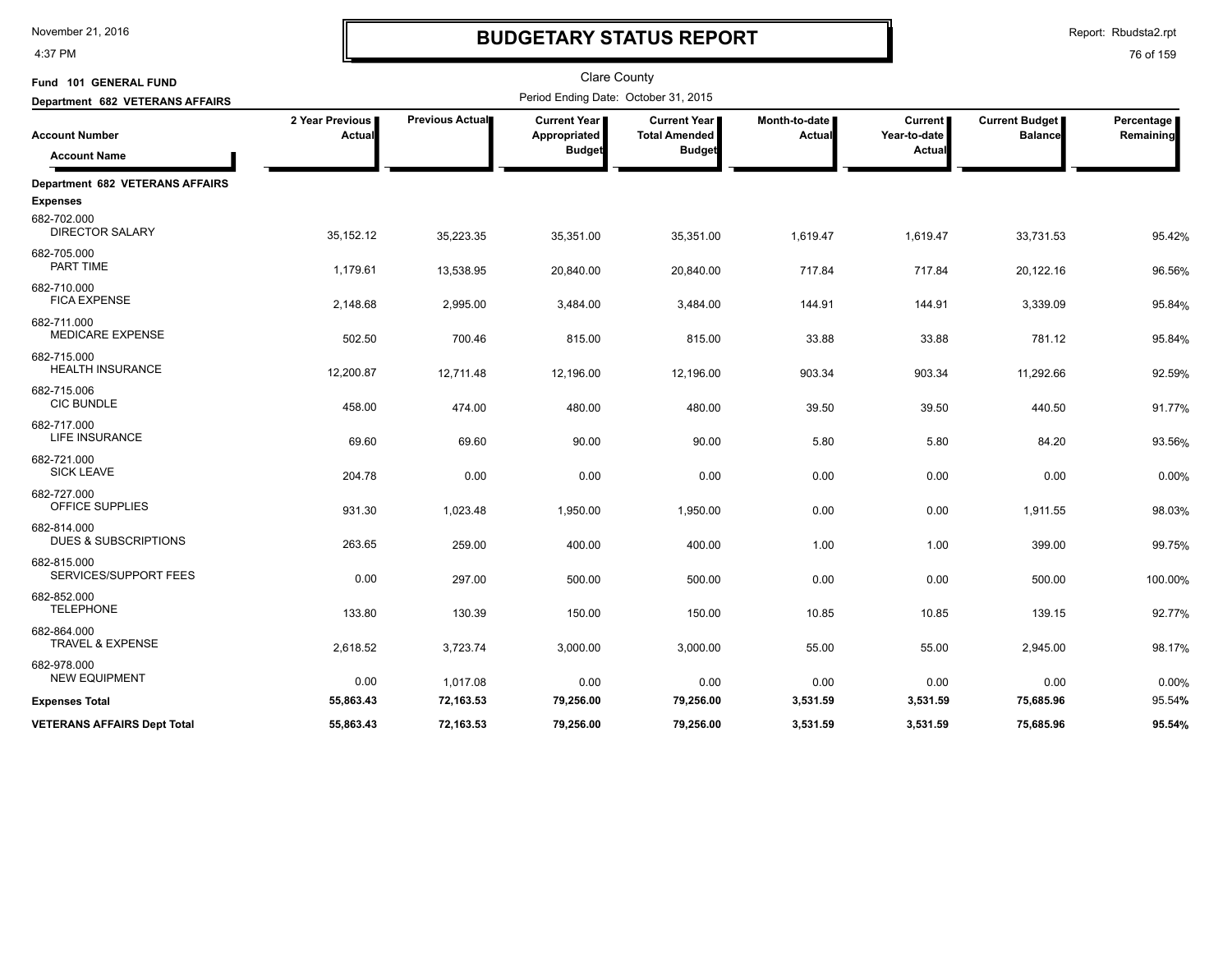4:37 PM

### **BUDGETARY STATUS REPORT**

Report: Rbudsta2.rpt

| 101 GENERAL FUND<br>Fund<br>Department 728 MIDDLE MICHIGAN DEVELOPMENT AP |                                  |                        | Period Ending Date: October 31, 2015                   | Clare County                                                    |                                  |                                                 |                                         |                           |
|---------------------------------------------------------------------------|----------------------------------|------------------------|--------------------------------------------------------|-----------------------------------------------------------------|----------------------------------|-------------------------------------------------|-----------------------------------------|---------------------------|
| <b>Account Number</b><br><b>Account Name</b>                              | 2 Year Previous<br><b>Actual</b> | <b>Previous Actual</b> | <b>Current Year I</b><br>Appropriated<br><b>Budget</b> | <b>Current Year II</b><br><b>Total Amended</b><br><b>Budget</b> | Month-to-date ■<br><b>Actual</b> | <b>Current</b><br>Year-to-date<br><b>Actual</b> | <b>Current Budget</b><br><b>Balance</b> | Percentage  <br>Remaining |
| Department 728 MIDDLE MICHIGAN DEVELOPMENT AP                             |                                  |                        |                                                        |                                                                 |                                  |                                                 |                                         |                           |
| <b>Expenses</b>                                                           |                                  |                        |                                                        |                                                                 |                                  |                                                 |                                         |                           |
| 728-956.000<br>ECON DEV - MMDC APPROP                                     | 22,500.00                        | 22,500.00              | 22,500.00                                              | 22,500.00                                                       | 0.00                             | 0.00                                            | 22,500.00                               | 100.00%                   |
| <b>Expenses Total</b>                                                     | 22,500.00                        | 22,500.00              | 22,500.00                                              | 22,500.00                                                       | 0.00                             | 0.00                                            | 22,500.00                               | 100.00%                   |
| <b>MIDDLE MICHIGAN DEVELOPMENT AP</b><br><b>Dept Total</b>                | 22,500.00                        | 22.500.00              | 22,500.00                                              | 22,500.00                                                       | 0.00                             | 0.00                                            | 22,500.00                               | 100.00%                   |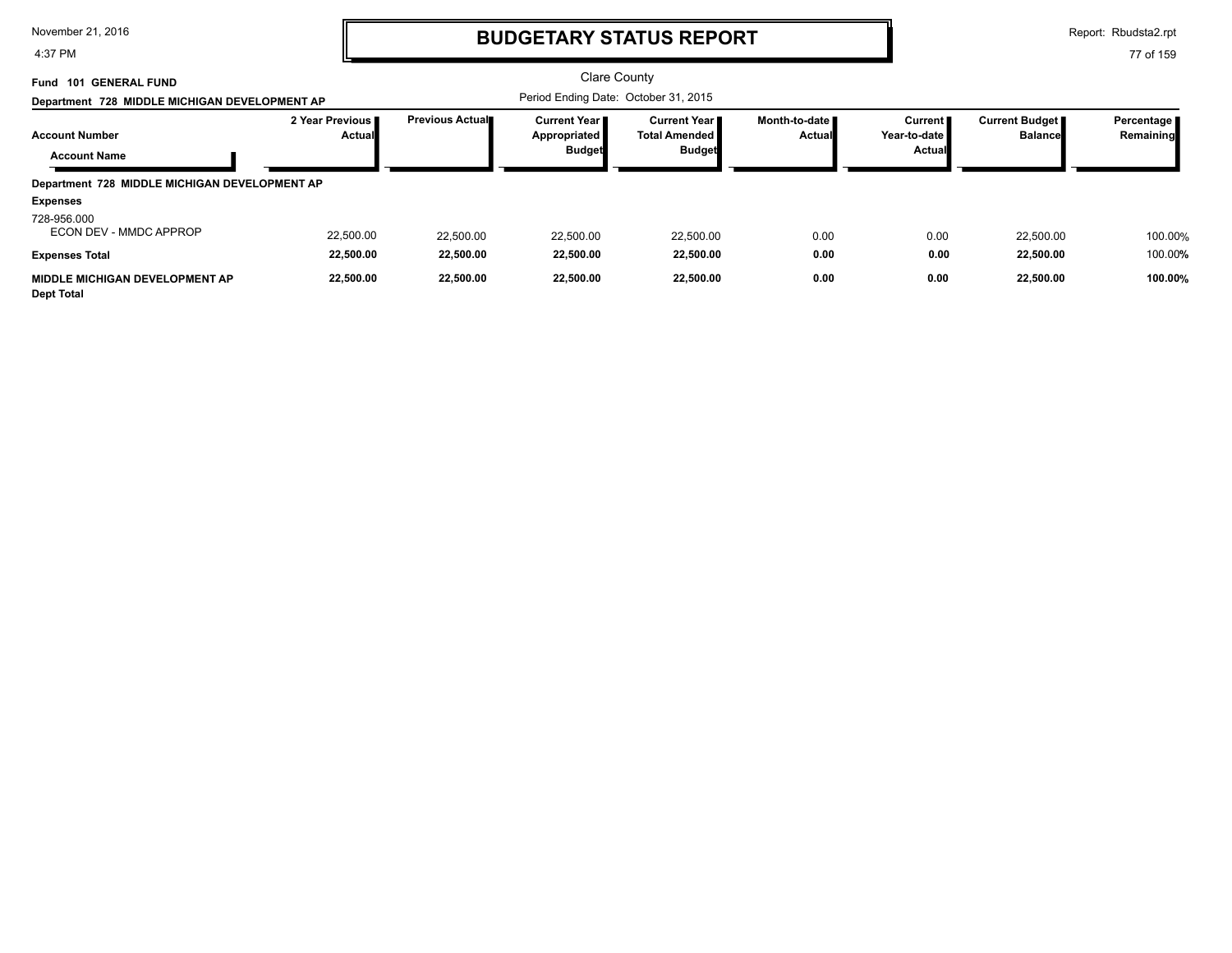4:37 PM

# **BUDGETARY STATUS REPORT**

Report: Rbudsta2.rpt

| Fund 101 GENERAL FUND                                |                                  |                        | <b>Clare County</b>                                    |                                                              |                                  |                                                 |                                         |                         |
|------------------------------------------------------|----------------------------------|------------------------|--------------------------------------------------------|--------------------------------------------------------------|----------------------------------|-------------------------------------------------|-----------------------------------------|-------------------------|
| Department 751 PARKS & RECREATION                    |                                  |                        | Period Ending Date: October 31, 2015                   |                                                              |                                  |                                                 |                                         |                         |
| <b>Account Number</b><br><b>Account Name</b>         | 2 Year Previous<br><b>Actual</b> | <b>Previous Actual</b> | <b>Current Year I</b><br>Appropriated<br><b>Budget</b> | <b>Current Year</b><br><b>Total Amended</b><br><b>Budget</b> | Month-to-date  <br><b>Actual</b> | <b>Current</b><br>Year-to-date<br><b>Actual</b> | <b>Current Budget</b><br><b>Balance</b> | Percentage<br>Remaining |
| Department 751 PARKS & RECREATION<br><b>Expenses</b> |                                  |                        |                                                        |                                                              |                                  |                                                 |                                         |                         |
| 751-705.000<br>PART TIME SALARY                      | 11,542.58                        | 12,049.60              | 14,783.00                                              | 14,783.00                                                    | 544.00                           | 544.00                                          | 14,239.00                               | 96.32%                  |
| 751-707.000<br>PER DIEM                              | 66.67                            | 252.14                 | 345.00                                                 | 345.00                                                       | 0.00                             | 0.00                                            | 345.00                                  | 100.00%                 |
| 751-710.000<br><b>FICA EXPENSE</b>                   | 719.76                           | 762.71                 | 917.00                                                 | 917.00                                                       | 33.73                            | 33.73                                           | 883.27                                  | 96.32%                  |
| 751-711.000<br><b>MEDICARE EXPENSE</b>               | 168.34                           | 178.37                 | 215.00                                                 | 215.00                                                       | 7.89                             | 7.89                                            | 207.11                                  | 96.33%                  |
| 751-727.000<br>OFFICE SUPPLIES                       | 0.00                             | 0.00                   | 200.00                                                 | 200.00                                                       | 0.00                             | 0.00                                            | 200.00                                  | 100.00%                 |
| 751-728.000<br>PRINTING & BINDING                    | 0.00                             | 290.50                 | 350.00                                                 | 350.00                                                       | 0.00                             | 0.00                                            | 350.00                                  | 100.00%                 |
| 751-732.000<br><b>POSTAGE</b>                        | 49.00                            | 49.00                  | 100.00                                                 | 100.00                                                       | 0.00                             | 0.00                                            | 100.00                                  | 100.00%                 |
| 751-814.000<br><b>DUES</b>                           | 408.00                           | 470.00                 | 500.00                                                 | 500.00                                                       | 0.00                             | 0.00                                            | 500.00                                  | 100.00%                 |
| 751-851.000<br>CONTRACTUAL SERVICES                  | 0.00                             | 0.00                   | 300.00                                                 | 300.00                                                       | 0.00                             | 0.00                                            | 300.00                                  | 100.00%                 |
| 751-852.000<br><b>TELEPHONE</b>                      | 147.55                           | 161.53                 | 170.00                                                 | 170.00                                                       | 11.85                            | 11.85                                           | 158.15                                  | 93.03%                  |
| 751-864.000<br>TRAVEL &                              | 491.68                           | 299.48                 | 300.00                                                 | 300.00                                                       | 0.00                             | 0.00                                            | 300.00                                  | 100.00%                 |
| 751-967.002<br><b>MAPPING &amp; MARKED SUPPLY</b>    | 0.00                             | 0.00                   | 135.00                                                 | 135.00                                                       | 0.00                             | 0.00                                            | 135.00                                  | 100.00%                 |
| 751-978.000<br><b>NEW EQUIPMENT UNDER</b>            | 200.00                           | 1,010.97               | 200.00                                                 | 200.00                                                       | 0.00                             | 0.00                                            | 200.00                                  | 100.00%                 |
| <b>Expenses Total</b>                                | 13,793.58                        | 15,524.30              | 18,515.00                                              | 18,515.00                                                    | 597.47                           | 597.47                                          | 17,917.53                               | 96.77%                  |
| <b>PARKS &amp; RECREATION Dept Total</b>             | 13,793.58                        | 15,524.30              | 18,515.00                                              | 18,515.00                                                    | 597.47                           | 597.47                                          | 17,917.53                               | 96.77%                  |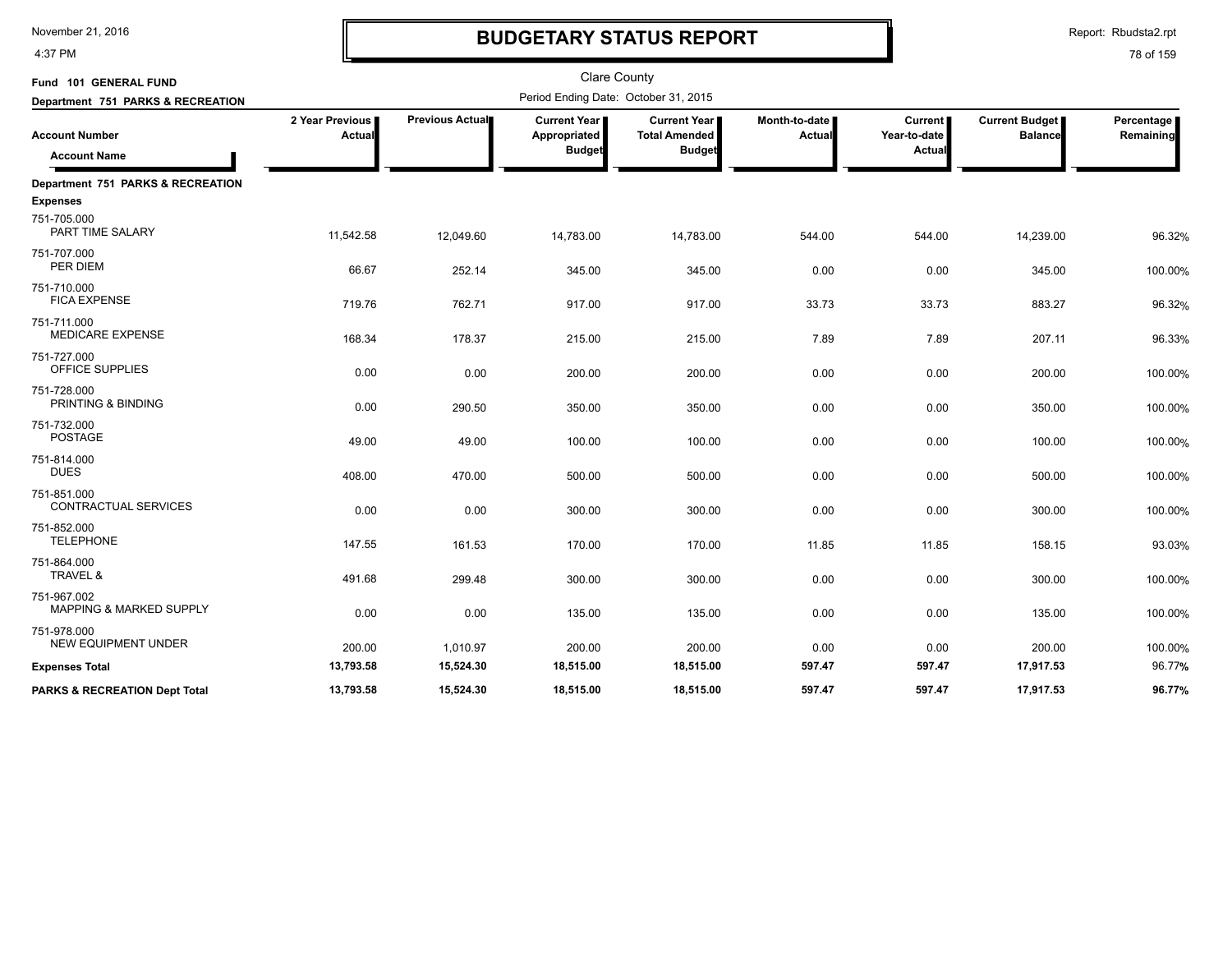4:37 PM

# **BUDGETARY STATUS REPORT**

Report: Rbudsta2.rpt

| Fund 101 GENERAL FUND                             |                           |                 | <b>Clare County</b>                                    |                                                              |                         |                                    |                                         |                         |
|---------------------------------------------------|---------------------------|-----------------|--------------------------------------------------------|--------------------------------------------------------------|-------------------------|------------------------------------|-----------------------------------------|-------------------------|
| Department 851 INSURANCE & BONDS                  |                           |                 | Period Ending Date: October 31, 2015                   |                                                              |                         |                                    |                                         |                         |
| <b>Account Number</b>                             | 2 Year Previous<br>Actual | Previous Actual | <b>Current Year</b>  <br>Appropriated<br><b>Budget</b> | <b>Current Year</b><br><b>Total Amended</b><br><b>Budget</b> | Month-to-date<br>Actual | Current  <br>Year-to-date<br>Actua | <b>Current Budget</b><br><b>Balance</b> | Percentage<br>Remaining |
| <b>Account Name</b>                               |                           |                 |                                                        |                                                              |                         |                                    |                                         |                         |
| Department 851 INSURANCE & BONDS                  |                           |                 |                                                        |                                                              |                         |                                    |                                         |                         |
| <b>Expenses</b><br>851-716.001                    |                           |                 |                                                        |                                                              |                         |                                    |                                         |                         |
| <b>HEALTH INS-COBRA</b>                           | 9,963.35                  | 1,743.80        | 2,643.00                                               | 2,643.00                                                     | 0.00                    | 0.00                               | 2,643.00                                | 100.00%                 |
| 851-716.002<br>HEALTH INS-SERVICE FEES/PCORI FEE! |                           |                 |                                                        |                                                              |                         |                                    |                                         |                         |
| 851-716.004                                       | 108.00                    | 731.00          | 1,195.00                                               | 1,195.00                                                     | 0.00                    | 0.00                               | 1,195.00                                | 100.00%                 |
| HEALTH INSURANCE - RETIREES                       | 59,392.09                 | 56,285.11       | 58,773.00                                              | 58,773.00                                                    | 4,686.80                | 4,686.80                           | 54,086.20                               | 92.03%                  |
| 851-716.005<br>HEALTH INS - RX REIMBURSEMENT      | 1,888.23                  | 1,817.74        | 3,100.00                                               | 3,100.00                                                     | 0.00                    | 0.00                               | 3,100.00                                | 100.00%                 |
| 851-716.006                                       |                           |                 |                                                        |                                                              |                         |                                    |                                         |                         |
| <b>FLEX REIMBURSEMENT</b>                         | 5,444.69                  | 9,921.95        | 9,900.00                                               | 9,900.00                                                     | 347.69                  | 347.69                             | 9,552.31                                | 96.49%                  |
| 851-716.007<br><b>HEALTH ACH REIMBURSEMENT</b>    | 239,937.76                | 226,288.95      | 177,991.00                                             | 177,991.00                                                   | 0.00                    | 0.00                               | 177,991.00                              | 100.00%                 |
| 851-716.008<br>SMART CARD REIMBURSEMENT           |                           |                 |                                                        |                                                              |                         |                                    |                                         |                         |
| 851-716.009                                       | 14,654.01                 | 13,993.70       | 15,481.00                                              | 15,481.00                                                    | 360.99                  | 360.99                             | 15,120.01                               | 97.67%                  |
| <b>ADMIN FEES</b>                                 | 54,797.69                 | 39,957.87       | 42,000.00                                              | 42,000.00                                                    | 3,258.26                | 3,258.26                           | 38,741.74                               | 92.24%                  |
| 851-716.010<br><b>A2CT PROGRAM</b>                |                           |                 |                                                        |                                                              |                         |                                    |                                         |                         |
| 851-716.011                                       | 367.68                    | 407.84          | 800.00                                                 | 800.00                                                       | 20.00                   | 20.00                              | 780.00                                  | 97.50%                  |
| <b>WELLNESS PROGRAM</b>                           | 101.79                    | 715.00          | 1,000.00                                               | 1,000.00                                                     | 0.00                    | 0.00                               | 1,000.00                                | 100.00%                 |
| 851-718.000<br><b>COUNTY PORTION-RETIREMENT</b>   |                           |                 |                                                        |                                                              |                         |                                    |                                         |                         |
| 851-723.000                                       | 460,730.91                | 557,224.76      | 560,000.00                                             | 560,000.00                                                   | 50,765.51               | 50,765.51                          | 509,234.49                              | 90.93%                  |
| COUNTY PORTION UNEMPLOY COMP                      | 25,943.81                 | 7,574.73        | 15,000.00                                              | 15,000.00                                                    | 0.00                    | 0.00                               | 15,000.00                               | 100.00%                 |
| 851-724.000<br><b>WORKMANS COMPENSATION</b>       | 42,783.23                 | 35,285.62       | 40,000.00                                              | 40,000.00                                                    | 0.00                    | 0.00                               | 40,000.00                               | 100.00%                 |
| 851-732.000                                       |                           |                 |                                                        |                                                              |                         |                                    |                                         |                         |
| <b>POSTAGE</b>                                    | 500.00                    | 0.00            | 0.00                                                   | 0.00                                                         | 0.00                    | 0.00                               | 0.00                                    | 0.00%                   |
| 851-864.000<br>LUNCH & MILEAGE TO MEETINGS        | 1,185.16                  | 1,413.04        | 500.00                                                 | 500.00                                                       | 134.84                  | 134.84                             | 365.16                                  | 73.03%                  |
| 851-914.000                                       |                           |                 |                                                        |                                                              |                         |                                    |                                         |                         |
| <b>LIABILITY</b>                                  | 204,301.00                | 131,356.00      | 49,029.00                                              | 49,029.00                                                    | 0.00                    | 0.00                               | 49,029.00                               | 100.00%                 |
| <b>Expenses Total</b>                             | 1,122,099.40              | 1,084,717.11    | 977,412.00                                             | 977,412.00                                                   | 59,574.09               | 59,574.09                          | 917,837.91                              | 93.90%                  |
| <b>INSURANCE &amp; BONDS Dept Total</b>           | 1.122.099.40              | 1,084,717.11    | 977.412.00                                             | 977.412.00                                                   | 59.574.09               | 59.574.09                          | 917.837.91                              | 93.90%                  |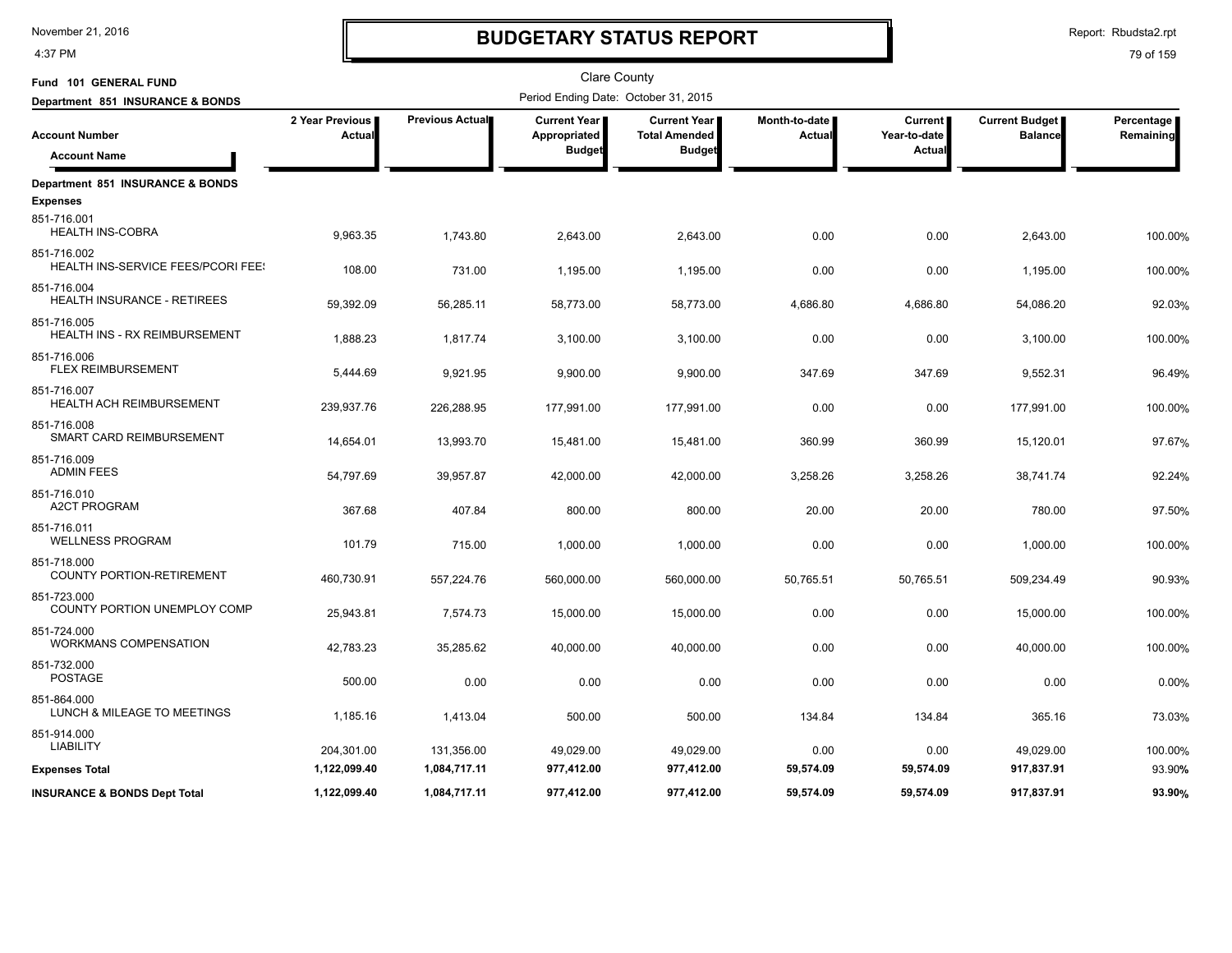4:37 PM

### **BUDGETARY STATUS REPORT**

Report: Rbudsta2.rpt

| <b>GENERAL FUND</b><br>101<br>Fund           |                                  |                         | <b>Clare County</b>                                    |                                                              |                                |                                          |                                         |                         |
|----------------------------------------------|----------------------------------|-------------------------|--------------------------------------------------------|--------------------------------------------------------------|--------------------------------|------------------------------------------|-----------------------------------------|-------------------------|
| Department 885 COUNTY OUTSIDE COUNSEL        |                                  |                         | Period Ending Date: October 31, 2015                   |                                                              |                                |                                          |                                         |                         |
| <b>Account Number</b><br><b>Account Name</b> | 2 Year Previous<br><b>Actual</b> | <b>Previous Actual■</b> | <b>Current Year I</b><br>Appropriated<br><b>Budget</b> | <b>Current Year</b><br><b>Total Amended</b><br><b>Budget</b> | Month-to-date<br><b>Actual</b> | <b>Current</b><br>Year-to-date<br>Actual | <b>Current Budget</b><br><b>Balance</b> | Percentage<br>Remaining |
| Department 885 COUNTY OUTSIDE COUNSEL        |                                  |                         |                                                        |                                                              |                                |                                          |                                         |                         |
| <b>Expenses</b>                              |                                  |                         |                                                        |                                                              |                                |                                          |                                         |                         |
| 885-829.000<br><b>ARBITRATOR FEES</b>        | 0.00                             | 0.00                    | 1,000.00                                               | 1,000.00                                                     | 0.00                           | 0.00                                     | 1,000.00                                | 100.00%                 |
| 885-830.000<br><b>ATTORNEY FEES</b>          | 36,120.75                        | 31,348.46               | 31,000.00                                              | 31,000.00                                                    | 0.00                           | 0.00                                     | 31,000.00                               | 100.00%                 |
| 885-830.001<br>ATTY-UNION NEGOTIATIONS       | 6,748.50                         | 0.00                    | 1,000.00                                               | 1,000.00                                                     | 0.00                           | 0.00                                     | 1,000.00                                | 100.00%                 |
| <b>Expenses Total</b>                        | 42,869.25                        | 31,348.46               | 33,000.00                                              | 33,000.00                                                    | 0.00                           | 0.00                                     | 33,000.00                               | 100.00%                 |
| <b>COUNTY OUTSIDE COUNSEL Dept Total</b>     | 42,869.25                        | 31,348.46               | 33,000.00                                              | 33,000.00                                                    | 0.00                           | 0.00                                     | 33,000.00                               | 100.00%                 |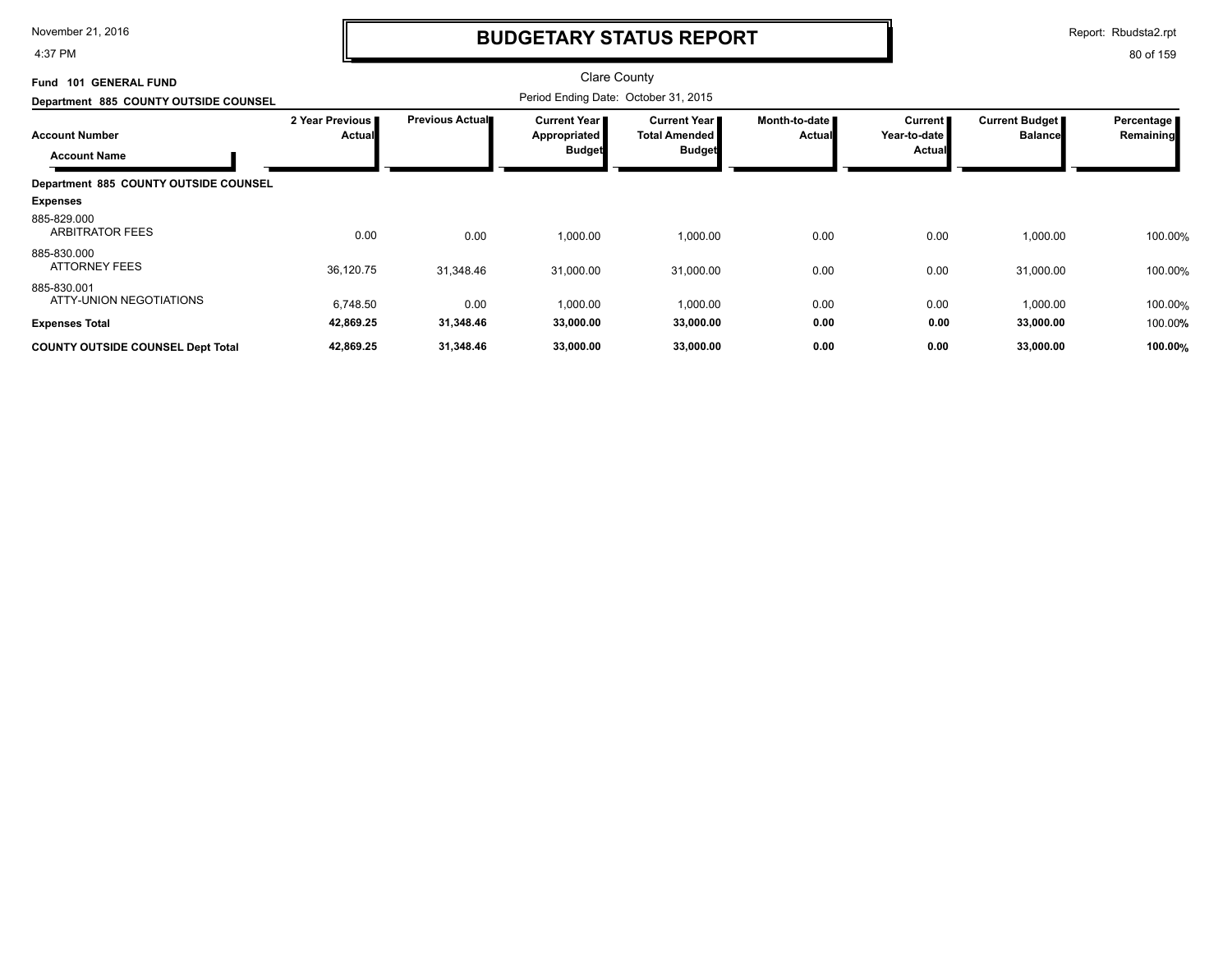4:37 PM

### **BUDGETARY STATUS REPORT**

Report: Rbudsta2.rpt

| Fund 101 GENERAL FUND                         |                             |                        | Clare County                                           |                                                                  |                                  |                                          |                                  |                         |
|-----------------------------------------------|-----------------------------|------------------------|--------------------------------------------------------|------------------------------------------------------------------|----------------------------------|------------------------------------------|----------------------------------|-------------------------|
| Department 890 CONTINGENCY                    |                             |                        | Period Ending Date: October 31, 2015                   |                                                                  |                                  |                                          |                                  |                         |
| <b>Account Number</b>                         | 2 Year Previous I<br>Actual | <b>Previous Actual</b> | <b>Current Year I</b><br>Appropriated<br><b>Budget</b> | <b>Current Year</b> ■<br><b>Total Amended I</b><br><b>Budget</b> | Month-to-date ∎<br><b>Actual</b> | <b>Current</b><br>Year-to-date<br>Actual | Current Budget<br><b>Balance</b> | Percentage<br>Remaining |
| <b>Account Name</b>                           |                             |                        |                                                        |                                                                  |                                  |                                          |                                  |                         |
| Department 890 CONTINGENCY                    |                             |                        |                                                        |                                                                  |                                  |                                          |                                  |                         |
| <b>Expenses</b>                               |                             |                        |                                                        |                                                                  |                                  |                                          |                                  |                         |
| 890-956.299<br>UNDISTRIBUTED BUDGETED AMOUNTS | 0.00                        | 0.00                   | 25.000.00                                              | 25.000.00                                                        | 0.00                             | 0.00                                     | 25.000.00                        | 100.00%                 |
| <b>Expenses Total</b>                         | 0.00                        | 0.00                   | 25,000.00                                              | 25,000.00                                                        | 0.00                             | 0.00                                     | 25,000.00                        | 100.00%                 |
| <b>CONTINGENCY Dept Total</b>                 | 0.00                        | 0.00                   | 25,000.00                                              | 25,000.00                                                        | 0.00                             | 0.00                                     | 25,000.00                        | 100.00%                 |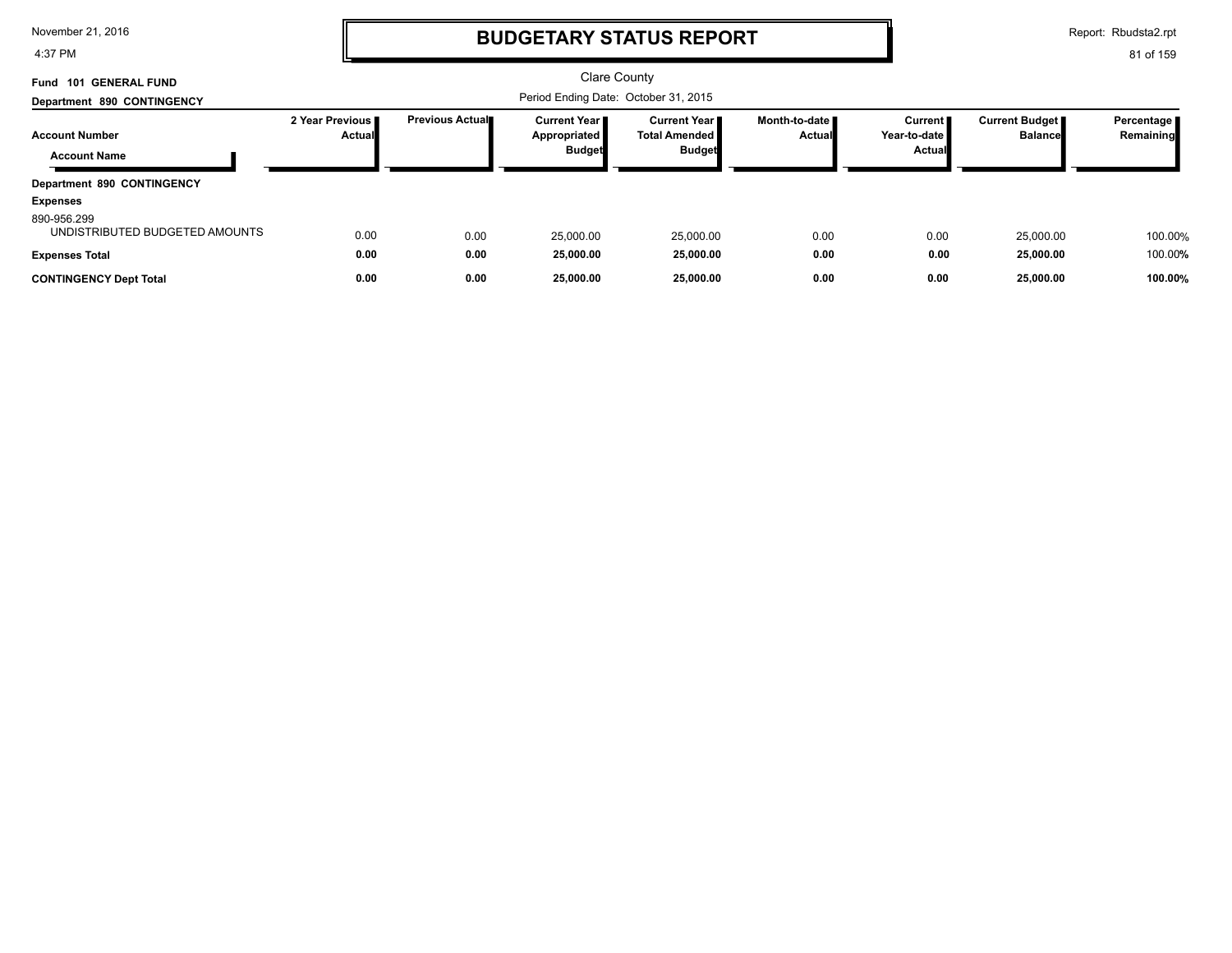4:37 PM

### **BUDGETARY STATUS REPORT**

Report: Rbudsta2.rpt

| 101 GENERAL FUND<br>Fund                     |                                  |                        | Clare County                                           |                                                                |                           |                                     |                                         |                           |
|----------------------------------------------|----------------------------------|------------------------|--------------------------------------------------------|----------------------------------------------------------------|---------------------------|-------------------------------------|-----------------------------------------|---------------------------|
| Department 895 COST STUDY CONTRACTS          |                                  |                        | Period Ending Date: October 31, 2015                   |                                                                |                           |                                     |                                         |                           |
| <b>Account Number</b><br><b>Account Name</b> | 2 Year Previous<br><b>Actual</b> | <b>Previous Actual</b> | <b>Current Year I</b><br>Appropriated<br><b>Budget</b> | <b>Current Year</b> ■<br><b>Total Amended</b><br><b>Budget</b> | Month-to-date ■<br>Actual | Current I<br>Year-to-date<br>Actual | <b>Current Budget</b><br><b>Balance</b> | Percentage  <br>Remaining |
| Department 895 COST STUDY CONTRACTS          |                                  |                        |                                                        |                                                                |                           |                                     |                                         |                           |
| <b>Expenses</b>                              |                                  |                        |                                                        |                                                                |                           |                                     |                                         |                           |
| 895-801.000<br><b>STUDY EXPENDITURES</b>     | 7,000.00                         | 7.500.00               | 8,000.00                                               | 8,000.00                                                       | 0.00                      | 0.00                                | 8.000.00                                | 100.00%                   |
| <b>Expenses Total</b>                        | 7,000.00                         | 7,500.00               | 8,000.00                                               | 8,000.00                                                       | 0.00                      | 0.00                                | 8,000.00                                | 100.00%                   |
| <b>COST STUDY CONTRACTS Dept Total</b>       | 7.000.00                         | 7,500.00               | 8.000.00                                               | 8.000.00                                                       | 0.00                      | 0.00                                | 8.000.00                                | 100.00%                   |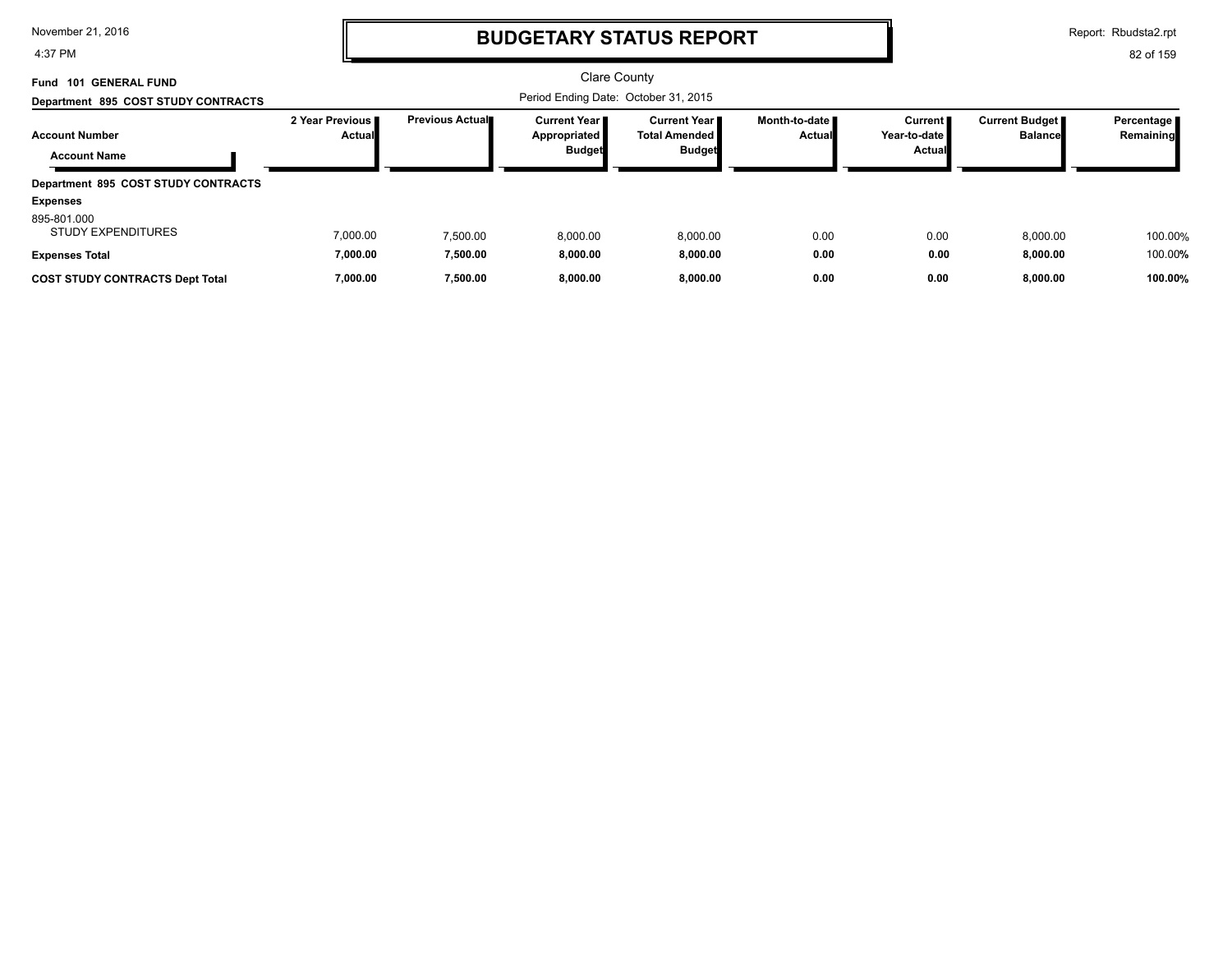4:37 PM

### **BUDGETARY STATUS REPORT**

Report: Rbudsta2.rpt

| 101 GENERAL FUND<br>Fund<br>Department 899 TAX APPEALS ADJUSTMENT |                                  |                        | <b>Clare County</b><br>Period Ending Date: October 31, 2015 |                                                                 |                                  |                                            |                                         |                            |  |
|-------------------------------------------------------------------|----------------------------------|------------------------|-------------------------------------------------------------|-----------------------------------------------------------------|----------------------------------|--------------------------------------------|-----------------------------------------|----------------------------|--|
| <b>Account Number</b><br><b>Account Name</b>                      | 2 Year Previous<br><b>Actual</b> | <b>Previous Actual</b> | <b>Current Year I</b><br>Appropriated<br><b>Budget</b>      | <b>Current Year II</b><br><b>Total Amended</b><br><b>Budget</b> | Month-to-date ∎<br><b>Actual</b> | Current I<br>Year-to-date<br><b>Actual</b> | <b>Current Budget</b><br><b>Balance</b> | Percentage   <br>Remaining |  |
| Department 899 TAX APPEALS ADJUSTMENT<br><b>Expenses</b>          |                                  |                        |                                                             |                                                                 |                                  |                                            |                                         |                            |  |
| 899-962.000<br><b>TAX APPEALS ADJUSTMENT</b>                      | 7,910.54                         | 2.288.04               | 4.500.00                                                    | 4.500.00                                                        | 0.00                             | 0.00                                       | 4,500.00                                | 100.00%                    |  |
| <b>Expenses Total</b>                                             | 7,910.54                         | 2,288.04               | 4,500.00                                                    | 4,500.00                                                        | 0.00                             | 0.00                                       | 4,500.00                                | 100.00%                    |  |
| TAX APPEALS ADJUSTMENT Dept Total                                 | 7,910.54                         | 2,288.04               | 4,500.00                                                    | 4,500.00                                                        | 0.00                             | 0.00                                       | 4,500.00                                | 100.00%                    |  |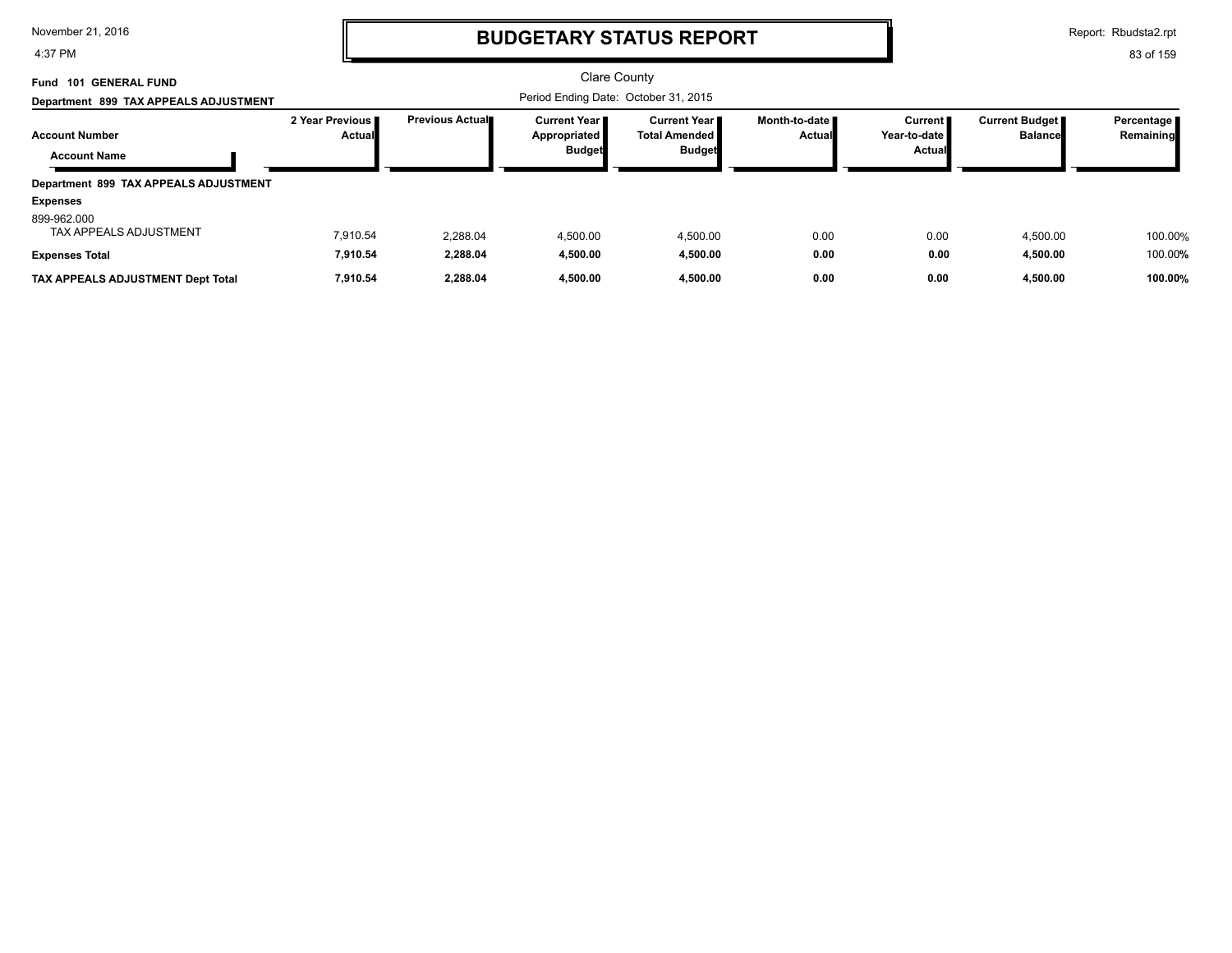4:37 PM

## **BUDGETARY STATUS REPORT**

| Fund 101 GENERAL FUND<br>Department 901 NEW EQUIPMENT-CAPITAL OUTLAY |                           |                        | <b>Clare County</b><br>Period Ending Date: October 31, 2015 |                                                                |                         |                                          |                                         |                         |
|----------------------------------------------------------------------|---------------------------|------------------------|-------------------------------------------------------------|----------------------------------------------------------------|-------------------------|------------------------------------------|-----------------------------------------|-------------------------|
| <b>Account Number</b><br><b>Account Name</b>                         | 2 Year Previous<br>Actual | <b>Previous Actual</b> | <b>Current Year I</b><br>Appropriated<br><b>Budget</b>      | <b>Current Year I</b><br><b>Total Amended</b><br><b>Budget</b> | Month-to-date<br>Actual | <b>Current</b><br>Year-to-date<br>Actual | <b>Current Budget</b><br><b>Balance</b> | Percentage<br>Remaining |
| Department 901 NEW EQUIPMENT-CAPITAL OUTLAY                          |                           |                        |                                                             |                                                                |                         |                                          |                                         |                         |
| <b>Expenses</b>                                                      |                           |                        |                                                             |                                                                |                         |                                          |                                         |                         |
| 901-978.136<br>NEW EQUIPMENT - DISTRICT COURT                        | 0.00                      | 6,425.70               | 0.00                                                        | 0.00                                                           | 0.00                    | 0.00                                     | 0.00                                    | 0.00%                   |
| 901-978.215<br>NEW EQUIPMENT - COUNTY CLERK                          | 20,400.00                 | 0.00                   | 10,000.00                                                   | 10,000.00                                                      | 0.00                    | 0.00                                     | 10,000.00                               | 100.00%                 |
| 901-978.259<br>NEW EQUIPMENT - COMPUTERS                             | 14,190.00                 | 16,940.00              | 21,480.00                                                   | 21,480.00                                                      | 0.00                    | 0.00                                     | 21,480.00                               | 100.00%                 |
| 901-978.265<br><b>NEW EQUIPMENT - COURTHOUSE</b>                     | 5,277.60                  | 237,700.60             | 0.00                                                        | 0.00                                                           | 0.00                    | 0.00                                     | 26,558.00                               | 0.00%                   |
| 901-978.301<br><b>NEW EQUIPMENT - SHERIFF</b>                        | 0.00                      | 7,180.50               | 0.00                                                        | 0.00                                                           | 0.00                    | 0.00                                     | 0.00                                    | 0.00%                   |
| 901-978.302<br><b>NEW EQUIPMENT-CCSD-CAR</b>                         | 64,773.56                 | 108,990.32             | 90,023.00                                                   | 90,023.00                                                      | 13,500.00               | 13,500.00                                | 15,989.00                               | 17.76%                  |
| 901-978.331<br><b>NEW EQUIPMENT - MARINE</b>                         | 0.00                      | 15,003.00              | 0.00                                                        | 0.00                                                           | 0.00                    | 0.00                                     | 0.00                                    | 0.00%                   |
| 901-978.351<br><b>NEW EQUIPMENT - JAIL</b>                           | 105,644.79                | 48,647.84              | 7,441.00                                                    | 7,441.00                                                       | 0.00                    | 0.00                                     | 7,441.00                                | 100.00%                 |
| 901-978.426<br>NEW EQUIPMENT-EMG MGT-CIVIL DEFE                      | 22.466.67                 | 12,750.00              | 0.00                                                        | 0.00                                                           | 0.00                    | 0.00                                     | 0.00                                    | 0.00%                   |
| <b>Expenses Total</b>                                                | 232,752.62                | 453,637.96             | 128,944.00                                                  | 128,944.00                                                     | 13,500.00               | 13,500.00                                | 81,468.00                               | 89.53%                  |
| <b>NEW EQUIPMENT-CAPITAL OUTLAY</b><br><b>Dept Total</b>             | 232,752.62                | 453,637.96             | 128,944.00                                                  | 128,944.00                                                     | 13,500.00               | 13,500.00                                | 81,468.00                               | 89.53%                  |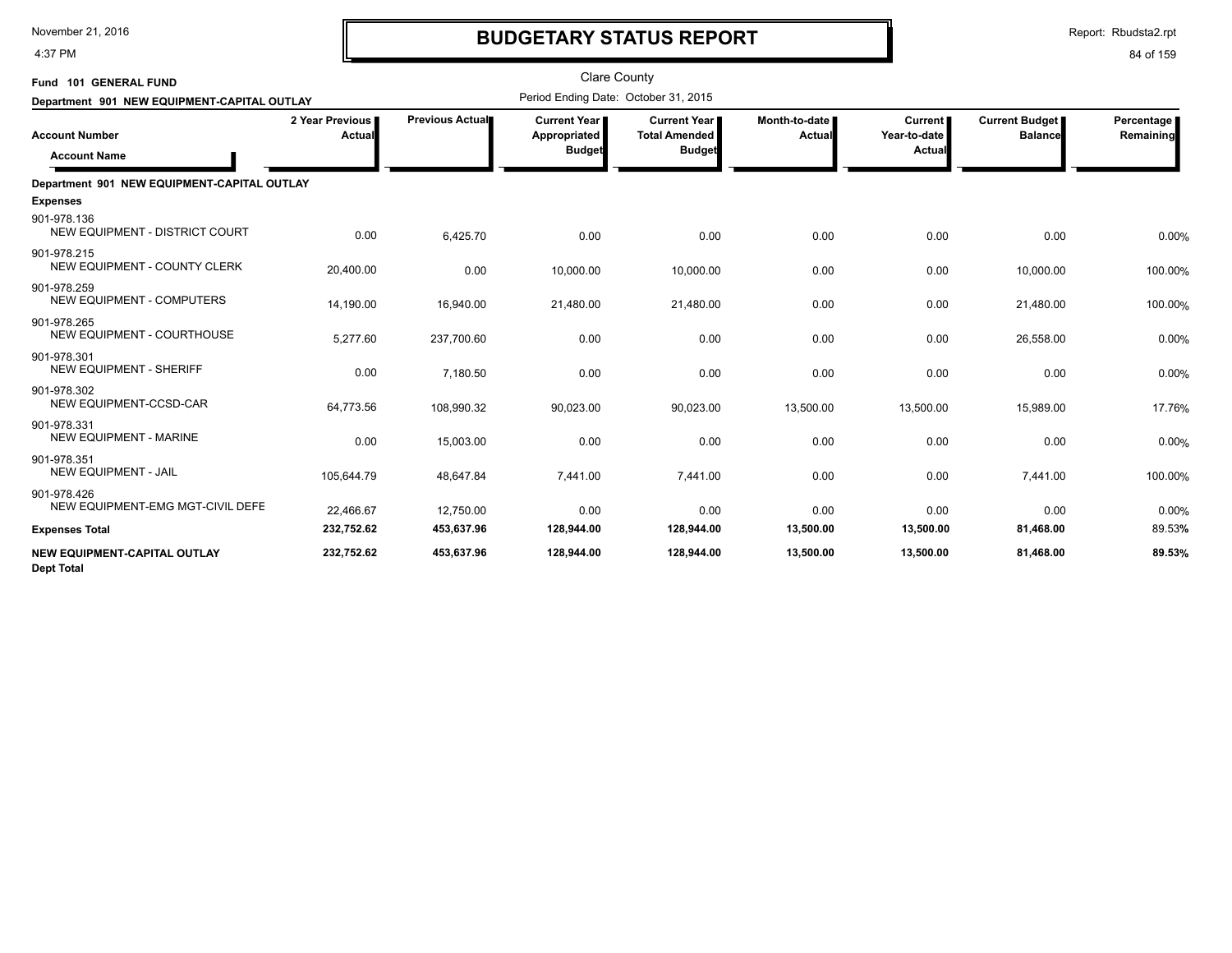4:37 PM

### **BUDGETARY STATUS REPORT**

Report: Rbudsta2.rpt

| <b>GENERAL FUND</b><br>101<br>Fund           |                             |                        | <b>Clare County</b>                                    |                                                          |                                |                                            |                                         |                         |
|----------------------------------------------|-----------------------------|------------------------|--------------------------------------------------------|----------------------------------------------------------|--------------------------------|--------------------------------------------|-----------------------------------------|-------------------------|
| Department 905 COUNTY DEBT SERVICE           |                             |                        | Period Ending Date: October 31, 2015                   |                                                          |                                |                                            |                                         |                         |
| <b>Account Number</b><br><b>Account Name</b> | 2 Year Previous I<br>Actual | <b>Previous Actual</b> | <b>Current Year I</b><br>Appropriated<br><b>Budget</b> | Current Year II<br><b>Total Amended</b><br><b>Budget</b> | Month-to-date<br><b>Actual</b> | Current <b>P</b><br>Year-to-date<br>Actual | <b>Current Budget</b><br><b>Balance</b> | Percentage<br>Remaining |
| Department 905 COUNTY DEBT SERVICE           |                             |                        |                                                        |                                                          |                                |                                            |                                         |                         |
| <b>Expenses</b>                              |                             |                        |                                                        |                                                          |                                |                                            |                                         |                         |
| 905-991.000<br><b>PRINCIPAL</b>              | 52,348.53                   | 87,542.25              | 43,639.00                                              | 43,639.00                                                | 3,966.46                       | 3,966.46                                   | 39,672.54                               | 90.91%                  |
| 905-995.000<br><b>INTEREST</b>               | 5.530.71                    | 7,975.42               | 10,185.00                                              | 10,185.00                                                | 931.29                         | 931.29                                     | 9,253.71                                | 90.86%                  |
| <b>Expenses Total</b>                        | 57,879.24                   | 95,517.67              | 53,824.00                                              | 53,824.00                                                | 4,897.75                       | 4,897.75                                   | 48,926.25                               | 90.90%                  |
| <b>COUNTY DEBT SERVICE Dept Total</b>        | 57,879.24                   | 95,517.67              | 53,824.00                                              | 53,824.00                                                | 4,897.75                       | 4,897.75                                   | 48,926.25                               | 90.90%                  |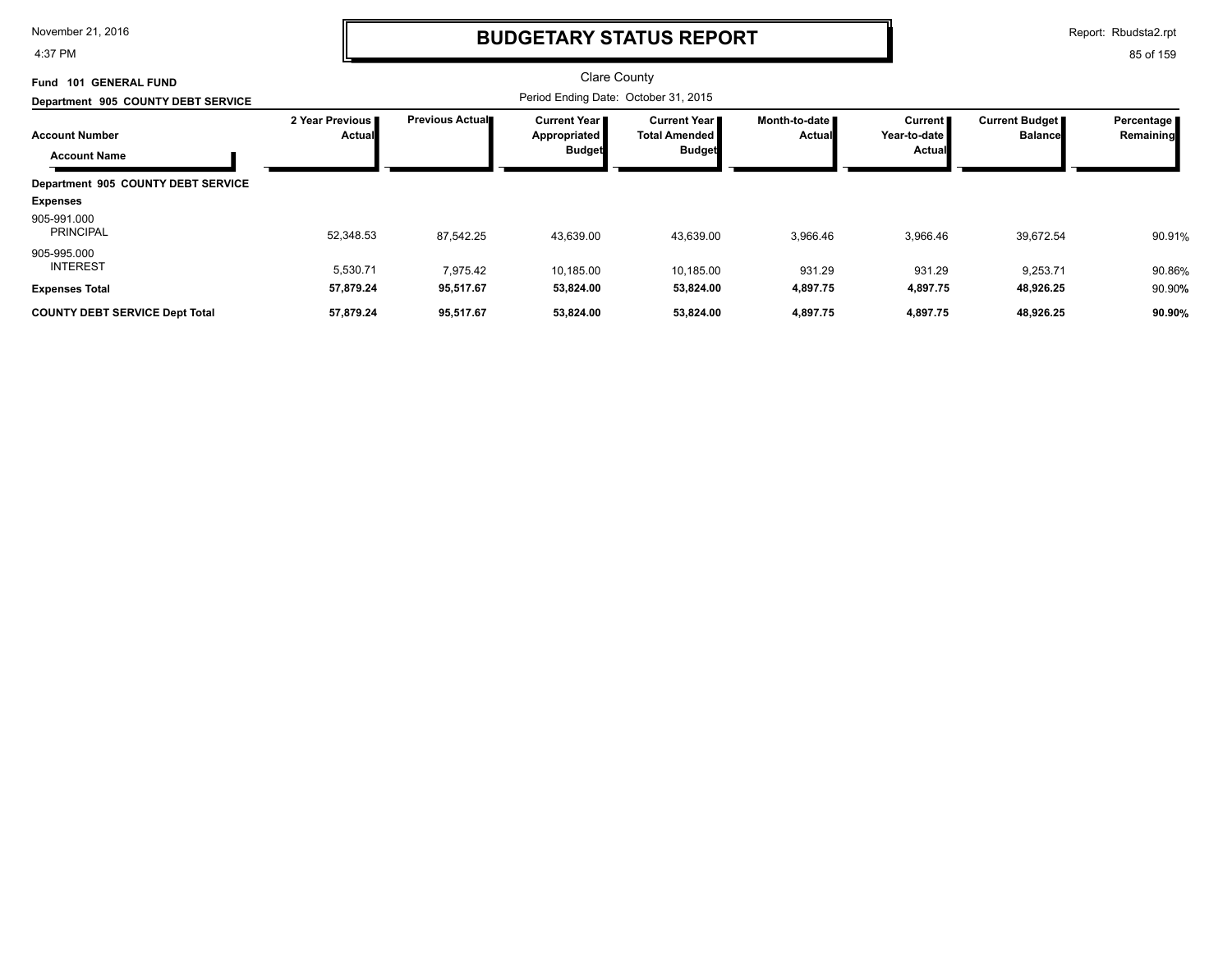4:37 PM

### **BUDGETARY STATUS REPORT**

| Fund 101 GENERAL FUND                                   |                           |                 | <b>Clare County</b>                                  |                                                              |                         |                                   |                                         |                         |
|---------------------------------------------------------|---------------------------|-----------------|------------------------------------------------------|--------------------------------------------------------------|-------------------------|-----------------------------------|-----------------------------------------|-------------------------|
| Department 990 APPROPIATIONS TRANSFERS OUT              |                           |                 | Period Ending Date: October 31, 2015                 |                                                              |                         |                                   |                                         |                         |
| <b>Account Number</b><br><b>Account Name</b>            | 2 Year Previous<br>Actual | Previous Actual | <b>Current Year</b><br>Appropriated<br><b>Budget</b> | <b>Current Year</b><br><b>Total Amended</b><br><b>Budget</b> | Month-to-date<br>Actual | Current<br>Year-to-date<br>Actual | <b>Current Budget</b><br><b>Balance</b> | Percentage<br>Remaining |
| Department 990 APPROPIATIONS TRANSFERS OUT              |                           |                 |                                                      |                                                              |                         |                                   |                                         |                         |
| <b>Expenses</b>                                         |                           |                 |                                                      |                                                              |                         |                                   |                                         |                         |
| 990-998.215<br>FRIEND OF COURT FUND APPROP              | 59,365.00                 | 50,000.00       | 69,069.00                                            | 69,069.00                                                    | 0.00                    | 0.00                              | 69,069.00                               | 100.00%                 |
| 990-998.268<br>APPROP CG RECOVERY CT                    | 0.00                      | 5,000.00        | 7,500.00                                             | 7,500.00                                                     | 0.00                    | 0.00                              | 7,500.00                                | 100.00%                 |
| 990-998.290<br>SOCIAL WELFARE FUND APPROP               | 5,000.00                  | 5,000.00        | 0.00                                                 | 0.00                                                         | 0.00                    | 0.00                              | 0.00                                    | 0.00%                   |
| 990-998.291<br>CHILD CARE PROBATE FUND APPROP           | 150,000.00                | 150,000.00      | 150,000.00                                           | 150,000.00                                                   | 0.00                    | 0.00                              | 150,000.00                              | 100.00%                 |
| 990-998.292<br>CHILD CARE DSS FUND APPROP               | 150,000.00                | 105,000.00      | 105,000.00                                           | 105,000.00                                                   | 26,250.00               | 26,250.00                         | 78,750.00                               | 75.00%                  |
| 990-998.293<br>SAILOR & SOLDIER RELIEF APPR.            | 10,000.00                 | 10,000.00       | 10,000.00                                            | 10,000.00                                                    | 0.00                    | 0.00                              | 10,000.00                               | 100.00%                 |
| 990-998.295<br>AIRPORT FUND APPROPRIATION               | 66,608.24                 | 0.00            | 0.00                                                 | 0.00                                                         | 0.00                    | 0.00                              | 0.00                                    | 0.00%                   |
| 990-998.366<br><b>COURTHOUSE RENOV DEBT APPROPRI</b>    | 0.00                      | 0.00            | 124,000.00                                           | 124,000.00                                                   | 0.00                    | 0.00                              | 124,000.00                              | 100.00%                 |
| 990-998.370<br>CLARE CO BLDG AUTH REFUNDING BOI         | 105,184.25                | 106,300.75      | 101,140.00                                           | 101,140.00                                                   | 0.00                    | 0.00                              | 101,140.00                              | 100.00%                 |
| 990-998.385<br>USDA LOAN DEBT FUND-ROOF BOND            | 9,897.50                  | 39,438.68       | 0.00                                                 | 0.00                                                         | 0.00                    | 0.00                              | 0.00                                    | 0.00%                   |
| 990-998.519<br>APPROP TRANS OUT TAX ANTIC NOTE          | 10,383.33                 | 3,312.00        | 11,000.00                                            | 11,000.00                                                    | 0.00                    | 0.00                              | 11,000.00                               | 100.00%                 |
| <b>Expenses Total</b>                                   | 566,438.32                | 474,051.43      | 577,709.00                                           | 577,709.00                                                   | 26,250.00               | 26,250.00                         | 551,459.00                              | 95.46%                  |
| <b>APPROPIATIONS TRANSFERS OUT</b><br><b>Dept Total</b> | 566,438.32                | 474,051.43      | 577,709.00                                           | 577,709.00                                                   | 26,250.00               | 26,250.00                         | 551,459.00                              | 95.46%                  |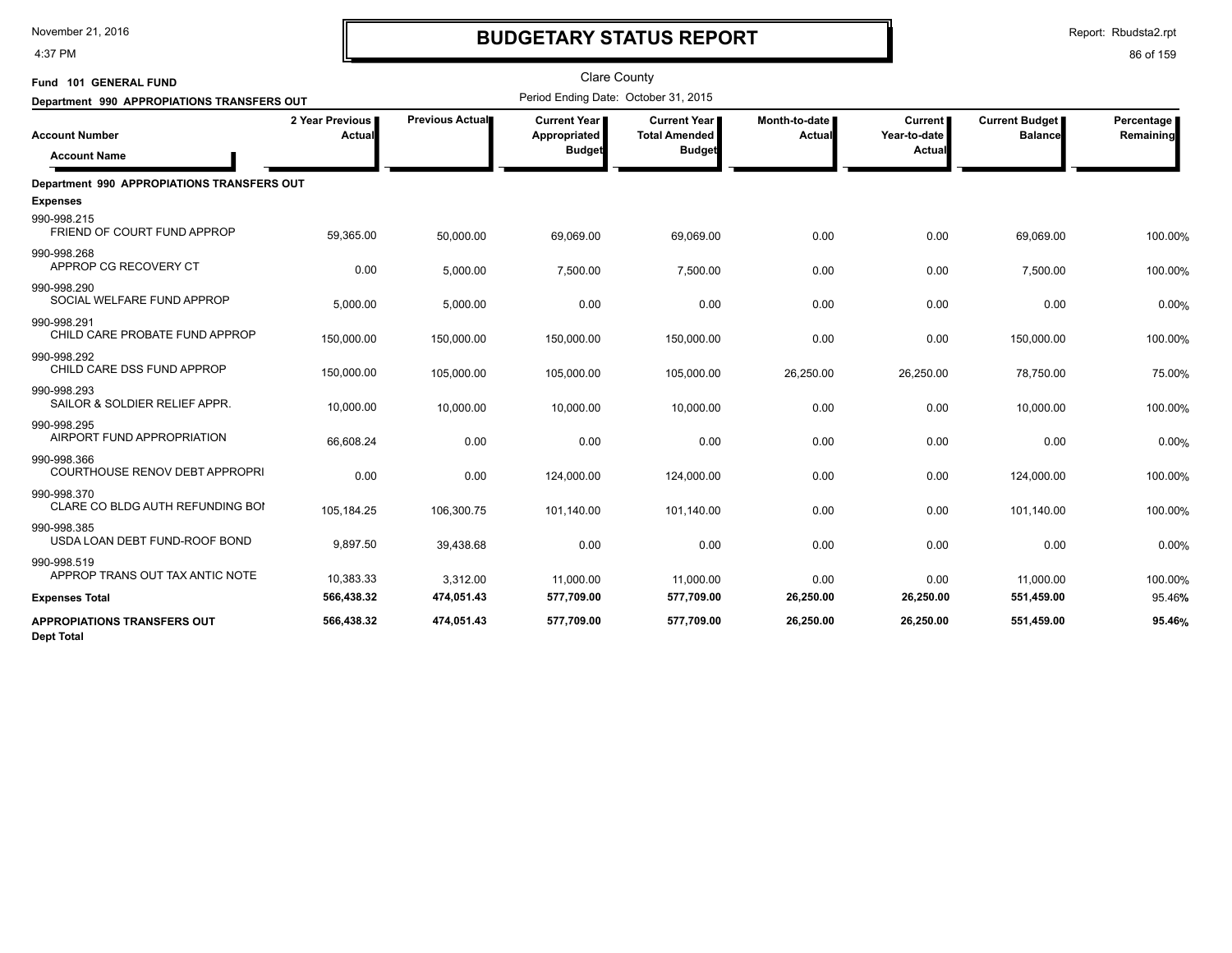4:37 PM

### **BUDGETARY STATUS REPORT**

Report: Rbudsta2.rpt

| Fund 101 GENERAL FUND                     |                                  |                        | Clare County                                 |                                               |                                |                                |                                         |                         |
|-------------------------------------------|----------------------------------|------------------------|----------------------------------------------|-----------------------------------------------|--------------------------------|--------------------------------|-----------------------------------------|-------------------------|
| Department 997 ENDING FUND BALANCE        |                                  |                        |                                              |                                               |                                |                                |                                         |                         |
| <b>Account Number</b>                     | 2 Year Previous<br><b>Actual</b> | <b>Previous Actual</b> | <b>Current Year</b> ∎<br><b>Appropriated</b> | <b>Current Year</b> I<br><b>Total Amended</b> | Month-to-date<br><b>Actual</b> | <b>Current</b><br>Year-to-date | <b>Current Budget</b><br><b>Balance</b> | Percentage<br>Remaining |
| <b>Account Name</b>                       |                                  |                        | <b>Budget</b>                                | <b>Budget</b>                                 |                                | Actual                         |                                         |                         |
| Department 997 ENDING FUND BALANCE        |                                  |                        |                                              |                                               |                                |                                |                                         |                         |
| <b>Expenses</b>                           |                                  |                        |                                              |                                               |                                |                                |                                         |                         |
| 997-998.900<br><b>ENDING FUND BALANCE</b> | 0.00                             | 0.00                   | 1,558,384.00                                 | 1,530,175.49                                  | 0.00                           | 0.00                           | 1,530,175.49                            | 100.00%                 |
| <b>Expenses Total</b>                     | 0.00                             | 0.00                   | 1,558,384.00                                 | 1,530,175.49                                  | 0.00                           | 0.00                           | 1,530,175.49                            | 100.00%                 |
| <b>ENDING FUND BALANCE Dept Total</b>     | 0.00                             | 0.00                   | 1,558,384.00                                 | 1,530,175.49                                  | 0.00                           | 0.00                           | 1,530,175.49                            | 100.00%                 |
| <b>Revenues Total</b>                     | 11,824,388.33                    | 11,583,501.98          | 13,245,862.00                                | 13,248,952.00                                 | 217,615.81                     | 217,615.81                     | 13,031,336.19                           | 98.36%                  |
| <b>Expenses Fund Total</b>                | 11,375,125.93                    | 11,665,848.78          | 13,251,471.00                                | 13,254,561.00                                 | 677,074.56                     | 677,074.56                     | 12,520,019.74                           | 94.89%                  |
| Net (Rev/Exp)                             | 449,262.40                       | $-82,346.80$           | $-5,609.00$                                  | $-5,609.00$                                   | $-459, 458.75$                 | $-459, 458.75$                 | 511,316.45                              |                         |
| <b>Beginning/Adjusted Balance</b>         | <b>YTD Revenues</b>              | <b>YTD Expenses</b>    |                                              | <b>Current Fund Balance</b>                   |                                |                                |                                         |                         |
| 1,915,056.90<br>$\ddot{}$                 | 217,615.81                       | 677,074.56             | $=$                                          | 1,455,598.15                                  |                                |                                |                                         |                         |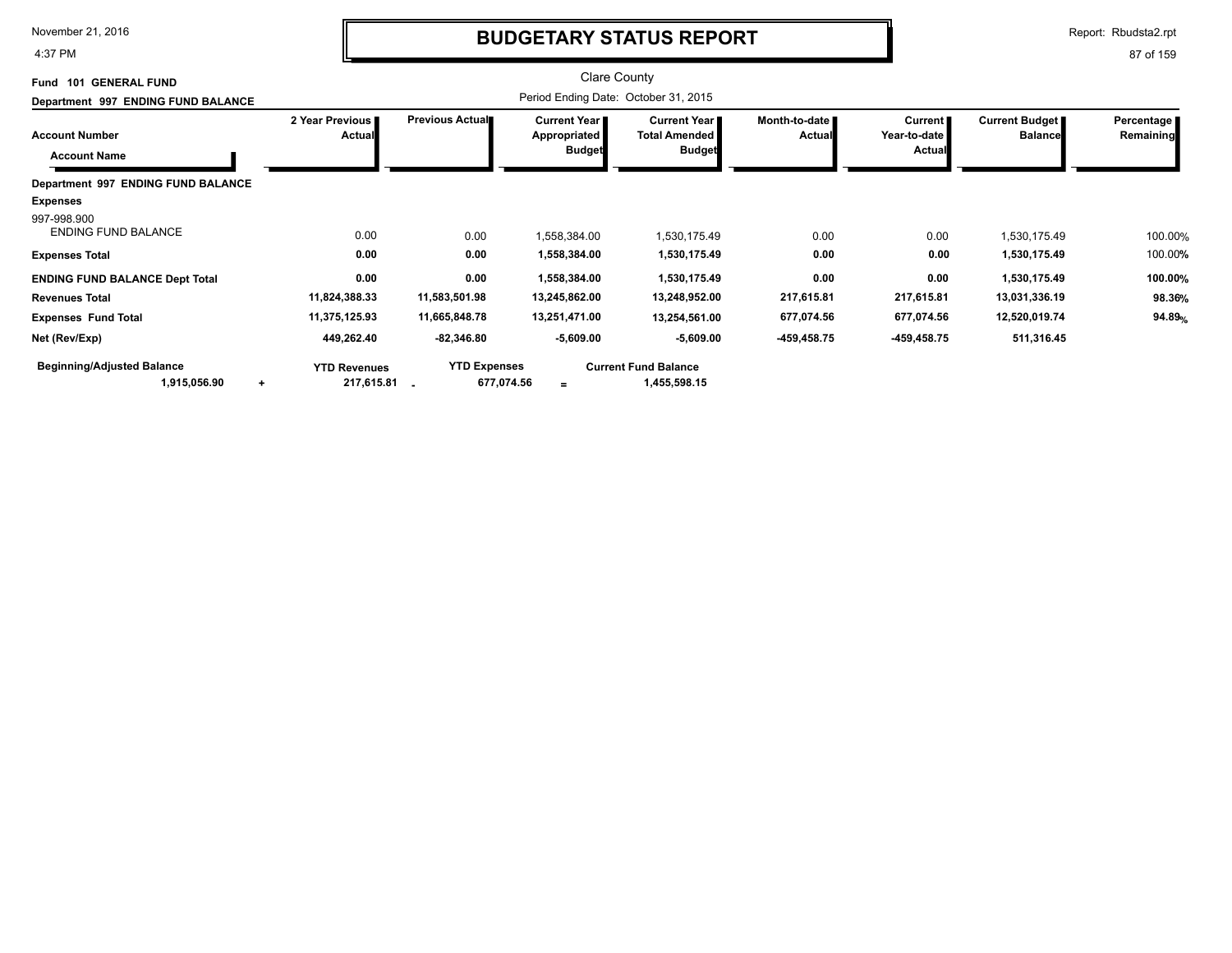4:37 PM

# **BUDGETARY STATUS REPORT**

Report: Rbudsta2.rpt

| Fund 201 COUNTY ROAD FUND                         |                                                |                                   | <b>Clare County</b>                                  |                                                              |                           |                                          |                |                                                                                           |  |  |  |  |  |
|---------------------------------------------------|------------------------------------------------|-----------------------------------|------------------------------------------------------|--------------------------------------------------------------|---------------------------|------------------------------------------|----------------|-------------------------------------------------------------------------------------------|--|--|--|--|--|
| <b>Department</b>                                 |                                                |                                   | Period Ending Date: October 31, 2015                 |                                                              |                           |                                          |                | Percentage<br>Remaining<br><b>Balance</b><br>6,818,672.03<br>6,818,672.03<br>6,126,730.68 |  |  |  |  |  |
| <b>Account Number</b><br><b>Account Name</b>      | 2 Year Previous<br>Actual                      | Previous Actual                   | <b>Current Year</b><br>Appropriated<br><b>Budget</b> | <b>Current Year</b><br><b>Total Amended</b><br><b>Budget</b> | Month-to-date  <br>Actual | <b>Current</b><br>Year-to-date<br>Actual | Current Budget |                                                                                           |  |  |  |  |  |
| Fund 201 COUNTY ROAD FUND                         |                                                |                                   |                                                      |                                                              |                           |                                          |                |                                                                                           |  |  |  |  |  |
| 2016<br><b>Fiscal Year</b>                        |                                                |                                   |                                                      |                                                              |                           |                                          |                |                                                                                           |  |  |  |  |  |
| Department 000                                    |                                                |                                   |                                                      |                                                              |                           |                                          |                |                                                                                           |  |  |  |  |  |
| <b>Revenues</b>                                   |                                                |                                   |                                                      |                                                              |                           |                                          |                |                                                                                           |  |  |  |  |  |
| 000-401.000<br><b>REVENUE CONTROL</b>             | 5,850,893.35                                   | 6,491,699.80                      | 7,000,000.00                                         | 7,000,000.00                                                 | 181,327.97                | 181,327.97                               |                | 97.41%                                                                                    |  |  |  |  |  |
| <b>Revenues Total</b>                             | 5,850,893.35                                   | 6,491,699.80                      | 7,000,000.00                                         | 7,000,000.00                                                 | 181,327.97                | 181,327.97                               |                | 97.41%                                                                                    |  |  |  |  |  |
| <b>Expenses</b>                                   |                                                |                                   |                                                      |                                                              |                           |                                          |                |                                                                                           |  |  |  |  |  |
| 000-701.000<br><b>EXPENDITURE CONTROL</b>         | 5.391.678.49                                   | 6,813,995.11                      | 7.000.000.00                                         | 7.000.000.00                                                 | 873,269.32                | 873.269.32                               |                | 87.52%                                                                                    |  |  |  |  |  |
| <b>Expenses Total</b>                             | 5,391,678.49                                   | 6,813,995.11                      | 7,000,000.00                                         | 7,000,000.00                                                 | 873,269.32                | 873,269.32                               | 6,126,730.68   | 87.52%                                                                                    |  |  |  |  |  |
| <b>Dept Total</b>                                 | 459,214.86                                     | $-322,295.31$                     | 0.00                                                 | 0.00                                                         | $-691,941.35$             | $-691,941.35$                            | 691,941.35     | 0.00%                                                                                     |  |  |  |  |  |
| <b>Revenues Total</b>                             | 5,850,893.35                                   | 6,491,699.80                      | 7,000,000.00                                         | 7,000,000.00                                                 | 181,327.97                | 181,327.97                               | 6,818,672.03   | 97.41%                                                                                    |  |  |  |  |  |
| <b>Expenses Fund Total</b>                        | 5,391,678.49                                   | 6,813,995.11                      | 7,000,000.00                                         | 7,000,000.00                                                 | 873,269.32                | 873,269.32                               | 6,126,730.68   | 87.52%                                                                                    |  |  |  |  |  |
| Net (Rev/Exp)                                     | 459,214.86                                     | $-322,295.31$                     | 0.00                                                 | 0.00                                                         | $-691,941.35$             | $-691,941.35$                            | 691,941.35     |                                                                                           |  |  |  |  |  |
| <b>Beginning/Adjusted Balance</b><br>4,801,040.79 | <b>YTD Revenues</b><br>181,327.97<br>$\ddot{}$ | <b>YTD Expenses</b><br>873,269.32 | $=$                                                  | <b>Current Fund Balance</b><br>4,109,099.44                  |                           |                                          |                |                                                                                           |  |  |  |  |  |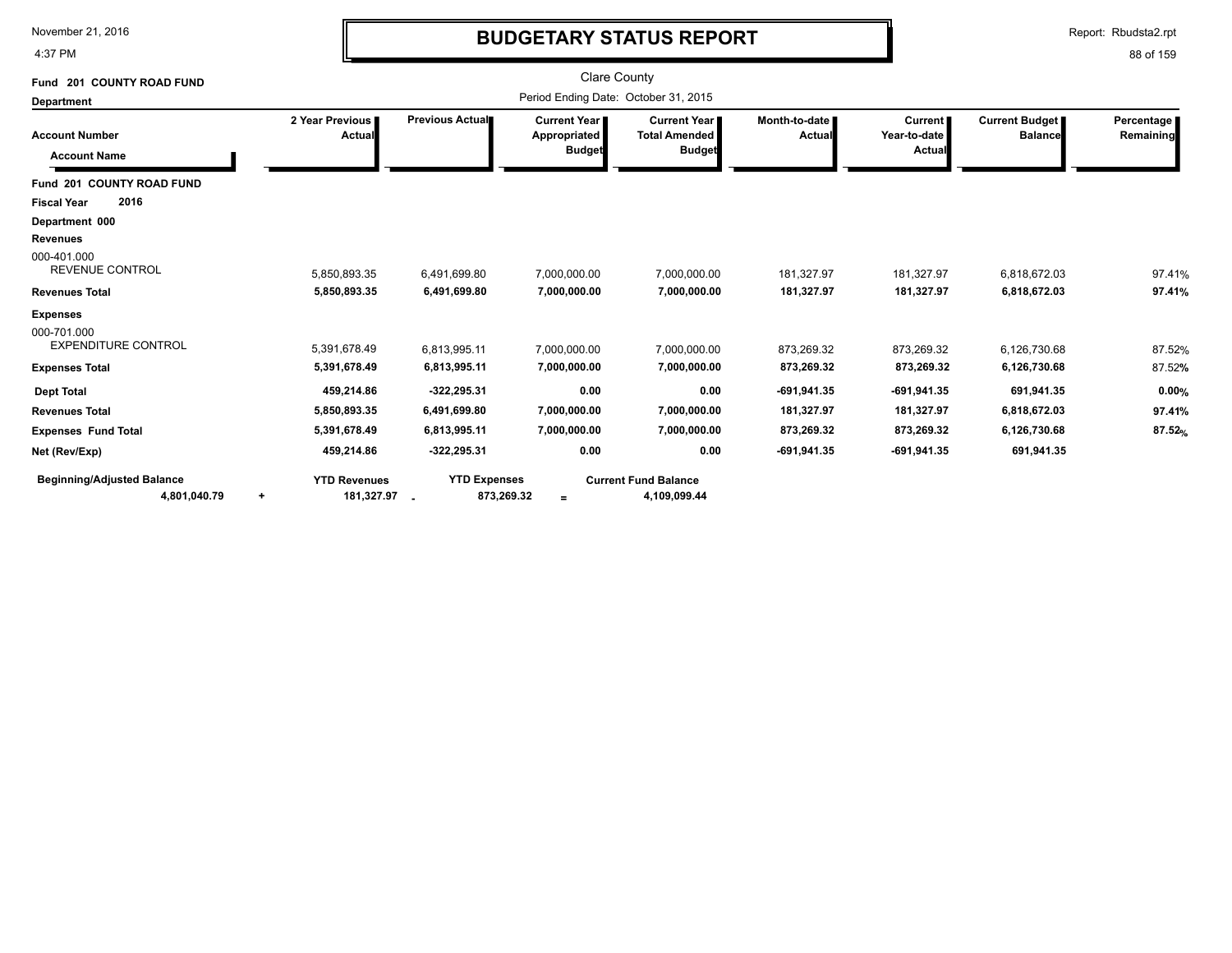4:37 PM

# **BUDGETARY STATUS REPORT**

Report: Rbudsta2.rpt

| Fund 215 FRIEND OF THE COURT FUND                               |                           |                 | <b>Clare County</b>                                  |                                                       |                         |                                  |                                  |                         |
|-----------------------------------------------------------------|---------------------------|-----------------|------------------------------------------------------|-------------------------------------------------------|-------------------------|----------------------------------|----------------------------------|-------------------------|
| <b>Department</b>                                               |                           |                 | Period Ending Date: October 31, 2015                 |                                                       |                         |                                  |                                  |                         |
| <b>Account Number</b>                                           | 2 Year Previous<br>Actual | Previous Actual | <b>Current Year</b><br>Appropriated<br><b>Budget</b> | Current Year<br><b>Total Amended</b><br><b>Budget</b> | Month-to-date<br>Actual | Current<br>Year-to-date<br>Actua | Current Budget<br><b>Balance</b> | Percentage<br>Remaining |
| <b>Account Name</b>                                             |                           |                 |                                                      |                                                       |                         |                                  |                                  |                         |
| Fund 215 FRIEND OF THE COURT FUND<br>2016<br><b>Fiscal Year</b> |                           |                 |                                                      |                                                       |                         |                                  |                                  |                         |
| Department 000<br><b>Revenues</b>                               |                           |                 |                                                      |                                                       |                         |                                  |                                  |                         |
| 000-520.000<br>FEDERAL GRANTS-INCENTIVE-FOC                     | 33,731.00                 | 35,435.00       | 34,000.00                                            | 34,000.00                                             | 0.00                    | 0.00                             | 34,000.00                        | 100.00%                 |
| 000-521.000<br>CRP - FRIEND OF COURT - FED                      | 239,261.80                | 241,928.67      | 200,944.00                                           | 200,944.00                                            | 0.00                    | 0.00                             | 200,944.00                       | 100.00%                 |
| 000-523.000<br>FED-MEDICAL INCENTIVE REFUND                     | 0.00                      | 10,385.17       | 0.00                                                 | 0.00                                                  | 0.00                    | 0.00                             | 0.00                             | 0.00%                   |
| 000-562.000<br><b>GFGP STATE REVENUE</b>                        | 22,262.46                 | 23,387.00       | 20,000.00                                            | 20,000.00                                             | 0.00                    | 0.00                             | 20,000.00                        | 100.00%                 |
| 000-604.000<br>JUDGEMENT FEES/NON IV-D                          | 7,200.00                  | 8,800.00        | 7,200.00                                             | 7,200.00                                              | 880.00                  | 880.00                           | 6,320.00                         | 87.78%                  |
| 000-604.001<br>FOC SUPPT/IV-D                                   | 840.00                    | 1,040.00        | 900.00                                               | 900.00                                                | 120.00                  | 120.00                           | 780.00                           | 86.67%                  |
| 000-608.000<br><b>SERVICES</b>                                  | 18,024.41                 | 22,456.20       | 22,323.00                                            | 22,323.00                                             | 1,580.78                | 1,580.78                         | 20,742.22                        | 92.92%                  |
| 000-626.000<br>20% STATE PROCESS FEE CO PORTION                 | 2,678.60                  | 2,944.29        | 2,700.00                                             | 2,700.00                                              | 199.06                  | 199.06                           | 2,500.94                         | 92.63%                  |
| 000-627.000<br><b>RECORD COPYING</b>                            | 357.40                    | 535.40          | 300.00                                               | 300.00                                                | 0.00                    | 0.00                             | 300.00                           | 100.00%                 |
| 000-680.000<br>FOC - REIMB FROM GLADWIN CO                      | 0.00                      | 6,754.98        | 58,604.00                                            | 58,604.00                                             | 0.00                    | 0.00                             | 58,604.00                        | 100.00%                 |
| 000-699.101<br>APPROPRIATION TRANSFER IN                        | 59,365.00                 | 50,000.00       | 69,069.00                                            | 69,069.00                                             | 0.00                    | 0.00                             | 69,069.00                        | 100.00%                 |
| <b>Revenues Total</b>                                           | 383,720.67                | 403,666.71      | 416,040.00                                           | 416,040.00                                            | 2,779.84                | 2,779.84                         | 413,260.16                       | 99.33%                  |
| <b>Expenses</b>                                                 |                           |                 |                                                      |                                                       |                         |                                  |                                  |                         |
| 000-702.000<br>SALARY                                           | 53,132.39                 | 60,688.88       | 105,000.00                                           | 105,000.00                                            | 4,846.15                | 4,846.15                         | 100,153.85                       | 95.38%                  |
| 000-704.000<br><b>SECY SALARIES</b>                             | 176,440.35                | 177,397.68      | 179,007.00                                           | 179,007.00                                            | 7,682.25                | 7,682.25                         | 171,324.75                       | 95.71%                  |
| 000-710.000<br><b>FICA EXPENSE</b>                              | 14.200.36                 | 14,705.95       | 17,609.00                                            | 17,609.00                                             | 773.16                  | 773.16                           | 16,835.84                        | 95.61%                  |
| 000-711.000<br><b>MEDICARE EXPENSE</b>                          | 3,321.03                  | 3,439.25        | 4,118.00                                             | 4,118.00                                              | 180.83                  | 180.83                           | 3,937.17                         | 95.61%                  |
| 000-715.000<br><b>HEALTH INSURANCE</b>                          | 68,582.74                 | 79,138.22       | 61,000.00                                            | 61,000.00                                             | 6,906.72                | 6,906.72                         | 54,093.28                        | 88.68%                  |
| 000-715.006<br><b>CIC BUNDLE</b>                                | 2,290.00                  | 2,370.00        | 2,376.00                                             | 2,376.00                                              | 197.50                  | 197.50                           | 2,178.50                         | 91.69%                  |
| 000-716.005<br><b>HEALTH INS RX REIMBURSEMENT</b>               | 20.00                     | 0.00            | 0.00                                                 | 0.00                                                  | 0.00                    | 0.00                             | 0.00                             | 0.00%                   |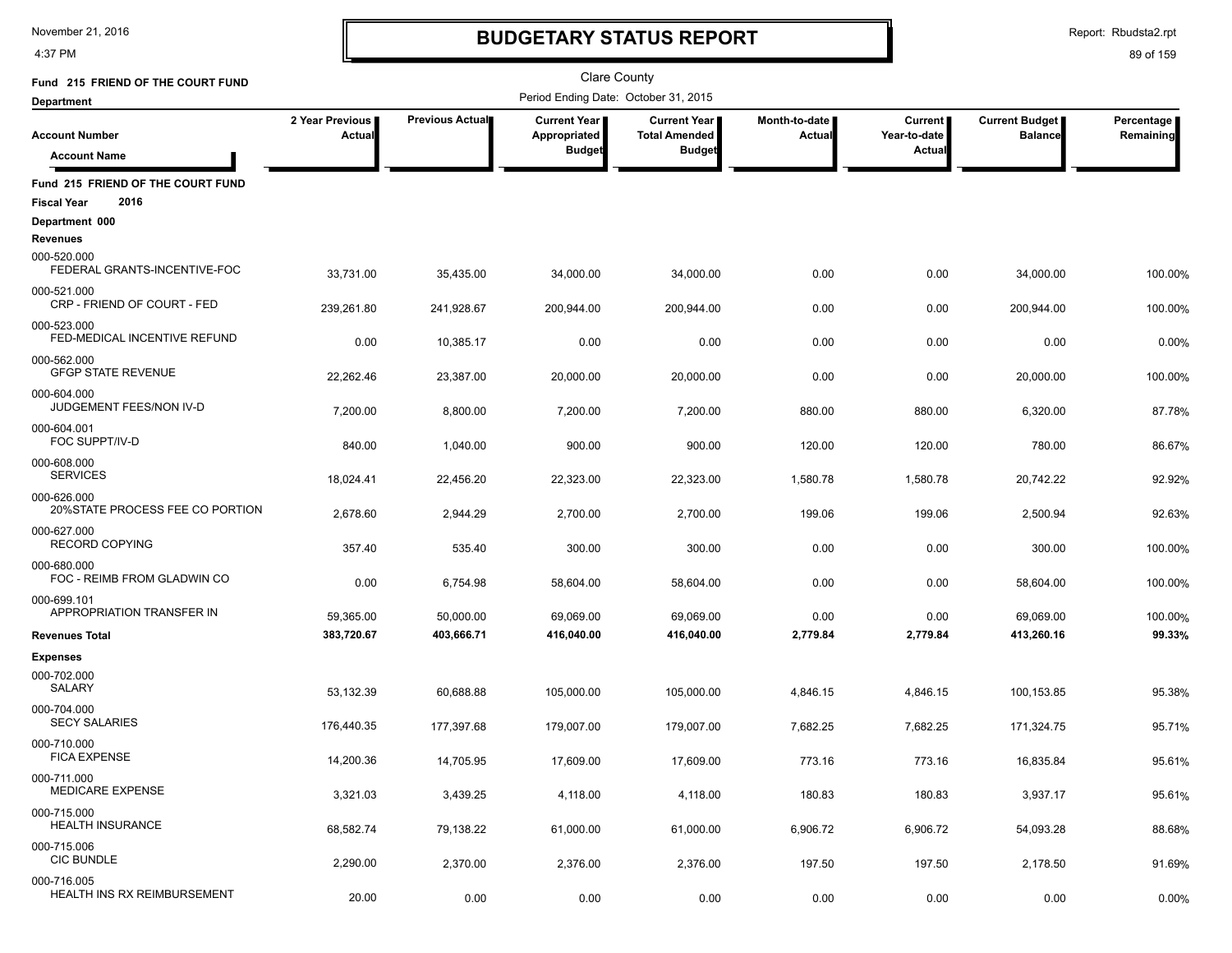4:37 PM

### **BUDGETARY STATUS REPORT**

Report: Rbudsta2.rpt

| Fund 215 FRIEND OF THE COURT FUND                      |                                   |                                  | Clare County                                  |                                                              |                                |                                                 |                                  |                         |
|--------------------------------------------------------|-----------------------------------|----------------------------------|-----------------------------------------------|--------------------------------------------------------------|--------------------------------|-------------------------------------------------|----------------------------------|-------------------------|
| <b>Department</b>                                      |                                   |                                  | Period Ending Date: October 31, 2015          |                                                              |                                |                                                 |                                  |                         |
| <b>Account Number</b><br><b>Account Name</b>           | 2 Year Previous<br>Actual         | <b>Previous Actual</b>           | Current Year<br>Appropriated<br><b>Budget</b> | <b>Current Year</b><br><b>Total Amended</b><br><b>Budget</b> | Month-to-date<br><b>Actual</b> | <b>Current</b><br>Year-to-date<br><b>Actual</b> | Current Budget<br><b>Balance</b> | Percentage<br>Remaining |
| 000-716.006<br><b>FLEX REIMBURSEMENT</b>               | 1,482.00                          | 0.00                             | 0.00                                          | 0.00                                                         | 0.00                           | 0.00                                            | 0.00                             | 0.00%                   |
| 000-716.007<br><b>HEALTH ACH REIMBURSEMENT</b>         | 9,759.79                          | 18,556.62                        | 10,000.00                                     | 10,000.00                                                    | 0.00                           | 0.00                                            | 10,000.00                        | 100.00%                 |
| 000-716.008<br>SMART CARD REIMBURSEMENT                | 337.40                            | 120.00                           | 400.00                                        | 400.00                                                       | 0.00                           | 0.00                                            | 400.00                           | 100.00%                 |
| 000-716.009<br><b>ADMIN FEES</b>                       | 3,397.80                          | 4,034.57                         | 3,876.00                                      | 3,876.00                                                     | 336.42                         | 336.42                                          | 3,539.58                         | 91.32%                  |
| 000-717.000<br>LIFE INSURANCE                          | 300.00                            | 300.00                           | 300.00                                        | 300.00                                                       | 25.00                          | 25.00                                           | 275.00                           | 91.67%                  |
| 000-720.000<br><b>VACATIONS</b>                        | 606.75                            | 0.00                             | 0.00                                          | 0.00                                                         | 0.00                           | 0.00                                            | 0.00                             | 0.00%                   |
| 000-727.000<br><b>OFFICE SUPPLIES</b>                  | 2,428.28                          | 2,112.01                         | 3,000.00                                      | 3,000.00                                                     | 142.96                         | 142.96                                          | 2,857.04                         | 95.23%                  |
| 000-728.000<br>PRINTING & BINDING<br>000-732.000       | 110.60                            | 44.00                            | 500.00                                        | 500.00                                                       | 0.00                           | 0.00                                            | 500.00                           | 100.00%                 |
| <b>POSTAGE</b><br>000-801.000                          | 4,692.88                          | 4,553.90                         | 4,200.00                                      | 4,200.00                                                     | 0.00                           | 0.00                                            | 4,200.00                         | 100.00%                 |
| <b>CONTRACT SERVICES</b><br>000-852.000                | 5,461.60                          | 5,309.00                         | 5,500.00                                      | 5,500.00                                                     | 0.00                           | 0.00                                            | 5,500.00                         | 100.00%                 |
| <b>TELEPHONE</b><br>000-852.006                        | 802.89                            | 791.11                           | 900.00                                        | 900.00                                                       | 65.12                          | 65.12                                           | 834.88                           | 92.76%                  |
| <b>TELECOMMUNICATIONS</b><br>000-864.000               | 82.50                             | 100.00                           | 100.00                                        | 100.00                                                       | 6.02                           | 6.02                                            | 93.98                            | 93.98%                  |
| <b>CONVENTION &amp; SEMINAR EXPENSE</b><br>000-933.000 | 274.58                            | 392.75                           | 600.00                                        | 600.00                                                       | 97.00                          | 97.00                                           | 503.00                           | 83.83%                  |
| EQUIP REPAIRS & MAINTENANCE<br>000-955.000             | 506.00                            | 556.80                           | 600.00                                        | 600.00                                                       | 0.00                           | 0.00                                            | 600.00                           | 100.00%                 |
| <b>BANK CHARGES</b><br>000-978.000                     | 0.00                              | 150.00                           | 200.00                                        | 200.00                                                       | 0.00                           | 0.00                                            | 200.00                           | 100.00%                 |
| <b>NEW EQUIPMENT</b><br>000-998.900                    | 0.00                              | 2.078.66                         | 13,000.00                                     | 13,000.00                                                    | 0.00                           | 0.00                                            | 13,000.00                        | 100.00%                 |
| <b>ENDING FUND BALANCE</b><br><b>Expenses Total</b>    | 0.00<br>348,229.94                | 0.00<br>376,839.40               | 2,454.00<br>414,740.00                        | 2,454.00<br>414,740.00                                       | 0.00<br>21,259.13              | 0.00<br>21,259.13                               | 2,454.00<br>393,480.87           | 100.00%<br>94.87%       |
| <b>Dept Total</b>                                      | 35,490.73                         | 26,827.31                        | 1,300.00                                      | 1,300.00                                                     | -18,479.29                     | $-18,479.29$                                    | 19,779.29                        | 1,521.48%               |
| <b>Revenues Total</b>                                  | 383,720.67                        | 403,666.71                       | 416,040.00                                    | 416,040.00                                                   | 2,779.84                       | 2,779.84                                        | 413,260.16                       | 99.33%                  |
| <b>Expenses Fund Total</b>                             | 348,229.94                        | 376,839.40                       | 414,740.00                                    | 414,740.00                                                   | 21,259.13                      | 21,259.13                                       | 393,480.87                       | 94.87%                  |
| Net (Rev/Exp)                                          | 35,490.73                         | 26,827.31                        | 1,300.00                                      | 1,300.00                                                     | $-18,479.29$                   | $-18,479.29$                                    | 19,779.29                        |                         |
| <b>Beginning/Adjusted Balance</b><br>94,224.40<br>٠    | <b>YTD Revenues</b><br>2,779.84 - | <b>YTD Expenses</b><br>21,259.13 | $\equiv$                                      | <b>Current Fund Balance</b><br>75,745.11                     |                                |                                                 |                                  |                         |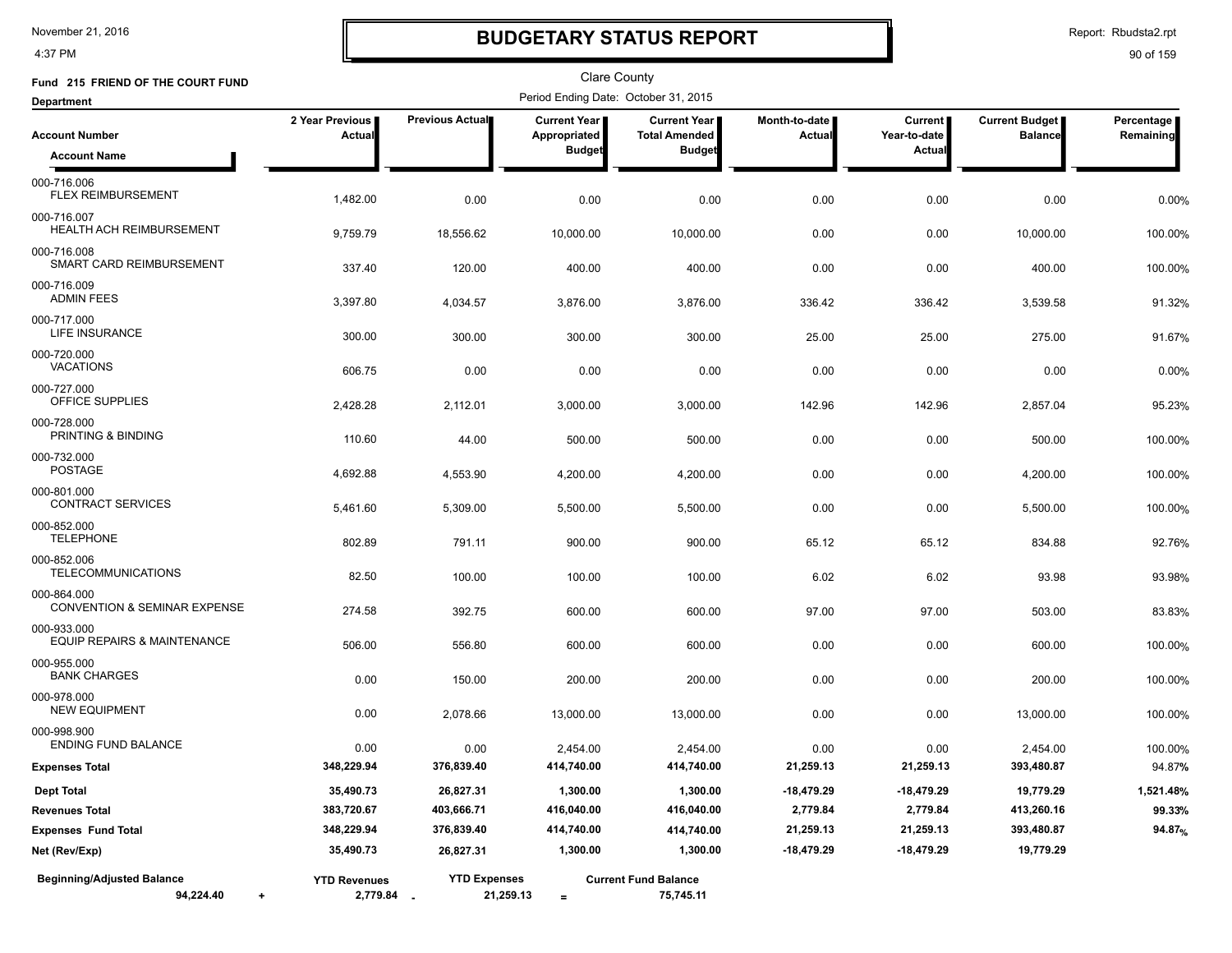4:37 PM

# **BUDGETARY STATUS REPORT**

Report: Rbudsta2.rpt

| Fund 239 GYPSY MOTH FUND                        |                                  |                                 |                                                      | <b>Clare County</b>                                   |                         |                                          |                                         |                         |
|-------------------------------------------------|----------------------------------|---------------------------------|------------------------------------------------------|-------------------------------------------------------|-------------------------|------------------------------------------|-----------------------------------------|-------------------------|
| <b>Department</b>                               |                                  |                                 | Period Ending Date: October 31, 2015                 |                                                       |                         |                                          |                                         |                         |
| <b>Account Number</b><br><b>Account Name</b>    | 2 Year Previous<br>Actua         | Previous Actual                 | <b>Current Year</b><br>Appropriated<br><b>Budget</b> | Current Year<br><b>Total Amended</b><br><b>Budget</b> | Month-to-date<br>Actual | <b>Current</b><br>Year-to-date<br>Actual | <b>Current Budget</b><br><b>Balance</b> | Percentage<br>Remaining |
| Fund 239 GYPSY MOTH FUND                        |                                  |                                 |                                                      |                                                       |                         |                                          |                                         |                         |
| <b>Fiscal Year</b><br>2016                      |                                  |                                 |                                                      |                                                       |                         |                                          |                                         |                         |
| Department 000<br>Revenues                      |                                  |                                 |                                                      |                                                       |                         |                                          |                                         |                         |
| 000-665.000<br><b>INTEREST EARNED</b>           | 3,897.99                         | 6,291.58                        | 4,000.00                                             | 4,000.00                                              | 2.91                    | 2.91                                     | 3,997.09                                | 99.93%                  |
| 000-676.000<br>REIMBURSEMENT-MISC               | 4,314.10                         | 0.00                            | 0.00                                                 | 0.00                                                  | 0.00                    | 0.00                                     | 0.00                                    | 0.00%                   |
| 000-699.900<br>BEGINNING FUND BALANCE           | 0.00                             | 0.00                            | 893,848.00                                           | 893,848.00                                            | 0.00                    | 0.00                                     | 893,848.00                              | 100.00%                 |
| <b>Revenues Total</b>                           | 8,212.09                         | 6,291.58                        | 897,848.00                                           | 897,848.00                                            | 2.91                    | 2.91                                     | 897,845.09                              | 100.00%                 |
| <b>Expenses</b>                                 |                                  |                                 |                                                      |                                                       |                         |                                          |                                         |                         |
| 000-705.001<br>PART TIME EGG MASS COUNTERS      | 7,849.71                         | 8,733.60                        | 17,962.00                                            | 17,962.00                                             | 2,466.45                | 2,466.45                                 | 15,495.55                               | 86.27%                  |
| 000-710.000<br><b>FICA EXPENSE</b>              | 486.68                           | 541.47                          | 1,000.00                                             | 1,000.00                                              | 152.92                  | 152.92                                   | 847.08                                  | 84.71%                  |
| 000-711.000<br><b>MEDICARE EXPENSE</b>          | 113.83                           | 126.64                          | 250.00                                               | 250.00                                                | 35.78                   | 35.78                                    | 214.22                                  | 85.69%                  |
| 000-810.000<br><b>CONSULTING FEES</b>           | 17,500.00                        | 10,500.00                       | 14,000.00                                            | 14,000.00                                             | 3,500.00                | 3,500.00                                 | 10,500.00                               | 75.00%                  |
| 000-852.000<br><b>TELEPHONE</b>                 | 133.80                           | 130.39                          | 142.00                                               | 142.00                                                | 10.85                   | 10.85                                    | 131.15                                  | 92.36%                  |
| 000-864.000<br><b>TRAVEL &amp; EXPENSE</b>      | 2,679.36                         | 2,501.39                        | 3,000.00                                             | 3,000.00                                              | 532.66                  | 532.66                                   | 2,467.34                                | 82.24%                  |
| 000-998.900<br><b>ENDING FUND BALANCE</b>       | 0.00                             | 0.00                            | 861,494.00                                           | 861,494.00                                            | 0.00                    | 0.00                                     | 861,494.00                              | 100.00%                 |
| <b>Expenses Total</b>                           | 28,763.38                        | 22,533.49                       | 897,848.00                                           | 897,848.00                                            | 6,698.66                | 6,698.66                                 | 891,149.34                              | 99.25%                  |
| <b>Dept Total</b>                               | $-20,551.29$                     | $-16,241.91$                    | 0.00                                                 | 0.00                                                  | $-6,695.75$             | $-6,695.75$                              | 6,695.75                                | 0.00%                   |
| <b>Revenues Total</b>                           | 8,212.09                         | 6,291.58                        | 897,848.00                                           | 897,848.00                                            | 2.91                    | 2.91                                     | 897,845.09                              | 100.00%                 |
| <b>Expenses Fund Total</b>                      | 28,763.38                        | 22,533.49                       | 897,848.00                                           | 897,848.00                                            | 6,698.66                | 6,698.66                                 | 891,149.34                              | 99.25%                  |
| Net (Rev/Exp)                                   | $-20,551.29$                     | $-16,241.91$                    | 0.00                                                 | 0.00                                                  | $-6,695.75$             | $-6,695.75$                              | 6,695.75                                |                         |
| <b>Beginning/Adjusted Balance</b><br>890,841.28 | <b>YTD Revenues</b><br>$\ddot{}$ | <b>YTD Expenses</b><br>$2.91 -$ | 6,698.66<br>$=$                                      | <b>Current Fund Balance</b><br>884, 145.53            |                         |                                          |                                         |                         |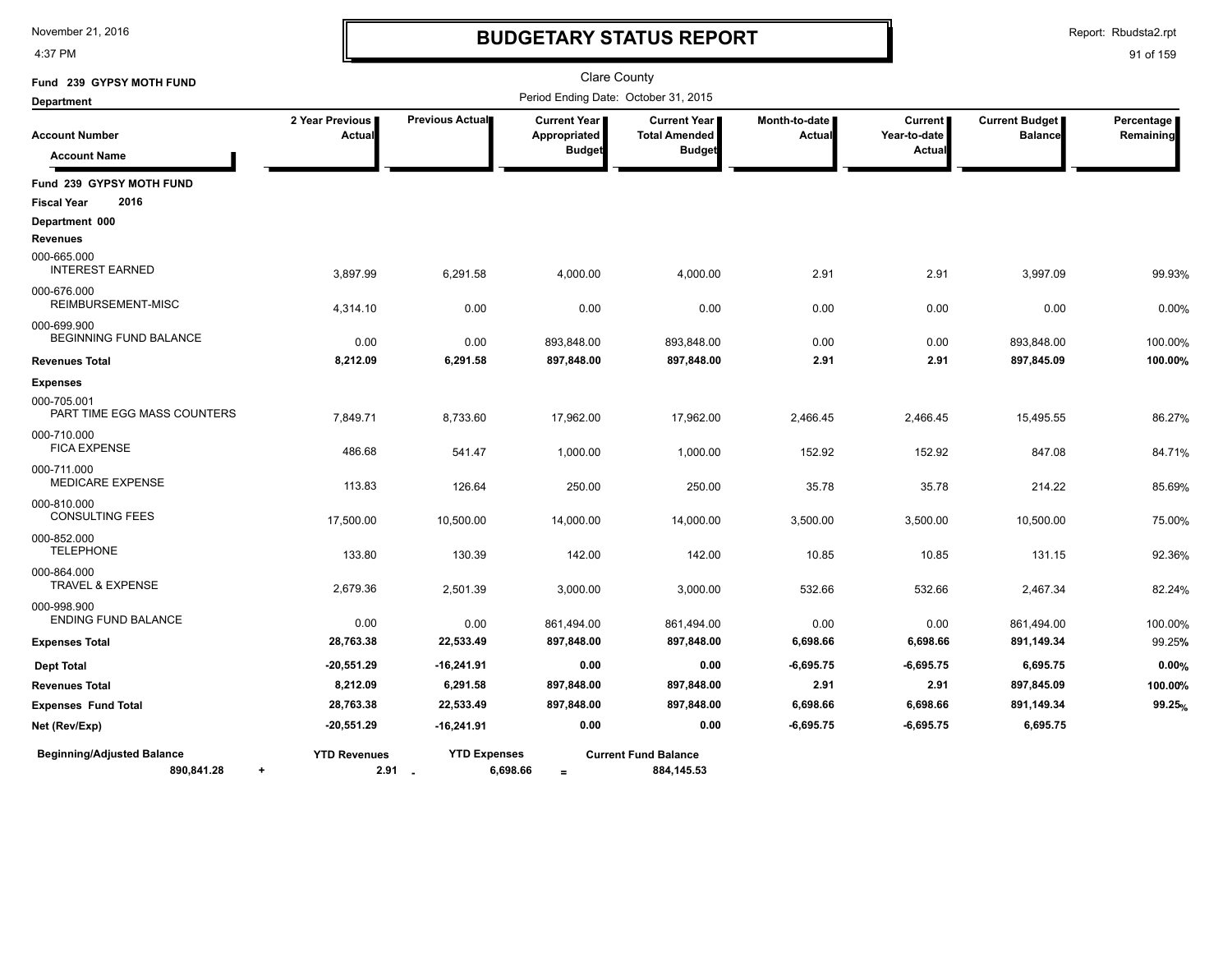4:37 PM

# **BUDGETARY STATUS REPORT**

Report: Rbudsta2.rpt

| Fund 249 BUILDING DEPARTMENT FUND<br><b>Department</b> |                           |                        | <b>Clare County</b><br>Period Ending Date: October 31, 2015 |                                                              |                                |                                          |                                         |                         |
|--------------------------------------------------------|---------------------------|------------------------|-------------------------------------------------------------|--------------------------------------------------------------|--------------------------------|------------------------------------------|-----------------------------------------|-------------------------|
| <b>Account Number</b><br><b>Account Name</b>           | 2 Year Previous<br>Actual | <b>Previous Actual</b> | <b>Current Year</b><br>Appropriated<br><b>Budget</b>        | <b>Current Year</b><br><b>Total Amended</b><br><b>Budget</b> | Month-to-date<br><b>Actual</b> | <b>Current</b><br>Year-to-date<br>Actual | <b>Current Budget</b><br><b>Balance</b> | Percentage<br>Remaining |
| Fund 249 BUILDING DEPARTMENT FUND                      |                           |                        |                                                             |                                                              |                                |                                          |                                         |                         |
| 2016<br><b>Fiscal Year</b>                             |                           |                        |                                                             |                                                              |                                |                                          |                                         |                         |
| Department 000                                         |                           |                        |                                                             |                                                              |                                |                                          |                                         |                         |
| <b>Revenues</b>                                        |                           |                        |                                                             |                                                              |                                |                                          |                                         |                         |
| 000-480.000<br><b>BUILDING PERMITS</b>                 | 111,312.38                | 103,666.83             | 100,000.00                                                  | 100,000.00                                                   | 8,515.60                       | 8,515.60                                 | 91,484.40                               | 91.48%                  |
| 000-481.000<br><b>ELECTRIC PERMITS</b>                 | 40,712.00                 | 42,541.00              | 45,000.00                                                   | 45,000.00                                                    | 4,934.00                       | 4,934.00                                 | 40,066.00                               | 89.04%                  |
| 000-482.000<br><b>MECHANICAL PERMITS</b>               | 23,103.00                 | 27,743.00              | 25,000.00                                                   | 25,000.00                                                    | 3,081.00                       | 3,081.00                                 | 21,919.00                               | 87.68%                  |
| 000-483.000<br><b>PLUMBING PERMITS</b>                 | 14,770.00                 | 12,482.00              | 15,000.00                                                   | 15,000.00                                                    | 1,309.00                       | 1,309.00                                 | 13,691.00                               | 91.27%                  |
| 000-601.000<br><b>FOIA FEES</b>                        | 0.00                      | 0.00                   | 200.00                                                      | 200.00                                                       | 0.00                           | 0.00                                     | 200.00                                  | 100.00%                 |
| 000-607.000<br><b>ADDRESS FEES</b>                     | 1,650.00                  | 1,380.00               | 2,000.00                                                    | 2,000.00                                                     | 120.00                         | 120.00                                   | 1,880.00                                | 94.00%                  |
| 000-673.000<br>SALE OF FIXED ASSETS                    | 0.00                      | 2,413.00               | 1,000.00                                                    | 1,000.00                                                     | 0.00                           | 0.00                                     | 1,000.00                                | 100.00%                 |
| 000-699.900<br><b>BEGINNING FUND BALANCE</b>           | 0.00                      | 0.00                   | 1,831.00                                                    | 1,831.00                                                     | 0.00                           | 0.00                                     | 1,831.00                                | 100.00%                 |
| <b>Revenues Total</b>                                  | 191,547.38                | 190,225.83             | 190,031.00                                                  | 190,031.00                                                   | 17,959.60                      | 17,959.60                                | 172,071.40                              | 90.55%                  |
| <b>Expenses</b>                                        |                           |                        |                                                             |                                                              |                                |                                          |                                         |                         |
| 000-998.900<br><b>ENDING FUND BALANCE</b>              | 0.00                      | 0.00                   | 15,700.00                                                   | 15,700.00                                                    | 0.00                           | 0.00                                     | 15,700.00                               | 100.00%                 |
| <b>Expenses Total</b>                                  | 0.00                      | 0.00                   | 15,700.00                                                   | 15,700.00                                                    | 0.00                           | 0.00                                     | 15,700.00                               | 100.00%                 |
| <b>Dept Total</b>                                      | 191.547.38                | 190.225.83             | 174.331.00                                                  | 174.331.00                                                   | 17.959.60                      | 17,959.60                                | 156.371.40                              | 89.70%                  |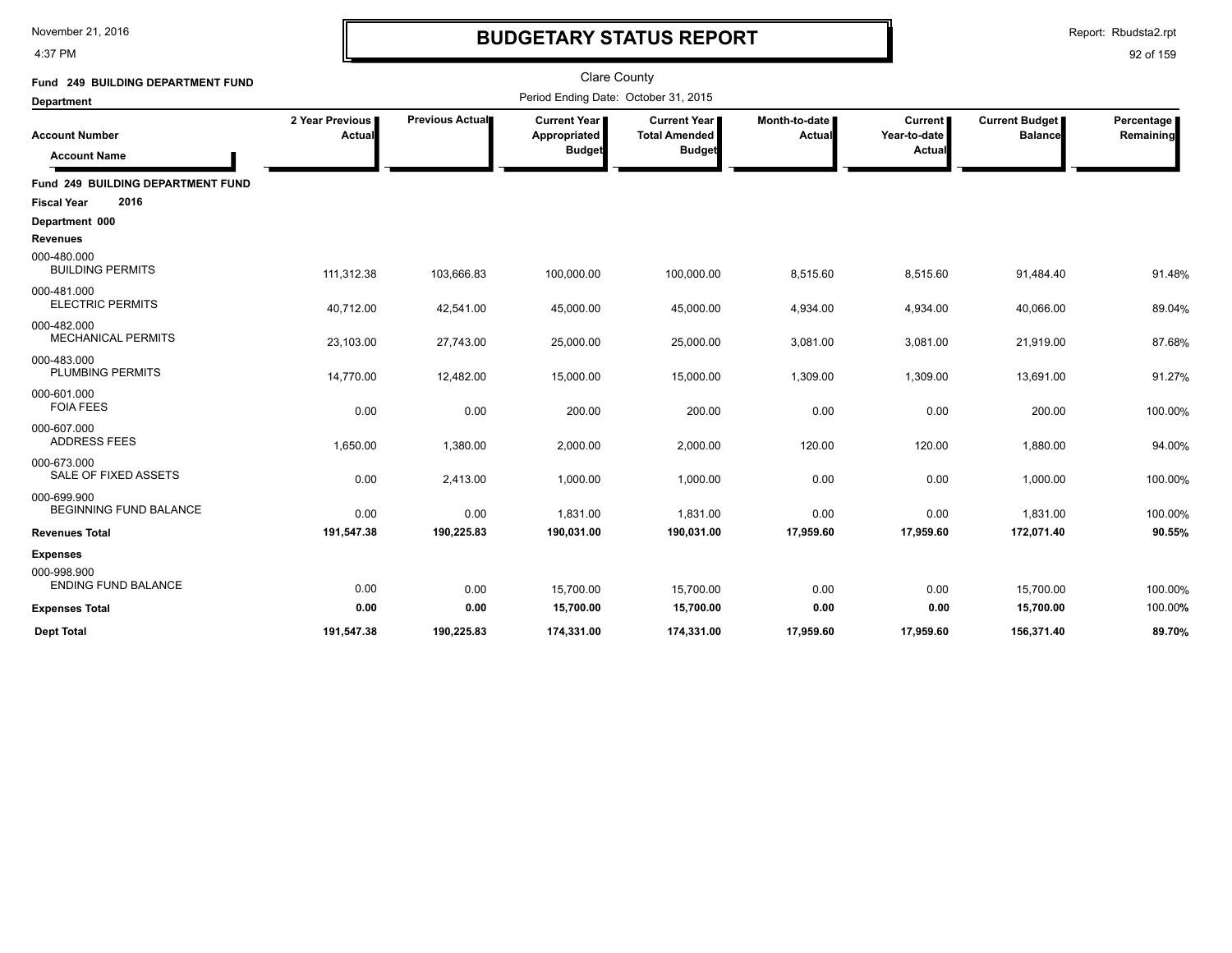4:37 PM

# **BUDGETARY STATUS REPORT**

Report: Rbudsta2.rpt

| Fund 249 BUILDING DEPARTMENT FUND                 |                           |                 | <b>Clare County</b>                  |                                             |                                |                                |                                         |                         |
|---------------------------------------------------|---------------------------|-----------------|--------------------------------------|---------------------------------------------|--------------------------------|--------------------------------|-----------------------------------------|-------------------------|
| Department 371 BUILDING INSPECTOR                 |                           |                 | Period Ending Date: October 31, 2015 |                                             |                                |                                |                                         |                         |
| <b>Account Number</b>                             | 2 Year Previous<br>Actual | Previous Actual | <b>Current Year</b><br>Appropriated  | <b>Current Year</b><br><b>Total Amended</b> | Month-to-date<br><b>Actual</b> | <b>Current</b><br>Year-to-date | <b>Current Budget</b><br><b>Balance</b> | Percentage<br>Remaining |
| <b>Account Name</b>                               |                           |                 | <b>Budget</b>                        | <b>Budget</b>                               |                                | Actual                         |                                         |                         |
| Department 371 BUILDING INSPECTOR                 |                           |                 |                                      |                                             |                                |                                |                                         |                         |
| <b>Expenses</b>                                   |                           |                 |                                      |                                             |                                |                                |                                         |                         |
| 371-702.000<br><b>BLDG INSPECTOR SALARY</b>       | 18,148.55                 | 30,499.18       | 31,263.00                            | 31,263.00                                   | 1,511.76                       | 1,511.76                       | 29,751.24                               | 95.16%                  |
| 371-704.000<br>SECRETARY SALARY                   | 10,221.14                 | 15,215.85       | 21,000.00                            | 21,000.00                                   | 1,032.64                       | 1,032.64                       | 19,967.36                               | 95.08%                  |
| 371-704.001<br><b>DIRECTORS SALARY</b>            | 4,937.37                  | 5,610.02        | 5,000.00                             | 5,000.00                                    | 230.87                         | 230.87                         | 4,769.13                                | 95.38%                  |
| 371-705.000<br>PART TIME SALARIES                 | 2,832.01                  | 0.00            | 0.00                                 | 0.00                                        | 0.00                           | 0.00                           | 0.00                                    | 0.00%                   |
| 371-710.000<br><b>FICA EXPENSE</b>                | 2,966.45                  | 3,150.89        | 3,551.00                             | 3,551.00                                    | 170.19                         | 170.19                         | 3,380.81                                | 95.21%                  |
| 371-711.000<br><b>MEDICARE EXPENSE</b>            | 693.78                    | 736.79          | 831.00                               | 831.00                                      | 39.81                          | 39.81                          | 791.19                                  | 95.21%                  |
| 371-715.000<br><b>HEALTH INSURANCE</b>            | 5,086.72                  | 5,828.16        | 16,500.00                            | 16,500.00                                   | 1,887.39                       | 1,887.39                       | 14,612.61                               | 88.56%                  |
| 371-715.006<br><b>CIC BUNDLE</b>                  | 228.59                    | 236.88          | 0.00                                 | 0.00                                        | 79.00                          | 79.00                          | $-79.00$                                | 0.00%                   |
| 371-716.005<br><b>HEALTH INS RX REIMBURSEMENT</b> | 28.96                     | 0.00            | 0.00                                 | 0.00                                        | 0.00                           | 0.00                           | 0.00                                    | 0.00%                   |
| 371-716.007<br><b>HEALTH ACH REIMBURSEMENT</b>    | 5,054.43                  | 3,448.69        | 13,000.00                            | 13,000.00                                   | 0.00                           | 0.00                           | 13,000.00                               | 100.00%                 |
| 371-716.008<br>SMART CARD REIMBURSEMENT           | 18.34                     | 3.33            | 60.00                                | 60.00                                       | 0.00                           | 0.00                           | 60.00                                   | 100.00%                 |
| 371-716.009<br><b>ADMIN FEES</b>                  | 203.41                    | 165.33          | 700.00                               | 700.00                                      | 35.66                          | 35.66                          | 664.34                                  | 94.91%                  |
| 371-717.000<br>LIFE INSURANCE                     | 32.40                     | 32.40           | 100.00                               | 100.00                                      | 10.80                          | 10.80                          | 89.20                                   | 89.20%                  |
| 371-718.000<br><b>RETIREMENT</b>                  | 2,294.65                  | 3,081.34        | 7,600.00                             | 7,600.00                                    | 0.00                           | 0.00                           | 7,600.00                                | 100.00%                 |
| 371-723.000<br><b>UNEMPLOYMENT</b>                | 849.33                    | 0.00            | 0.00                                 | 0.00                                        | 0.00                           | 0.00                           | 0.00                                    | 0.00%                   |
| 371-724.000<br><b>WORKERS COMP</b>                | 259.19                    | 174.58          | 650.00                               | 650.00                                      | 0.00                           | 0.00                           | 650.00                                  | 100.00%                 |
| 371-727.000<br>OFFICE SUPPLIES                    | 435.18                    | 975.31          | 1,500.00                             | 1,500.00                                    | 0.00                           | 0.00                           | 1,444.51                                | 96.30%                  |
| 371-732.000<br><b>POSTAGE</b>                     | 5.74                      | 147.51          | 1,000.00                             | 1,000.00                                    | 0.00                           | 0.00                           | 1,000.00                                | 100.00%                 |
| 371-746.000<br><b>GAS OIL &amp; GREASE</b>        | 2,181.58                  | 1,404.85        | 7,800.00                             | 7,800.00                                    | 43.39                          | 43.39                          | 7,756.61                                | 99.44%                  |
| 371-801.000<br>CONTRACTED SERVICE                 | 1,126.50                  | 654.70          | 1,500.00                             | 1,500.00                                    | 0.00                           | 0.00                           | 1,500.00                                | 100.00%                 |
| 371-814.000<br><b>DUES &amp; SUBSCRIPTIONS</b>    | 0.00                      | 75.00           | 0.00                                 | 0.00                                        | 0.00                           | 0.00                           | 0.00                                    | 0.00%                   |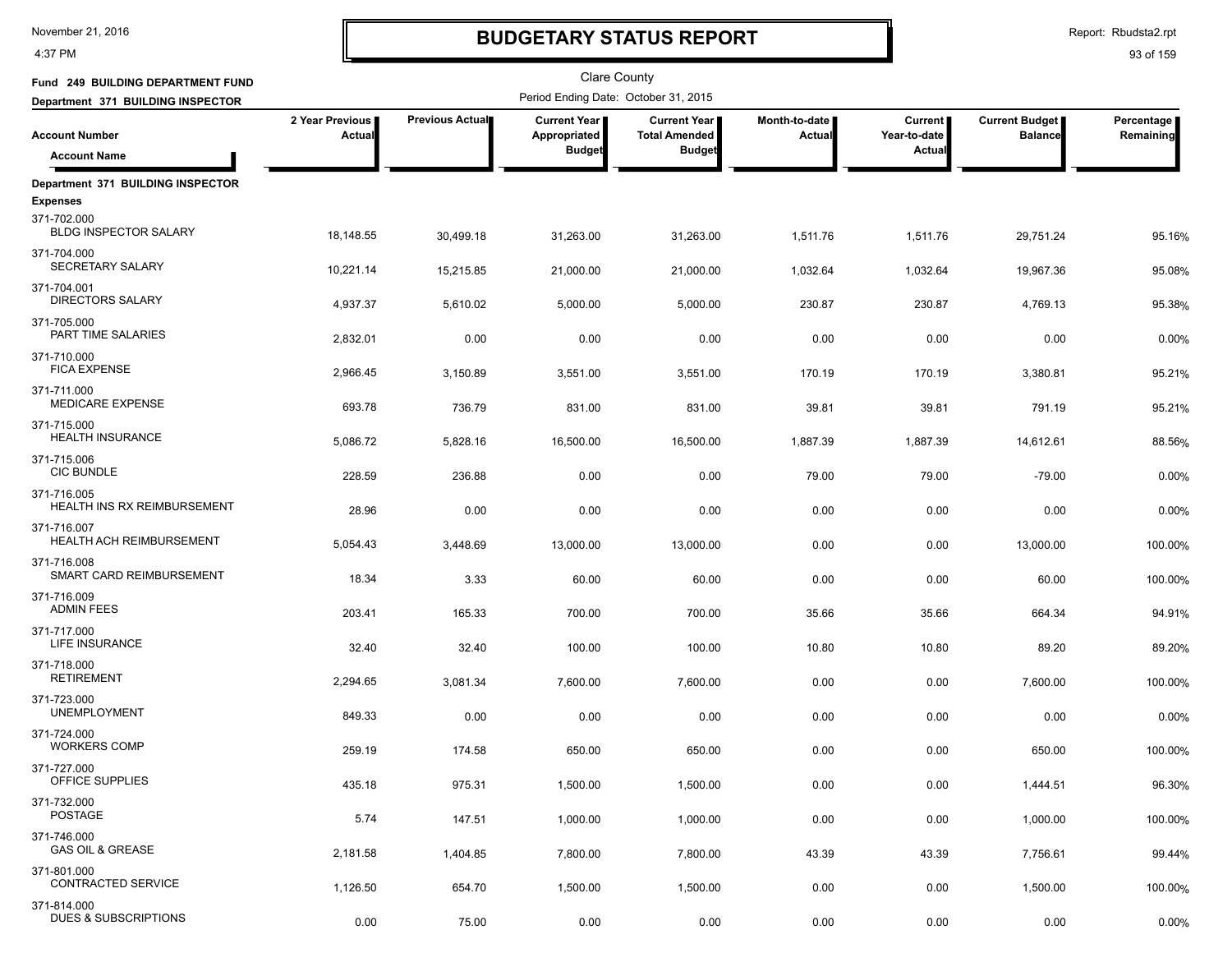4:37 PM

## **BUDGETARY STATUS REPORT**

Report: Rbudsta2.rpt

| Fund 249 BUILDING DEPARTMENT FUND                     |                           |                 | <b>Clare County</b>                                    |                                                              |                         |                                          |                                         |                           |
|-------------------------------------------------------|---------------------------|-----------------|--------------------------------------------------------|--------------------------------------------------------------|-------------------------|------------------------------------------|-----------------------------------------|---------------------------|
| Department 371 BUILDING INSPECTOR                     |                           |                 | Period Ending Date: October 31, 2015                   |                                                              |                         |                                          |                                         |                           |
| <b>Account Number</b><br><b>Account Name</b>          | 2 Year Previous<br>Actual | Previous Actual | <b>Current Year I</b><br>Appropriated<br><b>Budget</b> | <b>Current Year</b><br><b>Total Amended</b><br><b>Budget</b> | Month-to-date<br>Actual | <b>Current</b><br>Year-to-date<br>Actual | <b>Current Budget</b><br><b>Balance</b> | Percentage  <br>Remaining |
| 371-852.000<br><b>TELEPHONE</b>                       | 147.55                    | 396.15          | 160.00                                                 | 160.00                                                       | 62.34                   | 62.34                                    | 97.66                                   | 61.04%                    |
| 371-852.006<br><b>TELECOMMUNICATIONS</b>              | 0.00                      | 0.00            | 500.00                                                 | 500.00                                                       | 0.00                    | 0.00                                     | 500.00                                  | 100.00%                   |
| 371-862.000<br><b>VEHICLE REPAIRS &amp; MAINTANCE</b> | 165.61                    | 77.73           | 500.00                                                 | 500.00                                                       | 0.00                    | 0.00                                     | 500.00                                  | 100.00%                   |
| 371-864.000<br><b>TRAVEL &amp; EXPENSE</b>            | 110.88                    | 44.70           | 200.00                                                 | 200.00                                                       | 0.00                    | 0.00                                     | 200.00                                  | 100.00%                   |
| 371-900.000<br><b>ADVERTISING</b>                     | 40.00                     | 90.00           | 100.00                                                 | 100.00                                                       | 0.00                    | 0.00                                     | 100.00                                  | 100.00%                   |
| 371-957.000<br><b>EMPLOYEES TRAINING</b>              | 571.92                    | 865.90          | 2,000.00                                               | 2,000.00                                                     | 0.00                    | 0.00                                     | 2,000.00                                | 100.00%                   |
| 371-978.000<br><b>NEW EQUIPMENT</b>                   | 6,389.00                  | 12,447.22       | 6,500.00                                               | 6,500.00                                                     | 0.00                    | 0.00                                     | 6,500.00                                | 100.00%                   |
| 371-978.001<br><b>NEW EQUIPMENT UNDER</b>             | 0.00                      | 217.29          | 3,000.00                                               | 3,000.00                                                     | 0.00                    | 0.00                                     | 3,000.00                                | 100.00%                   |
| <b>Expenses Total</b>                                 | 65,029.28                 | 85,579.80       | 125,015.00                                             | 125,015.00                                                   | 5,103.85                | 5,103.85                                 | 119,855.66                              | 95.92%                    |
| <b>BUILDING INSPECTOR Dept Total</b>                  | 65,029.28                 | 85,579.80       | 125,015.00                                             | 125,015.00                                                   | 5,103.85                | 5,103.85                                 | 119,855.66                              | 95.92%                    |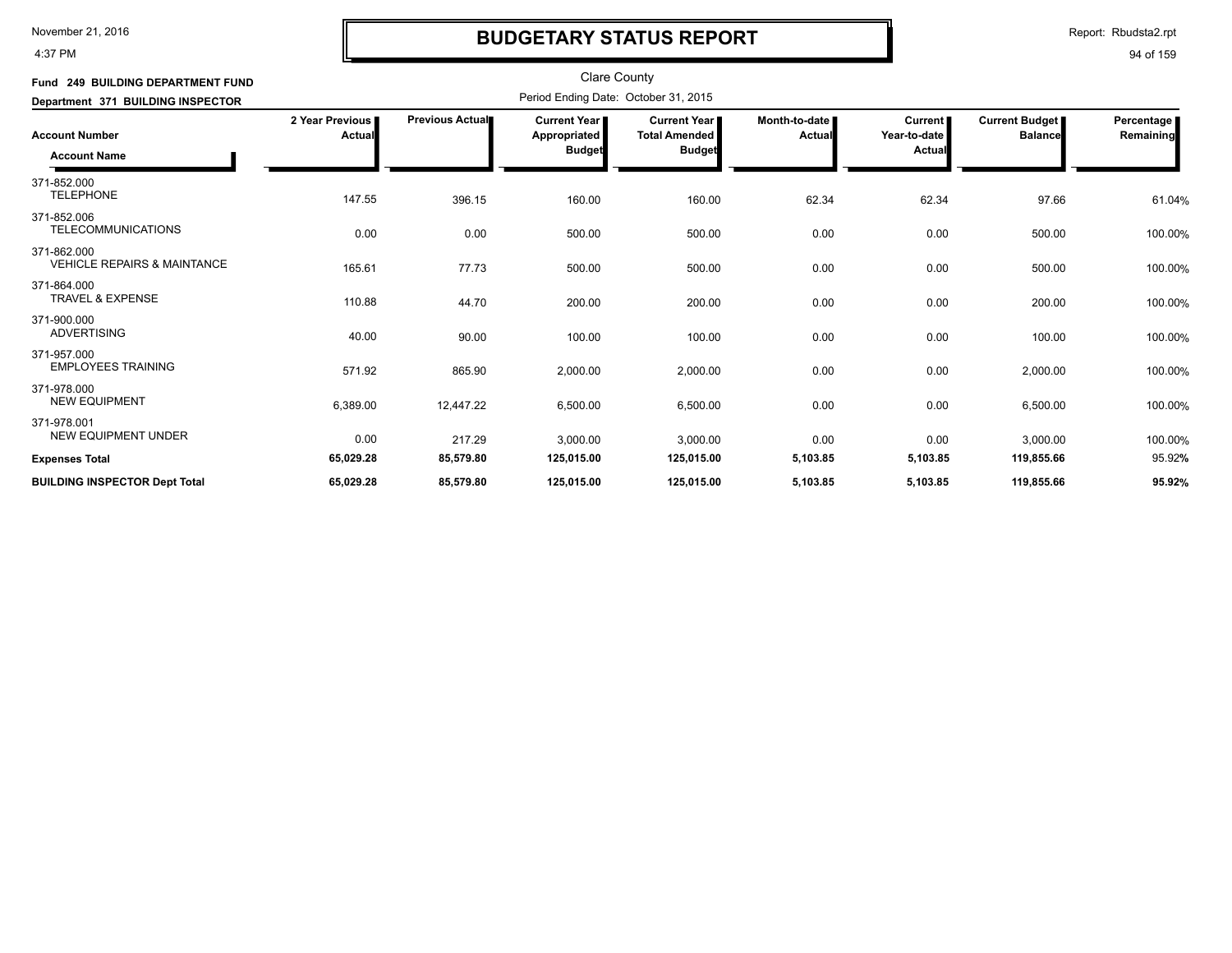4:37 PM

# **BUDGETARY STATUS REPORT**

Report: Rbudsta2.rpt

| Fund 249 BUILDING DEPARTMENT FUND                 | <b>Clare County</b>       |                 |                                      |                                             |                         |                                |                                         |                         |  |
|---------------------------------------------------|---------------------------|-----------------|--------------------------------------|---------------------------------------------|-------------------------|--------------------------------|-----------------------------------------|-------------------------|--|
| Department 372 ELECTRICAL INSPECTOR               |                           |                 | Period Ending Date: October 31, 2015 |                                             |                         |                                |                                         |                         |  |
| <b>Account Number</b>                             | 2 Year Previous<br>Actual | Previous Actual | <b>Current Year</b><br>Appropriated  | <b>Current Year</b><br><b>Total Amended</b> | Month-to-date<br>Actual | <b>Current</b><br>Year-to-date | <b>Current Budget</b><br><b>Balance</b> | Percentage<br>Remaining |  |
| <b>Account Name</b>                               |                           |                 | <b>Budget</b>                        | <b>Budget</b>                               |                         | Actual                         |                                         |                         |  |
| Department 372 ELECTRICAL INSPECTOR               |                           |                 |                                      |                                             |                         |                                |                                         |                         |  |
| <b>Expenses</b>                                   |                           |                 |                                      |                                             |                         |                                |                                         |                         |  |
| 372-702.001<br><b>FULL TIME SALARY</b>            | 6,310.96                  | 5,521.73        | 5,000.00                             | 5,000.00                                    | 171.82                  | 171.82                         | 4,828.18                                | 96.56%                  |  |
| 372-704.000<br>SECRETARY SALARY                   | 1,914.81                  | 0.00            | 0.00                                 | 0.00                                        | 0.00                    | 0.00                           | 0.00                                    | 0.00%                   |  |
| 372-704.001<br><b>DIRECTORS SALARY</b>            | 2,728.85                  | 3,668.09        | 5,000.00                             | 5,000.00                                    | 230.87                  | 230.87                         | 4,769.13                                | 95.38%                  |  |
| 372-705.000<br>PART TIME SALARIES                 | 2,284.40                  | 0.00            | 0.00                                 | 0.00                                        | 0.00                    | 0.00                           | 0.00                                    | 0.00%                   |  |
| 372-710.000<br><b>FICA EXPENSE</b>                | 770.71                    | 564.51          | 0.00                                 | 0.00                                        | 24.70                   | 24.70                          | $-24.70$                                | 0.00%                   |  |
| 372-711.000<br><b>MEDICARE EXPENSE</b>            | 180.25                    | 132.01          | 0.00                                 | 0.00                                        | 5.78                    | 5.78                           | $-5.78$                                 | 0.00%                   |  |
| 372-715.000<br><b>HEALTH INSURANCE</b>            | 5,086.98                  | 5,876.98        | 0.00                                 | 0.00                                        | 0.00                    | 0.00                           | 0.00                                    | 0.00%                   |  |
| 372-715.002<br><b>HRA</b>                         | 0.00                      | 0.00            | 650.00                               | 650.00                                      | 0.00                    | 0.00                           | 650.00                                  | 100.00%                 |  |
| 372-715.006<br><b>CIC BUNDLE</b>                  | 228.58                    | 236.88          | 150.00                               | 150.00                                      | 0.00                    | 0.00                           | 150.00                                  | 100.00%                 |  |
| 372-716.005<br><b>HEALTH INS RX REIMBURSEMENT</b> | 28.96                     | 0.00            | 0.00                                 | 0.00                                        | 0.00                    | 0.00                           | 0.00                                    | 0.00%                   |  |
| 372-716.007<br>HEALTH ACH REIMBURSEMENT           | 5,054.36                  | 3,379.96        | 0.00                                 | 0.00                                        | 0.00                    | 0.00                           | 0.00                                    | 0.00%                   |  |
| 372-716.008<br>SMART CARD REIMBURSEMENT           | 18.34                     | 3.33            | 0.00                                 | 0.00                                        | 0.00                    | 0.00                           | 0.00                                    | 0.00%                   |  |
| 372-716.009<br><b>ADMIN FEES</b>                  | 264.97                    | 157.60          | 0.00                                 | 0.00                                        | 0.00                    | 0.00                           | 0.00                                    | 0.00%                   |  |
| 372-717.000<br>LIFE INSURANCE                     | 32.40                     | 32.40           | 0.00                                 | 0.00                                        | 0.00                    | 0.00                           | 0.00                                    | 0.00%                   |  |
| 372-718.000<br><b>RETIREMENT</b>                  | 2,294.64                  | 3.081.34        | 0.00                                 | 0.00                                        | 0.00                    | 0.00                           | 0.00                                    | 0.00%                   |  |
| 372-723.000<br><b>UNEMPLOYMENT</b>                | 849.33                    | 0.00            | 0.00                                 | 0.00                                        | 0.00                    | 0.00                           | 0.00                                    | 0.00%                   |  |
| 372-724.000<br><b>WORKERS COMP</b>                | 155.49                    | 150.52          | 0.00                                 | 0.00                                        | 0.00                    | 0.00                           | 0.00                                    | 0.00%                   |  |
| 372-727.000<br>OFFICE SUPPLIES                    | 327.67                    | 297.95          | 0.00                                 | 0.00                                        | 0.00                    | 0.00                           | 0.00                                    | 0.00%                   |  |
| 372-746.000<br><b>GAS OIL &amp; GREASE</b>        | 2,274.17                  | 1,757.90        | 0.00                                 | 0.00                                        | 126.40                  | 126.40                         | $-126.40$                               | 0.00%                   |  |
| 372-801.000<br>CONTRACTED SERVICE                 | 25,477.42                 | 23,219.25       | 25,000.00                            | 25,000.00                                   | 0.00                    | 0.00                           | 25,000.00                               | 100.00%                 |  |
| 372-852.000<br><b>TELEPHONE</b>                   | 147.55                    | 224.10          | 0.00                                 | 0.00                                        | 11.85                   | 11.85                          | $-11.85$                                | 0.00%                   |  |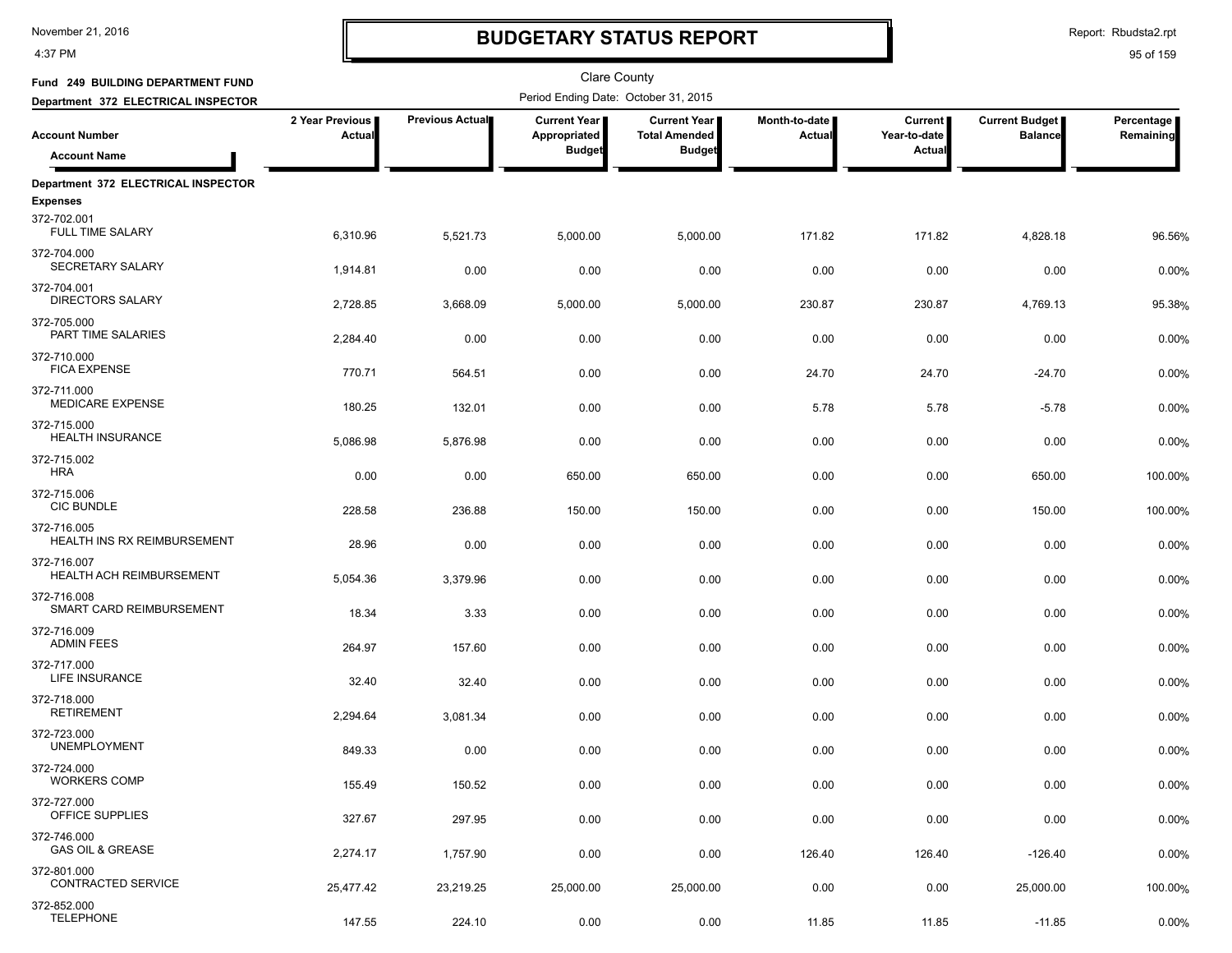4:37 PM

### **BUDGETARY STATUS REPORT**

Report: Rbudsta2.rpt

| Fund 249 BUILDING DEPARTMENT FUND                               |                                    |                        | Clare County                                            |                                                                 |                                  |                                                          |                                           |                           |
|-----------------------------------------------------------------|------------------------------------|------------------------|---------------------------------------------------------|-----------------------------------------------------------------|----------------------------------|----------------------------------------------------------|-------------------------------------------|---------------------------|
| Department 372 ELECTRICAL INSPECTOR                             |                                    |                        |                                                         |                                                                 |                                  |                                                          |                                           |                           |
| <b>Account Number</b><br><b>Account Name</b>                    | 2 Year Previous I<br><b>Actual</b> | <b>Previous Actual</b> | <b>Current Year II</b><br>Appropriated<br><b>Budget</b> | <b>Current Year II</b><br><b>Total Amended</b><br><b>Budget</b> | Month-to-date ■<br><b>Actual</b> | <b>Current</b><br>Year-to-date <i>∎</i><br><b>Actual</b> | <b>Current Budget</b> ■<br><b>Balance</b> | Percentage  <br>Remaining |
| 372-978.000<br><b>NEW EQUIPMENT</b>                             | 6,389.00                           | 7.849.50               | 0.00                                                    | 0.00                                                            | 0.00                             | 0.00                                                     | 0.00                                      | 0.00%                     |
| <b>Expenses Total</b><br><b>ELECTRICAL INSPECTOR Dept Total</b> | 62,819.84<br>62,819.84             | 56,154.05<br>56,154.05 | 35,800.00<br>35,800.00                                  | 35,800.00<br>35,800.00                                          | 571.42<br>571.42                 | 571.42<br>571.42                                         | 35,228.58<br>35,228.58                    | 98.40%<br>98.40%          |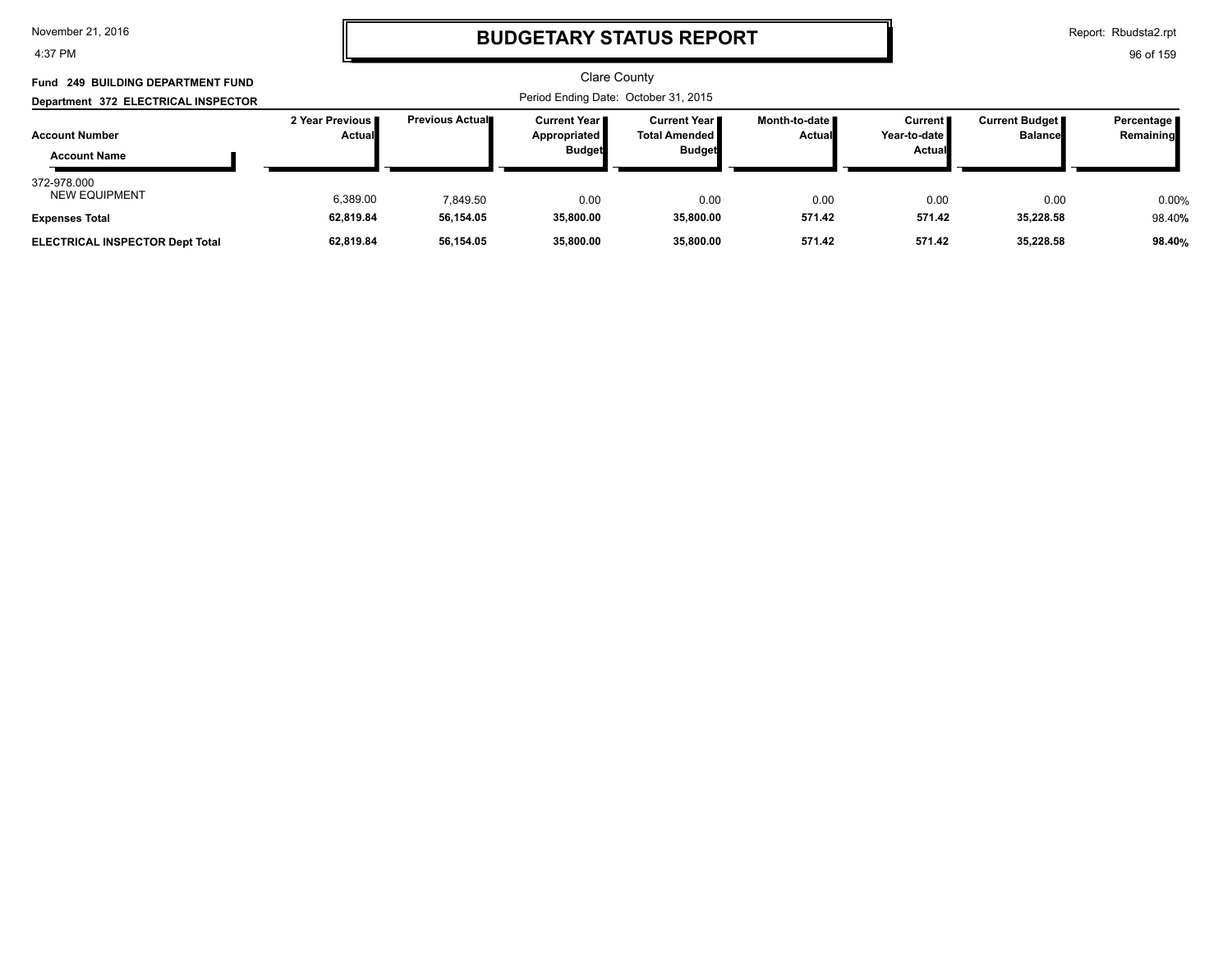4:37 PM

# **BUDGETARY STATUS REPORT**

Report: Rbudsta2.rpt

| Fund 249 BUILDING DEPARTMENT FUND              |                           |                 | <b>Clare County</b><br>Period Ending Date: October 31, 2015 |                                      |                                |                                     |                                         |                         |
|------------------------------------------------|---------------------------|-----------------|-------------------------------------------------------------|--------------------------------------|--------------------------------|-------------------------------------|-----------------------------------------|-------------------------|
| Department 373 MECHANICAL INSPECTOR            |                           |                 |                                                             |                                      |                                |                                     |                                         |                         |
| Account Number                                 | 2 Year Previous<br>Actual | Previous Actual | <b>Current Year  </b><br>Appropriated                       | Current Year<br><b>Total Amended</b> | Month-to-date<br><b>Actual</b> | Current  <br>Year-to-date<br>Actual | <b>Current Budget</b><br><b>Balance</b> | Percentage<br>Remaining |
| <b>Account Name</b>                            |                           |                 | <b>Budget</b>                                               | <b>Budget</b>                        |                                |                                     |                                         |                         |
| Department 373 MECHANICAL INSPECTOR            |                           |                 |                                                             |                                      |                                |                                     |                                         |                         |
| <b>Expenses</b>                                |                           |                 |                                                             |                                      |                                |                                     |                                         |                         |
| 373-702.001<br><b>FULL TIME SALARY</b>         | 2,712.32                  | 3,368.67        | 3,266.00                                                    | 3,266.00                             | 125.24                         | 125.24                              | 3,140.76                                | 96.17%                  |
| 373-704.000<br><b>SECRETARY SALARY</b>         | 1,400.35                  | 0.00            | 0.00                                                        | 0.00                                 | 0.00                           | 0.00                                | 0.00                                    | 0.00%                   |
| 373-710.000<br><b>FICA EXPENSE</b>             | 247.58                    | 206.57          | 202.00                                                      | 202.00                               | 7.58                           | 7.58                                | 194.42                                  | 96.25%                  |
| 373-711.000<br><b>MEDICARE EXPENSE</b>         | 57.92                     | 48.35           | 48.00                                                       | 48.00                                | 1.75                           | 1.75                                | 46.25                                   | 96.35%                  |
| 373-715.000<br><b>HEALTH INSURANCE</b>         | 5,086.80                  | 5,869.27        | 0.00                                                        | 0.00                                 | 0.00                           | 0.00                                | 0.00                                    | 0.00%                   |
| 373-715.006<br><b>CIC BUNDLE</b>               | 228.45                    | 237.12          | 0.00                                                        | 0.00                                 | 0.00                           | 0.00                                | 0.00                                    | 0.00%                   |
| 373-716.005<br>HEALTH INS RX REIMB             | 28.96                     | 0.00            | 0.00                                                        | 0.00                                 | 0.00                           | 0.00                                | 0.00                                    | 0.00%                   |
| 373-716.007<br><b>HEALTH ACH REIMBURSEMENT</b> | 3,085.67                  | 3,343.28        | 0.00                                                        | 0.00                                 | 0.00                           | 0.00                                | 0.00                                    | 0.00%                   |
| 373-716.008<br>SMART CARD REIMBURSEMENT        | 5.00                      | 0.00            | 0.00                                                        | 0.00                                 | 0.00                           | 0.00                                | 0.00                                    | 0.00%                   |
| 373-716.009<br><b>ADMIN FEES</b>               | 234.14                    | 184.57          | 0.00                                                        | 0.00                                 | 0.00                           | 0.00                                | 0.00                                    | 0.00%                   |
| 373-717.000<br><b>LIFE INSURANCE</b>           | 32.40                     | 32.40           | 0.00                                                        | 0.00                                 | 0.00                           | 0.00                                | 0.00                                    | 0.00%                   |
| 373-718.000<br><b>RETIREMENT</b>               | 2,294.63                  | 2,981.79        | 0.00                                                        | 0.00                                 | 0.00                           | 0.00                                | 0.00                                    | 0.00%                   |
| 373-723.000<br><b>UNEMPLOYMENT</b>             | 849.33                    | 0.00            | 0.00                                                        | 0.00                                 | 0.00                           | 0.00                                | 0.00                                    | 0.00%                   |
| 373-724.000<br><b>WORKERS COMP</b>             | 141.13                    | 903.32          | 0.00                                                        | 0.00                                 | 0.00                           | 0.00                                | 0.00                                    | 0.00%                   |
| 373-746.000<br><b>GAS OIL &amp; GREASE</b>     | 822.89                    | 952.09          | 0.00                                                        | 0.00                                 | 0.00                           | 0.00                                | 0.00                                    | 0.00%                   |
| 373-801.000<br><b>CONTRACTED SERVICES</b>      | 10,562.80                 | 11,131.75       | 1,000.00                                                    | 1,000.00                             | 0.00                           | 0.00                                | 1,000.00                                | 100.00%                 |
| <b>Expenses Total</b>                          | 27,790.37                 | 29,259.18       | 4,516.00                                                    | 4,516.00                             | 134.57                         | 134.57                              | 4,381.43                                | 97.02%                  |
| <b>MECHANICAL INSPECTOR Dept Total</b>         | 27.790.37                 | 29,259.18       | 4,516.00                                                    | 4,516.00                             | 134.57                         | 134.57                              | 4,381.43                                | 97.02%                  |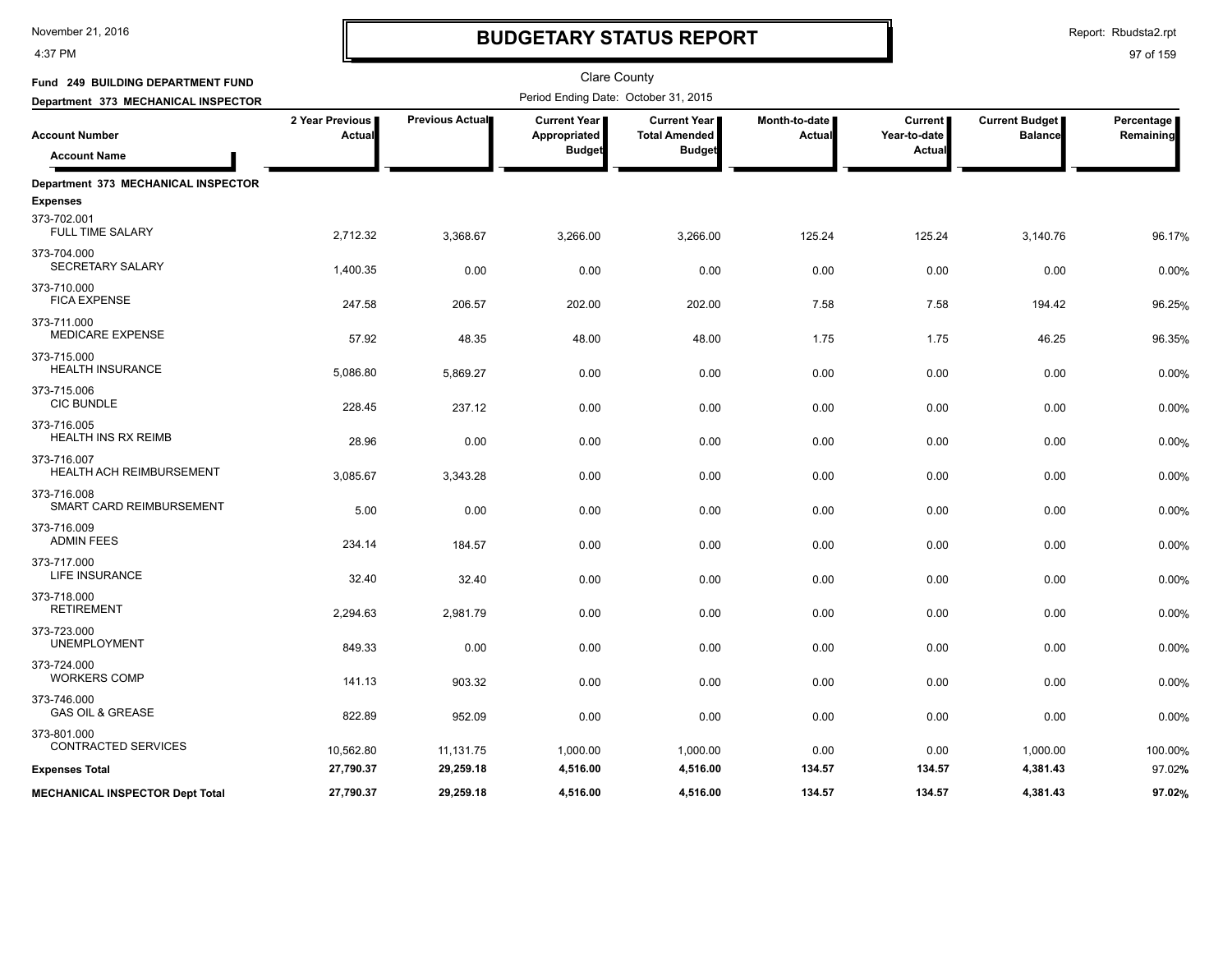4:37 PM

# **BUDGETARY STATUS REPORT**

Report: Rbudsta2.rpt

| Fund 249 BUILDING DEPARTMENT FUND          |                           |                         | <b>Clare County</b>                                    |                                                              |                         |                                   |                                  |                         |
|--------------------------------------------|---------------------------|-------------------------|--------------------------------------------------------|--------------------------------------------------------------|-------------------------|-----------------------------------|----------------------------------|-------------------------|
| Department 374 PLUMBING INSPECTOR          |                           |                         | Period Ending Date: October 31, 2015                   |                                                              |                         |                                   |                                  |                         |
| Account Number<br><b>Account Name</b>      | 2 Year Previous<br>Actual | <b>Previous Actual■</b> | <b>Current Year I</b><br>Appropriated<br><b>Budget</b> | <b>Current Year</b><br><b>Total Amended</b><br><b>Budget</b> | Month-to-date<br>Actual | Current<br>Year-to-date<br>Actual | Current Budget<br><b>Balance</b> | Percentage<br>Remaining |
| Department 374 PLUMBING INSPECTOR          |                           |                         |                                                        |                                                              |                         |                                   |                                  |                         |
| <b>Expenses</b>                            |                           |                         |                                                        |                                                              |                         |                                   |                                  |                         |
| 374-716.007<br>HEALTH ACH REIMBURSEMENT    | 344.23                    | 0.00                    | 0.00                                                   | 0.00                                                         | 0.00                    | 0.00                              | 0.00                             | 0.00%                   |
| 374-746.000<br><b>GAS OIL &amp; GREASE</b> | 665.29                    | 422.04                  | 0.00                                                   | 0.00                                                         | 0.00                    | 0.00                              | 0.00                             | 0.00%                   |
| 374-801.000<br><b>CONTRACTED SERVICES</b>  | 8,708.28                  | 7,576.75                | 9,000.00                                               | 9,000.00                                                     | 0.00                    | 0.00                              | 9,000.00                         | 100.00%                 |
| Expenses Total                             | 9,717.80                  | 7,998.79                | 9,000.00                                               | 9,000.00                                                     | 0.00                    | 0.00                              | 9,000.00                         | 100.00%                 |
| PLUMBING INSPECTOR Dept Total              | 9,717.80                  | 7,998.79                | 9,000.00                                               | 9,000.00                                                     | 0.00                    | 0.00                              | 9,000.00                         | 100.00%                 |
| Revenues Total                             | 191,547.38                | 190,225.83              | 190,031.00                                             | 190,031.00                                                   | 17,959.60               | 17,959.60                         | 172,071.40                       | 90.55%                  |
| <b>Expenses Fund Total</b>                 | 165,357.29                | 178,991.82              | 190,031.00                                             | 190,031.00                                                   | 5,809.84                | 5,809.84                          | 184,165.67                       | 96.94 <sub>%</sub>      |
| Net (Rev/Exp)                              | 26,190.09                 | 11.234.01               | 0.00                                                   | 0.00                                                         | 12,149.76               | 12,149.76                         | $-12,094.27$                     |                         |
| <b>Beginning/Adjusted Balance</b>          | <b>YTD Revenues</b>       | <b>YTD Expenses</b>     |                                                        | <b>Current Fund Balance</b>                                  |                         |                                   |                                  |                         |
| 39,466.53<br>$\ddot{}$                     | 17,959.60                 | 5,809.84                |                                                        | 51,616.29                                                    |                         |                                   |                                  |                         |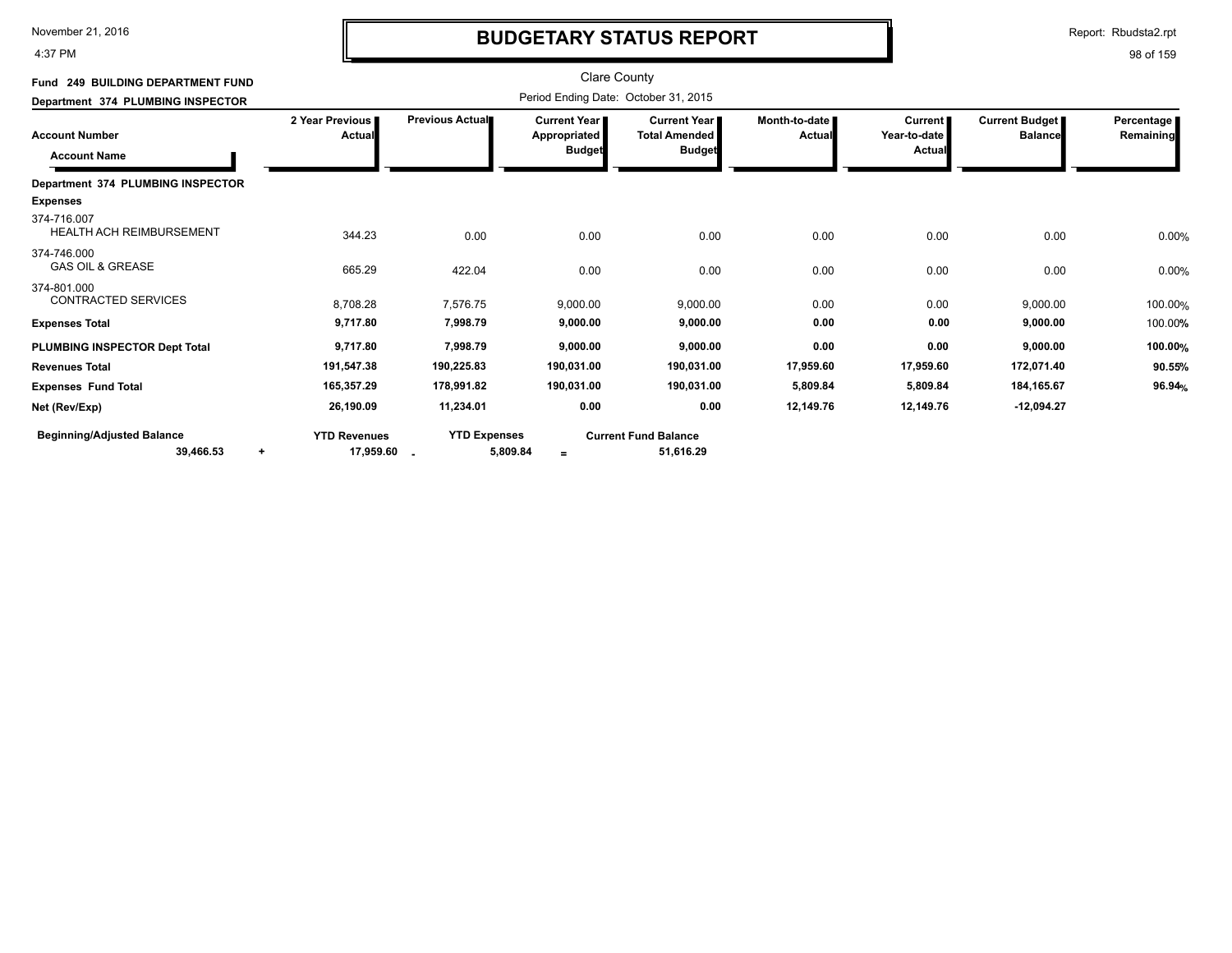4:37 PM

# **BUDGETARY STATUS REPORT**

Report: Rbudsta2.rpt

| Fund 256 REGISTER OF DEEDS AUTOMATION F                      |                                   |                     |                                                      | <b>Clare County</b>                                          |                         |                                          |                                         |                         |
|--------------------------------------------------------------|-----------------------------------|---------------------|------------------------------------------------------|--------------------------------------------------------------|-------------------------|------------------------------------------|-----------------------------------------|-------------------------|
| Department 000 REGISTER OF DEEDS                             |                                   |                     | Period Ending Date: October 31, 2015                 |                                                              |                         |                                          |                                         |                         |
| <b>Account Number</b><br><b>Account Name</b>                 | 2 Year Previous<br>Actual         | Previous Actual     | <b>Current Year</b><br>Appropriated<br><b>Budget</b> | <b>Current Year</b><br><b>Total Amended</b><br><b>Budget</b> | Month-to-date<br>Actual | <b>Current</b><br>Year-to-date<br>Actual | <b>Current Budget</b><br><b>Balance</b> | Percentage<br>Remaining |
| Fund 256 REGISTER OF DEEDS AUTOMATION F                      |                                   |                     |                                                      |                                                              |                         |                                          |                                         |                         |
| 2016<br><b>Fiscal Year</b>                                   |                                   |                     |                                                      |                                                              |                         |                                          |                                         |                         |
| Department 000 REGISTER OF DEEDS<br><b>Revenues</b>          |                                   |                     |                                                      |                                                              |                         |                                          |                                         |                         |
| 000-610.000<br><b>RECORDING FEES</b>                         | 46,925.00                         | 49,615.00           | 45,000.00                                            | 45,000.00                                                    | 3,650.00                | 3,650.00                                 | 41,350.00                               | 91.89%                  |
| 000-665.000<br><b>INTEREST</b>                               | 670.46                            | 1,040.46            | 750.00                                               | 750.00                                                       | 50.01                   | 50.01                                    | 699.99                                  | 93.33%                  |
| 000-699.900<br>BEGINNING FUND BALANCE                        | 0.00                              | 0.00                | 310,000.00                                           | 310,000.00                                                   | 0.00                    | 0.00                                     | 310,000.00                              | 100.00%                 |
| <b>Revenues Total</b>                                        | 47,595.46                         | 50,655.46           | 355,750.00                                           | 355,750.00                                                   | 3,700.01                | 3,700.01                                 | 352,049.99                              | 98.96%                  |
| <b>Expenses</b>                                              |                                   |                     |                                                      |                                                              |                         |                                          |                                         |                         |
| 000-727.000<br><b>SUPPLIES</b>                               | 0.00                              | 400.77              | 500.00                                               | 500.00                                                       | 0.00                    | 0.00                                     | 500.00                                  | 100.00%                 |
| 000-801.000<br><b>CONTRACTUAL SERVICES</b>                   | 8,073.00                          | 1,587.00            | 150,000.00                                           | 150,000.00                                                   | 0.00                    | 0.00                                     | 150,000.00                              | 100.00%                 |
| 000-864.000<br><b>TRAVEL &amp; EXPENSE</b>                   | 0.00                              | 146.05              | 250.00                                               | 250.00                                                       | 0.00                    | 0.00                                     | 250.00                                  | 100.00%                 |
| 000-957.000<br><b>TRAINING</b>                               | 0.00                              | 0.00                | 7,500.00                                             | 7,500.00                                                     | 0.00                    | 0.00                                     | 7,500.00                                | 100.00%                 |
| 000-978.000<br>OFFICE EQUIPMENT                              | 27,698.57                         | 7,842.40            | 20,000.00                                            | 20,000.00                                                    | 0.00                    | 0.00                                     | 20,000.00                               | 100.00%                 |
| 000-978.001<br><b>NEW EQUIPMENT UNDER</b>                    | 1,978.99                          | 150.00              | 2,000.00                                             | 2,000.00                                                     | 0.00                    | 0.00                                     | 2,000.00                                | 100.00%                 |
| 000-998.900<br><b>ENDING FUND BALANCE</b>                    | 0.00                              | 0.00                | 175,500.00                                           | 175,500.00                                                   | 0.00                    | 0.00                                     | 175,500.00                              | 100.00%                 |
| <b>Expenses Total</b>                                        | 37,750.56                         | 10,126.22           | 355,750.00                                           | 355,750.00                                                   | 0.00                    | 0.00                                     | 355,750.00                              | 100.00%                 |
| <b>REGISTER OF DEEDS Dept Total</b>                          | 9,844.90                          | 40,529.24           | 0.00                                                 | 0.00                                                         | 3,700.01                | 3,700.01                                 | $-3,700.01$                             | 0.00%                   |
| <b>Revenues Total</b>                                        | 47,595.46                         | 50,655.46           | 355,750.00                                           | 355,750.00                                                   | 3,700.01                | 3,700.01                                 | 352,049.99                              | 98.96%                  |
| <b>Expenses Fund Total</b>                                   | 37,750.56                         | 10,126.22           | 355,750.00                                           | 355,750.00                                                   | 0.00                    | 0.00                                     | 355,750.00                              | 100.00%                 |
| Net (Rev/Exp)                                                | 9,844.90                          | 40,529.24           | 0.00                                                 | 0.00                                                         | 3,700.01                | 3,700.01                                 | $-3,700.01$                             |                         |
| <b>Beginning/Adjusted Balance</b><br>309.080.26<br>$\ddot{}$ | <b>YTD Revenues</b><br>3,700.01 - | <b>YTD Expenses</b> | 0.00<br>$=$                                          | <b>Current Fund Balance</b><br>312,780.27                    |                         |                                          |                                         |                         |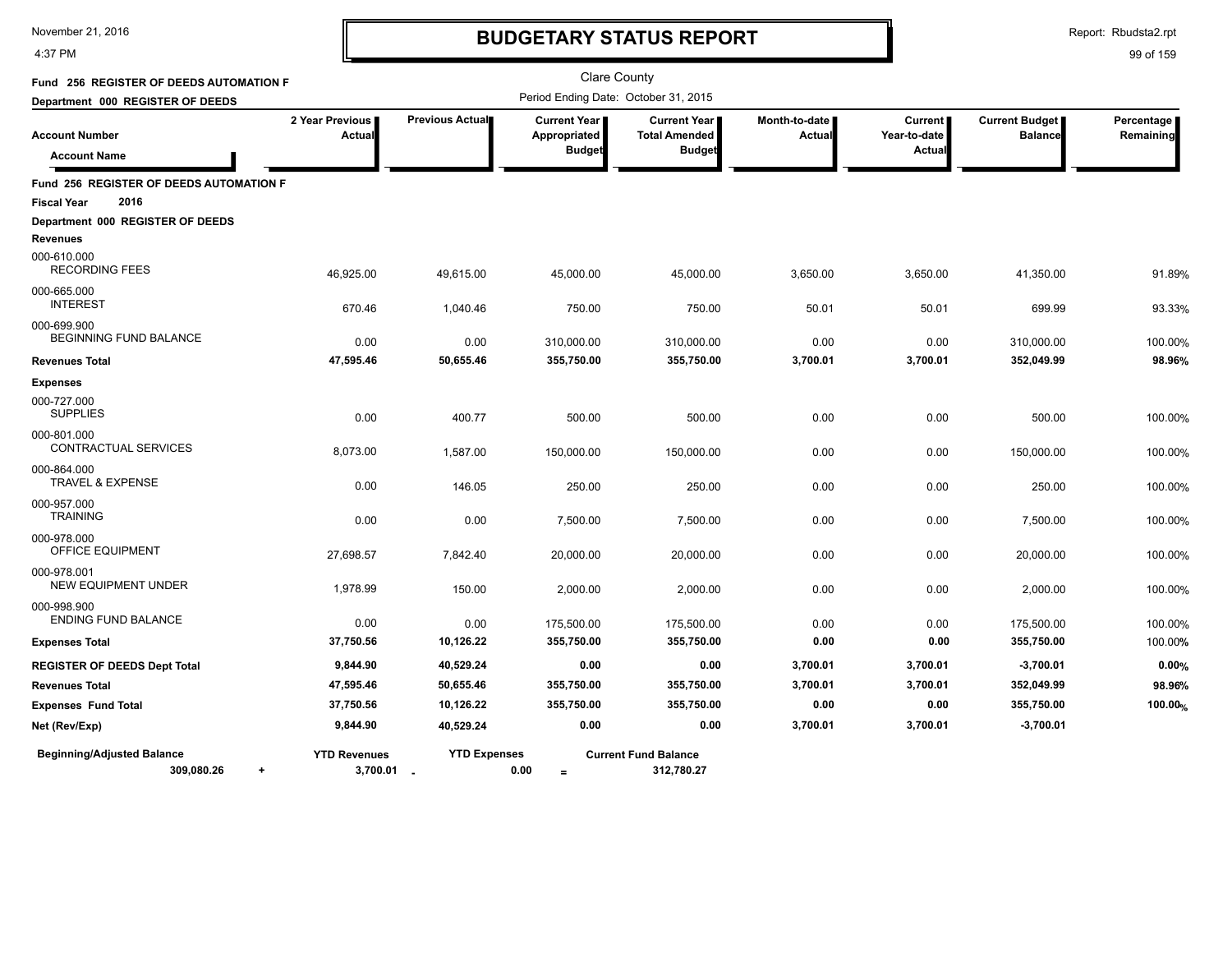4:37 PM

### **BUDGETARY STATUS REPORT**

Report: Rbudsta2.rpt

| Fund 261 911 SERVICE FUND                               |                           |                 | <b>Clare County</b>                   |                                               |                         |                         |                                  |                         |
|---------------------------------------------------------|---------------------------|-----------------|---------------------------------------|-----------------------------------------------|-------------------------|-------------------------|----------------------------------|-------------------------|
| <b>Department</b>                                       |                           |                 | Period Ending Date: October 31, 2015  |                                               |                         |                         |                                  |                         |
| <b>Account Number</b>                                   | 2 Year Previous<br>Actual | Previous Actual | <b>Current Year I</b><br>Appropriated | <b>Current Year</b>  <br><b>Total Amended</b> | Month-to-date<br>Actual | Current<br>Year-to-date | Current Budget<br><b>Balance</b> | Percentage<br>Remaining |
| <b>Account Name</b>                                     |                           |                 | <b>Budget</b>                         | <b>Budget</b>                                 |                         | Actual                  |                                  |                         |
| Fund 261 911 SERVICE FUND<br>2016<br><b>Fiscal Year</b> |                           |                 |                                       |                                               |                         |                         |                                  |                         |
| Department 000                                          |                           |                 |                                       |                                               |                         |                         |                                  |                         |
| <b>Revenues</b>                                         |                           |                 |                                       |                                               |                         |                         |                                  |                         |
| 000-402.000<br><b>CURRENT TAXES</b>                     | 357,533.64                | 353,297.06      | 385,000.00                            | 385,000.00                                    | 0.00                    | 0.00                    | 385,000.00                       | 100.00%                 |
| 000-420.000<br>UNPAID PERSONAL PROPERTY                 | 417.33                    | 378.60          | 383.00                                | 383.00                                        | 0.00                    | 0.00                    | 383.00                           | 100.00%                 |
| 000-429.000<br><b>COMMERCIAL FOREST</b>                 | 3.00                      | 5.76            | 3.00                                  | 3.00                                          | 0.00                    | 0.00                    | 3.00                             | 100.00%                 |
| 000-437.000<br>INDUSTRIAL FACILITY TAX                  | 1,429.69                  | 1,497.50        | 1,500.00                              | 1,500.00                                      | 0.00                    | 0.00                    | 1,500.00                         | 100.00%                 |
| 000-444.000<br>HARRISON-IN LIEU OF TAXES                | 590.71                    | 607.92          | 583.00                                | 583.00                                        | 0.00                    | 0.00                    | 583.00                           | 100.00%                 |
| 000-444.001<br><b>CLARE - PILOT</b>                     | 152.97                    | 150.68          | 0.00                                  | 0.00                                          | 0.00                    | 0.00                    | 0.00                             | 0.00%                   |
| 000-444.002<br>SURREY TWP - PILOT                       | 0.00                      | 65.61           | 0.00                                  | 0.00                                          | 0.00                    | 0.00                    | 0.00                             | 0.00%                   |
| 000-543.000<br>911 PSAP TRAINING                        | 11,145.00                 | 10,919.00       | 11,000.00                             | 11,000.00                                     | 0.00                    | 0.00                    | 11,000.00                        | 100.00%                 |
| 000-545.000<br>STATE SURCHARGE TIER 1                   | 154,515.00                | 159,289.00      | 160,000.00                            | 160,000.00                                    | 0.00                    | 0.00                    | 160,000.00                       | 100.00%                 |
| 000-601.000<br><b>FOIA SERVICES</b>                     | 16.78                     | 0.00            | 100.00                                | 100.00                                        | 0.00                    | 0.00                    | 100.00                           | 100.00%                 |
| 000-665.000<br><b>INTEREST EARNED</b>                   | 1,479.63                  | 1,165.16        | 1,500.00                              | 1,500.00                                      | 0.07                    | 0.07                    | 1,499.93                         | 100.00%                 |
| 000-673.000<br>SALE OF FIXED ASSETS                     | 0.00                      | 300.00          | 0.00                                  | 0.00                                          | 0.00                    | 0.00                    | 0.00                             | 0.00%                   |
| 000-690.000<br>OPERATIONAL SURCHARGE TIER 2             | 128,448.96                | 131,319.82      | 140,000.00                            | 140,000.00                                    | 0.00                    | 0.00                    | 140,000.00                       | 100.00%                 |
| 000-698.000<br>INSTALLMENT PURCHASE/LEASE PROC          | 0.00                      | 66,929.00       | 0.00                                  | 0.00                                          | 0.00                    | 0.00                    | 0.00                             | 0.00%                   |
| 000-699.900<br>BEGINNING FUND BALANCE                   | 0.00                      | 0.00            | 243,226.00                            | 243,226.00                                    | 0.00                    | 0.00                    | 243,226.00                       | 100.00%                 |
| <b>Revenues Total</b>                                   | 655,732.71                | 725,925.11      | 943,295.00                            | 943,295.00                                    | 0.07                    | 0.07                    | 943,294.93                       | 100.00%                 |
| <b>Expenses</b>                                         |                           |                 |                                       |                                               |                         |                         |                                  |                         |
| 000-702.000<br>SALARY                                   | 41,571.22                 | 38,147.60       | 49,976.00                             | 49,976.00                                     | 1,877.67                | 1,877.67                | 48,098.33                        | 96.24%                  |
| 000-704.000<br><b>FULL TIME SALARIES</b>                | 153,208.16                | 199,099.40      | 209,411.00                            | 209,411.00                                    | 199.96                  | 199.96                  | 209,211.04                       | 99.90%                  |
| 000-704.001<br>PSAP FULL TIME                           | 735.18                    | 3,918.34        | 4,000.00                              | 4,000.00                                      | 0.00                    | 0.00                    | 4,000.00                         | 100.00%                 |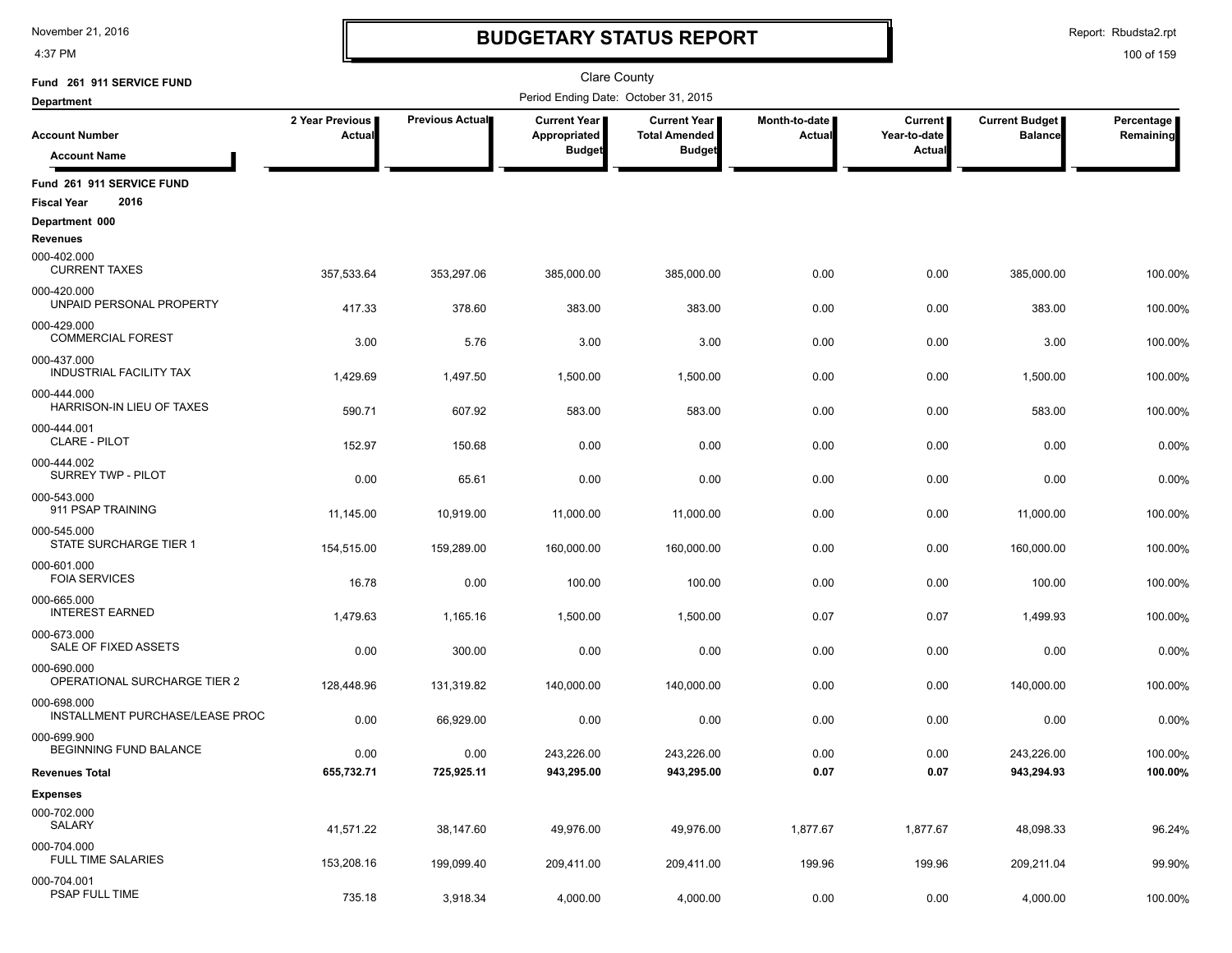4:37 PM

### **BUDGETARY STATUS REPORT**

Report: Rbudsta2.rpt

| Fund 261 911 SERVICE FUND                         |                           |                 | Clare County                         |                                               |                         |                           |                                         |                         |
|---------------------------------------------------|---------------------------|-----------------|--------------------------------------|-----------------------------------------------|-------------------------|---------------------------|-----------------------------------------|-------------------------|
| <b>Department</b>                                 |                           |                 | Period Ending Date: October 31, 2015 |                                               |                         |                           |                                         |                         |
| <b>Account Number</b>                             | 2 Year Previous<br>Actual | Previous Actual | Current Year<br>Appropriated         | <b>Current Year I</b><br><b>Total Amended</b> | Month-to-date<br>Actual | Current  <br>Year-to-date | <b>Current Budget</b><br><b>Balance</b> | Percentage<br>Remaining |
| <b>Account Name</b>                               |                           |                 | <b>Budget</b>                        | <b>Budget</b>                                 |                         | Actual                    |                                         |                         |
| 000-704.002<br>SURCHARGE FULL TIME                | 198,209.00                | 198,033.69      | 195,000.00                           | 195,000.00                                    | 18,167.30               | 18,167.30                 | 176,832.70                              | 90.68%                  |
| 000-705.000<br>PART TIME                          | 3,453.47                  | 3,862.40        | 17,526.00                            | 17,526.00                                     | 0.00                    | 0.00                      | 17,526.00                               | 100.00%                 |
| 000-705.001<br>PSAP PART TIME                     | 0.00                      | 0.00            | 2,000.00                             | 2,000.00                                      | 0.00                    | 0.00                      | 2,000.00                                | 100.00%                 |
| 000-705.002<br>SURCHARGE PART TIME                | 13,121.01                 | 0.00            | 30,000.00                            | 30,000.00                                     | 817.92                  | 817.92                    | 29,182.08                               | 97.27%                  |
| 000-706.000<br><b>OVERTIME</b>                    | 30,607.45                 | 19,159.42       | 15,000.00                            | 15,000.00                                     | 0.00                    | 0.00                      | 15,000.00                               | 100.00%                 |
| 000-706.001<br>SURCHARGE FT OVERTIME              | 24,984.10                 | 24,985.12       | 25,000.00                            | 25,000.00                                     | 1,067.15                | 1,067.15                  | 23,932.85                               | 95.73%                  |
| 000-706.002<br>SURCHARGE PT OVERTIME              | 0.00                      | 0.00            | 5,000.00                             | 5,000.00                                      | 0.00                    | 0.00                      | 5,000.00                                | 100.00%                 |
| 000-706.003<br>PART TIME OVERTIME                 | 0.00                      | 0.00            | 4,000.00                             | 4,000.00                                      | 0.00                    | 0.00                      | 4,000.00                                | 100.00%                 |
| 000-706.004<br>PSAP FT OVERTIME                   | 2,895.79                  | 2,928.59        | 3,500.00                             | 3,500.00                                      | 0.00                    | 0.00                      | 3,500.00                                | 100.00%                 |
| 000-706.005<br>PSAP PT OVERTIME                   | 0.00                      | 0.00            | 1,000.00                             | 1,000.00                                      | 0.00                    | 0.00                      | 1,000.00                                | 100.00%                 |
| 000-710.000<br><b>FICA EXPENSE</b>                | 30,949.40                 | 31,963.00       | 32,777.00                            | 32,777.00                                     | 1,472.41                | 1,472.41                  | 31,304.59                               | 95.51%                  |
| 000-711.000<br><b>MEDICARE EXPENSE</b>            | 7,238.14                  | 7,475.15        | 7,666.00                             | 7,666.00                                      | 344.34                  | 344.34                    | 7,321.66                                | 95.51%                  |
| 000-715.000<br><b>HEALTH INSURANCE</b>            | 96,792.97                 | 115,167.66      | 120,546.00                           | 120,546.00                                    | 9,110.34                | 9,110.34                  | 111,435.66                              | 92.44%                  |
| 000-715.001<br><b>BENNY CARD</b>                  | 0.00                      | 0.00            | 150.00                               | 150.00                                        | 0.00                    | 0.00                      | 150.00                                  | 100.00%                 |
| 000-715.006<br><b>CIC BUNDLE</b>                  | 3,680.72                  | 4,029.00        | 4,740.00                             | 4,740.00                                      | 335.75                  | 335.75                    | 4,404.25                                | 92.92%                  |
| 000-716.005<br><b>HEALTH INS RX REIMBURSEMENT</b> | 0.00                      | 27.50           | 500.00                               | 500.00                                        | 0.00                    | 0.00                      | 500.00                                  | 100.00%                 |
| 000-716.007<br>HEALTH ACH REIMBURSEMENT           | 28,963.25                 | 12,529.38       | 15,000.00                            | 15,000.00                                     | 0.00                    | 0.00                      | 15,000.00                               | 100.00%                 |
| 000-716.008<br>SMART CARD REIMBURSEMENT           | 624.65                    | 312.63          | 400.00                               | 400.00                                        | 20.00                   | 20.00                     | 380.00                                  | 95.00%                  |
| 000-716.009<br><b>ADMIN FEES</b>                  | 4,643.90                  | 3,863.08        | 4,500.00                             | 4,500.00                                      | 320.32                  | 320.32                    | 4,179.68                                | 92.88%                  |
| 000-717.000<br><b>LIFE INSURANCE</b>              | 666.25                    | 745.00          | 780.00                               | 780.00                                        | 62.50                   | 62.50                     | 717.50                                  | 91.99%                  |
| 000-718.000<br>CENTRAL DISPATCH-RETIREMENT        | 41,965.53                 | 45,532.58       | 43,468.00                            | 43,468.00                                     | 0.00                    | 0.00                      | 43,468.00                               | 100.00%                 |
| 000-720.000<br><b>VACATIONS</b>                   | 2,477.56                  | 0.00            | 2,500.00                             | 2,500.00                                      | 0.00                    | 0.00                      | 2,500.00                                | 100.00%                 |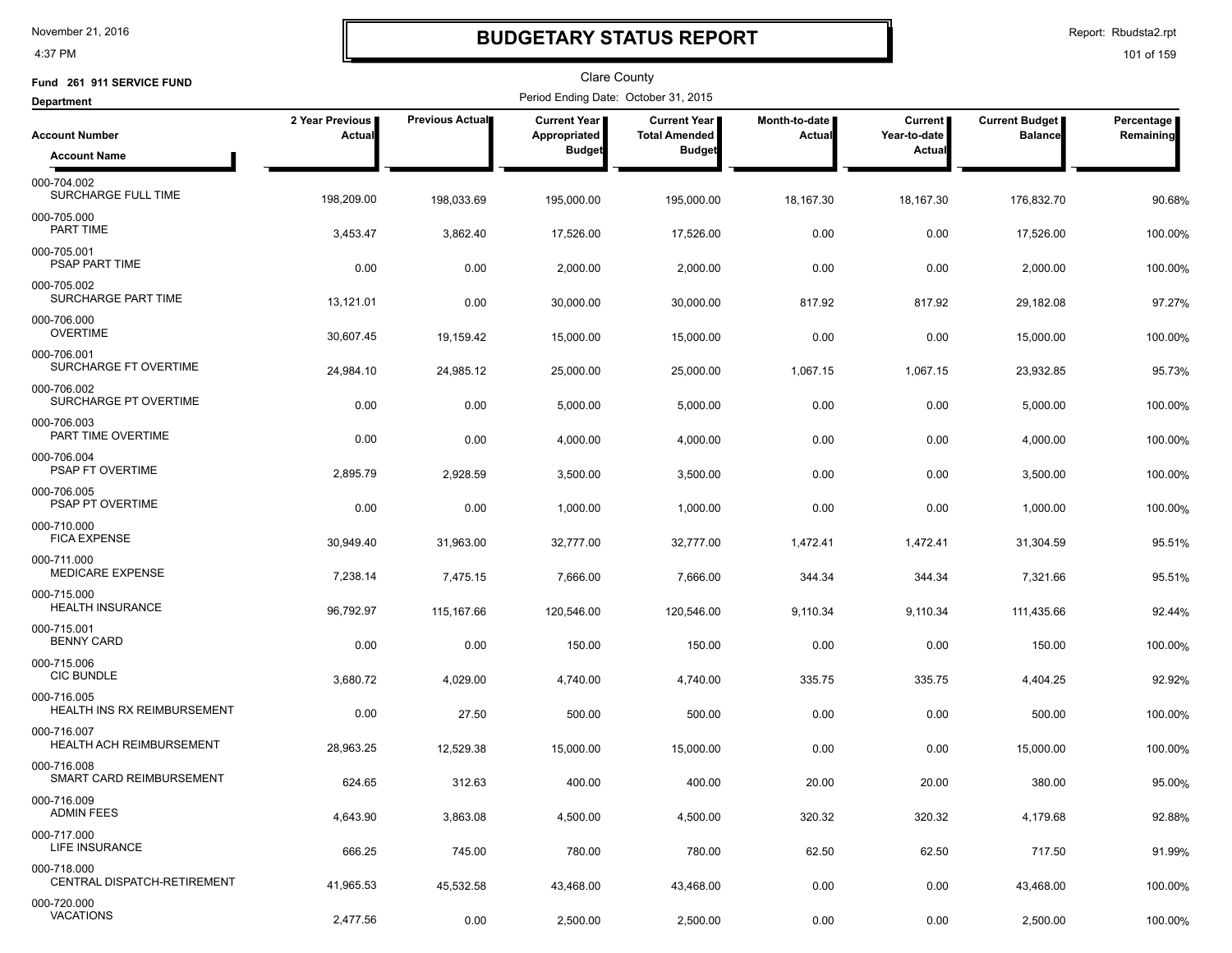4:37 PM

### **BUDGETARY STATUS REPORT**

Report: Rbudsta2.rpt

| Fund 261 911 SERVICE FUND                                |                           |                        | Clare County                         |                                      |                                |                         |                                  |                         |
|----------------------------------------------------------|---------------------------|------------------------|--------------------------------------|--------------------------------------|--------------------------------|-------------------------|----------------------------------|-------------------------|
| <b>Department</b>                                        |                           |                        | Period Ending Date: October 31, 2015 |                                      |                                |                         |                                  |                         |
| <b>Account Number</b>                                    | 2 Year Previous<br>Actual | <b>Previous Actual</b> | Current Year<br>Appropriated         | Current Year<br><b>Total Amended</b> | Month-to-date<br><b>Actual</b> | Current<br>Year-to-date | Current Budget<br><b>Balance</b> | Percentage<br>Remaining |
| <b>Account Name</b>                                      |                           |                        | <b>Budget</b>                        | <b>Budget</b>                        |                                | <b>Actual</b>           |                                  |                         |
| 000-721.000<br><b>SICK LEAVE</b>                         | 2,347.75                  | 1,642.30               | 2,375.00                             | 2,375.00                             | 0.00                           | 0.00                    | 2,375.00                         | 100.00%                 |
| 000-722.000<br><b>HOLIDAYS</b>                           | 20,818.27                 | 20,405.16              | 21,445.00                            | 21,445.00                            | 0.00                           | 0.00                    | 21,445.00                        | 100.00%                 |
| 000-723.001<br><b>CENTRAL DISP UNEMPLOYMENT</b>          | 1,079.52                  | 0.00                   | 1,500.00                             | 1,500.00                             | 0.00                           | 0.00                    | 1,500.00                         | 100.00%                 |
| 000-724.000<br>CENTRAL DISP WORK COMP                    | 1,768.53                  | 1,384.38               | 2,344.00                             | 2,344.00                             | 0.00                           | 0.00                    | 2,344.00                         | 100.00%                 |
| 000-727.000<br>OFFICE SUPPLIES                           | 810.68                    | 779.71                 | 1,100.00                             | 1,100.00                             | 0.00                           | 0.00                    | 1,100.00                         | 100.00%                 |
| 000-728.000<br>PRINTING & BINDING                        | 250.00                    | 250.75                 | 500.00                               | 500.00                               | 0.00                           | 0.00                    | 500.00                           | 100.00%                 |
| 000-732.000<br><b>POSTAGE</b>                            | 14.90                     | 0.00                   | 100.00                               | 100.00                               | 0.00                           | 0.00                    | 100.00                           | 100.00%                 |
| 000-747.000<br><b>UNIFORMS</b>                           | 1,826.41                  | 2,170.42               | 2,000.00                             | 2,000.00                             | 0.00                           | 0.00                    | 2,000.00                         | 100.00%                 |
| 000-807.000<br><b>CONSULTANT FEES</b>                    | 0.00                      | 0.00                   | 500.00                               | 500.00                               | 0.00                           | 0.00                    | 500.00                           | 100.00%                 |
| 000-814.000<br><b>DUES &amp; SUBSCRIPTIONS</b>           | 1,229.00                  | 460.96                 | 1,400.00                             | 1,400.00                             | 0.00                           | 0.00                    | 1,400.00                         | 100.00%                 |
| 000-835.001<br><b>HEALTH SERVICES - EMPLOYEES</b>        | 1,074.00                  | 818.00                 | 1,500.00                             | 1,500.00                             | 0.00                           | 0.00                    | 1,500.00                         | 100.00%                 |
| 000-851.000<br>MAINT CONTRACTS - RADIOS/TOWERS           | 17,853.87                 | 29,544.75              | 21,000.00                            | 21,000.00                            | 0.00                           | 0.00                    | 21,000.00                        | 100.00%                 |
| 000-851.001<br>MAINT CONTRACTS - COMPUTER                | 3,234.16                  | 5,862.77               | 5,000.00                             | 5,000.00                             | 0.00                           | 0.00                    | 5,000.00                         | 100.00%                 |
| 000-851.002<br>MAINT CONTRACTS - PHONES                  | 0.00                      | 87.30                  | 400.00                               | 400.00                               | 0.00                           | 0.00                    | 400.00                           | 100.00%                 |
| 000-852.000<br><b>TELEPHONE</b><br>000-864.000           | 8,844.38                  | 6,608.30               | 9,000.00                             | 9,000.00                             | 100.37                         | 100.37                  | 8,899.63                         | 98.88%                  |
| <b>TRAVEL &amp; EXPENSE</b><br>000-921.000               | 112.00                    | 451.12                 | 1,000.00                             | 1,000.00                             | 0.00                           | 0.00                    | 1,000.00                         | 100.00%                 |
| <b>UTILITIES</b>                                         | 2,867.06                  | 3,444.25               | 4,000.00                             | 4,000.00                             | 144.06                         | 144.06                  | 3,855.94                         | 96.40%                  |
| 000-931.000<br><b>BUILDING REPAIRS &amp; MAINTENANCE</b> | 2,489.48                  | 1,293.89               | 4,000.00                             | 4,000.00                             | 0.00                           | 0.00                    | 4,000.00                         | 100.00%                 |
| 000-932.000<br>OFFICE EQUIP MAINT                        | 3,075.80                  | $-48,552.64$           | 3,000.00                             | 3,000.00                             | 0.00                           | 0.00                    | 3,000.00                         | 100.00%                 |
| 000-932.001<br>OFFICE EQUIP MAINT-LEIN/CORE              | 0.00                      | 0.00                   | 2,500.00                             | 2,500.00                             | 0.00                           | 0.00                    | 2,500.00                         | 100.00%                 |
| 000-955.000<br><b>BANK CHARGES</b>                       | 0.00                      | 0.00                   | 100.00                               | 100.00                               | 0.00                           | 0.00                    | 100.00                           | 100.00%                 |
| 000-957.001<br>SCHOOLING & TRAINING-COUNTY               | 11,464.51                 | 8,931.89               | 12,000.00                            | 12,000.00                            | 1,314.59                       | 1,314.59                | 10,685.41                        | 89.05%                  |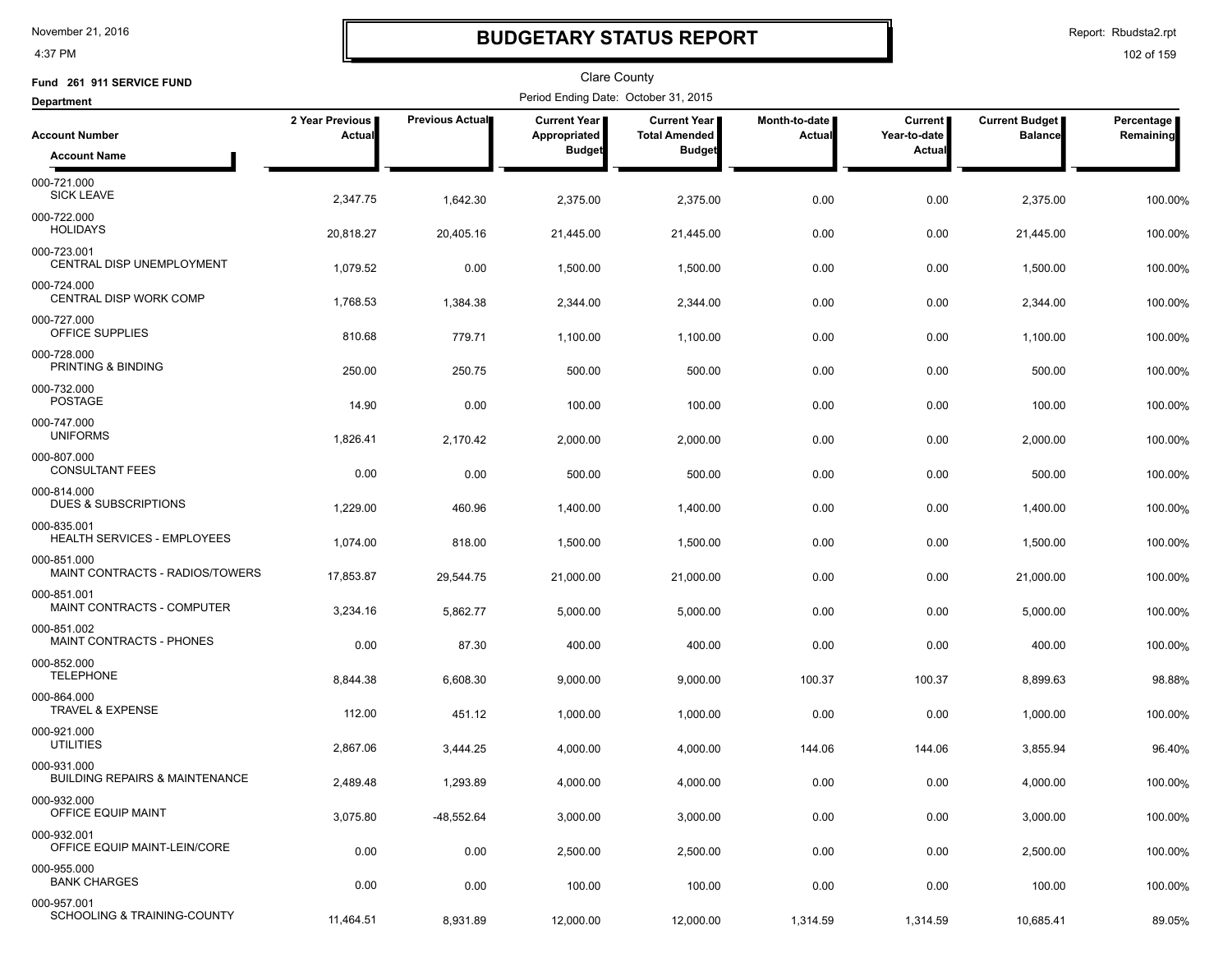4:37 PM

### **BUDGETARY STATUS REPORT**

Report: Rbudsta2.rpt

| Fund 261 911 SERVICE FUND                                    |                             |                                  | <b>Clare County</b>                                  |                                                                |                           |                                    |                                         |                         |
|--------------------------------------------------------------|-----------------------------|----------------------------------|------------------------------------------------------|----------------------------------------------------------------|---------------------------|------------------------------------|-----------------------------------------|-------------------------|
| <b>Department</b>                                            |                             |                                  | Period Ending Date: October 31, 2015                 |                                                                |                           |                                    |                                         |                         |
| <b>Account Number</b><br><b>Account Name</b>                 | 2 Year Previous<br>Actual   | Previous Actual                  | <b>Current Year</b><br>Appropriated<br><b>Budget</b> | <b>Current Year I</b><br><b>Total Amended</b><br><b>Budget</b> | Month-to-date I<br>Actual | Current  <br>Year-to-date<br>Actua | <b>Current Budget</b><br><b>Balance</b> | Percentage<br>Remaining |
| 000-957.002<br><b>PSAP TRAINING</b>                          | 8,793.41                    | 4,223.47                         | 10,500.00                                            | 10,500.00                                                      | 1,399.00                  | 1,399.00                           | 6,956.10                                | 66.25%                  |
| 000-961.000<br>SHORT TERM TAX BOND EXPENSE                   | 84.08                       | 63.61                            | 145.00                                               | 145.00                                                         | 0.00                      | 0.00                               | 145.00                                  | 100.00%                 |
| 000-962.000<br><b>TAX APPEALS ADJUSTMENT</b>                 | 582.19                      | 168.39                           | 500.00                                               | 500.00                                                         | 0.00                      | 0.00                               | 500.00                                  | 100.00%                 |
| 000-978.000<br><b>NEW EQUIPMENT</b>                          | 41,002.18                   | 166,172.76                       | 29,000.00                                            | 29,000.00                                                      | 0.00                      | 0.00                               | 29,000.00                               | 100.00%                 |
| 000-978.001<br>C DISP FD-GIS MAPPING                         | 4,743.88                    | 2,999.00                         | 7,000.00                                             | 7,000.00                                                       | 3,088.97                  | 3,088.97                           | 3,911.03                                | 55.87%                  |
| 000-978.003<br><b>NEW EQUIPMENT UNDER \$5000</b>             | 16.855.40                   | 11,370.69                        | 5,000.00                                             | 5.000.00                                                       | 0.00                      | 0.00                               | 5,000.00                                | 100.00%                 |
| <b>Expenses Total</b>                                        | 840,009.21                  | 932,360.77                       | 943,349.00                                           | 943,349.00                                                     | 39,842.65                 | 39,842.65                          | 901,361.45                              | 95.78%                  |
| <b>Dept Total</b>                                            | $-184,276.50$               | -206,435.66                      | $-54.00$                                             | $-54.00$                                                       | $-39,842.58$              | $-39,842.58$                       | 41,933.48                               | -73,682.56%             |
| <b>Revenues Total</b>                                        | 655,732.71                  | 725,925.11                       | 943,295.00                                           | 943,295.00                                                     | 0.07                      | 0.07                               | 943,294.93                              | 100.00%                 |
| <b>Expenses Fund Total</b>                                   | 840,009.21                  | 932,360.77                       | 943,349.00                                           | 943,349.00                                                     | 39,842.65                 | 39,842.65                          | 901,361.45                              | 95.78%                  |
| Net (Rev/Exp)                                                | $-184,276.50$               | -206,435.66                      | $-54.00$                                             | $-54.00$                                                       | $-39,842.58$              | $-39,842.58$                       | 41,933.48                               |                         |
| <b>Beginning/Adjusted Balance</b><br>134,755.02<br>$\ddot{}$ | <b>YTD Revenues</b><br>0.07 | <b>YTD Expenses</b><br>39,842.65 | $=$                                                  | <b>Current Fund Balance</b><br>94,912.44                       |                           |                                    |                                         |                         |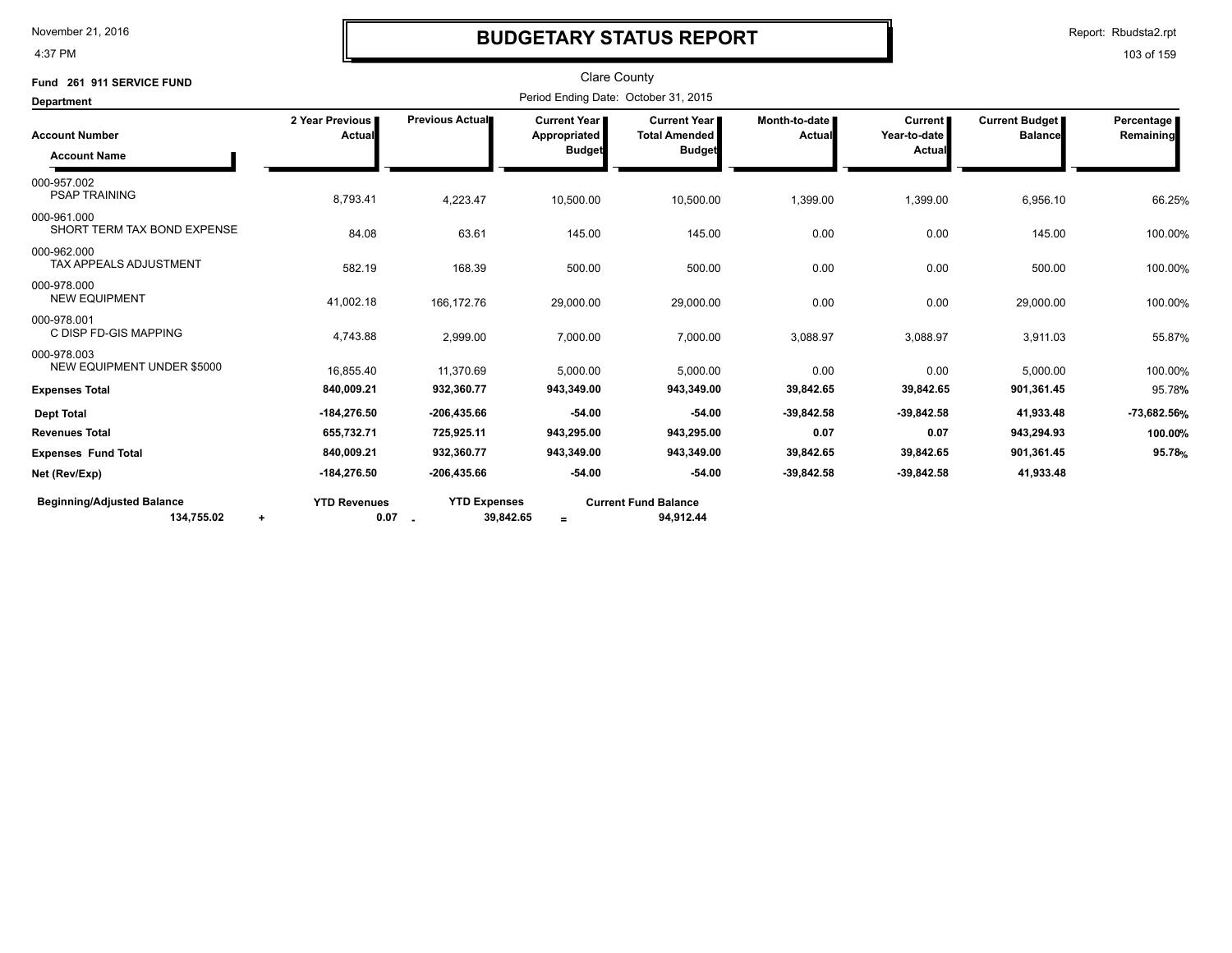4:37 PM

# **BUDGETARY STATUS REPORT**

Report: Rbudsta2.rpt

| Fund 263 CONCEALED PISTOL LICENSING                        |                                  |                                 | <b>Clare County</b>                                           |                                                                |                                |                                          |                                         |                         |
|------------------------------------------------------------|----------------------------------|---------------------------------|---------------------------------------------------------------|----------------------------------------------------------------|--------------------------------|------------------------------------------|-----------------------------------------|-------------------------|
| <b>Department</b>                                          |                                  |                                 | Period Ending Date: October 31, 2015                          |                                                                |                                |                                          |                                         |                         |
| <b>Account Number</b><br><b>Account Name</b>               | 2 Year Previous<br><b>Actual</b> | Previous Actual                 | <b>Current Year</b> ∎<br><b>Appropriated</b><br><b>Budget</b> | <b>Current Year I</b><br><b>Total Amended</b><br><b>Budget</b> | Month-to-date<br><b>Actual</b> | Current<br>Year-to-date<br><b>Actual</b> | <b>Current Budget</b><br><b>Balance</b> | Percentage<br>Remaining |
| Fund 263 CONCEALED PISTOL LICENSING                        |                                  |                                 |                                                               |                                                                |                                |                                          |                                         |                         |
| 2016<br><b>Fiscal Year</b>                                 |                                  |                                 |                                                               |                                                                |                                |                                          |                                         |                         |
| Department 000                                             |                                  |                                 |                                                               |                                                                |                                |                                          |                                         |                         |
| Revenues                                                   |                                  |                                 |                                                               |                                                                |                                |                                          |                                         |                         |
| 000-622.000<br><b>FEES</b>                                 | 0.00                             | 4,574.00                        | 0.00                                                          | 0.00                                                           | 0.00                           | 0.00                                     | 0.00                                    | 0.00%                   |
| <b>Revenues Total</b>                                      | 0.00                             | 4,574.00                        | 0.00                                                          | 0.00                                                           | 0.00                           | 0.00                                     | 0.00                                    | 0.00%                   |
| <b>Dept Total</b>                                          | 0.00                             | 4,574.00                        | 0.00                                                          | 0.00                                                           | 0.00                           | 0.00                                     | 0.00                                    | 0.00%                   |
| <b>Revenues Total</b>                                      | 0.00                             | 4,574.00                        | 0.00                                                          | 0.00                                                           | 0.00                           | 0.00                                     | 0.00                                    | 0.00%                   |
| Net (Rev/Exp)                                              | 0.00                             | 4,574.00                        | 0.00                                                          | 0.00                                                           | 0.00                           | 0.00                                     | 0.00                                    |                         |
| <b>Beginning/Adjusted Balance</b><br>4,574.00<br>$\ddot{}$ | <b>YTD Revenues</b>              | <b>YTD Expenses</b><br>$0.00 -$ | 0.00<br>$=$                                                   | <b>Current Fund Balance</b><br>4,574.00                        |                                |                                          |                                         |                         |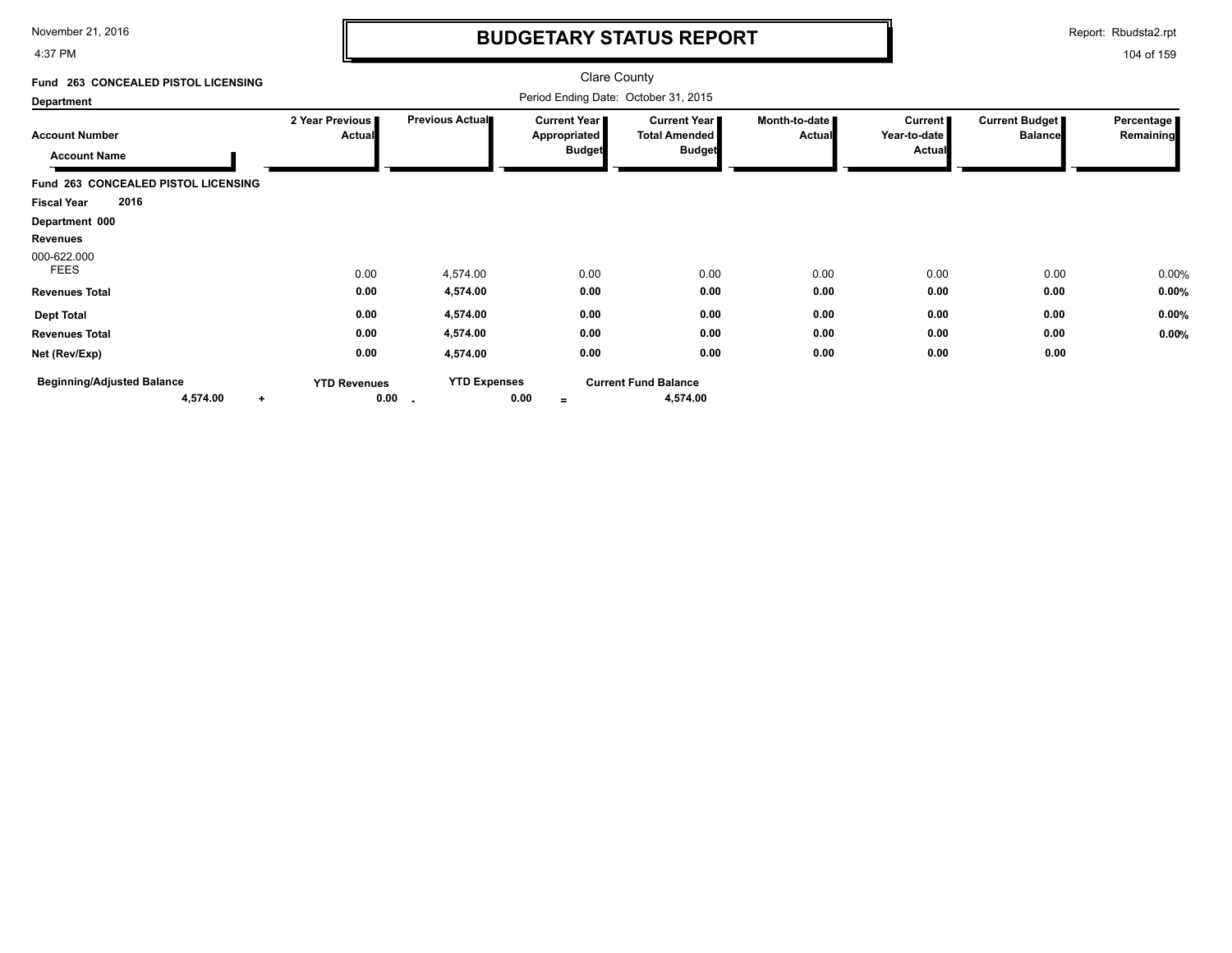4:37 PM

# **BUDGETARY STATUS REPORT**

Report: Rbudsta2.rpt

| <b>Fund 264 LOCAL CORR OFFICERS TRAINING</b>               |                                 |                     |                                                      | <b>Clare County</b>                                          |                                |                                          |                                         |                         |
|------------------------------------------------------------|---------------------------------|---------------------|------------------------------------------------------|--------------------------------------------------------------|--------------------------------|------------------------------------------|-----------------------------------------|-------------------------|
| <b>Department</b>                                          |                                 |                     | Period Ending Date: October 31, 2015                 |                                                              |                                |                                          |                                         |                         |
| <b>Account Number</b><br><b>Account Name</b>               | 2 Year Previous<br>Actual       | Previous Actual     | <b>Current Year</b><br>Appropriated<br><b>Budget</b> | <b>Current Year</b><br><b>Total Amended</b><br><b>Budget</b> | Month-to-date<br><b>Actual</b> | <b>Current</b><br>Year-to-date<br>Actual | <b>Current Budget</b><br><b>Balance</b> | Percentage<br>Remaining |
| <b>Fund 264 LOCAL CORR OFFICERS TRAINING</b>               |                                 |                     |                                                      |                                                              |                                |                                          |                                         |                         |
| 2016<br><b>Fiscal Year</b>                                 |                                 |                     |                                                      |                                                              |                                |                                          |                                         |                         |
| Department 000<br><b>Revenues</b>                          |                                 |                     |                                                      |                                                              |                                |                                          |                                         |                         |
| 000-607.000<br><b>BOOKING FEES</b>                         | 13,480.00                       | 6,840.00            | 5,500.00                                             | 5,500.00                                                     | 400.00                         | 400.00                                   | 5,100.00                                | 92.73%                  |
| 000-699.900<br>BEGINNING FUND BALANCE                      | 0.00                            | 0.00                | 6,495.00                                             | 6,495.00                                                     | 0.00                           | 0.00                                     | 6,495.00                                | 100.00%                 |
| <b>Revenues Total</b>                                      | 13,480.00                       | 6,840.00            | 11,995.00                                            | 11,995.00                                                    | 400.00                         | 400.00                                   | 11,595.00                               | 96.67%                  |
| <b>Expenses</b>                                            |                                 |                     |                                                      |                                                              |                                |                                          |                                         |                         |
| 000-702.000<br><b>TRAINING SALARIES</b>                    | 1,733.80                        | 3,066.51            | 3,500.00                                             | 3,500.00                                                     | 0.00                           | 0.00                                     | 3,500.00                                | 100.00%                 |
| 000-710.000<br><b>FICA EXPENSE</b>                         | 105.58                          | 185.63              | 200.00                                               | 200.00                                                       | 0.00                           | 0.00                                     | 200.00                                  | 100.00%                 |
| 000-711.000<br><b>MEDICARE EXPENSE</b>                     | 24.70                           | 43.42               | 50.00                                                | 50.00                                                        | 0.00                           | 0.00                                     | 50.00                                   | 100.00%                 |
| 000-864.000<br><b>TRAVEL &amp; EXPENSE</b>                 | 1,114.40                        | 80.25               | 600.00                                               | 600.00                                                       | 0.00                           | 0.00                                     | 600.00                                  | 100.00%                 |
| 000-957.000<br><b>TRAINING</b>                             | 7,271.00                        | 3,437.87            | 1,150.00                                             | 1,150.00                                                     | 0.00                           | 0.00                                     | 1,150.00                                | 100.00%                 |
| 000-998.900<br><b>ENDING FUND BALANCE</b>                  | 0.00                            | 0.00                | 6,495.00                                             | 6,495.00                                                     | 0.00                           | 0.00                                     | 6,495.00                                | 100.00%                 |
| <b>Expenses Total</b>                                      | 10,249.48                       | 6,813.68            | 11,995.00                                            | 11,995.00                                                    | 0.00                           | 0.00                                     | 11,995.00                               | 100.00%                 |
| <b>Dept Total</b>                                          | 3,230.52                        | 26.32               | 0.00                                                 | 0.00                                                         | 400.00                         | 400.00                                   | $-400.00$                               | 0.00%                   |
| <b>Revenues Total</b>                                      | 13,480.00                       | 6,840.00            | 11,995.00                                            | 11,995.00                                                    | 400.00                         | 400.00                                   | 11,595.00                               | 96.67%                  |
| <b>Expenses Fund Total</b>                                 | 10,249.48                       | 6,813.68            | 11,995.00                                            | 11,995.00                                                    | 0.00                           | 0.00                                     | 11,995.00                               | 100.00%                 |
| Net (Rev/Exp)                                              | 3,230.52                        | 26.32               | 0.00                                                 | 0.00                                                         | 400.00                         | 400.00                                   | $-400.00$                               |                         |
| <b>Beginning/Adjusted Balance</b><br>8,135.47<br>$\ddot{}$ | <b>YTD Revenues</b><br>400.00 . | <b>YTD Expenses</b> | 0.00<br>$=$                                          | <b>Current Fund Balance</b><br>8,535.47                      |                                |                                          |                                         |                         |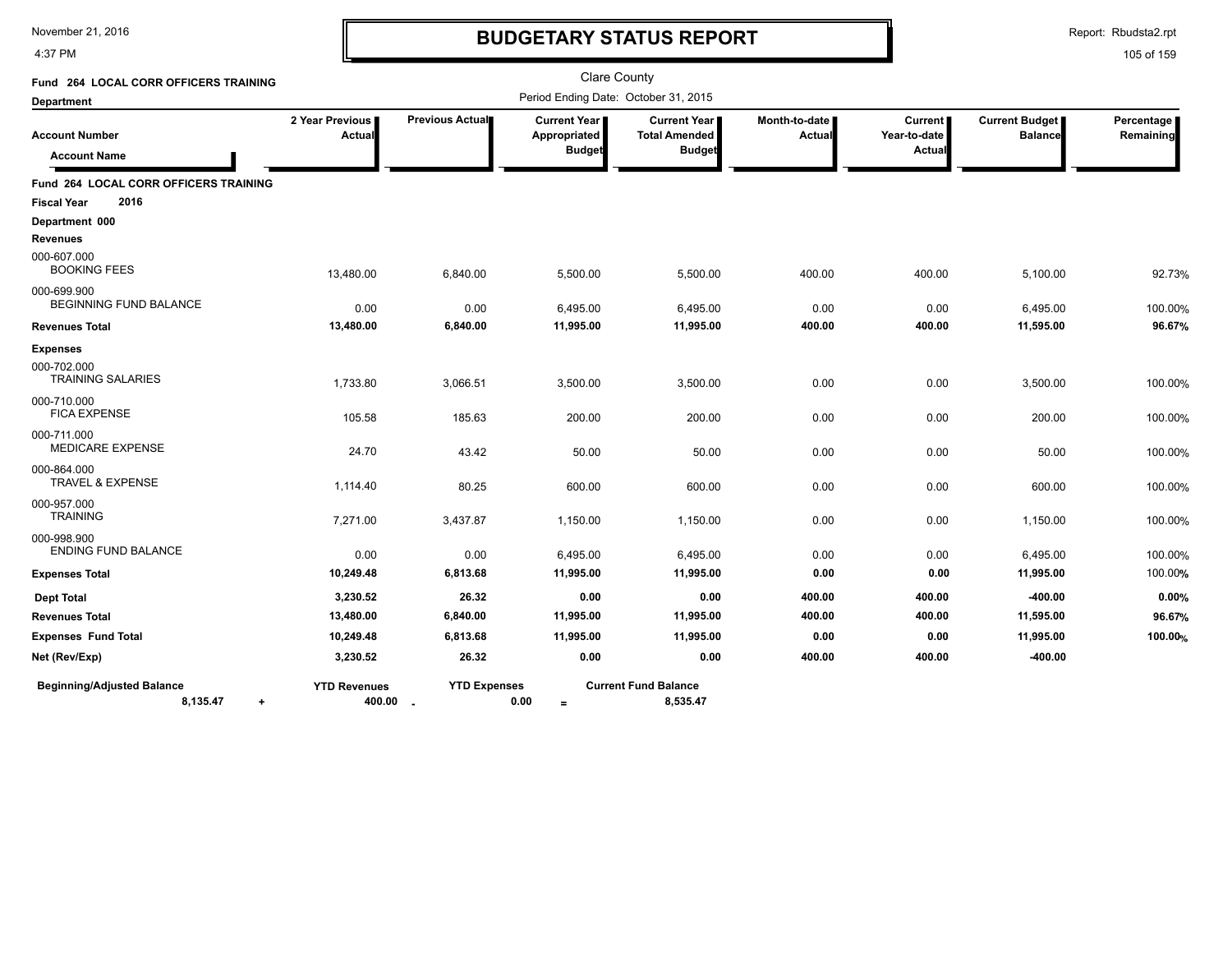4:37 PM

# **BUDGETARY STATUS REPORT**

Report: Rbudsta2.rpt

| Fund 265 DRUG LAW ENFORCEMENT FUND                               |                           |                                 | Clare County                         |                                             |                         |                         |                                  |                         |
|------------------------------------------------------------------|---------------------------|---------------------------------|--------------------------------------|---------------------------------------------|-------------------------|-------------------------|----------------------------------|-------------------------|
| Department                                                       |                           |                                 | Period Ending Date: October 31, 2015 |                                             |                         |                         |                                  |                         |
| <b>Account Number</b>                                            | 2 Year Previous<br>Actual | Previous Actual                 | Current Year<br>Appropriated         | <b>Current Year</b><br><b>Total Amended</b> | Month-to-date<br>Actual | Current<br>Year-to-date | Current Budget<br><b>Balance</b> | Percentage<br>Remaining |
| <b>Account Name</b>                                              |                           |                                 | <b>Budget</b>                        | <b>Budget</b>                               |                         | Actual                  |                                  |                         |
| Fund 265 DRUG LAW ENFORCEMENT FUND<br>2016<br><b>Fiscal Year</b> |                           |                                 |                                      |                                             |                         |                         |                                  |                         |
| Department 000                                                   |                           |                                 |                                      |                                             |                         |                         |                                  |                         |
| <b>Revenues</b>                                                  |                           |                                 |                                      |                                             |                         |                         |                                  |                         |
| 000-643.301<br><b>DRUG FORFEITURES</b>                           | 4,240.64                  | 565.00                          | 500.00                               | 500.00                                      | 0.00                    | 0.00                    | 500.00                           | 100.00%                 |
| 000-646.000<br>SALE OF CONFISCATED PROPERTY                      | 4,630.00                  | 954.00                          | 1,500.00                             | 1,500.00                                    | 0.00                    | 0.00                    | 1,500.00                         | 100.00%                 |
| 000-656.000<br><b>FORFEITURE BUY BACK</b>                        | 1,000.00                  | 1,500.00                        | 0.00                                 | 0.00                                        | 0.00                    | 0.00                    | 0.00                             | 0.00%                   |
| 000-676.000<br>REIMBURSEMENTS-TOWING/STORAGE                     | 0.00                      | 136.00                          | 0.00                                 | 0.00                                        | 0.00                    | 0.00                    | 0.00                             | 0.00%                   |
| 000-699.900<br>BEGINNING FUND BALANCE                            | 0.00                      | 0.00                            | 4,638.00                             | 4,638.00                                    | 0.00                    | 0.00                    | 4,638.00                         | 100.00%                 |
| <b>Revenues Total</b>                                            | 9,870.64                  | 3,155.00                        | 6,638.00                             | 6,638.00                                    | 0.00                    | 0.00                    | 6,638.00                         | 100.00%                 |
| <b>Expenses</b>                                                  |                           |                                 |                                      |                                             |                         |                         |                                  |                         |
| 000-727.301<br>SUPPLIES CCSD                                     | 467.85                    | 0.00                            | 0.00                                 | 0.00                                        | 0.00                    | 0.00                    | 0.00                             | 0.00%                   |
| 000-804.000<br><b>EXPENSE OF FORFEITURE SALE</b>                 | 0.00                      | 20.00                           | 200.00                               | 200.00                                      | 0.00                    | 0.00                    | 200.00                           | 100.00%                 |
| 000-815.000<br>PROSECUTOR EXPENSE                                | 860.66                    | 399.20                          | 200.00                               | 200.00                                      | 0.00                    | 0.00                    | 200.00                           | 100.00%                 |
| 000-860.000<br>TOWING/STORAGE EXPENSE                            | 886.50                    | 664.00                          | 500.00                               | 500.00                                      | 0.00                    | 0.00                    | 500.00                           | 100.00%                 |
| 000-965.000<br><b>INFORMANTS</b>                                 | 0.00                      | 950.00                          | 0.00                                 | 0.00                                        | 0.00                    | 0.00                    | 0.00                             | 0.00%                   |
| 000-978.001<br>NEW EQUIPMENT UNDER                               | 1,354.66                  | 1,031.21                        | 0.00                                 | 0.00                                        | 0.00                    | 0.00                    | 0.00                             | 0.00%                   |
| 000-978.301<br><b>NEW EQUIPMENT CCSD</b>                         | 7,505.48                  | 0.00                            | 0.00                                 | 0.00                                        | 0.00                    | 0.00                    | 0.00                             | 0.00%                   |
| 000-998.101<br>APPROP TRANSFER OUT-GEN FUND                      | 1,200.00                  | 0.00                            | 0.00                                 | 0.00                                        | 0.00                    | 0.00                    | 0.00                             | 0.00%                   |
| 000-998.900<br><b>ENDING FUND BALANCE</b>                        | 0.00                      | 0.00                            | 5.738.00                             | 5,738.00                                    | 0.00                    | 0.00                    | 5.738.00                         | 100.00%                 |
| <b>Expenses Total</b>                                            | 12,275.15                 | 3,064.41                        | 6,638.00                             | 6,638.00                                    | 0.00                    | 0.00                    | 6,638.00                         | 100.00%                 |
| <b>Dept Total</b>                                                | $-2,404.51$               | 90.59                           | 0.00                                 | 0.00                                        | 0.00                    | 0.00                    | 0.00                             | 0.00%                   |
| <b>Revenues Total</b>                                            | 9,870.64                  | 3,155.00                        | 6,638.00                             | 6,638.00                                    | 0.00                    | 0.00                    | 6,638.00                         | 100.00%                 |
| <b>Expenses Fund Total</b>                                       | 12,275.15                 | 3,064.41                        | 6,638.00                             | 6,638.00                                    | 0.00                    | 0.00                    | 6,638.00                         | 100.00%                 |
| Net (Rev/Exp)                                                    | $-2,404.51$               | 90.59                           | 0.00                                 | 0.00                                        | 0.00                    | 0.00                    | 0.00                             |                         |
| <b>Beginning/Adjusted Balance</b><br>4,425.23<br>$\ddot{}$       | <b>YTD Revenues</b>       | <b>YTD Expenses</b><br>$0.00 -$ | 0.00<br>$\equiv$                     | <b>Current Fund Balance</b><br>4,425.23     |                         |                         |                                  |                         |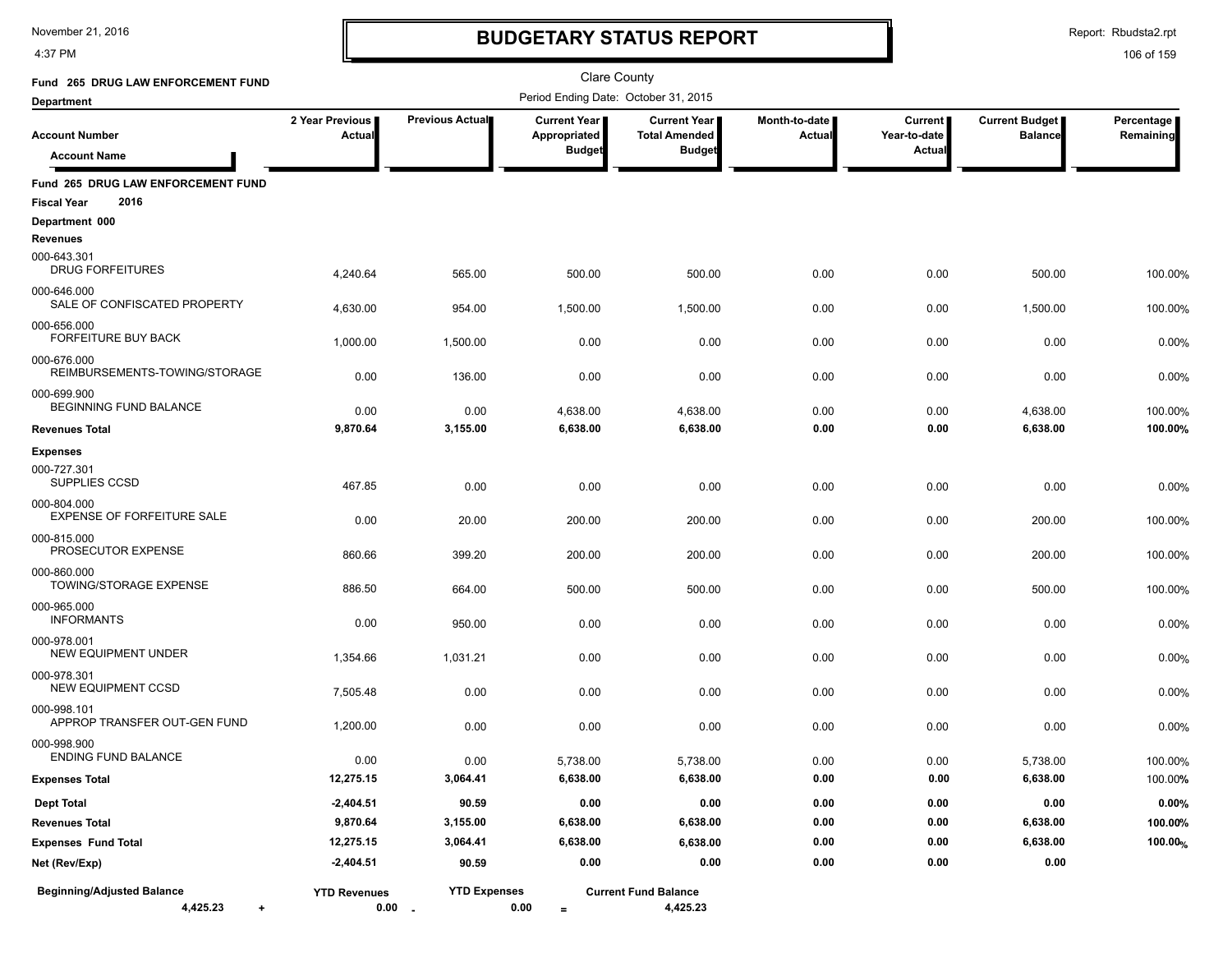4:37 PM

# **BUDGETARY STATUS REPORT**

Report: Rbudsta2.rpt

| Fund 266 ORV ORDINANCE FUND                              |                                              |                     | <b>Clare County</b>                                    |                                                       |                         |                                          |                                         |                         |
|----------------------------------------------------------|----------------------------------------------|---------------------|--------------------------------------------------------|-------------------------------------------------------|-------------------------|------------------------------------------|-----------------------------------------|-------------------------|
| <b>Department</b>                                        |                                              |                     | Period Ending Date: October 31, 2015                   |                                                       |                         |                                          |                                         |                         |
| <b>Account Number</b><br><b>Account Name</b>             | 2 Year Previous<br>Actual                    | Previous Actual     | <b>Current Year I</b><br>Appropriated<br><b>Budget</b> | Current Year<br><b>Total Amended</b><br><b>Budget</b> | Month-to-date<br>Actual | <b>Current</b><br>Year-to-date<br>Actual | <b>Current Budget</b><br><b>Balance</b> | Percentage<br>Remaining |
| Fund 266 ORV ORDINANCE FUND                              |                                              |                     |                                                        |                                                       |                         |                                          |                                         |                         |
| 2016<br><b>Fiscal Year</b>                               |                                              |                     |                                                        |                                                       |                         |                                          |                                         |                         |
| Department 000                                           |                                              |                     |                                                        |                                                       |                         |                                          |                                         |                         |
| <b>Revenues</b><br>000-655.000<br><b>ORDINANCE FINES</b> |                                              |                     |                                                        |                                                       |                         |                                          |                                         |                         |
| 000-699.900                                              | 1,489.50                                     | 1,380.00            | 500.00                                                 | 500.00                                                | 150.00                  | 150.00                                   | 350.00                                  | 70.00%                  |
| <b>BEGINNING FUND BALANCE</b>                            | 0.00                                         | 0.00                | 4,736.00                                               | 4,736.00                                              | 0.00                    | 0.00                                     | 4,736.00                                | 100.00%                 |
| <b>Revenues Total</b>                                    | 1,489.50                                     | 1,380.00            | 5,236.00                                               | 5,236.00                                              | 150.00                  | 150.00                                   | 5,086.00                                | 97.14%                  |
| <b>Expenses</b>                                          |                                              |                     |                                                        |                                                       |                         |                                          |                                         |                         |
| 000-815.000<br><b>ROAD COMMISSION EXPENSE</b>            | 744.75                                       | 690.00              | 250.00                                                 | 250.00                                                | 75.00                   | 75.00                                    | 175.00                                  | 70.00%                  |
| 000-998.900<br><b>ENDING FUND BALANCE</b>                | 0.00                                         | 0.00                | 4,986.00                                               | 4,986.00                                              | 0.00                    | 0.00                                     | 4,986.00                                | 100.00%                 |
| <b>Expenses Total</b>                                    | 744.75                                       | 690.00              | 5,236.00                                               | 5,236.00                                              | 75.00                   | 75.00                                    | 5,161.00                                | 98.57%                  |
| <b>Dept Total</b>                                        | 744.75                                       | 690.00              | 0.00                                                   | 0.00                                                  | 75.00                   | 75.00                                    | $-75.00$                                | 0.00%                   |
| <b>Revenues Total</b>                                    | 1,489.50                                     | 1,380.00            | 5,236.00                                               | 5,236.00                                              | 150.00                  | 150.00                                   | 5,086.00                                | 97.14%                  |
| <b>Expenses Fund Total</b>                               | 744.75                                       | 690.00              | 5,236.00                                               | 5,236.00                                              | 75.00                   | 75.00                                    | 5,161.00                                | 98.57%                  |
| Net (Rev/Exp)                                            | 744.75                                       | 690.00              | 0.00                                                   | 0.00                                                  | 75.00                   | 75.00                                    | $-75.00$                                |                         |
| <b>Beginning/Adjusted Balance</b><br>4,875.75            | <b>YTD Revenues</b><br>150.00 .<br>$\ddot{}$ | <b>YTD Expenses</b> | 75.00<br>$\equiv$                                      | <b>Current Fund Balance</b><br>4,950.75               |                         |                                          |                                         |                         |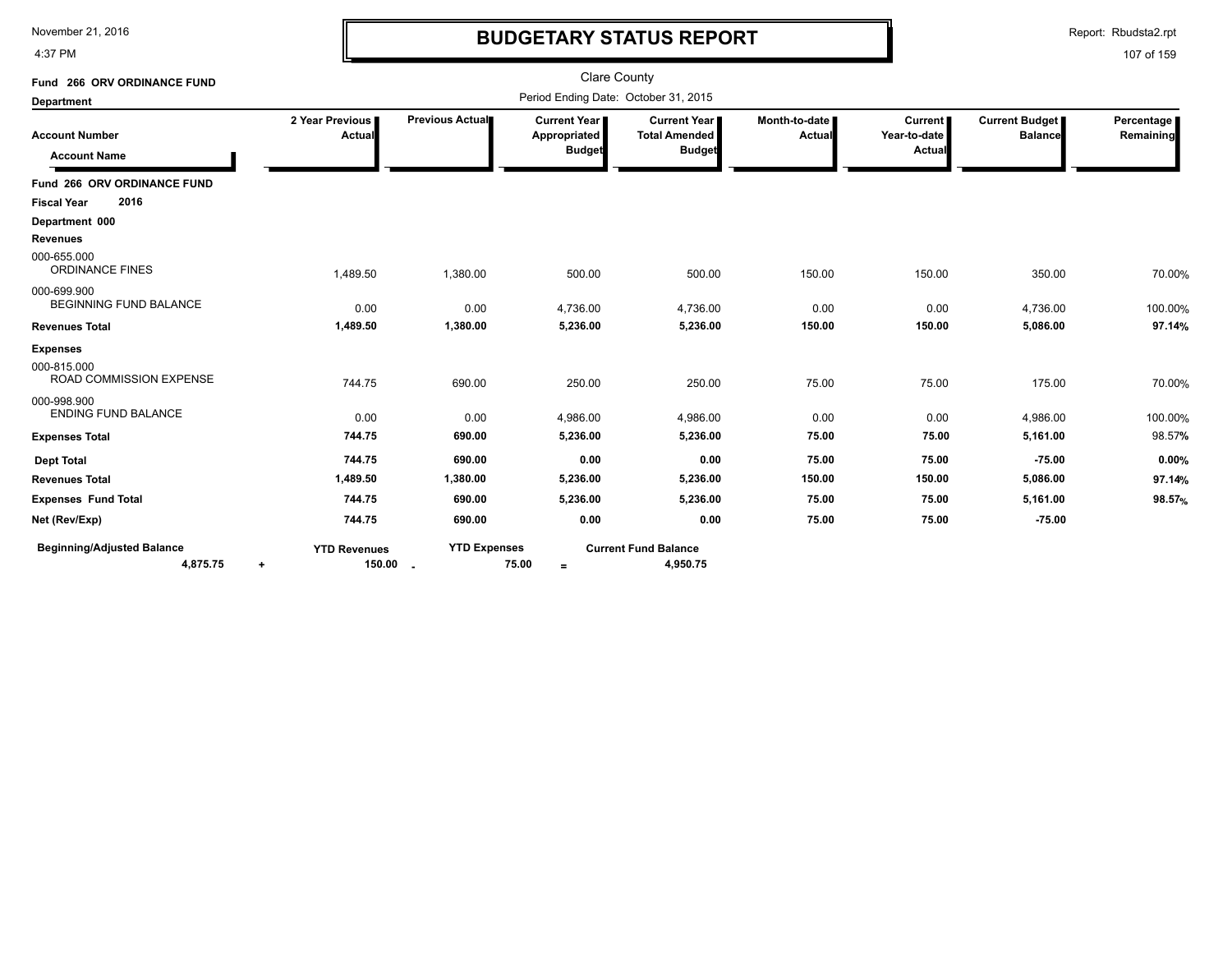4:37 PM

# **BUDGETARY STATUS REPORT**

Report: Rbudsta2.rpt

| Fund 267 OWI FORFEITURE FUND                               |                           |                        | <b>Clare County</b>                   |                                             |                                |                         |                                  |                         |
|------------------------------------------------------------|---------------------------|------------------------|---------------------------------------|---------------------------------------------|--------------------------------|-------------------------|----------------------------------|-------------------------|
| <b>Department</b>                                          |                           |                        | Period Ending Date: October 31, 2015  |                                             |                                |                         |                                  |                         |
| <b>Account Number</b>                                      | 2 Year Previous<br>Actual | <b>Previous Actual</b> | <b>Current Year I</b><br>Appropriated | <b>Current Year</b><br><b>Total Amended</b> | Month-to-date<br><b>Actual</b> | Current<br>Year-to-date | Current Budget<br><b>Balance</b> | Percentage<br>Remaining |
| <b>Account Name</b>                                        |                           |                        | <b>Budget</b>                         | <b>Budget</b>                               |                                | Actual                  |                                  |                         |
| Fund 267 OWI FORFEITURE FUND<br>2016<br><b>Fiscal Year</b> |                           |                        |                                       |                                             |                                |                         |                                  |                         |
| Department 000                                             |                           |                        |                                       |                                             |                                |                         |                                  |                         |
| Revenues                                                   |                           |                        |                                       |                                             |                                |                         |                                  |                         |
| 000-580.000<br><b>RAP GRANT</b>                            | 0.00                      | 358.00                 | 0.00                                  | 0.00                                        | 0.00                           | 0.00                    | 0.00                             | 0.00%                   |
| 000-608.301<br>STORAGE FEES - CCSD                         | 0.00                      | 0.00                   | 2,500.00                              | 2,500.00                                    | 0.00                           | 0.00                    | 2,500.00                         | 100.00%                 |
| 000-655.000<br>SALE OF FORFEITED VEHICLES                  | 3,975.30                  | 6,551.00               | 4,500.00                              | 4,500.00                                    | 0.00                           | 0.00                    | 4,500.00                         | 100.00%                 |
| 000-656.000<br><b>FORFEITURE BUYBACKS</b>                  | 27,097.00                 | 17,350.00              | 12,500.00                             | 12,500.00                                   | 0.00                           | 0.00                    | 12,500.00                        | 100.00%                 |
| 000-676.000<br>REIMBURSEMENT - TOWING FEES                 | 4,544.70                  | 2,867.00               | 3,500.00                              | 3,500.00                                    | 0.00                           | 0.00                    | 3,500.00                         | 100.00%                 |
| 000-699.900<br>BEGINNING FUND BALANCE                      | 0.00                      | 0.00                   | 23,000.00                             | 23,000.00                                   | 0.00                           | 0.00                    | 23,000.00                        | 100.00%                 |
| <b>Revenues Total</b>                                      | 35,617.00                 | 27,126.00              | 46,000.00                             | 46,000.00                                   | 0.00                           | 0.00                    | 46,000.00                        | 100.00%                 |
| <b>Expenses</b>                                            |                           |                        |                                       |                                             |                                |                         |                                  |                         |
| 000-727.229<br>SUPPLIES - PA                               | 641.59                    | 680.00                 | 100.00                                | 100.00                                      | 0.00                           | 0.00                    | 100.00                           | 100.00%                 |
| 000-801.000<br>CONTRACTED SERVICES                         | 630.78                    | 5,511.36               | 5,000.00                              | 5,000.00                                    | 0.00                           | 0.00                    | 5,000.00                         | 100.00%                 |
| 000-804.000<br><b>EXPENSE OF FORFEITURE &amp; SALE</b>     | 250.00                    | 206.40                 | 400.00                                | 400.00                                      | 0.00                           | 0.00                    | 400.00                           | 100.00%                 |
| 000-815.000<br>CITY POLICE DEPT EXPENSE                    | 5,468.80                  | 0.00                   | 500.00                                | 500.00                                      | 0.00                           | 0.00                    | 500.00                           | 100.00%                 |
| 000-815.001<br><b>CRIME VICTIM'S EXPENSE</b>               | 3,856.32                  | 11,105.96              | 2,000.00                              | 2,000.00                                    | 0.00                           | 0.00                    | 2,000.00                         | 100.00%                 |
| 000-860.000<br>TOWING/STORAGE EXPENSE                      | 4,981.00                  | 4,161.00               | 5,000.00                              | 5,000.00                                    | 359.00                         | 359.00                  | 4,641.00                         | 92.82%                  |
| 000-864.229<br><b>TRAVEL &amp; EXPENSE</b>                 | 775.00                    | 0.00                   | 500.00                                | 500.00                                      | 0.00                           | 0.00                    | 500.00                           | 100.00%                 |
| 000-967.229<br>NEW EQUIPMENT PA UNDER \$5000               | 0.00                      | 858.74                 | 500.00                                | 500.00                                      | 0.00                           | 0.00                    | 500.00                           | 100.00%                 |
| 000-967.301<br>NEW EQUIPMENT CCSD UNDER \$5000             | 0.00                      | 1,360.00               | 2,000.00                              | 2,000.00                                    | 0.00                           | 0.00                    | 2,000.00                         | 100.00%                 |
| 000-978.301<br>NEW EQUIP CCSD PROJECT OVER \$500           | 7,135.00                  | 10,491.50              | 7,000.00                              | 7,000.00                                    | 0.00                           | 0.00                    | 7,000.00                         | 100.00%                 |
| 000-998.900<br><b>ENDING FUND BALANCE</b>                  | 0.00                      | 0.00                   | 23,000.00                             | 23,000.00                                   | 0.00                           | 0.00                    | 23,000.00                        | 100.00%                 |
| <b>Expenses Total</b>                                      | 23,738.49                 | 34,374.96              | 46,000.00                             | 46,000.00                                   | 359.00                         | 359.00                  | 45,641.00                        | 99.22%                  |
| <b>Dept Total</b>                                          | 11,878.51                 | $-7,248.96$            | 0.00                                  | 0.00                                        | $-359.00$                      | $-359.00$               | 359.00                           | 0.00%                   |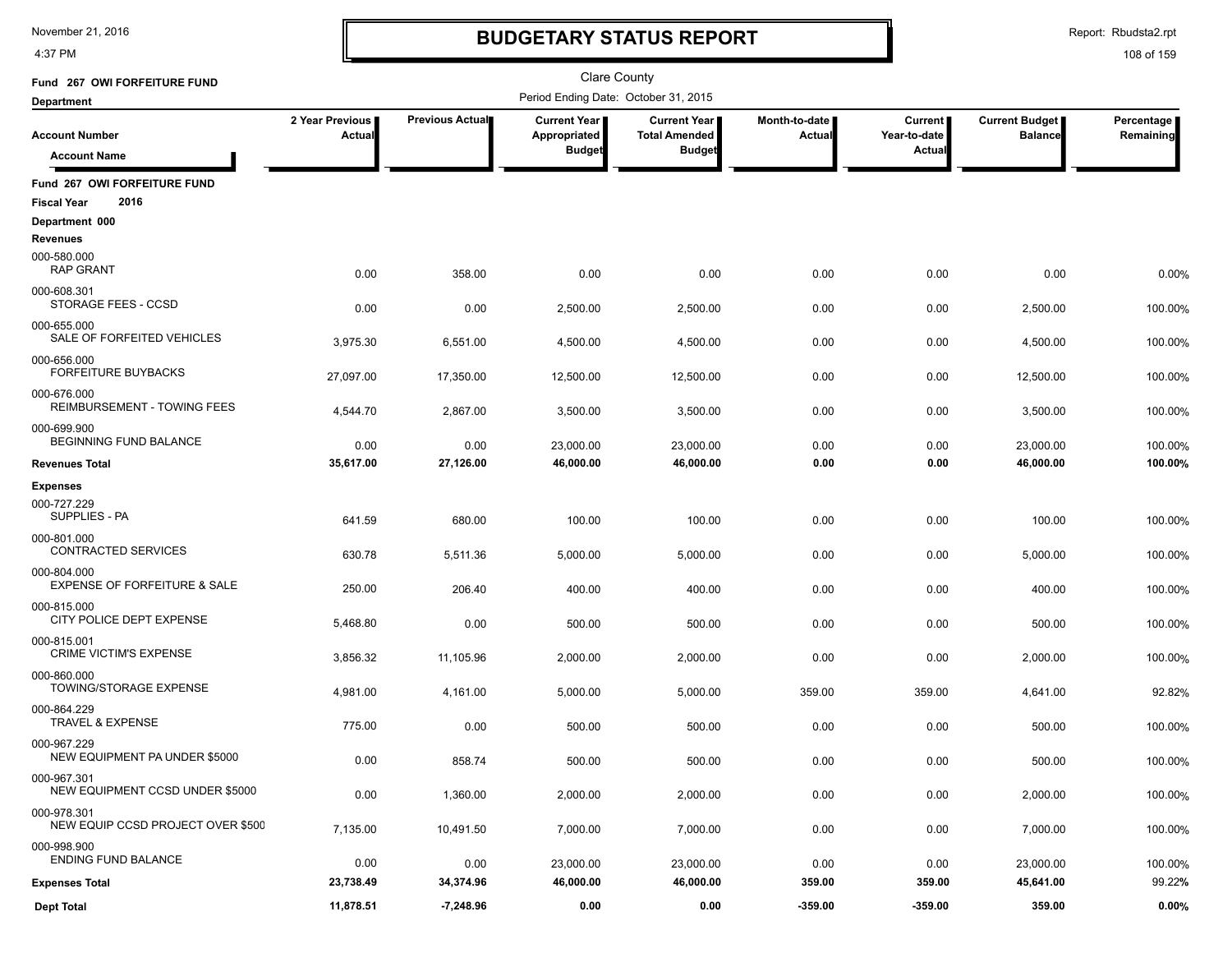4:37 PM

### **BUDGETARY STATUS REPORT**

Report: Rbudsta2.rpt

| Fund 267 OWI FORFEITURE FUND                   |                                    |                             |                                                 | <b>Clare County</b>                                          |                                  |                                                 |                                         |                           |
|------------------------------------------------|------------------------------------|-----------------------------|-------------------------------------------------|--------------------------------------------------------------|----------------------------------|-------------------------------------------------|-----------------------------------------|---------------------------|
| <b>Department</b>                              |                                    |                             |                                                 | Period Ending Date: October 31, 2015                         |                                  |                                                 |                                         |                           |
| <b>Account Number</b><br><b>Account Name</b>   | 2 Year Previous I<br><b>Actual</b> | <b>Previous Actual</b>      | Current Year I<br>Appropriated<br><b>Budget</b> | <b>Current Year</b><br><b>Total Amended</b><br><b>Budget</b> | Month-to-date ■<br><b>Actual</b> | <b>Current</b><br>Year-to-date<br><b>Actual</b> | <b>Current Budget</b><br><b>Balance</b> | Percentage  <br>Remaining |
| <b>Revenues Total</b>                          | 35,617.00                          | 27,126.00                   | 46,000.00                                       | 46,000.00                                                    | 0.00                             | 0.00                                            | 46,000.00                               | 100.00%                   |
| <b>Expenses Fund Total</b>                     | 23,738.49                          | 34,374.96                   | 46,000.00                                       | 46.000.00                                                    | 359.00                           | 359.00                                          | 45,641.00                               | 99.22%                    |
| Net (Rev/Exp)                                  | 11,878.51                          | $-7,248.96$                 | 0.00                                            | 0.00                                                         | $-359.00$                        | $-359.00$                                       | 359.00                                  |                           |
| <b>Beginning/Adjusted Balance</b><br>26.910.24 | <b>YTD Revenues</b>                | <b>YTD Expenses</b><br>0.00 | 359.00<br>$\equiv$                              | <b>Current Fund Balance</b><br>26.551.24                     |                                  |                                                 |                                         |                           |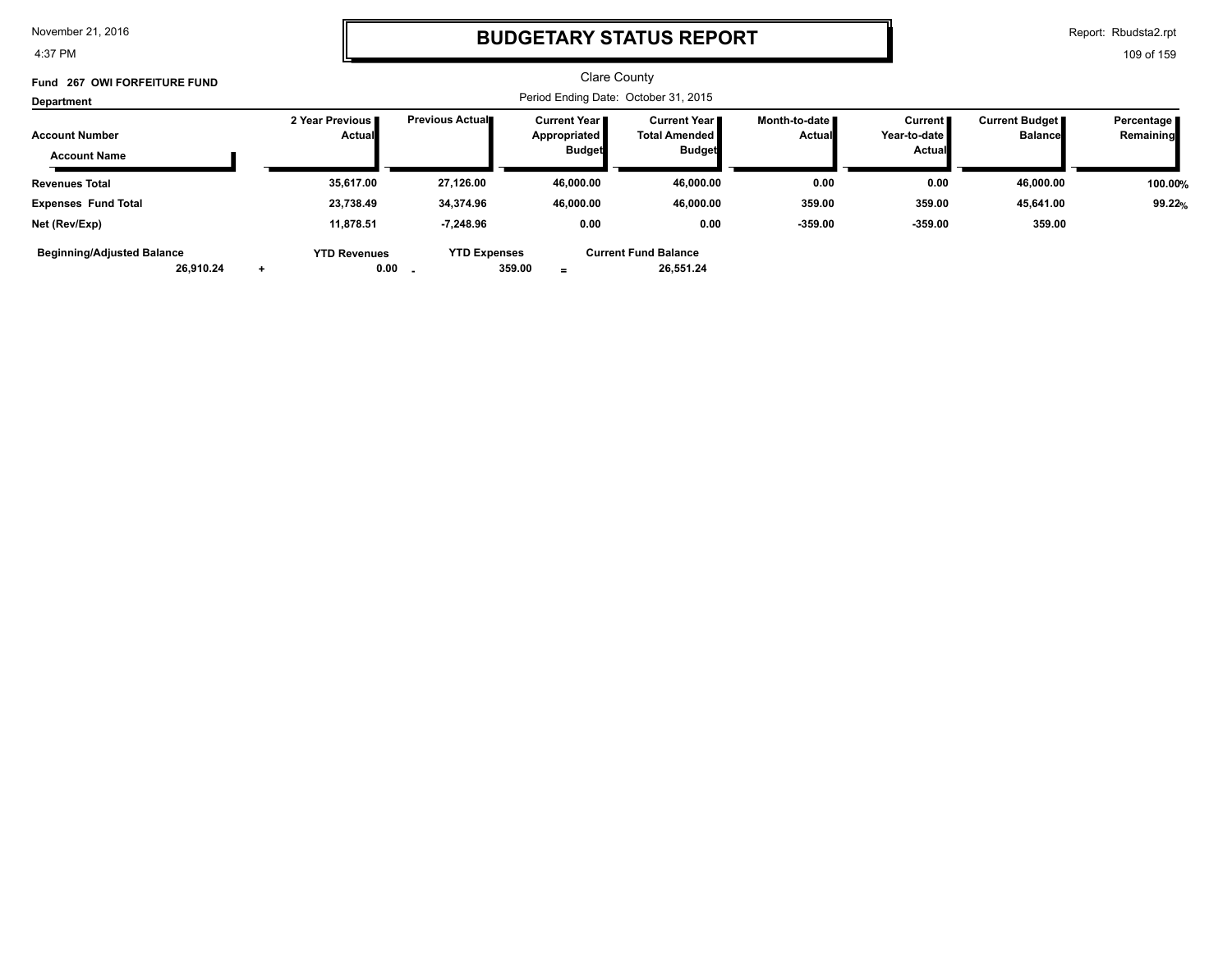4:37 PM

# **BUDGETARY STATUS REPORT**

Report: Rbudsta2.rpt

| Fund 268 CLARE-GLADWIN RECOVERY COURT                               |                           |                 | <b>Clare County</b>                  |                                             |                         |                         |                                  |                         |
|---------------------------------------------------------------------|---------------------------|-----------------|--------------------------------------|---------------------------------------------|-------------------------|-------------------------|----------------------------------|-------------------------|
| <b>Department</b>                                                   |                           |                 | Period Ending Date: October 31, 2015 |                                             |                         |                         |                                  |                         |
| <b>Account Number</b>                                               | 2 Year Previous<br>Actual | Previous Actual | Current Year<br>Appropriated         | <b>Current Year</b><br><b>Total Amended</b> | Month-to-date<br>Actual | Current<br>Year-to-date | Current Budget<br><b>Balance</b> | Percentage<br>Remaining |
| <b>Account Name</b>                                                 |                           |                 | <b>Budget</b>                        | <b>Budget</b>                               |                         | Actual                  |                                  |                         |
| Fund 268 CLARE-GLADWIN RECOVERY COURT<br>2016<br><b>Fiscal Year</b> |                           |                 |                                      |                                             |                         |                         |                                  |                         |
| Department 000                                                      |                           |                 |                                      |                                             |                         |                         |                                  |                         |
| <b>Revenues</b>                                                     |                           |                 |                                      |                                             |                         |                         |                                  |                         |
| 000-547.001<br><b>MDCGP GRANT</b>                                   | 27.570.85                 | 48.703.93       | 115,790.00                           | 115.790.00                                  | 0.00                    | 0.00                    | 115,790.00                       | 100.00%                 |
| 000-602.002<br>SUPPLEMENTAL PART COSTS - CLARE                      | 3,957.00                  | 4,702.00        | 2,500.00                             | 2,500.00                                    | 0.00                    | 0.00                    | 2,500.00                         | 100.00%                 |
| 000-602.003<br>SUPPLEMENTAL PART COSTS - GLADWI                     | 2,520.00                  | 1,425.00        | 2,500.00                             | 2,500.00                                    | 0.00                    | 0.00                    | 2,500.00                         | 100.00%                 |
| 000-699.002<br>APPROPRIATION - CLARE COUNTY                         | 0.00                      | 0.00            | 7,500.00                             | 7,500.00                                    | 0.00                    | 0.00                    | 7,500.00                         | 100.00%                 |
| 000-699.003<br>APPROPRIATION - GLADWIN                              | 0.00                      | 5,000.00        | 7,500.00                             | 7,500.00                                    | 0.00                    | 0.00                    | 7,500.00                         | 100.00%                 |
| 000-699.101<br><b>APPROPRIATION CLARE</b>                           | 0.00                      | 5,000.00        | 0.00                                 | 0.00                                        | 0.00                    | 0.00                    | 0.00                             | 0.00%                   |
| 000-699.900<br>BEGINNING FUND BALANCE                               | 0.00                      | 0.00            | 2,420.00                             | 2,420.00                                    | 0.00                    | 0.00                    | 2,420.00                         | 100.00%                 |
| <b>Revenues Total</b>                                               | 34,047.85                 | 64,830.93       | 138,210.00                           | 138,210.00                                  | 0.00                    | 0.00                    | 138,210.00                       | 100.00%                 |
| <b>Expenses</b>                                                     |                           |                 |                                      |                                             |                         |                         |                                  |                         |
| 000-705.001<br>PT SALARIES - GRANT                                  | 23,510.00                 | 37,130.00       | 39,000.00                            | 39,000.00                                   | 1,462.50                | 1,462.50                | 37,537.50                        | 96.25%                  |
| 000-705.002<br>PT SALARIES - CLARE                                  | 0.00                      | 0.00            | 500.00                               | 500.00                                      | 0.00                    | 0.00                    | 500.00                           | 100.00%                 |
| 000-705.003<br>PT SALARIES - GLADWIN                                | 0.00                      | 0.00            | 500.00                               | 500.00                                      | 0.00                    | 0.00                    | 500.00                           | 100.00%                 |
| 000-710.000<br><b>FICA EXPENSE</b>                                  | 1,457.62                  | 2,302.07        | 0.00                                 | 0.00                                        | 90.67                   | 90.67                   | $-90.67$                         | 0.00%                   |
| 000-710.001<br>FICA EXP - GRANT                                     | 0.00                      | 0.00            | 4,235.00                             | 4,235.00                                    | 0.00                    | 0.00                    | 4,235.00                         | 100.00%                 |
| 000-710.002<br>FICA EXP - CLARE                                     | 0.00                      | 0.00            | 65.00                                | 65.00                                       | 0.00                    | 0.00                    | 65.00                            | 100.00%                 |
| 000-710.003<br>FICA EXP - GLADWIN                                   | 0.00                      |                 |                                      |                                             |                         |                         |                                  |                         |
| 000-711.000<br><b>MEDICARE</b>                                      |                           | 0.00            | 65.00                                | 65.00                                       | 0.00                    | 0.00                    | 65.00                            | 100.00%                 |
| 000-711.001                                                         | 340.89                    | 538.38          | 0.00                                 | 0.00                                        | 21.20                   | 21.20                   | $-21.20$                         | 0.00%                   |
| MEDICARE EXP - GRANT                                                | 0.00                      | 0.00            | 990.00                               | 990.00                                      | 0.00                    | 0.00                    | 990.00                           | 100.00%                 |
| 000-711.002<br>MEDICARE EXP - CLARE                                 | 0.00                      | 0.00            | 15.00                                | 15.00                                       | 0.00                    | 0.00                    | 15.00                            | 100.00%                 |
| 000-711.003<br>MEDICARE EXP - GLADWIN                               | 0.00                      | 0.00            | 15.00                                | 15.00                                       | 0.00                    | 0.00                    | 15.00                            | 100.00%                 |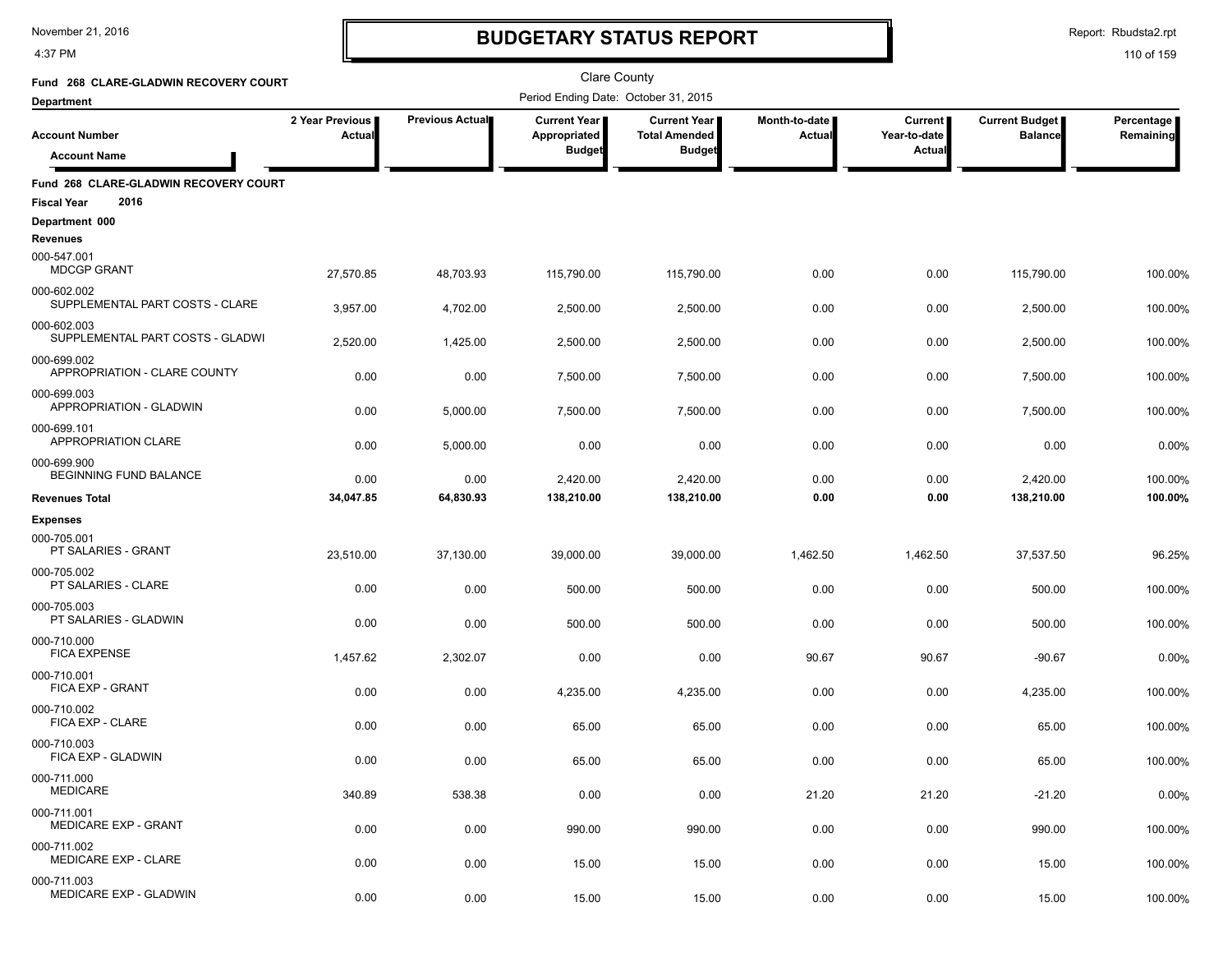4:37 PM

## **BUDGETARY STATUS REPORT**

Report: Rbudsta2.rpt

| Fund 268 CLARE-GLADWIN RECOVERY COURT         |                           |                        | <b>Clare County</b>                  |                                      |                         |                           |                                         |                         |
|-----------------------------------------------|---------------------------|------------------------|--------------------------------------|--------------------------------------|-------------------------|---------------------------|-----------------------------------------|-------------------------|
| <b>Department</b>                             |                           |                        | Period Ending Date: October 31, 2015 |                                      |                         |                           |                                         |                         |
| <b>Account Number</b>                         | 2 Year Previous<br>Actual | <b>Previous Actual</b> | <b>Current Year</b><br>Appropriated  | Current Year<br><b>Total Amended</b> | Month-to-date<br>Actual | Current  <br>Year-to-date | <b>Current Budget</b><br><b>Balance</b> | Percentage<br>Remaining |
| <b>Account Name</b>                           |                           |                        | <b>Budget</b>                        | <b>Budget</b>                        |                         | Actual                    |                                         |                         |
| 000-724.000<br><b>WORKMANS COMP</b>           | 96.09                     | 138.47                 | 0.00                                 | 0.00                                 | 0.00                    | 0.00                      | 0.00                                    | 0.00%                   |
| 000-724.001<br><b>WORKERS COMP/GRANT</b>      | 0.00                      | 0.00                   | 405.00                               | 405.00                               | 0.00                    | 0.00                      | 405.00                                  | 100.00%                 |
| 000-724.002<br><b>WORKERS COMP - CLARE</b>    | 0.00                      | 0.00                   | 10.00                                | 10.00                                | 0.00                    | 0.00                      | 10.00                                   | 100.00%                 |
| 000-724.003<br><b>WORKERS COMP - GLADWIN</b>  | 0.00                      | 0.00                   | 10.00                                | 10.00                                | 0.00                    | 0.00                      | 10.00                                   | 100.00%                 |
| 000-727.001<br><b>SUPPLIES - GRANT</b>        | 1,273.17                  | 406.15                 | 3,500.00                             | 3,500.00                             | 0.00                    | 0.00                      | 3,500.00                                | 100.00%                 |
| 000-727.002<br>SUPPLIES - CLARE               | 1,014.52                  | 167.01                 | 1,000.00                             | 1,000.00                             | 0.00                    | 0.00                      | 1,000.00                                | 100.00%                 |
| 000-727.003<br>SUPPLIES - GLADWIN             | 1,188.77                  | 166.99                 | 1,000.00                             | 1,000.00                             | 0.00                    | 0.00                      | 1,000.00                                | 100.00%                 |
| 000-730.001<br>OPERATING SUPPLIES             | 0.00                      | 7,009.98               | 13,940.00                            | 13,940.00                            | 754.50                  | 754.50                    | 13,185.50                               | 94.59%                  |
| 000-730.002<br>OPERATING SUPPLIES - CLARE     | 15.00                     | 572.96                 | 2,350.00                             | 2,350.00                             | 0.00                    | 0.00                      | 2,350.00                                | 100.00%                 |
| 000-730.003<br>OPERATING SUPPLIES - GLADWIN   | 15.00                     | 507.60                 | 2,350.00                             | 2,350.00                             | 0.00                    | 0.00                      | 2,350.00                                | 100.00%                 |
| 000-801.001<br>CONTRACTUAL SERVICES - GRANT   | 0.00                      | 895.00                 | 10,000.00                            | 10,000.00                            | 0.00                    | 0.00                      | 10,000.00                               | 100.00%                 |
| 000-801.002<br>CONTRACTUAL SERVICES - CLARE   | 557.50                    | 110.81                 | 2,100.00                             | 2,100.00                             | 0.00                    | 0.00                      | 2,100.00                                | 100.00%                 |
| 000-801.003<br>CONTRACTUAL SERVICES - GLADWIN | 1,093.86                  | 710.81                 | 2,100.00                             | 2,100.00                             | 0.00                    | 0.00                      | 2,100.00                                | 100.00%                 |
| 000-864.001<br>TRAVEL EXP - GRANT             | 1,684.73                  | 1,422.51               | 5,700.00                             | 5,700.00                             | 0.00                    | 0.00                      | 5,700.00                                | 100.00%                 |
| 000-864.002<br>TRAVEL EXP - CLARE             | 3,239.45                  | 2,281.39               | 4,085.00                             | 4,085.00                             | 0.00                    | 0.00                      | 4,085.00                                | 100.00%                 |
| 000-864.003<br>TRAVEL EXP - GLADWIN           | 3,378.31                  | 2,072.98               | 4,085.00                             | 4,085.00                             | 0.00                    | 0.00                      | 4,085.00                                | 100.00%                 |
| 000-977.002<br>NEW EQUIP UNDER \$5000 CLARE   | 0.00                      | 397.14                 | 500.00                               | 500.00                               | 0.00                    | 0.00                      | 500.00                                  | 100.00%                 |
| 000-977.003<br>NEW EQUIP UNDER \$5000 GLADWIN | 0.00                      | 397.13                 | 500.00                               | 500.00                               | 0.00                    | 0.00                      | 500.00                                  | 100.00%                 |
| 000-998.900<br><b>ENDING FUND BALANCE</b>     | 0.00                      | 0.00                   | 39,190.00                            | 39,190.00                            | 0.00                    | 0.00                      | 39,190.00                               | 100.00%                 |
| <b>Expenses Total</b>                         | 38,864.91                 | 57,227.38              | 138,210.00                           | 138,210.00                           | 2,328.87                | 2,328.87                  | 135,881.13                              | 98.31%                  |
| <b>Dept Total</b>                             | $-4,817.06$               | 7,603.55               | 0.00                                 | 0.00                                 | $-2,328.87$             | $-2,328.87$               | 2,328.87                                | 0.00%                   |
| <b>Revenues Total</b>                         | 34,047.85                 | 64,830.93              | 138,210.00                           | 138,210.00                           | 0.00                    | 0.00                      | 138,210.00                              | 100.00%                 |
| <b>Expenses Fund Total</b>                    | 38,864.91                 | 57,227.38              | 138,210.00                           | 138,210.00                           | 2,328.87                | 2,328.87                  | 135,881.13                              | 98.31%                  |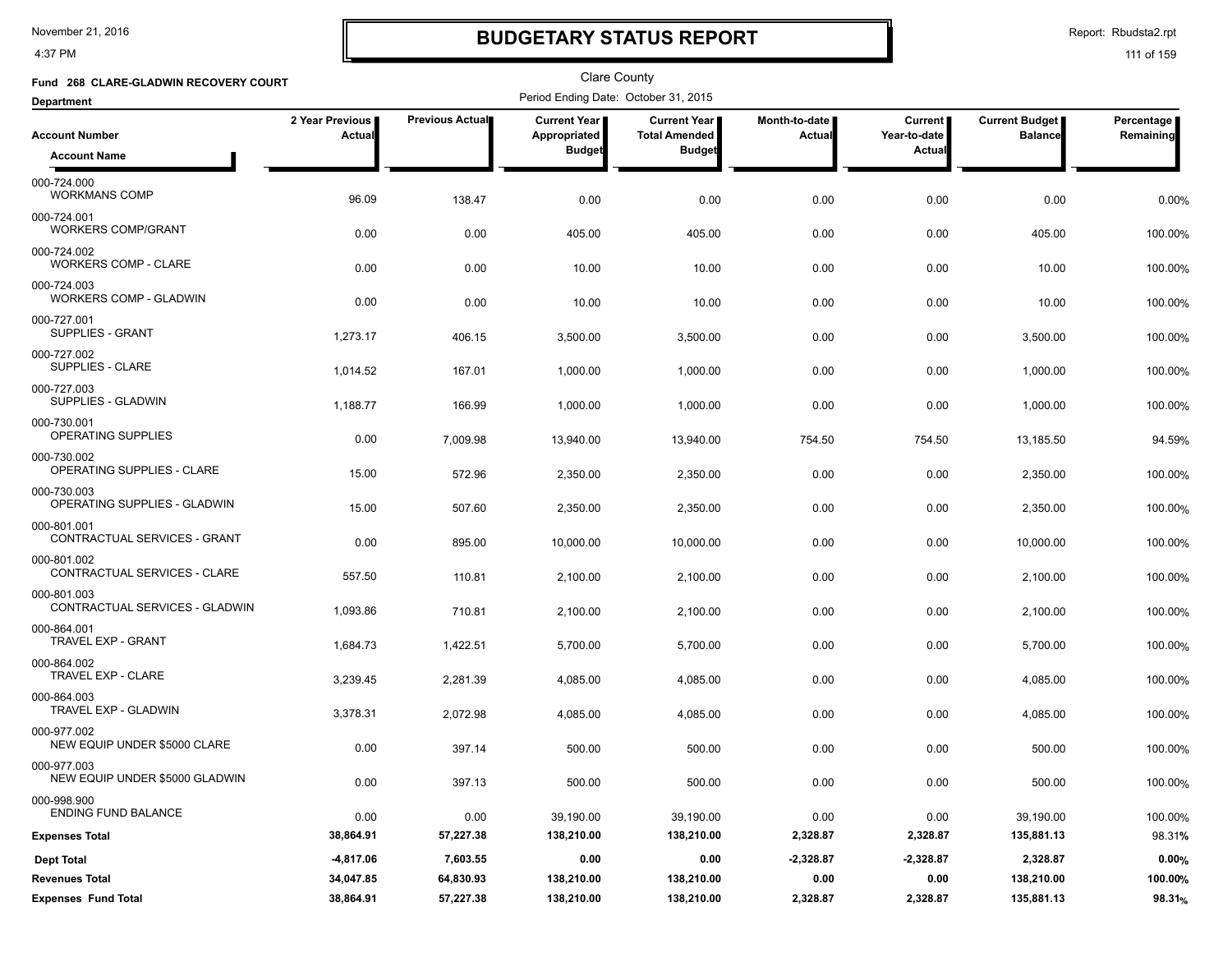4:37 PM

### **BUDGETARY STATUS REPORT**

Report: Rbudsta2.rpt

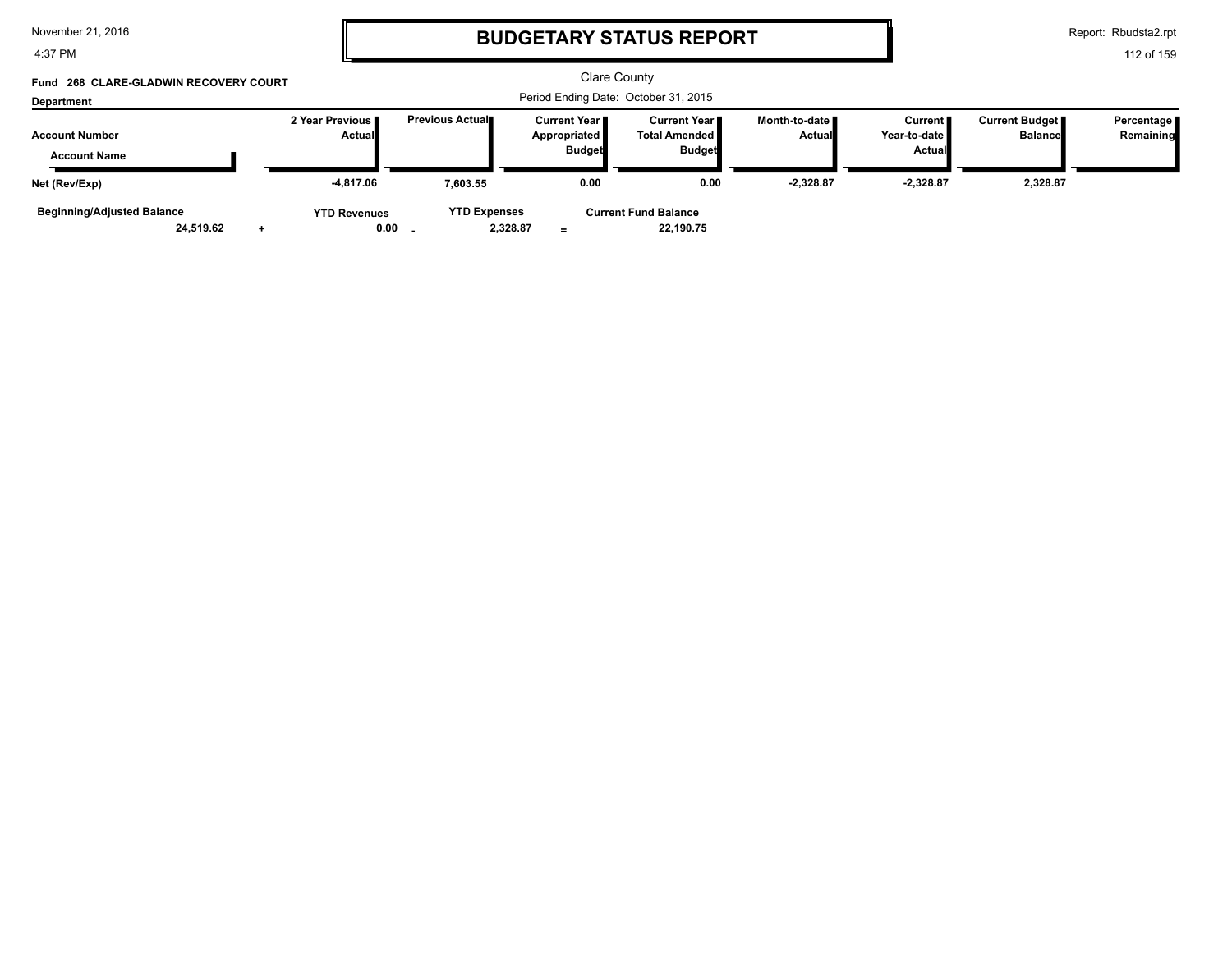4:37 PM

# **BUDGETARY STATUS REPORT**

Report: Rbudsta2.rpt

| Fund 269 LAW LIBRARY FUND                      |                                  |                     | <b>Clare County</b>                           |                                                                |                                |                                          |                                         |                         |
|------------------------------------------------|----------------------------------|---------------------|-----------------------------------------------|----------------------------------------------------------------|--------------------------------|------------------------------------------|-----------------------------------------|-------------------------|
| <b>Department</b>                              |                                  |                     | Period Ending Date: October 31, 2015          |                                                                |                                |                                          |                                         |                         |
| <b>Account Number</b><br><b>Account Name</b>   | 2 Year Previous<br>Actual        | Previous Actual     | Current Year<br>Appropriated<br><b>Budget</b> | <b>Current Year I</b><br><b>Total Amended</b><br><b>Budget</b> | Month-to-date<br><b>Actual</b> | <b>Current</b><br>Year-to-date<br>Actual | <b>Current Budget</b><br><b>Balance</b> | Percentage<br>Remaining |
| Fund 269 LAW LIBRARY FUND                      |                                  |                     |                                               |                                                                |                                |                                          |                                         |                         |
| 2016<br><b>Fiscal Year</b>                     |                                  |                     |                                               |                                                                |                                |                                          |                                         |                         |
| Department 000                                 |                                  |                     |                                               |                                                                |                                |                                          |                                         |                         |
| <b>Revenues</b>                                |                                  |                     |                                               |                                                                |                                |                                          |                                         |                         |
| 000-660.000<br><b>PENAL FINES</b>              | 5,250.00                         | 5,250.00            | 0.00                                          | 0.00                                                           | 0.00                           | 0.00                                     | 0.00                                    | 0.00%                   |
| 000-699.900<br><b>BEGINNING FUND BALANCE</b>   | 0.00                             | 0.00                | 13,054.00                                     | 13,054.00                                                      | 0.00                           | 0.00                                     | 13,054.00                               | 100.00%                 |
| <b>Revenues Total</b>                          | 5,250.00                         | 5,250.00            | 13,054.00                                     | 13,054.00                                                      | 0.00                           | 0.00                                     | 13,054.00                               | 100.00%                 |
| <b>Expenses</b>                                |                                  |                     |                                               |                                                                |                                |                                          |                                         |                         |
| 000-701.000<br><b>EXPENDITURE CONTROL</b>      | 3,717.96                         | 3,179.42            | 4,000.00                                      | 4,000.00                                                       | 374.78                         | 374.78                                   | 3,625.22                                | 90.63%                  |
| 000-998.900<br><b>ENDING FUND BALANCE</b>      | 0.00                             | 0.00                | 9,054.00                                      | 9,054.00                                                       | 0.00                           | 0.00                                     | 9,054.00                                | 100.00%                 |
| <b>Expenses Total</b>                          | 3,717.96                         | 3,179.42            | 13,054.00                                     | 13,054.00                                                      | 374.78                         | 374.78                                   | 12,679.22                               | 97.13%                  |
| <b>Dept Total</b>                              | 1,532.04                         | 2,070.58            | 0.00                                          | 0.00                                                           | $-374.78$                      | $-374.78$                                | 374.78                                  | 0.00%                   |
| <b>Revenues Total</b>                          | 5,250.00                         | 5,250.00            | 13,054.00                                     | 13,054.00                                                      | 0.00                           | 0.00                                     | 13,054.00                               | 100.00%                 |
| <b>Expenses Fund Total</b>                     | 3,717.96                         | 3,179.42            | 13,054.00                                     | 13,054.00                                                      | 374.78                         | 374.78                                   | 12,679.22                               | 97.13%                  |
| Net (Rev/Exp)                                  | 1,532.04                         | 2,070.58            | 0.00                                          | 0.00                                                           | $-374.78$                      | $-374.78$                                | 374.78                                  |                         |
| <b>Beginning/Adjusted Balance</b><br>16,386.50 | <b>YTD Revenues</b><br>0.00<br>٠ | <b>YTD Expenses</b> | 374.78<br>$=$                                 | <b>Current Fund Balance</b><br>16,011.72                       |                                |                                          |                                         |                         |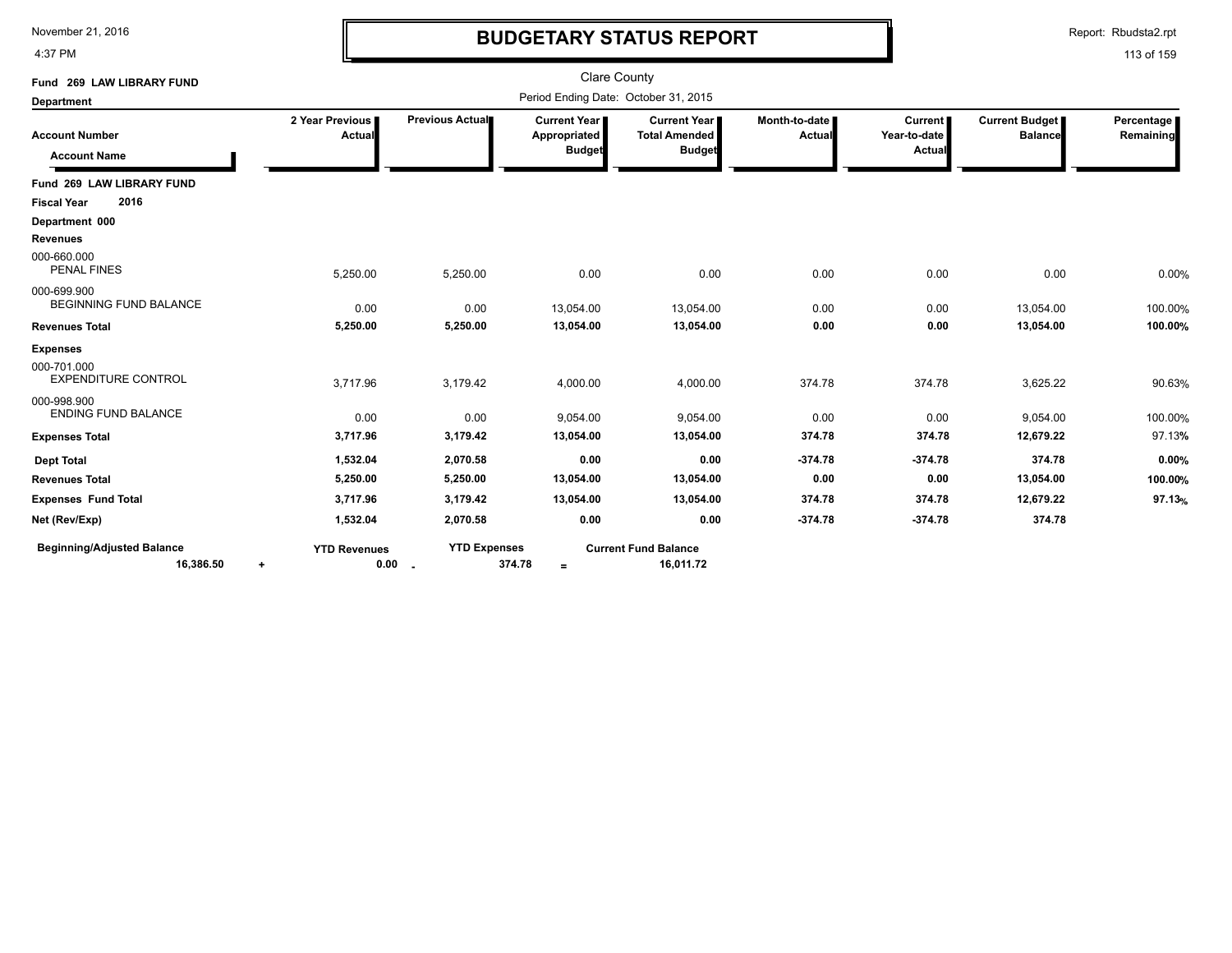4:37 PM

### **BUDGETARY STATUS REPORT**

Report: Rbudsta2.rpt

| Fund 274 COMM DEV-GENERAL                               |                           |                    | Clare County                         |                                             |                         |                                |                                         |                         |
|---------------------------------------------------------|---------------------------|--------------------|--------------------------------------|---------------------------------------------|-------------------------|--------------------------------|-----------------------------------------|-------------------------|
| <b>Department</b>                                       |                           |                    | Period Ending Date: October 31, 2015 |                                             |                         |                                |                                         |                         |
| <b>Account Number</b>                                   | 2 Year Previous<br>Actual | Previous Actual    | <b>Current Year</b><br>Appropriated  | <b>Current Year</b><br><b>Total Amended</b> | Month-to-date<br>Actual | <b>Current</b><br>Year-to-date | <b>Current Budget</b><br><b>Balance</b> | Percentage<br>Remaining |
| <b>Account Name</b>                                     |                           |                    | <b>Budget</b>                        | <b>Budget</b>                               |                         | Actual                         |                                         |                         |
| Fund 274 COMM DEV-GENERAL<br>2016<br><b>Fiscal Year</b> |                           |                    |                                      |                                             |                         |                                |                                         |                         |
| Department 000<br><b>Revenues</b>                       |                           |                    |                                      |                                             |                         |                                |                                         |                         |
| 000-652.000<br>ADMINISTRATION REVENUE                   | 43,423.00                 | 31,876.84          | 36,000.00                            | 36,000.00                                   | 0.00                    | 0.00                           | 36,000.00                               | 100.00%                 |
| 000-676.002<br>PRINCIPAL-PERSONAL LOAN                  | 80.00                     | 140.00             | 0.00                                 | 0.00                                        | 0.00                    | 0.00                           | 0.00                                    | 0.00%                   |
| 000-690.000<br><b>MISCELLANEOUS</b>                     | 0.00                      | 100.00             | 0.00                                 | 0.00                                        | 0.00                    | 0.00                           | 0.00                                    | 0.00%                   |
| 000-699.900<br><b>BEGINNING FUND BALANCE</b>            | 0.00                      | 0.00               | 19,891.00                            | 19,891.00                                   | 0.00                    | 0.00                           | 19,891.00                               | 100.00%                 |
| <b>Revenues Total</b>                                   | 43,503.00                 | 32,116.84          | 55,891.00                            | 55,891.00                                   | 0.00                    | 0.00                           | 55,891.00                               | 100.00%                 |
| <b>Expenses</b><br>000-702.000                          |                           |                    |                                      |                                             |                         |                                |                                         |                         |
| <b>SALARY</b><br>000-704.000<br><b>ASSISTANT SALARY</b> | 0.00                      | 1,333.83           | 0.00                                 | 0.00                                        | 0.00                    | 0.00                           | 0.00                                    | 0.00%                   |
| 000-710.000<br><b>FICA</b>                              | 27,141.41                 | 17,035.43          | 6,104.00                             | 6,104.00                                    | 475.64                  | 475.64                         | 5,628.36                                | 92.21%                  |
| 000-711.000<br>MEDICARE                                 | 897.96<br>210.03          | 1,125.02<br>262.91 | 379.00<br>89.00                      | 379.00<br>89.00                             | 29.10<br>6.81           | 29.10<br>6.81                  | 349.90<br>82.19                         | 92.32%<br>92.35%        |
| 000-715.000<br><b>HEALTH INSURANCE</b>                  | 4,884.91                  | 5,860.00           | 5,000.00                             | 5,000.00                                    | 0.00                    | 0.00                           | 5,000.00                                | 100.00%                 |
| 000-715.006<br><b>CIC BUNDLE</b>                        | 228.38                    | 237.12             | 230.00                               | 230.00                                      | 0.00                    | 0.00                           | 230.00                                  | 100.00%                 |
| 000-716.005<br>HEALTH INS RX REIMBURSEMENT              | 28.96                     | 0.00               | 0.00                                 | 0.00                                        | 0.00                    | 0.00                           | 0.00                                    | 0.00%                   |
| 000-716.007<br><b>HEALTH ACH REIMBURSEMENT</b>          | 3,429.88                  | 3,343.27           | 3,500.00                             | 3,500.00                                    | 0.00                    | 0.00                           | 3,500.00                                | 100.00%                 |
| 000-716.008<br>SMART CARD REIMBURSEMENT                 | 18.32                     | 0.00               | 0.00                                 | 0.00                                        | 0.00                    | 0.00                           | 0.00                                    | 0.00%                   |
| 000-716.009<br><b>ADMIN FEES</b>                        | 234.25                    | 169.14             | 240.00                               | 240.00                                      | 0.00                    | 0.00                           | 240.00                                  | 100.00%                 |
| 000-717.000<br>LIFE INSURANCE                           | 32.40                     | 32.40              | 33.00                                | 33.00                                       | 0.00                    | 0.00                           | 33.00                                   | 100.00%                 |
| 000-718.000<br><b>CO PORTION RETIREMENT</b>             | 1,973.77                  | 2,596.95           | 0.00                                 | 0.00                                        | 0.00                    | 0.00                           | 0.00                                    | 0.00%                   |
| 000-724.000<br><b>WORKMANS COMP</b>                     | 123.46                    | 106.73             | 120.00                               | 120.00                                      | 0.00                    | 0.00                           | 120.00                                  | 100.00%                 |
| 000-727.000<br><b>SUPPLIES</b>                          | 595.00                    | 446.65             | 500.00                               | 500.00                                      | 0.00                    | 0.00                           | 500.00                                  | 100.00%                 |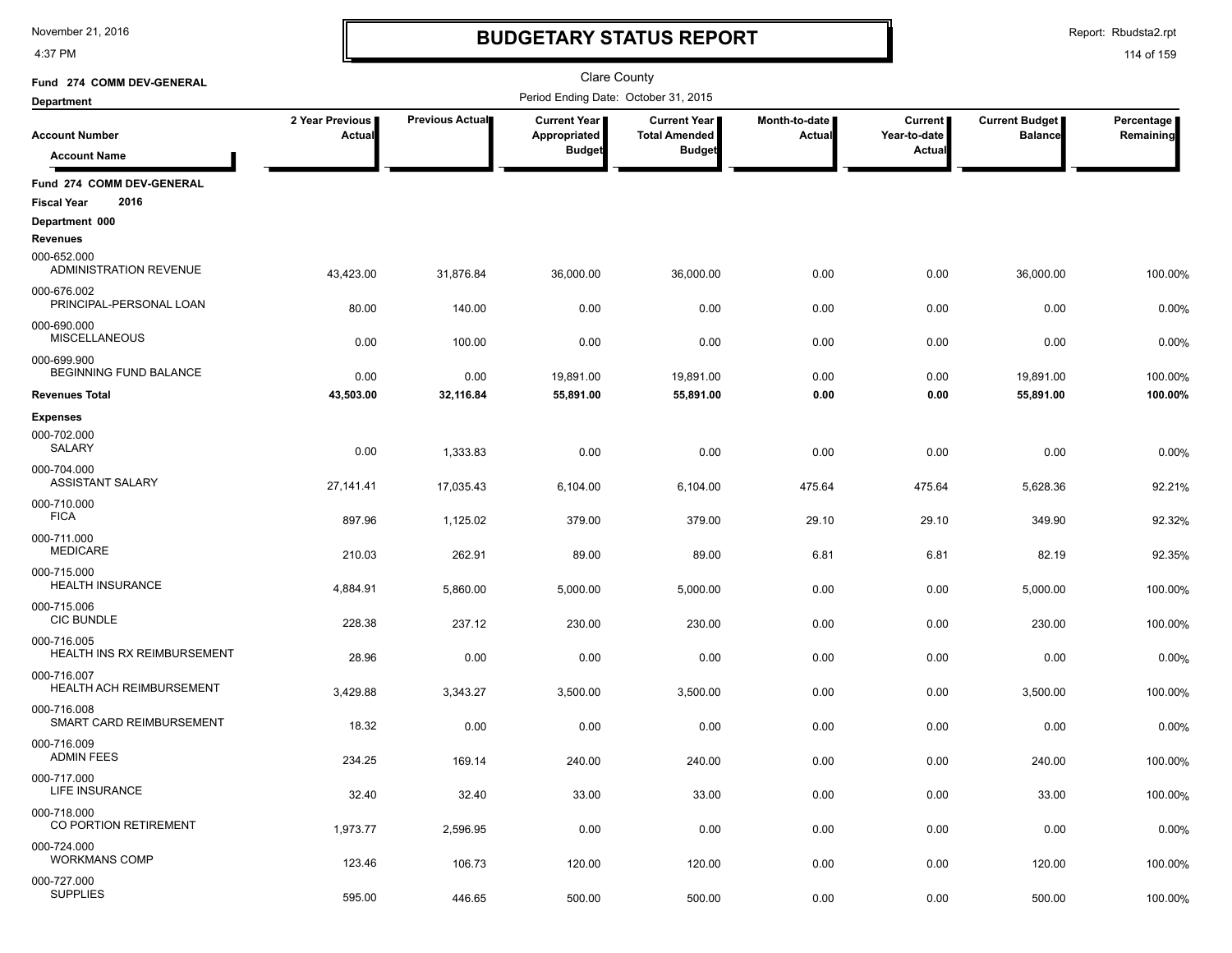4:37 PM

# **BUDGETARY STATUS REPORT**

Report: Rbudsta2.rpt

| Fund 274 COMM DEV-GENERAL                      |                                  |                                 |                                                      | <b>Clare County</b>                                          |                         |                                          |                                  |                         |
|------------------------------------------------|----------------------------------|---------------------------------|------------------------------------------------------|--------------------------------------------------------------|-------------------------|------------------------------------------|----------------------------------|-------------------------|
| <b>Department</b>                              |                                  |                                 | Period Ending Date: October 31, 2015                 |                                                              |                         |                                          |                                  |                         |
| <b>Account Number</b><br><b>Account Name</b>   | 2 Year Previous<br>Actual        | Previous Actual                 | <b>Current Year</b><br>Appropriated<br><b>Budget</b> | <b>Current Year</b><br><b>Total Amended</b><br><b>Budget</b> | Month-to-date<br>Actual | <b>Current</b><br>Year-to-date<br>Actual | Current Budget<br><b>Balance</b> | Percentage<br>Remaining |
| 000-728.000<br>PRINTING & BINDING              | 31.00                            | 0.00                            | 0.00                                                 | 0.00                                                         | 0.00                    | 0.00                                     | 0.00                             | 0.00%                   |
| 000-732.000<br><b>POSTAGE</b>                  | 0.00                             | 0.00                            | 100.00                                               | 100.00                                                       | 0.00                    | 0.00                                     | 100.00                           | 100.00%                 |
| 000-810.000<br><b>CONSULTING FEES</b>          | 900.00                           | 0.00                            | 0.00                                                 | 0.00                                                         | 0.00                    | 0.00                                     | 0.00                             | 0.00%                   |
| 000-852.000<br><b>TELEPHONE</b>                | 133.80                           | 130.39                          | 140.00                                               | 140.00                                                       | 10.85                   | 10.85                                    | 129.15                           | 92.25%                  |
| 000-852.006<br><b>TELECOMMUNICATIONS</b>       | 13.75                            | 31.14                           | 15.00                                                | 15.00                                                        | 1.00                    | 1.00                                     | 14.00                            | 93.33%                  |
| 000-864.000<br><b>TRAVEL &amp; EXPENSE</b>     | 1,011.42                         | 947.85                          | 1,000.00                                             | 1,000.00                                                     | 0.00                    | 0.00                                     | 1,000.00                         | 100.00%                 |
| 000-900.000<br><b>ADVERTISING</b>              | 82.00                            | 69.50                           | 150.00                                               | 150.00                                                       | 0.00                    | 0.00                                     | 150.00                           | 100.00%                 |
| 000-957.000<br>TRAINING/CONFERENCE             | 610.26                           | 918.95                          | 1,000.00                                             | 1,000.00                                                     | 0.00                    | 0.00                                     | 1,000.00                         | 100.00%                 |
| 000-978.001<br><b>NEW EQUIPMENT UNDER</b>      | 0.00                             | 0.00                            | 3,000.00                                             | 3,000.00                                                     | 0.00                    | 0.00                                     | 3,000.00                         | 100.00%                 |
| 000-998.900<br><b>ENDING FUND BALANCE</b>      | 0.00                             | 0.00                            | 34,291.00                                            | 34,291.00                                                    | 0.00                    | 0.00                                     | 34,291.00                        | 100.00%                 |
| <b>Expenses Total</b>                          | 42,580.96                        | 34,647.28                       | 55,891.00                                            | 55,891.00                                                    | 523.40                  | 523.40                                   | 55,367.60                        | 99.06%                  |
| <b>Dept Total</b>                              | 922.04                           | $-2,530.44$                     | 0.00                                                 | 0.00                                                         | $-523.40$               | $-523.40$                                | 523.40                           | 0.00%                   |
| <b>Revenues Total</b>                          | 43,503.00                        | 32,116.84                       | 55,891.00                                            | 55,891.00                                                    | 0.00                    | 0.00                                     | 55,891.00                        | 100.00%                 |
| <b>Expenses Fund Total</b>                     | 42,580.96                        | 34,647.28                       | 55,891.00                                            | 55,891.00                                                    | 523.40                  | 523.40                                   | 55,367.60                        | 99.06%                  |
| Net (Rev/Exp)                                  | 922.04                           | $-2,530.44$                     | 0.00                                                 | 0.00                                                         | $-523.40$               | $-523.40$                                | 523.40                           |                         |
| <b>Beginning/Adjusted Balance</b><br>22,671.21 | <b>YTD Revenues</b><br>$\ddot{}$ | <b>YTD Expenses</b><br>$0.00 -$ | 523.40<br>$\equiv$                                   | <b>Current Fund Balance</b><br>22,147.81                     |                         |                                          |                                  |                         |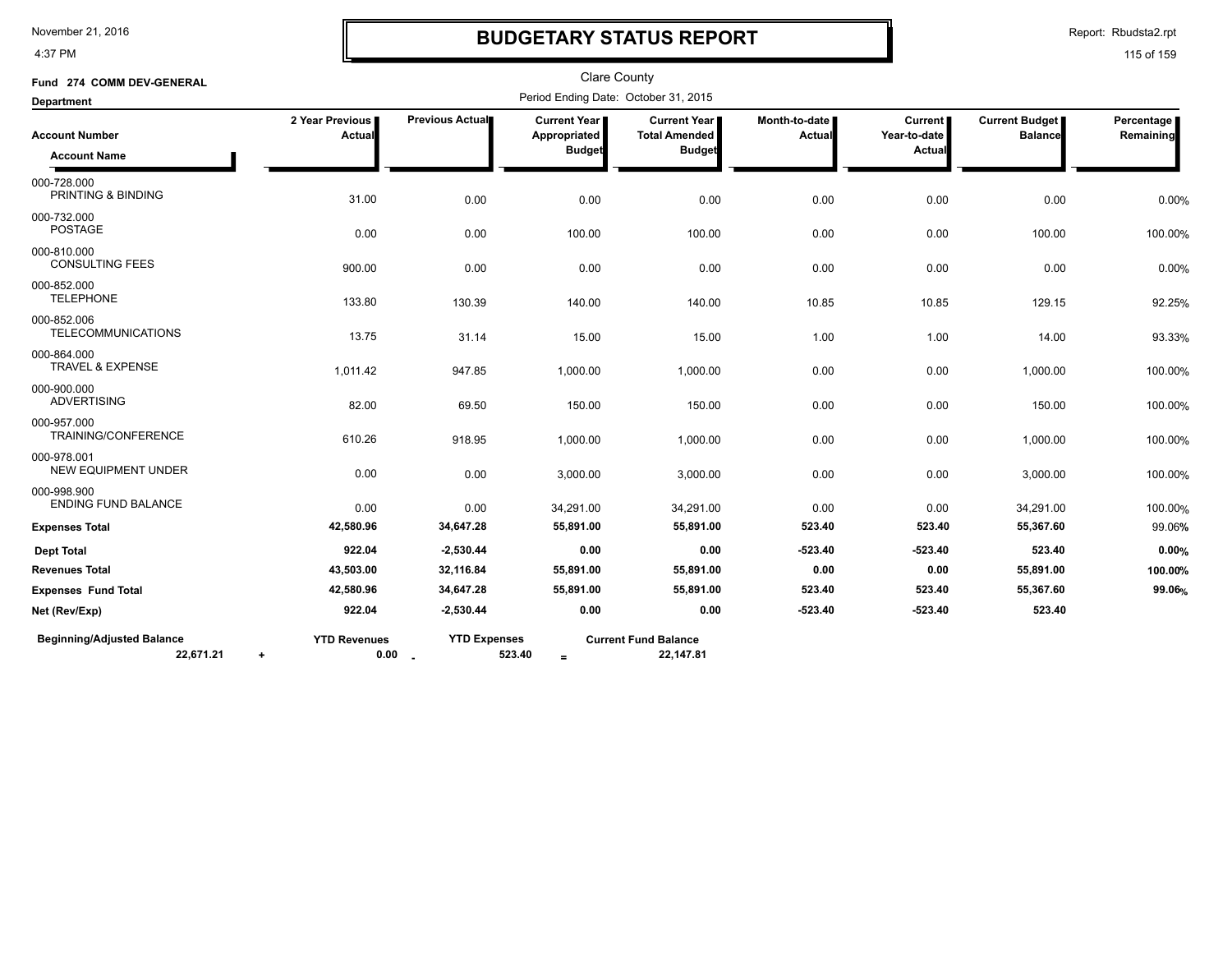4:37 PM

# **BUDGETARY STATUS REPORT**

Report: Rbudsta2.rpt

| Fund 275 COMM DEV-ESCROW                        |                                  |                 | <b>Clare County</b>                  |                                             |                                |                         |                                         |                         |
|-------------------------------------------------|----------------------------------|-----------------|--------------------------------------|---------------------------------------------|--------------------------------|-------------------------|-----------------------------------------|-------------------------|
| <b>Department</b>                               |                                  |                 | Period Ending Date: October 31, 2015 |                                             |                                |                         |                                         |                         |
| <b>Account Number</b>                           | 2 Year Previous<br><b>Actual</b> | Previous Actual | Current Year<br>Appropriated         | <b>Current Year</b><br><b>Total Amended</b> | Month-to-date<br><b>Actual</b> | Current<br>Year-to-date | <b>Current Budget</b><br><b>Balance</b> | Percentage<br>Remaining |
| <b>Account Name</b>                             |                                  |                 | <b>Budget</b>                        | <b>Budget</b>                               |                                | Actual                  |                                         |                         |
| Fund 275 COMM DEV-ESCROW                        |                                  |                 |                                      |                                             |                                |                         |                                         |                         |
| 2016<br><b>Fiscal Year</b>                      |                                  |                 |                                      |                                             |                                |                         |                                         |                         |
| Department 000                                  |                                  |                 |                                      |                                             |                                |                         |                                         |                         |
| Revenues                                        |                                  |                 |                                      |                                             |                                |                         |                                         |                         |
| 000-501.000<br><b>CDBG FUNDS</b>                | 144,768.00                       | 55,232.00       | 150,000.00                           | 150,000.00                                  | 0.00                           | 0.00                    | 150,000.00                              | 100.00%                 |
| 000-505.000<br>RURAL HOUSING PRESERV GRANT 2009 | 0.00                             | 0.00            | 1,000.00                             | 1,000.00                                    | 0.00                           | 0.00                    | 1,000.00                                | 100.00%                 |
| 000-507.000<br><b>USDA GRANT - TRAINING</b>     | 12,129.00                        | 7,692.91        | 0.00                                 | 0.00                                        | 0.00                           | 0.00                    | 0.00                                    | 0.00%                   |
| 000-608.000<br><b>COMM DEV - SERVICES</b>       | 0.00                             | 25.00           | 0.00                                 | 0.00                                        | 0.00                           | 0.00                    | 0.00                                    | 0.00%                   |
| 000-652.000<br><b>ADMIN FEES</b>                | 4,765.00                         | 0.00            | 0.00                                 | 0.00                                        | 0.00                           | 0.00                    | 0.00                                    | 0.00%                   |
| 000-664.000<br><b>INTEREST - CDBG</b>           | 968.27                           | 1,226.99        | 2,000.00                             | 2,000.00                                    | 56.23                          | 56.23                   | 1,943.77                                | 97.19%                  |
| 000-664.001<br><b>INTEREST - HPG</b>            |                                  |                 |                                      |                                             |                                |                         |                                         |                         |
| 000-664.002<br><b>INTEREST - SBRLF</b>          | 64.31                            | 105.37          | 60.00                                | 60.00                                       | 65.00                          | 65.00                   | $-5.00$                                 | 8.33%                   |
| 000-665.000                                     | 1,326.41                         | 1,701.68        | 1,500.00                             | 1,500.00                                    | 140.99                         | 140.99                  | 1,359.01                                | 90.60%                  |
| <b>BANK INTEREST</b>                            | 100.47                           | 54.12           | 110.00                               | 110.00                                      | 3.87                           | 3.87                    | 106.13                                  | 96.48%                  |
| 000-667.000<br>PRINCIPAL - CDBG                 | 27,605.00                        | 16,995.89       | 28,000.00                            | 28,000.00                                   | 3,429.01                       | 3,429.01                | 24,570.99                               | 87.75%                  |
| 000-667.001<br>PRINCIPAL - HPG                  | 1,913.99                         | 3,234.29        | 1,500.00                             | 1,500.00                                    | 0.00                           | 0.00                    | 1,500.00                                | 100.00%                 |
| 000-667.002<br>PRINCIPAL - SBRLF                | 16,421.31                        | 11,266.51       | 17,000.00                            | 17,000.00                                   | 402.17                         | 402.17                  | 16,597.83                               | 97.63%                  |
| 000-699.900<br><b>BEGINNING FUND BALANCE</b>    | 0.00                             | 0.00            | 54,582.00                            | 54,582.00                                   | 0.00                           | 0.00                    | 54,582.00                               | 100.00%                 |
| <b>Revenues Total</b>                           | 210,061.76                       | 97,534.76       | 255,752.00                           | 255,752.00                                  | 4,097.27                       | 4,097.27                | 251,654.73                              | 98.40%                  |
| <b>Expenses</b>                                 |                                  |                 |                                      |                                             |                                |                         |                                         |                         |
| 000-801.000<br>CONTRACTED SERVICE - CDBG        | 122,617.91                       | 46,188.00       | 125,000.00                           | 125.000.00                                  | 0.00                           | 0.00                    | 125,000.00                              | 100.00%                 |
| 000-801.001<br><b>CONTRACTED SERVICES - HPG</b> | 0.00                             |                 |                                      |                                             | 0.00                           | 0.00                    |                                         |                         |
| 000-801.002<br>CONTRACTED SERVICES - SBRLF      |                                  | 815.00          | 5,000.00                             | 5,000.00                                    |                                |                         | 5,000.00                                | 100.00%                 |
| 000-801.100                                     | 60,000.00                        | 0.00            | 20,000.00                            | 20,000.00                                   | 0.00                           | 0.00                    | 20,000.00                               | 100.00%                 |
| CDBG - PROGRAM INCOME EXP                       | 34,840.68                        | 20,999.70       | 20,000.00                            | 20,000.00                                   | 0.00                           | 0.00                    | 20,000.00                               | 100.00%                 |
| 000-810.000<br>CONTRACTED SERVICES              | 0.00                             | 975.00          | 0.00                                 | 0.00                                        | 0.00                           | 0.00                    | 0.00                                    | 0.00%                   |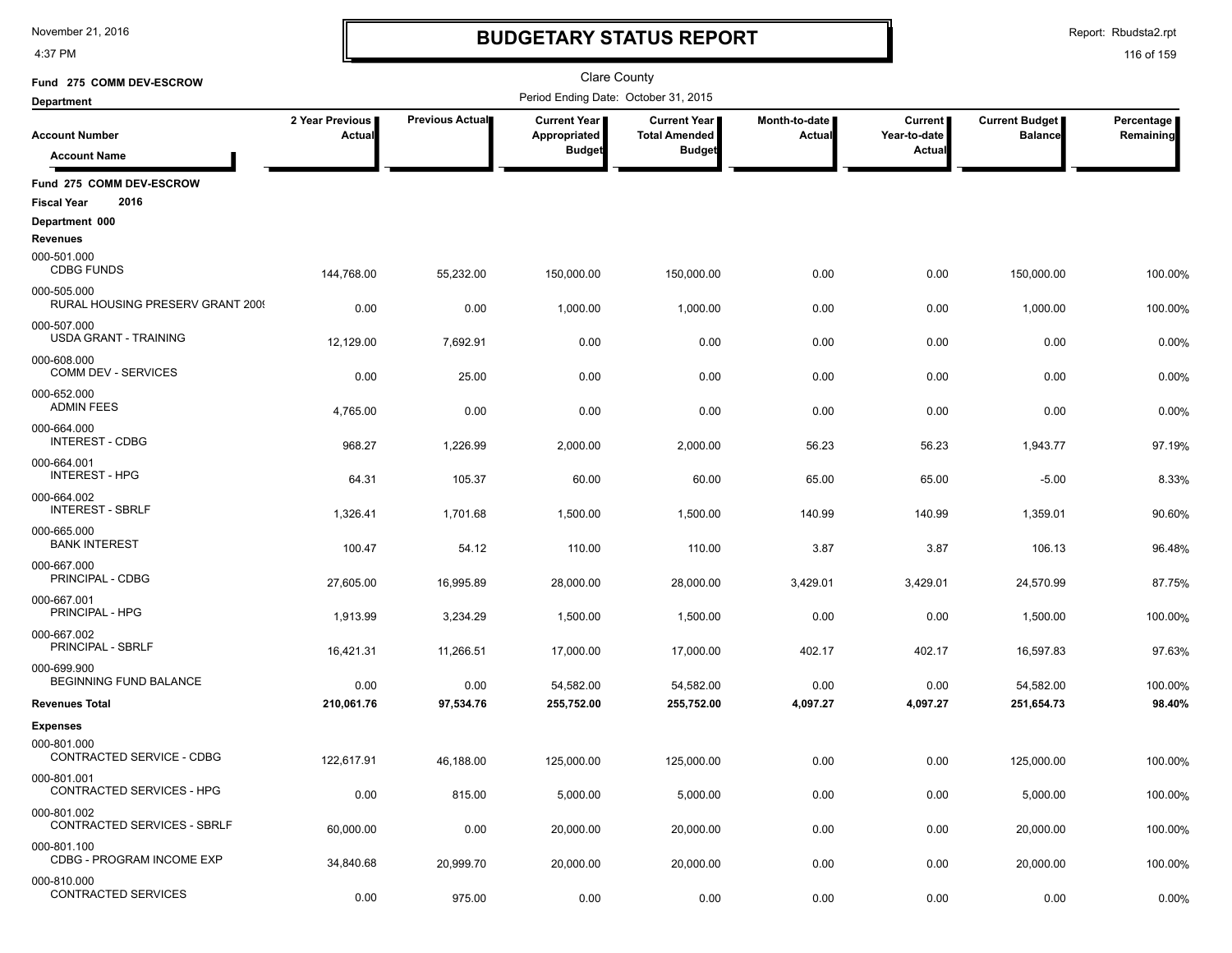4:37 PM

### **BUDGETARY STATUS REPORT**

Report: Rbudsta2.rpt

| Fund 275 COMM DEV-ESCROW                       |                                              |                        | <b>Clare County</b>                                           |                                                                |                                  |                                          |                                  |                         |
|------------------------------------------------|----------------------------------------------|------------------------|---------------------------------------------------------------|----------------------------------------------------------------|----------------------------------|------------------------------------------|----------------------------------|-------------------------|
| Department                                     |                                              |                        | Period Ending Date: October 31, 2015                          |                                                                |                                  |                                          |                                  |                         |
| <b>Account Number</b><br><b>Account Name</b>   | 2 Year Previous<br>Actual                    | <b>Previous Actual</b> | <b>Current Year I</b><br><b>Appropriated</b><br><b>Budget</b> | <b>Current Year I</b><br><b>Total Amended</b><br><b>Budget</b> | Month-to-date I<br><b>Actual</b> | <b>Current</b><br>Year-to-date<br>Actual | Current Budget<br><b>Balance</b> | Percentage<br>Remaining |
| 000-815.000<br><b>ADMIN EXPENSE</b>            | 43,423.00                                    | 9,854.00               | 30,000.00                                                     | 30,000.00                                                      | 0.00                             | 0.00                                     | 30,000.00                        | 100.00%                 |
| 000-955.000<br><b>BANK/NSF FEES</b>            | 0.00                                         | 62.11                  | 0.00                                                          | 0.00                                                           | 0.00                             | 0.00                                     | 0.00                             | 0.00%                   |
| 000-957.000<br>TRAINING - USDA GRANT           | 12,129.00                                    | 7,692.91               | 0.00                                                          | 0.00                                                           | 0.00                             | 0.00                                     | 0.00                             | 0.00%                   |
| 000-998.900<br><b>ENDING FUND BALANCE</b>      | 0.00                                         | 0.00                   | 55,752.00                                                     | 55,752.00                                                      | 0.00                             | 0.00                                     | 55,752.00                        | 100.00%                 |
| <b>Expenses Total</b>                          | 273,010.59                                   | 86,586.72              | 255,752.00                                                    | 255,752.00                                                     | 0.00                             | 0.00                                     | 255,752.00                       | 100.00%                 |
| <b>Dept Total</b>                              | $-62,948.83$                                 | 10,948.04              | 0.00                                                          | 0.00                                                           | 4,097.27                         | 4,097.27                                 | $-4,097.27$                      | 0.00%                   |
| <b>Revenues Total</b>                          | 210,061.76                                   | 97,534.76              | 255,752.00                                                    | 255,752.00                                                     | 4,097.27                         | 4,097.27                                 | 251,654.73                       | 98.40%                  |
| <b>Expenses Fund Total</b>                     | 273,010.59                                   | 86,586.72              | 255,752.00                                                    | 255,752.00                                                     | 0.00                             | 0.00                                     | 255,752.00                       | 100.00%                 |
| Net (Rev/Exp)                                  | $-62,948.83$                                 | 10,948.04              | 0.00                                                          | 0.00                                                           | 4,097.27                         | 4,097.27                                 | $-4,097.27$                      |                         |
| <b>Beginning/Adjusted Balance</b><br>90,275.31 | <b>YTD Revenues</b><br>4,097.27<br>$\ddot{}$ | <b>YTD Expenses</b>    | 0.00<br>$=$                                                   | <b>Current Fund Balance</b><br>94,372.58                       |                                  |                                          |                                  |                         |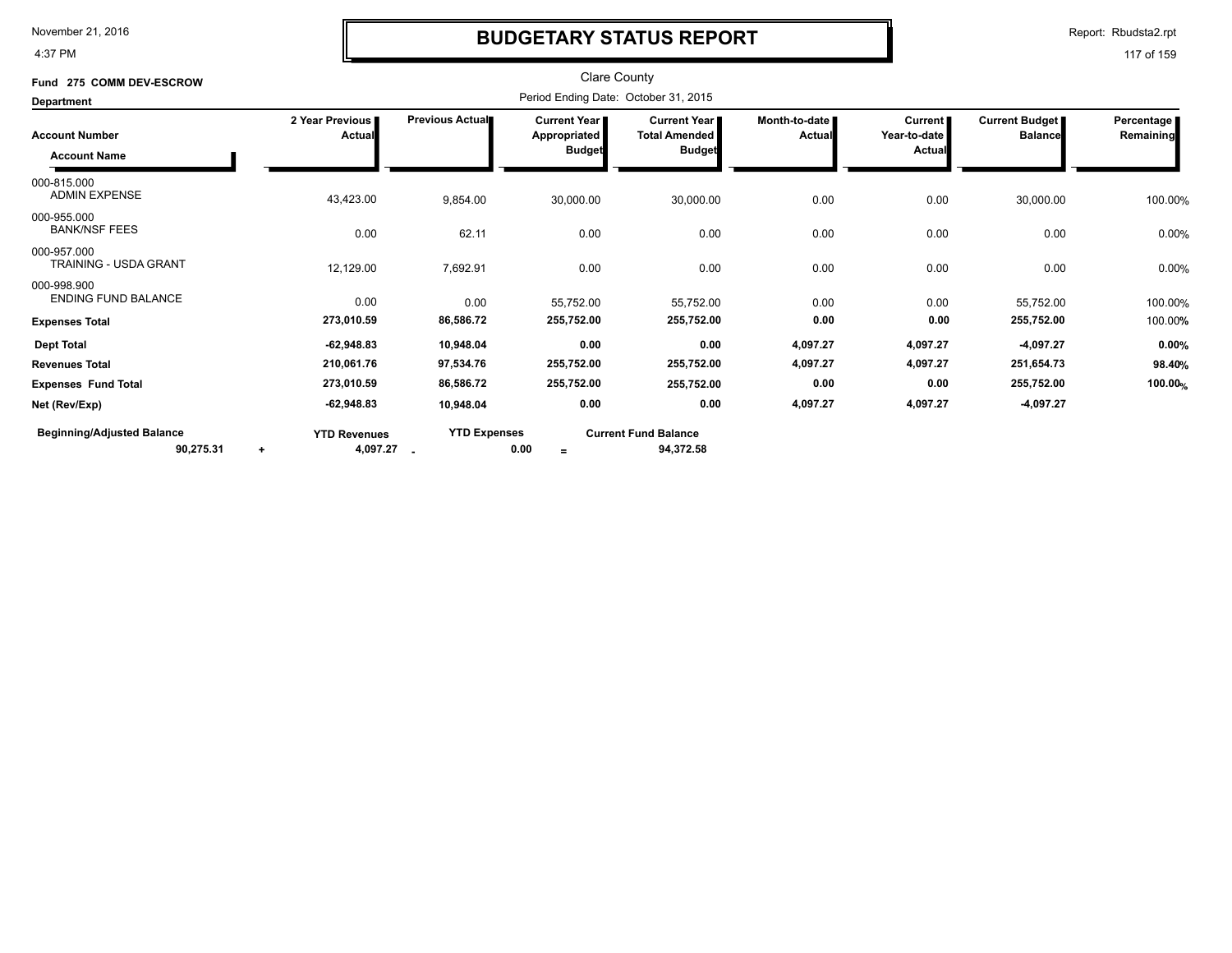4:37 PM

# **BUDGETARY STATUS REPORT**

Report: Rbudsta2.rpt

| Fund 288 CLARE COUNTY SENIOR SERVICES                               |                           |                        | <b>Clare County</b>                  |                                               |                                |                         |                                  |                         |
|---------------------------------------------------------------------|---------------------------|------------------------|--------------------------------------|-----------------------------------------------|--------------------------------|-------------------------|----------------------------------|-------------------------|
| <b>Department</b>                                                   |                           |                        | Period Ending Date: October 31, 2015 |                                               |                                |                         |                                  |                         |
| <b>Account Number</b>                                               | 2 Year Previous<br>Actual | <b>Previous Actual</b> | <b>Current Year</b><br>Appropriated  | <b>Current Year I</b><br><b>Total Amended</b> | Month-to-date<br><b>Actual</b> | Current<br>Year-to-date | Current Budget<br><b>Balance</b> | Percentage<br>Remaining |
| <b>Account Name</b>                                                 |                           |                        | <b>Budget</b>                        | <b>Budget</b>                                 |                                | Actual                  |                                  |                         |
| Fund 288 CLARE COUNTY SENIOR SERVICES<br>2016<br><b>Fiscal Year</b> |                           |                        |                                      |                                               |                                |                         |                                  |                         |
| Department 000                                                      |                           |                        |                                      |                                               |                                |                         |                                  |                         |
| <b>Revenues</b>                                                     |                           |                        |                                      |                                               |                                |                         |                                  |                         |
| 000-402.000<br><b>CURRENT PROPERTY TAXES</b>                        | 195,342.08                | 383,247.97             | 757,420.00                           | 757,420.00                                    | 0.00                           | 0.00                    | 757,420.00                       | 100.00%                 |
| 000-403.000<br>PERSONAL PROPERTY TAXES                              | 572.46                    | 751.02                 | 600.00                               | 600.00                                        | 0.00                           | 0.00                    | 600.00                           | 100.00%                 |
| 000-429.000<br><b>COMMERICIAL FOREST TAX</b>                        | 4.13                      | 12.33                  | 5.00                                 | 5.00                                          | 0.00                           | 0.00                    | 5.00                             | 100.00%                 |
| 000-437.000<br><b>INDUSTRIAL FACILITY TAX</b>                       | 1,960.79                  | 3,209.09               | 21.00                                | 21.00                                         | 0.00                           | 0.00                    | 21.00                            | 100.00%                 |
| 000-444.000<br>HAR HOUSING INC-LIEU OF TAXES                        | 809.28                    | 1,215.83               | 810.00                               | 810.00                                        | 0.00                           | 0.00                    | 810.00                           | 100.00%                 |
| 000-444.001<br>CLARE CITY - LIEU OF TAXES                           | 209.79                    | 322.89                 | 210.00                               | 210.00                                        | 0.00                           | 0.00                    | 210.00                           | 100.00%                 |
| 000-444.002<br>SURREY TWP - PILOT                                   | 0.00                      | 140.59                 | 0.00                                 | 0.00                                          | 0.00                           | 0.00                    | 0.00                             | 0.00%                   |
| 000-519.000<br>FEDERAL GRANT REIMBURSEMENT                          | 0.00                      | 22.500.00              | 0.00                                 | 0.00                                          | 0.00                           | 0.00                    | 0.00                             | 0.00%                   |
| 000-665.000<br><b>INTEREST EARNED</b>                               |                           |                        |                                      |                                               |                                |                         |                                  |                         |
| 000-667.000                                                         | 0.00                      | 34.61                  | 0.00                                 | 0.00                                          | 42.59                          | 42.59                   | $-42.59$                         | 0.00%                   |
| <b>RENT</b>                                                         | 125.00                    | 3,728.15               | 500.00                               | 500.00                                        | 0.00                           | 0.00                    | 500.00                           | 100.00%                 |
| 000-672.001<br>PROGRAM INCOME-FRIENDLY DRIVER                       | 8,614.01                  | 7,556.27               | 10,000.00                            | 10,000.00                                     | 0.00                           | 0.00                    | 10,000.00                        | 100.00%                 |
| 000-673.000<br>SALE OF FIXED ASSETS                                 | 0.00                      | 2,566.00               | 1,500.00                             | 1,500.00                                      | 0.00                           | 0.00                    | 1,500.00                         | 100.00%                 |
| 000-674.000<br>DONATIONS/CONTRIBUTION/LOCAL GR/                     | 0.00                      | 500.00                 | 1,000.00                             | 1,000.00                                      | 0.00                           | 0.00                    | 1,000.00                         | 100.00%                 |
| 000-676.000<br><b>REIMBURSMENT - MISC</b>                           | 7,236.91                  | 0.00                   | 0.00                                 | 0.00                                          | 0.00                           | 0.00                    | 0.00                             | 0.00%                   |
| 000-694.000<br><b>CASH OVER/SHORT</b>                               | 124.88                    | 0.00                   | 150.00                               | 150.00                                        | 0.00                           | 0.00                    | 150.00                           | 100.00%                 |
| 000-698.000<br><b>BOND PROCEEDS</b>                                 | 135,000.00                | 0.00                   | 0.00                                 | 0.00                                          | 0.00                           | 0.00                    | 0.00                             | 0.00%                   |
| 000-699.900<br>BEGINNING FUND BALANCE                               | 0.00                      | 0.00                   | 460,631.00                           | 460,631.00                                    | 0.00                           | 0.00                    | 460,631.00                       | 100.00%                 |
| <b>Revenues Total</b>                                               | 349,999.33                | 425,784.75             | 1,232,847.00                         | 1,232,847.00                                  | 42.59                          | 42.59                   | 1,232,804.41                     | 100.00%                 |
| <b>Expenses</b>                                                     |                           |                        |                                      |                                               |                                |                         |                                  |                         |
| 000-703.000                                                         |                           |                        |                                      |                                               |                                |                         |                                  |                         |
| SALARY                                                              | 44,334.22                 | 45,742.97              | 50,000.00                            | 50,000.00                                     | 2,308.74                       | 2,308.74                | 47,691.26                        | 95.38%                  |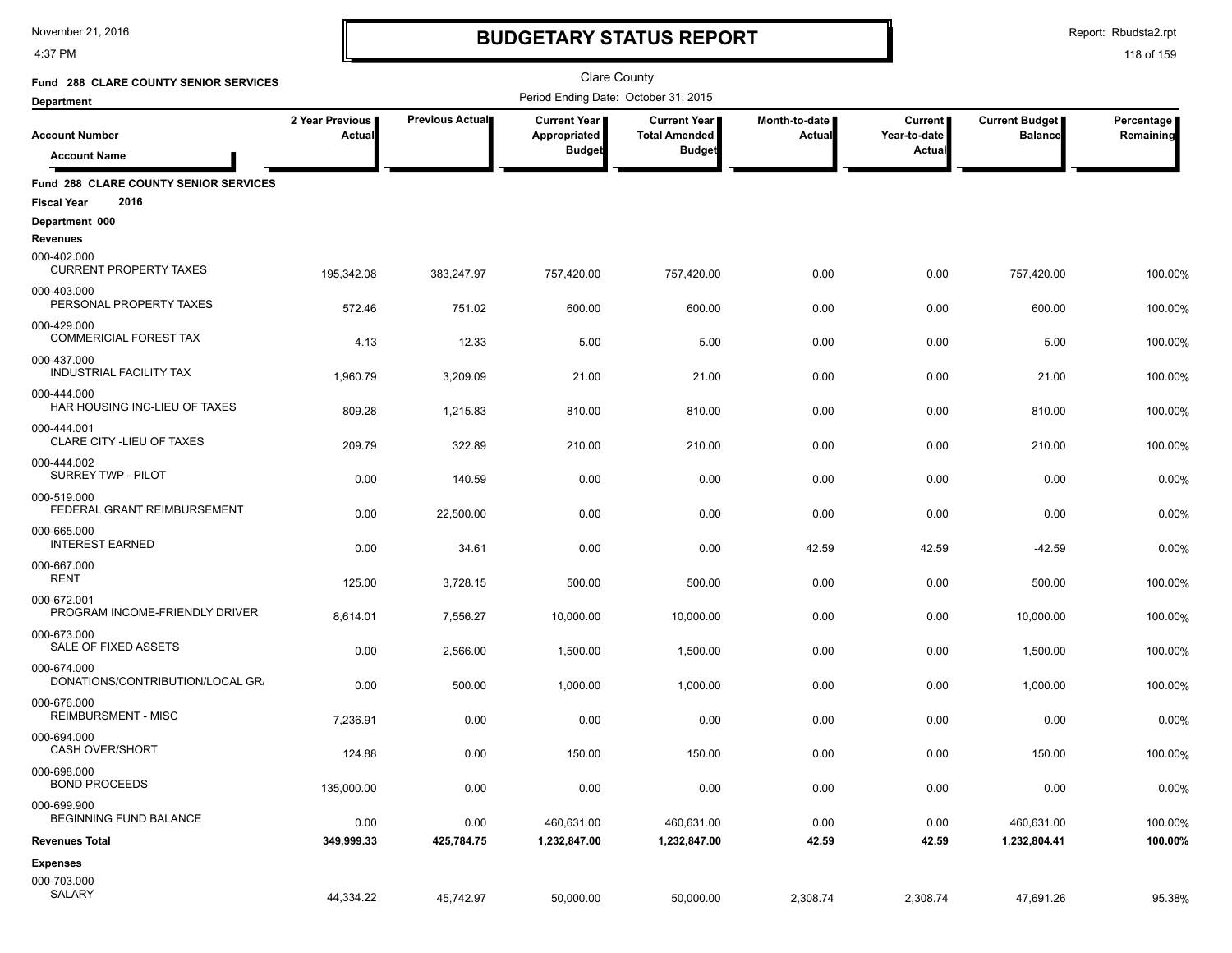4:37 PM

# **BUDGETARY STATUS REPORT**

Report: Rbudsta2.rpt

| Fund 288 CLARE COUNTY SENIOR SERVICES             |                           |                 | Clare County                         |                                             |                         |                           |                                         |                         |
|---------------------------------------------------|---------------------------|-----------------|--------------------------------------|---------------------------------------------|-------------------------|---------------------------|-----------------------------------------|-------------------------|
| <b>Department</b>                                 |                           |                 | Period Ending Date: October 31, 2015 |                                             |                         |                           |                                         |                         |
| <b>Account Number</b>                             | 2 Year Previous<br>Actual | Previous Actual | Current Year<br>Appropriated         | <b>Current Year</b><br><b>Total Amended</b> | Month-to-date<br>Actual | Current  <br>Year-to-date | <b>Current Budget</b><br><b>Balance</b> | Percentage<br>Remaining |
| <b>Account Name</b>                               |                           |                 | <b>Budget</b>                        | <b>Budget</b>                               |                         | Actual                    |                                         |                         |
| 000-704.000<br><b>FULL TIME SALARY</b>            | 32,627.90                 | 4,053.34        | 32,663.00                            | 32,663.00                                   | 1,448.52                | 1,448.52                  | 31,214.48                               | 95.57%                  |
| 000-705.000<br>PART TIME SALARIES                 | 10,978.46                 | 11,349.50       | 10,000.00                            | 10,000.00                                   | 629.20                  | 629.20                    | 9,370.80                                | 93.71%                  |
| 000-710.000<br><b>FICA EXPENSE</b>                | 5,657.22                  | 3,964.20        | 5,800.00                             | 5,800.00                                    | 288.53                  | 288.53                    | 5,511.47                                | 95.03%                  |
| 000-711.000<br><b>MEDICARE EXPENSE</b>            | 1,322.98                  | 927.16          | 1,350.00                             | 1,350.00                                    | 67.46                   | 67.46                     | 1,282.54                                | 95.00%                  |
| 000-715.000<br><b>HEALTH INSURANCE</b>            | 27,786.45                 | 28,622.10       | 51,000.00                            | 51,000.00                                   | 4,967.96                | 4,967.96                  | 46,032.04                               | 90.26%                  |
| 000-715.006<br><b>CIC BUNDLE</b>                  | 916.00                    | 948.00          | 2,800.00                             | 2,800.00                                    | 197.50                  | 197.50                    | 2,602.50                                | 92.95%                  |
| 000-716.005<br><b>HEALTH INS RX REIMBURSEMENT</b> | 40.00                     | 31.37           | 0.00                                 | 0.00                                        | 0.00                    | 0.00                      | 0.00                                    | 0.00%                   |
| 000-716.007<br>HEALTH ACH REIMBURSEMENT           | 21,403.16                 | 11,300.51       | 25,000.00                            | 25,000.00                                   | 0.00                    | 0.00                      | 25,000.00                               | 100.00%                 |
| 000-716.008<br>SMART CARD REIMBURSEMENT           | 201.48                    | 287.24          | 1,000.00                             | 1,000.00                                    | 0.00                    | 0.00                      | 1,000.00                                | 100.00%                 |
| 000-716.009<br><b>ADMIN FEES</b>                  | 1,472.84                  | 1,824.26        | 2,000.00                             | 2,000.00                                    | 148.40                  | 148.40                    | 1,851.60                                | 92.58%                  |
| 000-717.000<br>LIFE INSURANCE                     | 360.00                    | 365.00          | 360.00                               | 360.00                                      | 45.00                   | 45.00                     | 315.00                                  | 87.50%                  |
| 000-718.000<br><b>COUNTY PORTION RETIREMENT</b>   | 22,566.85                 | 28,025.31       | 23,000.00                            | 23,000.00                                   | 0.00                    | 0.00                      | 23,000.00                               | 100.00%                 |
| 000-723.000<br><b>UNEMPLOYMENT</b>                | 0.00                      | 996.78          | 2,400.00                             | 2,400.00                                    | 0.00                    | 0.00                      | 2,400.00                                | 100.00%                 |
| 000-724.000<br>WORKMANS COMP                      | 5,517.88                  | 3,576.38        | 6,507.00                             | 6,507.00                                    | 0.00                    | 0.00                      | 6,507.00                                | 100.00%                 |
| 000-727.000<br><b>SUPPLIES</b>                    | 997.78                    | 2,475.28        | 2,500.00                             | 2,500.00                                    | 442.20                  | 442.20                    | 1,857.81                                | 74.31%                  |
| 000-732.000<br><b>POSTAGE</b>                     | 2,014.11                  | 0.00            | 2,000.00                             | 2,000.00                                    | 0.00                    | 0.00                      | 2,000.00                                | 100.00%                 |
| 000-746.000<br><b>GAS OIL &amp; GREASE</b>        | 2,436.62                  | 2,449.00        | 3,500.00                             | 3,500.00                                    | 66.90                   | 66.90                     | 3,433.10                                | 98.09%                  |
| 000-814.000<br>DUES & SUBSCRIPTIONS               | 8,386.00                  | 500.00          | 3,000.00                             | 3,000.00                                    | 2,306.01                | 2,306.01                  | 693.99                                  | 23.13%                  |
| 000-818.000<br><b>CONTRACTED SERVICES</b>         | 3,050.00                  | 165.00          | 0.00                                 | 0.00                                        | 0.00                    | 0.00                      | 0.00                                    | 0.00%                   |
| 000-852.000<br><b>TELEPHONE</b>                   | 933.19                    | 1,080.68        | 1,000.00                             | 1,000.00                                    | 43.41                   | 43.41                     | 956.59                                  | 95.66%                  |
| 000-852.006<br><b>TELECOMMUNICATIONS</b>          | 587.90                    | 1,612.18        | 1,500.00                             | 1,500.00                                    | 6.02                    | 6.02                      | 1,493.98                                | 99.60%                  |
| 000-862.000<br>VEHICLE REPAIRS & MAINTENANCE      | 0.00                      | 130.00          | 2,000.00                             | 2,000.00                                    | 0.00                    | 0.00                      | 2,000.00                                | 100.00%                 |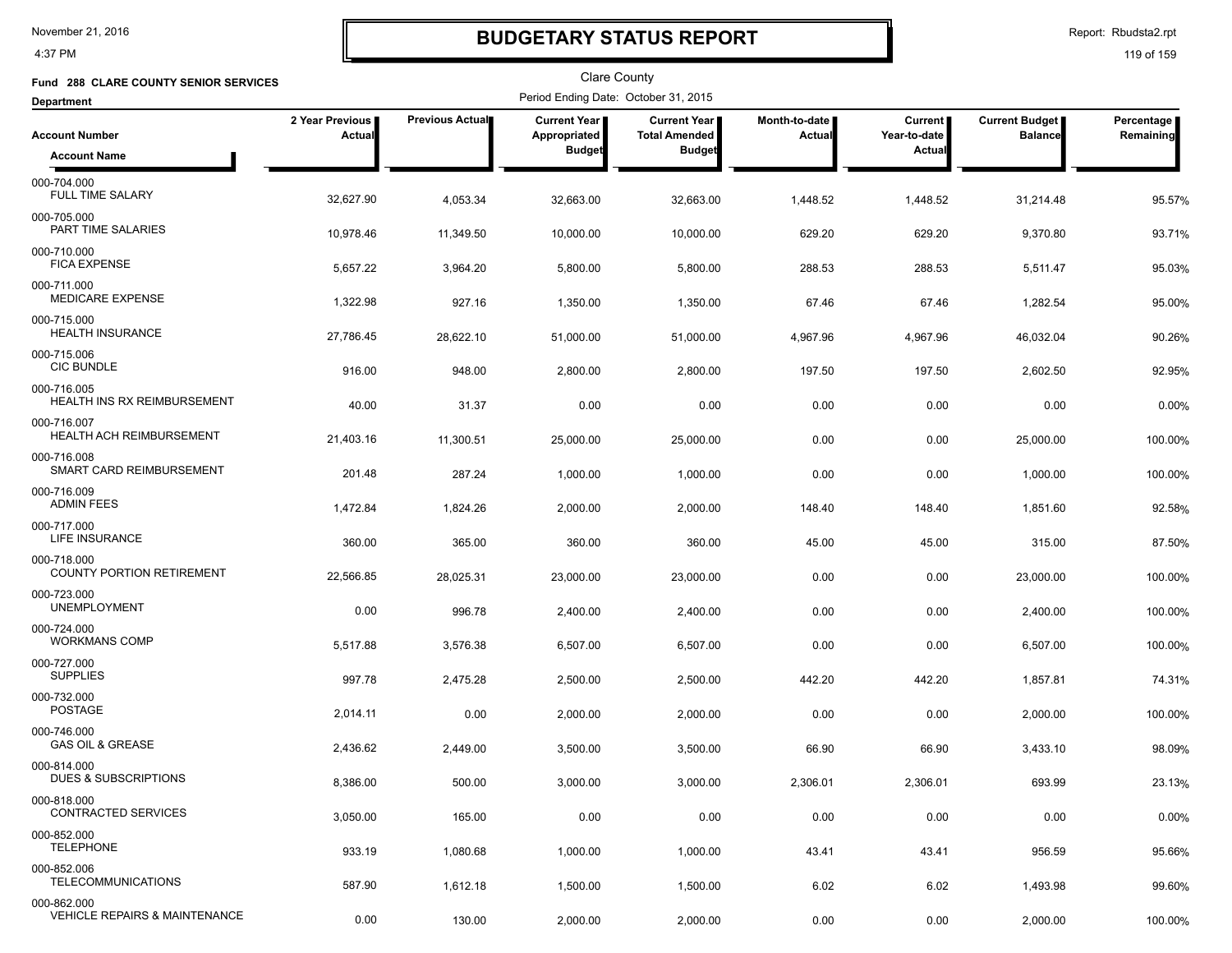4:37 PM

# **BUDGETARY STATUS REPORT**

Report: Rbudsta2.rpt

| Fund 288 CLARE COUNTY SENIOR SERVICES                   |                           |                 | Clare County                         |                                             |                         |                         |                                         |                         |
|---------------------------------------------------------|---------------------------|-----------------|--------------------------------------|---------------------------------------------|-------------------------|-------------------------|-----------------------------------------|-------------------------|
| <b>Department</b>                                       |                           |                 | Period Ending Date: October 31, 2015 |                                             |                         |                         |                                         |                         |
| <b>Account Number</b>                                   | 2 Year Previous<br>Actual | Previous Actual | <b>Current Year</b><br>Appropriated  | <b>Current Year</b><br><b>Total Amended</b> | Month-to-date<br>Actual | Current<br>Year-to-date | <b>Current Budget</b><br><b>Balance</b> | Percentage<br>Remaining |
| <b>Account Name</b>                                     |                           |                 | <b>Budget</b>                        | <b>Budget</b>                               |                         | <b>Actual</b>           |                                         |                         |
| 000-864.000<br><b>MEETINGS &amp; MILEAGE</b>            | 873.50                    | 254.26          | 1,000.00                             | 1,000.00                                    | 0.00                    | 0.00                    | 1,000.00                                | 100.00%                 |
| 000-864.001<br>VOLUNTEER MILEAGE-FRIENDLY DRIVE         | 11,286.08                 | 16,186.15       | 11,500.00                            | 11,500.00                                   | 338.69                  | 338.69                  | 11,161.31                               | 97.05%                  |
| 000-900.000<br><b>ADVERTISING</b>                       | 2,543.38                  | 1,008.17        | 1,000.00                             | 1,000.00                                    | 275.00                  | 275.00                  | 450.00                                  | 45.00%                  |
| 000-921.000<br><b>UTILITIES</b>                         | 14,224.08                 | 25,259.64       | 20,000.00                            | 20,000.00                                   | 199.33                  | 199.33                  | 19,800.67                               | 99.00%                  |
| 000-922.000<br>PERSONAL PROP TAXES                      | 0.00                      | 59.85           | 0.00                                 | 0.00                                        | 0.00                    | 0.00                    | 0.00                                    | 0.00%                   |
| 000-923.000<br><b>PROPERTY TAXES</b>                    | 0.00                      | 927.97          | 0.00                                 | 0.00                                        | 0.00                    | 0.00                    | 0.00                                    | 0.00%                   |
| 000-933.000<br><b>EQUIPMT REPAIRS &amp; MAINTENANCE</b> | 19,829.01                 | 11,833.81       | 5,000.00                             | 5,000.00                                    | 55.00                   | 55.00                   | 4,730.00                                | 94.60%                  |
| 000-945.000<br><b>RENT</b>                              | 66,980.16                 | 69,329.53       | 71,060.00                            | 71,060.00                                   | 11,755.04               | 11,755.04               | 59,304.96                               | 83.46%                  |
| 000-955.000<br><b>BANK CHARGES</b>                      | 74.92                     | 0.00            | 100.00                               | 100.00                                      | 0.00                    | 0.00                    | 100.00                                  | 100.00%                 |
| 000-957.000<br><b>TRAINING</b>                          | 499.72                    | 23.38           | 500.00                               | 500.00                                      | 0.00                    | 0.00                    | 500.00                                  | 100.00%                 |
| 000-961.000<br>SHORT TERM TAX BOND EXPENSE              | 115.29                    | 136.14          | 140.00                               | 140.00                                      | 0.00                    | 0.00                    | 140.00                                  | 100.00%                 |
| 000-962.000<br><b>TAX APPEALS ADJUSTMENT</b>            | 798.37                    | 266.72          | 500.00                               | 500.00                                      | 0.00                    | 0.00                    | 500.00                                  | 100.00%                 |
| 000-978.000<br><b>NEW EQUIPMENT</b>                     | 132,692.83                | 51,113.62       | 10,000.00                            | 10,000.00                                   | 0.00                    | 0.00                    | 10,000.00                               | 100.00%                 |
| 000-978.001<br>NEW EQUIPMENT UNDER                      | 0.00                      | 17,145.32       | 0.00                                 | 0.00                                        | 0.00                    | 0.00                    | 0.00                                    | 0.00%                   |
| 000-998.388<br>TRANSFER OUT-USDA LOAN DEBT FUNI         | 0.00                      | 5,913.01        | 18,000.00                            | 18,000.00                                   | 0.00                    | 0.00                    | 18,000.00                               | 100.00%                 |
| 000-998.900<br><b>ENDING FUND BALANCE</b>               | 0.00                      | 0.00            | 567,757.00                           | 567,757.00                                  | 0.00                    | 0.00                    | 567,757.00                              | 100.00%                 |
| <b>Expenses Total</b>                                   | 443,508.38                | 349,883.83      | 935,937.00                           | 935,937.00                                  | 25,588.91               | 25,588.91               | 909,658.10                              | 97.27%                  |
| <b>Dept Total</b>                                       | $-93,509.05$              | 75,900.92       | 296,910.00                           | 296,910.00                                  | $-25,546.32$            | -25,546.32              | 323,146.31                              | 108.60%                 |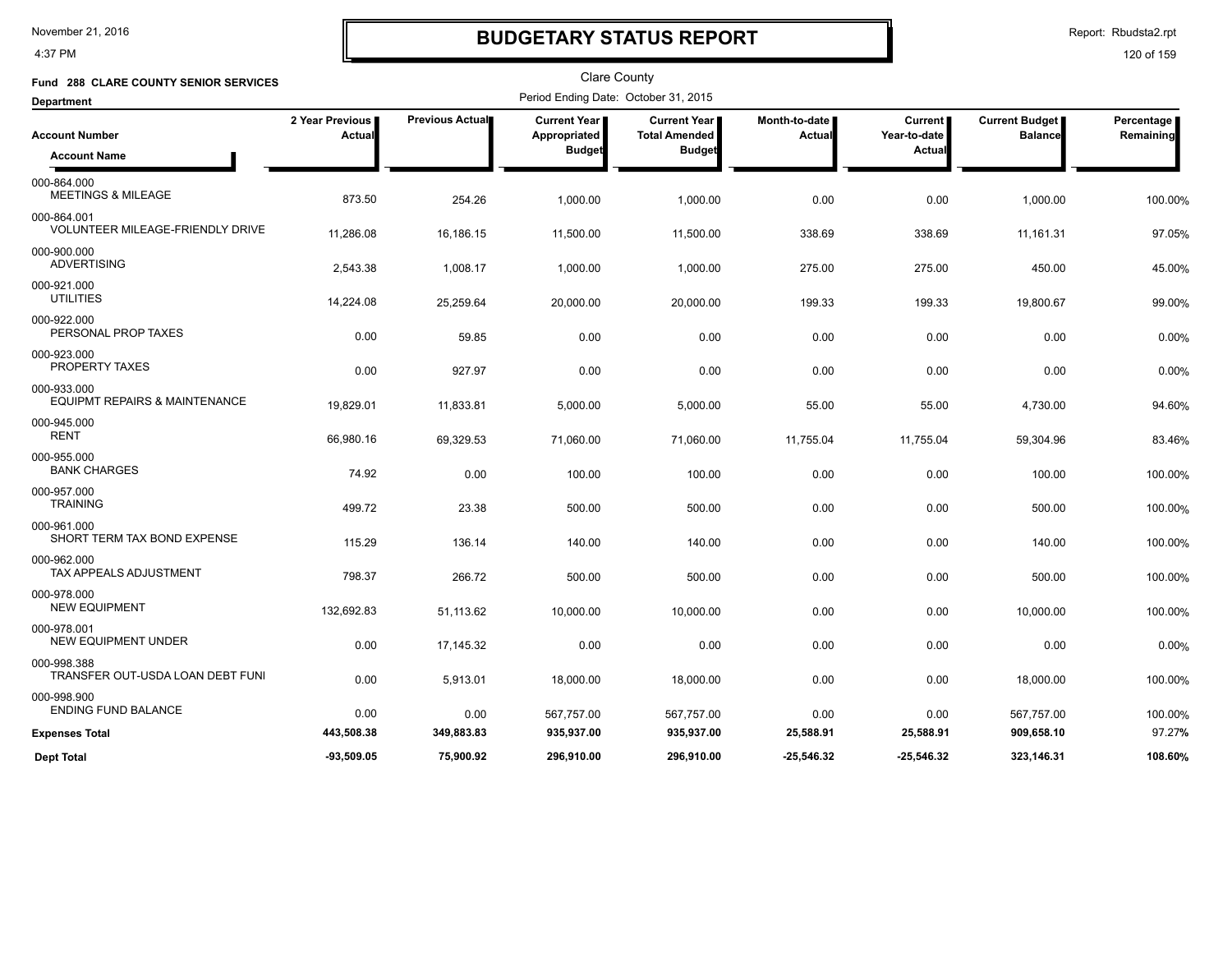4:37 PM

# **BUDGETARY STATUS REPORT**

Report: Rbudsta2.rpt

| <b>Fund 288 CLARE COUNTY SENIOR SERVICES</b>           |                           |                 | Clare County                                         |                                                       |                                |                                     |                                         |                         |
|--------------------------------------------------------|---------------------------|-----------------|------------------------------------------------------|-------------------------------------------------------|--------------------------------|-------------------------------------|-----------------------------------------|-------------------------|
| Department 610 CONGREGATE NUTRITION                    |                           |                 | Period Ending Date: October 31, 2015                 |                                                       |                                |                                     |                                         |                         |
| <b>Account Number</b><br><b>Account Name</b>           | 2 Year Previous<br>Actual | Previous Actual | <b>Current Year</b><br>Appropriated<br><b>Budget</b> | Current Year<br><b>Total Amended</b><br><b>Budget</b> | Month-to-date<br><b>Actual</b> | Current  <br>Year-to-date<br>Actual | <b>Current Budget</b><br><b>Balance</b> | Percentage<br>Remaining |
|                                                        |                           |                 |                                                      |                                                       |                                |                                     |                                         |                         |
| Department 610 CONGREGATE NUTRITION<br><b>Revenues</b> |                           |                 |                                                      |                                                       |                                |                                     |                                         |                         |
| 610-401.500<br>ALLOCATED TAX REVENUE                   | 67,722.00                 | 107,035.00      | 0.00                                                 | 0.00                                                  | 0.00                           | 0.00                                | 0.00                                    | 0.00%                   |
| 610-401.501<br>TAX REV - REQUIRED MATCH                | 3,566.00                  | 3,921.00        | 0.00                                                 | 0.00                                                  | 0.00                           | 0.00                                | 0.00                                    | 0.00%                   |
| 610-519.000<br>FEDERAL GRANT REIMBURSEMENTS            | 32,092.00                 | 35,285.00       | 32,092.00                                            | 32,092.00                                             | 0.00                           | 0.00                                | 32,092.00                               | 100.00%                 |
| 610-520.000<br>FEDERAL GRANT REIMB - NSIP              | 12,870.00                 | 14,310.00       | 12,816.00                                            | 12,816.00                                             | 0.00                           | 0.00                                | 12,816.00                               | 100.00%                 |
| 610-672.000<br>PROGRAM INCOME                          | 29,876.94                 | 28,739.71       | 30,000.00                                            | 30,000.00                                             | 1,915.73                       | 1,915.73                            | 28,084.27                               | 93.61%                  |
| 610-678.500<br>REQUIRED MATCH-TAX REV                  | 0.00                      | 0.00            | 3,566.00                                             | 3,566.00                                              | 0.00                           | 0.00                                | 3,566.00                                | 100.00%                 |
| <b>Revenues Total</b>                                  | 146,126.94                | 189,290.71      | 78,474.00                                            | 78,474.00                                             | 1,915.73                       | 1,915.73                            | 76,558.27                               | 97.56%                  |
| <b>Expenses</b>                                        |                           |                 |                                                      |                                                       |                                |                                     |                                         |                         |
| 610-704.000<br>FULL TIME SALARY                        | 8,167.11                  | 11,221.60       | 11,724.00                                            | 11,724.00                                             | 545.13                         | 545.13                              | 11,178.87                               | 95.35%                  |
| 610-704.001<br>PROJECT MANAGER SALARY                  | 4,942.07                  | 19,743.02       | 19,003.00                                            | 19,003.00                                             | 876.93                         | 876.93                              | 18,126.07                               | 95.39%                  |
| 610-705.000<br>PART TIME SALARIES                      | 34,195.84                 | 38,204.46       | 41,300.00                                            | 41,300.00                                             | 1,789.97                       | 1,789.97                            | 39,510.03                               | 95.67%                  |
| 610-705.001<br>PROJ MGMT PART TIME                     | 15,771.29                 | 14,719.48       | 20,499.00                                            | 20,499.00                                             | 791.14                         | 791.14                              | 19,707.86                               | 96.14%                  |
| 610-710.000<br><b>FICA EXPENSE</b>                     | 3,910.93                  | 5,173.95        | 5,740.00                                             | 5,740.00                                              | 247.31                         | 247.31                              | 5,492.69                                | 95.69%                  |
| 610-711.000<br><b>MEDICARE EXPENSE</b>                 | 914.99                    | 1,210.40        | 1,342.00                                             | 1,342.00                                              | 57.88                          | 57.88                               | 1,284.12                                | 95.69%                  |
| 610-715.000<br><b>HEALTH INSURANCE</b>                 | 8,443.97                  | 8,661.70        | 0.00                                                 | 0.00                                                  | 0.00                           | 0.00                                | 0.00                                    | 0.00%                   |
| 610-715.006<br><b>CIC BUNDLE</b>                       | 477.75                    | 474.00          | 0.00                                                 | 0.00                                                  | 0.00                           | 0.00                                | 0.00                                    | 0.00%                   |
| 610-727.000<br>NON-INGREDIENT SUPPLIES                 | 7,687.34                  | 11,149.64       | 8,500.00                                             | 8,500.00                                              | 1,958.66                       | 1,958.66                            | 6,541.34                                | 76.96%                  |
| 610-727.001<br><b>FOOD SUPPLIES</b>                    | 50,155.98                 | 66,103.05       | 50,000.00                                            | 50,000.00                                             | 8,946.23                       | 8,946.23                            | 41,053.77                               | 82.11%                  |
| 610-732.000<br>CONGREGATE POSTAGE                      | 700.00                    | 0.00            | 900.00                                               | 900.00                                                | 0.00                           | 0.00                                | 900.00                                  | 100.00%                 |
| 610-814.000<br>CONGREGATE DUES & SUBSCRIPTIONS         | 1,354.24                  | 2,459.30        | 2,825.00                                             | 2,825.00                                              | 0.00                           | 0.00                                | 2,825.00                                | 100.00%                 |
| 610-852.000<br><b>TELEPHONE</b>                        | 1,069.46                  | 851.11          | 1,350.00                                             | 1,350.00                                              | 0.00                           | 0.00                                | 1,350.00                                | 100.00%                 |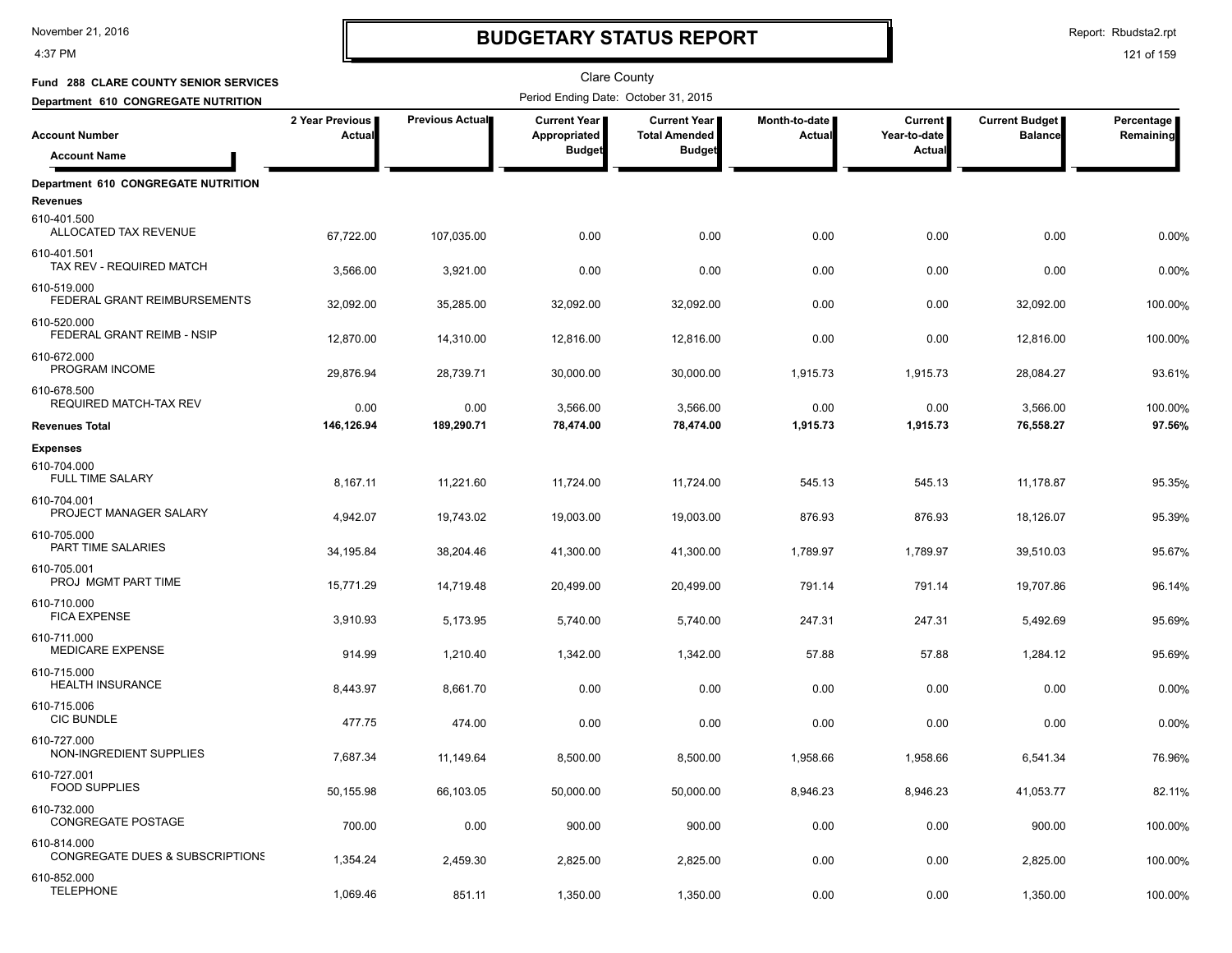4:37 PM

## **BUDGETARY STATUS REPORT**

Report: Rbudsta2.rpt

| <b>Fund 288 CLARE COUNTY SENIOR SERVICES</b> |                                  |                        | Clare County                                                  |                                                                  |                                |                                              |                                  |                         |
|----------------------------------------------|----------------------------------|------------------------|---------------------------------------------------------------|------------------------------------------------------------------|--------------------------------|----------------------------------------------|----------------------------------|-------------------------|
| Department 610 CONGREGATE NUTRITION          |                                  |                        | Period Ending Date: October 31, 2015                          |                                                                  |                                |                                              |                                  |                         |
| <b>Account Number</b><br><b>Account Name</b> | 2 Year Previous<br><b>Actual</b> | <b>Previous Actual</b> | <b>Current Year</b> ■<br><b>Appropriated</b><br><b>Budget</b> | <b>Current Year I</b><br><b>Total Amended I</b><br><b>Budget</b> | Month-to-date<br><b>Actual</b> | Current  <br>Year-to-date I<br><b>Actual</b> | Current Budget<br><b>Balance</b> | Percentage<br>Remaining |
| 610-852.006<br><b>TELECOMMUNICATIONS</b>     | 530.12                           | 589.00                 | 700.00                                                        | 700.00                                                           | 0.00                           | 0.00                                         | 700.00                           | 100.00%                 |
| 610-864.000<br>STAFF MILEAGE REIMBURSEMENT   | 1,085.10                         | 2,214.10               | 3,450.00                                                      | 3,450.00                                                         | 17.26                          | 17.26                                        | 3,432.74                         | 99.50%                  |
| 610-945.000<br><b>RENTAL EXPENSE</b>         | 6,715.36                         | 4,763.21               | 4,962.00                                                      | 4,962.00                                                         | 651.00                         | 651.00                                       | 4,311.00                         | 86.88%                  |
| 610-957.000<br><b>TRAINING</b>               | 484.00                           | 1,760.77               | 1,250.00                                                      | 1,250.00                                                         | 0.00                           | 0.00                                         | 1,250.00                         | 100.00%                 |
| <b>Expenses Total</b>                        | 146,605.55                       | 189,298.79             | 173,545.00                                                    | 173,545.00                                                       | 15,881.51                      | 15,881.51                                    | 157,663.49                       | 90.85%                  |
| <b>CONGREGATE NUTRITION Dept Total</b>       | $-478.61$                        | $-8.08$                | $-95,071.00$                                                  | $-95,071.00$                                                     | $-13,965.78$                   | $-13,965.78$                                 | $-81,105.22$                     | 85.31%                  |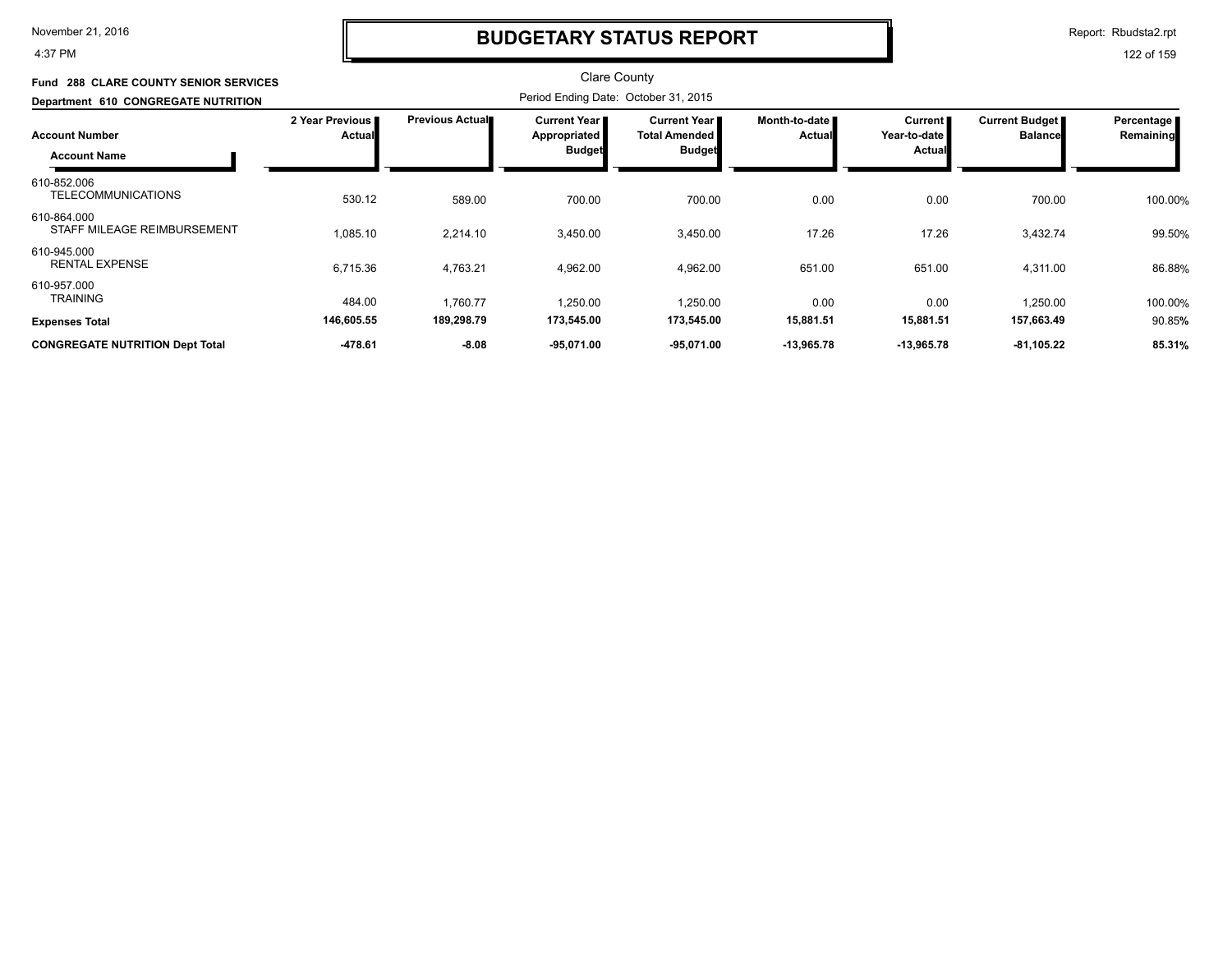4:37 PM

# **BUDGETARY STATUS REPORT**

Report: Rbudsta2.rpt

| Fund 288 CLARE COUNTY SENIOR SERVICES                  |                           |                 | Clare County                                  |                                                       |                         |                                          |                                         |                         |
|--------------------------------------------------------|---------------------------|-----------------|-----------------------------------------------|-------------------------------------------------------|-------------------------|------------------------------------------|-----------------------------------------|-------------------------|
| Department 611 HOME DELIVERED MEALS                    |                           |                 | Period Ending Date: October 31, 2015          |                                                       |                         |                                          |                                         |                         |
| <b>Account Number</b>                                  | 2 Year Previous<br>Actual | Previous Actual | Current Year<br>Appropriated<br><b>Budget</b> | Current Year<br><b>Total Amended</b><br><b>Budget</b> | Month-to-date<br>Actual | <b>Current</b><br>Year-to-date<br>Actual | <b>Current Budget</b><br><b>Balance</b> | Percentage<br>Remaining |
| <b>Account Name</b>                                    |                           |                 |                                               |                                                       |                         |                                          |                                         |                         |
| Department 611 HOME DELIVERED MEALS<br><b>Revenues</b> |                           |                 |                                               |                                                       |                         |                                          |                                         |                         |
| 611-401.500<br>ALLOCATED TAX REVENUE                   | 95,700.00                 | 116,010.00      | 0.00                                          | 0.00                                                  | 0.00                    | 0.00                                     | 0.00                                    | 0.00%                   |
| 611-401.501<br>TAX REV - REQUIRED MATCH                | 10,091.00                 | 11,467.00       | 0.00                                          | 0.00                                                  | 0.00                    | 0.00                                     | 0.00                                    | 0.00%                   |
| 611-519.000<br>FEDERAL GRANT REIMBURSEMENTS            | 90,815.00                 | 103,201.00      | 100,388.00                                    | 100,388.00                                            | 0.00                    | 0.00                                     | 100,388.00                              | 100.00%                 |
| 611-520.000<br>FEDERAL GRANT REIMB - NSIP              | 33,745.00                 | 39,023.00       | 33,603.00                                     | 33,603.00                                             | 0.00                    | 0.00                                     | 33,603.00                               | 100.00%                 |
| 611-672.000<br>PROGRAM INCOME                          | 67,545.04                 | 73,117.87       | 60,000.00                                     | 60,000.00                                             | 0.00                    | 0.00                                     | 60,000.00                               | 100.00%                 |
| 611-678.000<br>REQUIRED MATCH - TAX REVENUE            | 0.00                      | 0.00            | 11,154.00                                     | 11,154.00                                             | 0.00                    | 0.00                                     | 11,154.00                               | 100.00%                 |
| <b>Revenues Total</b>                                  | 297,896.04                | 342,818.87      | 205,145.00                                    | 205,145.00                                            | 0.00                    | 0.00                                     | 205,145.00                              | 100.00%                 |
| <b>Expenses</b>                                        |                           |                 |                                               |                                                       |                         |                                          |                                         |                         |
| 611-704.000<br><b>FULL TIME SALARY</b>                 | 8,167.65                  | 11,065.54       | 11,724.00                                     | 11,724.00                                             | 545.13                  | 545.13                                   | 11,178.87                               | 95.35%                  |
| 611-704.001<br>PROJECT MANAGER SALARY                  | 10,794.22                 | 22,344.87       | 19,003.00                                     | 19,003.00                                             | 876.94                  | 876.94                                   | 18,126.06                               | 95.39%                  |
| 611-705.000<br>PART TIME SALARIES                      | 34,208.78                 | 37,382.38       | 41,300.00                                     | 41,300.00                                             | 1,746.16                | 1,746.16                                 | 39,553.84                               | 95.77%                  |
| 611-705.001<br>PROJ MGMT PART TIME                     | 15,865.30                 | 17,084.27       | 20,499.00                                     | 20,499.00                                             | 1,053.94                | 1,053.94                                 | 19,445.06                               | 94.86%                  |
| 611-710.000<br><b>FICA EXPENSE</b>                     | 4,279.74                  | 5,417.92        | 5,740.00                                      | 5,740.00                                              | 260.81                  | 260.81                                   | 5,479.19                                | 95.46%                  |
| 611-711.000<br>MEDICARE EXPENSE                        | 1,000.68                  | 1,266.79        | 1,342.00                                      | 1,342.00                                              | 60.97                   | 60.97                                    | 1,281.03                                | 95.46%                  |
| 611-715.000<br><b>HEALTH INSURANCE</b>                 | 8,444.02                  | 8,661.45        | 0.00                                          | 0.00                                                  | 0.00                    | 0.00                                     | 0.00                                    | 0.00%                   |
| 611-715.006<br><b>CIC BUNDLE</b>                       | 477.75                    | 474.00          | 0.00                                          | 0.00                                                  | 0.00                    | 0.00                                     | 0.00                                    | 0.00%                   |
| 611-727.000<br>NON-INGREDIENT SUPPLIES                 | 18,196.83                 | 25,129.70       | 25,417.00                                     | 25,417.00                                             | 980.52                  | 980.52                                   | 24,436.48                               | 96.14%                  |
| 611-727.001<br>FOOD SUPPLIES (CON & HDM)               | 139,117.05                | 154,423.68      | 140,000.00                                    | 140,000.00                                            | 8,576.57                | 8,576.57                                 | 131,423.43                              | 93.87%                  |
| 611-732.000<br><b>HDM POSTAGE</b>                      | 1,469.54                  | 4,235.41        | 2,400.00                                      | 2,400.00                                              | 0.00                    | 0.00                                     | 2,400.00                                | 100.00%                 |
| 611-814.000<br>HDM DUES & SUBSCRIPTIONS                | 706.24                    | 2,484.00        | 2,820.00                                      | 2,820.00                                              | 0.00                    | 0.00                                     | 2,820.00                                | 100.00%                 |
| 611-852.000<br><b>TELEPHONE</b>                        | 383.81                    | 459.82          | 900.00                                        | 900.00                                                | 0.00                    | 0.00                                     | 900.00                                  | 100.00%                 |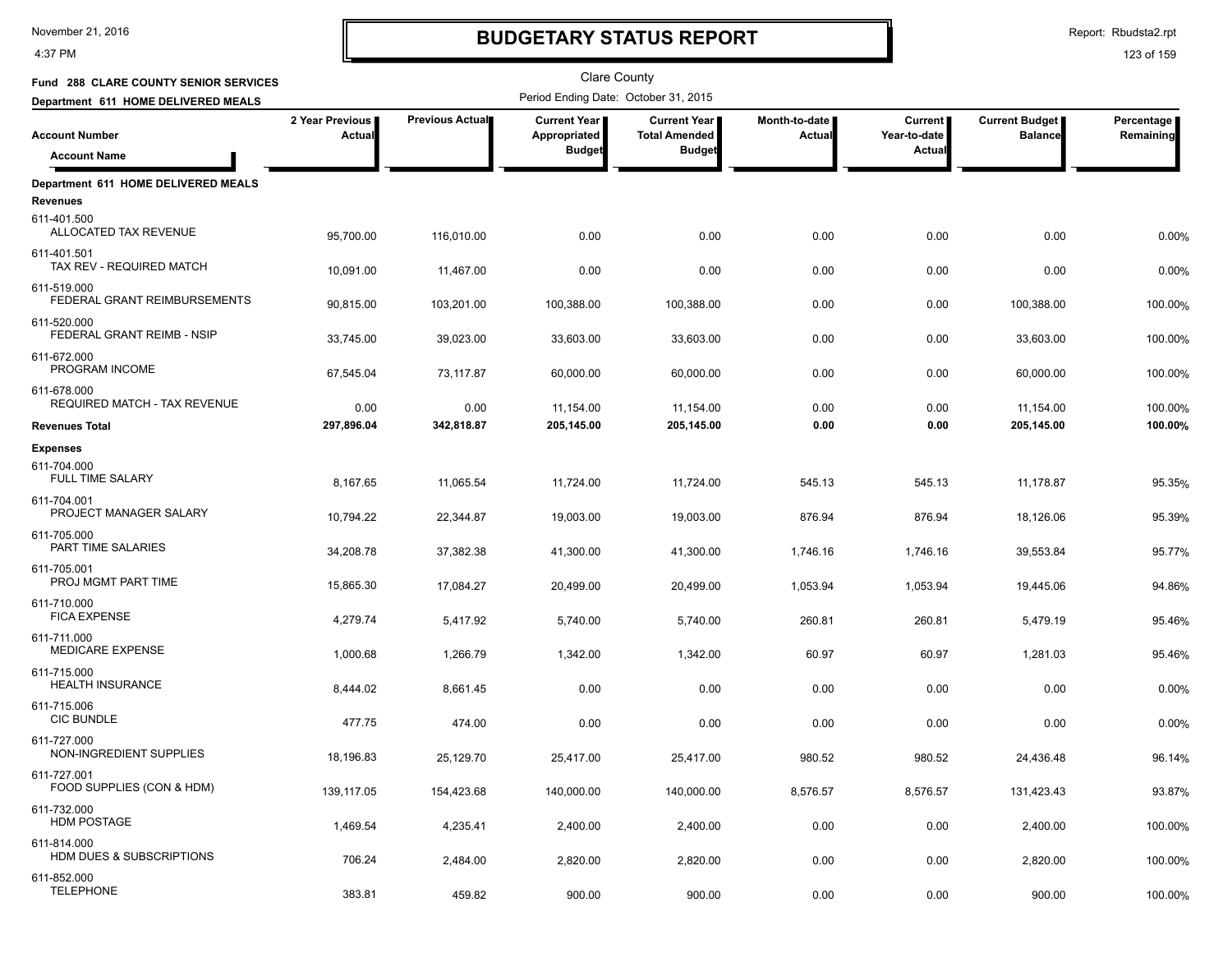4:37 PM

# **BUDGETARY STATUS REPORT**

Report: Rbudsta2.rpt

| <b>Fund 288 CLARE COUNTY SENIOR SERVICES</b>         |                                  |                        | <b>Clare County</b>                  |                                               |                                |                                |                                  |                         |
|------------------------------------------------------|----------------------------------|------------------------|--------------------------------------|-----------------------------------------------|--------------------------------|--------------------------------|----------------------------------|-------------------------|
| Department 611 HOME DELIVERED MEALS                  |                                  |                        | Period Ending Date: October 31, 2015 |                                               |                                |                                |                                  |                         |
| <b>Account Number</b>                                | 2 Year Previous<br><b>Actual</b> | <b>Previous Actual</b> | Current Year<br>Appropriated         | <b>Current Year I</b><br><b>Total Amended</b> | Month-to-date<br><b>Actual</b> | <b>Current</b><br>Year-to-date | Current Budget<br><b>Balance</b> | Percentage<br>Remaining |
| <b>Account Name</b>                                  |                                  |                        | <b>Budget</b>                        | <b>Budget</b>                                 |                                | <b>Actual</b>                  |                                  |                         |
| 611-852.006<br><b>TELECOMMUNICATIONS</b>             | 428.00                           | 334.87                 | 1,500.00                             | 1,500.00                                      | 0.00                           | 0.00                           | 1,500.00                         | 100.00%                 |
| 611-864.000<br>STAFF MILEAGE REIMBURSEMENT           | 113.79                           | 0.00                   | 0.00                                 | 0.00                                          | 155.25                         | 155.25                         | $-155.25$                        | 0.00%                   |
| 611-864.001<br><b>VOLUNTEER MILEAGE REIMBURSEMEN</b> | 46,946.38                        | 47,593.21              | 51,750.00                            | 51,750.00                                     | 2,426.29                       | 2,426.29                       | 49,323.71                        | 95.31%                  |
| 611-945.000<br><b>RENTAL EXPENSE</b>                 | 7,296.90                         | 4,553.18               | 4,812.00                             | 4,812.00                                      | 651.00                         | 651.00                         | 4,161.00                         | 86.47%                  |
| 611-957.000<br><b>TRAINING</b>                       | 0.00                             | 225.00                 | 1,000.00                             | 1,000.00                                      | 0.00                           | 0.00                           | 1,000.00                         | 100.00%                 |
| <b>Expenses Total</b>                                | 297,896.68                       | 343,136.09             | 330,207.00                           | 330,207.00                                    | 17,333.58                      | 17,333.58                      | 312,873.42                       | 94.75%                  |
| <b>HOME DELIVERED MEALS Dept Total</b>               | $-0.64$                          | $-317.22$              | $-125,062.00$                        | $-125,062.00$                                 | $-17,333.58$                   | $-17,333.58$                   | $-107,728.42$                    | 86.14%                  |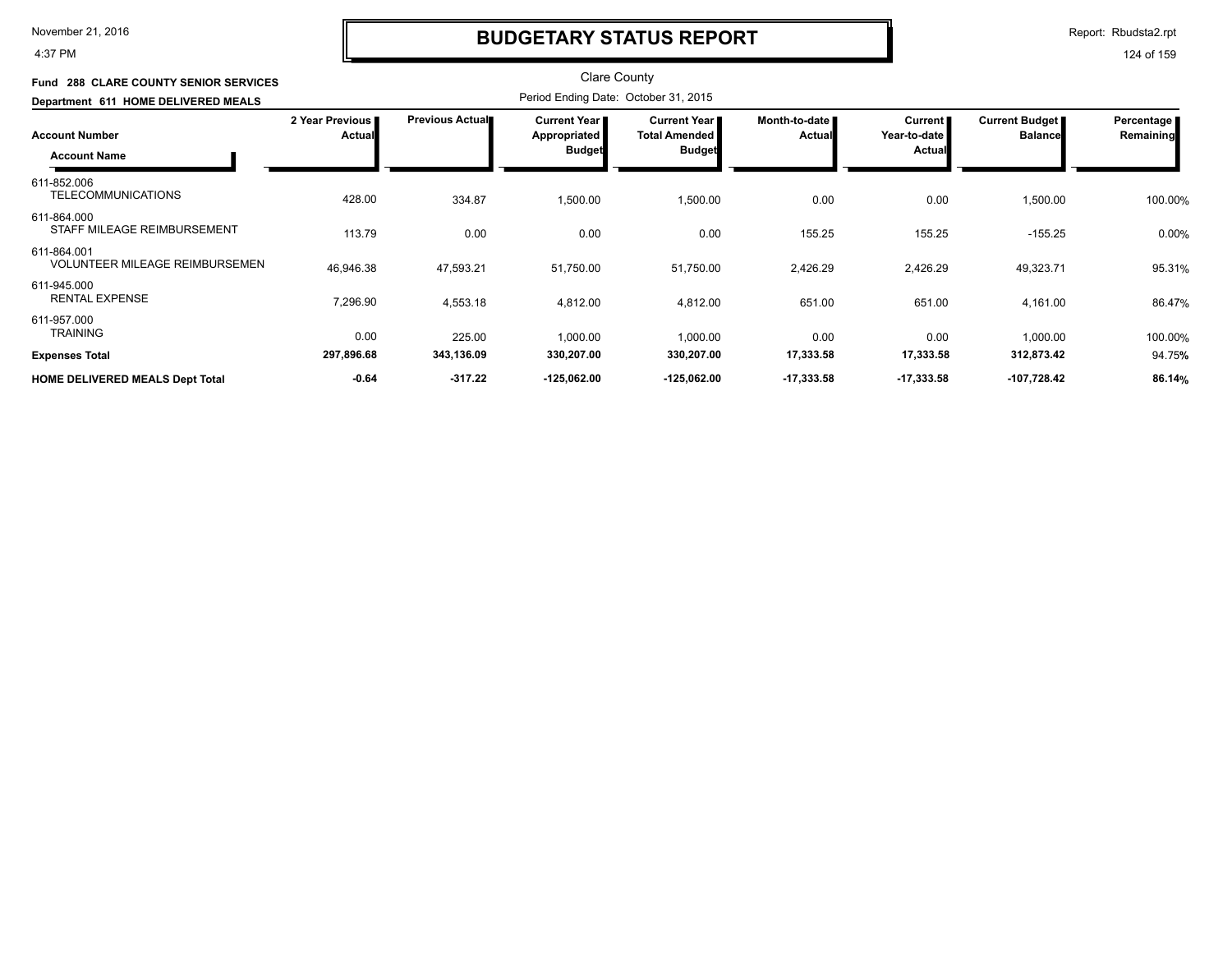4:37 PM

# **BUDGETARY STATUS REPORT**

Report: Rbudsta2.rpt

| <b>Fund 288 CLARE COUNTY SENIOR SERVICES</b>                |                           |                 | <b>Clare County</b>                  |                                               |                         |                                |                                         |                         |
|-------------------------------------------------------------|---------------------------|-----------------|--------------------------------------|-----------------------------------------------|-------------------------|--------------------------------|-----------------------------------------|-------------------------|
| Department 612 CASE COORDINATION & SUPPORT                  |                           |                 | Period Ending Date: October 31, 2015 |                                               |                         |                                |                                         |                         |
| <b>Account Number</b>                                       | 2 Year Previous<br>Actual | Previous Actual | Current Year<br>Appropriated         | <b>Current Year I</b><br><b>Total Amended</b> | Month-to-date<br>Actual | <b>Current</b><br>Year-to-date | <b>Current Budget</b><br><b>Balance</b> | Percentage<br>Remaining |
| <b>Account Name</b>                                         |                           |                 | <b>Budget</b>                        | <b>Budget</b>                                 |                         | Actua                          |                                         |                         |
| Department 612 CASE COORDINATION & SUPPORT                  |                           |                 |                                      |                                               |                         |                                |                                         |                         |
| <b>Revenues</b>                                             |                           |                 |                                      |                                               |                         |                                |                                         |                         |
| 612-401.500<br>ALLOCATED TAX REVENUE                        | 26,202.00                 | 33,782.00       | 0.00                                 | 0.00                                          | 0.00                    | 0.00                           | 0.00                                    | 0.00%                   |
| 612-401.501<br>TAX REV - REQUIRED MATCH                     | 2,310.00                  | 2,532.00        | 0.00                                 | 0.00                                          | 0.00                    | 0.00                           | 0.00                                    | 0.00%                   |
| 612-519.000<br><b>FEDERAL GRANT</b>                         | 20,789.00                 | 22,789.00       | 22,789.00                            | 22,789.00                                     | 0.00                    | 0.00                           | 22,789.00                               | 100.00%                 |
| 612-672.000<br>PROGRAM INCOME                               | 1,219.00                  | 1,363.00        | 1,200.00                             | 1,200.00                                      | 0.00                    | 0.00                           | 1,200.00                                | 100.00%                 |
| 612-678.000<br><b>REQUIRED MATCH - HR</b>                   | 0.00                      | 0.00            | 2,532.00                             | 2,532.00                                      | 0.00                    | 0.00                           | 2,532.00                                | 100.00%                 |
| <b>Revenues Total</b>                                       | 50,520.00                 | 60,466.00       | 26,521.00                            | 26,521.00                                     | 0.00                    | 0.00                           | 26,521.00                               | 100.00%                 |
| <b>Expenses</b>                                             |                           |                 |                                      |                                               |                         |                                |                                         |                         |
| 612-704.000<br><b>FULL TIME SALARY</b>                      | 38,643.23                 | 44,325.52       | 34,223.00                            | 34,223.00                                     | 1,587.06                | 1,587.06                       | 32,635.94                               | 95.36%                  |
| 612-710.000<br><b>FICA EXPENSE</b>                          | 2,362.21                  | 2,769.50        | 2,122.00                             | 2,122.00                                      | 98.39                   | 98.39                          | 2,023.61                                | 95.36%                  |
| 612-711.000<br><b>MEDICARE EXPENSE</b>                      | 552.47                    | 647.78          | 496.00                               | 496.00                                        | 23.01                   | 23.01                          | 472.99                                  | 95.36%                  |
| 612-715.000<br><b>HEALTH INSURANCE</b>                      | 3,677.11                  | 6,656.25        | 0.00                                 | 0.00                                          | 0.00                    | 0.00                           | 0.00                                    | 0.00%                   |
| 612-715.006<br><b>CIC BUNDLE</b>                            | 412.16                    | 462.15          | 0.00                                 | 0.00                                          | 0.00                    | 0.00                           | 0.00                                    | 0.00%                   |
| 612-732.000<br><b>POSTAGE</b>                               | 0.00                      | 0.00            | 400.00                               | 400.00                                        | 0.00                    | 0.00                           | 400.00                                  | 100.00%                 |
| 612-864.000<br>STAFF MILEAGE REIMBURSEMENT                  | 4,448.91                  | 4,795.70        | 4,887.00                             | 4,887.00                                      | 60.95                   | 60.95                          | 4,826.05                                | 98.75%                  |
| 612-902.000<br>PROGRAM MATERIALS                            | 40.00                     | 490.82          | 1,750.00                             | 1,750.00                                      | 0.00                    | 0.00                           | 1,750.00                                | 100.00%                 |
| 612-931.000<br><b>MAINTENANCE</b>                           | 384.00                    | 317.00          | 405.00                               | 405.00                                        | 0.00                    | 0.00                           | 405.00                                  | 100.00%                 |
| <b>Expenses Total</b>                                       | 50,520.09                 | 60,464.72       | 44,283.00                            | 44,283.00                                     | 1,769.41                | 1,769.41                       | 42,513.59                               | 96.00%                  |
| <b>CASE COORDINATION &amp; SUPPORT</b><br><b>Dept Total</b> | $-0.09$                   | 1.28            | $-17,762.00$                         | $-17,762.00$                                  | $-1,769.41$             | $-1,769.41$                    | $-15,992.59$                            | 90.04%                  |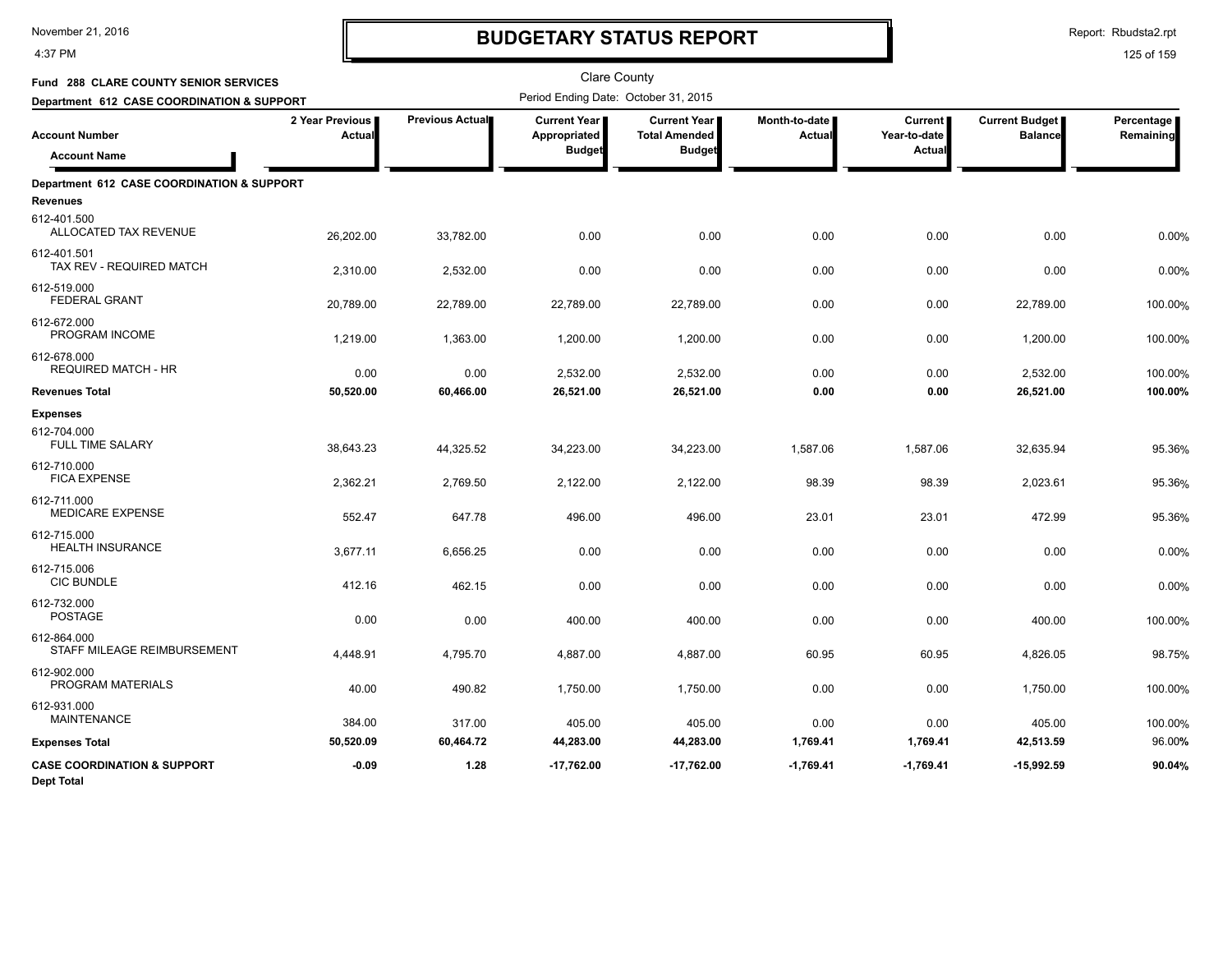4:37 PM

# **BUDGETARY STATUS REPORT**

Clare County

Report: Rbudsta2.rpt

| <b>Fund 288 CLARE COUNTY SENIOR SERVICES</b>  |                           | <b>Clare County</b><br>Period Ending Date: October 31, 2015 |                              |                                             |                         |                                |                                         |                         |  |
|-----------------------------------------------|---------------------------|-------------------------------------------------------------|------------------------------|---------------------------------------------|-------------------------|--------------------------------|-----------------------------------------|-------------------------|--|
| Department 613 PERSONAL CARE                  |                           |                                                             |                              |                                             |                         |                                |                                         |                         |  |
| <b>Account Number</b>                         | 2 Year Previous<br>Actual | Previous Actual                                             | Current Year<br>Appropriated | <b>Current Year</b><br><b>Total Amended</b> | Month-to-date<br>Actual | <b>Current</b><br>Year-to-date | <b>Current Budget</b><br><b>Balance</b> | Percentage<br>Remaining |  |
| <b>Account Name</b>                           |                           |                                                             | <b>Budget</b>                | <b>Budget</b>                               |                         | Actua                          |                                         |                         |  |
| Department 613 PERSONAL CARE                  |                           |                                                             |                              |                                             |                         |                                |                                         |                         |  |
| <b>Revenues</b>                               |                           |                                                             |                              |                                             |                         |                                |                                         |                         |  |
| 613-401.500<br>ALLOCATED TAX REVENUE          | 15,073.00                 | 14,820.00                                                   | 0.00                         | 0.00                                        | 0.00                    | 0.00                           | 0.00                                    | 0.00%                   |  |
| 613-401.501<br>TAX REV - REQUIRED MATCH       | 1,195.00                  | 1,384.00                                                    | 0.00                         | 0.00                                        | 0.00                    | 0.00                           | 0.00                                    | 0.00%                   |  |
| 613-519.000<br>FEDERAL GRANT REIMBURSEMENTS   | 10,857.25                 | 12,456.00                                                   | 13,456.00                    | 13,456.00                                   | 0.00                    | 0.00                           | 13,456.00                               | 100.00%                 |  |
| 613-672.000<br>PROGRAM INCOME                 | 6,268.51                  | 6,344.51                                                    | 6,200.00                     | 6,200.00                                    | 0.00                    | 0.00                           | 6,200.00                                | 100.00%                 |  |
| 613-678.000<br>REQUIRED MATCH-TAX REVENUE     | 0.00                      | 0.00                                                        | 1,495.00                     | 1,495.00                                    | 0.00                    | 0.00                           | 1.495.00                                | 100.00%                 |  |
| <b>Revenues Total</b>                         | 33,393.76                 | 35,004.51                                                   | 21,151.00                    | 21,151.00                                   | 0.00                    | 0.00                           | 21,151.00                               | 100.00%                 |  |
| <b>Expenses</b>                               |                           |                                                             |                              |                                             |                         |                                |                                         |                         |  |
| 613-704.000<br><b>FULL TIME SALARY</b>        | 8,599.32                  | 9,000.00                                                    | 7,852.00                     | 7,852.00                                    | 354.85                  | 354.85                         | 7,497.15                                | 95.48%                  |  |
| 613-705.000<br>PART TIME SALARIES             | 14,959.48                 | 15,452.05                                                   | 15,000.00                    | 15,000.00                                   | 1,385.61                | 1,385.61                       | 13,614.39                               | 90.76%                  |  |
| 613-710.000<br><b>FICA EXPENSE</b>            | 1,460.55                  | 1,511.52                                                    | 1,417.00                     | 1,417.00                                    | 107.90                  | 107.90                         | 1,309.10                                | 92.39%                  |  |
| 613-711.000<br><b>MEDICARE</b>                | 341.64                    | 353.54                                                      | 332.00                       | 332.00                                      | 25.20                   | 25.20                          | 306.80                                  | 92.41%                  |  |
| 613-727.000<br><b>SUPPLIES</b>                | 1,031.90                  | 1,517.25                                                    | 1,750.00                     | 1,750.00                                    | 24.59                   | 24.59                          | 1,700.82                                | 97.19%                  |  |
| 613-732.000<br><b>POSTAGE</b>                 | 0.00                      | 0.00                                                        | 400.00                       | 400.00                                      | 0.00                    | 0.00                           | 400.00                                  | 100.00%                 |  |
| 613-864.000<br>STAFF MILEAGE REIMBURSEMENT    | 6,515.80                  | 6.391.49                                                    | 4,887.00                     | 4,887.00                                    | 498.57                  | 498.57                         | 4,388.43                                | 89.80%                  |  |
| 613-931.000<br><b>EQUIPMENT MAINT/REPAIRS</b> | 384.00                    | 779.23                                                      | 405.00                       | 405.00                                      | 89.00                   | 89.00                          | 316.00                                  | 78.02%                  |  |
| <b>Expenses Total</b>                         | 33,292.69                 | 35,005.08                                                   | 32,043.00                    | 32,043.00                                   | 2,485.72                | 2,485.72                       | 29,532.69                               | 92.24%                  |  |
| PERSONAL CARE Dept Total                      | 101.07                    | $-0.57$                                                     | $-10,892.00$                 | $-10,892.00$                                | $-2,485.72$             | $-2,485.72$                    | $-8,381.69$                             | 77.18%                  |  |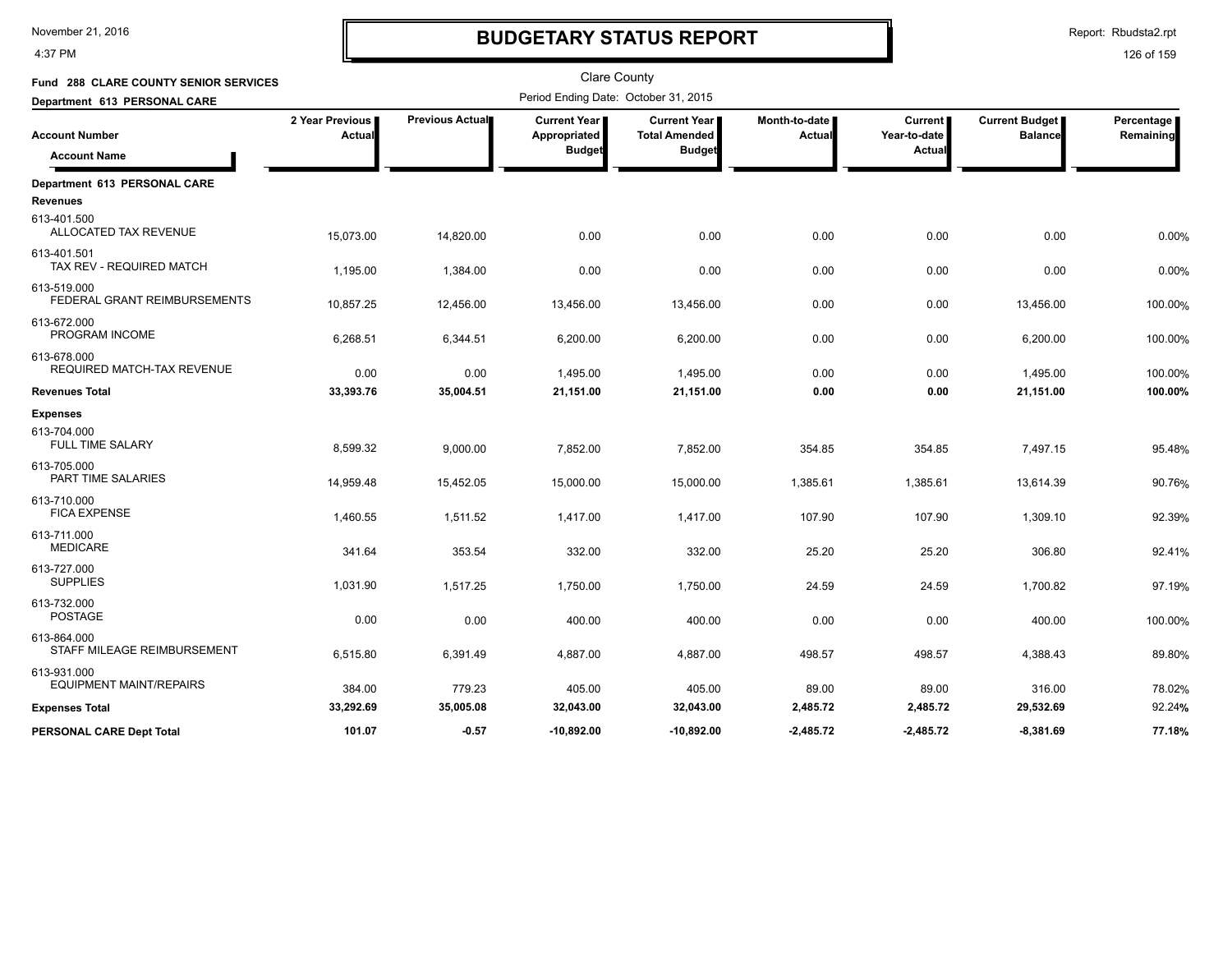4:37 PM

# **BUDGETARY STATUS REPORT**

Report: Rbudsta2.rpt

| Fund 288 CLARE COUNTY SENIOR SERVICES              |                           |                 | <b>Clare County</b>                                    |                                                              |                         |                                          |                                         |                         |
|----------------------------------------------------|---------------------------|-----------------|--------------------------------------------------------|--------------------------------------------------------------|-------------------------|------------------------------------------|-----------------------------------------|-------------------------|
| Department 614 HOMEMAKING                          |                           |                 | Period Ending Date: October 31, 2015                   |                                                              |                         |                                          |                                         |                         |
| <b>Account Number</b><br><b>Account Name</b>       | 2 Year Previous<br>Actual | Previous Actual | <b>Current Year</b> ■<br>Appropriated<br><b>Budget</b> | <b>Current Year</b><br><b>Total Amended</b><br><b>Budget</b> | Month-to-date<br>Actual | <b>Current</b><br>Year-to-date<br>Actual | <b>Current Budget</b><br><b>Balance</b> | Percentage<br>Remaining |
| Department 614 HOMEMAKING                          |                           |                 |                                                        |                                                              |                         |                                          |                                         |                         |
| <b>Revenues</b>                                    |                           |                 |                                                        |                                                              |                         |                                          |                                         |                         |
| 614-401.500<br>ALLOCATED TAX REVENUE               | 28,582.00                 | 22,522.00       | 0.00                                                   | 0.00                                                         | 0.00                    | 0.00                                     | 0.00                                    | 0.00%                   |
| 614-401.501<br>TAX REV - REQUIRED MATCH            | 1,820.00                  | 2,153.00        | 0.00                                                   | 0.00                                                         | 0.00                    | 0.00                                     | 0.00                                    | 0.00%                   |
| 614-519.000<br>FEDERAL GRANT REIMBURSEMENTS        | 16,376.00                 | 19,376.00       | 19,376.00                                              | 19,376.00                                                    | 0.00                    | 0.00                                     | 19,376.00                               | 100.00%                 |
| 614-672.000<br>PROGRAM INCOME                      | 13,172.50                 | 12,086.95       | 13,000.00                                              | 13,000.00                                                    | 0.00                    | 0.00                                     | 13,000.00                               | 100.00%                 |
| 614-678.000<br><b>REQUIRED MATCH - TAX REVENUE</b> | 0.00                      | 0.00            | 2,153.00                                               | 2,153.00                                                     | 0.00                    | 0.00                                     | 2,153.00                                | 100.00%                 |
| <b>Revenues Total</b>                              | 59,950.50                 | 56,137.95       | 34,529.00                                              | 34,529.00                                                    | 0.00                    | 0.00                                     | 34,529.00                               | 100.00%                 |
| <b>Expenses</b>                                    |                           |                 |                                                        |                                                              |                         |                                          |                                         |                         |
| 614-704.000<br><b>FULL TIME SALARY</b>             | 8,599.32                  | 8,903.77        | 7,852.00                                               | 7,852.00                                                     | 354.85                  | 354.85                                   | 7,497.15                                | 95.48%                  |
| 614-705.000<br>PART TIME SALARIES                  | 37,349.05                 | 34,112.10       | 35,000.00                                              | 35,000.00                                                    | 2,010.60                | 2,010.60                                 | 32,989.40                               | 94.26%                  |
| 614-710.000<br><b>FICA EXPENSE</b>                 | 2,843.52                  | 2,686.50        | 2,660.00                                               | 2,660.00                                                     | 146.62                  | 146.62                                   | 2,513.38                                | 94.49%                  |
| 614-711.000<br><b>MEDICARE EXPENSE</b>             | 665.03                    | 628.28          | 622.00                                                 | 622.00                                                       | 34.30                   | 34.30                                    | 587.70                                  | 94.49%                  |
| 614-727.000<br><b>SUPPLIES</b>                     | 982.65                    | 613.18          | 1,908.00                                               | 1,908.00                                                     | 24.59                   | 24.59                                    | 1,858.82                                | 97.42%                  |
| 614-732.000<br><b>POSTAGE</b>                      | 0.00                      | 0.00            | 450.00                                                 | 450.00                                                       | 0.00                    | 0.00                                     | 450.00                                  | 100.00%                 |
| 614-864.000<br>STAFF MILEAGE REIMBURSEMENT         | 8,860.40                  | 8,838.01        | 4,889.00                                               | 4,889.00                                                     | 408.85                  | 408.85                                   | 4,480.15                                | 91.64%                  |
| 614-931.000<br><b>EQUIPMENT MAINT/REPAIRS</b>      | 651.00                    | 156.00          | 705.00                                                 | 705.00                                                       | 1,625.00                | 1,625.00                                 | $-920.00$                               | $-130.50%$              |
| <b>Expenses Total</b>                              | 59,950.97                 | 55,937.84       | 54,086.00                                              | 54,086.00                                                    | 4,604.81                | 4,604.81                                 | 49,456.60                               | 91.49%                  |
| <b>HOMEMAKING Dept Total</b>                       | $-0.47$                   | 200.11          | $-19,557.00$                                           | $-19,557.00$                                                 | $-4,604.81$             | -4,604.81                                | $-14,927.60$                            | 76.45%                  |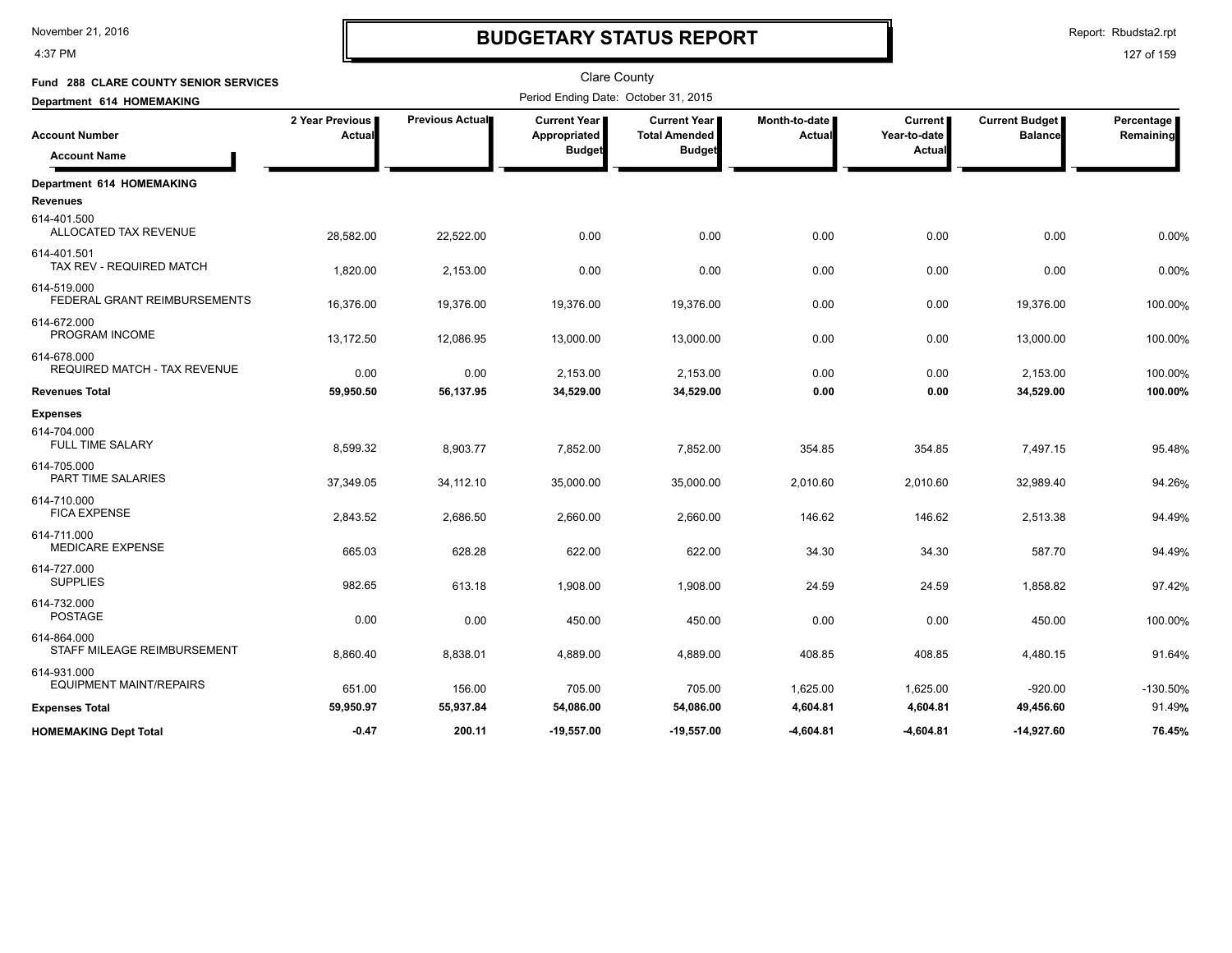4:37 PM

# **BUDGETARY STATUS REPORT**

Report: Rbudsta2.rpt

| Fund 288 CLARE COUNTY SENIOR SERVICES              |                           |                 | <b>Clare County</b>                                    |                                                              |                         |                                          |                                         |                         |
|----------------------------------------------------|---------------------------|-----------------|--------------------------------------------------------|--------------------------------------------------------------|-------------------------|------------------------------------------|-----------------------------------------|-------------------------|
| Department 615 RESPITE CARE                        |                           |                 | Period Ending Date: October 31, 2015                   |                                                              |                         |                                          |                                         |                         |
| <b>Account Number</b><br><b>Account Name</b>       | 2 Year Previous<br>Actual | Previous Actual | <b>Current Year</b> ■<br>Appropriated<br><b>Budget</b> | <b>Current Year</b><br><b>Total Amended</b><br><b>Budget</b> | Month-to-date<br>Actual | <b>Current</b><br>Year-to-date<br>Actual | <b>Current Budget</b><br><b>Balance</b> | Percentage<br>Remaining |
| Department 615 RESPITE CARE                        |                           |                 |                                                        |                                                              |                         |                                          |                                         |                         |
| <b>Revenues</b>                                    |                           |                 |                                                        |                                                              |                         |                                          |                                         |                         |
| 615-401.500<br>ALLOCATED TAX REVENUE               | 25,394.00                 | 37,663.00       | 0.00                                                   | 0.00                                                         | 0.00                    | 0.00                                     | 0.00                                    | 0.00%                   |
| 615-401.501<br>TAX REV - REQUIRED MATCH            | 1,750.00                  | 1,603.00        | 0.00                                                   | 0.00                                                         | 0.00                    | 0.00                                     | 0.00                                    | 0.00%                   |
| 615-519.000<br>FEDERAL GRANT REIMBURSEMENT         | 15,745.00                 | 14,425.00       | 11,473.00                                              | 11,473.00                                                    | 0.00                    | 0.00                                     | 11,473.00                               | 100.00%                 |
| 615-672.000<br>PROGRAM INCOME                      | 7,919.01                  | 9,564.75        | 7,500.00                                               | 7,500.00                                                     | 0.00                    | 0.00                                     | 7,500.00                                | 100.00%                 |
| 615-678.000<br><b>REQUIRED MATCH - TAX REVENUE</b> | 0.00                      | 0.00            | 1,275.00                                               | 1,275.00                                                     | 0.00                    | 0.00                                     | 1,275.00                                | 100.00%                 |
| <b>Revenues Total</b>                              | 50,808.01                 | 63,255.75       | 20,248.00                                              | 20,248.00                                                    | 0.00                    | 0.00                                     | 20,248.00                               | 100.00%                 |
| <b>Expenses</b>                                    |                           |                 |                                                        |                                                              |                         |                                          |                                         |                         |
| 615-704.000<br><b>FULL TIME SALARY</b>             | 8,605.74                  | 8,888.67        | 7,852.00                                               | 7,852.00                                                     | 369.95                  | 369.95                                   | 7,482.05                                | 95.29%                  |
| 615-705.000<br>PART TIME SALARIES                  | 31,743.99                 | 43,388.21       | 30,000.00                                              | 30,000.00                                                    | 3,660.50                | 3,660.50                                 | 26,339.50                               | 87.80%                  |
| 615-710.000<br><b>FICA EXPENSE</b>                 | 2,500.55                  | 3,236.96        | 2,350.00                                               | 2,350.00                                                     | 249.93                  | 249.93                                   | 2,100.07                                | 89.36%                  |
| 615-711.000<br><b>MEDICARE EXPENSE</b>             | 584.79                    | 757.14          | 550.00                                                 | 550.00                                                       | 58.46                   | 58.46                                    | 491.54                                  | 89.37%                  |
| 615-727.000<br><b>SUPPLIES</b>                     | 355.50                    | 591.12          | 1,750.00                                               | 1,750.00                                                     | 24.57                   | 24.57                                    | 1,700.86                                | 97.19%                  |
| 615-732.000<br><b>POSTAGE</b>                      | 0.00                      | 0.00            | 450.00                                                 | 450.00                                                       | 0.00                    | 0.00                                     | 450.00                                  | 100.00%                 |
| 615-864.000<br>STAFF MILEAGE REIMBURSEMENT         | 6,633.14                  | 6,237.81        | 4,887.00                                               | 4,887.00                                                     | 522.70                  | 522.70                                   | 4,364.30                                | 89.30%                  |
| 615-931.000<br><b>EQUIPMENT MAINT/REPAIRS</b>      | 384.00                    | 156.00          | 405.00                                                 | 405.00                                                       | 89.00                   | 89.00                                    | 316.00                                  | 78.02%                  |
| <b>Expenses Total</b>                              | 50,807.71                 | 63,255.91       | 48,244.00                                              | 48,244.00                                                    | 4,975.11                | 4,975.11                                 | 43,244.32                               | 89.69%                  |
| <b>RESPITE CARE Dept Total</b>                     | 0.30                      | $-0.16$         | $-27,996.00$                                           | $-27,996.00$                                                 | -4,975.11               | $-4,975.11$                              | $-22,996.32$                            | 82.23%                  |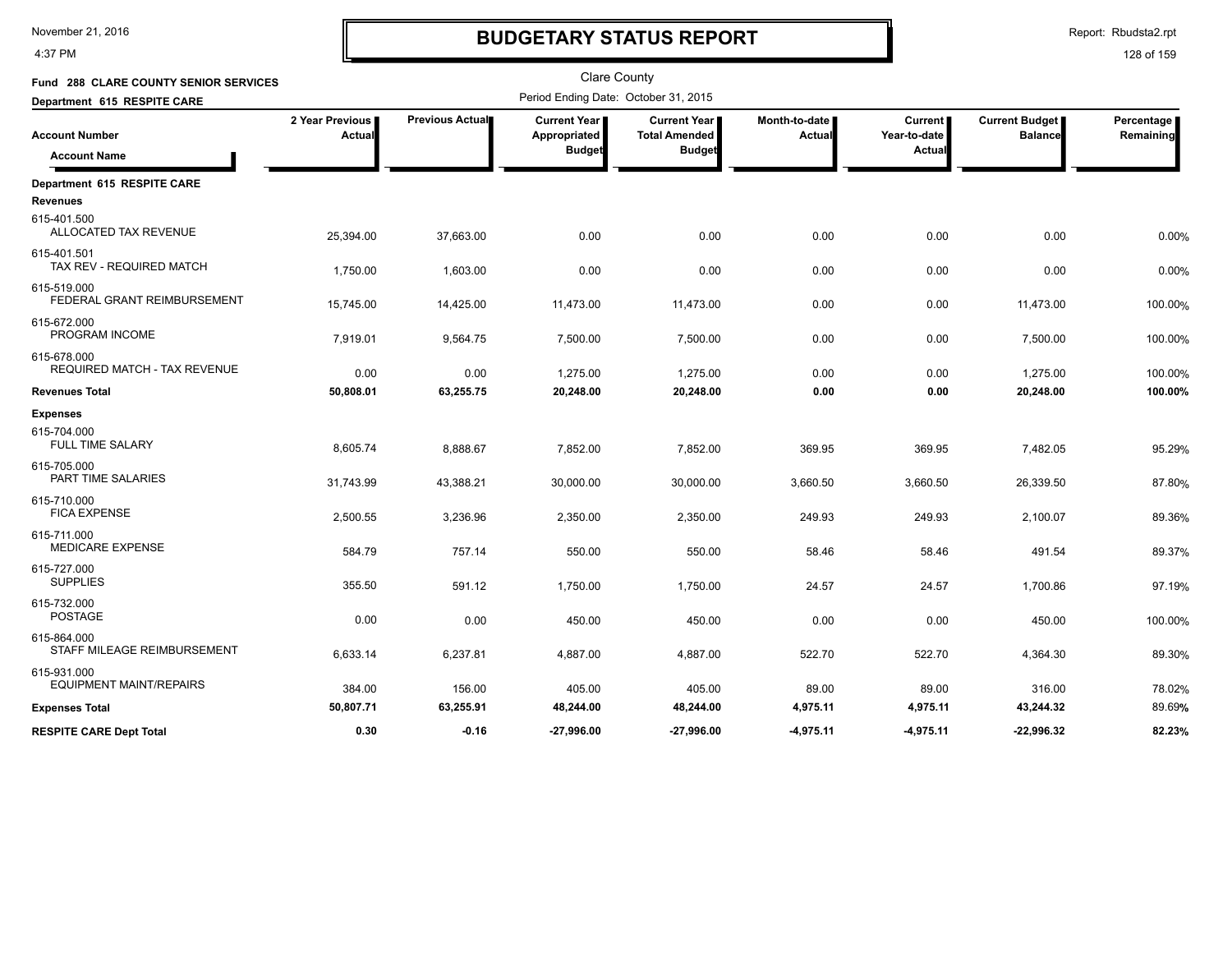4:37 PM

# **BUDGETARY STATUS REPORT**

Report: Rbudsta2.rpt

| <b>Fund 288 CLARE COUNTY SENIOR SERVICES</b>                                          |                           |                        | <b>Clare County</b><br>Period Ending Date: October 31, 2015 |                                                              |                                |                                          |                                         |                         |
|---------------------------------------------------------------------------------------|---------------------------|------------------------|-------------------------------------------------------------|--------------------------------------------------------------|--------------------------------|------------------------------------------|-----------------------------------------|-------------------------|
| Department 616 SENIOR CENTER STAFFING<br><b>Account Number</b><br><b>Account Name</b> | 2 Year Previous<br>Actual | <b>Previous Actual</b> | <b>Current Year I</b><br>Appropriated<br><b>Budget</b>      | <b>Current Year</b><br><b>Total Amended</b><br><b>Budget</b> | Month-to-date<br><b>Actual</b> | <b>Current</b><br>Year-to-date<br>Actual | <b>Current Budget</b><br><b>Balance</b> | Percentage<br>Remaining |
| Department 616 SENIOR CENTER STAFFING                                                 |                           |                        |                                                             |                                                              |                                |                                          |                                         |                         |
| <b>Revenues</b>                                                                       |                           |                        |                                                             |                                                              |                                |                                          |                                         |                         |
| 616-401.500<br>ALLOCATED TAX REVENUE                                                  | 10,891.00                 | 10,112.00              | 0.00                                                        | 0.00                                                         | 0.00                           | 0.00                                     | 0.00                                    | 0.00%                   |
| 616-401.501<br>TAX REV - REQUIRED MATCH                                               | 586.00                    | 586.00                 | 0.00                                                        | 0.00                                                         | 0.00                           | 0.00                                     | 0.00                                    | 0.00%                   |
| 616-519.000<br>FEDERAL GRANT REIMBURSEMENT                                            | 5,273.00                  | 5,273.00               | 5,273.00                                                    | 5,273.00                                                     | 0.00                           | 0.00                                     | 5,273.00                                | 100.00%                 |
| 616-678.500<br><b>REQUIRED MATCH - TAX REVENUE</b>                                    | 0.00                      | 0.00                   | 586.00                                                      | 586.00                                                       | 0.00                           | 0.00                                     | 586.00                                  | 100.00%                 |
| <b>Revenues Total</b>                                                                 | 16,750.00                 | 15,971.00              | 5,859.00                                                    | 5,859.00                                                     | 0.00                           | 0.00                                     | 5,859.00                                | 100.00%                 |
| <b>Expenses</b>                                                                       |                           |                        |                                                             |                                                              |                                |                                          |                                         |                         |
| 616-705.000<br>PART TIME SALARIES                                                     | 15,560.36                 | 14,910.08              | 15,659.00                                                   | 15,659.00                                                    | 602.25                         | 602.25                                   | 15,056.75                               | 96.15%                  |
| 616-710.000<br><b>FICA EXPENSE</b>                                                    | 964.76                    | 859.96                 | 971.00                                                      | 971.00                                                       | 37.34                          | 37.34                                    | 933.66                                  | 96.15%                  |
| 616-711.000<br><b>MEDICARE EXPENSE</b>                                                | 225.62                    | 201.12                 | 227.00                                                      | 227.00                                                       | 8.73                           | 8.73                                     | 218.27                                  | 96.15%                  |
| <b>Expenses Total</b>                                                                 | 16,750.74                 | 15,971.16              | 16,857.00                                                   | 16,857.00                                                    | 648.32                         | 648.32                                   | 16,208.68                               | 96.15%                  |
| <b>SENIOR CENTER STAFFING Dept Total</b>                                              | $-0.74$                   | $-0.16$                | $-10,998.00$                                                | $-10,998.00$                                                 | $-648.32$                      | $-648.32$                                | $-10,349.68$                            | 94.11%                  |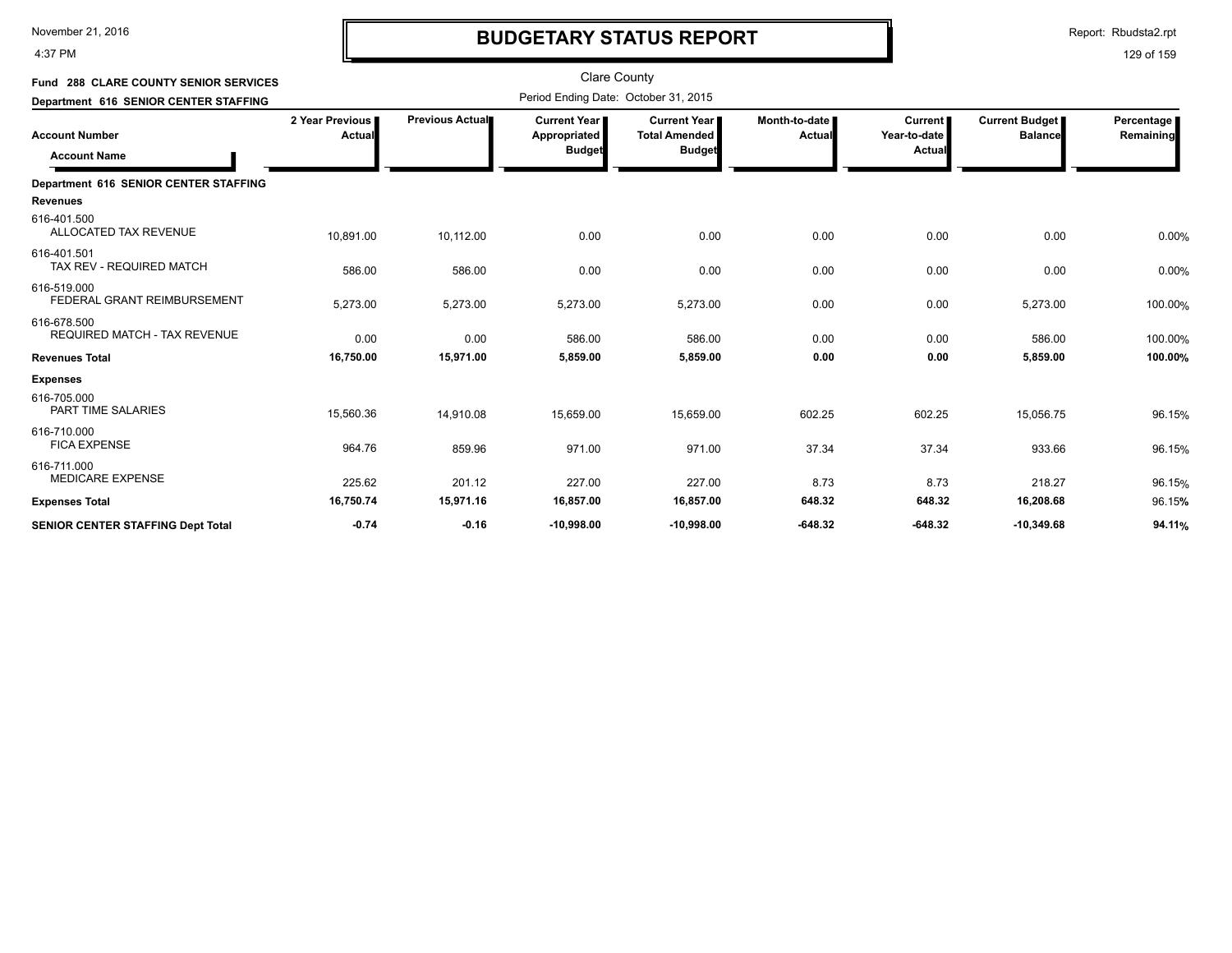4:37 PM

# **BUDGETARY STATUS REPORT**

Report: Rbudsta2.rpt

| Fund 288 CLARE COUNTY SENIOR SERVICES<br>Department 617 DISEASE PREVENTION/HEALTH PROM |                           |                        | <b>Clare County</b><br>Period Ending Date: October 31, 2015 |                                                              |                         |                                          |                                  |                         |
|----------------------------------------------------------------------------------------|---------------------------|------------------------|-------------------------------------------------------------|--------------------------------------------------------------|-------------------------|------------------------------------------|----------------------------------|-------------------------|
| <b>Account Number</b><br><b>Account Name</b>                                           | 2 Year Previous<br>Actual | <b>Previous Actual</b> | Current Year<br>Appropriated<br><b>Budget</b>               | <b>Current Year</b><br><b>Total Amended</b><br><b>Budget</b> | Month-to-date<br>Actual | <b>Current</b><br>Year-to-date<br>Actual | Current Budget<br><b>Balance</b> | Percentage<br>Remaining |
| Department 617 DISEASE PREVENTION/HEALTH PROM                                          |                           |                        |                                                             |                                                              |                         |                                          |                                  |                         |
| <b>Revenues</b>                                                                        |                           |                        |                                                             |                                                              |                         |                                          |                                  |                         |
| 617-401.501<br>TAX REV - REQUIRED MATCH                                                | 386.45                    | 370.00                 | 0.00                                                        | 0.00                                                         | 0.00                    | 0.00                                     | 0.00                             | 0.00%                   |
| 617-519.000<br>FEDERAL GRANT REIMBURSEMENTS                                            | 3,478.08                  | 0.00                   | 0.00                                                        | 0.00                                                         | 0.00                    | 0.00                                     | 0.00                             | 0.00%                   |
| 617-676.000<br><b>REIMBURSEMENT - TRAINING</b>                                         | 0.00                      | 7,386.28               | 0.00                                                        | 0.00                                                         | 0.00                    | 0.00                                     | 0.00                             | 0.00%                   |
| <b>Revenues Total</b>                                                                  | 3,864.53                  | 7,756.28               | 0.00                                                        | 0.00                                                         | 0.00                    | 0.00                                     | 0.00                             | 0.00%                   |
| <b>Expenses</b>                                                                        |                           |                        |                                                             |                                                              |                         |                                          |                                  |                         |
| 617-704.000<br><b>FULL TIME SALARIES</b>                                               | 0.00                      | 1.531.23               | 0.00                                                        | 0.00                                                         | 0.00                    | 0.00                                     | 0.00                             | 0.00%                   |
| 617-710.000<br><b>FICA EXPENSE</b>                                                     | 0.00                      | 94.15                  | 0.00                                                        | 0.00                                                         | 0.00                    | 0.00                                     | 0.00                             | 0.00%                   |
| 617-711.000<br><b>MEDICARE EXPENSE</b>                                                 | 0.00                      | 22.01                  | 0.00                                                        | 0.00                                                         | 0.00                    | 0.00                                     | 0.00                             | 0.00%                   |
| 617-727.000<br><b>SUPPLIES</b>                                                         | 0.00                      | 32.23                  | 0.00                                                        | 0.00                                                         | 0.00                    | 0.00                                     | 0.00                             | 0.00%                   |
| 617-864.000<br>TRAVEL & MILEAGE                                                        | 277.76                    | 11.89                  | 0.00                                                        | 0.00                                                         | 0.00                    | 0.00                                     | 0.00                             | 0.00%                   |
| <b>Expenses Total</b>                                                                  | 277.76                    | 1,691.51               | 0.00                                                        | 0.00                                                         | 0.00                    | 0.00                                     | 0.00                             | %                       |
| <b>DISEASE PREVENTION/HEALTH PROM</b><br><b>Dept Total</b>                             | 3,586.77                  | 6,064.77               | 0.00                                                        | 0.00                                                         | 0.00                    | 0.00                                     | 0.00                             | 0.00%                   |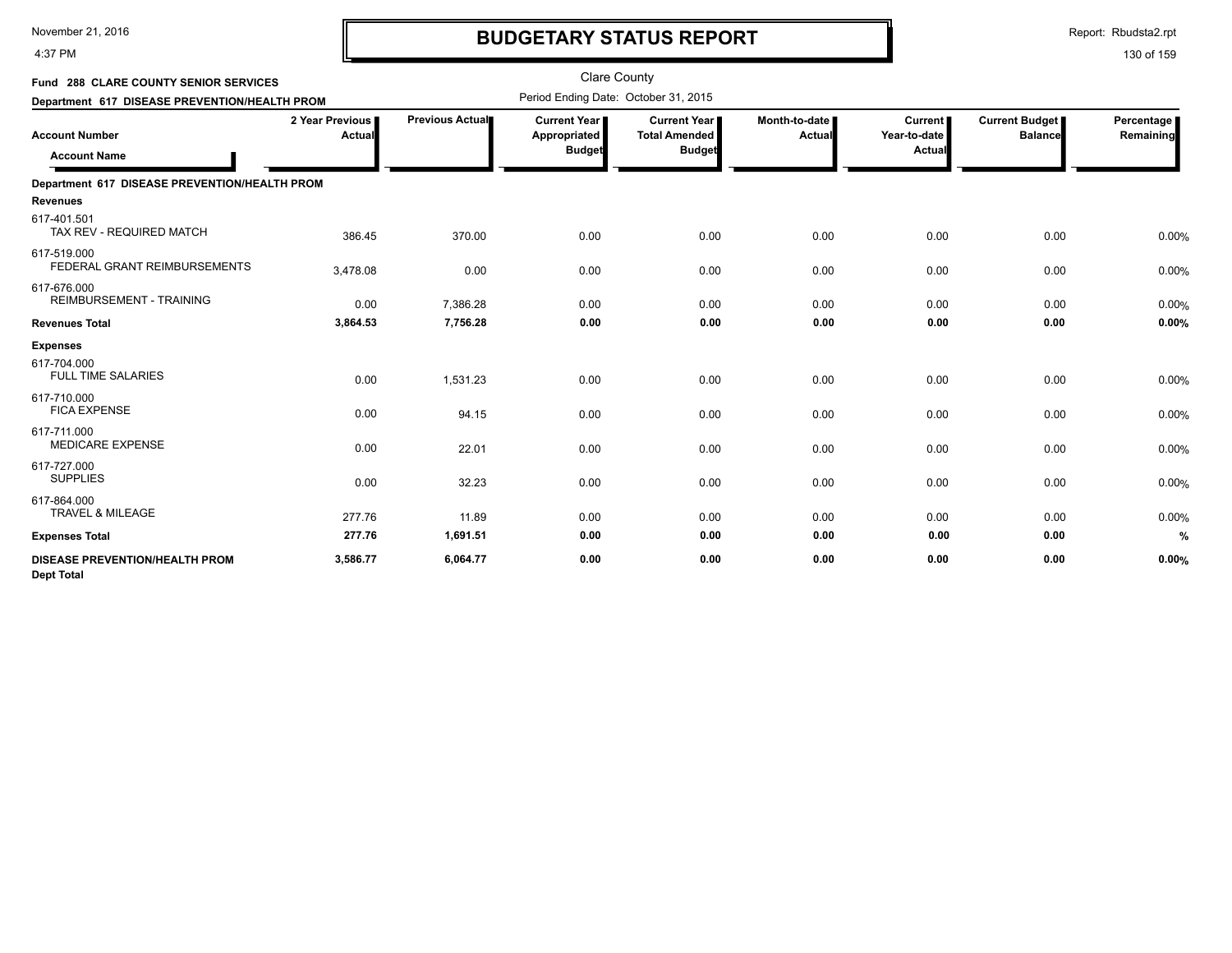4:37 PM

# **BUDGETARY STATUS REPORT**

Clare County

Report: Rbudsta2.rpt

| Fund 288 CLARE COUNTY SENIOR SERVICES                 |                           |                        | Clare County                         |                                             |                         |                                |                                         |                         |
|-------------------------------------------------------|---------------------------|------------------------|--------------------------------------|---------------------------------------------|-------------------------|--------------------------------|-----------------------------------------|-------------------------|
| Department 618 CAREGIVING TRAINING                    |                           |                        | Period Ending Date: October 31, 2015 |                                             |                         |                                |                                         |                         |
| <b>Account Number</b>                                 | 2 Year Previous<br>Actual | <b>Previous Actual</b> | <b>Current Year</b><br>Appropriated  | <b>Current Year</b><br><b>Total Amended</b> | Month-to-date<br>Actual | <b>Current</b><br>Year-to-date | <b>Current Budget</b><br><b>Balance</b> | Percentage<br>Remaining |
| <b>Account Name</b>                                   |                           |                        | <b>Budget</b>                        | <b>Budget</b>                               |                         | Actual                         |                                         |                         |
| Department 618 CAREGIVING TRAINING<br><b>Revenues</b> |                           |                        |                                      |                                             |                         |                                |                                         |                         |
| 618-401.500<br>ALLOCATED TAX REVENUE                  | 0.00                      | 5,391.00               | 0.00                                 | 0.00                                        | 0.00                    | 0.00                           | 0.00                                    | 0.00%                   |
| 618-401.501<br>TAX REV - REQUIRED MATCH               | 999.00                    | 1,205.00               | 0.00                                 | 0.00                                        | 0.00                    | 0.00                           | 0.00                                    | 0.00%                   |
| 618-519.000<br>FEDERAL GRANT REIMBURSEMENTS           | 8,992.00                  | 10,844.00              | 9,141.00                             | 9,141.00                                    | 0.00                    | 0.00                           | 9,141.00                                | 100.00%                 |
| 618-678.500<br>REQUIRED MATCH - TAX REVENUE           | 0.00                      | 0.00                   | 1,016.00                             | 1,016.00                                    | 0.00                    | 0.00                           | 1,016.00                                | 100.00%                 |
| <b>Revenues Total</b>                                 | 9,991.00                  | 17,440.00              | 10,157.00                            | 10,157.00                                   | 0.00                    | 0.00                           | 10,157.00                               | 100.00%                 |
| <b>Expenses</b>                                       |                           |                        |                                      |                                             |                         |                                |                                         |                         |
| 618-704.000<br><b>FULL TIME SALARIES</b>              | 4,394.26                  | 10,269.02              | 6,525.00                             | 6,525.00                                    | 0.00                    | 0.00                           | 6,525.00                                | 100.00%                 |
| 618-705.000<br>PART TIME SALARIES                     | 4,338.16                  | 197.83                 | 2,015.00                             | 2,015.00                                    | 0.00                    | 0.00                           | 2,015.00                                | 100.00%                 |
| 618-710.000<br><b>FICA EXPENSE</b>                    | 536.18                    | 631.66                 | 529.00                               | 529.00                                      | 0.00                    | 0.00                           | 529.00                                  | 100.00%                 |
| 618-711.000<br><b>MEDICARE EXPENSE</b>                | 125.60                    | 147.65                 | 124.00                               | 124.00                                      | 0.00                    | 0.00                           | 124.00                                  | 100.00%                 |
| 618-715.000<br><b>HEALTH INSURANCE</b>                | 408.52                    | 5,642.08               | 0.00                                 | 0.00                                        | 0.00                    | 0.00                           | 0.00                                    | 0.00%                   |
| 618-715.006<br><b>CIC BUNDLE</b>                      | 45.80                     | 51.35                  | 0.00                                 | 0.00                                        | 0.00                    | 0.00                           | 0.00                                    | 0.00%                   |
| 618-727.000<br><b>SUPPLIES</b>                        | 59.53                     | 625.00                 | 1,000.00                             | 1,000.00                                    | 0.00                    | 0.00                           | 1,000.00                                | 100.00%                 |
| 618-864.000<br>TRAVEL & MILEAGE                       | 82.50                     | 63.84                  | 1,000.00                             | 1,000.00                                    | 0.00                    | 0.00                           | 1,000.00                                | 100.00%                 |
| <b>Expenses Total</b>                                 | 9,990.55                  | 17,628.43              | 11,193.00                            | 11,193.00                                   | 0.00                    | 0.00                           | 11,193.00                               | 100.00%                 |
| <b>CAREGIVING TRAINING Dept Total</b>                 | 0.45                      | $-188.43$              | $-1.036.00$                          | $-1.036.00$                                 | 0.00                    | 0.00                           | $-1,036.00$                             | 100.00%                 |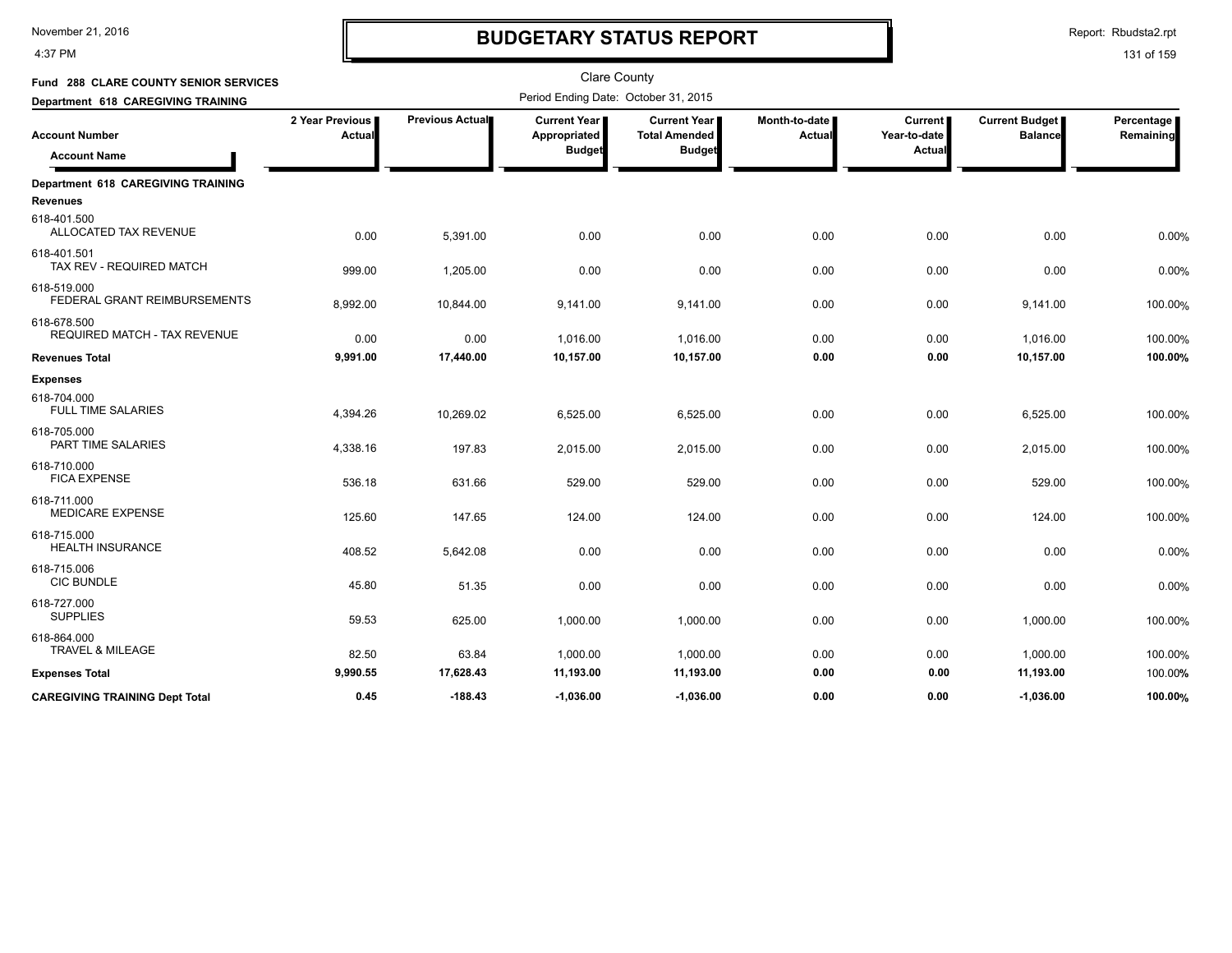4:37 PM

# **BUDGETARY STATUS REPORT**

Report: Rbudsta2.rpt

| Fund 288 CLARE COUNTY SENIOR SERVICES                                                              |                                  |                 | <b>Clare County</b><br>Period Ending Date: October 31, 2015 |                                                                |                         |                                                 |                                  |                         |
|----------------------------------------------------------------------------------------------------|----------------------------------|-----------------|-------------------------------------------------------------|----------------------------------------------------------------|-------------------------|-------------------------------------------------|----------------------------------|-------------------------|
| Department 619 A&D CONTRACTED SERVICES<br><b>Account Number</b><br><b>Account Name</b>             | 2 Year Previous<br><b>Actual</b> | Previous Actual | <b>Current Year</b><br>Appropriated<br><b>Budget</b>        | <b>Current Year I</b><br><b>Total Amended</b><br><b>Budget</b> | Month-to-date<br>Actual | <b>Current</b><br>Year-to-date<br><b>Actual</b> | Current Budget<br><b>Balance</b> | Percentage<br>Remaining |
| Department 619 A&D CONTRACTED SERVICES<br><b>Revenues</b><br>619-626.000<br>A & D HOME HEALTH CARE | 19,335.90                        | 19,873.20       | 15,000.00                                                   | 15,000.00                                                      | 0.00                    | 0.00                                            | 15,000.00                        | 100.00%                 |
| <b>Revenues Total</b>                                                                              | 19,335.90                        | 19,873.20       | 15,000.00                                                   | 15,000.00                                                      | 0.00                    | 0.00                                            | 15,000.00                        | 100.00%                 |
| <b>Expenses</b>                                                                                    |                                  |                 |                                                             |                                                                |                         |                                                 |                                  |                         |
| 619-705.000<br><b>HDM-PART TIME SALARY</b>                                                         | 3,062.98                         | 7,276.95        | 5,000.00                                                    | 5,000.00                                                       | 290.87                  | 290.87                                          | 4,709.13                         | 94.18%                  |
| 619-710.000<br><b>HDM-FICA EXPENSE</b>                                                             | 190.02                           | 447.74          | 310.00                                                      | 310.00                                                         | 17.80                   | 17.80                                           | 292.20                           | 94.26%                  |
| 619-711.000<br><b>HDM-MEDICARE EXPENSE</b>                                                         | 44.43                            | 104.77          | 73.00                                                       | 73.00                                                          | 4.16                    | 4.16                                            | 68.84                            | 94.30%                  |
| <b>Expenses Total</b>                                                                              | 3,297.43                         | 7,829.46        | 5,383.00                                                    | 5,383.00                                                       | 312.83                  | 312.83                                          | 5,070.17                         | 94.19%                  |
| <b>A&amp;D CONTRACTED SERVICES Dept</b><br><b>Total</b>                                            | 16,038.47                        | 12,043.74       | 9,617.00                                                    | 9,617.00                                                       | $-312.83$               | $-312.83$                                       | 9,929.83                         | 103.25%                 |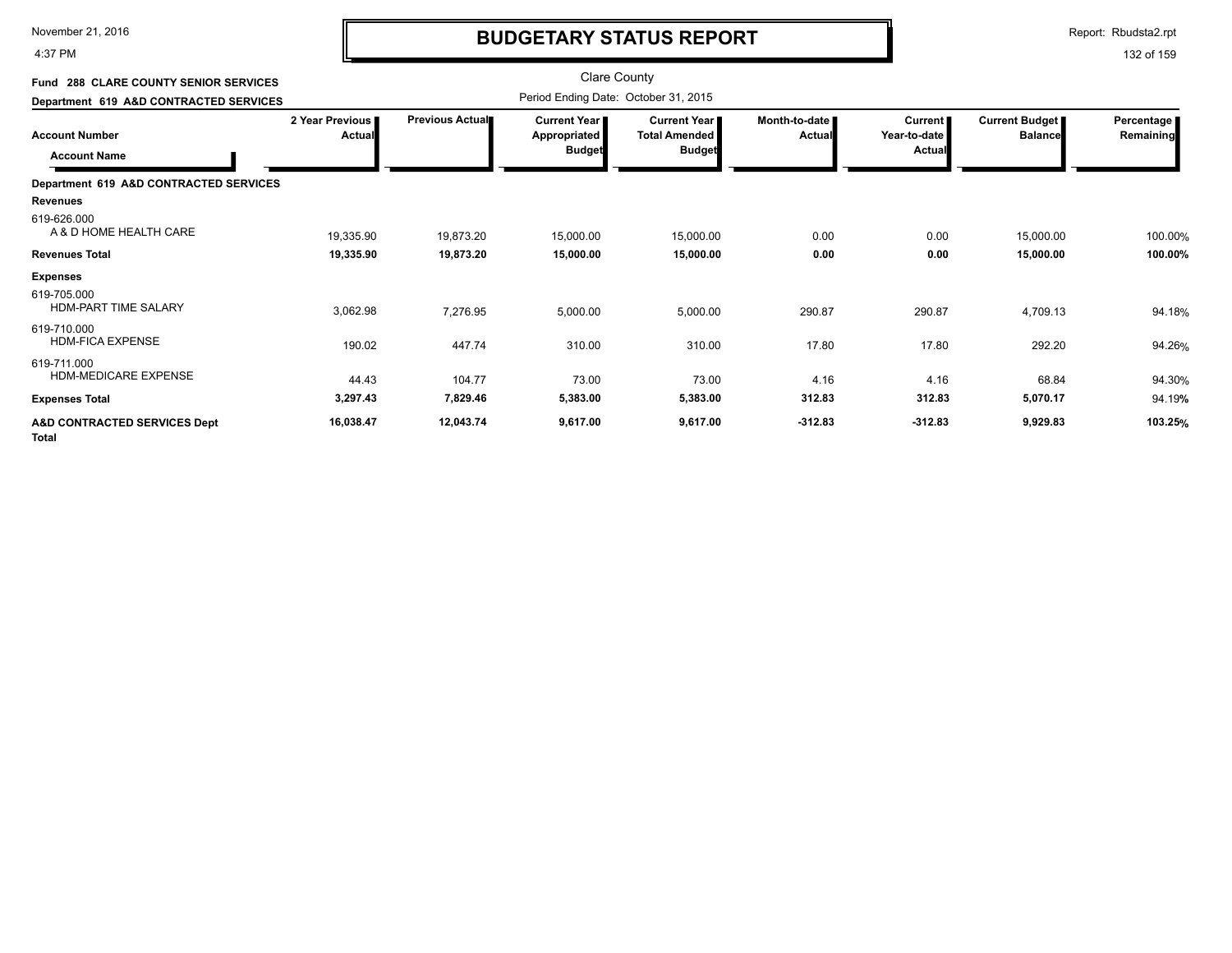4:37 PM

# **BUDGETARY STATUS REPORT**

Report: Rbudsta2.rpt

| <b>Fund 288 CLARE COUNTY SENIOR SERVICES</b>   |                           |                 | <b>Clare County</b>                           |                                                              |                         |                                          |                                         |                         |
|------------------------------------------------|---------------------------|-----------------|-----------------------------------------------|--------------------------------------------------------------|-------------------------|------------------------------------------|-----------------------------------------|-------------------------|
| Department 621 FUNDRAISING & ACTIVITIES        |                           |                 | Period Ending Date: October 31, 2015          |                                                              |                         |                                          |                                         |                         |
| <b>Account Number</b><br><b>Account Name</b>   | 2 Year Previous<br>Actual | Previous Actual | Current Year<br>Appropriated<br><b>Budget</b> | <b>Current Year</b><br><b>Total Amended</b><br><b>Budget</b> | Month-to-date<br>Actual | <b>Current</b><br>Year-to-date<br>Actual | <b>Current Budget</b><br><b>Balance</b> | Percentage<br>Remaining |
| Department 621 FUNDRAISING & ACTIVITIES        |                           |                 |                                               |                                                              |                         |                                          |                                         |                         |
| <b>Revenues</b>                                |                           |                 |                                               |                                                              |                         |                                          |                                         |                         |
| 621-401.500<br>ALLOCATED TAX REVENUE           | 1,986.22                  | 0.00            | 0.00                                          | 0.00                                                         | 0.00                    | 0.00                                     | 0.00                                    | 0.00%                   |
| 621-674.000<br><b>FUNDRAISING</b>              | 0.00                      | 263.00          | 0.00                                          | 0.00                                                         | 0.00                    | 0.00                                     | 0.00                                    | 0.00%                   |
| <b>Revenues Total</b>                          | 1,986.22                  | 263.00          | 0.00                                          | 0.00                                                         | 0.00                    | 0.00                                     | 0.00                                    | 0.00%                   |
| <b>Expenses</b>                                |                           |                 |                                               |                                                              |                         |                                          |                                         |                         |
| 621-885.000<br><b>ACTIVITIES - CLARE</b>       | 692.12                    | 0.00            | 0.00                                          | 0.00                                                         | 0.00                    | 0.00                                     | 0.00                                    | 0.00%                   |
| 621-885.002<br><b>ACTIVITIES - HAYES</b>       | 519.93                    | 1,616.20        | 0.00                                          | 0.00                                                         | 0.00                    | 0.00                                     | 0.00                                    | 0.00%                   |
| 621-885.003<br><b>ACTIVITIES - LAKE</b>        | 532.09                    | 0.00            | 0.00                                          | 0.00                                                         | 0.00                    | 0.00                                     | 0.00                                    | 0.00%                   |
| 621-885.004<br><b>ACTIVITIES - LAKE GEORGE</b> | 242.08                    | 150.00          | 0.00                                          | 0.00                                                         | 0.00                    | 0.00                                     | 0.00                                    | 0.00%                   |
| <b>Expenses Total</b>                          | 1,986.22                  | 1,766.20        | 0.00                                          | 0.00                                                         | 0.00                    | 0.00                                     | 0.00                                    | %                       |
| <b>FUNDRAISING &amp; ACTIVITIES Dept Total</b> | 0.00                      | $-1,503.20$     | 0.00                                          | 0.00                                                         | 0.00                    | 0.00                                     | 0.00                                    | 0.00%                   |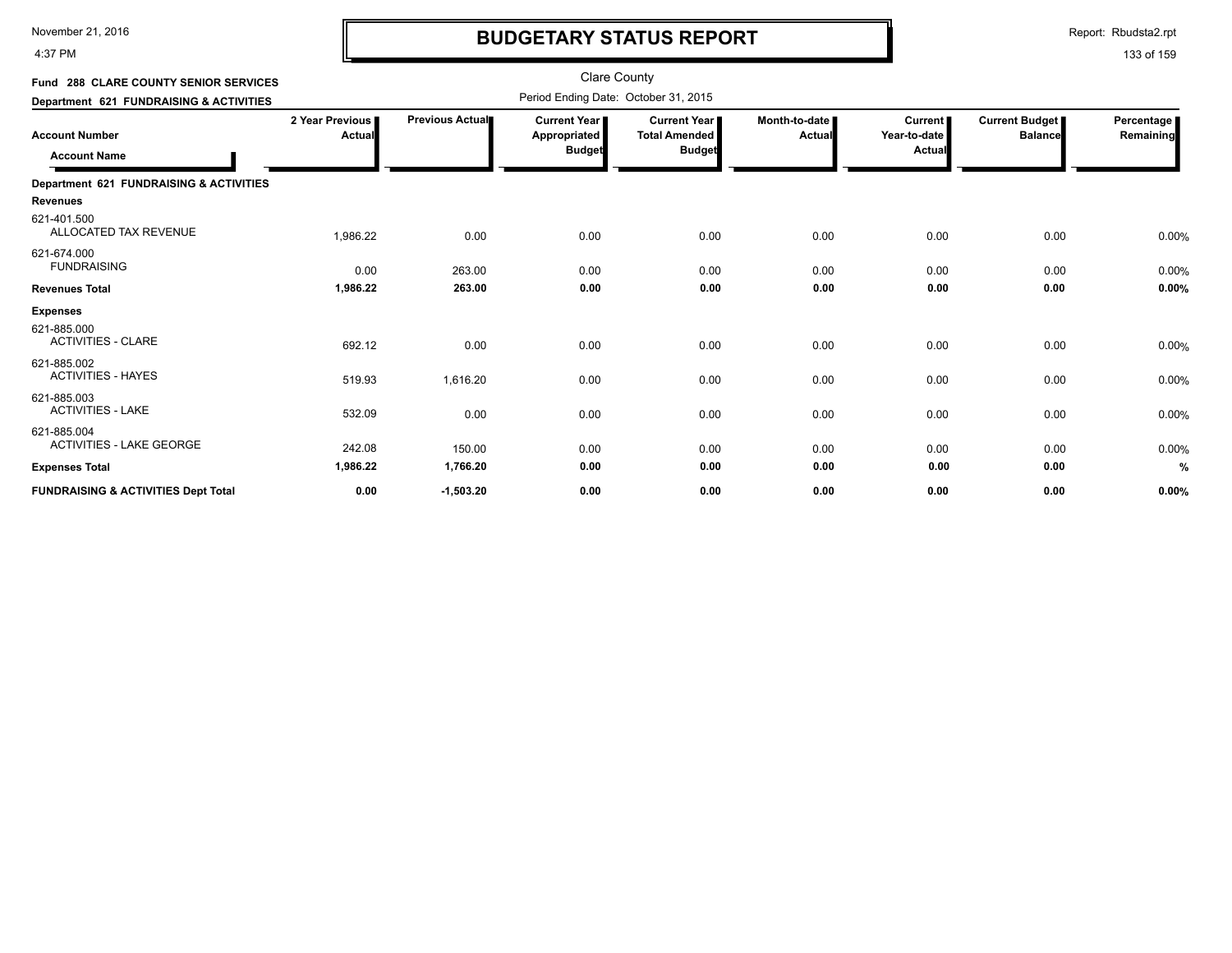4:37 PM

# **BUDGETARY STATUS REPORT**

Report: Rbudsta2.rpt

| Fund 288 CLARE COUNTY SENIOR SERVICES                                                   |                           |                 | <b>Clare County</b><br>Period Ending Date: October 31, 2015 |                                                              |                                |                                          |                                         |                         |
|-----------------------------------------------------------------------------------------|---------------------------|-----------------|-------------------------------------------------------------|--------------------------------------------------------------|--------------------------------|------------------------------------------|-----------------------------------------|-------------------------|
| Department 624 PAYMENT OF SERVICE (POS)<br><b>Account Number</b><br><b>Account Name</b> | 2 Year Previous<br>Actual | Previous Actual | <b>Current Year I</b><br>Appropriated<br><b>Budget</b>      | <b>Current Year</b><br><b>Total Amended</b><br><b>Budget</b> | Month-to-date<br><b>Actual</b> | <b>Current</b><br>Year-to-date<br>Actual | <b>Current Budget</b><br><b>Balance</b> | Percentage<br>Remaining |
| Department 624 PAYMENT OF SERVICE (POS)                                                 |                           |                 |                                                             |                                                              |                                |                                          |                                         |                         |
| <b>Revenues</b>                                                                         |                           |                 |                                                             |                                                              |                                |                                          |                                         |                         |
| 624-676.000<br><b>POS REIMBURSEMENT</b>                                                 | 8,764.43                  | 8.787.66        | 0.00                                                        | 0.00                                                         | 0.00                           | 0.00                                     | 0.00                                    | 0.00%                   |
| <b>Revenues Total</b>                                                                   | 8,764.43                  | 8,787.66        | 0.00                                                        | 0.00                                                         | 0.00                           | 0.00                                     | 0.00                                    | 0.00%                   |
| <b>Expenses</b>                                                                         |                           |                 |                                                             |                                                              |                                |                                          |                                         |                         |
| 624-836.000<br>SUPPLEMENTAL FUNDS SERVICE                                               | 1,181.40                  | 2.477.29        | 0.00                                                        | 0.00                                                         | 0.00                           | 0.00                                     | $-27.77$                                | 0.00%                   |
| 624-836.002<br>SLIP/FALL/SAFETY SERVICE                                                 | 1,903.11                  | 1,823.22        | 0.00                                                        | 0.00                                                         | 0.00                           | 0.00                                     | 0.00                                    | 0.00%                   |
| 624-836.003<br>KINSHIP CARE SERVICE                                                     | 991.00                    | 682.81          | 0.00                                                        | 0.00                                                         | 0.00                           | 0.00                                     | 0.00                                    | 0.00%                   |
| 624-836.005<br>UNMET NEEDS-HOME REPAIR SERVICE                                          | 1,200.00                  | 600.00          | 0.00                                                        | 0.00                                                         | 0.00                           | 0.00                                     | 0.00                                    | 0.00%                   |
| 624-836.006<br>UTILITY ASSISTANCE SERVICE                                               | 600.00                    | 910.79          | 0.00                                                        | 0.00                                                         | 400.00                         | 400.00                                   | $-400.00$                               | 0.00%                   |
| 624-836.007<br><b>MEDICAL TRANSPORT</b>                                                 | 1,216.00                  | 608.00          | 0.00                                                        | 0.00                                                         | 0.00                           | 0.00                                     | 0.00                                    | 0.00%                   |
| 624-836.008<br><b>CHORE</b>                                                             | 0.00                      | 539.95          | 0.00                                                        | 0.00                                                         | 0.00                           | 0.00                                     | 0.00                                    | 0.00%                   |
| <b>Expenses Total</b>                                                                   | 7,091.51                  | 7,642.06        | 0.00                                                        | 0.00                                                         | 400.00                         | 400.00                                   | $-427.77$                               | %                       |
| <b>PAYMENT OF SERVICE (POS) Dept</b><br><b>Total</b>                                    | 1,672.92                  | 1,145.60        | 0.00                                                        | 0.00                                                         | $-400.00$                      | $-400.00$                                | 427.77                                  | 0.00%                   |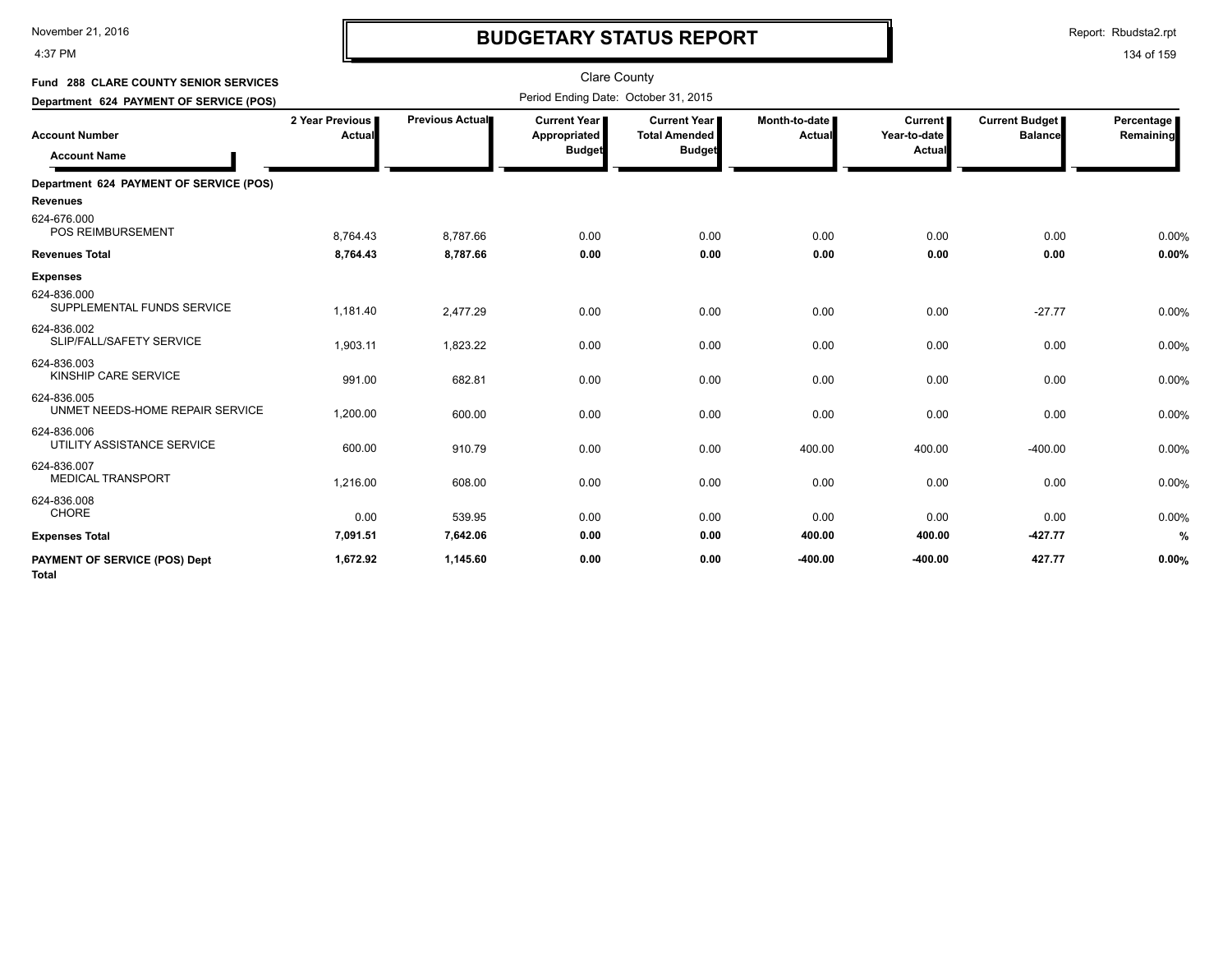4:37 PM

# **BUDGETARY STATUS REPORT**

Report: Rbudsta2.rpt

| <b>Fund 288 CLARE COUNTY SENIOR SERVICES</b>               |                           |                        | Clare County                                         |                                                              |                         |                                          |                                         |                         |
|------------------------------------------------------------|---------------------------|------------------------|------------------------------------------------------|--------------------------------------------------------------|-------------------------|------------------------------------------|-----------------------------------------|-------------------------|
| Department 626 MEDICAID WAIVER CONTRACTED SVC              |                           |                        | Period Ending Date: October 31, 2015                 |                                                              |                         |                                          |                                         |                         |
| <b>Account Number</b><br><b>Account Name</b>               | 2 Year Previous<br>Actual | <b>Previous Actual</b> | Current Year<br><b>Appropriated</b><br><b>Budget</b> | <b>Current Year</b><br><b>Total Amended</b><br><b>Budget</b> | Month-to-date<br>Actual | <b>Current</b><br>Year-to-date<br>Actual | <b>Current Budget</b><br><b>Balance</b> | Percentage<br>Remaining |
| Department 626 MEDICAID WAIVER CONTRACTED SVC              |                           |                        |                                                      |                                                              |                         |                                          |                                         |                         |
| <b>Revenues</b>                                            |                           |                        |                                                      |                                                              |                         |                                          |                                         |                         |
| 626-630.000<br><b>MEDICAID WAIVER REVENUE</b>              | 16,351.50                 | 19,364.75              | 4,000.00                                             | 4,000.00                                                     | 0.00                    | 0.00                                     | 4,000.00                                | 100.00%                 |
| <b>Revenues Total</b>                                      | 16,351.50                 | 19,364.75              | 4,000.00                                             | 4,000.00                                                     | 0.00                    | 0.00                                     | 4,000.00                                | 100.00%                 |
| <b>Expenses</b>                                            |                           |                        |                                                      |                                                              |                         |                                          |                                         |                         |
| 626-705.000<br><b>HDM-PART TIME SALARY</b>                 | 2,874.43                  | 29.85                  | 2,000.00                                             | 2,000.00                                                     | 0.00                    | 0.00                                     | 2,000.00                                | 100.00%                 |
| 626-705.002<br><b>RC-PART TIME SALARY</b>                  | 0.00                      | 1,896.18               | 0.00                                                 | 0.00                                                         | 0.00                    | 0.00                                     | 0.00                                    | 0.00%                   |
| 626-710.000<br><b>HDM-FICA</b>                             | 178.45                    | 119.45                 | 124.00                                               | 124.00                                                       | 0.00                    | 0.00                                     | 124.00                                  | 100.00%                 |
| 626-711.000<br><b>HDM-MEDICARE</b>                         | 41.41                     | 27.92                  | 29.00                                                | 29.00                                                        | 0.00                    | 0.00                                     | 29.00                                   | 100.00%                 |
| 626-864.000<br>STAFF MILEAGE REIMBURSEMENT                 | 0.00                      | 1,138.55               | 0.00                                                 | 0.00                                                         | 0.00                    | 0.00                                     | 0.00                                    | 0.00%                   |
| <b>Expenses Total</b>                                      | 3,094.29                  | 3,211.95               | 2,153.00                                             | 2,153.00                                                     | 0.00                    | 0.00                                     | 2,153.00                                | 100.00%                 |
| <b>MEDICAID WAIVER CONTRACTED SVC</b><br><b>Dept Total</b> | 13,257.21                 | 16,152.80              | 1,847.00                                             | 1,847.00                                                     | 0.00                    | 0.00                                     | 1,847.00                                | 100.00%                 |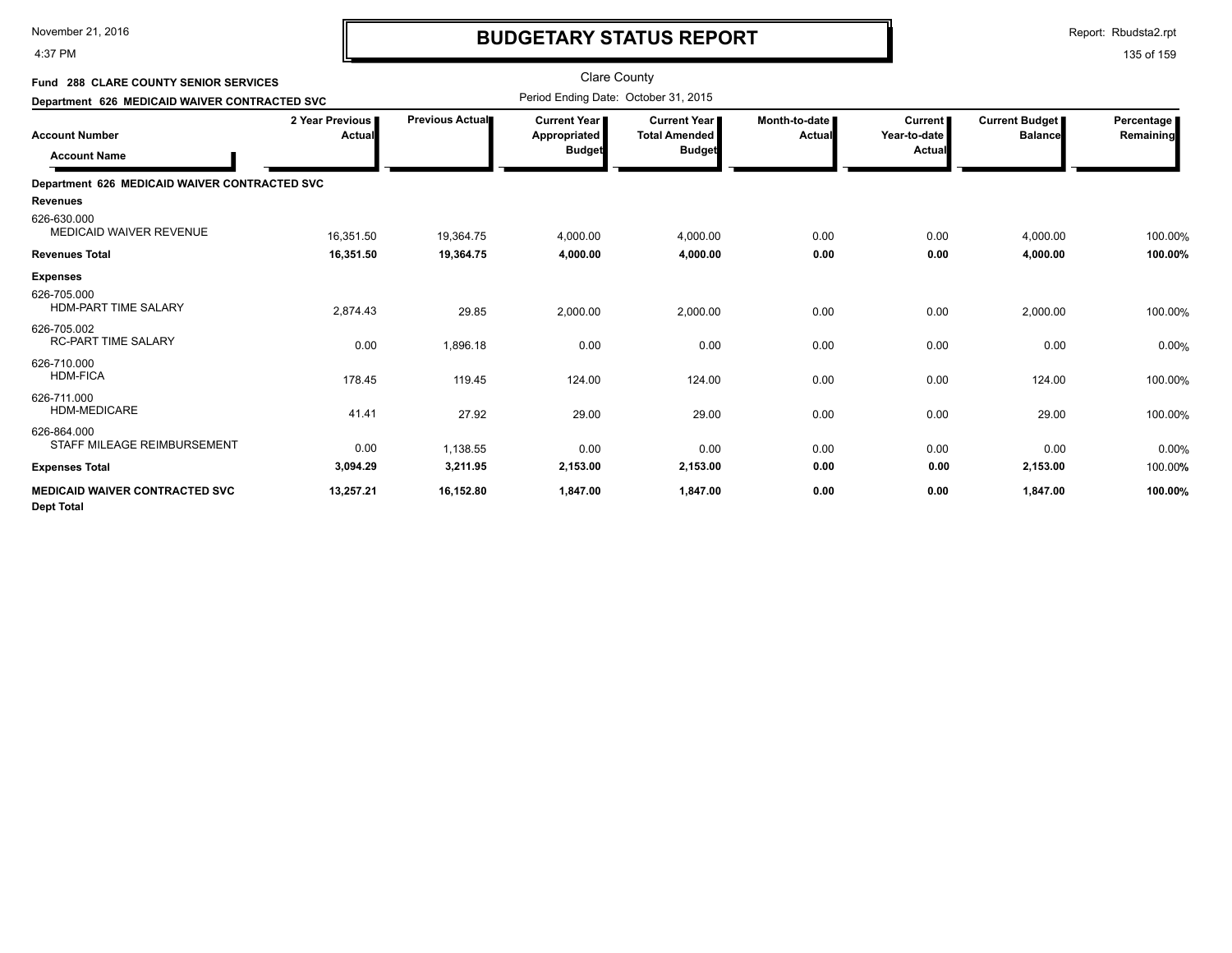4:37 PM

# **BUDGETARY STATUS REPORT**

Report: Rbudsta2.rpt

| <b>Fund 288 CLARE COUNTY SENIOR SERVICES</b>                                                |                                              |                     | <b>Clare County</b><br>Period Ending Date: October 31, 2015 |                                                              |                           |                                          |                                  |                         |
|---------------------------------------------------------------------------------------------|----------------------------------------------|---------------------|-------------------------------------------------------------|--------------------------------------------------------------|---------------------------|------------------------------------------|----------------------------------|-------------------------|
| Department 627 CARE MGT CONTRACTED SERVICES<br><b>Account Number</b><br><b>Account Name</b> | 2 Year Previous<br>Actual                    | Previous Actual     | <b>Current Year I</b><br>Appropriated<br><b>Budget</b>      | <b>Current Year</b><br><b>Total Amended</b><br><b>Budget</b> | Month-to-date I<br>Actual | <b>Current</b><br>Year-to-date<br>Actual | Current Budget<br><b>Balance</b> | Percentage<br>Remaining |
| Department 627 CARE MGT CONTRACTED SERVICES                                                 |                                              |                     |                                                             |                                                              |                           |                                          |                                  |                         |
| <b>Revenues</b>                                                                             |                                              |                     |                                                             |                                                              |                           |                                          |                                  |                         |
| 627-630.000<br><b>CARE MANAGEMENT REVENUE</b>                                               | 1,042.32                                     | 660.48              | 0.00                                                        | 0.00                                                         | 0.00                      | 0.00                                     | 0.00                             | 0.00%                   |
| <b>Revenues Total</b>                                                                       | 1,042.32                                     | 660.48              | 0.00                                                        | 0.00                                                         | 0.00                      | 0.00                                     | 0.00                             | 0.00%                   |
| <b>Expenses</b>                                                                             |                                              |                     |                                                             |                                                              |                           |                                          |                                  |                         |
| 627-705.001<br>PC PART TIME SALARY                                                          | 149.47                                       | 0.00                | 0.00                                                        | 0.00                                                         | 0.00                      | 0.00                                     | 0.00                             | 0.00%                   |
| 627-705.002<br><b>RC - PART TIME SALARY</b>                                                 | 0.00                                         | 140.36              | 0.00                                                        | 0.00                                                         | 0.00                      | 0.00                                     | 0.00                             | 0.00%                   |
| 627-705.003<br>HM - PART TIME SALARY                                                        | 636.37                                       | 468.91              | 0.00                                                        | 0.00                                                         | 52.20                     | 52.20                                    | $-52.20$                         | 0.00%                   |
| 627-710.000<br><b>HDM-FICA</b>                                                              | 48.79                                        | 37.77               | 0.00                                                        | 0.00                                                         | 3.24                      | 3.24                                     | $-3.24$                          | 0.00%                   |
| 627-711.000<br>HDM-MEDICARE EXPENSE                                                         | 11.40                                        | 8.84                | 0.00                                                        | 0.00                                                         | 0.76                      | 0.76                                     | $-0.76$                          | 0.00%                   |
| <b>Expenses Total</b>                                                                       | 846.03                                       | 655.88              | 0.00                                                        | 0.00                                                         | 56.20                     | 56.20                                    | $-56.20$                         | $\frac{9}{6}$           |
| <b>CARE MGT CONTRACTED SERVICES</b><br><b>Dept Total</b>                                    | 196.29                                       | 4.60                | 0.00                                                        | 0.00                                                         | $-56.20$                  | $-56.20$                                 | 56.20                            | 0.00%                   |
| <b>Revenues Total</b>                                                                       | 1,066,780.48                                 | 1,262,874.91        | 1,653,931.00                                                | 1,653,931.00                                                 | 1,958.32                  | 1,958.32                                 | 1,651,972.68                     | 99.88%                  |
| <b>Expenses Fund Total</b>                                                                  | 1,125,916.60                                 | 1,153,378.91        | 1,653,931.00                                                | 1,653,931.00                                                 | 74,056.40                 | 74,056.40                                | 1,579,083.09                     | 95.52%                  |
| Net (Rev/Exp)                                                                               | $-59,136.12$                                 | 109,496.00          | 0.00                                                        | 0.00                                                         | $-72,098.08$              | $-72,098.08$                             | 72,889.59                        |                         |
| <b>Beginning/Adjusted Balance</b><br>218,916.79                                             | <b>YTD Revenues</b><br>1,958.32<br>$\ddot{}$ | <b>YTD Expenses</b> | 74,056.40<br>$=$                                            | <b>Current Fund Balance</b><br>146,818.71                    |                           |                                          |                                  |                         |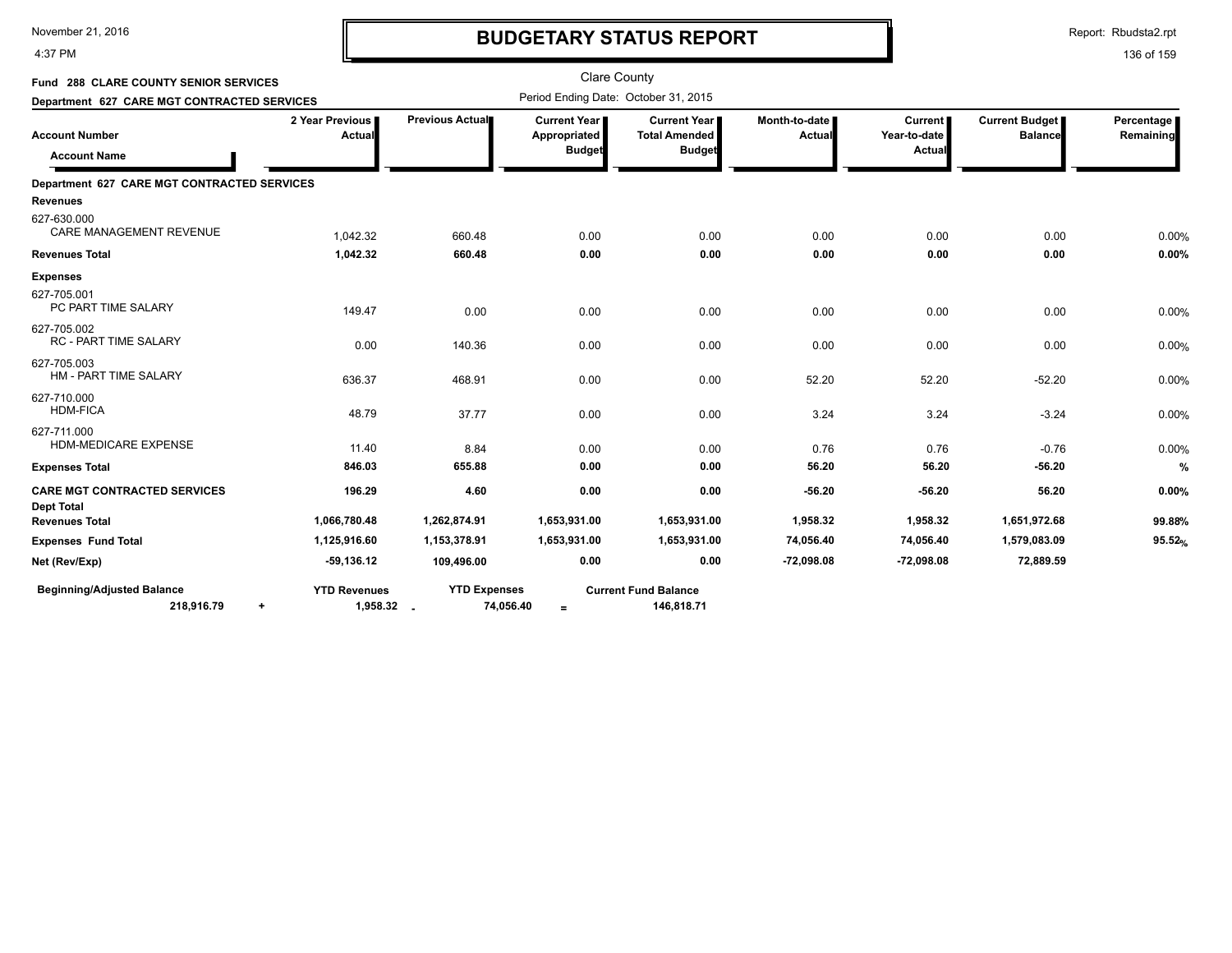4:37 PM

# **BUDGETARY STATUS REPORT**

Report: Rbudsta2.rpt

| Fund 290 SOCIAL WELFARE FUND                                |                           |                                 |                                                      | <b>Clare County</b><br>Period Ending Date: October 31, 2015 |                         |                                          |                                         |                         |
|-------------------------------------------------------------|---------------------------|---------------------------------|------------------------------------------------------|-------------------------------------------------------------|-------------------------|------------------------------------------|-----------------------------------------|-------------------------|
| <b>Department</b>                                           |                           |                                 |                                                      |                                                             |                         |                                          |                                         |                         |
| <b>Account Number</b><br><b>Account Name</b>                | 2 Year Previous<br>Actual | Previous Actual                 | <b>Current Year</b><br>Appropriated<br><b>Budget</b> | Current Year<br><b>Total Amended</b><br><b>Budget</b>       | Month-to-date<br>Actual | <b>Current</b><br>Year-to-date<br>Actual | <b>Current Budget</b><br><b>Balance</b> | Percentage<br>Remaining |
| Fund 290 SOCIAL WELFARE FUND                                |                           |                                 |                                                      |                                                             |                         |                                          |                                         |                         |
| 2016<br><b>Fiscal Year</b>                                  |                           |                                 |                                                      |                                                             |                         |                                          |                                         |                         |
| Department 000                                              |                           |                                 |                                                      |                                                             |                         |                                          |                                         |                         |
| <b>Revenues</b>                                             |                           |                                 |                                                      |                                                             |                         |                                          |                                         |                         |
| 000-401.000<br><b>REVENUE CONTROL</b>                       | 0.00                      | 82.09                           | 200,000.00                                           | 200,000.00                                                  | 0.00                    | 0.00                                     | 200,000.00                              | 100.00%                 |
| 000-699.101<br><b>COUNTY APPROPRIATION</b>                  | 5,000.00                  | 5,000.00                        | 0.00                                                 | 0.00                                                        | 0.00                    | 0.00                                     | 0.00                                    | 0.00%                   |
| 000-699.900<br><b>BEGINNING FUND BALANCE</b>                | 0.00                      | 0.00                            | 33,272.00                                            | 33,272.00                                                   | 0.00                    | 0.00                                     | 33,272.00                               | 100.00%                 |
| <b>Revenues Total</b>                                       | 5,000.00                  | 5,082.09                        | 233,272.00                                           | 233,272.00                                                  | 0.00                    | 0.00                                     | 233,272.00                              | 100.00%                 |
| <b>Expenses</b>                                             |                           |                                 |                                                      |                                                             |                         |                                          |                                         |                         |
| 000-701.000<br><b>EXPENDITURE CONTROL</b>                   | 2,300.00                  | 6,786.02                        | 200,000.00                                           | 200,000.00                                                  | 98.20                   | 98.20                                    | 199,901.80                              | 99.95%                  |
| 000-710.000<br><b>FICA EXPENSE</b>                          | 18.60                     | 44.95                           | 0.00                                                 | 0.00                                                        | 0.00                    | 0.00                                     | 0.00                                    | 0.00%                   |
| 000-711.000<br><b>MEICARE EXPENSE</b>                       | 4.36                      | 10.48                           | 0.00                                                 | 0.00                                                        | 0.00                    | 0.00                                     | 0.00                                    | 0.00%                   |
| 000-998.900<br><b>ENDING FUND BALANCE</b>                   | 0.00                      | 0.00                            | 33,272.00                                            | 33,272.00                                                   | 0.00                    | 0.00                                     | 33,272.00                               | 100.00%                 |
| <b>Expenses Total</b>                                       | 2,322.96                  | 6,841.45                        | 233,272.00                                           | 233,272.00                                                  | 98.20                   | 98.20                                    | 233,173.80                              | 99.96%                  |
| <b>Dept Total</b>                                           | 2,677.04                  | $-1,759.36$                     | 0.00                                                 | 0.00                                                        | $-98.20$                | -98.20                                   | 98.20                                   | 0.00%                   |
| <b>Revenues Total</b>                                       | 5,000.00                  | 5,082.09                        | 233,272.00                                           | 233,272.00                                                  | 0.00                    | 0.00                                     | 233,272.00                              | 100.00%                 |
| <b>Expenses Fund Total</b>                                  | 2,322.96                  | 6,841.45                        | 233,272.00                                           | 233,272.00                                                  | 98.20                   | 98.20                                    | 233,173.80                              | 99.96%                  |
| Net (Rev/Exp)                                               | 2,677.04                  | $-1,759.36$                     | 0.00                                                 | 0.00                                                        | $-98.20$                | $-98.20$                                 | 98.20                                   |                         |
| <b>Beginning/Adjusted Balance</b><br>31,272.19<br>$\ddot{}$ | <b>YTD Revenues</b>       | <b>YTD Expenses</b><br>$0.00$ . | 98.20<br>$=$                                         | <b>Current Fund Balance</b><br>31,173.99                    |                         |                                          |                                         |                         |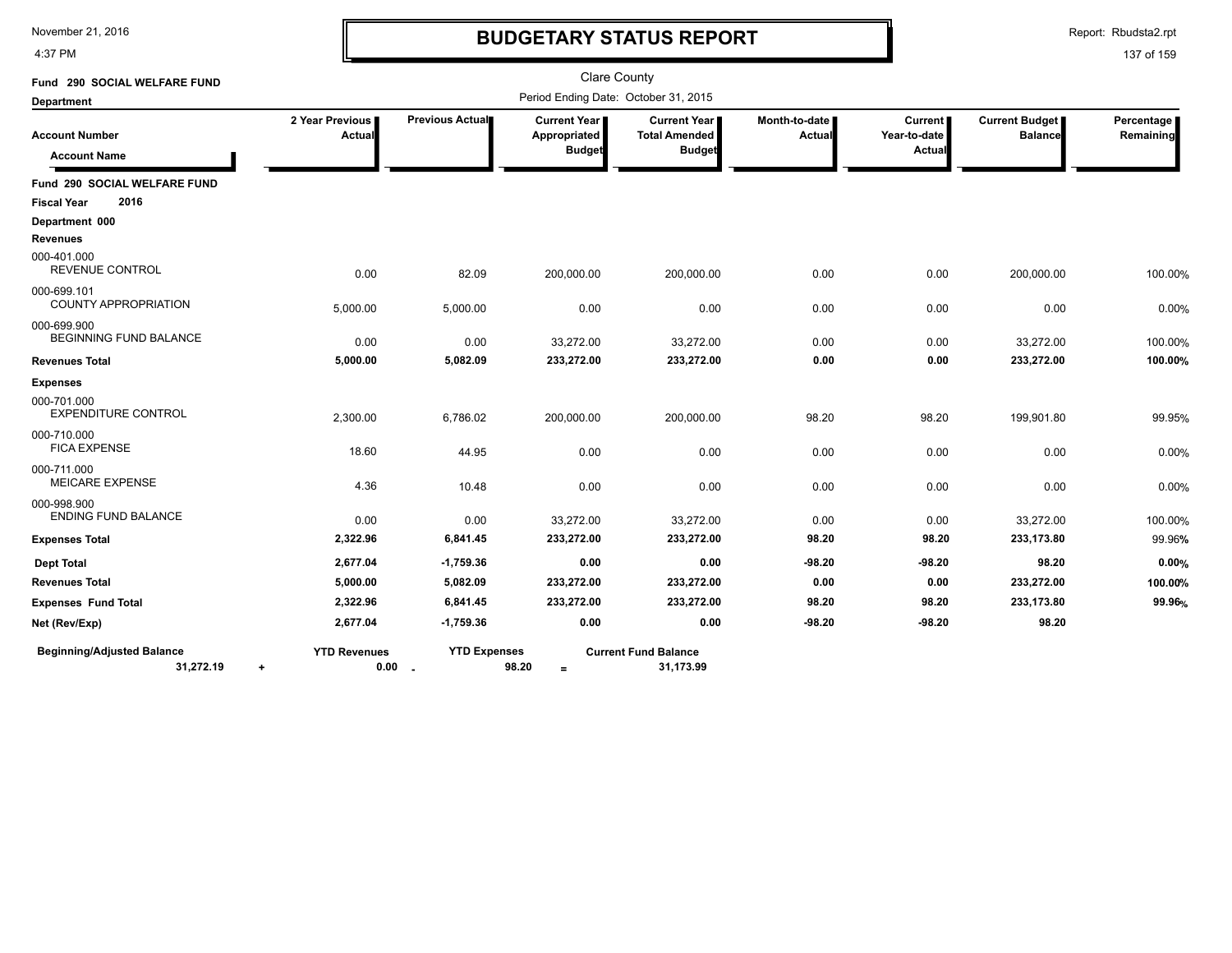4:37 PM

# **BUDGETARY STATUS REPORT**

Report: Rbudsta2.rpt

| Fund 291 CHILD CARE-FAMILY CT (PROBATE)                     |                                    |                                  |                                                      | <b>Clare County</b>                                            |                           |                                                 |                                         |                         |
|-------------------------------------------------------------|------------------------------------|----------------------------------|------------------------------------------------------|----------------------------------------------------------------|---------------------------|-------------------------------------------------|-----------------------------------------|-------------------------|
| Department 662 PROBATE                                      |                                    |                                  |                                                      | Period Ending Date: October 31, 2015                           |                           |                                                 |                                         |                         |
| <b>Account Number</b>                                       | 2 Year Previous<br>Actual          | Previous Actual                  | <b>Current Year</b><br>Appropriated<br><b>Budget</b> | <b>Current Year I</b><br><b>Total Amended</b><br><b>Budget</b> | Month-to-date  <br>Actual | <b>Current</b><br>Year-to-date<br><b>Actual</b> | <b>Current Budget</b><br><b>Balance</b> | Percentage<br>Remaining |
| <b>Account Name</b>                                         |                                    |                                  |                                                      |                                                                |                           |                                                 |                                         |                         |
| Fund 291 CHILD CARE-FAMILY CT (PROBATE)                     |                                    |                                  |                                                      |                                                                |                           |                                                 |                                         |                         |
| 2016<br><b>Fiscal Year</b>                                  |                                    |                                  |                                                      |                                                                |                           |                                                 |                                         |                         |
| Department 662 PROBATE<br><b>Revenues</b>                   |                                    |                                  |                                                      |                                                                |                           |                                                 |                                         |                         |
| 662-564.000<br>STATE GRANTS CHILD CARE PROGMS               | 119,260.32                         | 99,088.16                        | 129,250.00                                           | 129,250.00                                                     | $-9.388.39$               | $-9,388.39$                                     | 138,638.39                              | 107.26%                 |
| 662-564.001<br>STATE REIMB TRANS JUVENILES RDSS             | 2,248.77                           | 1,274.83                         | 5,000.00                                             | 5,000.00                                                       | 0.00                      | 0.00                                            | 5,000.00                                | 100.00%                 |
| 662-682.000<br>CHILD CARE PROBATE REIMBURSMTS               | 356.52                             | 30.00                            | 250.00                                               | 250.00                                                         | 0.00                      | 0.00                                            | 250.00                                  | 100.00%                 |
| 662-699.101<br>PROBATE APPROP. TRANSFER IN                  | 150,000.00                         | 150,000.00                       | 150,000.00                                           | 150,000.00                                                     | 0.00                      | 0.00                                            | 150,000.00                              | 100.00%                 |
| <b>Revenues Total</b>                                       | 271,865.61                         | 250,392.99                       | 284,500.00                                           | 284,500.00                                                     | $-9,388.39$               | $-9,388.39$                                     | 293,888.39                              | 103.30%                 |
| <b>Expenses</b><br>662-701.001<br><b>BASIC ACT GRANT</b>    | 10,839.58                          | 9,636.25                         | 15,000.00                                            | 15,000.00                                                      | 0.00                      | 0.00                                            | 15,000.00                               | 100.00%                 |
| 662-701.864<br><b>TRAVEL &amp; EXPENSE</b>                  | 3,316.66                           | 1,187.65                         | 4,000.00                                             | 4,000.00                                                       | 0.00                      | 0.00                                            | 4,000.00                                | 100.00%                 |
| 662-801.002<br><b>MONTHLY OFFSET</b>                        | 46,777.69                          | 52,378.55                        | 50,000.00                                            | 50,000.00                                                      | 2,529.70                  | 2,529.70                                        | 47,470.30                               | 94.94%                  |
| 662-801.004<br>CO JUVENILE DETENTION                        | 44,937.00                          | 117,716.18                       | 45,000.00                                            | 45,000.00                                                      | 0.00                      | 0.00                                            | 45,000.00                               | 100.00%                 |
| 662-801.005<br>OTHER - PRIVATE                              | 56,713.48                          | 29,770.04                        | 75,000.00                                            | 75,000.00                                                      | 5,580.00                  | 5,580.00                                        | 69,420.00                               | 92.56%                  |
| 662-801.006<br><b>PUBLIC</b>                                | 56.37                              | 26.85                            | 500.00                                               | 500.00                                                         | 0.00                      | 0.00                                            | 500.00                                  | 100.00%                 |
| 662-801.007<br>IN HOME CARE                                 | 90,016.03                          | 94,918.05                        | 95,000.00                                            | 95,000.00                                                      | 2,779.20                  | 2,779.20                                        | 92,220.80                               | 97.07%                  |
| <b>Expenses Total</b>                                       | 252,656.81                         | 305,633.57                       | 284,500.00                                           | 284,500.00                                                     | 10,888.90                 | 10,888.90                                       | 273,611.10                              | 96.17%                  |
| <b>PROBATE Dept Total</b>                                   | 19,208.80                          | $-55,240.58$                     | 0.00                                                 | 0.00                                                           | $-20,277.29$              | $-20,277.29$                                    | 20,277.29                               | 0.00%                   |
| <b>Revenues Total</b>                                       | 271,865.61                         | 250,392.99                       | 284,500.00                                           | 284,500.00                                                     | $-9,388.39$               | $-9,388.39$                                     | 293,888.39                              | 103.30%                 |
| <b>Expenses Fund Total</b>                                  | 252,656.81                         | 305,633.57                       | 284,500.00                                           | 284,500.00                                                     | 10,888.90                 | 10,888.90                                       | 273,611.10                              | 96.17 <sub>%</sub>      |
| Net (Rev/Exp)                                               | 19,208.80                          | -55,240.58                       | 0.00                                                 | 0.00                                                           | $-20,277.29$              | $-20,277.29$                                    | 20,277.29                               |                         |
| <b>Beginning/Adjusted Balance</b><br>28,428.07<br>$\ddot{}$ | <b>YTD Revenues</b><br>$-9,388.39$ | <b>YTD Expenses</b><br>10,888.90 | $=$                                                  | <b>Current Fund Balance</b><br>8,150.78                        |                           |                                                 |                                         |                         |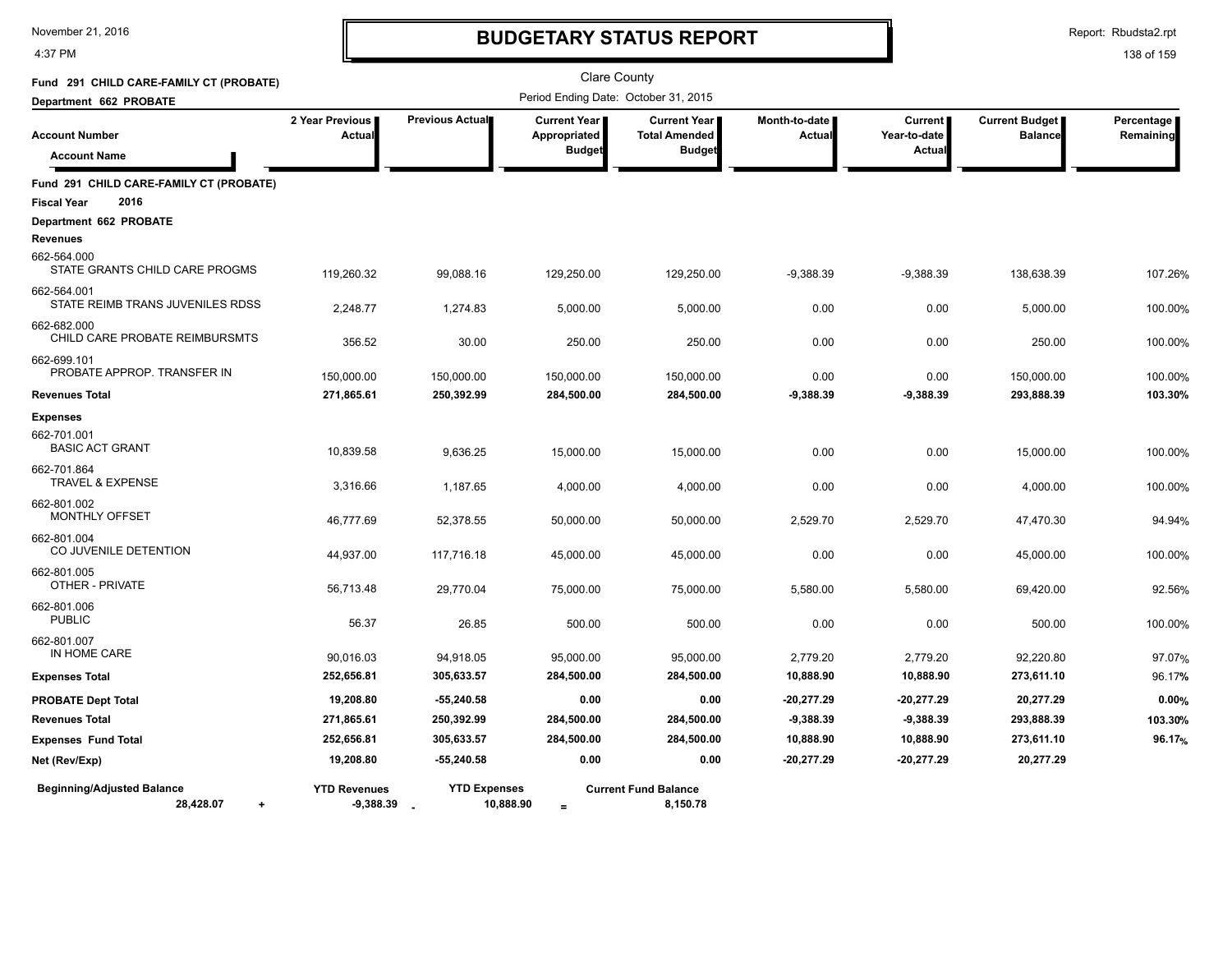| November 21, 2016 |  |
|-------------------|--|
|                   |  |

4:37 PM

## **BUDGETARY STATUS REPORT**

Report: Rbudsta2.rpt

| Fund 292 CHILD CARE-DSS FUND<br>Department 663 CHILD CARE-SOCIAL WELFARE              |                                  |                                                              | <b>Clare County</b>                           | Period Ending Date: October 31, 2015                           |                         |                                          |                                         |                         |
|---------------------------------------------------------------------------------------|----------------------------------|--------------------------------------------------------------|-----------------------------------------------|----------------------------------------------------------------|-------------------------|------------------------------------------|-----------------------------------------|-------------------------|
| <b>Account Number</b><br><b>Account Name</b>                                          | 2 Year Previous  <br>Actual      | Previous Actual                                              | Current Year<br>Appropriated<br><b>Budget</b> | <b>Current Year I</b><br><b>Total Amended</b><br><b>Budget</b> | Month-to-date<br>Actual | <b>Current</b><br>Year-to-date<br>Actual | <b>Current Budget</b><br><b>Balance</b> | Percentage<br>Remaining |
| Fund 292 CHILD CARE-DSS FUND                                                          |                                  |                                                              |                                               |                                                                |                         |                                          |                                         |                         |
| 2016<br><b>Fiscal Year</b>                                                            |                                  |                                                              |                                               |                                                                |                         |                                          |                                         |                         |
| Department 663 CHILD CARE-SOCIAL WELFARE<br><b>Revenues</b>                           |                                  |                                                              |                                               |                                                                |                         |                                          |                                         |                         |
| 663-564.000<br>STATE GRANTS CHILD CARE PROGMS                                         | 143,622.91                       | 125,632.70                                                   | 135,000.00                                    | 135,000.00                                                     | 11,918.09               | 11,918.09                                | 123,081.91                              | 91.17%                  |
| 663-699.101<br>DSS APPROPRIATION TRANSFER IN                                          | 150,000.00                       | 105,000.00                                                   | 105,000.00                                    | 105,000.00                                                     | 26,250.00               | 26,250.00                                | 78,750.00                               | 75.00%                  |
| <b>Revenues Total</b>                                                                 | 293,622.91                       | 230,632.70                                                   | 240,000.00                                    | 240,000.00                                                     | 38,168.09               | 38,168.09                                | 201,831.91                              | 84.10%                  |
| <b>Expenses</b><br>663-701.000<br><b>EXPENDITURE CONTROL</b><br><b>Expenses Total</b> | 293,622.91<br>293,622.91         | 218,017.90<br>218,017.90                                     | 240,000.00<br>240,000.00                      | 240,000.00<br>240,000.00                                       | 42,070.95<br>42,070.95  | 42,070.95<br>42,070.95                   | 197,929.05<br>197,929.05                | 82.47%<br>82.47%        |
| <b>CHILD CARE-SOCIAL WELFARE Dept</b><br><b>Total</b>                                 | 0.00                             | 12,614.80                                                    | 0.00                                          | 0.00                                                           | $-3,902.86$             | $-3,902.86$                              | 3,902.86                                | 0.00%                   |
| <b>Revenues Total</b>                                                                 | 293,622.91                       | 230,632.70                                                   | 240,000.00                                    | 240,000.00                                                     | 38,168.09               | 38,168.09                                | 201,831.91                              | 84.10%                  |
| <b>Expenses Fund Total</b>                                                            | 293,622.91                       | 218,017.90                                                   | 240,000.00                                    | 240,000.00                                                     | 42,070.95               | 42,070.95                                | 197,929.05                              | 82.47%                  |
| Net (Rev/Exp)                                                                         | 0.00                             | 12,614.80                                                    | 0.00                                          | 0.00                                                           | $-3,902.86$             | $-3,902.86$                              | 3,902.86                                |                         |
| <b>Beginning/Adjusted Balance</b><br>12,614.80<br>$\ddot{}$                           | <b>YTD Revenues</b><br>38,168.09 | <b>YTD Expenses</b><br>42,070.95<br>$\overline{\phantom{a}}$ | $=$                                           | <b>Current Fund Balance</b><br>8,711.94                        |                         |                                          |                                         |                         |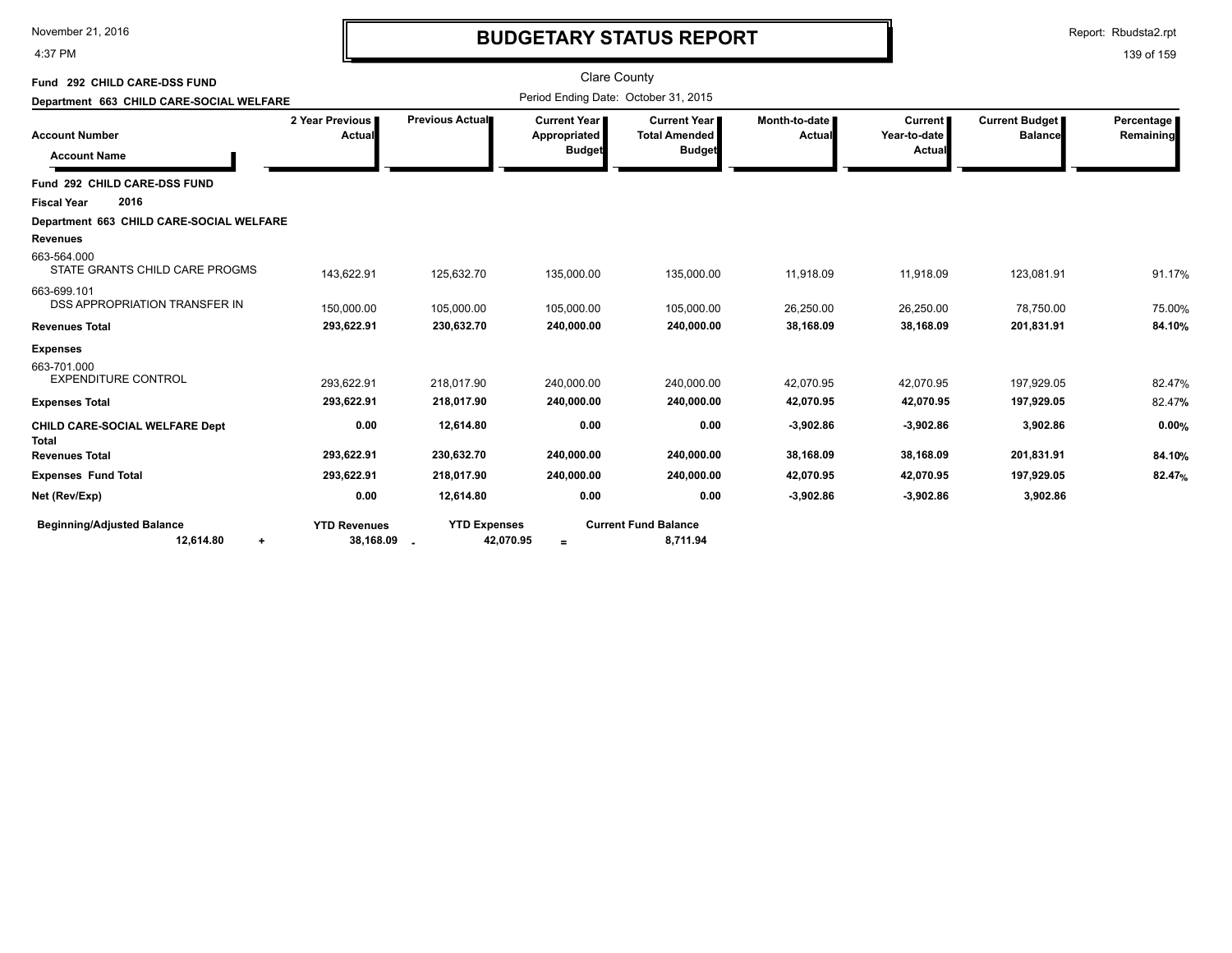4:37 PM

# **BUDGETARY STATUS REPORT**

Report: Rbudsta2.rpt

| Fund 293 SOLDIER & SAILOR RELIEF FUND                               |                             |                        | Clare County                                  |                                                              |                         |                                          |                                         |                         |
|---------------------------------------------------------------------|-----------------------------|------------------------|-----------------------------------------------|--------------------------------------------------------------|-------------------------|------------------------------------------|-----------------------------------------|-------------------------|
| <b>Department</b>                                                   |                             |                        | Period Ending Date: October 31, 2015          |                                                              |                         |                                          |                                         |                         |
| <b>Account Number</b><br><b>Account Name</b>                        | 2 Year Previous<br>Actual   | <b>Previous Actual</b> | Current Year<br>Appropriated<br><b>Budget</b> | <b>Current Year</b><br><b>Total Amended</b><br><b>Budget</b> | Month-to-date<br>Actual | <b>Current</b><br>Year-to-date<br>Actual | <b>Current Budget</b><br><b>Balance</b> | Percentage<br>Remaining |
| Fund 293 SOLDIER & SAILOR RELIEF FUND<br>2016<br><b>Fiscal Year</b> |                             |                        |                                               |                                                              |                         |                                          |                                         |                         |
| Department 000<br><b>Revenues</b>                                   |                             |                        |                                               |                                                              |                         |                                          |                                         |                         |
| 000-674.000<br>CONTRIBUTION/DONATIONS                               | 300.00                      | 320.00                 | 3,384.00                                      | 3,384.00                                                     | 0.00                    | 0.00                                     | 3,384.00                                | 100.00%                 |
| 000-675.000<br>DONATIONS-DAV VAN                                    | 0.00                        | 0.00                   | 1,795.00                                      | 1,795.00                                                     | 0.00                    | 0.00                                     | 1,795.00                                | 100.00%                 |
| 000-675.001<br>DONATIONS-VET MEMORIAL PARK                          | 0.00                        | 0.00                   | 100,000.00                                    | 100,000.00                                                   | 0.00                    | 0.00                                     | 100,000.00                              | 100.00%                 |
| 000-699.101<br>APPROPRIATION TRANSFER IN                            | 10,000.00                   | 10,000.00              | 0.00                                          | 0.00                                                         | 0.00                    | 0.00                                     | 0.00                                    | 0.00%                   |
| 000-699.900<br>BEGINNING FUND BALANCE                               | 0.00                        | 0.00                   | 7,796.00                                      | 7,796.00                                                     | 0.00                    | 0.00                                     | 7,796.00                                | 100.00%                 |
| <b>Revenues Total</b>                                               | 10,300.00                   | 10,320.00              | 112,975.00                                    | 112,975.00                                                   | 0.00                    | 0.00                                     | 112,975.00                              | 100.00%                 |
| <b>Expenses</b><br>000-707.000<br>PER DIEM                          |                             |                        |                                               |                                                              |                         |                                          |                                         |                         |
| 000-710.000<br><b>FICA EXPENSE</b>                                  | 700.00<br>53.65             | 577.04<br>51.39        | 900.00<br>0.00                                | 900.00<br>0.00                                               | 75.00<br>7.19           | 75.00<br>7.19                            | 825.00<br>$-7.19$                       | 91.67%<br>0.00%         |
| 000-711.000<br>MEDICARE EXPENSE                                     | 12.55                       | 12.00                  | 0.00                                          | 0.00                                                         | 1.69                    | 1.69                                     | $-1.69$                                 | 0.00%                   |
| 000-842.000<br>SOLDIERS RELIEF SERVICE                              | 7,691.01                    | 7,213.87               | 10,000.00                                     | 10,000.00                                                    | 589.00                  | 589.00                                   | 9,411.00                                | 94.11%                  |
| 000-864.000<br>TRAVEL & EXPENSE                                     | 242.38                      | 251.97                 | 500.00                                        | 500.00                                                       | 40.77                   | 40.77                                    | 459.23                                  | 91.85%                  |
| 000-864.001<br>TRAVEL & EXPENSE - VOLUNTEER DAV                     | 993.56                      | 297.39                 | 1,000.00                                      | 1,000.00                                                     | 0.00                    | 0.00                                     | 1,000.00                                | 100.00%                 |
| 000-900.001<br>ADVERTISING-PARK                                     | $-400.00$                   | 0.00                   | 0.00                                          | 0.00                                                         | 0.00                    | 0.00                                     | 0.00                                    | 0.00%                   |
| 000-998.900<br><b>ENDING FUND BALANCE</b>                           | 0.00                        | 0.00                   | 100,575.00                                    | 100,575.00                                                   | 0.00                    | 0.00                                     | 100,575.00                              | 100.00%                 |
| <b>Expenses Total</b>                                               | 9,293.15                    | 8,403.66               | 112,975.00                                    | 112,975.00                                                   | 713.65                  | 713.65                                   | 112,261.35                              | 99.37%                  |
| <b>Dept Total</b>                                                   | 1,006.85                    | 1,916.34               | 0.00                                          | 0.00                                                         | $-713.65$               | $-713.65$                                | 713.65                                  | 0.00%                   |
| <b>Revenues Total</b>                                               | 10,300.00                   | 10,320.00              | 112,975.00                                    | 112,975.00                                                   | 0.00                    | 0.00                                     | 112,975.00                              | 100.00%                 |
| <b>Expenses Fund Total</b>                                          | 9,293.15                    | 8,403.66               | 112,975.00                                    | 112,975.00                                                   | 713.65                  | 713.65                                   | 112,261.35                              | 99.37%                  |
| Net (Rev/Exp)                                                       | 1,006.85                    | 1,916.34               | 0.00                                          | 0.00                                                         | $-713.65$               | $-713.65$                                | 713.65                                  |                         |
| <b>Beginning/Adjusted Balance</b><br>16,528.57<br>٠                 | <b>YTD Revenues</b><br>0.00 | <b>YTD Expenses</b>    | 713.65<br>$\equiv$                            | <b>Current Fund Balance</b><br>15,814.92                     |                         |                                          |                                         |                         |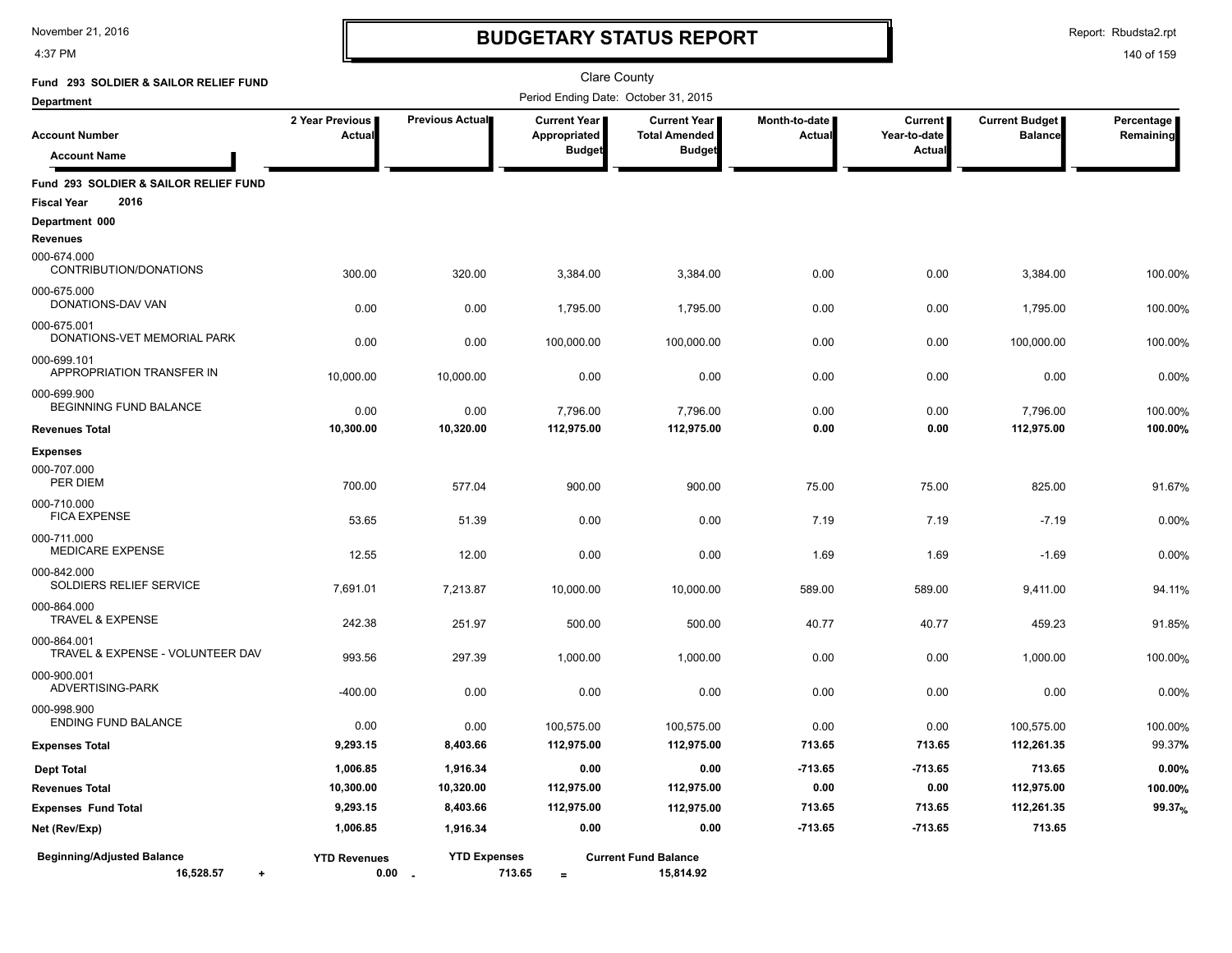4:37 PM

# **BUDGETARY STATUS REPORT**

Report: Rbudsta2.rpt

| Fund 294 VETERAN TRUST FUND                  |                           |                     | <b>Clare County</b>                                  |                                                              |                         |                                     |                                  |                         |
|----------------------------------------------|---------------------------|---------------------|------------------------------------------------------|--------------------------------------------------------------|-------------------------|-------------------------------------|----------------------------------|-------------------------|
| Department                                   |                           |                     | Period Ending Date: October 31, 2015                 |                                                              |                         |                                     |                                  |                         |
| <b>Account Number</b><br><b>Account Name</b> | 2 Year Previous<br>Actual | Previous Actual     | <b>Current Year</b><br>Appropriated<br><b>Budget</b> | <b>Current Year</b><br><b>Total Amended</b><br><b>Budget</b> | Month-to-date<br>Actual | Current  <br>Year-to-date<br>Actual | Current Budget<br><b>Balance</b> | Percentage<br>Remaining |
| Fund 294 VETERAN TRUST FUND                  |                           |                     |                                                      |                                                              |                         |                                     |                                  |                         |
| 2016<br><b>Fiscal Year</b>                   |                           |                     |                                                      |                                                              |                         |                                     |                                  |                         |
| Department 000                               |                           |                     |                                                      |                                                              |                         |                                     |                                  |                         |
| Revenues                                     |                           |                     |                                                      |                                                              |                         |                                     |                                  |                         |
| 000-566.000<br><b>STATE AID</b>              | 2,343.00                  | 4,562.00            | 8,000.00                                             | 8,000.00                                                     | 0.00                    | 0.00                                | 8,000.00                         | 100.00%                 |
| <b>Revenues Total</b>                        | 2,343.00                  | 4,562.00            | 8,000.00                                             | 8,000.00                                                     | 0.00                    | 0.00                                | 8,000.00                         | 100.00%                 |
| <b>Expenses</b>                              |                           |                     |                                                      |                                                              |                         |                                     |                                  |                         |
| 000-710.000<br><b>FICA EXPENSE</b>           | 1.34                      | 0.00                | 0.00                                                 | 0.00                                                         | 0.00                    | 0.00                                | 0.00                             | 0.00%                   |
| 000-711.000<br><b>MEDICARE EXPENSE</b>       | 0.30                      | 0.00                | 0.00                                                 | 0.00                                                         | 0.00                    | 0.00                                | 0.00                             | 0.00%                   |
| 000-842.000<br>MVTF EMERGENCY SERVICE        | 1,619.93                  | 3,334.09            | 8,000.00                                             | 8,000.00                                                     | 0.00                    | 0.00                                | 8,000.00                         | 100.00%                 |
| 000-998.101<br>APPROP TRANSFER 101           | 0.00                      | 800.00              | 0.00                                                 | 0.00                                                         | 0.00                    | 0.00                                | 0.00                             | 0.00%                   |
| <b>Expenses Total</b>                        | 1,621.57                  | 4,134.09            | 8,000.00                                             | 8,000.00                                                     | 0.00                    | 0.00                                | 8,000.00                         | 100.00%                 |
| <b>Dept Total</b>                            | 721.43                    | 427.91              | 0.00                                                 | 0.00                                                         | 0.00                    | 0.00                                | 0.00                             | 0.00%                   |
| <b>Revenues Total</b>                        | 2,343.00                  | 4,562.00            | 8,000.00                                             | 8,000.00                                                     | 0.00                    | 0.00                                | 8,000.00                         | 100.00%                 |
| <b>Expenses Fund Total</b>                   | 1,621.57                  | 4,134.09            | 8,000.00                                             | 8,000.00                                                     | 0.00                    | 0.00                                | 8,000.00                         | 100.00%                 |
| Net (Rev/Exp)                                | 721.43                    | 427.91              | 0.00                                                 | 0.00                                                         | 0.00                    | 0.00                                | 0.00                             |                         |
| <b>Beginning/Adjusted Balance</b>            | <b>YTD Revenues</b>       | <b>YTD Expenses</b> |                                                      | <b>Current Fund Balance</b>                                  |                         |                                     |                                  |                         |
| 1,705.16                                     | 0.00<br>$\ddot{}$         | $\sim$              | 0.00<br>$=$                                          | 1,705.16                                                     |                         |                                     |                                  |                         |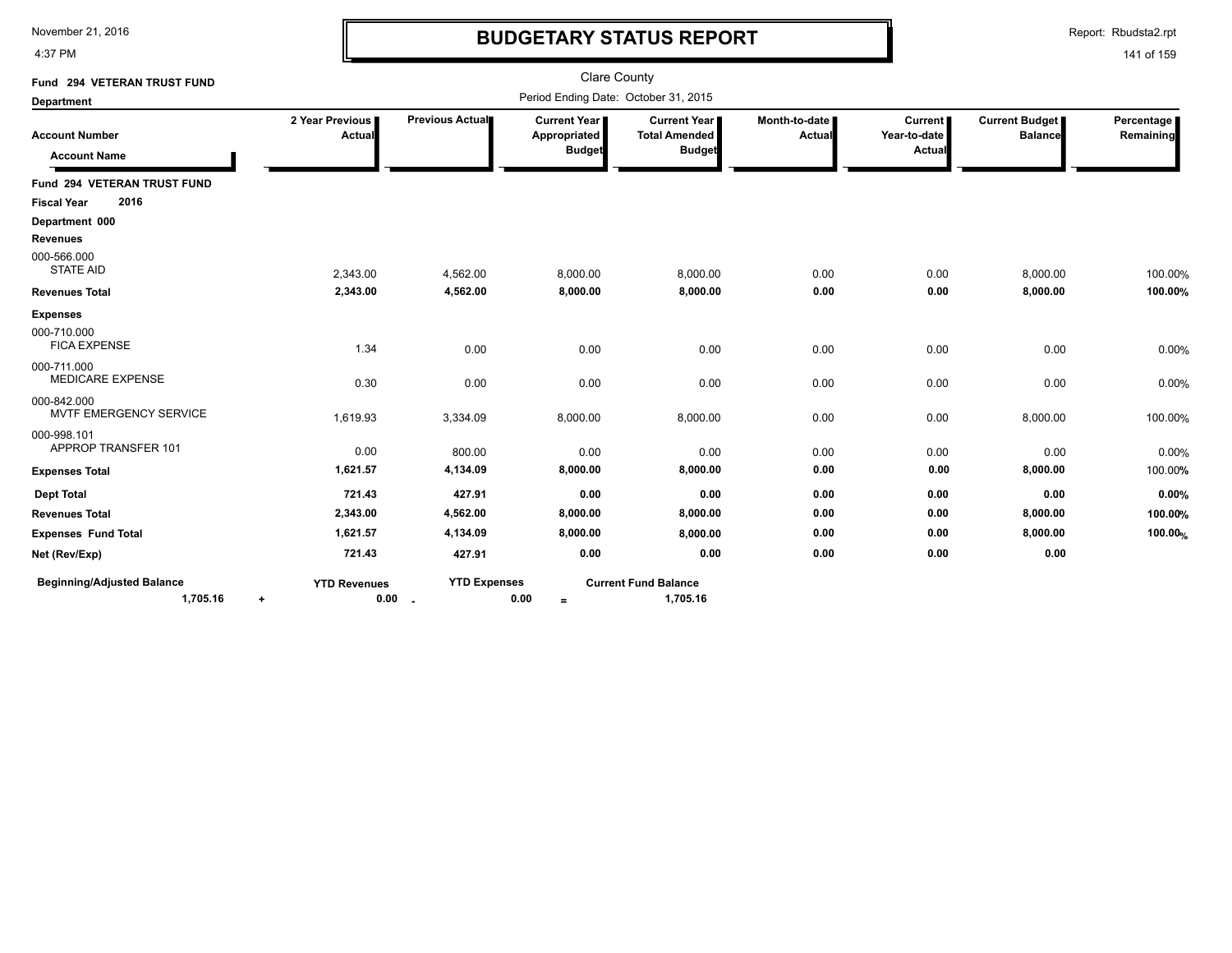4:37 PM

### **BUDGETARY STATUS REPORT**

Report: Rbudsta2.rpt

| Fund 295 AIRPORT FUND                               |                                |                                 | <b>Clare County</b>                   |                                             |                         |                                |                                         |                         |
|-----------------------------------------------------|--------------------------------|---------------------------------|---------------------------------------|---------------------------------------------|-------------------------|--------------------------------|-----------------------------------------|-------------------------|
| <b>Department</b>                                   |                                |                                 | Period Ending Date: October 31, 2015  |                                             |                         |                                |                                         |                         |
| <b>Account Number</b>                               | 2 Year Previous<br>Actual      | <b>Previous Actual</b>          | <b>Current Year I</b><br>Appropriated | <b>Current Year</b><br><b>Total Amended</b> | Month-to-date<br>Actual | <b>Current</b><br>Year-to-date | <b>Current Budget</b><br><b>Balance</b> | Percentage<br>Remaining |
| <b>Account Name</b>                                 |                                |                                 | <b>Budget</b>                         | <b>Budget</b>                               |                         | Actual                         |                                         |                         |
| Fund 295 AIRPORT FUND<br>2016<br><b>Fiscal Year</b> |                                |                                 |                                       |                                             |                         |                                |                                         |                         |
| Department 000<br><b>Revenues</b>                   |                                |                                 |                                       |                                             |                         |                                |                                         |                         |
| 000-648.000<br>SALE OF FIXED ASSETS                 | 0.00                           | 11,325.00                       | 0.00                                  | 0.00                                        | 0.00                    | 0.00                           | 0.00                                    | 0.00%                   |
| 000-667.000<br><b>RENT</b>                          | 3,903.60                       | 9,560.00                        | 8,960.00                              | 8,960.00                                    | 0.00                    | 0.00                           | 8,960.00                                | 100.00%                 |
| 000-699.101<br>APPROPRIATION TRANSFER IN            | 66,608.24                      | 0.00                            | 0.00                                  | 0.00                                        | 0.00                    | 0.00                           | 0.00                                    | 0.00%                   |
| 000-699.900<br>BEGINNING FUND BALANCE               | 0.00                           | 0.00                            | 9,862.00                              | 9,862.00                                    | 0.00                    | 0.00                           | 9,862.00                                | 100.00%                 |
| <b>Revenues Total</b>                               | 70,511.84                      | 20,885.00                       | 18,822.00                             | 18,822.00                                   | 0.00                    | 0.00                           | 18,822.00                               | 100.00%                 |
| <b>Expenses</b>                                     |                                |                                 |                                       |                                             |                         |                                |                                         |                         |
| 000-702.000<br><b>MANAGER'S CONTRACT FEES</b>       | 3,305.30                       | 3,966.36                        | 3,966.00                              | 3,966.00                                    | 330.53                  | 330.53                         | 3,635.47                                | 91.67%                  |
| 000-746.000<br><b>GAS OIL &amp; GREASE</b>          | 768.72                         | 662.87                          | 900.00                                | 900.00                                      | 0.00                    | 0.00                           | 900.00                                  | 100.00%                 |
| 000-864.000<br><b>TRAVEL &amp; EXPENSE</b>          | 43.80                          | 43.13                           | 100.00                                | 100.00                                      | 0.00                    | 0.00                           | 100.00                                  | 100.00%                 |
| 000-914.000<br><b>INSURANCE</b>                     | 2,220.00                       | 2,100.00                        | 2,100.00                              | 2,100.00                                    | 0.00                    | 0.00                           | 2,100.00                                | 100.00%                 |
| 000-921.000<br>NATURAL GAS & ELECTRICITY            | 5,537.02                       | 1,141.02                        | 1,500.00                              | 1,500.00                                    | 0.00                    | 0.00                           | 1,500.00                                | 100.00%                 |
| 000-933.000<br><b>MAINTENANCE</b>                   | 634.21                         | 440.27                          | 450.00                                | 450.00                                      | 0.00                    | 0.00                           | 298.53                                  | 66.34%                  |
| 000-935.000<br><b>GROUND CARE &amp; MAINTENCE</b>   | 2,076.84                       | 1,211.95                        | 2,000.00                              | 2,000.00                                    | 0.00                    | 0.00                           | 1,920.00                                | 96.00%                  |
| 000-978.000<br><b>NEW EQUIPMENT</b>                 | 54,828.77                      | 0.00                            | 0.00                                  | 0.00                                        | 0.00                    | 0.00                           | 0.00                                    | 0.00%                   |
| 000-978.001<br><b>NEW EQUIPMENT UNDER</b>           | 0.00                           | 1,573.39                        | 0.00                                  | 0.00                                        | 0.00                    | 0.00                           | 0.00                                    | 0.00%                   |
| 000-998.900<br><b>ENDING FUND BALANCE</b>           | 0.00                           | 0.00                            | 7,806.00                              | 7,806.00                                    | 0.00                    | 0.00                           | 7,806.00                                | 100.00%                 |
| <b>Expenses Total</b>                               | 69,414.66                      | 11,138.99                       | 18,822.00                             | 18,822.00                                   | 330.53                  | 330.53                         | 18,260.00                               | 98.24%                  |
| <b>Dept Total</b>                                   | 1,097.18                       | 9,746.01                        | 0.00                                  | 0.00                                        | $-330.53$               | $-330.53$                      | 562.00                                  | 0.00%                   |
| <b>Revenues Total</b>                               | 70,511.84                      | 20,885.00                       | 18,822.00                             | 18,822.00                                   | 0.00                    | $0.00\,$                       | 18,822.00                               | 100.00%                 |
| <b>Expenses Fund Total</b>                          | 69,414.66                      | 11,138.99                       | 18,822.00                             | 18,822.00                                   | 330.53                  | 330.53                         | 18,260.00                               | 98.24%                  |
| Net (Rev/Exp)                                       | 1,097.18                       | 9,746.01                        | 0.00                                  | 0.00                                        | $-330.53$               | $-330.53$                      | 562.00                                  |                         |
| <b>Beginning/Adjusted Balance</b><br>12,365.44      | <b>YTD Revenues</b><br>$\ddag$ | <b>YTD Expenses</b><br>$0.00 -$ | 330.53<br>$\equiv$                    | <b>Current Fund Balance</b><br>12,034.91    |                         |                                |                                         |                         |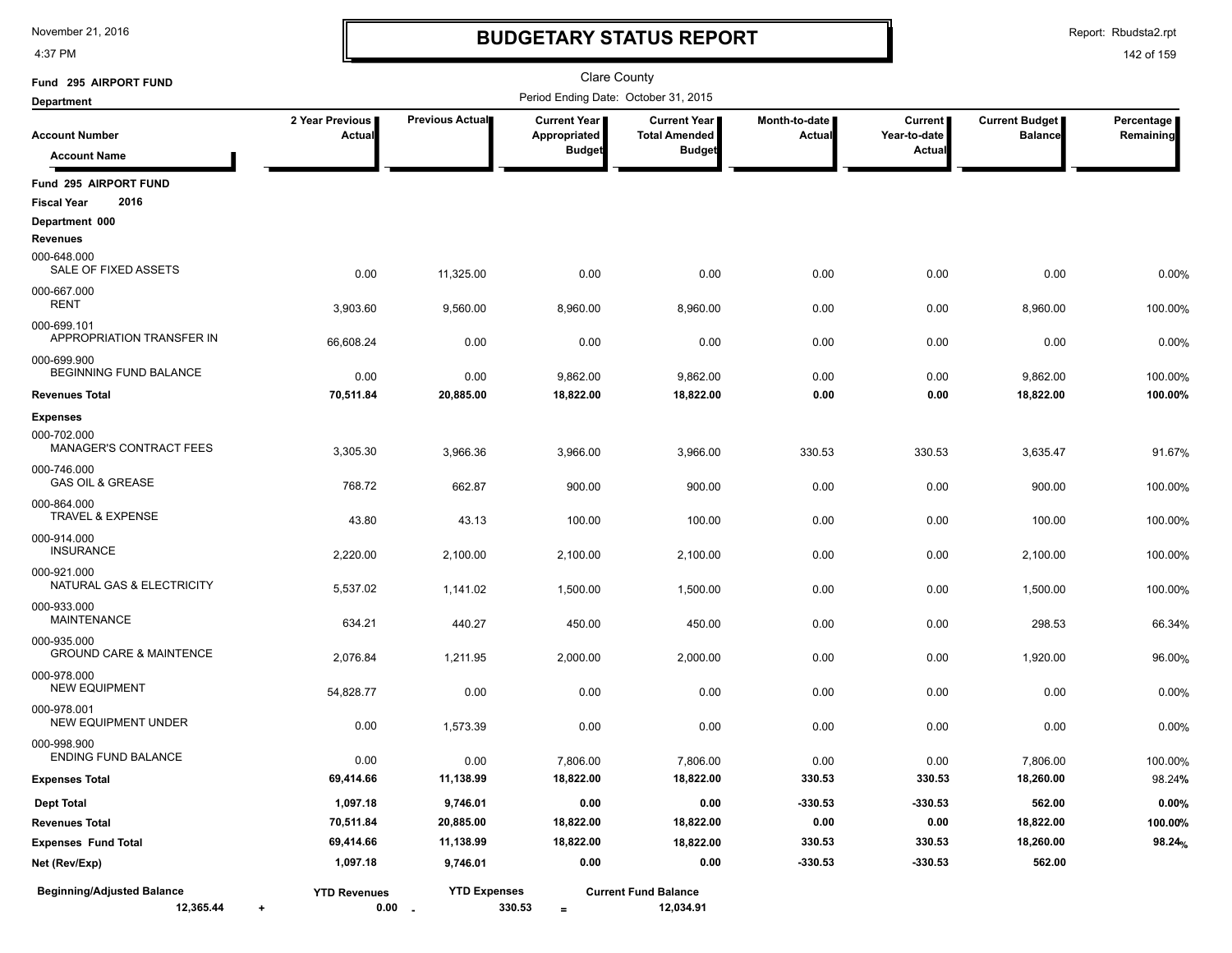4:37 PM

# **BUDGETARY STATUS REPORT**

Report: Rbudsta2.rpt

### 143 of 159

| Fund 296 VETERAN'S SPECIAL PROJECTS                               |                           |                     | <b>Clare County</b>                                  |                                                              |                         |                                          |                                         |                         |
|-------------------------------------------------------------------|---------------------------|---------------------|------------------------------------------------------|--------------------------------------------------------------|-------------------------|------------------------------------------|-----------------------------------------|-------------------------|
| <b>Department</b>                                                 |                           |                     | Period Ending Date: October 31, 2015                 |                                                              |                         |                                          |                                         |                         |
| <b>Account Number</b><br><b>Account Name</b>                      | 2 Year Previous<br>Actual | Previous Actual     | <b>Current Year</b><br>Appropriated<br><b>Budget</b> | <b>Current Year</b><br><b>Total Amended</b><br><b>Budget</b> | Month-to-date<br>Actual | <b>Current</b><br>Year-to-date<br>Actual | <b>Current Budget</b><br><b>Balance</b> | Percentage<br>Remaining |
| Fund 296 VETERAN'S SPECIAL PROJECTS<br>2016<br><b>Fiscal Year</b> |                           |                     |                                                      |                                                              |                         |                                          |                                         |                         |
| Department 000<br><b>Revenues</b>                                 |                           |                     |                                                      |                                                              |                         |                                          |                                         |                         |
| 000-665.000<br><b>INTEREST EARNED</b>                             | 69.24                     | 31.63               | 50.00                                                | 50.00                                                        | 0.48                    | 0.48                                     | 49.52                                   | 99.04%                  |
| 000-674.050<br>DONATIONS - EVENT PARK                             | 24,984.62                 | 46,080.62           | 25,000.00                                            | 25,000.00                                                    | 0.00                    | 0.00                                     | 25,000.00                               | 100.00%                 |
| 000-674.150<br>DONATIONS - MISC PARK                              | 6,377.40                  | 38,121.48           | 30,000.00                                            | 30,000.00                                                    | 0.00                    | 0.00                                     | 30,000.00                               | 100.00%                 |
| 000-674.200<br>DONATIONS - MISC DAV VAN                           | 0.00                      | 30.00               | 500.00                                               | 500.00                                                       | 100.00                  | 100.00                                   | 400.00                                  | 80.00%                  |
| 000-675.000<br>DONATIONS - BRICKS                                 | 34,315.50                 | 36.174.50           | 10,000.00                                            | 10,000.00                                                    | 700.00                  | 700.00                                   | 9,300.00                                | 93.00%                  |
| 000-675.050<br><b>FOUNDATION GRANTS - PARK</b>                    | 0.00                      | 20,835.89           | 100,000.00                                           | 100,000.00                                                   | 0.00                    | 0.00                                     | 100,000.00                              | 100.00%                 |
| 000-699.900<br>BEGINNING FUND BALANCE                             | 0.00                      | 0.00                | 28,306.00                                            | 28,306.00                                                    | 0.00                    | 0.00                                     | 28,306.00                               | 100.00%                 |
| <b>Revenues Total</b>                                             | 65,746.76                 | 141,274.12          | 193,856.00                                           | 193,856.00                                                   | 800.48                  | 800.48                                   | 193,055.52                              | 99.59%                  |
| <b>Expenses</b>                                                   |                           |                     |                                                      |                                                              |                         |                                          |                                         |                         |
| 000-727.000<br><b>SUPPLIES - PARK</b>                             | 3,445.67                  | 990.53              | 500.00                                               | 500.00                                                       | 0.00                    | 0.00                                     | 500.00                                  | 100.00%                 |
| 000-801.000<br>CONTRACTED SERVICES - PARK                         | 6,127.25                  | 5,990.60            | 150,000.00                                           | 150,000.00                                                   | 20,131.00               | 20,131.00                                | 110,072.00                              | 73.38%                  |
| 000-814.000<br><b>DUES &amp; SUBSCRIPTIONS</b>                    | 150.00                    | 150.00              | 300.00                                               | 300.00                                                       | 0.00                    | 0.00                                     | 300.00                                  | 100.00%                 |
| 000-900.000<br><b>ADVERTISING - PARK</b>                          | 1,630.00                  | 855.00              | 1,500.00                                             | 1,500.00                                                     | 0.00                    | 0.00                                     | 1,500.00                                | 100.00%                 |
| 000-914.000<br><b>BOND/INSURANCE EVENTS - PARK</b>                | 249.00                    | 249.00              | 1,000.00                                             | 1,000.00                                                     | 0.00                    | 0.00                                     | 1,000.00                                | 100.00%                 |
| 000-978.000<br>NEW EQUIPMENT OVER \$5000 PARK                     | 19,500.00                 | 339,991.37          | 1,000.00                                             | 1,000.00                                                     | 0.00                    | 0.00                                     | 1,000.00                                | 100.00%                 |
| 000-998.900<br><b>ENDING FUND BALANCE</b>                         | 0.00                      | 0.00                | 39,556.00                                            | 39.556.00                                                    | 0.00                    | 0.00                                     | 39,556.00                               | 100.00%                 |
| <b>Expenses Total</b>                                             | 31,101.92                 | 348,226.50          | 193,856.00                                           | 193,856.00                                                   | 20,131.00               | 20,131.00                                | 153,928.00                              | 89.62%                  |
| <b>Dept Total</b>                                                 | 34,644.84                 | $-206,952.38$       | 0.00                                                 | 0.00                                                         | $-19,330.52$            | $-19,330.52$                             | 39,127.52                               | 0.00%                   |
| <b>Revenues Total</b>                                             | 65,746.76                 | 141,274.12          | 193,856.00                                           | 193,856.00                                                   | 800.48                  | 800.48                                   | 193,055.52                              | 99.59%                  |
| <b>Expenses Fund Total</b>                                        | 31,101.92                 | 348,226.50          | 193,856.00                                           | 193,856.00                                                   | 20,131.00               | 20,131.00                                | 153,928.00                              | 89.62%                  |
| Net (Rev/Exp)                                                     | 34,644.84                 | $-206,952.38$       | 0.00                                                 | 0.00                                                         | -19,330.52              | -19,330.52                               | 39,127.52                               |                         |
| <b>Beginning/Adjusted Balance</b>                                 | <b>YTD Revenues</b>       | <b>YTD Expenses</b> |                                                      | <b>Current Fund Balance</b>                                  |                         |                                          |                                         |                         |

**-118,701.17** + **+ 800.48 - = -138,031.69**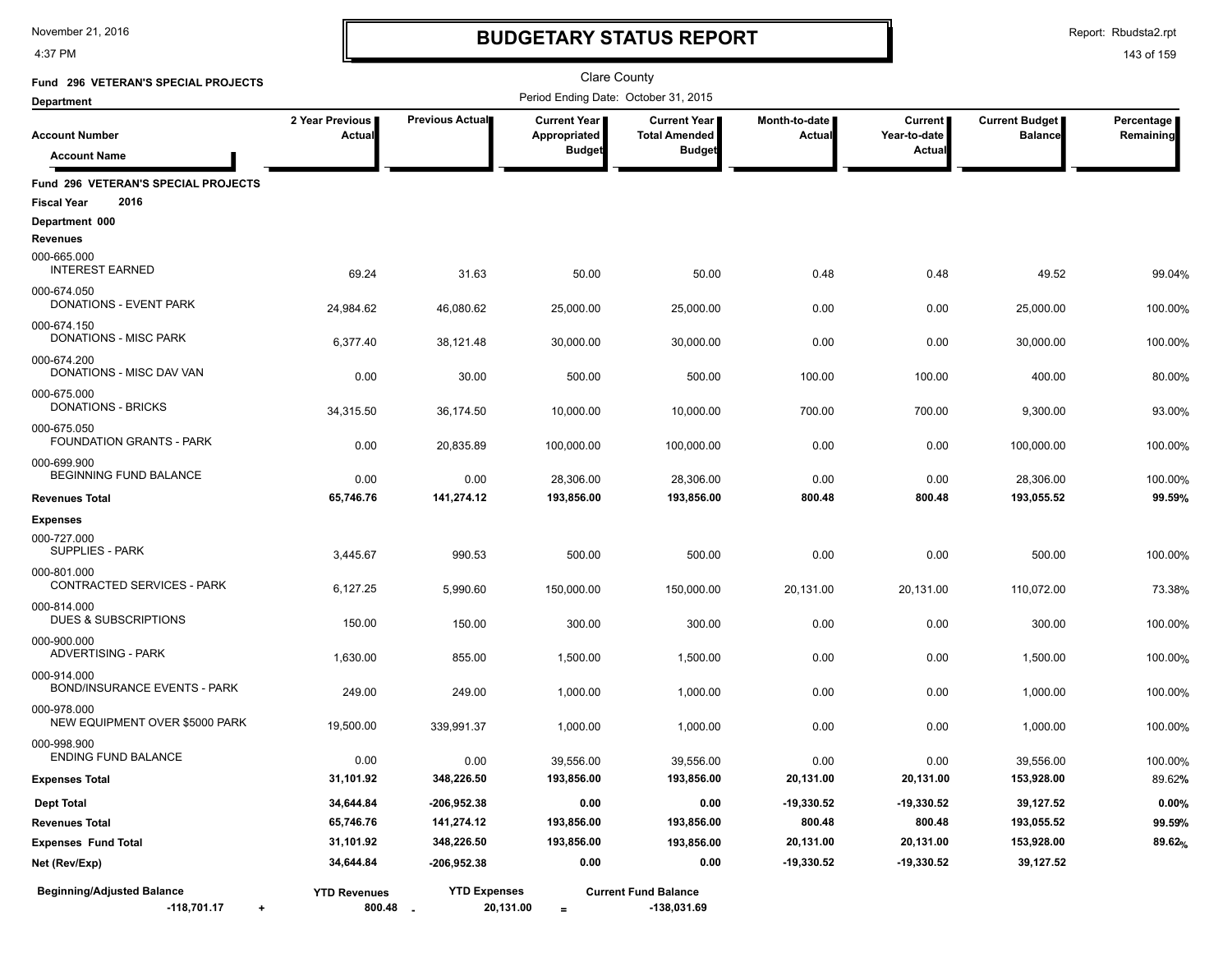4:37 PM

# **BUDGETARY STATUS REPORT**

Report: Rbudsta2.rpt

| Fund 370 BLDG AUTH REFUNDING DEBT SERV        |                             |                           | <b>Clare County</b>                                    |                                                              |                           |                                          |                                         |                         |
|-----------------------------------------------|-----------------------------|---------------------------|--------------------------------------------------------|--------------------------------------------------------------|---------------------------|------------------------------------------|-----------------------------------------|-------------------------|
| <b>Department</b>                             |                             |                           | Period Ending Date: October 31, 2015                   |                                                              |                           |                                          |                                         |                         |
| <b>Account Number</b><br><b>Account Name</b>  | 2 Year Previous  <br>Actual | Previous Actual           | <b>Current Year I</b><br>Appropriated<br><b>Budget</b> | <b>Current Year</b><br><b>Total Amended</b><br><b>Budget</b> | Month-to-date I<br>Actual | <b>Current</b><br>Year-to-date<br>Actual | <b>Current Budget</b><br><b>Balance</b> | Percentage<br>Remaining |
| Fund 370 BLDG AUTH REFUNDING DEBT SERV        |                             |                           |                                                        |                                                              |                           |                                          |                                         |                         |
| 2016<br><b>Fiscal Year</b>                    |                             |                           |                                                        |                                                              |                           |                                          |                                         |                         |
| Department 000                                |                             |                           |                                                        |                                                              |                           |                                          |                                         |                         |
| <b>Revenues</b>                               |                             |                           |                                                        |                                                              |                           |                                          |                                         |                         |
| 000-699.101<br>OPERATING TRANSFER IN-GEN FUND | 105,184.25                  | 106,300.75                | 101,139.75                                             | 101,139.75                                                   | 0.00                      | 0.00                                     | 101,139.75                              | 100.00%                 |
| <b>Revenues Total</b>                         | 105,184.25                  | 106,300.75                | 101,139.75                                             | 101,139.75                                                   | 0.00                      | 0.00                                     | 101,139.75                              | 100.00%                 |
| <b>Expenses</b>                               |                             |                           |                                                        |                                                              |                           |                                          |                                         |                         |
| 000-991.000<br><b>PRINCIPAL</b>               | 97,000.00                   | 99,000.00                 | 95,000.00                                              | 95,000.00                                                    | 0.00                      | 0.00                                     | 95,000.00                               | 100.00%                 |
| 000-995.000<br><b>INTEREST</b>                | 7,934.25                    | 7,050.75                  | 5,889.75                                               | 5,889.75                                                     | 0.00                      | 0.00                                     | 5,889.75                                | 100.00%                 |
| 000-996.000<br>PAYING AGENT FEES              | 250.00                      | 250.00                    | 250.00                                                 | 250.00                                                       | 0.00                      | 0.00                                     | 250.00                                  | 100.00%                 |
| <b>Expenses Total</b>                         | 105,184.25                  | 106,300.75                | 101,139.75                                             | 101,139.75                                                   | 0.00                      | 0.00                                     | 101,139.75                              | 100.00%                 |
| <b>Dept Total</b>                             | 0.00                        | 0.00                      | 0.00                                                   | 0.00                                                         | 0.00                      | 0.00                                     | 0.00                                    | 0.00%                   |
| <b>Revenues Total</b>                         | 105,184.25                  | 106,300.75                | 101,139.75                                             | 101,139.75                                                   | 0.00                      | 0.00                                     | 101,139.75                              | 100.00%                 |
| <b>Expenses Fund Total</b>                    | 105,184.25                  | 106,300.75                | 101,139.75                                             | 101,139.75                                                   | 0.00                      | 0.00                                     | 101,139.75                              | 100.00%                 |
| Net (Rev/Exp)                                 | 0.00                        | 0.00                      | 0.00                                                   | 0.00                                                         | 0.00                      | 0.00                                     | 0.00                                    |                         |
| <b>Beginning/Adjusted Balance</b><br>0.00     | <b>YTD Revenues</b><br>0.00 | <b>YTD Expenses</b><br>۰. | 0.00<br>$=$                                            | <b>Current Fund Balance</b><br>0.00                          |                           |                                          |                                         |                         |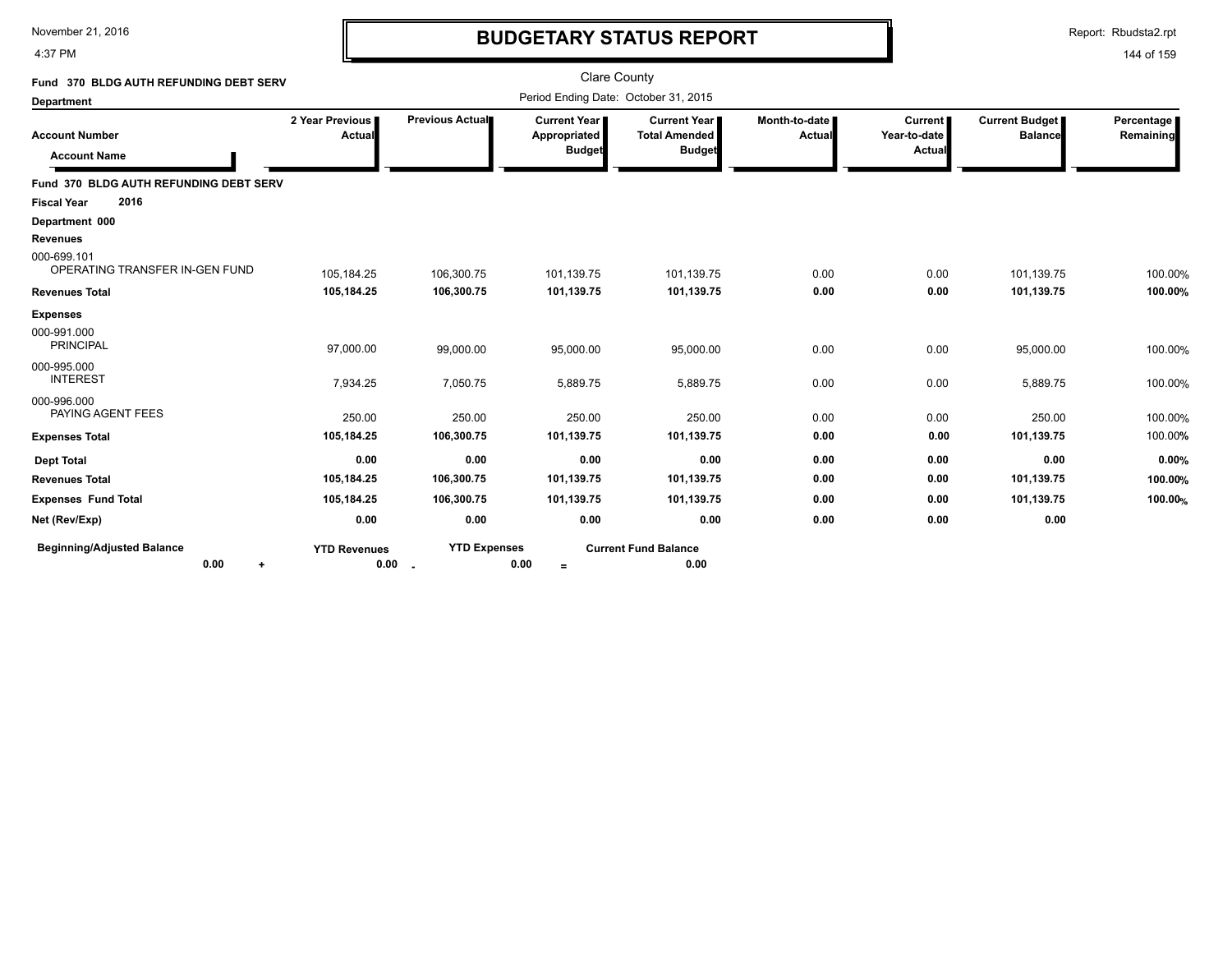4:37 PM

# **BUDGETARY STATUS REPORT**

Report: Rbudsta2.rpt

| Fund 380 BROWNFIELD DEBT FUND                |                             |                               | <b>Clare County</b>                                  |                                                              |                                |                                          |                                         |                         |
|----------------------------------------------|-----------------------------|-------------------------------|------------------------------------------------------|--------------------------------------------------------------|--------------------------------|------------------------------------------|-----------------------------------------|-------------------------|
| <b>Department</b>                            |                             |                               | Period Ending Date: October 31, 2015                 |                                                              |                                |                                          |                                         |                         |
| <b>Account Number</b><br><b>Account Name</b> | 2 Year Previous<br>Actual   | Previous Actual               | <b>Current Year</b><br>Appropriated<br><b>Budget</b> | <b>Current Year</b><br><b>Total Amended</b><br><b>Budget</b> | Month-to-date<br><b>Actual</b> | <b>Current</b><br>Year-to-date<br>Actual | <b>Current Budget</b><br><b>Balance</b> | Percentage<br>Remaining |
| Fund 380 BROWNFIELD DEBT FUND                |                             |                               |                                                      |                                                              |                                |                                          |                                         |                         |
| 2016<br><b>Fiscal Year</b>                   |                             |                               |                                                      |                                                              |                                |                                          |                                         |                         |
| Department 000                               |                             |                               |                                                      |                                                              |                                |                                          |                                         |                         |
| <b>Revenues</b>                              |                             |                               |                                                      |                                                              |                                |                                          |                                         |                         |
| 000-699.480<br><b>TRANSFER IN -BRA</b>       | 16,180.26                   | 16,180.26                     | 16,180.26                                            | 16,180.26                                                    | 0.00                           | 0.00                                     | 16,180.26                               | 100.00%                 |
| <b>Revenues Total</b>                        | 16,180.26                   | 16,180.26                     | 16,180.26                                            | 16,180.26                                                    | 0.00                           | 0.00                                     | 16,180.26                               | 100.00%                 |
| <b>Expenses</b>                              |                             |                               |                                                      |                                                              |                                |                                          |                                         |                         |
| 000-991.000<br><b>PRINCIPAL</b>              | 13,538.92                   | 13,809.70                     | 14,085.89                                            | 14,085.89                                                    | 0.00                           | 0.00                                     | 14,085.89                               | 100.00%                 |
| 000-995.000<br><b>INTEREST</b>               | 2,641.34                    | 2,370.56                      | 2,094.37                                             | 2,094.37                                                     | 0.00                           | 0.00                                     | 2,094.37                                | 100.00%                 |
| <b>Expenses Total</b>                        | 16,180.26                   | 16,180.26                     | 16,180.26                                            | 16,180.26                                                    | 0.00                           | 0.00                                     | 16,180.26                               | 100.00%                 |
| <b>Dept Total</b>                            | 0.00                        | 0.00                          | 0.00                                                 | 0.00                                                         | 0.00                           | 0.00                                     | 0.00                                    | 0.00%                   |
| <b>Revenues Total</b>                        | 16,180.26                   | 16,180.26                     | 16,180.26                                            | 16,180.26                                                    | 0.00                           | 0.00                                     | 16,180.26                               | 100.00%                 |
| <b>Expenses Fund Total</b>                   | 16,180.26                   | 16,180.26                     | 16,180.26                                            | 16,180.26                                                    | 0.00                           | 0.00                                     | 16,180.26                               | 100.00%                 |
| Net (Rev/Exp)                                | 0.00                        | 0.00                          | 0.00                                                 | 0.00                                                         | 0.00                           | 0.00                                     | 0.00                                    |                         |
| <b>Beginning/Adjusted Balance</b><br>0.00    | <b>YTD Revenues</b><br>0.00 | <b>YTD Expenses</b><br>$\sim$ | 0.00<br>$=$                                          | <b>Current Fund Balance</b><br>0.00                          |                                |                                          |                                         |                         |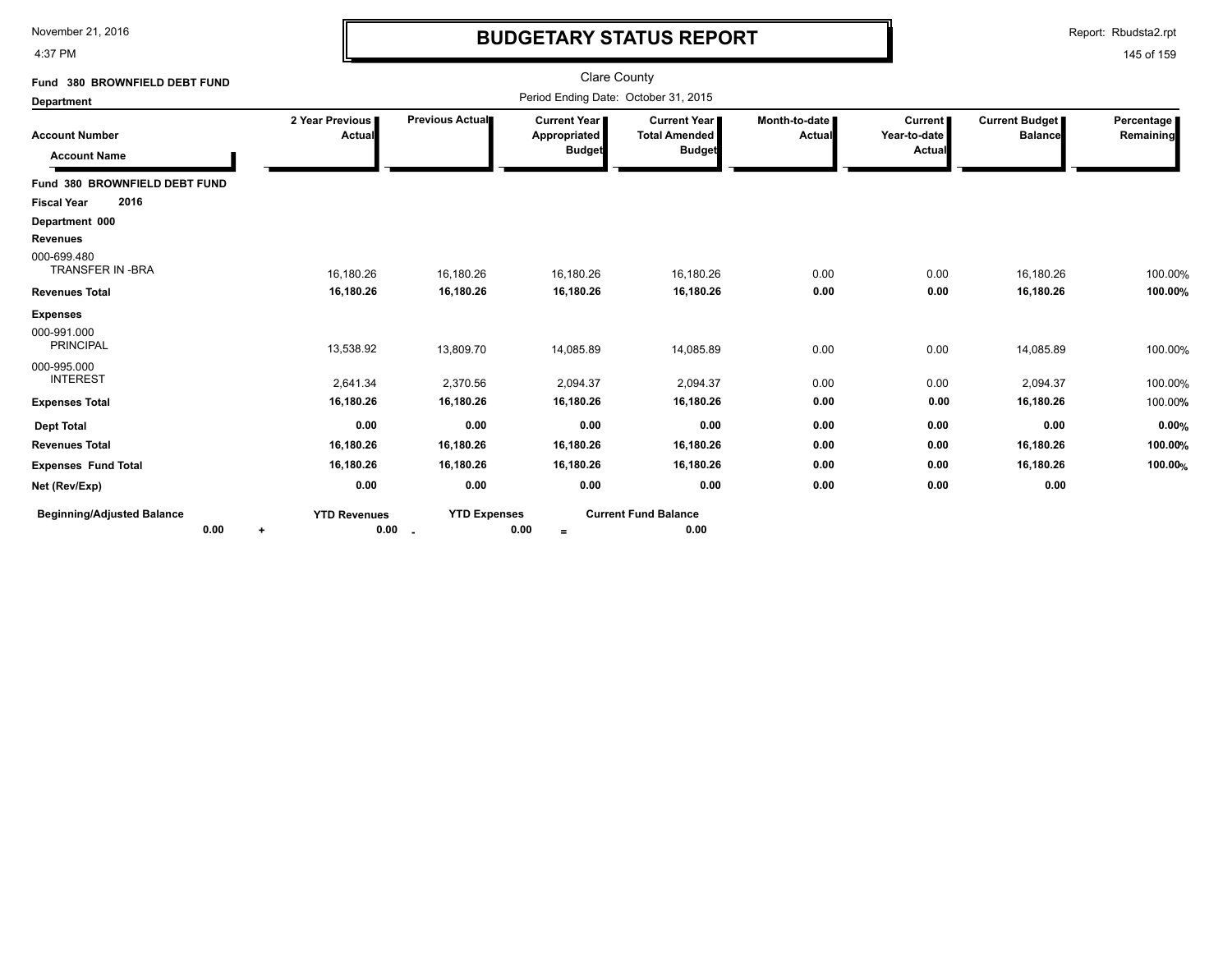4:37 PM

# **BUDGETARY STATUS REPORT**

Report: Rbudsta2.rpt

| Fund 385 USDA LOAN DEBT FUND-ROOF                    |                             |                               | Clare County                                  |                                                                |                                |                                     |                                         |                         |
|------------------------------------------------------|-----------------------------|-------------------------------|-----------------------------------------------|----------------------------------------------------------------|--------------------------------|-------------------------------------|-----------------------------------------|-------------------------|
| <b>Department</b>                                    |                             |                               | Period Ending Date: October 31, 2015          |                                                                |                                |                                     |                                         |                         |
| <b>Account Number</b><br><b>Account Name</b>         | 2 Year Previous I<br>Actual | Previous Actual               | Current Year<br>Appropriated<br><b>Budget</b> | <b>Current Year I</b><br><b>Total Amended</b><br><b>Budget</b> | Month-to-date<br><b>Actual</b> | Current  <br>Year-to-date<br>Actual | <b>Current Budget</b><br><b>Balance</b> | Percentage<br>Remaining |
| Fund 385 USDA LOAN DEBT FUND-ROOF                    |                             |                               |                                               |                                                                |                                |                                     |                                         |                         |
| 2016<br><b>Fiscal Year</b>                           |                             |                               |                                               |                                                                |                                |                                     |                                         |                         |
| Department 000                                       |                             |                               |                                               |                                                                |                                |                                     |                                         |                         |
| <b>Revenues</b><br>000-699.101<br><b>TRANSFER IN</b> | 9,897.50                    | 39,438.68                     | 0.00                                          | 0.00                                                           | 0.00                           | 0.00                                | 0.00                                    | 0.00%                   |
| <b>Revenues Total</b>                                | 9,897.50                    | 39,438.68                     | 0.00                                          | 0.00                                                           | 0.00                           | 0.00                                | 0.00                                    | 0.00%                   |
| <b>Expenses</b>                                      |                             |                               |                                               |                                                                |                                |                                     |                                         |                         |
| 000-991.000<br><b>PRINCIPAL</b>                      | 8,000.00                    | 38,000.00                     | 0.00                                          | 0.00                                                           | 0.00                           | 0.00                                | 0.00                                    | 0.00%                   |
| 000-995.000<br><b>INTEREST</b>                       | 1,897.50                    | 1,438.68                      | 0.00                                          | 0.00                                                           | 0.00                           | 0.00                                | 0.00                                    | 0.00%                   |
| <b>Expenses Total</b>                                | 9,897.50                    | 39,438.68                     | 0.00                                          | 0.00                                                           | 0.00                           | 0.00                                | 0.00                                    | $\%$                    |
| <b>Dept Total</b>                                    | 0.00                        | 0.00                          | 0.00                                          | 0.00                                                           | 0.00                           | 0.00                                | 0.00                                    | 0.00%                   |
| <b>Revenues Total</b>                                | 9,897.50                    | 39,438.68                     | 0.00                                          | 0.00                                                           | 0.00                           | 0.00                                | 0.00                                    | 0.00%                   |
| <b>Expenses Fund Total</b>                           | 9,897.50                    | 39,438.68                     | 0.00                                          | 0.00                                                           | 0.00                           | 0.00                                | 0.00                                    | 0.00%                   |
| Net (Rev/Exp)                                        | 0.00                        | 0.00                          | 0.00                                          | 0.00                                                           | 0.00                           | 0.00                                | 0.00                                    |                         |
| <b>Beginning/Adjusted Balance</b><br>0.00<br>٠       | <b>YTD Revenues</b><br>0.00 | <b>YTD Expenses</b><br>$\sim$ | 0.00<br>$\equiv$                              | <b>Current Fund Balance</b><br>0.00                            |                                |                                     |                                         |                         |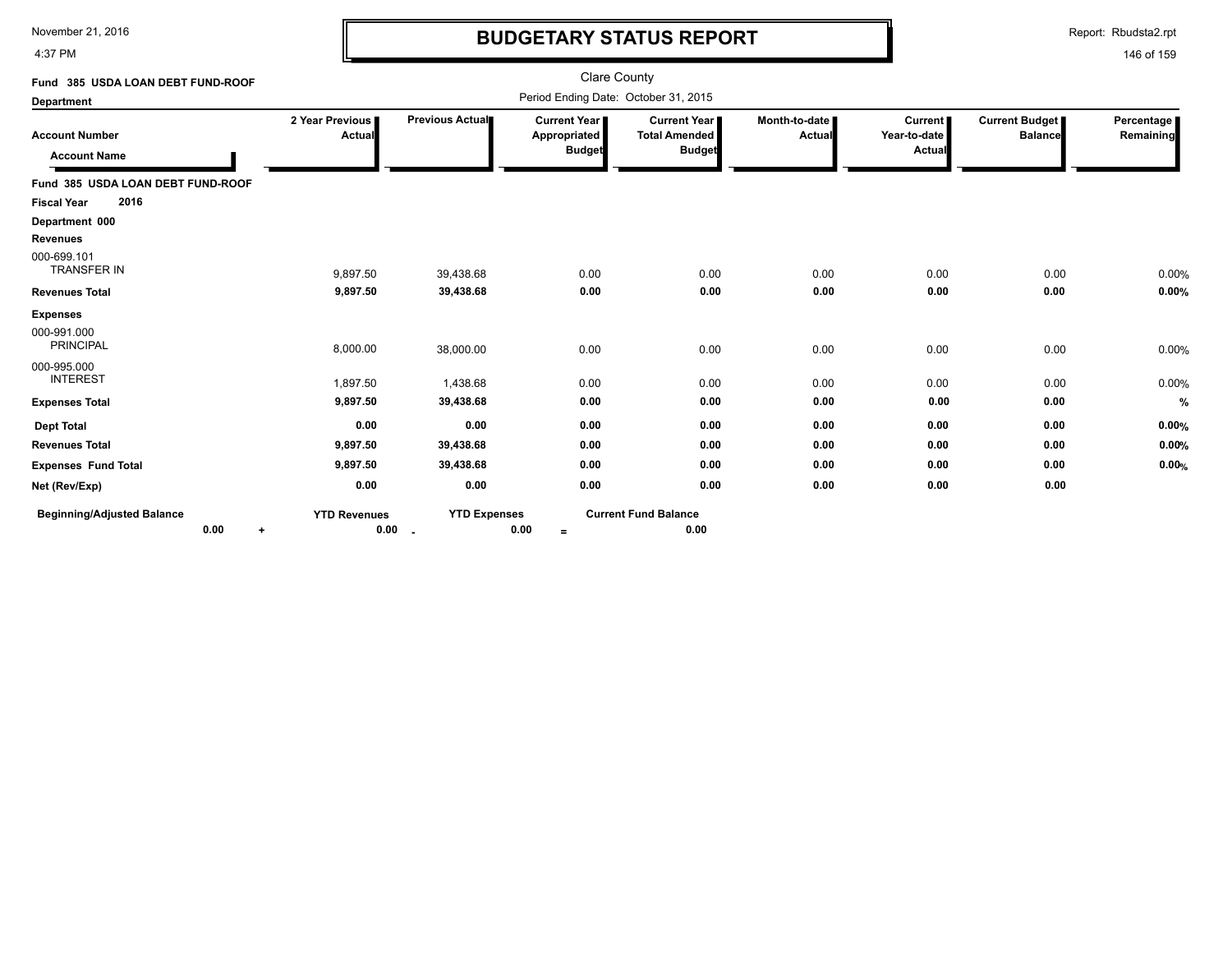4:37 PM

# **BUDGETARY STATUS REPORT**

Report: Rbudsta2.rpt

| Fund 388 USDA LOAN DEBT FUND-SS CENTER                  |                                    |                            | Clare County                                  |                                                                |                                |                                          |                                         |                         |
|---------------------------------------------------------|------------------------------------|----------------------------|-----------------------------------------------|----------------------------------------------------------------|--------------------------------|------------------------------------------|-----------------------------------------|-------------------------|
| <b>Department</b>                                       |                                    |                            | Period Ending Date: October 31, 2015          |                                                                |                                |                                          |                                         |                         |
| <b>Account Number</b><br><b>Account Name</b>            | 2 Year Previous I<br><b>Actual</b> | Previous Actual            | Current Year<br>Appropriated<br><b>Budget</b> | <b>Current Year I</b><br><b>Total Amended</b><br><b>Budget</b> | Month-to-date<br><b>Actual</b> | <b>Current</b><br>Year-to-date<br>Actual | <b>Current Budget</b><br><b>Balance</b> | Percentage<br>Remaining |
| Fund 388 USDA LOAN DEBT FUND-SS CENTER                  |                                    |                            |                                               |                                                                |                                |                                          |                                         |                         |
| 2016<br><b>Fiscal Year</b>                              |                                    |                            |                                               |                                                                |                                |                                          |                                         |                         |
| Department 000                                          |                                    |                            |                                               |                                                                |                                |                                          |                                         |                         |
| <b>Revenues</b><br>000-699.288<br>OPERATING TRANSFER IN | 0.00                               | 5,913.01                   | 7,486.00                                      | 7,486.00                                                       | 0.00                           | 0.00                                     | 7,486.00                                | 100.00%                 |
| <b>Revenues Total</b>                                   | 0.00                               | 5,913.01                   | 7,486.00                                      | 7,486.00                                                       | 0.00                           | 0.00                                     | 7,486.00                                | 100.00%                 |
| <b>Expenses</b><br>000-991.000<br><b>PRINCIPAL</b>      | 0.00                               | 2,000.00                   | 2,000.00                                      | 2,000.00                                                       | 0.00                           | 0.00                                     | 2,000.00                                | 100.00%                 |
| 000-995.000<br><b>INTEREST</b>                          | 0.00                               | 3,913.01                   | 5,486.00                                      | 5,486.00                                                       | 0.00                           | 0.00                                     | 5,486.00                                | 100.00%                 |
| <b>Expenses Total</b>                                   | 0.00                               | 5,913.01                   | 7,486.00                                      | 7,486.00                                                       | 0.00                           | 0.00                                     | 7,486.00                                | 100.00%                 |
| <b>Dept Total</b>                                       | 0.00                               | 0.00                       | 0.00                                          | 0.00                                                           | 0.00                           | 0.00                                     | 0.00                                    | 0.00%                   |
| <b>Revenues Total</b>                                   | 0.00                               | 5,913.01                   | 7,486.00                                      | 7,486.00                                                       | 0.00                           | 0.00                                     | 7,486.00                                | 100.00%                 |
| <b>Expenses Fund Total</b>                              | 0.00                               | 5,913.01                   | 7,486.00                                      | 7,486.00                                                       | 0.00                           | 0.00                                     | 7,486.00                                | 100.00%                 |
| Net (Rev/Exp)                                           | 0.00                               | 0.00                       | 0.00                                          | 0.00                                                           | 0.00                           | 0.00                                     | 0.00                                    |                         |
| <b>Beginning/Adjusted Balance</b><br>0.00<br>$\ddot{}$  | <b>YTD Revenues</b><br>0.00        | <b>YTD Expenses</b><br>. . | 0.00<br>$\equiv$                              | <b>Current Fund Balance</b><br>0.00                            |                                |                                          |                                         |                         |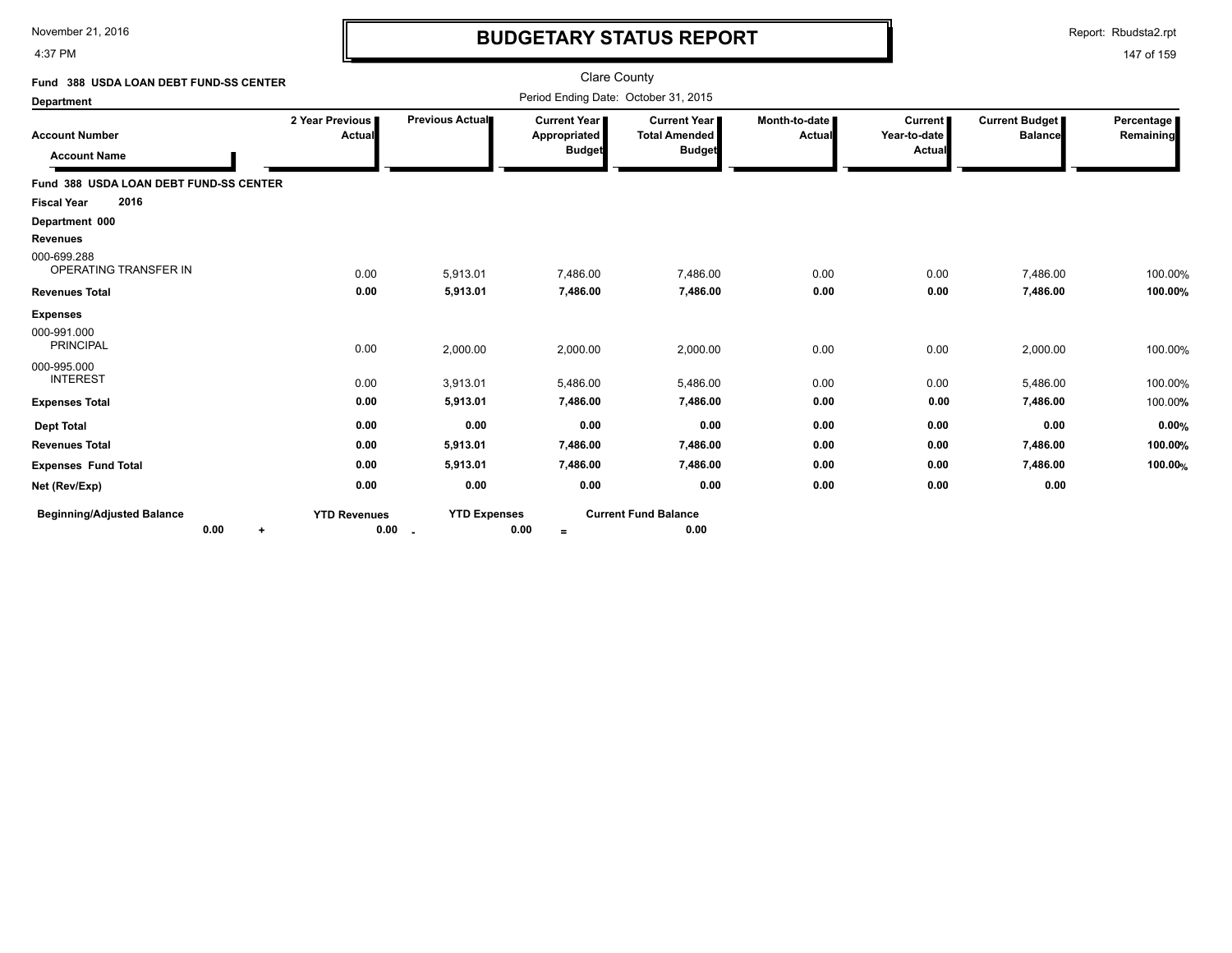4:37 PM

# **BUDGETARY STATUS REPORT**

Report: Rbudsta2.rpt

| Fund 413 ANIMAL SHELTER IMPROVEMENT FUN      |                           |                     | <b>Clare County</b>                                    |                                                       |                         |                                          |                                  |                         |
|----------------------------------------------|---------------------------|---------------------|--------------------------------------------------------|-------------------------------------------------------|-------------------------|------------------------------------------|----------------------------------|-------------------------|
| <b>Department</b>                            |                           |                     | Period Ending Date: October 31, 2015                   |                                                       |                         |                                          |                                  |                         |
| <b>Account Number</b>                        | 2 Year Previous<br>Actual | Previous Actual     | <b>Current Year  </b><br>Appropriated<br><b>Budget</b> | Current Year<br><b>Total Amended</b><br><b>Budget</b> | Month-to-date<br>Actual | <b>Current</b><br>Year-to-date<br>Actual | Current Budget<br><b>Balance</b> | Percentage<br>Remaining |
| <b>Account Name</b>                          |                           |                     |                                                        |                                                       |                         |                                          |                                  |                         |
| Fund 413 ANIMAL SHELTER IMPROVEMENT FUN      |                           |                     |                                                        |                                                       |                         |                                          |                                  |                         |
| 2016<br><b>Fiscal Year</b>                   |                           |                     |                                                        |                                                       |                         |                                          |                                  |                         |
| Department 000                               |                           |                     |                                                        |                                                       |                         |                                          |                                  |                         |
| <b>Revenues</b>                              |                           |                     |                                                        |                                                       |                         |                                          |                                  |                         |
| 000-665.000<br><b>INTEREST EARNED</b>        | 957.20                    | 1,298.42            | 0.00                                                   | 0.00                                                  | 0.00                    | 0.00                                     | 0.00                             | 0.00%                   |
| 000-699.900<br><b>BEGINNING FUND BALANCE</b> | 0.00                      | 0.00                | 258,174.00                                             | 258,174.00                                            | 0.00                    | 0.00                                     | 258,174.00                       | 100.00%                 |
| <b>Revenues Total</b>                        | 957.20                    | 1,298.42            | 258,174.00                                             | 258,174.00                                            | 0.00                    | 0.00                                     | 258,174.00                       | 100.00%                 |
| <b>Expenses</b>                              |                           |                     |                                                        |                                                       |                         |                                          |                                  |                         |
| 000-975.285<br><b>BUILDING IMPROVEMENTS</b>  | 4,025.85                  | 0.00                | 0.00                                                   | 0.00                                                  | 0.00                    | 0.00                                     | 0.00                             | 0.00%                   |
| 000-978.000<br><b>NEW EQUIPMENT</b>          | 0.00                      | 0.00                | 100,000.00                                             | 100,000.00                                            | 0.00                    | 0.00                                     | 100,000.00                       | 100.00%                 |
| 000-998.900<br><b>ENDING FUND BALANCE</b>    | 0.00                      | 0.00                | 158.174.00                                             | 158.174.00                                            | 0.00                    | 0.00                                     | 158.174.00                       | 100.00%                 |
| <b>Expenses Total</b>                        | 4,025.85                  | 0.00                | 258,174.00                                             | 258,174.00                                            | 0.00                    | 0.00                                     | 258,174.00                       | 100.00%                 |
| <b>Dept Total</b>                            | $-3,068.65$               | 1,298.42            | 0.00                                                   | 0.00                                                  | 0.00                    | 0.00                                     | 0.00                             | 0.00%                   |
| <b>Revenues Total</b>                        | 957.20                    | 1,298.42            | 258,174.00                                             | 258,174.00                                            | 0.00                    | 0.00                                     | 258,174.00                       | 100.00%                 |
| <b>Expenses Fund Total</b>                   | 4,025.85                  | 0.00                | 258,174.00                                             | 258,174.00                                            | 0.00                    | 0.00                                     | 258,174.00                       | 100.00%                 |
| Net (Rev/Exp)                                | $-3,068.65$               | 1,298.42            | 0.00                                                   | 0.00                                                  | 0.00                    | 0.00                                     | 0.00                             |                         |
| <b>Beginning/Adjusted Balance</b>            | <b>YTD Revenues</b>       | <b>YTD Expenses</b> |                                                        | <b>Current Fund Balance</b>                           |                         |                                          |                                  |                         |
| 259,232.97                                   | 0.00<br>$\ddot{}$         | $\sim$              | 0.00<br>$=$                                            | 259,232.97                                            |                         |                                          |                                  |                         |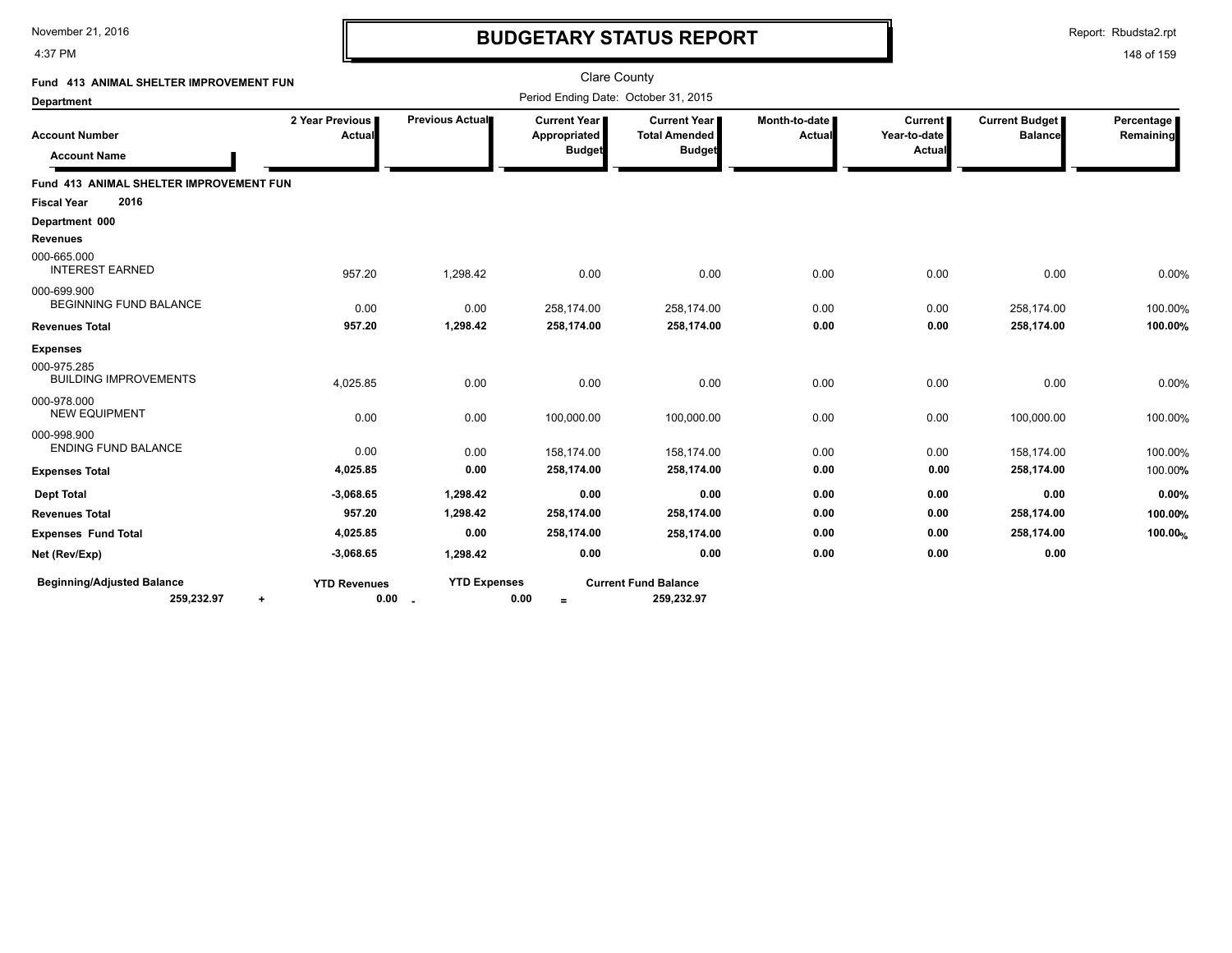4:37 PM

# **BUDGETARY STATUS REPORT**

Report: Rbudsta2.rpt

| Fund 466 CO CONSTRUCTION FUND                      |                                          |                     | <b>Clare County</b>                                    |                                                       |                         |                                          |                                         |                         |
|----------------------------------------------------|------------------------------------------|---------------------|--------------------------------------------------------|-------------------------------------------------------|-------------------------|------------------------------------------|-----------------------------------------|-------------------------|
| <b>Department</b>                                  |                                          |                     | Period Ending Date: October 31, 2015                   |                                                       |                         |                                          |                                         |                         |
| <b>Account Number</b><br><b>Account Name</b>       | 2 Year Previous<br>Actual                | Previous Actual     | <b>Current Year I</b><br>Appropriated<br><b>Budget</b> | Current Year<br><b>Total Amended</b><br><b>Budget</b> | Month-to-date<br>Actual | <b>Current</b><br>Year-to-date<br>Actual | <b>Current Budget</b><br><b>Balance</b> | Percentage<br>Remaining |
| Fund 466 CO CONSTRUCTION FUND                      |                                          |                     |                                                        |                                                       |                         |                                          |                                         |                         |
| 2016<br><b>Fiscal Year</b>                         |                                          |                     |                                                        |                                                       |                         |                                          |                                         |                         |
| Department 000                                     |                                          |                     |                                                        |                                                       |                         |                                          |                                         |                         |
| <b>Expenses</b>                                    |                                          |                     |                                                        |                                                       |                         |                                          |                                         |                         |
| 000-978.000<br><b>NEW EQUIPMENT</b>                | 0.00                                     | 273,096.54          | 0.00                                                   | 0.00                                                  | 0.00                    | 0.00                                     | 0.00                                    | 0.00%                   |
| <b>Expenses Total</b>                              | 0.00                                     | 273,096.54          | 0.00                                                   | 0.00                                                  | 0.00                    | 0.00                                     | 0.00                                    | %                       |
| <b>Dept Total</b>                                  | 0.00                                     | 273,096.54          | 0.00                                                   | 0.00                                                  | 0.00                    | 0.00                                     | 0.00                                    | 0.00%                   |
| <b>Expenses Fund Total</b>                         | 0.00                                     | 273,096.54          | 0.00                                                   | 0.00                                                  | 0.00                    | 0.00                                     | 0.00                                    | 0.00%                   |
| Net (Rev/Exp)                                      | 0.00                                     | 273,096.54          | 0.00                                                   | 0.00                                                  | 0.00                    | 0.00                                     | 0.00                                    |                         |
| <b>Beginning/Adjusted Balance</b><br>$-273,096.54$ | <b>YTD Revenues</b><br>0.00<br>$\ddot{}$ | <b>YTD Expenses</b> | 0.00<br>$=$                                            | <b>Current Fund Balance</b><br>$-273,096.54$          |                         |                                          |                                         |                         |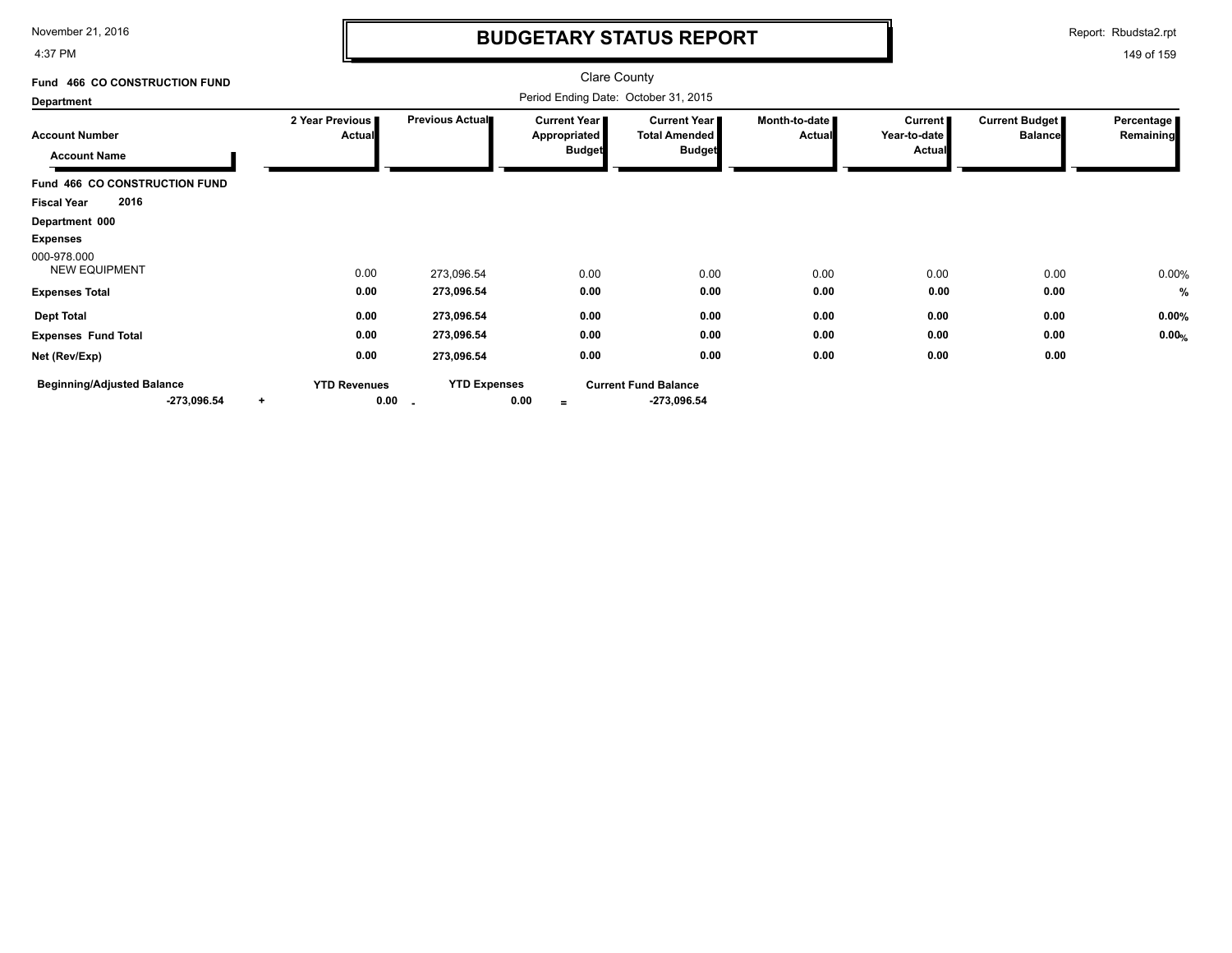#### 4:37 PM

### **BUDGETARY STATUS REPORT**

Report: Rbudsta2.rpt

| Fund 480 BROWNSFIELD REDV AUTH-REV LOAN                    |                             |                     | <b>Clare County</b>                                    |                                                              |                         |                                                 |                                  |                         |
|------------------------------------------------------------|-----------------------------|---------------------|--------------------------------------------------------|--------------------------------------------------------------|-------------------------|-------------------------------------------------|----------------------------------|-------------------------|
| Department 000 BROWNSFIELD REDV AUTH-REV LOAN              |                             |                     | Period Ending Date: October 31, 2015                   |                                                              |                         |                                                 |                                  |                         |
| <b>Account Number</b><br><b>Account Name</b>               | 2 Year Previous<br>Actual   | Previous Actual     | <b>Current Year I</b><br>Appropriated<br><b>Budget</b> | <b>Current Year</b><br><b>Total Amended</b><br><b>Budget</b> | Month-to-date<br>Actual | <b>Current</b><br>Year-to-date<br><b>Actual</b> | Current Budget<br><b>Balance</b> | Percentage<br>Remaining |
| Fund 480 BROWNSFIELD REDV AUTH-REV LOAN                    |                             |                     |                                                        |                                                              |                         |                                                 |                                  |                         |
| 2016<br><b>Fiscal Year</b>                                 |                             |                     |                                                        |                                                              |                         |                                                 |                                  |                         |
| Department 000 BROWNSFIELD REDV AUTH-REV LOAN              |                             |                     |                                                        |                                                              |                         |                                                 |                                  |                         |
| Revenues                                                   |                             |                     |                                                        |                                                              |                         |                                                 |                                  |                         |
| 000-402.000<br><b>CURRENT PROPERTY TAXES</b>               | 9,095.26                    | 3,611.13            | 10,000.00                                              | 10,000.00                                                    | 0.00                    | 0.00                                            | 10,000.00                        | 100.00%                 |
| 000-699.900<br><b>BEGINNING FUND BALANCE</b>               | 0.00                        | 0.00                | 14,000.00                                              | 14,000.00                                                    | 0.00                    | 0.00                                            | 14,000.00                        | 100.00%                 |
| <b>Revenues Total</b>                                      | 9,095.26                    | 3,611.13            | 24,000.00                                              | 24,000.00                                                    | 0.00                    | 0.00                                            | 24,000.00                        | 100.00%                 |
| <b>Expenses</b>                                            |                             |                     |                                                        |                                                              |                         |                                                 |                                  |                         |
| 000-998.380<br>TRANSFER OUT-BRA DEBT FUND                  | 16,180.26                   | 16,180.26           | 16,180.26                                              | 16,180.26                                                    | 0.00                    | 0.00                                            | 16,180.26                        | 100.00%                 |
| 000-998.900<br><b>ENDING FUND BALANCE</b>                  | 0.00                        | 0.00                | 7.819.74                                               | 7,819.74                                                     | 0.00                    | 0.00                                            | 7.819.74                         | 100.00%                 |
| <b>Expenses Total</b>                                      | 16,180.26                   | 16,180.26           | 24,000.00                                              | 24,000.00                                                    | 0.00                    | 0.00                                            | 24,000.00                        | 100.00%                 |
| <b>BROWNSFIELD REDV AUTH-REV LOAN</b><br><b>Dept Total</b> | $-7,085.00$                 | $-12,569.13$        | 0.00                                                   | 0.00                                                         | 0.00                    | 0.00                                            | 0.00                             | 0.00%                   |
| <b>Revenues Total</b>                                      | 9,095.26                    | 3,611.13            | 24,000.00                                              | 24,000.00                                                    | 0.00                    | 0.00                                            | 24,000.00                        | 100.00%                 |
| <b>Expenses Fund Total</b>                                 | 16,180.26                   | 16,180.26           | 24,000.00                                              | 24,000.00                                                    | 0.00                    | 0.00                                            | 24,000.00                        | 100.00%                 |
| Net (Rev/Exp)                                              | $-7,085.00$                 | $-12,569.13$        | 0.00                                                   | 0.00                                                         | 0.00                    | 0.00                                            | 0.00                             |                         |
| <b>Beginning/Adjusted Balance</b><br>16,271.70<br>٠        | <b>YTD Revenues</b><br>0.00 | <b>YTD Expenses</b> | 0.00<br>$=$                                            | <b>Current Fund Balance</b><br>16,271.70                     |                         |                                                 |                                  |                         |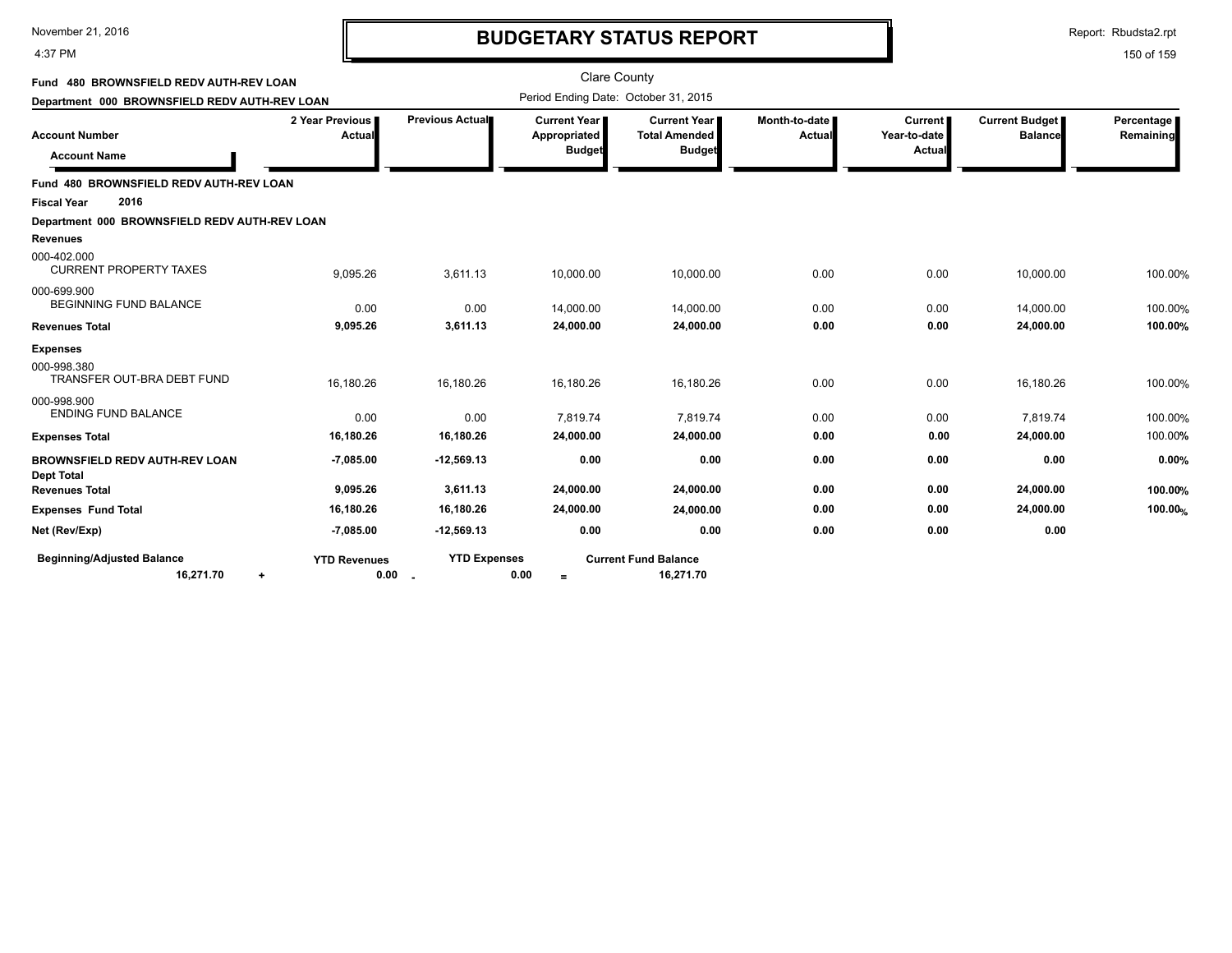4:37 PM

# **BUDGETARY STATUS REPORT**

Report: Rbudsta2.rpt

| Fund 515 LAND BANK AUTHORITY                                |                           |                                 | <b>Clare County</b>                                  |                                                                |                           |                                          |                                         |                         |
|-------------------------------------------------------------|---------------------------|---------------------------------|------------------------------------------------------|----------------------------------------------------------------|---------------------------|------------------------------------------|-----------------------------------------|-------------------------|
| <b>Department</b>                                           |                           |                                 | Period Ending Date: October 31, 2015                 |                                                                |                           |                                          |                                         |                         |
| <b>Account Number</b><br><b>Account Name</b>                | 2 Year Previous<br>Actual | Previous Actual                 | <b>Current Year</b><br>Appropriated<br><b>Budget</b> | <b>Current Year I</b><br><b>Total Amended</b><br><b>Budget</b> | Month-to-date I<br>Actual | <b>Current</b><br>Year-to-date<br>Actual | <b>Current Budget</b><br><b>Balance</b> | Percentage<br>Remaining |
| Fund 515 LAND BANK AUTHORITY<br>2016<br><b>Fiscal Year</b>  |                           |                                 |                                                      |                                                                |                           |                                          |                                         |                         |
| Department 000<br><b>Revenues</b>                           |                           |                                 |                                                      |                                                                |                           |                                          |                                         |                         |
| 000-402.000<br><b>CURRENT TAXES</b>                         | 41.69                     | 12.98                           | 500.00                                               | 500.00                                                         | 0.00                      | 0.00                                     | 500.00                                  | 100.00%                 |
| 000-645.000<br>SALE OF PROPERTY                             | 500.00                    | 0.00                            | 40,000.00                                            | 40,000.00                                                      | 0.00                      | 0.00                                     | 40,000.00                               | 100.00%                 |
| 000-699.518<br>APPROP TRANS IN - TAX REV                    | 0.00<br>541.69            | 25,000.00<br>25,012.98          | 25,000.00                                            | 25,000.00                                                      | 0.00<br>0.00              | 0.00                                     | 25,000.00                               | 100.00%<br>100.00%      |
| <b>Revenues Total</b>                                       |                           |                                 | 65,500.00                                            | 65,500.00                                                      |                           | 0.00                                     | 65,500.00                               |                         |
| <b>Expenses</b><br>000-727.000<br><b>SUPPLIES</b>           | 0.00                      | 0.00                            | 1,000.00                                             | 1,000.00                                                       | 0.00                      | 0.00                                     | 1,000.00                                | 100.00%                 |
| 000-728.000<br>PRINTING & BINDING                           | 0.00                      | 0.00                            | 2,000.00                                             | 2,000.00                                                       | 0.00                      | 0.00                                     | 2,000.00                                | 100.00%                 |
| 000-802.000<br>CONTRACTUAL SERVICES                         | 0.00                      | 3,000.00                        | 38,000.00                                            | 38,000.00                                                      | 0.00                      | 0.00                                     | 38,000.00                               | 100.00%                 |
| 000-814.000<br><b>DUES &amp; SUBSCRIPTIONS</b>              | 0.00                      | 100.00                          | 1,000.00                                             | 1,000.00                                                       | 0.00                      | 0.00                                     | 1,000.00                                | 100.00%                 |
| 000-864.000<br><b>TRAVEL</b>                                | 0.00                      | 0.00                            | 2,000.00                                             | 2,000.00                                                       | 0.00                      | 0.00                                     | 2,000.00                                | 100.00%                 |
| 000-962.000<br>TAX APPEALS ADJUSTMENTS                      | 55.80                     | 0.00                            | 500.00                                               | 500.00                                                         | 0.00                      | 0.00                                     | 500.00                                  | 100.00%                 |
| 000-998.900<br>ENDING FUND BALANCE                          | 0.00                      | 0.00                            | 21,000.00                                            | 21,000.00                                                      | 0.00                      | 0.00                                     | 21,000.00                               | 100.00%                 |
| <b>Expenses Total</b>                                       | 55.80                     | 3,100.00                        | 65,500.00                                            | 65,500.00                                                      | 0.00                      | 0.00                                     | 65,500.00                               | 100.00%                 |
| <b>Dept Total</b>                                           | 485.89                    | 21,912.98                       | 0.00                                                 | 0.00                                                           | 0.00                      | 0.00                                     | 0.00                                    | 0.00%                   |
| <b>Revenues Total</b>                                       | 541.69                    | 25,012.98                       | 65,500.00                                            | 65,500.00                                                      | 0.00                      | 0.00                                     | 65,500.00                               | 100.00%                 |
| <b>Expenses Fund Total</b>                                  | 55.80                     | 3,100.00                        | 65,500.00                                            | 65,500.00                                                      | 0.00                      | 0.00                                     | 65,500.00                               | 100.00%                 |
| Net (Rev/Exp)                                               | 485.89                    | 21,912.98                       | 0.00                                                 | 0.00                                                           | 0.00                      | 0.00                                     | 0.00                                    |                         |
| <b>Beginning/Adjusted Balance</b><br>63.028.92<br>$\ddot{}$ | <b>YTD Revenues</b>       | <b>YTD Expenses</b><br>$0.00 -$ | 0.00<br>$=$                                          | <b>Current Fund Balance</b><br>63,028.92                       |                           |                                          |                                         |                         |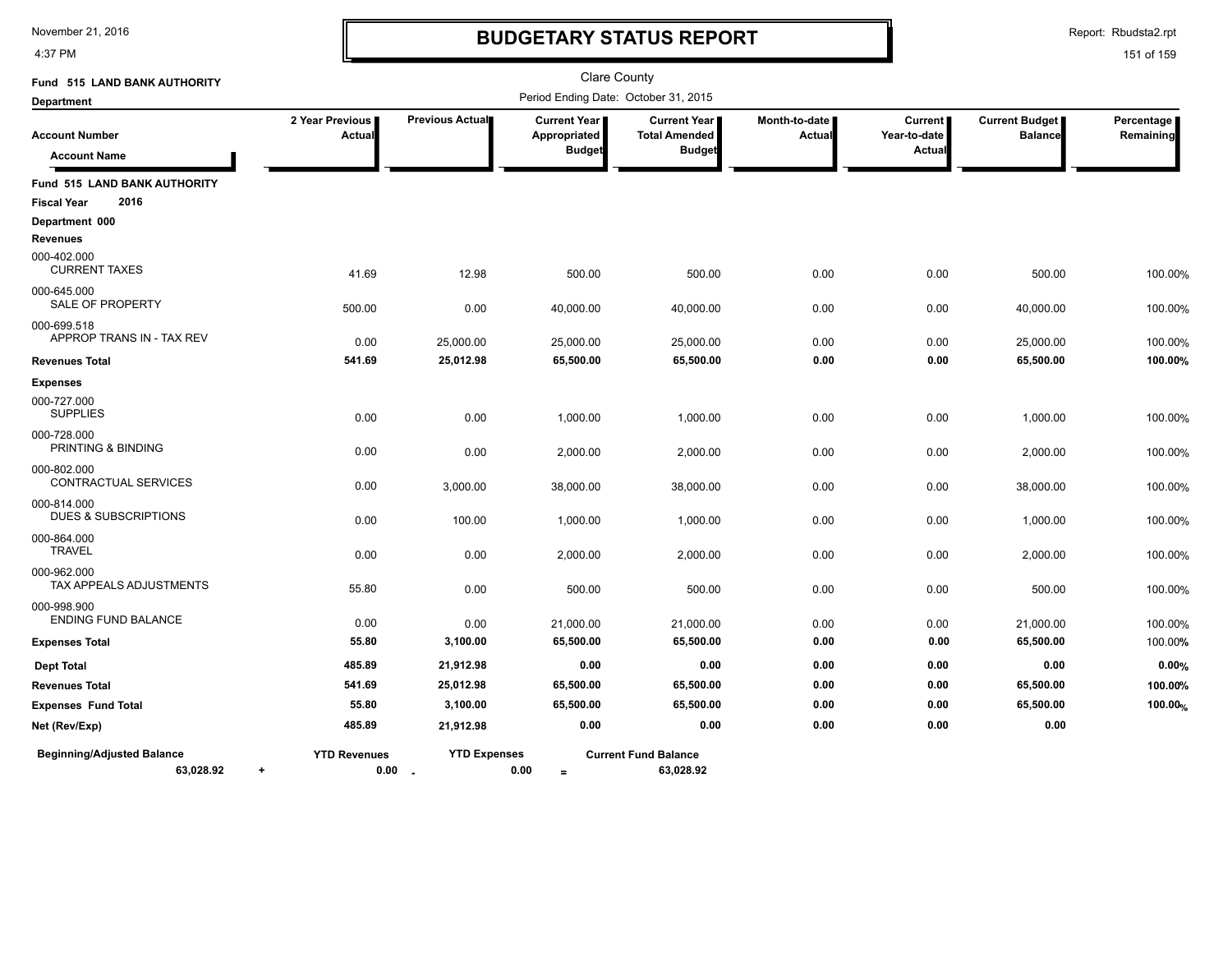4:37 PM

# **BUDGETARY STATUS REPORT**

Report: Rbudsta2.rpt

| Fund 516 REVOLVING TAX FUND                            |                                    |                                                                                                                                                                                                                                                                                                                                                                                                                                                                                                                                                                                                                                                                                                |                  |                                             |           |           |              |                         |
|--------------------------------------------------------|------------------------------------|------------------------------------------------------------------------------------------------------------------------------------------------------------------------------------------------------------------------------------------------------------------------------------------------------------------------------------------------------------------------------------------------------------------------------------------------------------------------------------------------------------------------------------------------------------------------------------------------------------------------------------------------------------------------------------------------|------------------|---------------------------------------------|-----------|-----------|--------------|-------------------------|
| Department                                             |                                    | <b>Clare County</b><br>Period Ending Date: October 31, 2015<br>Previous Actual<br>Current Budget<br><b>Current Year  </b><br><b>Current Year I</b><br>Month-to-date<br><b>Current</b><br><b>Total Amended</b><br>Year-to-date<br><b>Balance</b><br>Actual<br>Appropriated<br>Actual<br><b>Budget</b><br><b>Budget</b><br>Actual<br>406,241.87<br>437,534.08<br>450,000.00<br>450,000.00<br>19,093.10<br>19,093.10<br>430,906.90<br>18,749.43<br>19,925.97<br>25,000.00<br>25,000.00<br>255.35<br>255.35<br>24,744.65<br>0.00<br>0.00<br>200,000.00<br>200,000.00<br>0.00<br>0.00<br>200,000.00<br>456,283.51<br>426,167.84<br>675,000.00<br>675,000.00<br>19,348.45<br>19,348.45<br>655,651.55 |                  |                                             |           |           |              |                         |
| <b>Account Number</b><br><b>Account Name</b>           | 2 Year Previous                    |                                                                                                                                                                                                                                                                                                                                                                                                                                                                                                                                                                                                                                                                                                |                  |                                             |           |           |              | Percentage<br>Remaining |
| Fund 516 REVOLVING TAX FUND                            |                                    |                                                                                                                                                                                                                                                                                                                                                                                                                                                                                                                                                                                                                                                                                                |                  |                                             |           |           |              |                         |
| 2016<br><b>Fiscal Year</b>                             |                                    |                                                                                                                                                                                                                                                                                                                                                                                                                                                                                                                                                                                                                                                                                                |                  |                                             |           |           |              |                         |
| Department 000                                         |                                    |                                                                                                                                                                                                                                                                                                                                                                                                                                                                                                                                                                                                                                                                                                |                  |                                             |           |           |              |                         |
| <b>Revenues</b>                                        |                                    |                                                                                                                                                                                                                                                                                                                                                                                                                                                                                                                                                                                                                                                                                                |                  |                                             |           |           |              |                         |
| 000-445.000<br><b>INTEREST ON TAXES</b>                |                                    |                                                                                                                                                                                                                                                                                                                                                                                                                                                                                                                                                                                                                                                                                                |                  |                                             |           |           |              | 95.76%                  |
| 000-665.000<br><b>INTEREST ON INVESTMENTS</b>          |                                    |                                                                                                                                                                                                                                                                                                                                                                                                                                                                                                                                                                                                                                                                                                |                  |                                             |           |           |              | 98.98%                  |
| 000-699.900<br><b>BEGINNG FUND BALANCE</b>             |                                    |                                                                                                                                                                                                                                                                                                                                                                                                                                                                                                                                                                                                                                                                                                |                  |                                             |           |           |              | 100.00%                 |
| <b>Revenues Total</b>                                  |                                    |                                                                                                                                                                                                                                                                                                                                                                                                                                                                                                                                                                                                                                                                                                |                  |                                             |           |           |              | 97.13%                  |
| <b>Expenses</b>                                        |                                    |                                                                                                                                                                                                                                                                                                                                                                                                                                                                                                                                                                                                                                                                                                |                  |                                             |           |           |              |                         |
| 000-998.101<br>APPROP TRANSFER OUT-GEN FUND            | 400,000.00                         | 400,000.00                                                                                                                                                                                                                                                                                                                                                                                                                                                                                                                                                                                                                                                                                     | 400,000.00       | 400,000.00                                  | 0.00      | 0.00      | 400,000.00   | 100.00%                 |
| 000-998.900<br><b>ENDING FUND BALANCE</b>              | 0.00                               | 0.00                                                                                                                                                                                                                                                                                                                                                                                                                                                                                                                                                                                                                                                                                           | 275,000.00       | 275,000.00                                  | 0.00      | 0.00      | 275,000.00   | 100.00%                 |
| <b>Expenses Total</b>                                  | 400,000.00                         | 400,000.00                                                                                                                                                                                                                                                                                                                                                                                                                                                                                                                                                                                                                                                                                     | 675,000.00       | 675,000.00                                  | 0.00      | 0.00      | 675,000.00   | 100.00%                 |
| <b>Dept Total</b>                                      | 56,283.51                          | 26, 167.84                                                                                                                                                                                                                                                                                                                                                                                                                                                                                                                                                                                                                                                                                     | 0.00             | 0.00                                        | 19,348.45 | 19,348.45 | $-19,348.45$ | 0.00%                   |
| <b>Revenues Total</b>                                  | 456,283.51                         | 426,167.84                                                                                                                                                                                                                                                                                                                                                                                                                                                                                                                                                                                                                                                                                     | 675,000.00       | 675,000.00                                  | 19,348.45 | 19,348.45 | 655,651.55   | 97.13%                  |
| <b>Expenses Fund Total</b>                             | 400,000.00                         | 400,000.00                                                                                                                                                                                                                                                                                                                                                                                                                                                                                                                                                                                                                                                                                     | 675,000.00       | 675,000.00                                  | 0.00      | 0.00      | 675,000.00   | 100.00%                 |
| Net (Rev/Exp)                                          | 56,283.51                          | 26,167.84                                                                                                                                                                                                                                                                                                                                                                                                                                                                                                                                                                                                                                                                                      | 0.00             | 0.00                                        | 19,348.45 | 19,348.45 | $-19,348.45$ |                         |
| <b>Beginning/Adjusted Balance</b><br>6,225,051.29<br>۰ | <b>YTD Revenues</b><br>19,348.45 . | <b>YTD Expenses</b>                                                                                                                                                                                                                                                                                                                                                                                                                                                                                                                                                                                                                                                                            | 0.00<br>$\equiv$ | <b>Current Fund Balance</b><br>6,244,399.74 |           |           |              |                         |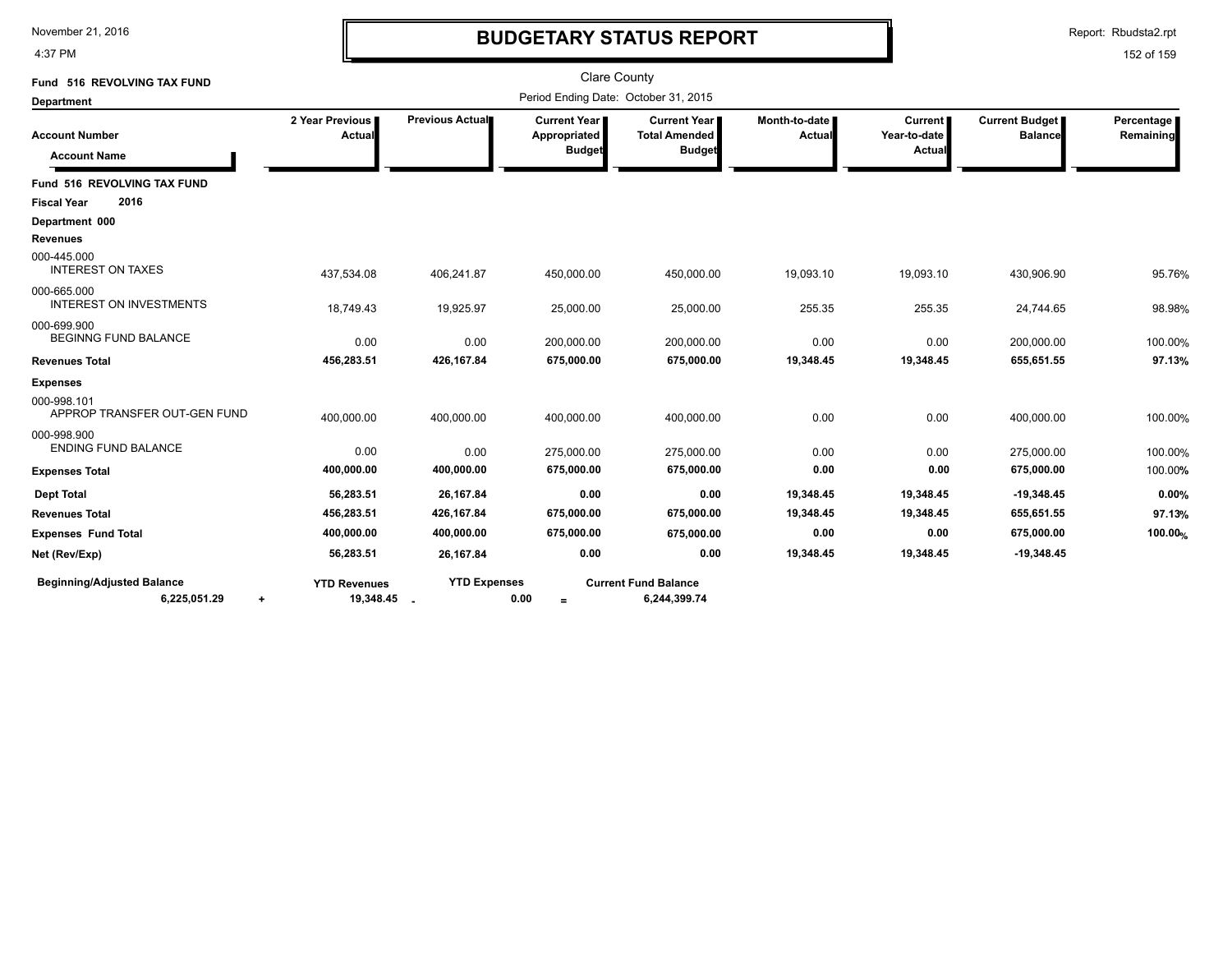4:37 PM

# **BUDGETARY STATUS REPORT**

Report: Rbudsta2.rpt

| Fund 518 TAX FORECLOSURE FUND                               |                           |                 | <b>Clare County</b>                   |                                               |                                |                         |                                  |                         |
|-------------------------------------------------------------|---------------------------|-----------------|---------------------------------------|-----------------------------------------------|--------------------------------|-------------------------|----------------------------------|-------------------------|
| Department 000 TAX FORECLOSURE FUND                         |                           |                 | Period Ending Date: October 31, 2015  |                                               |                                |                         |                                  |                         |
| <b>Account Number</b>                                       | 2 Year Previous<br>Actual | Previous Actual | <b>Current Year</b>  <br>Appropriated | <b>Current Year I</b><br><b>Total Amended</b> | Month-to-date<br><b>Actual</b> | Current<br>Year-to-date | Current Budget<br><b>Balance</b> | Percentage<br>Remaining |
| <b>Account Name</b>                                         |                           |                 | <b>Budget</b>                         | <b>Budget</b>                                 |                                | Actual                  |                                  |                         |
| Fund 518 TAX FORECLOSURE FUND<br>2016<br><b>Fiscal Year</b> |                           |                 |                                       |                                               |                                |                         |                                  |                         |
| Department 000 TAX FORECLOSURE FUND                         |                           |                 |                                       |                                               |                                |                         |                                  |                         |
| Revenues<br>000-626.000<br>LAND SALES & FEES                | 413,200.00                | 474,489.21      | 400,000.00                            | 400,000.00                                    | 19.250.00                      | 19,250.00               | 380,750.00                       | 95.19%                  |
| 000-641.000<br>PREFORFEITURE MAILINGS                       | 46,049.13                 | 47,263.81       | 55,000.00                             | 55,000.00                                     | 3,863.33                       | 3,863.33                | 51,136.67                        | 92.98%                  |
| 000-665.000<br>INTEREST ON INVESTMENTS                      | 3,012.26                  | 3,776.10        | 4,000.00                              | 4,000.00                                      | 102.50                         | 102.50                  | 3,897.50                         | 97.44%                  |
| 000-671.001<br><b>AUCTION SALE BOOKS</b>                    | 2,499.00                  | 2,146.00        | 2,500.00                              | 2,500.00                                      | 50.00                          | 50.00                   | 2,450.00                         | 98.00%                  |
| 000-671.051<br><b>TITLE SEARCH</b>                          | 206,133.82                | 189,341.94      | 215,000.00                            | 215,000.00                                    | 5,407.11                       | 5,407.11                | 209,592.89                       | 97.49%                  |
| 000-671.052<br><b>INSPECTION FEES</b>                       | 58,801.12                 | 54,325.06       | 60,000.00                             | 60,000.00                                     | 1,544.91                       | 1,544.91                | 58,455.09                        | 97.43%                  |
| 000-671.053<br>PUBLICATION/CERT FEES                        | 26,382.86                 | 28,158.92       | 30,000.00                             | 30,000.00                                     | 0.00                           | 0.00                    | 30,000.00                        | 100.00%                 |
| 000-699.900<br>BEGINNING FUND BALANCE                       | 0.00                      | 0.00            | 250,000.00                            | 250,000.00                                    | 0.00                           | 0.00                    | 250,000.00                       | 100.00%                 |
| <b>Revenues Total</b>                                       | 756,078.19                | 799,501.04      | 1,016,500.00                          | 1,016,500.00                                  | 30,217.85                      | 30,217.85               | 986,282.15                       | 97.03%                  |
| <b>Expenses</b><br>000-727.000<br><b>COPIES</b>             | 27.13                     | 277.00          | 100.00                                | 100.00                                        | 0.00                           | 0.00                    | 100.00                           | 100.00%                 |
| 000-727.001<br>SUPPLIES - OFFICE                            | 1,166.25                  | 1,938.14        | 3,500.00                              | 3,500.00                                      | 0.00                           | 0.00                    | 3,500.00                         | 100.00%                 |
| 000-729.000<br>SUPPLIES - OPERATING                         | 3.99                      | 0.00            | 2,000.00                              | 2,000.00                                      | 0.00                           | 0.00                    | 2,000.00                         | 100.00%                 |
| 000-732.000<br><b>POSTAGE</b>                               | 492.80                    | 394.61          | 500.00                                | 500.00                                        | 7.67                           | 7.67                    | 492.33                           | 98.47%                  |
| 000-801.000<br>SERVICES RENDERED                            | 72,174.53                 | 53.696.26       | 130,000.00                            | 130,000.00                                    | 4,264.80                       | 4,264.80                | 125,735.20                       | 96.72%                  |
| 000-801.051<br>TITLE SEARCH EXPENSE                         | 20,458.04                 | 19.360.44       | 30.000.00                             | 30,000.00                                     | 0.00                           | 0.00                    | 30,000.00                        | 100.00%                 |
| 000-801.052<br><b>INSPECTION EXPENSE</b>                    | 32,220.00                 | 31,725.00       | 35,000.00                             | 35,000.00                                     | 0.00                           | 0.00                    | 35,000.00                        | 100.00%                 |
| 000-801.053<br>FORFEITURE CERTIFICATION EXPENSE             | 10,892.04                 | 9,610.99        | 12,000.00                             | 12,000.00                                     | 0.00                           | 0.00                    | 12,000.00                        | 100.00%                 |
| 000-801.641<br>PREFORFEITURE MAILING EXPENSE                | 13,856.47                 | 17,685.96       | 20,000.00                             | 20,000.00                                     | 0.00                           | 0.00                    | 20,000.00                        | 100.00%                 |
| 000-804.000<br>DELINQUENT TAX PMTS                          | 173,485.15                | 215,434.86      | 250,000.00                            | 250,000.00                                    | 0.00                           | 0.00                    | 250,000.00                       | 100.00%                 |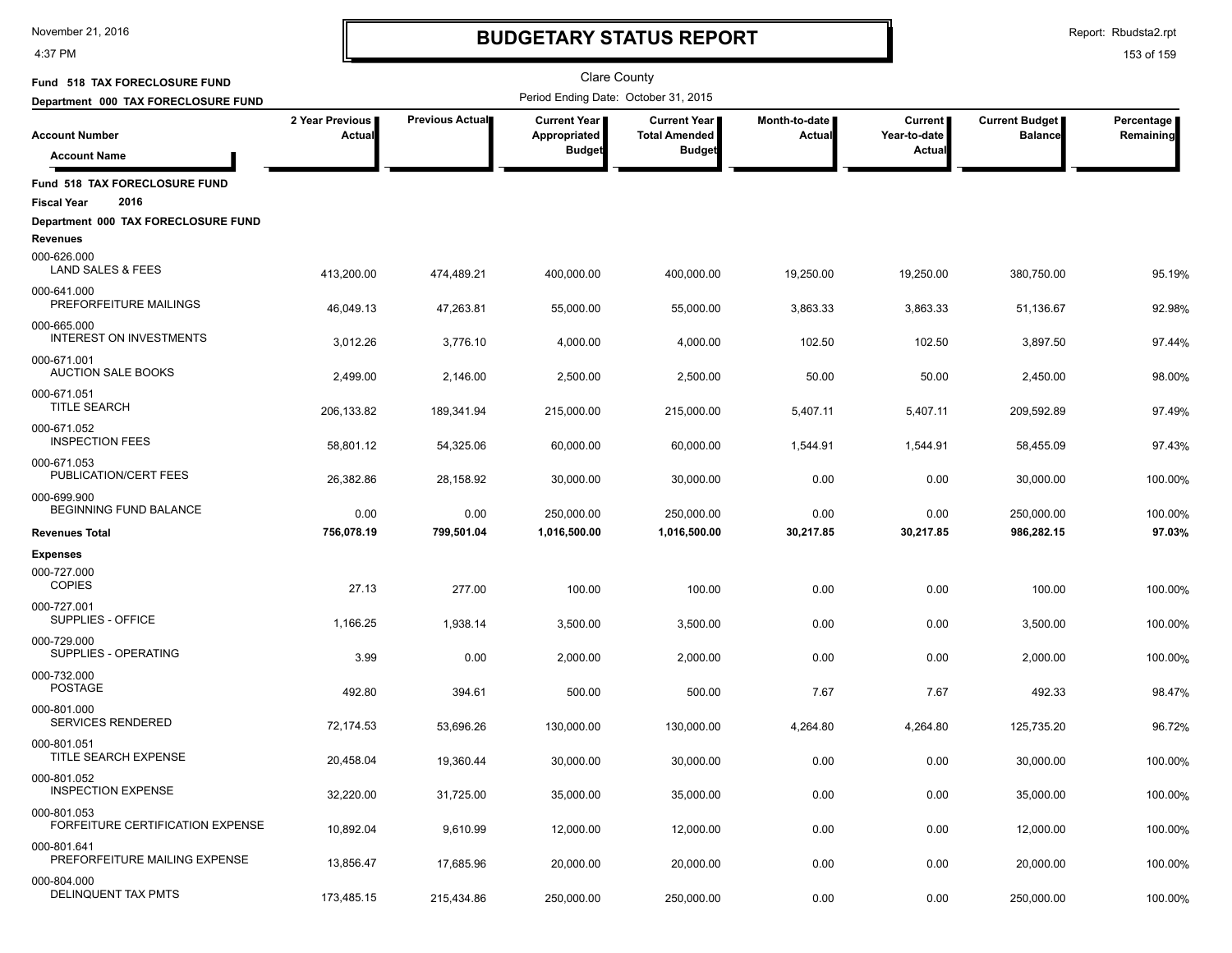#### 4:37 PM

### **BUDGETARY STATUS REPORT**

Report: Rbudsta2.rpt

| Fund 518 TAX FORECLOSURE FUND                                  |                                  |                     |                                                        | <b>Clare County</b>                                          |                           |                                          |                                         |                         |
|----------------------------------------------------------------|----------------------------------|---------------------|--------------------------------------------------------|--------------------------------------------------------------|---------------------------|------------------------------------------|-----------------------------------------|-------------------------|
| Department 000 TAX FORECLOSURE FUND                            |                                  |                     | Period Ending Date: October 31, 2015                   |                                                              |                           |                                          |                                         |                         |
| <b>Account Number</b><br><b>Account Name</b>                   | 2 Year Previous<br>Actual        | Previous Actual     | <b>Current Year</b> ∎<br>Appropriated<br><b>Budget</b> | <b>Current Year</b><br><b>Total Amended</b><br><b>Budget</b> | Month-to-date I<br>Actual | <b>Current</b><br>Year-to-date<br>Actual | <b>Current Budget</b><br><b>Balance</b> | Percentage<br>Remaining |
| 000-814.000<br><b>DUES &amp; SUBSCRIPTIONS</b>                 | 150.00                           | 150.00              | 200.00                                                 | 200.00                                                       | 0.00                      | 0.00                                     | 200.00                                  | 100.00%                 |
| 000-864.000<br><b>TRAVEL &amp; EXPENSE</b>                     | 1,031.66                         | 1,369.37            | 2,000.00                                               | 2,000.00                                                     | 0.00                      | 0.00                                     | 2,000.00                                | 100.00%                 |
| 000-900.000<br><b>ADVERTISING</b>                              | 1,800.00                         | 1,605.00            | 3,000.00                                               | 3,000.00                                                     | 0.00                      | 0.00                                     | 3,000.00                                | 100.00%                 |
| 000-955.000<br><b>BANK CHARGES</b>                             | 0.00                             | 20.00               | 100.00                                                 | 100.00                                                       | 0.00                      | 0.00                                     | 100.00                                  | 100.00%                 |
| 000-978.000<br><b>NEW EQUIPMENT</b>                            | 0.00                             | 0.00                | 50,000.00                                              | 50,000.00                                                    | 0.00                      | 0.00                                     | 50,000.00                               | 100.00%                 |
| 000-978.001<br><b>EQUIPMENT UP GRADE</b>                       | 0.00                             | 300.00              | 17,000.00                                              | 17,000.00                                                    | 0.00                      | 0.00                                     | 17,000.00                               | 100.00%                 |
| 000-998.101<br>APPROP TRANSFER OUT-GENERAL FUN                 | 304,496.88                       | 300,000.00          | 250,000.00                                             | 250,000.00                                                   | 0.00                      | 0.00                                     | 250,000.00                              | 100.00%                 |
| 000-998.515<br>APPROP TRANS OUT - LAND BANK                    | 0.00                             | 25,000.00           | 0.00                                                   | 0.00                                                         | 0.00                      | 0.00                                     | 0.00                                    | 0.00%                   |
| 000-998.900<br><b>ENDING FUND BALANCE</b>                      | 0.00                             | 0.00                | 211,100.00                                             | 211,100.00                                                   | 0.00                      | 0.00                                     | 211,100.00                              | 100.00%                 |
| <b>Expenses Total</b>                                          | 632,254.94                       | 678,567.63          | 1,016,500.00                                           | 1,016,500.00                                                 | 4,272.47                  | 4,272.47                                 | 1,012,227.53                            | 99.58%                  |
| TAX FORECLOSURE FUND Dept Total                                | 123,823.25                       | 120,933.41          | 0.00                                                   | 0.00                                                         | 25,945.38                 | 25,945.38                                | $-25,945.38$                            | 0.00%                   |
| <b>Revenues Total</b>                                          | 756,078.19                       | 799,501.04          | 1,016,500.00                                           | 1,016,500.00                                                 | 30,217.85                 | 30,217.85                                | 986,282.15                              | 97.03%                  |
| <b>Expenses Fund Total</b>                                     | 632,254.94                       | 678,567.63          | 1,016,500.00                                           | 1,016,500.00                                                 | 4,272.47                  | 4,272.47                                 | 1,012,227.53                            | 99.58%                  |
| Net (Rev/Exp)                                                  | 123,823.25                       | 120,933.41          | 0.00                                                   | 0.00                                                         | 25,945.38                 | 25,945.38                                | $-25,945.38$                            |                         |
| <b>Beginning/Adjusted Balance</b><br>1,404,816.42<br>$\ddot{}$ | <b>YTD Revenues</b><br>30,217.85 | <b>YTD Expenses</b> | 4,272.47<br>$=$                                        | <b>Current Fund Balance</b><br>1,430,761.80                  |                           |                                          |                                         |                         |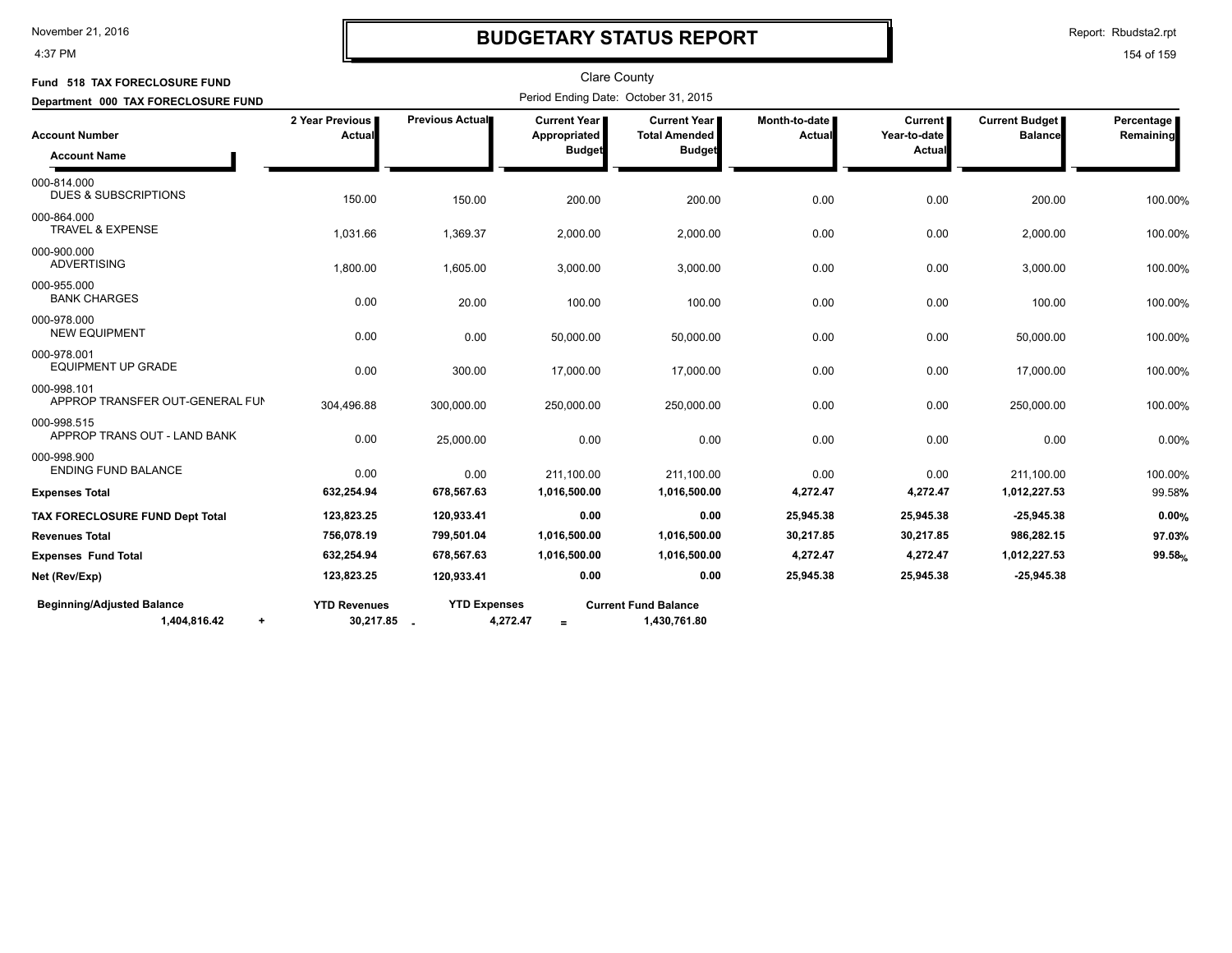4:37 PM

# **BUDGETARY STATUS REPORT**

Report: Rbudsta2.rpt

| Fund 519 TAX ANTICPATION NOTE FUND                |                                  |                           |                                               | <b>Clare County</b>                                          |                         |                                          |                                  |                         |
|---------------------------------------------------|----------------------------------|---------------------------|-----------------------------------------------|--------------------------------------------------------------|-------------------------|------------------------------------------|----------------------------------|-------------------------|
| <b>Department</b>                                 |                                  |                           | Period Ending Date: October 31, 2015          |                                                              |                         |                                          |                                  |                         |
| <b>Account Number</b><br><b>Account Name</b>      | 2 Year Previous<br>Actual        | Previous Actual           | Current Year<br>Appropriated<br><b>Budget</b> | <b>Current Year</b><br><b>Total Amended</b><br><b>Budget</b> | Month-to-date<br>Actual | <b>Current</b><br>Year-to-date<br>Actual | Current Budget<br><b>Balance</b> | Percentage<br>Remaining |
| Fund 519 TAX ANTICPATION NOTE FUND                |                                  |                           |                                               |                                                              |                         |                                          |                                  |                         |
| 2016<br><b>Fiscal Year</b>                        |                                  |                           |                                               |                                                              |                         |                                          |                                  |                         |
| Department 000                                    |                                  |                           |                                               |                                                              |                         |                                          |                                  |                         |
| <b>Revenues</b>                                   |                                  |                           |                                               |                                                              |                         |                                          |                                  |                         |
| 000-699.101<br>APPROP TRANSFER IN                 | 10,383.33                        | 3,312.00                  | 11,000.00                                     | 11,000.00                                                    | 0.00                    | 0.00                                     | 11,000.00                        | 100.00%                 |
| <b>Revenues Total</b>                             | 10,383.33                        | 3,312.00                  | 11,000.00                                     | 11,000.00                                                    | 0.00                    | 0.00                                     | 11,000.00                        | 100.00%                 |
| <b>Expenses</b><br>000-995.000<br><b>INTEREST</b> | 10,383.33                        | 3,312.00                  | 11,000.00                                     | 11,000.00                                                    | 0.00                    | 0.00                                     | 11.000.00                        | 100.00%                 |
| <b>Expenses Total</b>                             | 10,383.33                        | 3,312.00                  | 11,000.00                                     | 11,000.00                                                    | 0.00                    | 0.00                                     | 11,000.00                        | 100.00%                 |
| <b>Dept Total</b>                                 | 0.00                             | 0.00                      | 0.00                                          | 0.00                                                         | 0.00                    | 0.00                                     | 0.00                             | 0.00%                   |
| <b>Revenues Total</b>                             | 10,383.33                        | 3,312.00                  | 11,000.00                                     | 11,000.00                                                    | 0.00                    | 0.00                                     | 11,000.00                        | 100.00%                 |
| <b>Expenses Fund Total</b>                        | 10,383.33                        | 3,312.00                  | 11,000.00                                     | 11,000.00                                                    | 0.00                    | 0.00                                     | 11,000.00                        | 100.00%                 |
| Net (Rev/Exp)                                     | 0.00                             | 0.00                      | 0.00                                          | 0.00                                                         | 0.00                    | 0.00                                     | 0.00                             |                         |
| <b>Beginning/Adjusted Balance</b><br>0.00         | <b>YTD Revenues</b><br>0.00<br>÷ | <b>YTD Expenses</b><br>۰. | 0.00<br>$=$                                   | <b>Current Fund Balance</b><br>0.00                          |                         |                                          |                                  |                         |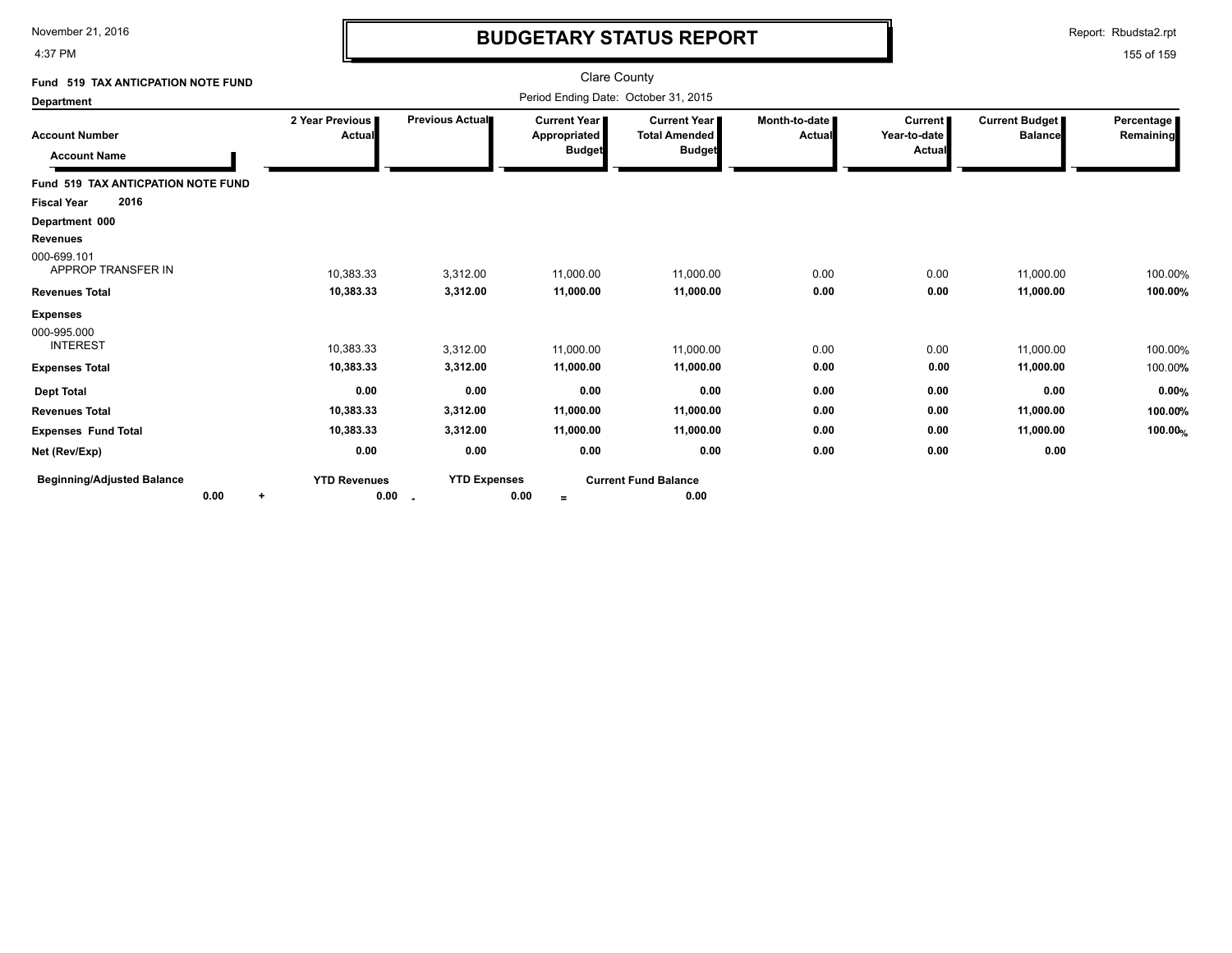4:37 PM

# **BUDGETARY STATUS REPORT**

Report: Rbudsta2.rpt

| <b>588 TRANSPORTATION SYSTEM FUND</b><br>Fund                                             |                                                              |                                                              | <b>Clare County</b>                                    |                                                                |                                                           |                                                       |                                                          |                           |
|-------------------------------------------------------------------------------------------|--------------------------------------------------------------|--------------------------------------------------------------|--------------------------------------------------------|----------------------------------------------------------------|-----------------------------------------------------------|-------------------------------------------------------|----------------------------------------------------------|---------------------------|
| <b>Department</b>                                                                         |                                                              |                                                              | Period Ending Date: October 31, 2015                   |                                                                |                                                           |                                                       |                                                          |                           |
| <b>Account Number</b><br><b>Account Name</b>                                              | 2 Year Previous  <br>Actual                                  | Previous Actual                                              | <b>Current Year I</b><br>Appropriated<br><b>Budget</b> | <b>Current Year I</b><br><b>Total Amended</b><br><b>Budget</b> | Month-to-date  <br>Actual                                 | <b>Current</b><br>Year-to-date<br><b>Actual</b>       | Current Budget<br><b>Balance</b>                         | Percentage<br>Remaining   |
| <b>Fund 588 TRANSPORTATION SYSTEM FUND</b><br>2016<br><b>Fiscal Year</b>                  |                                                              |                                                              |                                                        |                                                                |                                                           |                                                       |                                                          |                           |
| Department 000<br><b>Revenues</b><br>000-401.000<br><b>REVENUE CONTROL</b>                | 1,804,792.15                                                 | 1,847,608.71                                                 | 3,500,000.00                                           | 3,500,000.00                                                   | 67,118.85                                                 | 67,118.85                                             | 3,432,881.15                                             | 98.08%                    |
| <b>Revenues Total</b>                                                                     | 1,804,792.15                                                 | 1,847,608.71                                                 | 3,500,000.00                                           | 3,500,000.00                                                   | 67,118.85                                                 | 67,118.85                                             | 3,432,881.15                                             | 98.08%                    |
| <b>Expenses</b><br>000-701.000<br><b>EXPENDITURE CONTROL</b>                              | 1.897.407.69                                                 | 1.887.057.90                                                 | 3,500,000.00                                           | 3.500.000.00                                                   | 248.148.15                                                | 248.148.15                                            | 3.251.851.85                                             | 92.91%                    |
| <b>Expenses Total</b>                                                                     | 1,897,407.69                                                 | 1,887,057.90                                                 | 3,500,000.00                                           | 3,500,000.00                                                   | 248,148.15                                                | 248,148.15                                            | 3,251,851.85                                             | 92.91%                    |
| <b>Dept Total</b><br><b>Revenues Total</b><br><b>Expenses Fund Total</b><br>Net (Rev/Exp) | $-92,615.54$<br>1,804,792.15<br>1,897,407.69<br>$-92,615.54$ | $-39,449.19$<br>1,847,608.71<br>1,887,057.90<br>$-39,449.19$ | 0.00<br>3,500,000.00<br>3,500,000.00<br>0.00           | 0.00<br>3,500,000.00<br>3,500,000.00<br>0.00                   | $-181,029.30$<br>67,118.85<br>248,148.15<br>$-181,029.30$ | -181,029.30<br>67,118.85<br>248,148.15<br>-181,029.30 | 181,029.30<br>3,432,881.15<br>3,251,851.85<br>181,029.30 | 0.00%<br>98.08%<br>92.91% |
| <b>Beginning/Adjusted Balance</b><br>970,434.48<br>$\ddot{}$                              | <b>YTD Revenues</b><br>67,118.85                             | <b>YTD Expenses</b><br>248,148.15                            | $\equiv$                                               | <b>Current Fund Balance</b><br>789,405.18                      |                                                           |                                                       |                                                          |                           |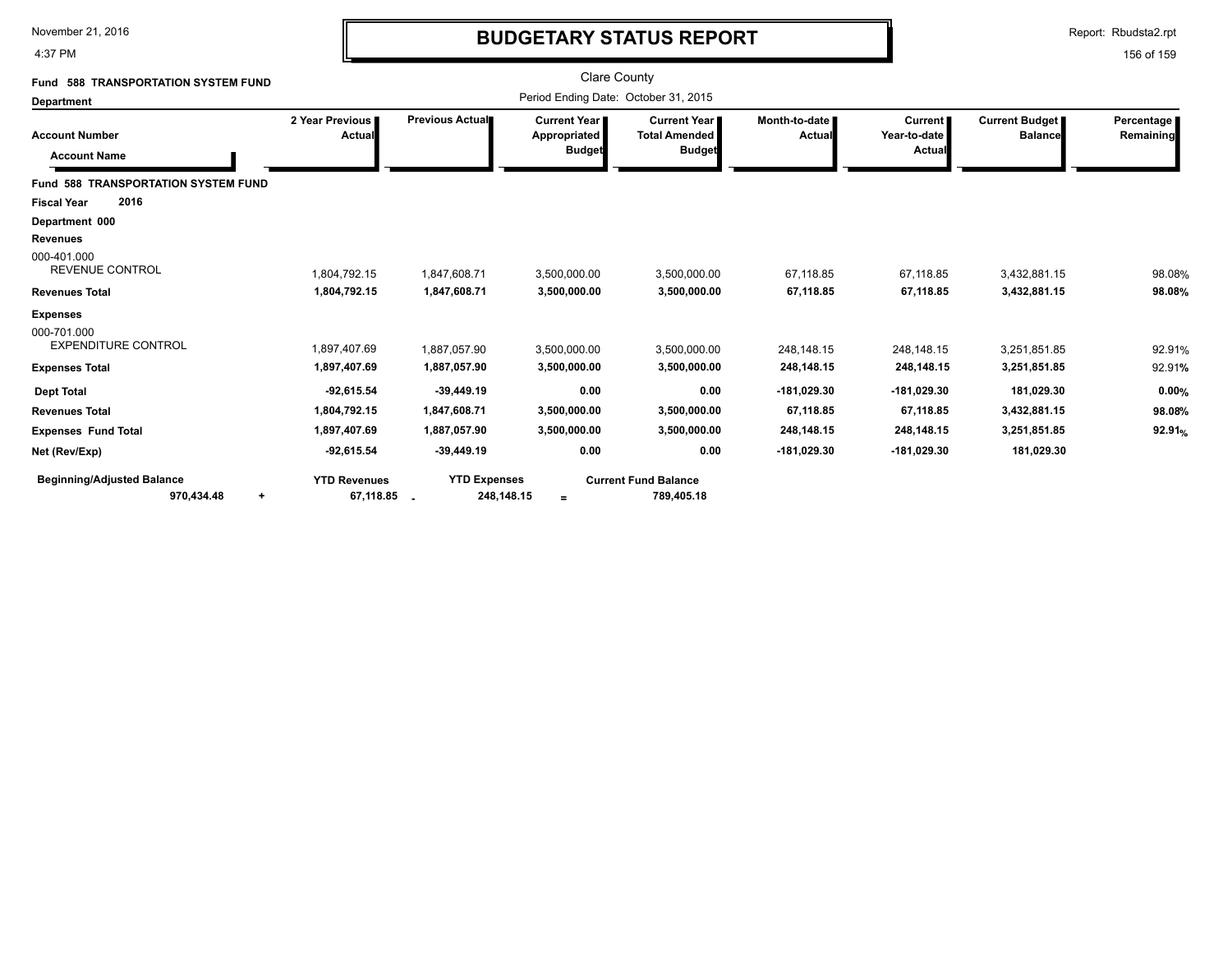4:37 PM

# **BUDGETARY STATUS REPORT**

Report: Rbudsta2.rpt

| Fund 595 JAIL COMMISSARY FUND                               |                                      |                                 | Clare County                 |                                             |                         |                                |                                  |                         |
|-------------------------------------------------------------|--------------------------------------|---------------------------------|------------------------------|---------------------------------------------|-------------------------|--------------------------------|----------------------------------|-------------------------|
| <b>Department</b>                                           | Period Ending Date: October 31, 2015 |                                 |                              |                                             |                         |                                |                                  |                         |
| <b>Account Number</b>                                       | 2 Year Previous<br>Actual            | Previous Actual                 | Current Year<br>Appropriated | <b>Current Year</b><br><b>Total Amended</b> | Month-to-date<br>Actual | <b>Current</b><br>Year-to-date | Current Budget<br><b>Balance</b> | Percentage<br>Remaining |
| <b>Account Name</b>                                         |                                      |                                 | <b>Budget</b>                | <b>Budget</b>                               |                         | <b>Actual</b>                  |                                  |                         |
| Fund 595 JAIL COMMISSARY FUND<br>2016<br><b>Fiscal Year</b> |                                      |                                 |                              |                                             |                         |                                |                                  |                         |
| Department 000                                              |                                      |                                 |                              |                                             |                         |                                |                                  |                         |
| <b>Revenues</b>                                             |                                      |                                 |                              |                                             |                         |                                |                                  |                         |
| 000-608.000<br><b>VIDEO VISITATION SERVICE</b>              | 5,319.36                             | 6,828.84                        | 4,800.00                     | 4,800.00                                    | 0.00                    | 0.00                           | 4,800.00                         | 100.00%                 |
| 000-642.000<br>COMMISSARY COMMISSIONS                       | 39,313.68                            | 37,208.61                       | 25,000.00                    | 25,000.00                                   | 0.00                    | 0.00                           | 25,000.00                        | 100.00%                 |
| 000-643.001                                                 |                                      |                                 |                              |                                             |                         |                                |                                  |                         |
| PHONE CARDS                                                 | 41,117.20                            | 36,870.80                       | 30,000.00                    | 30,000.00                                   | 3,932.60                | 3,932.60                       | 26,067.40                        | 86.89%                  |
| 000-643.002<br>ELECTRONIC CIGARETTES                        | 12,252.99                            | 3,497.83                        | 0.00                         | 0.00                                        | 0.00                    | 0.00                           | 0.00                             | 0.00%                   |
| 000-653.000<br><b>INDEGENT PACKAGES</b>                     | 326.99                               | 363.18                          | 200.00                       | 200.00                                      | 25.81                   | 25.81                          | 174.19                           | 87.10%                  |
| 000-653.001<br><b>STARTER PACKET</b>                        | 107.07                               | 54.86                           | 0.00                         | 0.00                                        | 0.00                    | 0.00                           | 0.00                             | 0.00%                   |
| 000-676.000<br>REIMBURSEMENT-MISC.                          | 0.00                                 | 3,103.10                        | 0.00                         | 0.00                                        | 0.00                    | 0.00                           | 0.00                             | 0.00%                   |
| 000-699.900<br>BEGINNING FUND BALANCE                       | 0.00                                 | 0.00                            | 66,631.00                    | 66.631.00                                   | 0.00                    | 0.00                           | 66,631.00                        | 100.00%                 |
| <b>Revenues Total</b>                                       | 98,437.29                            | 87,927.22                       | 126,631.00                   | 126,631.00                                  | 3,958.41                | 3,958.41                       | 122,672.59                       | 96.87%                  |
| <b>Expenses</b>                                             |                                      |                                 |                              |                                             |                         |                                |                                  |                         |
| 000-727.000<br><b>SUPPLIES</b>                              | 15,259.03                            | 26,414.75                       | 41,000.00                    | 41,000.00                                   | 1,852.51                | 1,852.51                       | 36,551.29                        | 89.15%                  |
| 000-743.000<br>PHONE CARD EXPENSE                           | 24,759.80                            | 21,093.80                       | 16,000.00                    | 16,000.00                                   | 150.00                  | 150.00                         | 15,850.00                        | 99.06%                  |
| 000-744.000<br>ELECTRONIC CIGARETTE EXPENSE                 | 2,885.34                             | 163.60                          | 0.00                         | 0.00                                        | 0.00                    | 0.00                           | 0.00                             | 0.00%                   |
| 000-924.000<br><b>CABLE TV</b>                              | 2,075.43                             | 1,847.70                        | 3,000.00                     | 3,000.00                                    | 153.97                  | 153.97                         | 2,846.03                         | 94.87%                  |
| 000-998.900<br><b>ENDING FUND BALANCE</b>                   | 0.00                                 | 0.00                            | 66,631.00                    | 63,541.00                                   | 0.00                    | 0.00                           | 63,541.00                        | 100.00%                 |
| 000-999.000<br><b>TRANSFER OUT</b>                          | 61,003.50                            | 18,399.80                       | 0.00                         | 3.090.00                                    | 3,090.00                | 3,090.00                       | 0.00                             | 0.00%                   |
| <b>Expenses Total</b>                                       | 105,983.10                           | 67,919.65                       | 126,631.00                   | 126,631.00                                  | 5,246.48                | 5,246.48                       | 118,788.32                       | 95.86%                  |
| <b>Dept Total</b>                                           | $-7,545.81$                          | 20,007.57                       | 0.00                         | 0.00                                        | $-1,288.07$             | $-1,288.07$                    | 3,884.27                         | 0.00%                   |
| <b>Revenues Total</b>                                       | 98,437.29                            | 87,927.22                       | 126,631.00                   | 126,631.00                                  | 3,958.41                | 3,958.41                       | 122,672.59                       | 96.87%                  |
| <b>Expenses Fund Total</b>                                  | 105,983.10                           | 67,919.65                       | 126,631.00                   | 126,631.00                                  | 5,246.48                | 5,246.48                       | 118,788.32                       | 95.86%                  |
| Net (Rev/Exp)                                               | -7,545.81                            | 20,007.57                       | 0.00                         | 0.00                                        | -1,288.07               | $-1,288.07$                    | 3,884.27                         |                         |
| <b>Beginning/Adjusted Balance</b><br>83,625.00<br>$\ddot{}$ | <b>YTD Revenues</b><br>3,958.41 .    | <b>YTD Expenses</b><br>5,246.48 | $\equiv$                     | <b>Current Fund Balance</b><br>82,336.93    |                         |                                |                                  |                         |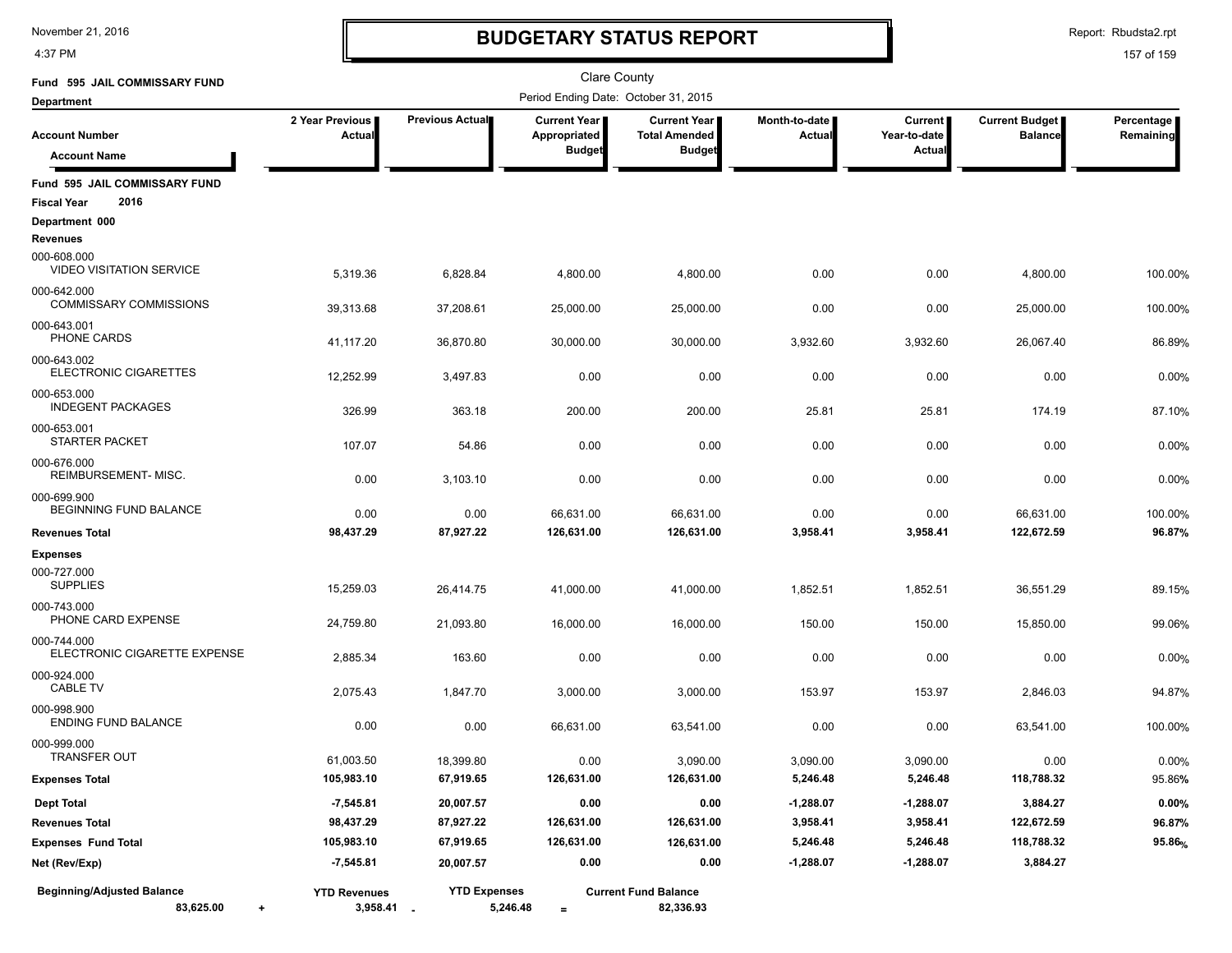4:37 PM

## **BUDGETARY STATUS REPORT**

Report: Rbudsta2.rpt

| Fund 801 DRAIN FUND<br><b>Department</b>        | <b>Clare County</b><br>Period Ending Date: October 31, 2015 |                                 |                                                      |                                                                |                                |                                          |                                  |                         |
|-------------------------------------------------|-------------------------------------------------------------|---------------------------------|------------------------------------------------------|----------------------------------------------------------------|--------------------------------|------------------------------------------|----------------------------------|-------------------------|
| <b>Account Number</b><br><b>Account Name</b>    | 2 Year Previous<br><b>Actual</b>                            | Previous Actual                 | <b>Current Year</b><br>Appropriated<br><b>Budget</b> | <b>Current Year I</b><br><b>Total Amended</b><br><b>Budget</b> | Month-to-date<br><b>Actual</b> | <b>Current</b><br>Year-to-date<br>Actual | Current Budget<br><b>Balance</b> | Percentage<br>Remaining |
| Fund 801 DRAIN FUND                             |                                                             |                                 |                                                      |                                                                |                                |                                          |                                  |                         |
| 2016<br><b>Fiscal Year</b>                      |                                                             |                                 |                                                      |                                                                |                                |                                          |                                  |                         |
| Department 000                                  |                                                             |                                 |                                                      |                                                                |                                |                                          |                                  |                         |
| <b>Revenues</b>                                 |                                                             |                                 |                                                      |                                                                |                                |                                          |                                  |                         |
| 000-665.000<br><b>INTEREST EARNED</b>           | 20.89                                                       | 20.91                           | 2,000.00                                             | 2,000.00                                                       | 1.72                           | 1.72                                     | 1,998.28                         | 99.91%                  |
| 000-672.000<br>SPECIAL ASSESSMENTS              | 21,399.10                                                   | 5,163.42                        | 78,000.00                                            | 78,000.00                                                      | 0.00                           | 0.00                                     | 78,000.00                        | 100.00%                 |
| <b>Revenues Total</b>                           | 21,419.99                                                   | 5,184.33                        | 80,000.00                                            | 80,000.00                                                      | 1.72                           | 1.72                                     | 79,998.28                        | 100.00%                 |
| <b>Expenses</b>                                 |                                                             |                                 |                                                      |                                                                |                                |                                          |                                  |                         |
| 000-967.000<br><b>REPAIRS &amp; MAINTENANCE</b> | 8,224.26                                                    | 92,307.47                       | 80,000.00                                            | 80,000.00                                                      | 500.00                         | 500.00                                   | 79,500.00                        | 99.38%                  |
| 000-991.000<br><b>PRINCIPAL</b>                 | 15,505.62                                                   | 0.00                            | 0.00                                                 | 0.00                                                           | 0.00                           | 0.00                                     | 0.00                             | 0.00%                   |
| 000-995.000<br><b>INTEREST</b>                  | 612.47                                                      | 0.00                            | 0.00                                                 | 0.00                                                           | 0.00                           | 0.00                                     | 0.00                             | 0.00%                   |
| <b>Expenses Total</b>                           | 24,342.35                                                   | 92,307.47                       | 80,000.00                                            | 80,000.00                                                      | 500.00                         | 500.00                                   | 79,500.00                        | 99.38%                  |
| <b>Dept Total</b>                               | $-2,922.36$                                                 | $-87, 123.14$                   | 0.00                                                 | 0.00                                                           | $-498.28$                      | $-498.28$                                | 498.28                           | 0.00%                   |
| <b>Revenues Total</b>                           | 21,419.99                                                   | 5,184.33                        | 80,000.00                                            | 80,000.00                                                      | 1.72                           | 1.72                                     | 79,998.28                        | 100.00%                 |
| <b>Expenses Fund Total</b>                      | 24,342.35                                                   | 92,307.47                       | 80,000.00                                            | 80,000.00                                                      | 500.00                         | 500.00                                   | 79,500.00                        | 99.38%                  |
| Net (Rev/Exp)                                   | $-2,922.36$                                                 | $-87, 123.14$                   | 0.00                                                 | 0.00                                                           | $-498.28$                      | $-498.28$                                | 498.28                           |                         |
| <b>Beginning/Adjusted Balance</b><br>-49,768.64 | <b>YTD Revenues</b><br>٠                                    | <b>YTD Expenses</b><br>$1.72$ . | 500.00<br>$=$                                        | <b>Current Fund Balance</b><br>$-50,266.92$                    |                                |                                          |                                  |                         |